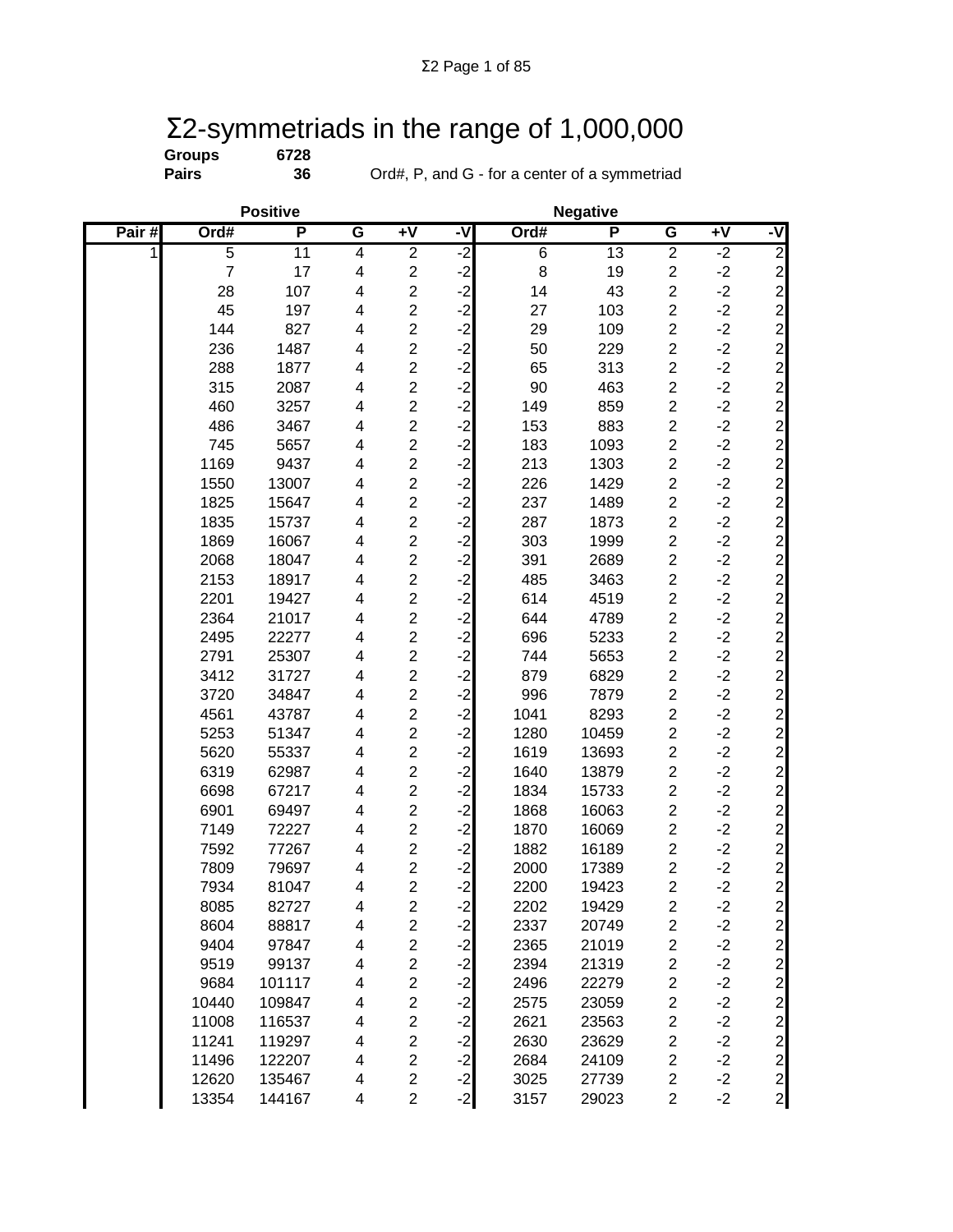| Pair# | Ord#  | P      | G                        | $\overline{+V}$         | -V   | Ord#  | P      | G                       | $\overline{+V}$ | -V                                         |
|-------|-------|--------|--------------------------|-------------------------|------|-------|--------|-------------------------|-----------------|--------------------------------------------|
|       | 14464 | 157277 | $\overline{\mathbf{4}}$  | $\overline{c}$          | ۱J.  | 3384  | 31393  | $\overline{c}$          | $-2$            | $\overline{2}$                             |
|       | 15152 | 165707 | $\overline{\mathbf{4}}$  | $\overline{c}$          | $-2$ | 3572  | 33349  | $\overline{c}$          | $-2$            |                                            |
|       | 15241 | 166847 | 4                        | $\overline{\mathbf{c}}$ | $-2$ | 3602  | 33619  | $\overline{2}$          | $-2$            |                                            |
|       | 15599 | 171167 | 4                        | $\overline{c}$          | $-2$ | 3784  | 35533  | $\overline{2}$          | $-2$            | $\begin{array}{c} 2 \\ 2 \\ 2 \end{array}$ |
|       | 16974 | 187637 | 4                        | $\overline{\mathbf{c}}$ | $-2$ | 3827  | 36013  | $\overline{c}$          | $-2$            | $\mathbf{2}$                               |
|       | 17563 | 194867 | $\overline{\mathbf{4}}$  | $\overline{2}$          | $-2$ | 4016  | 37993  | $\overline{c}$          | $-2$            |                                            |
|       | 17633 | 195737 | $\overline{\mathbf{4}}$  | $\overline{\mathbf{c}}$ | $-2$ | 4239  | 40429  | $\overline{c}$          | $-2$            |                                            |
|       | 18099 | 201497 | $\overline{\mathbf{4}}$  | $\overline{2}$          | $-2$ | 4395  | 42019  | $\overline{c}$          | $-2$            |                                            |
|       | 18131 | 201827 | $\overline{\mathbf{4}}$  | $\overline{2}$          | $-2$ | 4442  | 42463  | $\overline{c}$          | $-2$            |                                            |
|       | 19396 | 217367 | $\overline{\mathbf{4}}$  | $\overline{c}$          | $-2$ | 4560  | 43783  | $\overline{c}$          | $-2$            |                                            |
|       | 20050 | 225347 | 4                        | $\overline{c}$          | $-2$ | 4562  | 43789  | $\overline{2}$          | $-2$            |                                            |
|       | 21227 | 240047 | 4                        | $\overline{c}$          | $-2$ | 4608  | 44269  | $\overline{c}$          | $-2$            | ט ט ט ט ט ט ט ט ט ט ט ט ט ט ט              |
|       | 21526 | 243707 | 4                        | $\overline{2}$          | $-2$ | 4746  | 45823  | $\overline{2}$          | $-2$            |                                            |
|       | 21842 | 247607 | 4                        | $\overline{\mathbf{c}}$ | $-2$ | 5239  | 51199  | $\overline{\mathbf{c}}$ | $-2$            |                                            |
|       | 21875 | 247997 | 4                        | $\overline{c}$          | $-2$ | 5545  | 54499  | $\overline{c}$          | $-2$            |                                            |
|       | 22664 | 257867 | 4                        | $\overline{\mathbf{c}}$ | $-2$ | 5621  | 55339  | $\overline{\mathbf{c}}$ | $-2$            |                                            |
|       | 22867 | 260417 | $\overline{\mathbf{4}}$  | $\overline{2}$          | $-2$ | 5665  | 55819  | $\overline{c}$          | $-2$            |                                            |
|       | 23367 | 266687 | 4                        | $\overline{c}$          | $-2$ | 6140  | 60919  | $\overline{c}$          | $-2$            |                                            |
|       | 23546 | 268817 | 4                        | $\overline{\mathbf{c}}$ | $-2$ | 7808  | 79693  | $\overline{c}$          | $-2$            |                                            |
|       | 24128 | 276047 | 4                        | $\overline{\mathbf{c}}$ | $-2$ | 7897  | 80683  | $\overline{c}$          | $-2$            |                                            |
|       | 24823 | 284747 | 4                        | $\overline{c}$          | $-2$ | 7929  | 81019  | $\overline{c}$          | $-2$            |                                            |
|       | 24866 | 285287 | $\overline{\mathbf{4}}$  | $\overline{2}$          | $-2$ | 8020  | 82009  | $\overline{c}$          | $-2$            | $\mathbf{2}$                               |
|       | 25562 | 294317 | $\overline{\mathbf{4}}$  | $\overline{\mathbf{c}}$ | $-2$ | 8391  | 86293  | $\overline{c}$          | $-2$            |                                            |
|       | 25680 | 295877 | $\overline{\mathbf{4}}$  | $\overline{c}$          | $-2$ | 8589  | 88663  | $\overline{2}$          | $-2$            |                                            |
|       | 25958 | 299477 | $\overline{\mathbf{4}}$  | $\overline{\mathbf{c}}$ | $-2$ | 8603  | 88813  | $\overline{c}$          | $-2$            |                                            |
|       | 26037 | 300497 | $\overline{\mathbf{4}}$  | $\overline{2}$          | $-2$ | 8754  | 90403  | $\overline{c}$          | $-2$            |                                            |
|       | 26164 | 301997 | $\overline{\mathbf{4}}$  | $\overline{c}$          | $-2$ | 8765  | 90529  | $\overline{c}$          | $-2$            |                                            |
|       | 28103 | 326147 | 4                        | $\overline{c}$          | $-2$ | 8845  | 91459  | $\overline{c}$          | $-2$            | ט ט ט ט ט ט ט ט ט ט ט                      |
|       | 28752 | 334427 | 4                        | $\overline{c}$          | $-2$ | 8924  | 92383  | $\overline{c}$          | $-2$            |                                            |
|       | 29262 | 340937 | 4                        | $\overline{2}$          | $-2$ | 8973  | 92863  | $\overline{2}$          | $-2$            |                                            |
|       | 29690 | 346397 | 4                        | $\overline{c}$          | $-2$ | 9029  | 93493  | $\overline{c}$          | $-2$            |                                            |
|       | 29816 | 347987 | 4                        | $\overline{c}$          | $-2$ | 9036  | 93559  | $\overline{c}$          | $-2$            |                                            |
|       | 30314 | 354257 | $\overline{\mathbf{4}}$  | $\overline{\mathbf{c}}$ | $-2$ | 9166  | 95089  | $\overline{c}$          | $-2$            |                                            |
|       | 30678 | 358907 | 4                        | $\overline{\mathbf{c}}$ | $-2$ | 9338  | 97003  | $\overline{c}$          | $-2$            |                                            |
|       | 30838 | 361217 | 4                        | $\overline{2}$          | $-2$ | 9442  | 98323  | $\overline{2}$          | $-2$            | $\mathbf{2}$                               |
|       | 31932 | 375257 | 4                        | 2                       | $-2$ | 9683  | 101113 | $\overline{\mathbf{c}}$ | $-2$            | $\mathbf{2}$                               |
|       | 32960 | 388697 | 4                        | $\overline{\mathbf{c}}$ | $-2$ | 9725  | 101533 | $\overline{\mathbf{c}}$ | $-2$            | $\mathbf{Z}$                               |
|       | 33030 | 389567 | 4                        | $\overline{\mathbf{c}}$ | $-2$ | 10351 | 108883 | $\overline{\mathbf{c}}$ | $-2$            | $\overline{2}$                             |
|       | 33253 | 392267 | $\overline{\mathbf{4}}$  | $\overline{c}$          | $-2$ | 10496 | 110569 | $\overline{\mathbf{c}}$ | $-2$            |                                            |
|       | 33461 | 394817 | $\overline{\mathbf{4}}$  | $\overline{\mathbf{c}}$ | $-2$ | 10528 | 110923 | $\overline{\mathbf{c}}$ | $-2$            |                                            |
|       | 33665 | 397547 | $\overline{\mathcal{A}}$ | $\overline{\mathbf{c}}$ | $-2$ | 10575 | 111493 | $\overline{c}$          | $-2$            |                                            |
|       | 33681 | 397757 | $\overline{\mathcal{A}}$ | $\overline{\mathbf{c}}$ | $-2$ | 10705 | 113023 | $\overline{\mathbf{c}}$ | $-2$            |                                            |
|       | 34014 | 402137 | $\overline{\mathbf{4}}$  | $\overline{\mathbf{c}}$ | $-2$ | 10721 | 113149 | $\overline{c}$          | $-2$            |                                            |
|       | 34061 | 402767 | 4                        | $\overline{c}$          | $-2$ | 10727 | 113173 | $\overline{\mathbf{c}}$ | $-2$            |                                            |
|       | 34774 | 412037 | 4                        | $\overline{\mathbf{c}}$ | $-2$ | 10807 | 114199 | $\overline{\mathbf{c}}$ | $-2$            |                                            |
|       | 35319 | 419057 | 4                        | $\overline{c}$          | $-2$ | 10954 | 115879 | $\overline{\mathbf{c}}$ | $-2$            |                                            |
|       | 35457 | 420857 | 4                        | $\overline{\mathbf{c}}$ | $-2$ | 11038 | 116929 | $\overline{\mathbf{c}}$ | $-2$            |                                            |
|       | 35943 | 427247 | $\overline{\mathbf{4}}$  | $\overline{c}$          | $-2$ | 11208 | 118903 | $\overline{\mathbf{c}}$ | $-2$            |                                            |
|       | 37142 | 442577 | 4                        | $\overline{\mathbf{c}}$ | $-2$ | 11386 | 120943 | $\overline{\mathbf{c}}$ | $-2$            |                                            |
|       | 37294 | 444347 | 4                        | 2                       | $-2$ | 11629 | 123733 | $\overline{\mathbf{c}}$ | $-2$            |                                            |
|       | 37909 | 452537 | 4                        | $\overline{c}$          | $-2$ | 11841 | 126229 | $\overline{2}$          | $-2$            |                                            |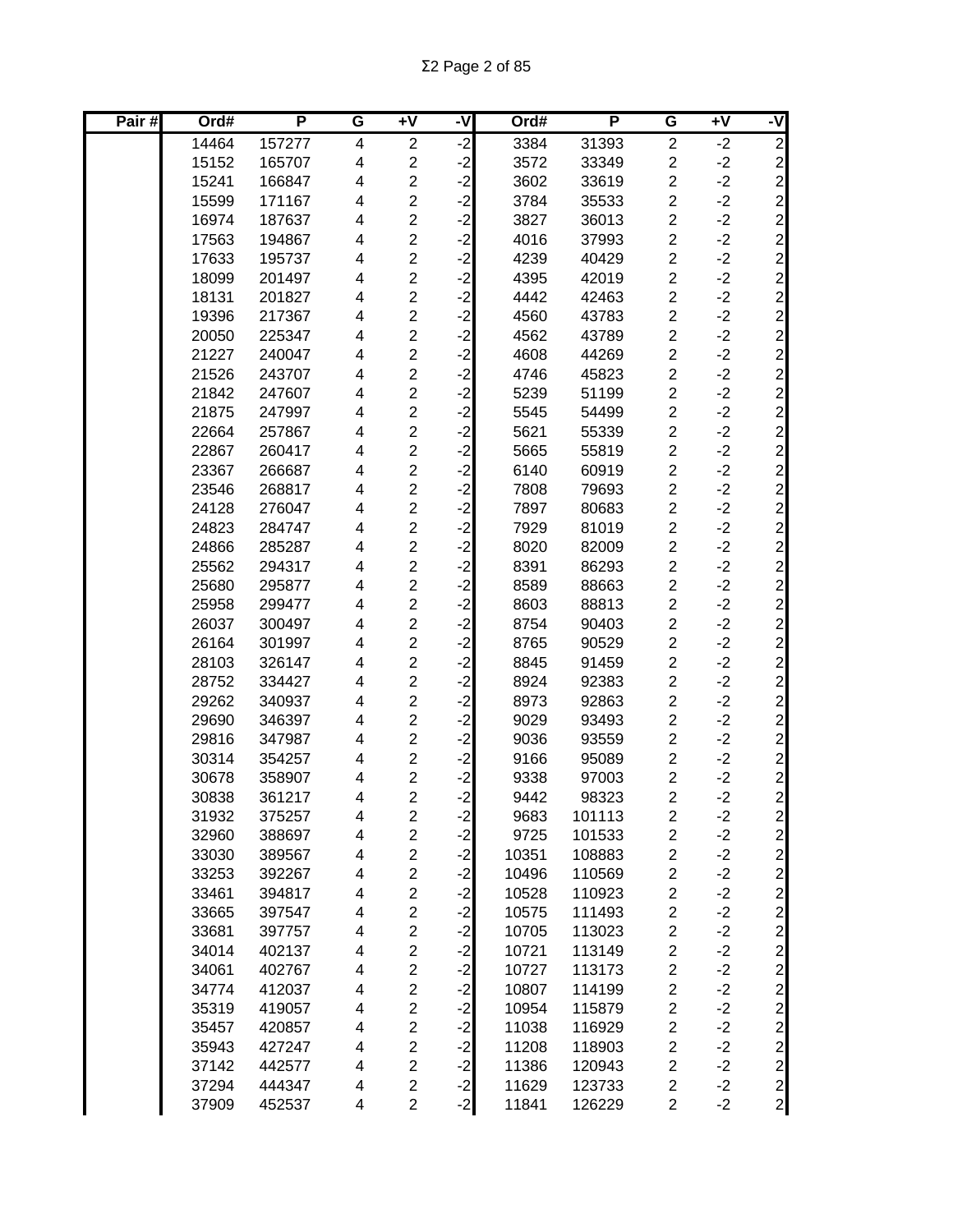| Pair# | Ord#  | P      | G | $\overline{+V}$         | -V      | Ord#  | P      | G                       | $\overline{+V}$ | -V                                    |
|-------|-------|--------|---|-------------------------|---------|-------|--------|-------------------------|-----------------|---------------------------------------|
|       | 38711 | 463457 | 4 | $\overline{2}$          | ر.<br>د | 12371 | 132529 | $\overline{2}$          | $-2$            | $\overline{c}$                        |
|       | 38858 | 465167 | 4 | $\overline{\mathbf{c}}$ | $-2$    | 12546 | 134593 | $\overline{c}$          | $-2$            |                                       |
|       | 39018 | 467477 | 4 | $\overline{\mathbf{c}}$ | $-2$    | 12703 | 136399 | $\overline{c}$          | $-2$            |                                       |
|       | 39230 | 470087 | 4 | $\overline{c}$          | $-2$    | 13355 | 144169 | $\overline{c}$          | $-2$            | $\begin{array}{c} 2 \\ 2 \end{array}$ |
|       | 39783 | 477017 | 4 | $\overline{\mathbf{c}}$ | $-2$    | 13686 | 148153 | $\overline{\mathbf{c}}$ | $-2$            |                                       |
|       | 40813 | 490577 | 4 | $\overline{2}$          | $-2$    | 13882 | 150379 | $\overline{2}$          | $-2$            | $\overline{c}$                        |
|       | 41203 | 495617 | 4 | $\overline{c}$          | $-2$    | 13954 | 151243 | $\overline{c}$          | $-2$            |                                       |
|       | 41558 | 500237 | 4 | $\overline{2}$          | $-2$    | 14096 | 152839 | $\overline{c}$          | $-2$            |                                       |
|       | 42341 | 510617 | 4 | $\overline{c}$          | $-2$    | 14116 | 153073 | $\overline{c}$          | $-2$            |                                       |
|       | 42971 | 518807 | 4 | $\overline{2}$          | $-2$    | 14305 | 155383 | $\overline{c}$          | $-2$            |                                       |
|       | 44307 | 536447 | 4 | $\overline{c}$          | $-2$    | 14973 | 163483 | $\overline{c}$          | $-2$            |                                       |
|       | 44336 | 536777 | 4 | $\overline{c}$          | $-2$    | 15015 | 163993 | $\overline{c}$          | $-2$            | ט ט ט ט ט ט ט ט ט ט ט ט ט             |
|       | 44541 | 539507 | 4 | $\overline{c}$          | $-2$    | 15069 | 164623 | $\overline{c}$          | $-2$            |                                       |
|       | 45260 | 549167 | 4 | $\overline{2}$          | $-2$    | 15153 | 165709 | $\overline{\mathbf{c}}$ | $-2$            |                                       |
|       | 46011 | 559217 | 4 | $\overline{2}$          | $-2$    | 15242 | 166849 | $\overline{2}$          | $-2$            |                                       |
|       | 46333 | 563417 | 4 | $\overline{\mathbf{c}}$ | $-2$    | 15590 | 171049 | $\overline{c}$          | $-2$            |                                       |
|       | 46825 | 570047 | 4 | $\overline{c}$          | $-2$    | 15686 | 172219 | $\overline{c}$          | $-2$            |                                       |
|       | 47033 | 572657 | 4 | $\overline{c}$          | $-2$    | 15815 | 173779 | $\overline{c}$          | $-2$            |                                       |
|       | 48040 | 585917 | 4 | $\overline{c}$          | $-2$    | 16149 | 177889 | $\overline{c}$          | $-2$            |                                       |
|       | 48711 | 594827 | 4 | $\overline{c}$          | $-2$    | 16337 | 179953 | $\overline{c}$          | $-2$            |                                       |
|       | 48931 | 597677 | 4 | $\overline{c}$          | $-2$    | 16929 | 187129 | $\overline{c}$          | $-2$            |                                       |
|       | 49655 | 607307 | 4 | $\overline{c}$          | $-2$    | 17209 | 190579 | $\overline{c}$          | $-2$            | $\overline{a}$                        |
|       | 50781 | 622247 | 4 | $\overline{c}$          | $-2$    | 17316 | 191833 | $\overline{c}$          | $-2$            | $\overline{c}$                        |
|       | 51097 | 626627 | 4 | $\overline{2}$          | $-2$    | 17465 | 193603 | $\overline{c}$          | $-2$            | $\overline{a}$                        |
|       | 51495 | 632087 | 4 | $\overline{c}$          | $-2$    | 17578 | 195049 | $\overline{\mathbf{c}}$ | $-2$            | ט ט ט ט ט ט ט ט ט ט                   |
|       | 51516 | 632327 | 4 | $\overline{c}$          | $-2$    | 17634 | 195739 | $\overline{c}$          | $-2$            |                                       |
|       | 51599 | 633467 | 4 | $\overline{c}$          | $-2$    | 17655 | 195973 | $\overline{c}$          | $-2$            |                                       |
|       | 51622 | 633797 | 4 | $\overline{c}$          | $-2$    | 17890 | 198829 | $\overline{c}$          | $-2$            |                                       |
|       | 53135 | 654167 | 4 | $\overline{c}$          | $-2$    | 18132 | 201829 | $\overline{c}$          | $-2$            |                                       |
|       | 53380 | 657497 | 4 | $\overline{c}$          | $-2$    | 18206 | 202753 | $\overline{\mathbf{c}}$ | $-2$            |                                       |
|       | 53655 | 661097 | 4 | 2                       | $-2$    | 18278 | 203659 | $\overline{c}$          | $-2$            |                                       |
|       | 53835 | 663587 | 4 | $\overline{\mathbf{c}}$ | $-2$    | 18417 | 205423 | $\overline{c}$          | $-2$            |                                       |
|       | 53922 | 664667 | 4 | $\overline{c}$          | $-2$    | 19123 | 213949 | $\overline{c}$          | $-2$            |                                       |
|       | 54053 | 666437 | 4 | $\overline{\mathbf{c}}$ | $-2$    | 19450 | 218083 | $\overline{\mathbf{c}}$ | $-2$            |                                       |
|       | 55086 | 680297 | 4 | $\overline{2}$          | $-2$    | 19593 | 219763 | $\overline{2}$          | $-2$            |                                       |
|       | 55159 | 681257 | 4 | 2                       | $-2$    | 19690 | 220903 | 2                       | $-2$            | $\mathbf{2}$                          |
|       | 55929 | 691727 | 4 | $\overline{c}$          | $-2$    | 19755 | 221719 | $\overline{\mathbf{c}}$ | $-2$            | $\mathbf{2}$                          |
|       | 56944 | 705167 | 4 | $\overline{\mathbf{c}}$ | $-2$    | 20035 | 225163 | $\overline{\mathbf{c}}$ | $-2$            | $\overline{c}$                        |
|       | 57683 | 715157 | 4 | $\overline{2}$          | $-2$    | 20039 | 225223 | $\overline{\mathbf{c}}$ | $-2$            | $\overline{c}$                        |
|       | 59116 | 734477 | 4 | $\overline{c}$          | $-2$    | 20051 | 225349 | $\overline{\mathbf{c}}$ | $-2$            | $\overline{c}$                        |
|       | 59261 | 736367 | 4 | $\overline{\mathbf{c}}$ | $-2$    | 20170 | 226819 | $\overline{\mathbf{c}}$ | $-2$            | $\overline{c}$                        |
|       | 59489 | 739397 | 4 | $\overline{\mathbf{c}}$ | $-2$    | 20475 | 230389 | $\overline{\mathbf{c}}$ | $-2$            |                                       |
|       | 61599 | 768197 | 4 | $\overline{c}$          | $-2$    | 20726 | 233689 | $\overline{\mathbf{c}}$ | $-2$            |                                       |
|       | 61958 | 773027 | 4 | $\overline{2}$          | $-2$    | 20763 | 234193 | $\overline{c}$          | $-2$            |                                       |
|       | 63644 | 795797 | 4 | $\overline{\mathbf{c}}$ | $-2$    | 20785 | 234463 | $\overline{\mathbf{c}}$ | $-2$            |                                       |
|       | 64202 | 803447 | 4 | $\overline{2}$          | $-2$    | 20836 | 235009 | $\overline{\mathbf{c}}$ | $-2$            |                                       |
|       | 64984 | 814067 | 4 | $\overline{c}$          | $-2$    | 20891 | 235789 | $\overline{\mathbf{c}}$ | $-2$            |                                       |
|       | 65576 | 822167 | 4 | $\overline{2}$          | $-2$    | 21053 | 237973 | $\overline{c}$          | $-2$            |                                       |
|       | 65703 | 823727 | 4 | $\overline{c}$          | $-2$    | 21843 | 247609 | $\overline{\mathbf{c}}$ | $-2$            |                                       |
|       | 66142 | 829727 | 4 | $\overline{c}$          | $-2$    | 22033 | 249859 | $\overline{c}$          | $-2$            |                                       |
|       | 66446 | 833717 | 4 | $\overline{c}$          | $-2$    | 22654 | 257713 | $\overline{c}$          | $-2$            |                                       |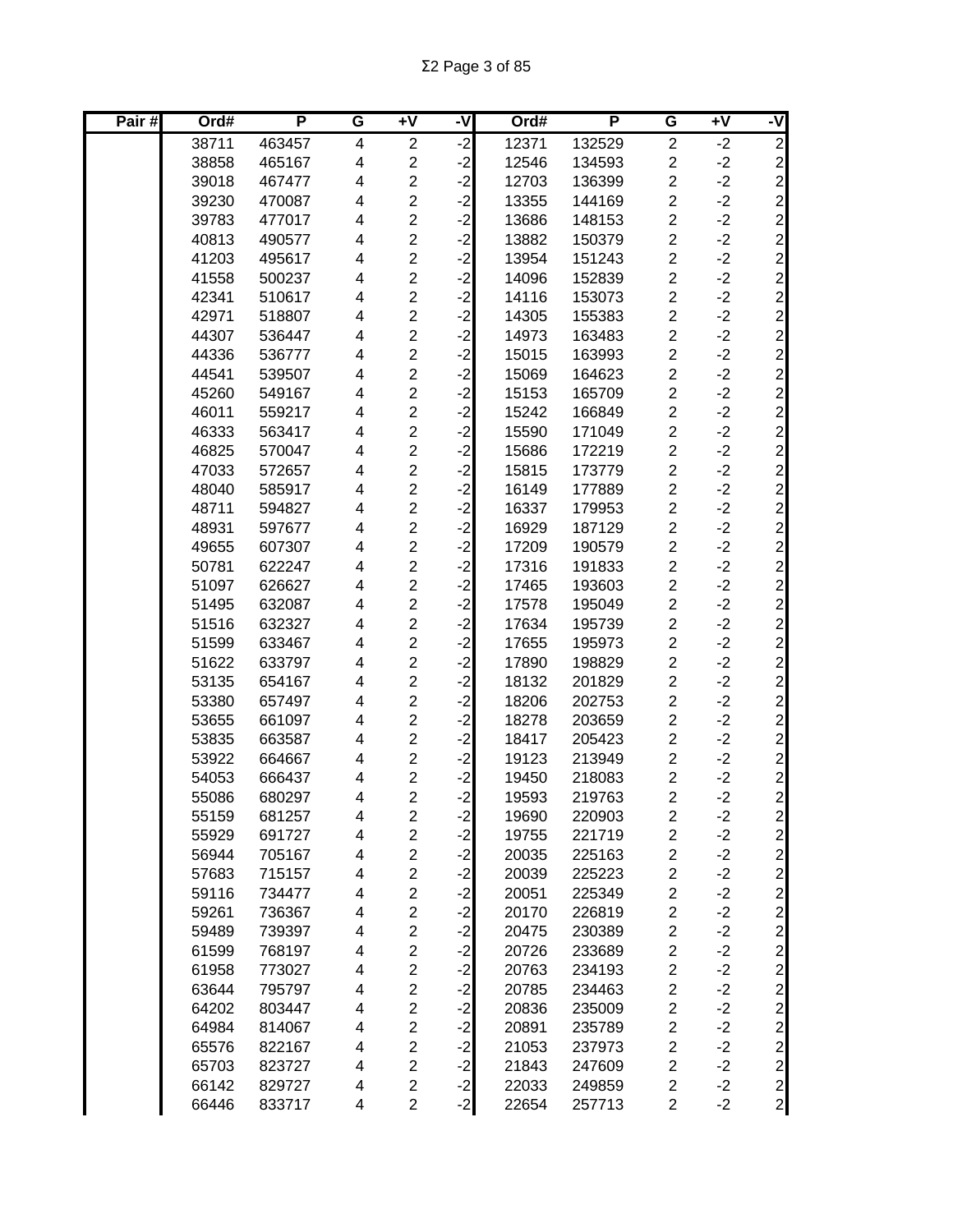| Pair# | Ord#  | P      | G | $+V$                    | -V   | Ord#  | P      | G                       | $+V$ | -V             |
|-------|-------|--------|---|-------------------------|------|-------|--------|-------------------------|------|----------------|
|       | 66684 | 837077 | 4 | $\overline{2}$          | ۱J.  | 22663 | 257863 | $\overline{c}$          | $-2$ | $\overline{c}$ |
|       | 67327 | 845987 | 4 | $\overline{2}$          | $-2$ | 22728 | 258613 | $\overline{2}$          | $-2$ |                |
|       | 67969 | 854927 | 4 | $\overline{2}$          | $-2$ | 23366 | 266683 | $\overline{c}$          | $-2$ |                |
|       | 68031 | 855737 | 4 | $\overline{c}$          | $-2$ | 23547 | 268819 | $\overline{c}$          | $-2$ |                |
|       | 68198 | 857957 | 4 | $\overline{c}$          | $-2$ | 23598 | 269389 | $\overline{c}$          | $-2$ |                |
|       | 69467 | 875267 | 4 | $\overline{c}$          | $-2$ | 24127 | 276043 | $\overline{c}$          | $-2$ |                |
|       | 69531 | 876017 | 4 | $\overline{c}$          | $-2$ | 24189 | 276823 | $\overline{c}$          | $-2$ |                |
|       | 69942 | 881477 | 4 | $\overline{2}$          | $-2$ | 24676 | 282913 | $\overline{c}$          | $-2$ |                |
|       | 70544 | 889877 | 4 | $\overline{c}$          | $-2$ | 24775 | 284233 | $\overline{c}$          | $-2$ |                |
|       | 71818 | 907397 | 4 | $\overline{c}$          | $-2$ | 24822 | 284743 | $\overline{c}$          | $-2$ |                |
|       | 73479 | 930077 | 4 | $\overline{c}$          | $-2$ | 25211 | 289843 | $\overline{\mathbf{c}}$ | $-2$ |                |
|       | 74054 | 938057 | 4 | $\overline{2}$          | $-2$ | 25278 | 290623 | $\overline{c}$          | $-2$ |                |
|       | 74671 | 946667 | 4 | $\overline{\mathbf{c}}$ | $-2$ | 25340 | 291373 | $\overline{\mathbf{c}}$ | $-2$ |                |
|       | 75267 | 954977 | 4 | $\overline{c}$          | $-2$ | 26102 | 301243 | $\overline{c}$          | $-2$ |                |
|       | 75516 | 958547 | 4 | $\overline{\mathbf{c}}$ | $-2$ | 26401 | 304903 | $\overline{c}$          | $-2$ |                |
|       | 75583 | 959477 | 4 | $\overline{c}$          | $-2$ | 26715 | 308929 | $\overline{c}$          | $-2$ |                |
|       | 76818 | 976307 | 4 | $\overline{c}$          | $-2$ | 26928 | 311683 | $\overline{c}$          | $-2$ |                |
|       | 76935 | 978077 | 4 | $\overline{c}$          | $-2$ | 27119 | 313993 | $\overline{c}$          | $-2$ |                |
|       | 77313 | 983447 | 4 | $\overline{c}$          | $-2$ | 27143 | 314263 | $\overline{c}$          | $-2$ |                |
|       | 73    | 367    | 8 | $\overline{2}$          | $-2$ | 28104 | 326149 | $\overline{c}$          | $-2$ |                |
|       | 167   | 991    | 8 | $\overline{c}$          | $-2$ | 28153 | 326869 | $\overline{c}$          | $-2$ |                |
|       | 187   | 1117   | 8 | $\overline{c}$          | $-2$ | 28530 | 331549 | $\overline{c}$          | $-2$ |                |
|       | 300   | 1987   | 8 | $\overline{c}$          | $-2$ | 28603 | 332473 | $\overline{c}$          | $-2$ |                |
|       | 414   | 2851   | 8 | $\overline{c}$          | $-2$ | 28648 | 333103 | $\overline{c}$          | $-2$ |                |
|       | 508   | 3631   | 8 | $\overline{c}$          | $-2$ | 28973 | 337219 | $\overline{c}$          | $-2$ |                |
|       | 662   | 4951   | 8 | $\overline{c}$          | $-2$ | 29228 | 340579 | $\overline{c}$          | $-2$ |                |
|       | 713   | 5407   | 8 | $\overline{2}$          | $-2$ | 29261 | 340933 | $\overline{c}$          | $-2$ |                |
|       | 764   | 5821   | 8 | $\overline{2}$          | $-2$ | 29372 | 342343 | $\overline{c}$          | $-2$ |                |
|       | 825   | 6337   | 8 | $\overline{2}$          | $-2$ | 29445 | 343309 | $\overline{c}$          | $-2$ |                |
|       | 899   | 6991   | 8 | $\overline{\mathbf{c}}$ | $-2$ | 29512 | 344173 | $\overline{c}$          | $-2$ |                |
|       | 1085  | 8707   | 8 | $\overline{c}$          | $-2$ | 29817 | 347989 | $\overline{c}$          | $-2$ |                |
|       | 1334  | 10987  | 8 | $\overline{\mathbf{c}}$ | $-2$ | 30298 | 354043 | $\overline{c}$          | $-2$ |                |
|       | 1417  | 11821  | 8 | $\overline{c}$          | $-2$ | 30313 | 354253 | $\overline{c}$          | $-2$ |                |
|       | 1494  | 12511  | 8 | $\overline{\mathbf{c}}$ | $-2$ | 30810 | 360823 | $\overline{c}$          | $-2$ |                |
|       | 1544  | 12967  | 8 | $\overline{2}$          | $-2$ | 30839 | 361219 | $\overline{2}$          | $-2$ |                |
|       | 1611  | 13627  | 8 | $\overline{c}$          | $-2$ | 31874 | 374683 | $\overline{\mathbf{c}}$ | $-2$ | $\mathbf{2}$   |
|       | 1724  | 14731  | 8 | $\overline{2}$          | $-2$ | 31931 | 375253 | $\overline{c}$          | $-2$ | $\overline{c}$ |
|       | 1846  | 15817  | 8 | $\overline{\mathbf{c}}$ | $-2$ | 32314 | 380203 | $\overline{\mathbf{c}}$ | $-2$ |                |
|       | 1917  | 16561  | 8 | $\overline{c}$          | $-2$ | 32416 | 381529 | $\overline{c}$          | $-2$ |                |
|       | 2297  | 20341  | 8 | $\overline{\mathbf{c}}$ | $-2$ | 32907 | 387973 | $\overline{\mathbf{c}}$ | $-2$ |                |
|       | 2378  | 21157  | 8 | $\overline{c}$          | $-2$ | 32924 | 388183 | $\overline{\mathbf{c}}$ | $-2$ |                |
|       | 2643  | 23761  | 8 | $\overline{c}$          | $-2$ | 33184 | 391399 | $\overline{c}$          | $-2$ |                |
|       | 2657  | 23887  | 8 | $\overline{2}$          | $-2$ | 33321 | 393079 | $\overline{c}$          | $-2$ |                |
|       | 2680  | 24091  | 8 | $\overline{c}$          | $-2$ | 33365 | 393583 | $\overline{c}$          | $-2$ |                |
|       | 2734  | 24691  | 8 | $\overline{c}$          | $-2$ | 33389 | 393859 | $\overline{c}$          | $-2$ |                |
|       | 2904  | 26431  | 8 | $\overline{c}$          | $-2$ | 33682 | 397759 | $\overline{\mathbf{c}}$ | $-2$ |                |
|       | 2921  | 26641  | 8 | $\overline{c}$          | $-2$ | 33741 | 398473 | $\overline{\mathbf{c}}$ | $-2$ |                |
|       | 3038  | 27817  | 8 | $\overline{c}$          | $-2$ | 34060 | 402763 | $\overline{\mathbf{c}}$ | $-2$ |                |
|       | 3052  | 27961  | 8 | $\overline{c}$          | $-2$ | 34347 | 406579 | $\overline{c}$          | $-2$ |                |
|       | 3199  | 29437  | 8 | $\overline{c}$          | $-2$ | 34489 | 408433 | $\overline{c}$          | $-2$ |                |
|       | 3405  | 31657  | 8 | $\overline{c}$          | $-2$ | 34982 | 414769 | $\overline{c}$          | $-2$ |                |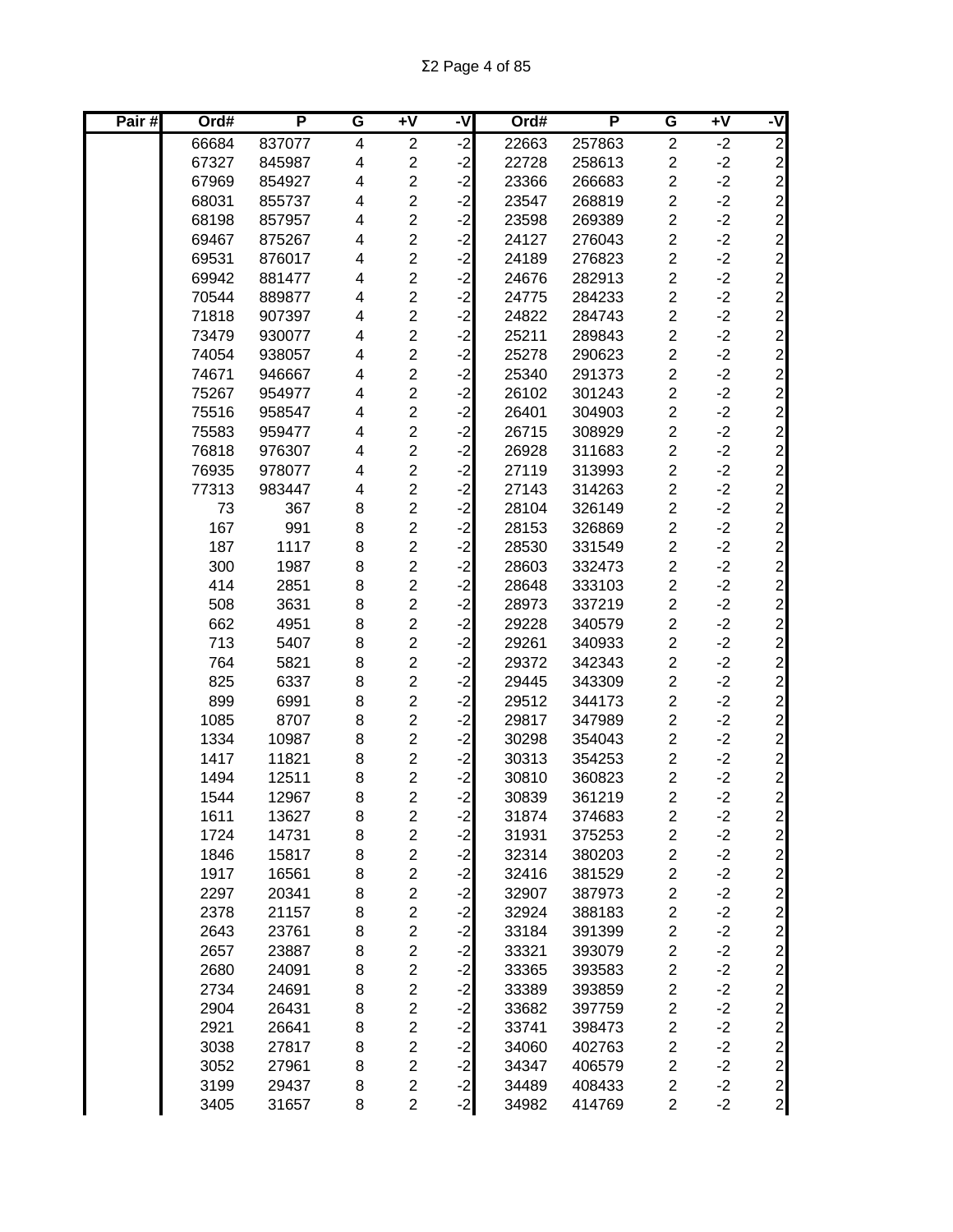| Pair# | Ord#  | P      | G              | Ŧ٨                      | -V   | Ord#  | P      | G                       | $\overline{+V}$ | -V                              |
|-------|-------|--------|----------------|-------------------------|------|-------|--------|-------------------------|-----------------|---------------------------------|
|       | 3442  | 32077  | $\overline{8}$ | $\overline{2}$          | ۱J.  | 35209 | 417733 | $\overline{2}$          | $-2$            | ש ט ט ט                         |
|       | 3705  | 34687  | 8              | $\overline{\mathbf{c}}$ | $-2$ | 35318 | 419053 | $\overline{c}$          | $-2$            |                                 |
|       | 3821  | 35977  | 8              | $\overline{2}$          | $-2$ | 35358 | 419563 | $\overline{c}$          | $-2$            |                                 |
|       | 3853  | 36307  | 8              | $\overline{2}$          | $-2$ | 35413 | 420319 | $\overline{\mathbf{c}}$ | $-2$            |                                 |
|       | 3890  | 36691  | 8              | $\overline{c}$          | $-2$ | 35942 | 427243 | $\overline{c}$          | $-2$            |                                 |
|       | 3989  | 37657  | 8              | $\overline{c}$          | $-2$ | 36132 | 429679 | $\overline{c}$          | $-2$            | $\overline{c}$                  |
|       | 4193  | 39877  | 8              | $\overline{c}$          | $-2$ | 36300 | 431803 | $\overline{c}$          | $-2$            |                                 |
|       | 4255  | 40591  | 8              | $\overline{c}$          | $-2$ | 36490 | 434113 | $\overline{c}$          | $-2$            |                                 |
|       | 4439  | 42451  | 8              | $\overline{c}$          | $-2$ | 36828 | 438523 | $\overline{c}$          | $-2$            |                                 |
|       | 4488  | 42937  | 8              | $\overline{2}$          | $-2$ | 37626 | 448999 | $\overline{2}$          | $-2$            |                                 |
|       | 4863  | 47137  | 8              | $\overline{c}$          | $-2$ | 38274 | 457399 | $\overline{c}$          | $-2$            |                                 |
|       | 4899  | 47521  | 8              | $\overline{2}$          | $-2$ | 38710 | 463453 | $\overline{\mathbf{c}}$ | $-2$            | ט ט ט ט ט ט ט ט ט ט ט ט ט ט ט ט |
|       | 5282  | 51607  | 8              | $\overline{c}$          | $-2$ | 38818 | 464773 | $\overline{\mathbf{c}}$ | $-2$            |                                 |
|       | 5311  | 51907  | 8              | $\overline{2}$          | $-2$ | 38859 | 465169 | $\overline{c}$          | $-2$            |                                 |
|       | 5662  | 55807  | 8              | $\overline{c}$          | $-2$ | 39060 | 467899 | $\overline{c}$          | $-2$            |                                 |
|       | 5668  | 55837  | 8              | $\overline{c}$          | $-2$ | 39144 | 468889 | $\overline{c}$          | $-2$            |                                 |
|       | 5973  | 59077  | 8              | $\overline{\mathbf{c}}$ | $-2$ | 39229 | 470083 | $\overline{\mathbf{c}}$ | $-2$            |                                 |
|       | 6111  | 60631  | 8              | $\overline{c}$          | $-2$ | 40008 | 480019 | $\overline{c}$          | $-2$            |                                 |
|       | 6203  | 61651  | 8              | $\overline{c}$          | $-2$ | 40111 | 481303 | $\overline{c}$          | $-2$            |                                 |
|       | 6207  | 61681  | 8              | $\overline{2}$          | $-2$ | 41025 | 493399 | $\overline{c}$          | $-2$            |                                 |
|       | 6349  | 63361  | 8              | $\overline{2}$          | $-2$ | 41055 | 493813 | $\overline{c}$          | $-2$            |                                 |
|       | 6433  | 64231  | 8              | $\overline{2}$          | $-2$ | 42685 | 515233 | $\overline{c}$          | $-2$            |                                 |
|       | 7046  | 71161  | 8              | $\overline{c}$          | $-2$ | 42963 | 518743 | $\overline{c}$          | $-2$            | $\overline{c}$                  |
|       | 7466  | 75781  | 8              | $\overline{c}$          | $-2$ | 42972 | 518809 | $\overline{c}$          | $-2$            | $\overline{a}$                  |
|       | 8145  | 83431  | 8              | $\overline{c}$          | $-2$ | 43528 | 526069 | $\overline{c}$          | $-2$            | ט ט ט ט ט ט ט ט ט ט             |
|       | 8233  | 84457  | 8              | $\overline{c}$          | $-2$ | 44308 | 536449 | $\overline{c}$          | $-2$            |                                 |
|       | 8300  | 85237  | 8              | $\overline{2}$          | $-2$ | 44433 | 538123 | $\overline{c}$          | $-2$            |                                 |
|       | 8386  | 86257  | 8              | $\overline{2}$          | $-2$ | 44863 | 543793 | $\overline{c}$          | $-2$            |                                 |
|       | 8438  | 86851  | 8              | $\overline{2}$          | $-2$ | 44927 | 544723 | $\overline{\mathbf{c}}$ | $-2$            |                                 |
|       | 8992  | 93097  | 8              | $\overline{c}$          | $-2$ | 45231 | 548833 | $\overline{\mathbf{c}}$ | $-2$            |                                 |
|       | 9227  | 95731  | 8              | $\overline{2}$          | $-2$ | 45557 | 553099 | $\overline{c}$          | $-2$            |                                 |
|       | 9433  | 98221  | 8              | $\overline{\mathbf{c}}$ | $-2$ | 45692 | 554839 | $\overline{c}$          | $-2$            |                                 |
|       | 9456  | 98467  | 8              | $\overline{\mathbf{c}}$ | $-2$ | 45822 | 556693 | $\overline{c}$          | $-2$            |                                 |
|       | 10829 | 114487 | 8              | $\overline{\mathbf{c}}$ | $-2$ | 46099 | 560239 | $\overline{\mathbf{c}}$ | $-2$            |                                 |
|       | 11139 | 118051 | 8              | $\overline{2}$          | $-2$ | 46152 | 560893 | $\overline{2}$          | $-2$            |                                 |
|       | 11435 | 121501 | 8              | $\overline{c}$          | $-2$ | 46970 | 571873 | $\overline{\mathbf{c}}$ | $-2$            | $\mathbf{2}$                    |
|       | 11661 | 124147 | 8              | $\overline{c}$          | $-2$ | 47301 | 576223 | $\overline{\mathbf{c}}$ | $-2$            | $\mathbf{2}$                    |
|       | 11955 | 127657 | 8              | $\overline{c}$          | $-2$ | 47531 | 579283 | $\overline{\mathbf{c}}$ | $-2$            | $\overline{c}$                  |
|       | 12048 | 128677 | 8              | $\overline{2}$          | $-2$ | 48799 | 595963 | $\overline{\mathbf{c}}$ | $-2$            | $\overline{c}$                  |
|       | 12269 | 131311 | 8              | $\overline{c}$          | $-2$ | 48888 | 597133 | $\overline{\mathbf{c}}$ | $-2$            | $\overline{c}$                  |
|       | 12499 | 134047 | 8              | $\overline{c}$          | $-2$ | 49035 | 599149 | $\overline{c}$          | $-2$            | $\overline{a}$                  |
|       | 12774 | 137191 | 8              | $\overline{\mathbf{c}}$ | $-2$ | 49400 | 603919 | $\overline{\mathbf{c}}$ | $-2$            |                                 |
|       | 12836 | 137941 | 8              | $\overline{c}$          | $-2$ | 49525 | 605599 | $\boldsymbol{2}$        | $-2$            |                                 |
|       | 13121 | 141277 | 8              | $\overline{c}$          | $-2$ | 49627 | 607003 | $\overline{c}$          | $-2$            |                                 |
|       | 13207 | 142231 | 8              | $\overline{c}$          | $-2$ | 49643 | 607153 | $\boldsymbol{2}$        | $-2$            |                                 |
|       | 13230 | 142567 | 8              | $\overline{c}$          | $-2$ | 50374 | 616789 | $\boldsymbol{2}$        | $-2$            |                                 |
|       | 13330 | 143821 | 8              | $\overline{2}$          | $-2$ | 51096 | 626623 | $\overline{\mathbf{c}}$ | $-2$            |                                 |
|       | 13388 | 144577 | 8              | $\overline{c}$          | $-2$ | 51380 | 630589 | $\boldsymbol{2}$        | $-2$            |                                 |
|       | 13661 | 147787 | 8              | $\overline{c}$          | $-2$ | 51600 | 633469 | $\overline{c}$          | $-2$            |                                 |
|       | 13980 | 151531 | 8              | $\overline{\mathbf{c}}$ | $-2$ | 51623 | 633799 | $\overline{\mathbf{c}}$ | $-2$            |                                 |
|       | 13997 | 151681 | 8              | $\overline{c}$          | $-2$ | 51916 | 637603 | $\overline{c}$          | $-2$            |                                 |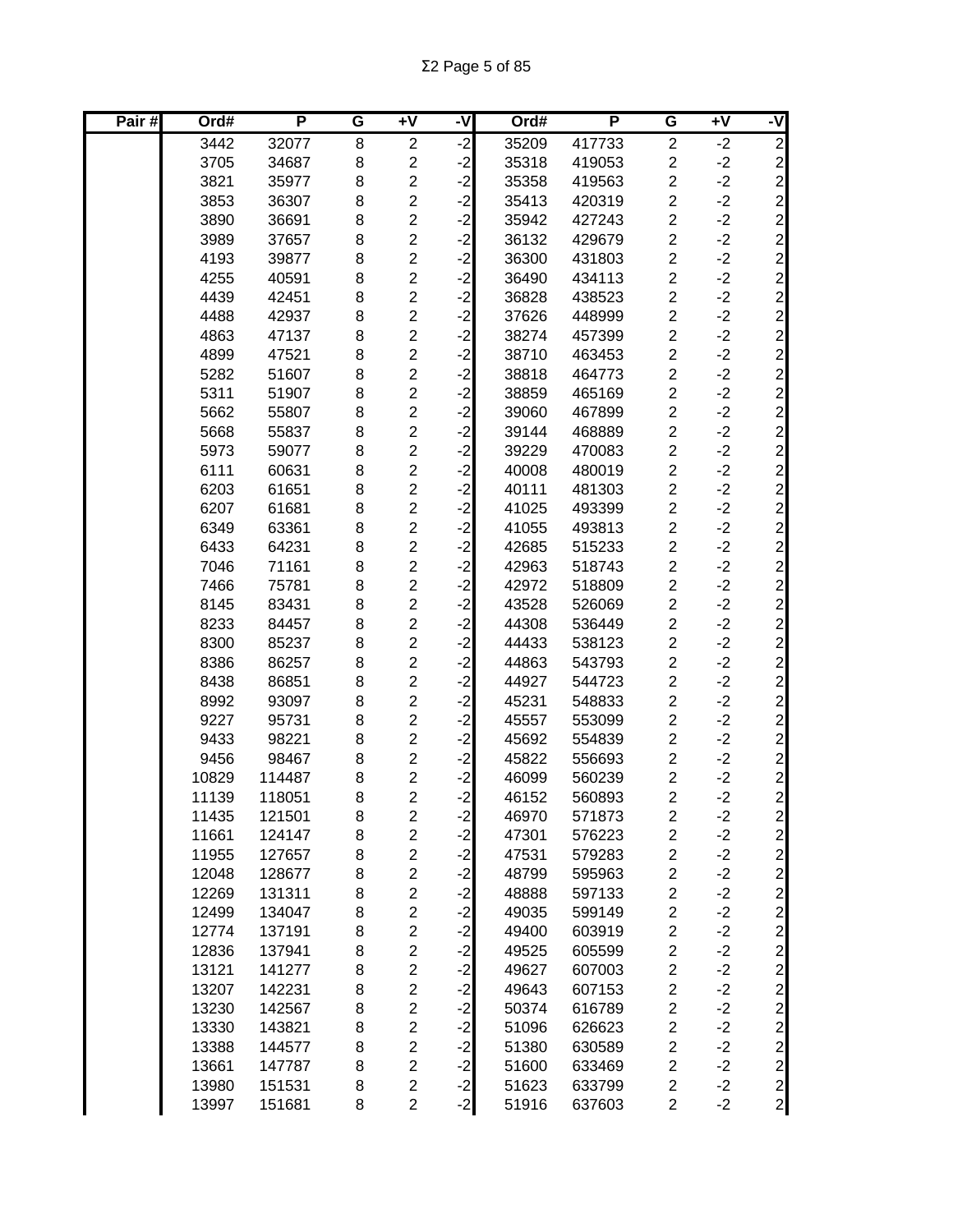| Pair# | Ord#  | P      | G | $\overline{+V}$         | -V   | Ord#  | P      | G                       | $\overline{+V}$ | -V                                               |
|-------|-------|--------|---|-------------------------|------|-------|--------|-------------------------|-----------------|--------------------------------------------------|
|       | 14040 | 152197 | 8 | $\overline{c}$          | $-2$ | 52020 | 639259 | $\overline{c}$          | $-2$            | $\overline{2}$                                   |
|       | 14172 | 153757 | 8 | $\overline{c}$          | $-2$ | 52365 | 644053 | $\overline{c}$          | $-2$            |                                                  |
|       | 14773 | 161047 | 8 | $\overline{\mathbf{c}}$ | $-2$ | 52482 | 645499 | $\overline{c}$          | $-2$            |                                                  |
|       | 15048 | 164371 | 8 | $\overline{\mathbf{c}}$ | $-2$ | 52768 | 649279 | $\overline{c}$          | $-2$            | $\begin{array}{c}\n 2 \\  0 \\  0\n \end{array}$ |
|       | 15129 | 165457 | 8 | $\overline{c}$          | $-2$ | 53656 | 661099 | $\overline{c}$          | $-2$            |                                                  |
|       | 15341 | 168037 | 8 | $\overline{c}$          | $-2$ | 53706 | 661879 | $\overline{c}$          | $-2$            |                                                  |
|       | 15482 | 169831 | 8 | $\overline{c}$          | $-2$ | 53789 | 662953 | $\overline{c}$          | $-2$            | $\overline{c}$                                   |
|       | 15494 | 169951 | 8 | $\overline{c}$          | $-2$ | 53865 | 663979 | $\overline{c}$          | $-2$            | $\overline{a}$                                   |
|       | 15554 | 170641 | 8 | $\overline{c}$          | $-2$ | 54052 | 666433 | $\overline{\mathbf{c}}$ | $-2$            |                                                  |
|       | 15574 | 170851 | 8 | $\overline{c}$          | $-2$ | 54124 | 667423 | $\overline{c}$          | $-2$            |                                                  |
|       | 15719 | 172597 | 8 | $\overline{c}$          | $-2$ | 54297 | 669859 | $\overline{c}$          | $-2$            |                                                  |
|       | 15726 | 172657 | 8 | $\overline{c}$          | $-2$ | 54674 | 674833 | $\overline{2}$          | $-2$            |                                                  |
|       | 16013 | 176221 | 8 | $\overline{c}$          | $-2$ | 54962 | 678763 | $\overline{c}$          | $-2$            |                                                  |
|       | 16122 | 177481 | 8 | $\overline{\mathbf{c}}$ | $-2$ | 55584 | 687019 | $\overline{\mathbf{c}}$ | $-2$            |                                                  |
|       | 16228 | 178807 | 8 | $\overline{c}$          | $-2$ | 56068 | 693529 | $\overline{c}$          | $-2$            |                                                  |
|       | 16332 | 179917 | 8 | $\overline{2}$          | $-2$ | 56777 | 703123 | $\overline{\mathbf{c}}$ | $-2$            |                                                  |
|       | 16954 | 187387 | 8 | $\overline{\mathbf{c}}$ | $-2$ | 56919 | 704863 | $\overline{c}$          | $-2$            | ט ט ט ט ט ט ט ט ט ט ט ט ט ט                      |
|       | 17055 | 188701 | 8 | $\overline{\mathbf{c}}$ | $-2$ | 57058 | 706753 | $\overline{\mathbf{c}}$ | $-2$            |                                                  |
|       | 17205 | 190537 | 8 | $\overline{c}$          | $-2$ | 57519 | 712843 | $\overline{c}$          | $-2$            |                                                  |
|       | 17235 | 190837 | 8 | $\overline{c}$          | $-2$ | 57561 | 713353 | $\overline{c}$          | $-2$            |                                                  |
|       | 17427 | 193147 | 8 | $\overline{c}$          | $-2$ | 58440 | 725323 | $\overline{c}$          | $-2$            |                                                  |
|       | 17802 | 197767 | 8 | $\overline{c}$          | $-2$ | 59260 | 736363 | $\overline{c}$          | $-2$            |                                                  |
|       | 17987 | 200017 | 8 | $\overline{c}$          | $-2$ | 59625 | 741343 | $\overline{c}$          | $-2$            |                                                  |
|       | 18224 | 202981 | 8 | $\overline{2}$          | $-2$ | 59929 | 745753 | $\overline{c}$          | $-2$            | $\overline{c}$                                   |
|       | 18572 | 207301 | 8 | $\overline{c}$          | $-2$ | 60360 | 751633 | $\overline{\mathbf{c}}$ | $-2$            | $\overline{c}$                                   |
|       | 19008 | 212461 | 8 | $\overline{c}$          | $-2$ | 60408 | 752203 | $\overline{2}$          | $-2$            | ט ט ט ט ט ט ט ט ט                                |
|       | 19017 | 212587 | 8 | $\overline{c}$          | $-2$ | 61500 | 766813 | $\overline{\mathbf{c}}$ | $-2$            |                                                  |
|       | 19041 | 212917 | 8 | $\overline{c}$          | $-2$ | 61600 | 768199 | $\overline{c}$          | $-2$            |                                                  |
|       | 19065 | 213217 | 8 | $\overline{\mathbf{c}}$ | $-2$ | 61949 | 772909 | $\overline{c}$          | $-2$            |                                                  |
|       | 19297 | 216127 | 8 | $\overline{c}$          | $-2$ | 62185 | 776179 | $\overline{c}$          | $-2$            |                                                  |
|       | 19668 | 220681 | 8 | $\overline{c}$          | $-2$ | 62422 | 779353 | $\overline{\mathbf{c}}$ | $-2$            |                                                  |
|       | 19941 | 224041 | 8 | $\overline{2}$          | $-2$ | 62964 | 786703 | $\overline{\mathbf{c}}$ | $-2$            |                                                  |
|       | 20156 | 226657 | 8 | $\overline{c}$          | $-2$ | 63126 | 788869 | $\overline{c}$          | $-2$            |                                                  |
|       | 20766 | 234211 | 8 | $\overline{c}$          | $-2$ | 63410 | 792643 | $\overline{\mathbf{c}}$ | $-2$            |                                                  |
|       | 20994 | 237151 | 8 | $\overline{2}$          | $-2$ | 63629 | 795649 | $\overline{2}$          | $-2$            |                                                  |
|       | 21596 | 244561 | 8 | 2                       | $-2$ | 63645 | 795799 | $\overline{\mathbf{c}}$ | $-2$            | $\mathbf{2}$                                     |
|       | 21600 | 244597 | 8 | $\overline{c}$          | $-2$ | 63656 | 795943 | $\overline{\mathbf{c}}$ | $-2$            | $\mathbf{2}$                                     |
|       | 21730 | 246217 | 8 | $\overline{\mathbf{c}}$ | $-2$ | 63961 | 800119 | $\overline{\mathbf{c}}$ | $-2$            | $\overline{c}$                                   |
|       | 21883 | 248071 | 8 | $\overline{c}$          | $-2$ | 64323 | 805033 | $\overline{c}$          | $-2$            | $\overline{c}$                                   |
|       | 22099 | 250807 | 8 | $\overline{\mathbf{c}}$ | $-2$ | 65702 | 823723 | $\overline{c}$          | $-2$            | $\overline{c}$                                   |
|       | 22166 | 251527 | 8 | $\overline{2}$          | $-2$ | 65821 | 825283 | $\overline{c}$          | $-2$            | $\overline{c}$                                   |
|       | 22241 | 252457 | 8 | $\overline{\mathbf{c}}$ | $-2$ | 65927 | 826669 | $\overline{\mathbf{c}}$ | $-2$            | $\overline{c}$                                   |
|       | 22731 | 258631 | 8 | $\overline{c}$          | $-2$ | 66143 | 829729 | $\overline{\mathbf{c}}$ | $-2$            |                                                  |
|       | 22774 | 259177 | 8 | $\overline{c}$          | $-2$ | 67226 | 844513 | $\overline{\mathbf{c}}$ | $-2$            |                                                  |
|       | 23104 | 263437 | 8 | $\overline{c}$          | $-2$ | 67355 | 846403 | $\overline{\mathbf{c}}$ | $-2$            |                                                  |
|       | 23207 | 264757 | 8 | $\overline{c}$          | $-2$ | 68030 | 855733 | $\overline{\mathbf{c}}$ | $-2$            |                                                  |
|       | 23518 | 268501 | 8 | $\overline{c}$          | $-2$ | 68101 | 856699 | $\overline{\mathbf{c}}$ | $-2$            |                                                  |
|       | 23673 | 270337 | 8 | $\overline{c}$          | $-2$ | 68199 | 857959 | $\overline{\mathbf{c}}$ | $-2$            |                                                  |
|       | 24027 | 274861 | 8 | $\overline{c}$          | $-2$ | 68886 | 867259 | $\overline{\mathbf{c}}$ | $-2$            | 22222222                                         |
|       | 24217 | 277177 | 8 | $\overline{\mathbf{c}}$ | $-2$ | 69532 | 876019 | $\overline{c}$          | $-2$            |                                                  |
|       | 24584 | 281791 | 8 | $\overline{2}$          | $-2$ | 71027 | 896449 | $\overline{c}$          | $-2$            |                                                  |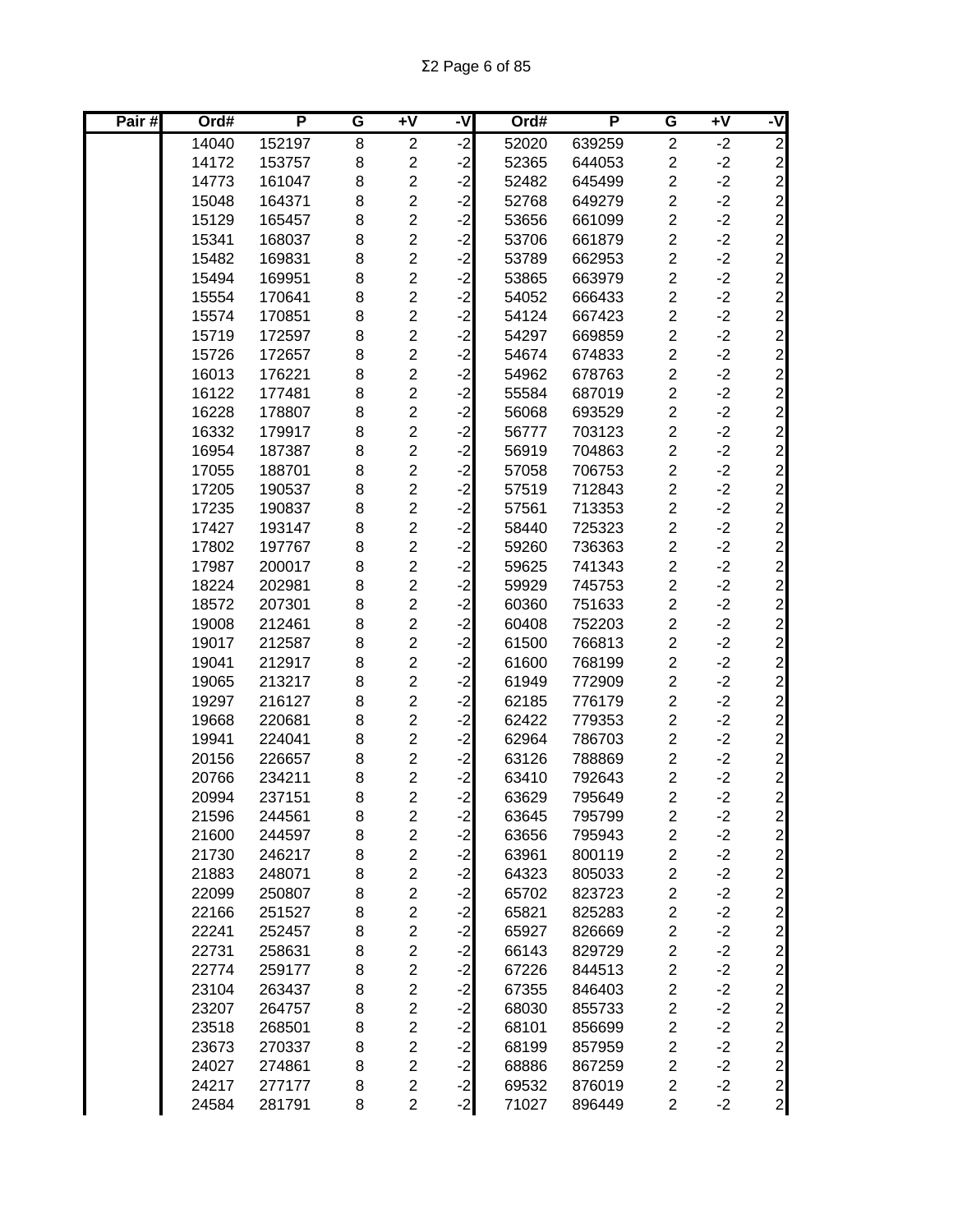Σ2 Page 7 of 85

| Pair# | Ord#  | P      | $\overline{\mathsf{G}}$ | +V                      | -V   | Ord#  | P      | G                       | $+V$ | -V                                   |
|-------|-------|--------|-------------------------|-------------------------|------|-------|--------|-------------------------|------|--------------------------------------|
|       | 24740 | 283807 | 8                       | $\overline{c}$          | ۱J.  | 71318 | 900589 | $\overline{\mathbf{c}}$ | $-2$ | $\overline{2}$                       |
|       | 25023 | 287341 | 8                       | $\overline{2}$          | $-2$ | 72033 | 910099 | $\overline{2}$          | $-2$ | $\overline{2}$                       |
|       | 25309 | 291007 | 8                       | $\overline{\mathbf{c}}$ | $-2$ | 72056 | 910453 | 2                       | $-2$ |                                      |
|       | 25497 | 293467 | 8                       | $\overline{2}$          | $-2$ | 72697 | 919423 | $\overline{c}$          | $-2$ |                                      |
|       | 26222 | 302851 | 8                       | $\overline{c}$          | $-2$ | 73337 | 928159 | $\overline{c}$          | $-2$ |                                      |
|       | 26262 | 303307 | 8                       | $\overline{\mathbf{c}}$ | $-2$ | 74229 | 940549 | $\overline{c}$          | $-2$ | ט ט ט ט ט ט ט ט ט ט ט ט              |
|       | 26615 | 307537 | 8                       | $\overline{2}$          | $-2$ | 74724 | 947413 | $\overline{c}$          | $-2$ |                                      |
|       | 26894 | 311197 | 8                       | $\overline{c}$          | $-2$ | 75163 | 953503 | $\overline{c}$          | $-2$ |                                      |
|       | 27082 | 313597 | 8                       | $\overline{c}$          | $-2$ | 75216 | 954259 | $\overline{\mathbf{c}}$ | $-2$ |                                      |
|       | 27137 | 314227 | 8                       | $\overline{2}$          | $-2$ | 75257 | 954853 | $\overline{c}$          | $-2$ |                                      |
|       | 28144 | 326701 | 8                       | $\overline{\mathbf{c}}$ | $-2$ | 75517 | 958549 | $\overline{\mathbf{c}}$ | $-2$ |                                      |
|       | 28378 | 329671 | 8                       | $\overline{c}$          | $-2$ | 75582 | 959473 | $\overline{2}$          | $-2$ |                                      |
|       | 28411 | 330061 | 8                       | $\overline{c}$          | $-2$ | 75608 | 959869 | $\overline{2}$          | $-2$ |                                      |
|       | 28461 | 330697 | 8                       | $\overline{c}$          | $-2$ | 75692 | 961069 | $\overline{c}$          | $-2$ |                                      |
|       | 29855 | 348451 | 8                       | $\overline{c}$          | $-2$ | 76934 | 978073 | $\overline{2}$          | $-2$ |                                      |
|       | 30295 | 354031 | 8                       | $\overline{c}$          | $-2$ | 77213 | 982063 | $\overline{2}$          | $-2$ |                                      |
|       | 30684 | 358987 | 8                       | $\overline{c}$          | $-2$ | 77983 | 992863 | $\overline{c}$          | $-2$ |                                      |
|       | 30747 | 359761 | 8                       | $\overline{c}$          | $-2$ | 23    | 83     | 4                       | $-2$ | $\overline{a}$                       |
|       | 30933 | 362347 | 8                       | $\overline{c}$          | $-2$ | 39    | 167    | 4                       | $-2$ | $\overline{2}$                       |
|       | 30937 | 362371 | 8                       | $\overline{c}$          | $-2$ | 76    | 383    | 4                       | $-2$ | $\overline{a}$                       |
|       | 31407 | 368287 | 8                       | $\overline{c}$          | $-2$ | 86    | 443    | 4                       | $-2$ |                                      |
|       | 31540 | 370207 | 8                       | $\overline{c}$          | $-2$ | 245   | 1553   | 4                       | $-2$ |                                      |
|       | 31577 | 370687 | 8                       | $\overline{2}$          | $-2$ | 349   | 2351   | 4                       | $-2$ |                                      |
|       | 31655 | 371851 | 8                       | $\overline{c}$          | $-2$ | 356   | 2393   | 4                       | $-2$ | ט ט ט ט ט ט ט ט ט ט ט ט              |
|       | 32051 | 376801 | 8                       | $\overline{2}$          | $-2$ | 468   | 3323   | 4                       | $-2$ |                                      |
|       | 33097 | 390367 | 8                       | 2                       | $-2$ | 506   | 3617   | 4                       | $-2$ |                                      |
|       | 33181 | 391387 | 8                       | $\overline{2}$          | $-2$ | 605   | 4451   | 4                       | $-2$ |                                      |
|       | 33590 | 396541 | 8                       | $\overline{c}$          | $-2$ | 670   | 5003   | 4                       | $-2$ |                                      |
|       | 34004 | 402037 | 8                       | $\overline{\mathbf{c}}$ | $-2$ | 771   | 5861   | 4                       | $-2$ |                                      |
|       | 34734 | 411577 | 8                       | $\overline{2}$          | $-2$ | 789   | 6047   | 4                       | $-2$ |                                      |
|       | 35098 | 416257 | 8                       | $\overline{\mathbf{c}}$ | $-2$ | 896   | 6971   | 4                       | $-2$ |                                      |
|       | 35158 | 417127 | 8                       | $\overline{\mathbf{c}}$ | $-2$ | 927   | 7247   | 4                       | $-2$ |                                      |
|       | 35544 | 422077 | 8                       | $\overline{c}$          | $-2$ | 1090  | 8741   | 4                       | $-2$ |                                      |
|       | 36053 | 428671 | 8                       | $\overline{\mathbf{c}}$ | $-2$ | 1188  | 9623   | 4                       | $-2$ | $\mathbf{2}$                         |
|       | 36285 | 431611 | 8                       | $\overline{2}$          | $-2$ | 1202  | 9743   | 4                       | $-2$ | $\overline{2}$                       |
|       | 36326 | 432067 | 8                       | $\overline{\mathbf{c}}$ | $-2$ | 1309  | 10733  | 4                       | $-2$ | $\overline{\mathbf{c}}$              |
|       | 36409 | 433087 | 8                       | $\overline{c}$          | $-2$ | 1559  | 13103  | 4                       | $-2$ | $\mathbf{2}$                         |
|       | 36418 | 433201 | 8                       | $\overline{c}$          | $-2$ | 1666  | 14153  | 4                       | $-2$ | $\mathbf{2}$                         |
|       | 36546 | 434821 | 8                       | $\overline{c}$          | $-2$ | 1726  | 14741  | 4                       | $-2$ | $\begin{array}{c} 2 \ 0 \end{array}$ |
|       | 36743 | 437287 | 8                       | $\overline{2}$          | $-2$ | 1903  | 16421  | 4                       | $-2$ |                                      |
|       | 37337 | 444877 | 8                       | $\overline{c}$          | $-2$ | 1953  | 16931  | 4                       | $-2$ |                                      |
|       | 37468 | 446767 | 8                       | $\overline{c}$          | $-2$ | 2062  | 17981  | 4                       | $-2$ |                                      |
|       | 37671 | 449557 | 8                       | $\overline{c}$          | $-2$ | 2145  | 18797  | 4                       | $-2$ | 22222222                             |
|       | 38166 | 456007 | 8                       | $\overline{c}$          | $-2$ | 2275  | 20117  | 4                       | $-2$ |                                      |
|       | 38488 | 460387 | 8                       | $\overline{c}$          | $-2$ | 2403  | 21401  | 4                       | $-2$ |                                      |
|       | 38655 | 462667 | 8                       | 2                       | $-2$ | 2568  | 23021  | 4                       | $-2$ |                                      |
|       | 38661 | 462727 | 8                       | $\overline{\mathbf{c}}$ | $-2$ | 2626  | 23603  | 4                       | $-2$ |                                      |
|       | 38955 | 466561 | 8                       | $\overline{\mathbf{c}}$ | $-2$ | 2773  | 25121  | 4                       | $-2$ |                                      |
|       | 39122 | 468661 | 8                       | $\overline{\mathbf{c}}$ | $-2$ | 2786  | 25247  | 4                       | $-2$ |                                      |
|       | 39305 | 470941 | 8                       | $\overline{c}$          | $-2$ | 2807  | 25457  | 4                       | $-2$ |                                      |
|       | 39323 | 471187 | 8                       | $\overline{c}$          | $-2$ | 3036  | 27803  | 4                       | $-2$ |                                      |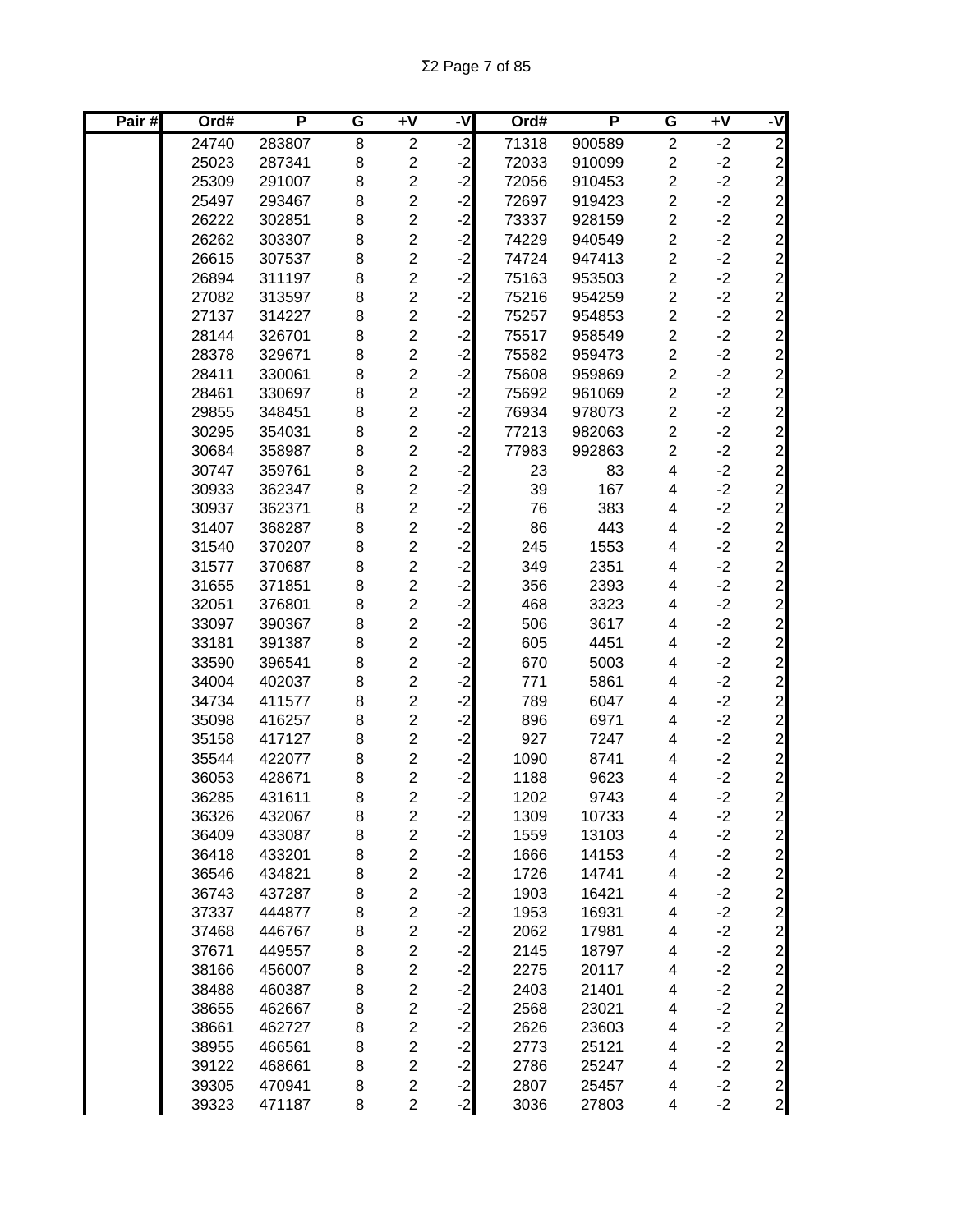| Pair# | Ord#  | P      | G | $+V$                    | -V                   | Ord# | P      | G | $\overline{+V}$ | -V             |
|-------|-------|--------|---|-------------------------|----------------------|------|--------|---|-----------------|----------------|
|       | 39613 | 474931 | 8 | $\overline{c}$          | $-2$                 | 3257 | 30113  | 4 | $-2$            | $\overline{c}$ |
|       | 40226 | 482767 | 8 | $\overline{c}$          | $-2$                 | 3313 | 30707  | 4 | $-2$            |                |
|       | 40639 | 488347 | 8 | $\overline{c}$          | $-2$                 | 3472 | 32363  | 4 | $-2$            |                |
|       | 40775 | 490111 | 8 | $\overline{2}$          | $-2$                 | 3496 | 32573  | 4 | $-2$            |                |
|       | 41234 | 495967 | 8 | $\overline{c}$          | $-2$                 | 3916 | 36923  | 4 | $-2$            |                |
|       | 41639 | 501217 | 8 | $\overline{c}$          | $-2$                 | 3971 | 37511  | 4 | $-2$            |                |
|       | 42158 | 508237 | 8 | $\overline{c}$          | $-2$                 | 4117 | 39107  | 4 | $-2$            |                |
|       | 42253 | 509557 | 8 | $\overline{2}$          | $-2$                 | 4274 | 40823  | 4 | $-2$            |                |
|       | 42313 | 510241 | 8 | $\overline{c}$          | $-2$                 | 4354 | 41621  | 4 | $-2$            |                |
|       | 42666 | 514867 | 8 | $\overline{c}$          | $-2$                 | 4380 | 41897  | 4 | $-2$            |                |
|       | 43551 | 526381 | 8 | $\overline{c}$          | $-2$                 | 4625 | 44501  | 4 | $-2$            |                |
|       | 43601 | 526951 | 8 | $\overline{2}$          | $-2$                 | 4642 | 44651  | 4 | $-2$            |                |
|       | 43895 | 530851 | 8 | $\overline{\mathbf{c}}$ | $-2$                 | 4685 | 45131  | 4 | $-2$            |                |
|       | 43961 | 531841 | 8 | $\overline{c}$          | $-2$                 | 4757 | 45953  | 4 | $-2$            |                |
|       | 43965 | 531871 | 8 | $\overline{\mathbf{c}}$ | $-2$                 | 4801 | 46451  | 4 | $-2$            |                |
|       | 44127 | 534007 | 8 | $\overline{c}$          | $-2$                 | 4820 | 46643  | 4 | $-2$            |                |
|       | 44288 | 536227 | 8 | $\overline{c}$          | $-2$                 | 4877 | 47297  | 4 | $-2$            |                |
|       | 44942 | 544897 | 8 | $\overline{2}$          | $-2$                 | 4896 | 47501  | 4 | $-2$            |                |
|       | 45411 | 551107 | 8 | $\overline{2}$          | $-2$                 | 4989 | 48491  | 4 | $-2$            |                |
|       | 45551 | 553051 | 8 | $\overline{2}$          | $-2$                 | 5013 | 48761  | 4 | $-2$            |                |
|       | 45712 | 555091 | 8 | $\overline{c}$          | $-2$                 | 5262 | 51431  | 4 | $-2$            |                |
|       | 45726 | 555301 | 8 | $\overline{c}$          | $-2$                 | 5405 | 52967  | 4 | $-2$            |                |
|       | 45749 | 555691 | 8 | $\overline{c}$          | $-2$                 | 5467 | 53633  | 4 | $-2$            |                |
|       | 46041 | 559591 | 8 | $\overline{c}$          | $-2$                 | 5490 | 53891  | 4 | $-2$            |                |
|       | 46095 | 560221 | 8 | $\overline{2}$          | $-2$                 | 5531 | 54371  | 4 | $-2$            |                |
|       | 46499 | 565597 | 8 | $\overline{c}$          | $-2$                 | 5536 | 54413  | 4 | $-2$            |                |
|       | 46656 | 567871 | 8 | $\overline{2}$          | $-2$                 | 5781 | 56993  | 4 | $-2$            |                |
|       | 46787 | 569617 | 8 | $\overline{2}$          | $-2$                 | 6026 | 59621  | 4 | $-2$            |                |
|       | 46967 | 571861 | 8 | $\overline{2}$          | $-2$                 | 6108 | 60611  | 4 | $-2$            |                |
|       | 47023 | 572581 | 8 | $\overline{\mathbf{c}}$ | $-2$                 | 6273 | 62477  | 4 | $-2$            |                |
|       | 47046 | 572821 | 8 | $\overline{c}$          | $-2$                 | 6377 | 63611  | 4 | $-2$            |                |
|       | 47472 | 578497 | 8 | $\overline{\mathbf{c}}$ | $-2$                 | 6399 | 63803  | 4 | $-2$            |                |
|       | 47939 | 584707 | 8 | $\overline{2}$          | $-2$                 | 6896 | 69467  | 4 | $-2$            |                |
|       | 48136 | 587131 | 8 | $\overline{\mathbf{c}}$ | $-2$                 | 7505 | 76253  | 4 | $-2$            |                |
|       | 48167 | 587527 | 8 | $\overline{2}$          | $-2$                 | 7676 | 78167  | 4 | $-2$            |                |
|       | 48241 | 588397 | 8 | $\overline{\mathbf{c}}$ | $-2$                 | 7690 | 78311  | 4 | $-2$            | $\mathbf{2}$   |
|       | 48516 | 592351 | 8 | $\overline{2}$          | $-2$                 | 7728 | 78791  | 4 | $-2$            | $\mathbf{2}$   |
|       | 48750 | 595261 | 8 | $\overline{\mathbf{c}}$ |                      | 7961 | 81353  | 4 | $-2$            |                |
|       | 48844 | 596587 | 8 | $\overline{c}$          | د د د د د د<br>2 د د | 7979 | 81563  | 4 | $-2$            |                |
|       | 49023 | 598981 | 8 | $\overline{c}$          |                      | 8201 | 84131  | 4 | $-2$            |                |
|       | 49241 | 601897 | 8 | $\overline{2}$          |                      | 8354 | 85847  | 4 | $-2$            |                |
|       | 49544 | 605887 | 8 | $\overline{c}$          |                      | 8716 | 90011  | 4 | $-2$            |                |
|       | 49920 | 610837 | 8 | $\overline{2}$          | $-2$                 | 8795 | 90911  | 4 | $-2$            |                |
|       | 50335 | 616321 | 8 | $\overline{c}$          | $-2$                 | 8884 | 91961  | 4 | $-2$            |                |
|       | 50634 | 620311 | 8 | $\overline{c}$          | $-2$                 | 8909 | 92237  | 4 | $-2$            |                |
|       | 50836 | 623017 | 8 | $\overline{2}$          | $-2$                 | 8919 | 92357  | 4 | $-2$            |                |
|       | 50865 | 623431 | 8 | $\overline{c}$          | $-2$                 | 9158 | 95003  | 4 | $-2$            |                |
|       | 51888 | 637291 | 8 | $\overline{c}$          | $-2$                 | 9225 | 95717  | 4 | $-2$            |                |
|       | 52012 | 639151 | 8 | $\overline{\mathbf{c}}$ | $-2$                 | 9579 | 99833  | 4 | $-2$            |                |
|       | 52147 | 640957 | 8 | $\overline{c}$          | $-2$                 | 9755 | 101873 | 4 | $-2$            |                |
|       | 52457 | 645091 | 8 | $\overline{c}$          | $-2$                 | 9898 | 103577 | 4 | $-2$            |                |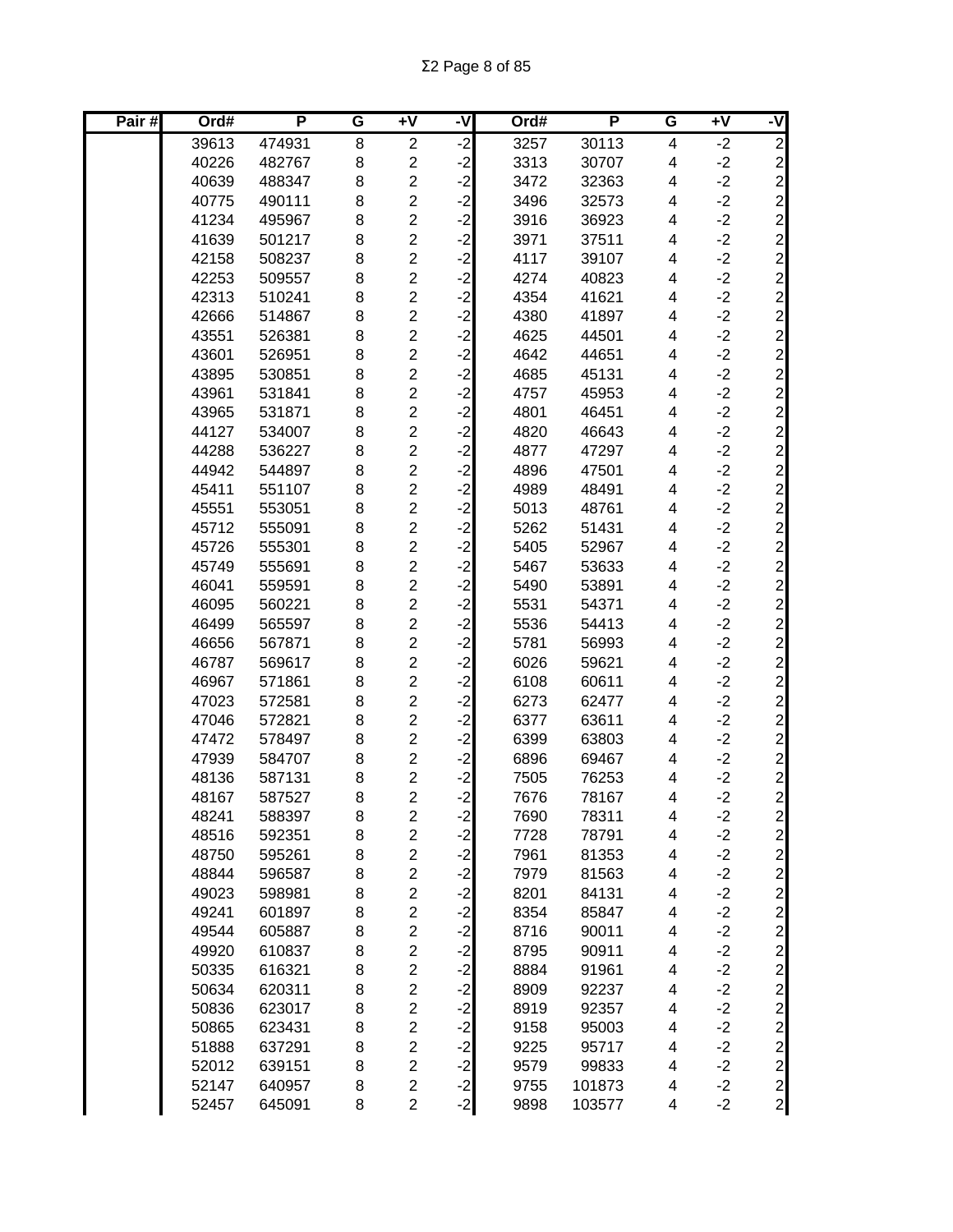| Pair# | Ord#  | P      | G | $\overline{+V}$         | -V      | Ord#  | P      | G                       | $+V$ | -V             |
|-------|-------|--------|---|-------------------------|---------|-------|--------|-------------------------|------|----------------|
|       | 53570 | 660061 | 8 | $\overline{2}$          | ر.<br>د | 9997  | 104711 | $\overline{\mathbf{4}}$ | $-2$ | $\overline{2}$ |
|       | 53914 | 664597 | 8 | $\overline{\mathbf{c}}$ | $-2$    | 10140 | 106367 | 4                       | $-2$ |                |
|       | 54244 | 669121 | 8 | $\overline{c}$          | $-2$    | 10187 | 106871 | 4                       | $-2$ |                |
|       | 54327 | 670231 | 8 | $\overline{c}$          | $-2$    | 10797 | 114077 | 4                       | $-2$ |                |
|       | 54767 | 676051 | 8 | $\overline{2}$          | $-2$    | 10883 | 115127 | 4                       | $-2$ |                |
|       | 55013 | 679417 | 8 | $\overline{c}$          | $-2$    | 10902 | 115331 | 4                       | $-2$ |                |
|       | 55045 | 679837 | 8 | $\overline{2}$          | $-2$    | 11236 | 119237 | $\overline{\mathbf{4}}$ | $-2$ |                |
|       | 55492 | 685747 | 8 | $\overline{c}$          | $-2$    | 11649 | 123983 | 4                       | $-2$ |                |
|       | 55615 | 687397 | 8 | $\overline{2}$          | $-2$    | 11826 | 126041 | 4                       | $-2$ |                |
|       | 56127 | 694327 | 8 | $\overline{2}$          | $-2$    | 11949 | 127601 | 4                       | $-2$ |                |
|       | 56135 | 694381 | 8 | $\overline{2}$          | $-2$    | 12030 | 128477 | 4                       | $-2$ |                |
|       | 56542 | 699961 | 8 | $\overline{\mathbf{c}}$ | $-2$    | 12219 | 130643 | 4                       | $-2$ |                |
|       | 56732 | 702511 | 8 | $\overline{2}$          | $-2$    | 12279 | 131441 | 4                       | $-2$ |                |
|       | 56844 | 704017 | 8 | $\overline{c}$          | $-2$    | 12530 | 134363 | 4                       | $-2$ |                |
|       | 57220 | 708907 | 8 | $\overline{2}$          | $-2$    | 12635 | 135617 | 4                       | $-2$ |                |
|       | 57690 | 715237 | 8 | $\overline{\mathbf{c}}$ | $-2$    | 12695 | 136337 | 4                       | $-2$ |                |
|       | 57877 | 717811 | 8 | $\overline{2}$          | $-2$    | 12720 | 136541 | 4                       | $-2$ |                |
|       | 57973 | 719197 | 8 | $\overline{c}$          | $-2$    | 12789 | 137363 | 4                       | $-2$ |                |
|       | 58112 | 721051 | 8 | $\overline{c}$          | $-2$    | 12798 | 137447 | 4                       | $-2$ |                |
|       | 58199 | 722167 | 8 | $\overline{c}$          | $-2$    | 12894 | 138581 | 4                       | $-2$ |                |
|       | 58271 | 723127 | 8 | $\overline{c}$          | $-2$    | 12919 | 138893 | 4                       | $-2$ |                |
|       | 58488 | 726007 | 8 | $\overline{c}$          | $-2$    | 13043 | 140411 | 4                       | $-2$ |                |
|       | 59015 | 733141 | 8 | $\overline{c}$          | $-2$    | 13148 | 141623 | 4                       | $-2$ |                |
|       | 59926 | 745741 | 8 | $\overline{c}$          | $-2$    | 13227 | 142547 | $\overline{\mathbf{4}}$ | $-2$ |                |
|       | 59960 | 746191 | 8 | $\overline{c}$          | $-2$    | 13263 | 142973 | $\overline{\mathbf{4}}$ | $-2$ |                |
|       | 60950 | 759631 | 8 | $\overline{c}$          | $-2$    | 13303 | 143513 | 4                       | $-2$ |                |
|       | 61174 | 762571 | 8 | $\overline{2}$          | $-2$    | 13616 | 147293 | 4                       | $-2$ |                |
|       | 61234 | 763417 | 8 | $\overline{c}$          | $-2$    | 13639 | 147551 | 4                       | $-2$ | 22222222222    |
|       | 61276 | 763921 | 8 | $\overline{2}$          | $-2$    | 14130 | 153281 | 4                       | $-2$ |                |
|       | 61429 | 765907 | 8 | $\overline{c}$          | $-2$    | 14170 | 153743 | 4                       | $-2$ |                |
|       | 61526 | 767161 | 8 | $\overline{2}$          | $-2$    | 14269 | 154937 | 4                       | $-2$ |                |
|       | 61861 | 771637 | 8 | $\overline{c}$          | $-2$    | 14665 | 159773 | 4                       | $-2$ |                |
|       | 62522 | 780817 | 8 | $\overline{c}$          | $-2$    | 14985 | 163637 | 4                       | $-2$ |                |
|       | 63073 | 788167 | 8 | $\overline{\mathbf{c}}$ | $-2$    | 15205 | 166403 | 4                       | $-2$ |                |
|       | 63090 | 788377 | 8 | $\overline{2}$          | $-2$    | 15220 | 166613 | 4                       | $-2$ |                |
|       | 63133 | 788941 | 8 | 2                       | $-2$    | 15265 | 167081 | 4                       | $-2$ | $\mathbf{2}$   |
|       | 63265 | 790747 | 8 | $\overline{c}$          | $-2$    | 15841 | 174071 | 4                       | $-2$ | $\mathbf{2}$   |
|       | 63555 | 794551 | 8 | $\overline{c}$          | $-2$    | 16633 | 183581 | 4                       | $-2$ | $\overline{2}$ |
|       | 63609 | 795337 | 8 | $\overline{2}$          | $-2$    | 16847 | 186107 | 4                       | $-2$ | $\overline{2}$ |
|       | 63878 | 798937 | 8 | $\overline{\mathbf{c}}$ | $-2$    | 17226 | 190763 | 4                       | $-2$ | $\mathbf{2}$   |
|       | 64143 | 802597 | 8 | $\overline{c}$          | $-2$    | 17332 | 192047 | 4                       | $-2$ | $\mathbf{2}$   |
|       | 64368 | 805531 | 8 | $\overline{c}$          | $-2$    | 17550 | 194717 | 4                       | $-2$ |                |
|       | 64390 | 805867 | 8 | $\overline{c}$          | $-2$    | 17586 | 195131 | 4                       | $-2$ |                |
|       | 64818 | 811771 | 8 | $\overline{c}$          | $-2$    | 17674 | 196181 | 4                       | $-2$ |                |
|       | 65140 | 816217 | 8 | $\overline{c}$          | $-2$    | 18126 | 201791 | 4                       | $-2$ |                |
|       | 65372 | 819457 | 8 | $\overline{c}$          | $-2$    | 18333 | 204371 | 4                       | $-2$ |                |
|       | 66012 | 827851 | 8 | $\overline{c}$          | $-2$    | 18425 | 205487 | 4                       | $-2$ |                |
|       | 66362 | 832621 | 8 | $\overline{c}$          | $-2$    | 18653 | 208217 | 4                       | $-2$ |                |
|       | 66391 | 832927 | 8 | $\overline{c}$          | $-2$    | 19186 | 214667 | 4                       | $-2$ |                |
|       | 66604 | 835987 | 8 | $\overline{\mathbf{c}}$ | $-2$    | 19422 | 217691 | 4                       | $-2$ |                |
|       | 67216 | 844447 | 8 | $\overline{c}$          | $-2$    | 19514 | 218843 | 4                       | $-2$ |                |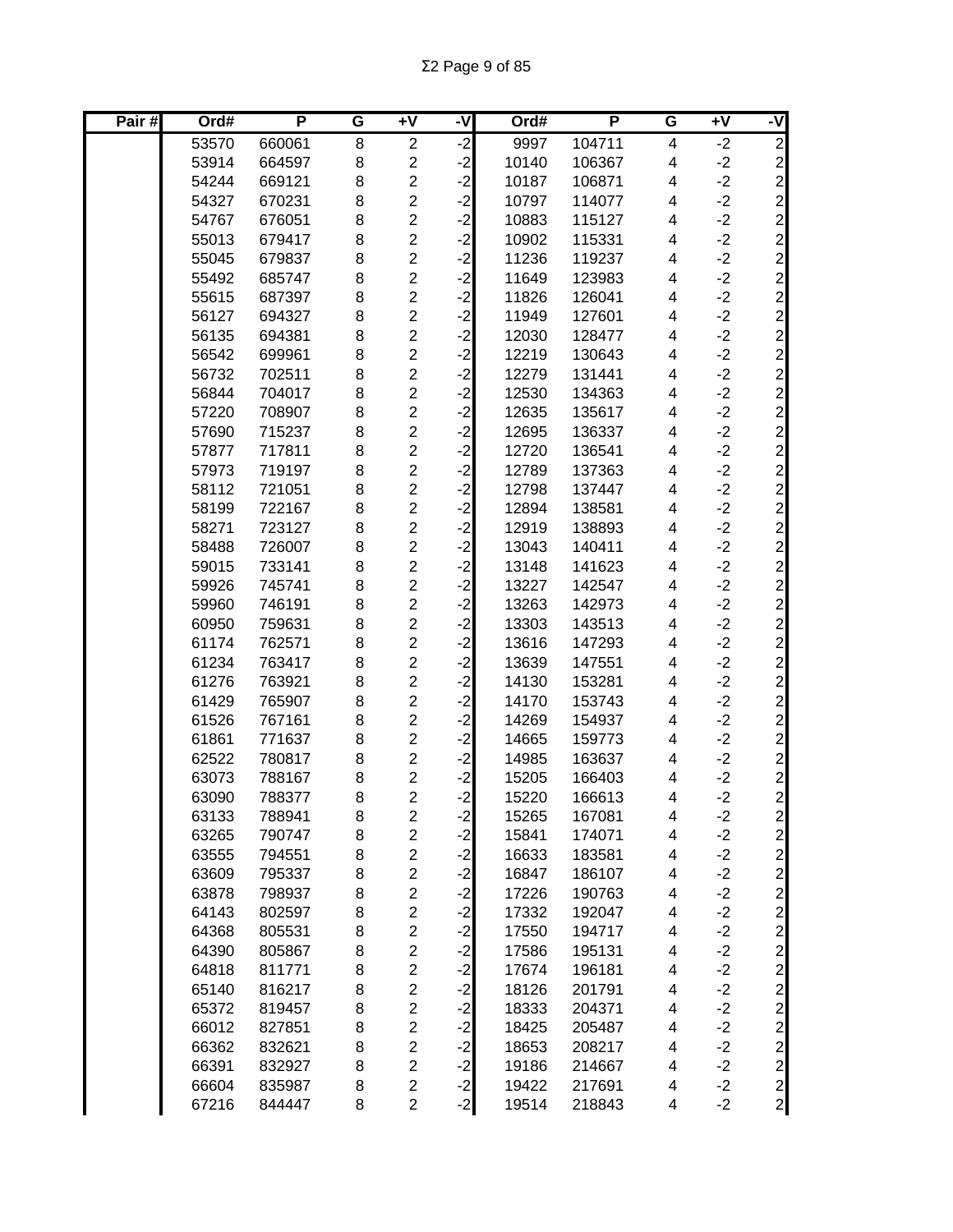| Pair# | Ord#           | P      | G        | $\overline{+V}$                           | -V           | Ord#           | P      | G                       | $\overline{+V}$ | -V                                                     |
|-------|----------------|--------|----------|-------------------------------------------|--------------|----------------|--------|-------------------------|-----------------|--------------------------------------------------------|
|       | 67889          | 853807 | 8        | $\overline{2}$                            | $-2$         | 19704          | 221087 | 4                       | $-2$            | $\overline{2}$                                         |
|       | 68060          | 856147 | 8        | $\overline{c}$                            | $-2$         | 20063          | 225503 | 4                       | $-2$            |                                                        |
|       | 68148          | 857281 | 8        | $\overline{c}$                            | $-2$         | 20382          | 229403 | 4                       | $-2$            |                                                        |
|       | 68337          | 859927 | 8        | $\overline{c}$                            | $-2$         | 20417          | 229763 | 4                       | $-2$            | $\begin{array}{c}\n 2 \\  0 \\  0 \\  0\n \end{array}$ |
|       | 68743          | 865321 | 8        | $\overline{2}$                            | $-2$         | 20930          | 236333 | 4                       | $-2$            |                                                        |
|       | 68748          | 865357 | 8        | $\overline{c}$                            | $-2$         | 21066          | 238103 | 4                       | $-2$            |                                                        |
|       | 69257          | 872251 | 8        | $\overline{2}$                            | $-2$         | 21331          | 241337 | 4                       | $-2$            |                                                        |
|       | 69365          | 873781 | 8        | $\overline{c}$                            | $-2$         | 21379          | 241877 | $\overline{\mathbf{4}}$ | $-2$            |                                                        |
|       | 69686          | 878167 | 8        | $\overline{2}$                            | $-2$         | 21636          | 245033 | 4                       | $-2$            |                                                        |
|       | 69876          | 880681 | 8        | $\overline{c}$                            | $-2$         | 21790          | 246923 | 4                       | $-2$            |                                                        |
|       | 70216          | 885397 | 8        | $\overline{2}$                            | $-2$         | 21794          | 246941 | 4                       | $-2$            |                                                        |
|       | 71108          | 897571 | 8        | $\overline{c}$                            | $-2$         | 22160          | 251477 | 4                       | $-2$            | ט ט ט ט ט ט ט ט ט ט ט ט ט ט ט                          |
|       | 71315          | 900577 | 8        | $\overline{2}$                            | $-2$         | 22195          | 251897 | 4                       | $-2$            |                                                        |
|       | 71578          | 904297 | 8        | $\overline{c}$                            | $-2$         | 22308          | 253427 | 4                       | $-2$            |                                                        |
|       | 73259          | 926971 | 8        | $\overline{2}$                            | $-2$         | 22563          | 256493 | 4                       | $-2$            |                                                        |
|       | 73405          | 929077 | 8        | $\overline{c}$                            | $-2$         | 23180          | 264353 | 4                       | $-2$            |                                                        |
|       | 75494          | 958327 | 8        | $\overline{c}$                            | $-2$         | 23321          | 266093 | 4                       | $-2$            |                                                        |
|       | 75527          | 958687 | 8        | $\overline{\mathbf{c}}$                   | $-2$         | 23459          | 267671 | 4                       | $-2$            |                                                        |
|       | 75575          | 959377 | 8        | $\overline{c}$                            | $-2$         | 23694          | 270587 | 4                       | $-2$            |                                                        |
|       | 75738          | 961627 | 8        | $\overline{c}$                            | $-2$         | 24025          | 274847 | 4                       | $-2$            |                                                        |
|       | 75816          | 962617 | 8        | $\overline{c}$                            | $-2$         | 24261          | 277751 | 4                       | $-2$            |                                                        |
|       | 75941          | 964297 | 8        | $\overline{c}$                            | $-2$         | 24370          | 279131 | 4                       | $-2$            |                                                        |
|       | 76946          | 978217 | 8        | $\overline{2}$                            | $-2$         | 24483          | 280607 | 4                       | $-2$            |                                                        |
|       | 77382          | 984421 | 8        | $\overline{c}$                            | $-2$         | 24660          | 282707 | 4                       | $-2$            | $\mathbf{2}$                                           |
|       | 126            | 701    | 10       | $\overline{2}$                            | $-2$         | 24906          | 285767 | $\overline{\mathbf{4}}$ | $-2$            |                                                        |
|       | 128            | 719    | 10       | $\overline{c}$                            | $-2$         | 24953          | 286487 | $\overline{\mathbf{4}}$ | $-2$            | 2 2 2 2 2 2 2 2 2 2 2 2 2                              |
|       | 158            | 929    | 10       | $\overline{c}$                            | $-2$         | 25056          | 287867 | 4                       | $-2$            |                                                        |
|       | 519            | 3719   | 10       | $\overline{c}$                            | $-2$         | 25599          | 294803 | 4                       | $-2$            |                                                        |
|       | 691            | 5189   | 10       | $\overline{2}$                            | $-2$         | 25675          | 295847 | 4                       | $-2$            |                                                        |
|       | 1576           | 13259  | 10       | $\overline{c}$                            | $-2$         | 25817          | 297617 | 4                       | $-2$            |                                                        |
|       | 1632           | 13799  | 10       | $\overline{2}$                            | $-2$         | 26059          | 300743 | 4                       | $-2$            |                                                        |
|       | 1995           | 17351  | 10       | $\overline{c}$                            | $-2$         | 26269          | 303371 | 4                       | $-2$            |                                                        |
|       | 2355           | 20939  | 10       | $\overline{c}$                            | $-2$         | 26596          | 307277 | 4                       | $-2$            |                                                        |
|       | 3584           | 33479  | 10       | $\overline{\mathbf{c}}$                   | $-2$         | 26671          | 308327 | 4                       | $-2$            |                                                        |
|       | 3710           | 34739  | 10       | $\overline{2}$                            | $-2$         | 26919          | 311561 | 4                       | $-2$            |                                                        |
|       | 4005           | 37871  | 10       | 2                                         | $-2$         | 27094          | 313721 | 4                       | $-2$            | $\mathbf{2}$                                           |
|       | 4007           | 37889  | 10       | $\overline{\mathbf{c}}$                   | $-2$         | 27714          | 321323 | 4                       | $-2$            | $\frac{2}{2}$                                          |
|       | 4128           | 39209  | 10       | $\overline{c}$                            | $-2$         | 27855          | 323087 | 4                       | $-2$            |                                                        |
|       | 5145           | 50111  | 10       | $\overline{c}$                            | $-2$         | 28167          | 327011 | 4                       | $-2$            | $\frac{2}{2}$                                          |
|       | 5982           | 59159  | 10       | $\overline{c}$                            | $-2$         | 28203          | 327473 | 4                       | $-2$            |                                                        |
|       | 6856           | 69011  | 10       | $\overline{c}$                            | $-2$         | 28399          | 329951 | 4                       | $-2$            | $\overline{2}$                                         |
|       | 7602           | 77369  | 10       | $\overline{\mathbf{c}}$                   | $-2$         | 28783          | 334787 | 4                       | $-2$            |                                                        |
|       | 7983           | 81629  | 10       | $\overline{\mathbf{c}}$                   | $-2$         | 28809          | 335117 | 4                       | $-2$            |                                                        |
|       | 8744           | 90281  | 10       | $\overline{\mathbf{c}}$                   | $-2$         | 29052          | 338207 | 4                       | $-2$            |                                                        |
|       | 9292           | 96479  | 10       | $\overline{c}$                            | $-2$         | 29173          | 339821 | 4                       | $-2$            |                                                        |
|       | 10630          | 112121 | 10       | $\overline{\mathbf{c}}$                   | $-2$         | 29196          | 340121 | 4                       | $-2$            |                                                        |
|       | 11055          | 117119 | 10       | $\overline{c}$                            | $-2$         | 29257          | 340913 | 4                       | $-2$            |                                                        |
|       | 12987          | 139739 | 10       | $\overline{c}$                            | $-2$<br>$-2$ | 29562          | 344801 | 4                       | $-2$            |                                                        |
|       | 13189          | 142049 | 10<br>10 | $\overline{c}$                            |              | 29754<br>30008 | 347177 | 4                       | $-2$<br>$-2$    | 222222222                                              |
|       | 13457<br>14783 | 145451 |          | $\overline{\mathbf{c}}$<br>$\overline{c}$ | $-2$         |                | 350447 | 4<br>4                  | $-2$            |                                                        |
|       |                | 161159 | 10       |                                           | $-2$         | 30030          | 350741 |                         |                 |                                                        |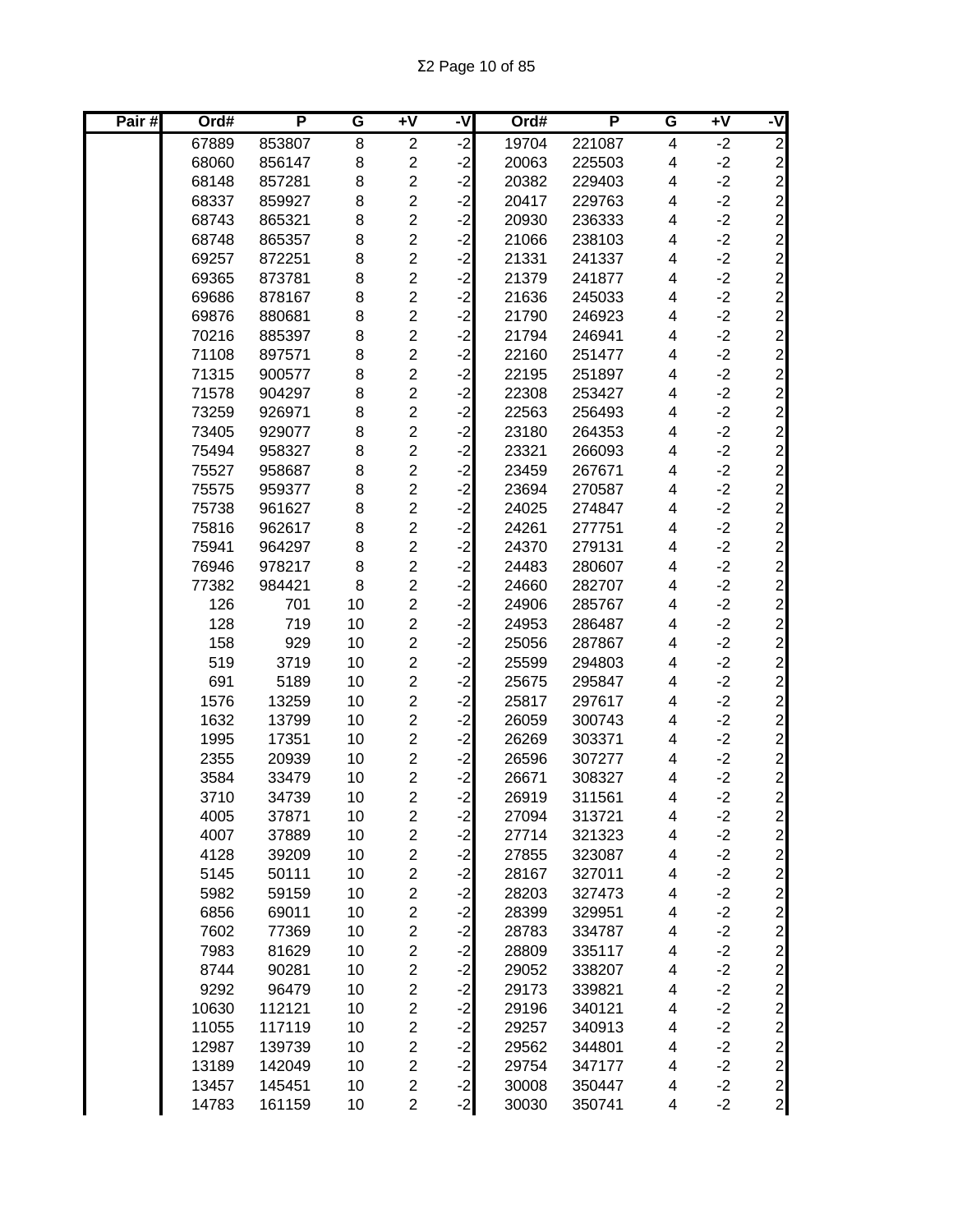Σ2 Page 11 of 85

| Pair# | Ord#  | P      | G  | +V                      | -V      | Ord#  | P      | G                       | +V   | -V                              |
|-------|-------|--------|----|-------------------------|---------|-------|--------|-------------------------|------|---------------------------------|
|       | 15032 | 164201 | 10 | $\overline{c}$          | ر.<br>د | 30056 | 351041 | 4                       | $-2$ | $\overline{2}$                  |
|       | 16290 | 179471 | 10 | $\overline{c}$          | $-2$    | 30320 | 354317 | 4                       | $-2$ | $\overline{c}$                  |
|       | 17014 | 188189 | 10 | $\overline{c}$          | $-2$    | 30577 | 357671 | 4                       | $-2$ | $\overline{c}$                  |
|       | 17020 | 188291 | 10 | $\overline{c}$          | $-2$    | 30618 | 358223 | 4                       | $-2$ |                                 |
|       | 17192 | 190331 | 10 | $\overline{\mathbf{c}}$ | $-2$    | 30649 | 358601 | 4                       | $-2$ |                                 |
|       | 18044 | 200789 | 10 | $\overline{2}$          | $-2$    | 30698 | 359147 | 4                       | $-2$ |                                 |
|       | 19160 | 214391 | 10 | $\overline{2}$          | $-2$    | 30935 | 362357 | 4                       | $-2$ |                                 |
|       | 19470 | 218381 | 10 | $\overline{2}$          | $-2$    | 30964 | 362753 | $\overline{\mathbf{4}}$ | $-2$ |                                 |
|       | 20718 | 233609 | 10 | $\overline{c}$          | $-2$    | 31044 | 363761 | 4                       | $-2$ |                                 |
|       | 21088 | 238331 | 10 | $\overline{2}$          | $-2$    | 31240 | 366221 | 4                       | $-2$ |                                 |
|       | 22235 | 252401 | 10 | $\overline{c}$          | $-2$    | 31570 | 370613 | 4                       | $-2$ |                                 |
|       | 22513 | 255869 | 10 | $\overline{\mathbf{c}}$ | $-2$    | 31958 | 375563 | 4                       | $-2$ |                                 |
|       | 22762 | 259001 | 10 | $\overline{c}$          | $-2$    | 32775 | 386153 | 4                       | $-2$ |                                 |
|       | 23083 | 263201 | 10 | $\overline{\mathbf{c}}$ | $-2$    | 33156 | 391067 | 4                       | $-2$ |                                 |
|       | 24606 | 282011 | 10 | $\overline{2}$          | $-2$    | 33241 | 392153 | 4                       | $-2$ |                                 |
|       | 25004 | 287159 | 10 | $\overline{\mathbf{c}}$ | $-2$    | 33513 | 395453 | 4                       | $-2$ |                                 |
|       | 25326 | 291209 | 10 | $\overline{2}$          | $-2$    | 33606 | 396713 | 4                       | $-2$ | ט ט ט ט ט ט ט ט ט ט ט ט ט ט ט ט |
|       | 25403 | 292241 | 10 | $\overline{c}$          | $-2$    | 33618 | 396947 | 4                       | $-2$ |                                 |
|       | 25668 | 295769 | 10 | $\overline{2}$          | $-2$    | 33701 | 398033 | 4                       | $-2$ |                                 |
|       | 26389 | 304781 | 10 | $\overline{2}$          | $-2$    | 34429 | 407717 | 4                       | $-2$ | $\overline{c}$                  |
|       | 27360 | 317021 | 10 | $\overline{c}$          | $-2$    | 34953 | 414461 | 4                       | $-2$ |                                 |
|       | 27372 | 317189 | 10 | $\overline{c}$          | $-2$    | 35350 | 419477 | 4                       | $-2$ |                                 |
|       | 27768 | 322001 | 10 | $\overline{c}$          | $-2$    | 35584 | 422567 | 4                       | $-2$ |                                 |
|       | 27987 | 324791 | 10 | $\overline{c}$          | $-2$    | 35960 | 427433 | $\overline{\mathbf{4}}$ | $-2$ |                                 |
|       | 28960 | 337031 | 10 | $\overline{c}$          | $-2$    | 35980 | 427727 | $\overline{\mathbf{4}}$ | $-2$ |                                 |
|       | 29248 | 340811 | 10 | $\overline{2}$          | $-2$    | 36153 | 429911 | 4                       | $-2$ |                                 |
|       | 30869 | 361541 | 10 | $\overline{c}$          | $-2$    | 36610 | 435563 | 4                       | $-2$ |                                 |
|       | 31373 | 367841 | 10 | $\overline{2}$          | $-2$    | 36655 | 436091 | 4                       | $-2$ |                                 |
|       | 31424 | 368531 | 10 | $\overline{\mathbf{c}}$ | $-2$    | 36717 | 436967 | 4                       | $-2$ |                                 |
|       | 33888 | 400331 | 10 | $\overline{\mathbf{c}}$ | $-2$    | 36905 | 439577 | 4                       | $-2$ | ט ט ט ט ט ט ט ט ט ט ט ט         |
|       | 34219 | 404969 | 10 | $\overline{c}$          | $-2$    | 36972 | 440393 | 4                       | $-2$ |                                 |
|       | 35052 | 415661 | 10 | $\overline{c}$          | $-2$    | 37200 | 443231 | 4                       | $-2$ |                                 |
|       | 35248 | 418199 | 10 | $\overline{\mathbf{c}}$ | $-2$    | 37339 | 444887 | 4                       | $-2$ |                                 |
|       | 35416 | 420341 | 10 | $\overline{\mathbf{c}}$ | $-2$    | 38321 | 458057 | 4                       | $-2$ |                                 |
|       | 35712 | 424139 | 10 | $\overline{2}$          | $-2$    | 38337 | 458327 | 4                       | $-2$ | $\overline{2}$                  |
|       | 36080 | 429119 | 10 | $\overline{\mathbf{c}}$ | $-2$    | 38388 | 458981 | 4                       | $-2$ | $\mathbf{2}$                    |
|       | 36550 | 434849 | 10 | $\overline{c}$          | $-2$    | 38505 | 460637 | 4                       | $-2$ | $\overline{2}$                  |
|       | 36759 | 437519 | 10 | $\overline{\mathbf{c}}$ | $-2$    | 38561 | 461327 | 4                       | $-2$ | $\mathbf{2}$                    |
|       | 38293 | 457661 | 10 | $\overline{\mathbf{c}}$ | $-2$    | 38823 | 464813 | 4                       | $-2$ |                                 |
|       | 39271 | 470531 | 10 | $\overline{\mathbf{c}}$ | $-2$    | 38848 | 465071 | 4                       | $-2$ |                                 |
|       | 39922 | 478871 | 10 | $\overline{c}$          | $-2$    | 39501 | 473507 | 4                       | $-2$ |                                 |
|       | 40076 | 480929 | 10 | $\overline{c}$          | $-2$    | 39882 | 478421 | 4                       | $-2$ |                                 |
|       | 40690 | 489011 | 10 | $\overline{\mathbf{c}}$ | $-2$    | 40299 | 483761 | 4                       | $-2$ |                                 |
|       | 40723 | 489449 | 10 | $\overline{\mathbf{c}}$ | $-2$    | 40556 | 487391 | 4                       | $-2$ |                                 |
|       | 41364 | 497729 | 10 | $\overline{\mathbf{c}}$ | $-2$    | 41270 | 496481 | 4                       | $-2$ |                                 |
|       | 41582 | 500519 | 10 | $\overline{\mathbf{c}}$ | $-2$    | 41514 | 499673 | 4                       | $-2$ |                                 |
|       | 41654 | 501419 | 10 | 2                       | $-2$    | 41595 | 500723 | 4                       | $-2$ |                                 |
|       | 42139 | 507971 | 10 | $\overline{\mathbf{c}}$ | $-2$    | 41885 | 504671 | 4                       | $-2$ |                                 |
|       | 42810 | 516839 | 10 | $\overline{c}$          | $-2$    | 41905 | 504947 | 4                       | $-2$ |                                 |
|       | 44737 | 542141 | 10 | $\overline{\mathbf{c}}$ | $-2$    | 42077 | 507113 | 4                       | $-2$ |                                 |
|       | 45140 | 547619 | 10 | $\overline{c}$          | $-2$    | 42207 | 508913 | 4                       | $-2$ |                                 |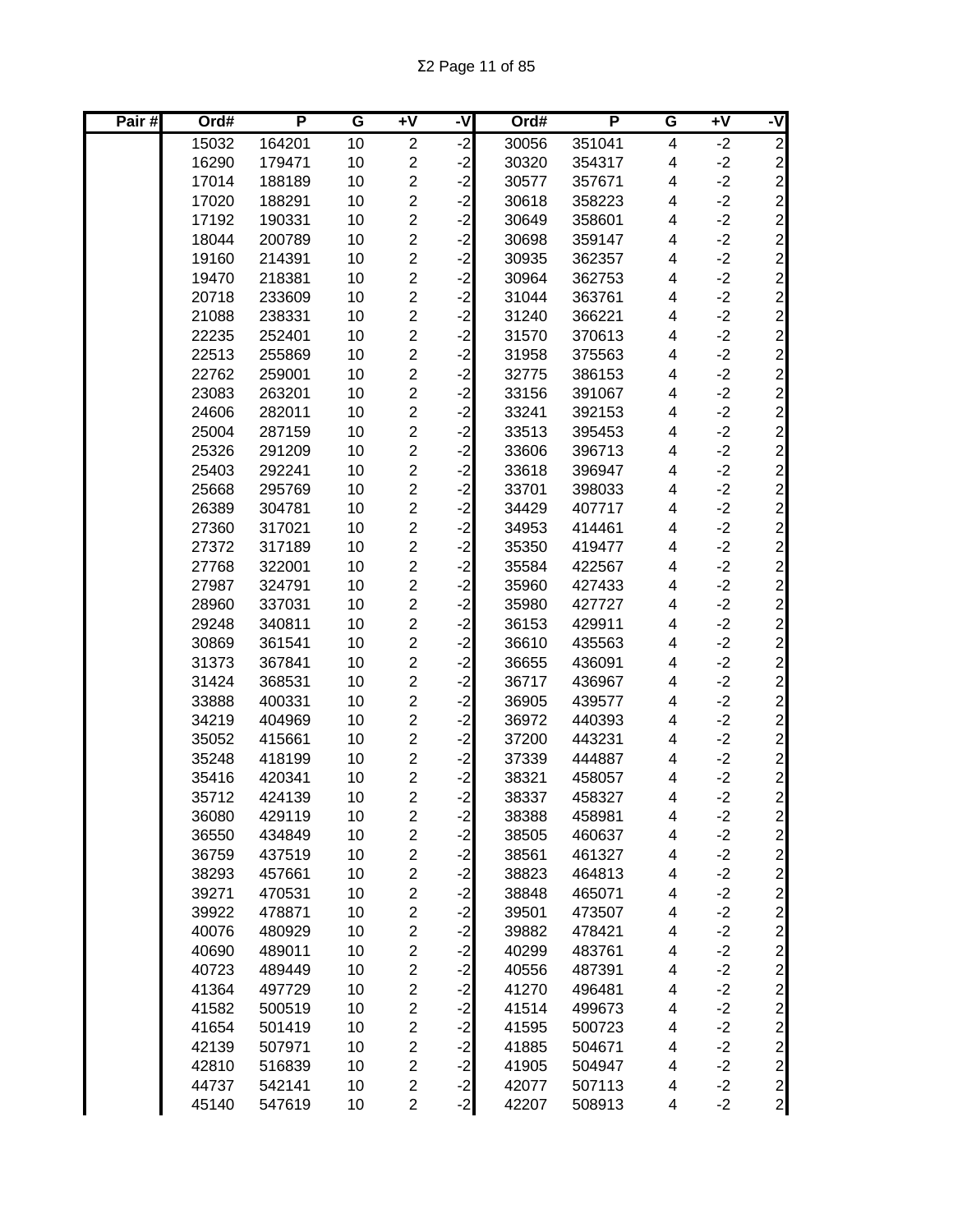| Pair# | Ord#  | P      | G  | $\overline{+V}$         | -V      | Ord#  | P      | G                       | $+V$ | -V             |
|-------|-------|--------|----|-------------------------|---------|-------|--------|-------------------------|------|----------------|
|       | 45235 | 548861 | 10 | $\overline{2}$          | ر.<br>د | 42404 | 511457 | $\overline{\mathbf{4}}$ | $-2$ | $\overline{2}$ |
|       | 45703 | 554969 | 10 | $\overline{\mathbf{c}}$ | $-2$    | 42635 | 514523 | 4                       | $-2$ |                |
|       | 46174 | 561191 | 10 | $\overline{c}$          | $-2$    | 42654 | 514751 | 4                       | $-2$ |                |
|       | 46810 | 569861 | 10 | $\overline{c}$          | $-2$    | 42882 | 517613 | 4                       | $-2$ |                |
|       | 47855 | 583511 | 10 | $\overline{c}$          | $-2$    | 43046 | 519797 | 4                       | $-2$ |                |
|       | 49476 | 604949 | 10 | $\overline{c}$          | $-2$    | 43368 | 524057 | 4                       | $-2$ |                |
|       | 50929 | 624251 | 10 | $\overline{2}$          | $-2$    | 43553 | 526391 | $\overline{\mathbf{4}}$ | $-2$ |                |
|       | 51523 | 632381 | 10 | $\overline{c}$          | $-2$    | 43752 | 529037 | $\overline{\mathbf{4}}$ | $-2$ |                |
|       | 51753 | 635441 | 10 | $\overline{2}$          | $-2$    | 43931 | 531347 | $\overline{\mathbf{4}}$ | $-2$ |                |
|       | 52691 | 648191 | 10 | $\overline{2}$          | $-2$    | 44053 | 533003 | 4                       | $-2$ |                |
|       | 53122 | 654011 | 10 | $\overline{2}$          | $-2$    | 44245 | 535673 | 4                       | $-2$ |                |
|       | 53527 | 659531 | 10 | $\overline{c}$          | $-2$    | 44466 | 538523 | 4                       | $-2$ |                |
|       | 53876 | 664109 | 10 | $\overline{2}$          | $-2$    | 44601 | 540377 | 4                       | $-2$ |                |
|       | 54959 | 678749 | 10 | $\overline{\mathbf{c}}$ | $-2$    | 44818 | 543227 | 4                       | $-2$ |                |
|       | 55140 | 681011 | 10 | $\overline{c}$          | $-2$    | 44848 | 543611 | 4                       | $-2$ |                |
|       | 55793 | 689789 | 10 | $\overline{\mathbf{c}}$ | $-2$    | 44893 | 544133 | 4                       | $-2$ |                |
|       | 56017 | 692771 | 10 | $\overline{c}$          | $-2$    | 45098 | 547097 | 4                       | $-2$ |                |
|       | 56150 | 694559 | 10 | $\overline{c}$          | $-2$    | 46084 | 560117 | 4                       | $-2$ |                |
|       | 57295 | 709871 | 10 | $\overline{c}$          | $-2$    | 46239 | 562301 | 4                       | $-2$ |                |
|       | 57565 | 713399 | 10 | $\overline{c}$          | $-2$    | 46444 | 564983 | 4                       | $-2$ |                |
|       | 58703 | 728891 | 10 | $\overline{c}$          | $-2$    | 46814 | 569897 | 4                       | $-2$ |                |
|       | 60960 | 759719 | 10 | $\overline{c}$          | $-2$    | 46983 | 572063 | 4                       | $-2$ |                |
|       | 61720 | 769799 | 10 | $\overline{c}$          | $-2$    | 47164 | 574433 | 4                       | $-2$ |                |
|       | 62232 | 776879 | 10 | $\overline{c}$          | $-2$    | 47323 | 576533 | 4                       | $-2$ |                |
|       | 62804 | 784481 | 10 | $\overline{c}$          | $-2$    | 47792 | 582731 | $\overline{\mathbf{4}}$ | $-2$ |                |
|       | 62865 | 785321 | 10 | $\overline{c}$          | $-2$    | 47930 | 584603 | 4                       | $-2$ |                |
|       | 62940 | 786329 | 10 | $\overline{c}$          | $-2$    | 47952 | 584873 | 4                       | $-2$ |                |
|       | 63191 | 789731 | 10 | $\overline{c}$          | $-2$    | 48020 | 585737 | 4                       | $-2$ | 22222222222    |
|       | 63716 | 796769 | 10 | $\overline{c}$          | $-2$    | 48031 | 585857 | 4                       | $-2$ |                |
|       | 63816 | 798089 | 10 | $\overline{\mathbf{c}}$ | $-2$    | 48613 | 593501 | 4                       | $-2$ |                |
|       | 64346 | 805289 | 10 | $\overline{2}$          | $-2$    | 48752 | 595271 | 4                       | $-2$ |                |
|       | 64406 | 806051 | 10 | $\overline{\mathbf{c}}$ | $-2$    | 49448 | 604613 | 4                       | $-2$ |                |
|       | 64718 | 810419 | 10 | $\overline{c}$          | $-2$    | 49600 | 606653 | 4                       | $-2$ |                |
|       | 64796 | 811511 | 10 | $\overline{\mathbf{c}}$ | $-2$    | 50216 | 614753 | 4                       | $-2$ |                |
|       | 66035 | 828119 | 10 | $\overline{2}$          | $-2$    | 50354 | 616523 | 4                       | $-2$ |                |
|       | 67755 | 851831 | 10 | 2                       | $-2$    | 50512 | 618581 | 4                       | $-2$ | $\mathbf{2}$   |
|       | 69272 | 872429 | 10 | $\overline{c}$          | $-2$    | 50714 | 621347 | 4                       | $-2$ | $\mathbf{Z}$   |
|       | 70778 | 893051 | 10 | $\overline{c}$          | $-2$    | 50967 | 624731 | 4                       | $-2$ | $\overline{2}$ |
|       | 71922 | 908741 | 10 | $\overline{c}$          | $-2$    | 51030 | 625631 | 4                       | $-2$ | $\overline{2}$ |
|       | 73009 | 923711 | 10 | $\overline{\mathbf{c}}$ | $-2$    | 52149 | 640967 | 4                       | $-2$ | $\overline{2}$ |
|       | 73201 | 926171 | 10 | $\overline{c}$          | $-2$    | 52352 | 643883 | 4                       | $-2$ |                |
|       | 74579 | 945359 | 10 | $\overline{\mathbf{c}}$ | $-2$    | 52537 | 646193 | 4                       | $-2$ |                |
|       | 75765 | 961871 | 10 | $\overline{c}$          | $-2$    | 52584 | 646883 | 4                       | $-2$ |                |
|       | 76265 | 968819 | 10 | $\overline{\mathbf{c}}$ | $-2$    | 52753 | 649073 | 4                       | $-2$ |                |
|       | 77287 | 983141 | 10 | $\overline{c}$          | $-2$    | 52761 | 649151 | 4                       | $-2$ |                |
|       | 1802  | 15427  | 14 | $\overline{c}$          | $-2$    | 52813 | 649787 | 4                       | $-2$ |                |
|       | 7162  | 72367  | 14 | $\overline{c}$          | $-2$    | 53465 | 658643 | 4                       | $-2$ |                |
|       | 8292  | 85147  | 14 | $\overline{c}$          | $-2$    | 54575 | 673451 | 4                       | $-2$ |                |
|       | 10892 | 115237 | 14 | $\overline{c}$          | $-2$    | 54735 | 675611 | 4                       | $-2$ |                |
|       | 11736 | 125017 | 14 | $\overline{\mathbf{c}}$ | $-2$    | 54950 | 678641 | 4                       | $-2$ |                |
|       | 12080 | 129037 | 14 | $\overline{c}$          | $-2$    | 55248 | 682421 | 4                       | $-2$ |                |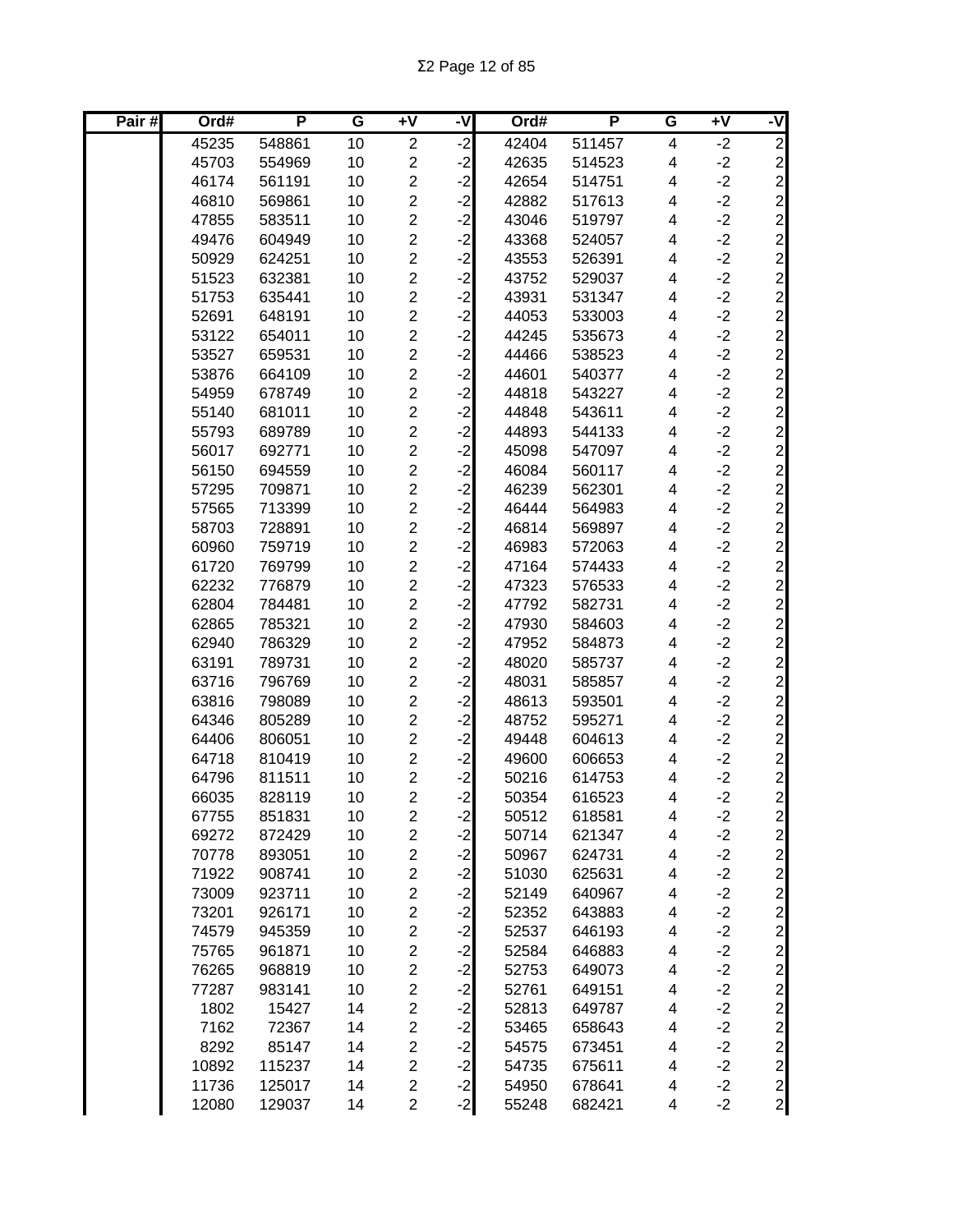| Pair# | Ord#  | P      | G               | $\overline{+V}$         | -V      | Ord#  | P      | G                       | $+V$ | -V             |
|-------|-------|--------|-----------------|-------------------------|---------|-------|--------|-------------------------|------|----------------|
|       | 20528 | 231067 | $\overline{14}$ | $\overline{2}$          | ر.<br>د | 55270 | 682733 | $\overline{\mathbf{4}}$ | $-2$ | $\overline{2}$ |
|       | 28184 | 327277 | 14              | $\overline{\mathbf{c}}$ | $-2$    | 55444 | 685103 | 4                       | $-2$ |                |
|       | 28248 | 327967 | 14              | $\overline{\mathbf{c}}$ | $-2$    | 55708 | 688631 | 4                       | $-2$ |                |
|       | 28982 | 337327 | 14              | $\overline{c}$          | $-2$    | 55891 | 691193 | 4                       | $-2$ |                |
|       | 30941 | 362407 | 14              | $\overline{c}$          | $-2$    | 56927 | 704993 | 4                       | $-2$ |                |
|       | 31535 | 370147 | 14              | $\overline{c}$          | $-2$    | 57145 | 707933 | 4                       | $-2$ |                |
|       | 32684 | 385027 | 14              | $\overline{2}$          | $-2$    | 57494 | 712493 | $\overline{\mathbf{4}}$ | $-2$ |                |
|       | 38449 | 459817 | 14              | $\overline{c}$          | $-2$    | 57587 | 713747 | 4                       | $-2$ |                |
|       | 38998 | 467197 | 14              | $\overline{c}$          | $-2$    | 58064 | 720407 | $\overline{\mathbf{4}}$ | $-2$ |                |
|       | 39169 | 469267 | 14              | $\overline{c}$          | $-2$    | 58131 | 721223 | 4                       | $-2$ |                |
|       | 41860 | 504337 | 14              | $\overline{c}$          | $-2$    | 58269 | 723113 | 4                       | $-2$ |                |
|       | 44213 | 535207 | 14              | $\overline{c}$          | $-2$    | 58336 | 723917 | 4                       | $-2$ |                |
|       | 48454 | 591457 | 14              | $\overline{c}$          | $-2$    | 58495 | 726101 | 4                       | $-2$ |                |
|       | 48496 | 592087 | 14              | $\overline{\mathbf{c}}$ | $-2$    | 58879 | 731261 | 4                       | $-2$ |                |
|       | 48699 | 594667 | 14              | $\overline{2}$          | $-2$    | 58900 | 731597 | 4                       | $-2$ |                |
|       | 49087 | 599857 | 14              | $\overline{\mathbf{c}}$ | $-2$    | 58948 | 732191 | 4                       | $-2$ |                |
|       | 51112 | 626797 | 14              | $\overline{c}$          | $-2$    | 59485 | 739373 | 4                       | $-2$ |                |
|       | 53997 | 665617 | 14              | $\overline{c}$          | $-2$    | 59613 | 741131 | 4                       | $-2$ |                |
|       | 54386 | 671017 | 14              | $\overline{c}$          | $-2$    | 59769 | 743273 | 4                       | $-2$ |                |
|       | 55274 | 682777 | 14              | $\overline{c}$          | $-2$    | 60324 | 751193 | 4                       | $-2$ |                |
|       | 57077 | 706987 | 14              | $\overline{c}$          | $-2$    | 60334 | 751301 | 4                       | $-2$ |                |
|       | 59441 | 738877 | 14              | $\overline{c}$          | $-2$    | 60531 | 753941 | 4                       | $-2$ |                |
|       | 60182 | 749197 | 14              | $\overline{c}$          | $-2$    | 60624 | 755081 | 4                       | $-2$ |                |
|       | 63429 | 792907 | 14              | $\overline{c}$          | $-2$    | 61695 | 769463 | 4                       | $-2$ |                |
|       | 68023 | 855697 | 14              | $\overline{c}$          | $-2$    | 61715 | 769733 | $\overline{\mathbf{4}}$ | $-2$ |                |
|       | 74107 | 938857 | 14              | $\overline{c}$          | $-2$    | 61833 | 771293 | 4                       | $-2$ |                |
|       | 76018 | 965317 | 14              | $\overline{2}$          | $-2$    | 62053 | 774233 | 4                       | $-2$ |                |
|       | 76284 | 969097 | 14              | $\overline{\mathbf{c}}$ | $-2$    | 62116 | 775157 | 4                       | $-2$ | 22222222222    |
|       | 1604  | 13553  | 16              | $\overline{c}$          | $-2$    | 62871 | 785357 | 4                       | $-2$ |                |
|       | 1700  | 14519  | 16              | $\overline{c}$          | $-2$    | 63092 | 788387 | 4                       | $-2$ |                |
|       | 1720  | 14699  | 16              | $\overline{2}$          | $-2$    | 63104 | 788531 | 4                       | $-2$ |                |
|       | 1812  | 15527  | 16              | $\overline{\mathbf{c}}$ | $-2$    | 63247 | 790523 | 4                       | $-2$ |                |
|       | 3230  | 29819  | 16              | $\overline{c}$          | $-2$    | 63457 | 793337 | 4                       | $-2$ |                |
|       | 4871  | 47237  | 16              | $\overline{\mathbf{c}}$ | $-2$    | 63777 | 797561 | 4                       | $-2$ |                |
|       | 6094  | 60413  | 16              | $\overline{2}$          | $-2$    | 64159 | 802787 | 4                       | $-2$ |                |
|       | 6820  | 68597  | 16              | 2                       | $-2$    | 64300 | 804761 | 4                       | $-2$ | $\mathbf{2}$   |
|       | 7733  | 78839  | 16              | $\overline{c}$          | $-2$    | 64403 | 806027 | 4                       | $-2$ | $\mathbf{Z}$   |
|       | 17613 | 195443 | 16              | $\overline{\mathbf{c}}$ | $-2$    | 64481 | 807197 | 4                       | $-2$ | $\overline{2}$ |
|       | 18398 | 205187 | 16              | $\overline{\mathbf{c}}$ | $-2$    | 64642 | 809447 | 4                       | $-2$ | $\overline{2}$ |
|       | 18404 | 205253 | 16              | $\overline{\mathbf{c}}$ | $-2$    | 64816 | 811757 | 4                       | $-2$ | $\overline{2}$ |
|       | 19267 | 215753 | 16              | $\overline{\mathbf{c}}$ | $-2$    | 64976 | 814007 | 4                       | $-2$ |                |
|       | 23036 | 262583 | 16              | $\overline{\mathbf{c}}$ | $-2$    | 65254 | 817787 | 4                       | $-2$ |                |
|       | 28364 | 329519 | 16              | $\overline{c}$          | $-2$    | 65379 | 819503 | 4                       | $-2$ |                |
|       | 28485 | 331013 | 16              | $\overline{\mathbf{c}}$ | $-2$    | 65827 | 825347 | 4                       | $-2$ |                |
|       | 30919 | 362177 | 16              | $\overline{c}$          | $-2$    | 66353 | 832487 | 4                       | $-2$ |                |
|       | 32457 | 382103 | 16              | $\overline{c}$          | $-2$    | 67037 | 842081 | 4                       | $-2$ |                |
|       | 33623 | 397013 | 16              | $\overline{c}$          | $-2$    | 67190 | 844121 | 4                       | $-2$ |                |
|       | 33824 | 399557 | 16              | $\overline{c}$          | $-2$    | 67218 | 844457 | 4                       | $-2$ |                |
|       | 34669 | 410717 | 16              | $\overline{c}$          | $-2$    | 67653 | 850397 | 4                       | $-2$ |                |
|       | 36182 | 430319 | 16              | $\overline{\mathbf{c}}$ | $-2$    | 67913 | 854093 | 4                       | $-2$ |                |
|       | 37438 | 446309 | 16              | $\overline{c}$          | $-2$    | 68227 | 858311 | 4                       | $-2$ |                |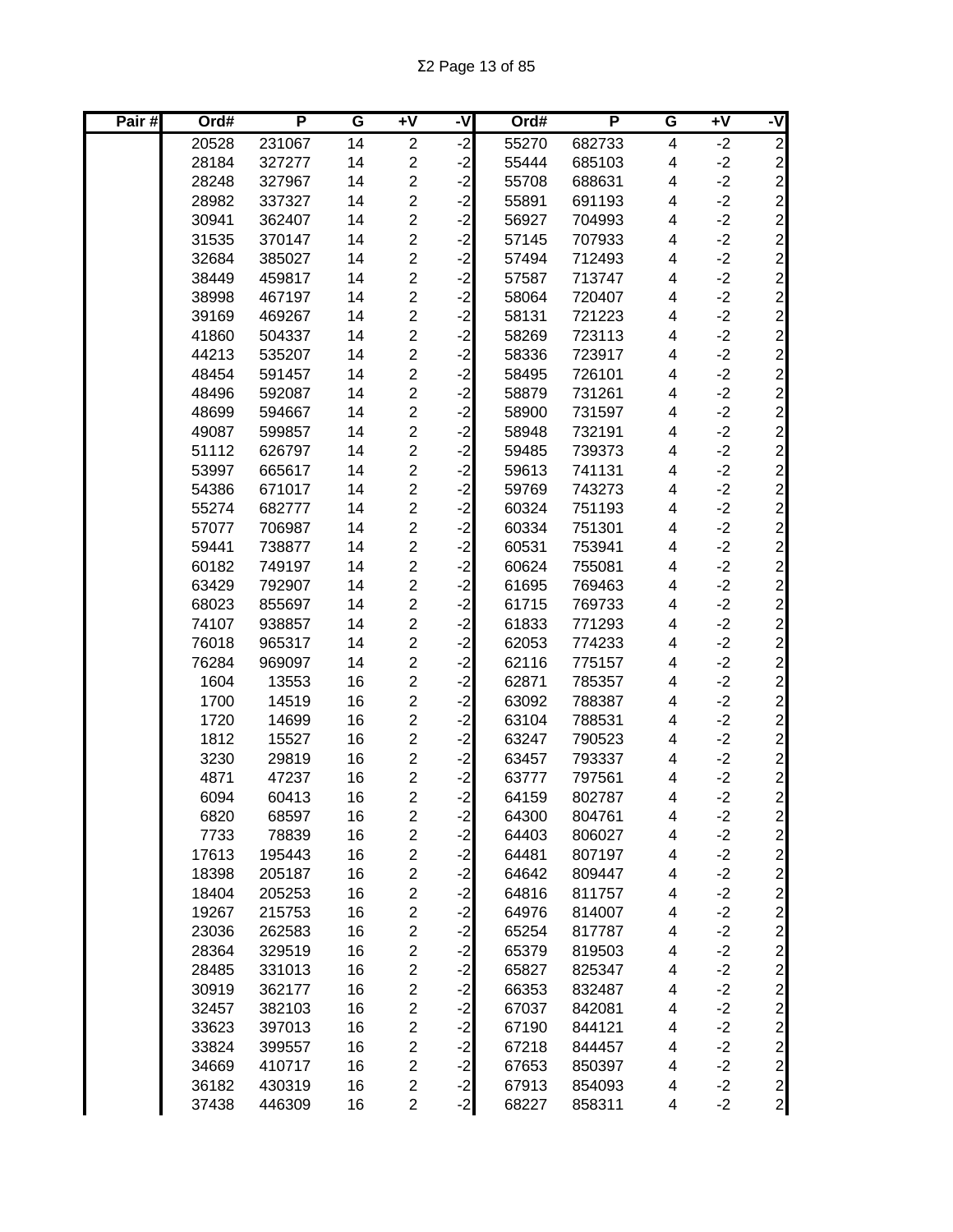| Pair# | Ord#  | P      | G  | $\overline{+V}$         | -V      | Ord#  | P      | G                       | $+V$ | -V             |
|-------|-------|--------|----|-------------------------|---------|-------|--------|-------------------------|------|----------------|
|       | 38728 | 463679 | 16 | $\overline{2}$          | ر.<br>د | 68412 | 860921 | $\overline{\mathbf{4}}$ | $-2$ | $\overline{2}$ |
|       | 39252 | 470333 | 16 | $\overline{\mathbf{c}}$ | $-2$    | 68509 | 862181 | 4                       | $-2$ |                |
|       | 42773 | 516407 | 16 | $\overline{\mathbf{c}}$ | $-2$    | 68776 | 865751 | 4                       | $-2$ |                |
|       | 44866 | 543827 | 16 | $\overline{c}$          | $-2$    | 69011 | 868877 | 4                       | $-2$ |                |
|       | 46470 | 565319 | 16 | $\overline{c}$          | $-2$    | 69166 | 870911 | 4                       | $-2$ |                |
|       | 48533 | 592547 | 16 | $\overline{c}$          | $-2$    | 69473 | 875327 | 4                       | $-2$ |                |
|       | 49716 | 608177 | 16 | $\overline{2}$          | $-2$    | 69490 | 875513 | $\overline{\mathbf{4}}$ | $-2$ |                |
|       | 51868 | 636983 | 16 | $\overline{c}$          | $-2$    | 70063 | 883241 | 4                       | $-2$ |                |
|       | 52471 | 645383 | 16 | $\overline{c}$          | $-2$    | 70115 | 883973 | 4                       | $-2$ |                |
|       | 52608 | 647147 | 16 | $\overline{c}$          | $-2$    | 70261 | 885971 | 4                       | $-2$ |                |
|       | 53448 | 658433 | 16 | $\overline{c}$          | $-2$    | 71384 | 901451 | 4                       | $-2$ |                |
|       | 53520 | 659453 | 16 | $\overline{\mathbf{c}}$ | $-2$    | 71476 | 902771 | 4                       | $-2$ |                |
|       | 55819 | 690089 | 16 | $\overline{c}$          | $-2$    | 71490 | 902981 | 4                       | $-2$ |                |
|       | 56335 | 697049 | 16 | $\overline{\mathbf{c}}$ | $-2$    | 71563 | 904097 | 4                       | $-2$ |                |
|       | 58205 | 722273 | 16 | $\overline{2}$          | $-2$    | 71601 | 904637 | 4                       | $-2$ |                |
|       | 61264 | 763787 | 16 | $\overline{\mathbf{c}}$ | $-2$    | 71685 | 905687 | 4                       | $-2$ |                |
|       | 64700 | 810239 | 16 | $\overline{c}$          | $-2$    | 71845 | 907727 | 4                       | $-2$ |                |
|       | 64723 | 810473 | 16 | $\overline{c}$          | $-2$    | 71906 | 908543 | 4                       | $-2$ |                |
|       | 66457 | 833873 | 16 | $\overline{c}$          | $-2$    | 72022 | 909911 | 4                       | $-2$ |                |
|       | 68573 | 862973 | 16 | $\overline{c}$          | $-2$    | 72206 | 912491 | 4                       | $-2$ |                |
|       | 72281 | 913739 | 16 | $\overline{c}$          | $-2$    | 72259 | 913331 | 4                       | $-2$ |                |
|       | 74073 | 938309 | 16 | $\overline{c}$          | $-2$    | 73565 | 931313 | 4                       | $-2$ |                |
|       | 74642 | 946193 | 16 | $\overline{c}$          | $-2$    | 73769 | 934121 | 4                       | $-2$ |                |
|       | 75118 | 952859 | 16 | $\overline{c}$          | $-2$    | 73806 | 934607 | 4                       | $-2$ |                |
|       | 75473 | 958007 | 16 | $\overline{c}$          | $-2$    | 74050 | 938027 | 4                       | $-2$ |                |
|       | 76003 | 965147 | 16 | $\overline{c}$          | $-2$    | 74304 | 941513 | 4                       | $-2$ |                |
|       | 77220 | 982133 | 16 | $\overline{c}$          | $-2$    | 74444 | 943367 | 4                       | $-2$ |                |
|       | 77449 | 985433 | 16 | $\overline{\mathbf{c}}$ | $-2$    | 74902 | 949961 | 4                       | $-2$ | 22222222222    |
|       | 77874 | 991343 | 16 | $\overline{c}$          | $-2$    | 75125 | 952937 | 4                       | $-2$ |                |
|       | 78061 | 994013 | 16 | $\overline{c}$          | $-2$    | 75290 | 955271 | 4                       | $-2$ |                |
|       | 26877 | 310969 | 20 | $\overline{2}$          | $-2$    | 75369 | 956387 | 4                       | $-2$ |                |
|       | 33688 | 397849 | 20 | $\overline{\mathbf{c}}$ | $-2$    | 75434 | 957413 | 4                       | $-2$ |                |
|       | 37057 | 441499 | 20 | $\overline{c}$          | $-2$    | 75442 | 957557 | 4                       | $-2$ |                |
|       | 39226 | 470059 | 20 | $\overline{\mathbf{c}}$ | $-2$    | 75500 | 958361 | 4                       | $-2$ |                |
|       | 42627 | 514399 | 20 | $\overline{2}$          | $-2$    | 75548 | 958967 | 4                       | $-2$ |                |
|       | 44064 | 533149 | 20 | $\overline{\mathbf{c}}$ | $-2$    | 75740 | 961637 | 4                       | $-2$ | $\mathbf{2}$   |
|       | 44164 | 534511 | 20 | $\overline{c}$          | $-2$    | 76535 | 972347 | 4                       | $-2$ | $\mathbf{Z}$   |
|       | 49324 | 602929 | 20 | $\overline{c}$          | $-2$    | 76925 | 978011 | 4                       | $-2$ | $\overline{2}$ |
|       | 50680 | 620869 | 20 | $\overline{2}$          | $-2$    | 77030 | 979337 | 4                       | $-2$ | $\overline{2}$ |
|       | 51992 | 638839 | 20 | $\overline{\mathbf{c}}$ | $-2$    | 77191 | 981707 | 4                       | $-2$ | $\overline{2}$ |
|       | 52362 | 644029 | 20 | $\overline{c}$          | $-2$    | 77257 | 982697 | 4                       | $-2$ |                |
|       | 53681 | 661459 | 20 | $\overline{\mathbf{c}}$ | $-2$    | 77338 | 983813 | 4                       | $-2$ |                |
|       | 57535 | 713059 | 20 | $\overline{c}$          | $-2$    | 77857 | 991073 | 4                       | $-2$ |                |
|       | 61603 | 768241 | 20 | $\overline{\mathbf{c}}$ | $-2$    | 78429 | 998951 | 4                       | $-2$ |                |
|       | 63421 | 792751 | 20 | $\overline{c}$          | $-2$    | 127   | 709    | 8                       | $-2$ |                |
|       | 66453 | 833821 | 20 | $\overline{c}$          | $-2$    | 193   | 1171   | 8                       | $-2$ |                |
|       | 68961 | 868249 | 20 | $\overline{c}$          | $-2$    | 951   | 7507   | 8                       | $-2$ |                |
|       | 69726 | 878719 | 20 | $\overline{c}$          | $-2$    | 1266  | 10321  | 8                       | $-2$ |                |
|       | 70518 | 889411 | 20 | $\overline{c}$          | $-2$    | 1314  | 10789  | 8                       | $-2$ |                |
|       | 70989 | 895861 | 20 | $\overline{\mathbf{c}}$ | $-2$    | 1526  | 12799  | 8                       | $-2$ |                |
|       | 75140 | 953131 | 20 | $\overline{c}$          | $-2$    | 1815  | 15559  | 8                       | $-2$ |                |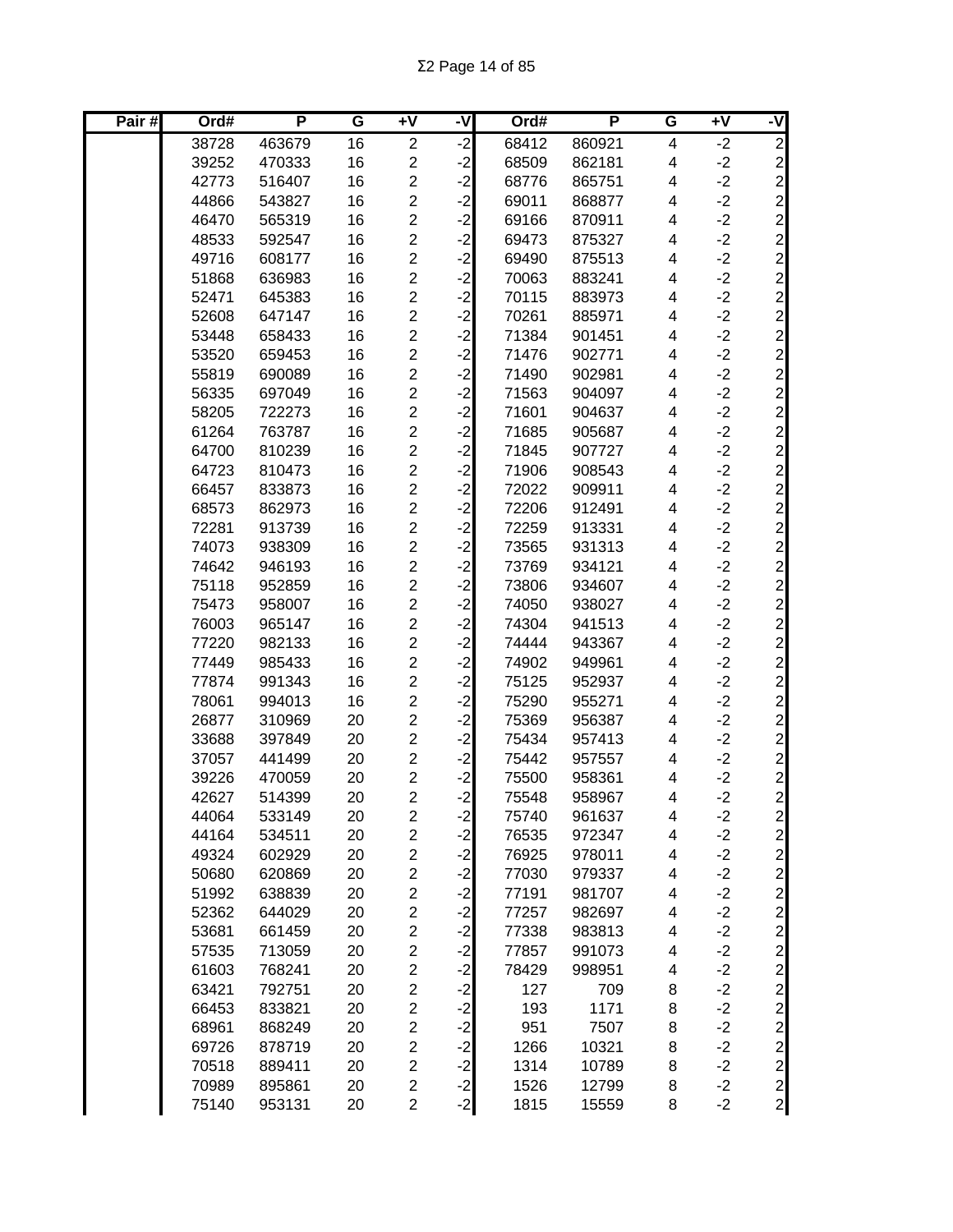| Pair# | Ord#  | P      | G  | $+V$                    | -V   | Ord#  | P      | G | $+V$ | -V                              |
|-------|-------|--------|----|-------------------------|------|-------|--------|---|------|---------------------------------|
|       | 7670  | 78101  | 22 | $\overline{\mathbf{c}}$ | $-2$ | 2232  | 19717  | 8 | $-2$ | $\overline{2}$                  |
|       | 21967 | 249059 | 22 | $\overline{c}$          | $-2$ | 2720  | 24517  | 8 | $-2$ |                                 |
|       | 29588 | 345089 | 22 | $\overline{\mathbf{c}}$ | $-2$ | 3076  | 28219  | 8 | $-2$ |                                 |
|       | 38894 | 465701 | 22 | $\overline{\mathbf{c}}$ | $-2$ | 3431  | 31981  | 8 | $-2$ |                                 |
|       | 42307 | 510179 | 22 | $\overline{\mathbf{c}}$ | $-2$ | 3711  | 34747  | 8 | $-2$ |                                 |
|       | 58795 | 730091 | 22 | $\overline{c}$          | $-2$ | 3940  | 37189  | 8 | $-2$ |                                 |
|       | 65977 | 827369 | 22 | $\overline{\mathbf{c}}$ | $-2$ | 4006  | 37879  | 8 | $-2$ |                                 |
|       | 66567 | 835511 | 22 | $\overline{c}$          | $-2$ | 4008  | 37897  | 8 | $-2$ |                                 |
|       | 66824 | 839051 | 22 | $\overline{2}$          | $-2$ | 4127  | 39199  | 8 | $-2$ |                                 |
|       | 22254 | 252667 | 26 | $\overline{2}$          | $-2$ | 4129  | 39217  | 8 | $-2$ |                                 |
|       | 43121 | 520813 | 26 | $\overline{c}$          | $-2$ | 4468  | 42727  | 8 | $-2$ |                                 |
|       | 53847 | 663763 | 26 | $\overline{2}$          | $-2$ | 4572  | 43951  | 8 | $-2$ |                                 |
|       | 70917 | 894973 | 26 | $\overline{c}$          | $-2$ | 4907  | 47599  | 8 | $-2$ |                                 |
|       | 40795 | 490367 | 28 | $\overline{c}$          | $-2$ | 5209  | 50857  | 8 | $-2$ |                                 |
|       | 50872 | 623591 | 28 | $\overline{\mathbf{c}}$ | $-2$ | 5807  | 57259  | 8 | $-2$ |                                 |
|       | 67675 | 850781 | 28 | $\overline{\mathbf{c}}$ | $-2$ | 6002  | 59377  | 8 | $-2$ |                                 |
|       | 32828 | 386809 | 32 | $\overline{2}$          | $-2$ | 6391  | 63727  | 8 | $-2$ |                                 |
|       |       |        |    |                         |      | 6746  | 67741  | 8 | $-2$ |                                 |
|       |       |        |    |                         |      | 6857  | 69019  | 8 | $-2$ |                                 |
|       |       |        |    |                         |      | 7291  | 73867  | 8 | $-2$ |                                 |
|       |       |        |    |                         |      | 7667  | 78049  | 8 | $-2$ |                                 |
|       |       |        |    |                         |      | 7984  | 81637  | 8 | $-2$ |                                 |
|       |       |        |    |                         |      | 8402  | 86389  | 8 | $-2$ |                                 |
|       |       |        |    |                         |      | 9318  | 96787  | 8 | $-2$ |                                 |
|       |       |        |    |                         |      | 9527  | 99241  | 8 | $-2$ |                                 |
|       |       |        |    |                         |      | 9633  | 100501 | 8 | $-2$ |                                 |
|       |       |        |    |                         |      | 10083 | 105691 | 8 | $-2$ |                                 |
|       |       |        |    |                         |      | 10393 | 109321 | 8 | $-2$ | 2222222                         |
|       |       |        |    |                         |      | 10404 | 109441 | 8 | $-2$ |                                 |
|       |       |        |    |                         |      | 10631 | 112129 | 8 | $-2$ |                                 |
|       |       |        |    |                         |      | 10846 | 114679 | 8 | $-2$ |                                 |
|       |       |        |    |                         |      | 11068 | 117259 | 8 | $-2$ |                                 |
|       |       |        |    |                         |      | 11298 | 119971 | 8 | $-2$ |                                 |
|       |       |        |    |                         |      | 11380 | 120907 | 8 | $-2$ |                                 |
|       |       |        |    |                         |      | 11790 | 125659 | 8 | $-2$ |                                 |
|       |       |        |    |                         |      | 12070 | 128959 | 8 | $-2$ | $\mathbf{2}$                    |
|       |       |        |    |                         |      | 12122 | 129517 | 8 | $-2$ |                                 |
|       |       |        |    |                         |      | 12261 | 131221 | 8 | $-2$ |                                 |
|       |       |        |    |                         |      | 12577 | 135007 | 8 | $-2$ | $20000$                         |
|       |       |        |    |                         |      | 12711 | 136471 | 8 | $-2$ |                                 |
|       |       |        |    |                         |      | 13158 | 141697 | 8 | $-2$ |                                 |
|       |       |        |    |                         |      | 13456 | 145441 | 8 | $-2$ |                                 |
|       |       |        |    |                         |      | 13766 | 149077 | 8 | $-2$ | $\mathbf{2}$                    |
|       |       |        |    |                         |      | 13791 | 149341 | 8 | $-2$ | $\mathbf{2}$                    |
|       |       |        |    |                         |      | 13813 | 149551 | 8 | $-2$ |                                 |
|       |       |        |    |                         |      | 14831 | 161761 | 8 | $-2$ |                                 |
|       |       |        |    |                         |      | 15031 | 164191 | 8 | $-2$ |                                 |
|       |       |        |    |                         |      | 15513 | 170197 | 8 | $-2$ |                                 |
|       |       |        |    |                         |      | 16723 | 184711 | 8 | $-2$ | 2<br>2<br>2<br>2<br>2<br>2<br>2 |
|       |       |        |    |                         |      | 17140 | 189661 | 8 | $-2$ |                                 |
|       |       |        |    |                         |      | 17217 | 190657 | 8 | $-2$ |                                 |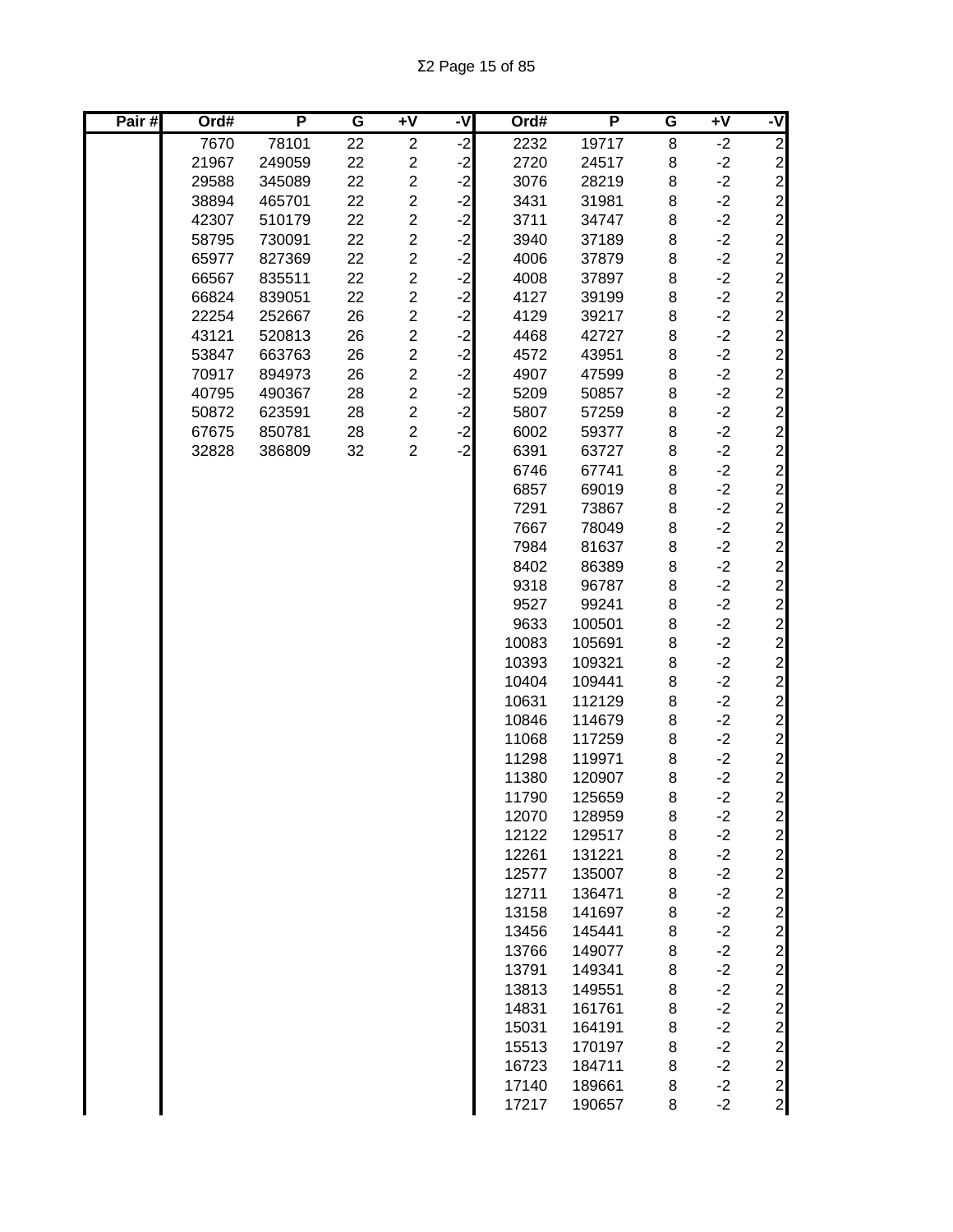| Pair# | Ord# | P | G | $\overline{+V}$ | ż | Ord#  | P      | G | $+V$ | -V                                               |
|-------|------|---|---|-----------------|---|-------|--------|---|------|--------------------------------------------------|
|       |      |   |   |                 |   | 17311 | 191791 | 8 | $-2$ | $\overline{2}$                                   |
|       |      |   |   |                 |   | 17714 | 196717 | 8 | $-2$ |                                                  |
|       |      |   |   |                 |   | 18045 | 200797 | 8 | $-2$ |                                                  |
|       |      |   |   |                 |   | 18326 | 204319 | 8 | $-2$ |                                                  |
|       |      |   |   |                 |   | 18608 | 207661 | 8 | $-2$ |                                                  |
|       |      |   |   |                 |   | 18646 | 208129 | 8 | $-2$ |                                                  |
|       |      |   |   |                 |   | 18758 | 209449 | 8 | $-2$ |                                                  |
|       |      |   |   |                 |   | 19159 | 214381 | 8 | $-2$ |                                                  |
|       |      |   |   |                 |   | 19403 | 217429 | 8 | $-2$ |                                                  |
|       |      |   |   |                 |   | 20363 | 229189 | 8 | $-2$ |                                                  |
|       |      |   |   |                 |   | 20756 | 234139 | 8 | $-2$ |                                                  |
|       |      |   |   |                 |   | 21455 | 242797 | 8 | $-2$ |                                                  |
|       |      |   |   |                 |   | 21475 | 243109 | 8 | $-2$ |                                                  |
|       |      |   |   |                 |   | 22074 | 250441 | 8 | $-2$ |                                                  |
|       |      |   |   |                 |   | 22236 | 252409 | 8 | $-2$ |                                                  |
|       |      |   |   |                 |   | 22514 | 255877 | 8 | $-2$ |                                                  |
|       |      |   |   |                 |   | 22763 | 259009 | 8 | $-2$ |                                                  |
|       |      |   |   |                 |   | 22910 | 260959 | 8 | $-2$ |                                                  |
|       |      |   |   |                 |   | 23014 | 262321 | 8 | $-2$ |                                                  |
|       |      |   |   |                 |   | 23077 | 263119 | 8 | $-2$ |                                                  |
|       |      |   |   |                 |   | 23290 | 265747 | 8 | $-2$ |                                                  |
|       |      |   |   |                 |   | 24592 | 281857 | 8 | $-2$ |                                                  |
|       |      |   |   |                 |   | 25669 | 295777 | 8 | $-2$ |                                                  |
|       |      |   |   |                 |   | 26501 | 306157 | 8 | $-2$ |                                                  |
|       |      |   |   |                 |   | 26518 | 306367 | 8 | $-2$ |                                                  |
|       |      |   |   |                 |   | 26743 | 309259 | 8 | $-2$ |                                                  |
|       |      |   |   |                 |   | 27986 | 324781 | 8 | $-2$ |                                                  |
|       |      |   |   |                 |   | 27988 | 324799 | 8 | $-2$ |                                                  |
|       |      |   |   |                 |   | 28285 | 328429 | 8 | $-2$ |                                                  |
|       |      |   |   |                 |   | 28504 | 331249 | 8 | $-2$ |                                                  |
|       |      |   |   |                 |   | 28961 | 337039 | 8 | $-2$ |                                                  |
|       |      |   |   |                 |   | 29290 | 341311 | 8 | $-2$ | $\begin{array}{c}\n 2 \\  2 \\  2\n \end{array}$ |
|       |      |   |   |                 |   | 29549 | 344629 | 8 | $-2$ |                                                  |
|       |      |   |   |                 |   | 31062 | 363967 | 8 | $-2$ |                                                  |
|       |      |   |   |                 |   | 31152 | 365137 | 8 | $-2$ |                                                  |
|       |      |   |   |                 |   | 31245 | 366277 | 8 | $-2$ | $\mathbf{2}$                                     |
|       |      |   |   |                 |   | 32127 | 377779 | 8 | $-2$ |                                                  |
|       |      |   |   |                 |   | 32883 | 387631 | 8 | $-2$ |                                                  |
|       |      |   |   |                 |   | 33066 | 389989 | 8 | $-2$ |                                                  |
|       |      |   |   |                 |   | 33173 | 391291 | 8 | $-2$ |                                                  |
|       |      |   |   |                 |   | 34218 | 404959 | 8 | $-2$ |                                                  |
|       |      |   |   |                 |   | 34609 | 409951 | 8 | $-2$ |                                                  |
|       |      |   |   |                 |   | 34821 | 412627 | 8 | $-2$ |                                                  |
|       |      |   |   |                 |   | 35713 | 424147 | 8 | $-2$ |                                                  |
|       |      |   |   |                 |   | 36081 | 429127 | 8 | $-2$ |                                                  |
|       |      |   |   |                 |   | 36371 | 432577 | 8 | $-2$ |                                                  |
|       |      |   |   |                 |   | 36551 | 434857 | 8 | $-2$ |                                                  |
|       |      |   |   |                 |   | 36819 | 438409 | 8 | $-2$ |                                                  |
|       |      |   |   |                 |   | 36887 | 439357 | 8 | $-2$ |                                                  |
|       |      |   |   |                 |   | 37206 | 443281 | 8 | $-2$ |                                                  |
|       |      |   |   |                 |   | 37227 | 443551 | 8 | $-2$ |                                                  |
|       |      |   |   |                 |   |       |        |   |      |                                                  |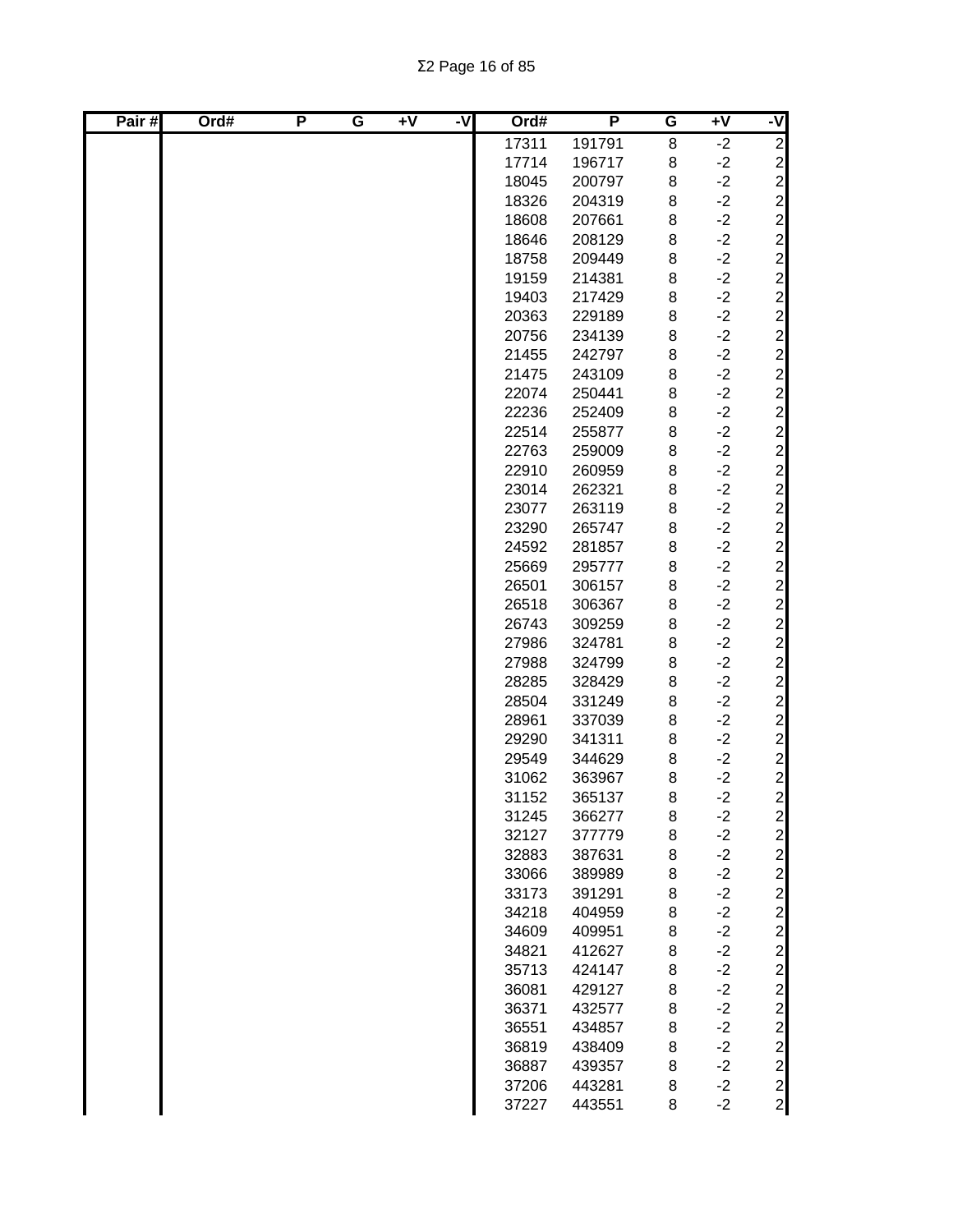| Pair# | Ord# | P | G | $\overline{+V}$ | ż | Ord#  | P      | G | $\overline{+V}$ | -V                                               |
|-------|------|---|---|-----------------|---|-------|--------|---|-----------------|--------------------------------------------------|
|       |      |   |   |                 |   | 37572 | 448177 | 8 | $-2$            | $\overline{2}$                                   |
|       |      |   |   |                 |   | 37709 | 450019 | 8 | $-2$            |                                                  |
|       |      |   |   |                 |   | 37746 | 450421 | 8 | $-2$            |                                                  |
|       |      |   |   |                 |   | 37849 | 451699 | 8 | $-2$            |                                                  |
|       |      |   |   |                 |   | 37953 | 453217 | 8 | $-2$            |                                                  |
|       |      |   |   |                 |   | 38359 | 458629 | 8 | $-2$            |                                                  |
|       |      |   |   |                 |   | 38757 | 464011 | 8 | $-2$            |                                                  |
|       |      |   |   |                 |   | 39042 | 467689 | 8 | $-2$            |                                                  |
|       |      |   |   |                 |   | 39069 | 468019 | 8 | $-2$            |                                                  |
|       |      |   |   |                 |   | 39140 | 468859 | 8 | $-2$            |                                                  |
|       |      |   |   |                 |   | 39921 | 478861 | 8 | $-2$            |                                                  |
|       |      |   |   |                 |   | 39957 | 479317 | 8 | $-2$            |                                                  |
|       |      |   |   |                 |   | 40451 | 486061 | 8 | $-2$            |                                                  |
|       |      |   |   |                 |   | 40984 | 492901 | 8 | $-2$            |                                                  |
|       |      |   |   |                 |   | 41206 | 495637 | 8 | $-2$            |                                                  |
|       |      |   |   |                 |   | 41363 | 497719 | 8 | $-2$            |                                                  |
|       |      |   |   |                 |   | 41791 | 503431 | 8 | $-2$            |                                                  |
|       |      |   |   |                 |   | 42184 | 508567 | 8 | $-2$            |                                                  |
|       |      |   |   |                 |   | 42809 | 516829 | 8 | $-2$            |                                                  |
|       |      |   |   |                 |   | 43704 | 528391 | 8 | $-2$            |                                                  |
|       |      |   |   |                 |   | 44343 | 536857 | 8 | $-2$            |                                                  |
|       |      |   |   |                 |   | 44581 | 540157 | 8 | $-2$            |                                                  |
|       |      |   |   |                 |   | 44728 | 542071 | 8 | $-2$            |                                                  |
|       |      |   |   |                 |   | 44854 | 543679 | 8 | $-2$            |                                                  |
|       |      |   |   |                 |   | 46062 | 559849 | 8 | $-2$            |                                                  |
|       |      |   |   |                 |   | 47689 | 581341 | 8 | $-2$            |                                                  |
|       |      |   |   |                 |   | 48066 | 586309 | 8 | $-2$            |                                                  |
|       |      |   |   |                 |   | 48182 | 587677 | 8 | $-2$            |                                                  |
|       |      |   |   |                 |   | 49887 | 610447 | 8 | $-2$            |                                                  |
|       |      |   |   |                 |   | 50387 | 616951 | 8 | $-2$            |                                                  |
|       |      |   |   |                 |   | 50460 | 617809 | 8 | $-2$            | $\begin{array}{c}\n 2 \\  2 \\  2\n \end{array}$ |
|       |      |   |   |                 |   | 50947 | 624487 | 8 | $-2$            |                                                  |
|       |      |   |   |                 |   | 51522 | 632371 | 8 | $-2$            |                                                  |
|       |      |   |   |                 |   | 51752 | 635431 | 8 | $-2$            |                                                  |
|       |      |   |   |                 |   | 51849 | 636739 | 8 | $-2$            |                                                  |
|       |      |   |   |                 |   | 52868 | 650599 | 8 | $-2$            | $\mathbf{2}$                                     |
|       |      |   |   |                 |   | 53349 | 657079 | 8 | $-2$            | 2 2 2 2 2 2 2 2 2 2                              |
|       |      |   |   |                 |   | 53536 | 659629 | 8 | $-2$            |                                                  |
|       |      |   |   |                 |   | 53881 | 664141 | 8 | $-2$            |                                                  |
|       |      |   |   |                 |   | 54665 | 674749 | 8 | $-2$            |                                                  |
|       |      |   |   |                 |   | 54958 | 678739 | 8 | $-2$            |                                                  |
|       |      |   |   |                 |   | 55033 | 679699 | 8 | $-2$            |                                                  |
|       |      |   |   |                 |   | 55232 | 682237 | 8 | $-2$            |                                                  |
|       |      |   |   |                 |   | 55792 | 689779 | 8 | $-2$            |                                                  |
|       |      |   |   |                 |   | 55991 | 692431 | 8 | $-2$            |                                                  |
|       |      |   |   |                 |   | 56016 | 692761 | 8 | $-2$            | $\overline{2}$                                   |
|       |      |   |   |                 |   | 56018 | 692779 | 8 | $-2$            | $\overline{2}$                                   |
|       |      |   |   |                 |   | 56655 | 701497 | 8 | $-2$            |                                                  |
|       |      |   |   |                 |   | 57046 | 706621 | 8 | $-2$            | $\begin{array}{c}\n2 \\ 2 \\ 2\n\end{array}$     |
|       |      |   |   |                 |   | 58766 | 729679 | 8 | $-2$            |                                                  |
|       |      |   |   |                 |   | 58872 | 731209 | 8 | $-2$            |                                                  |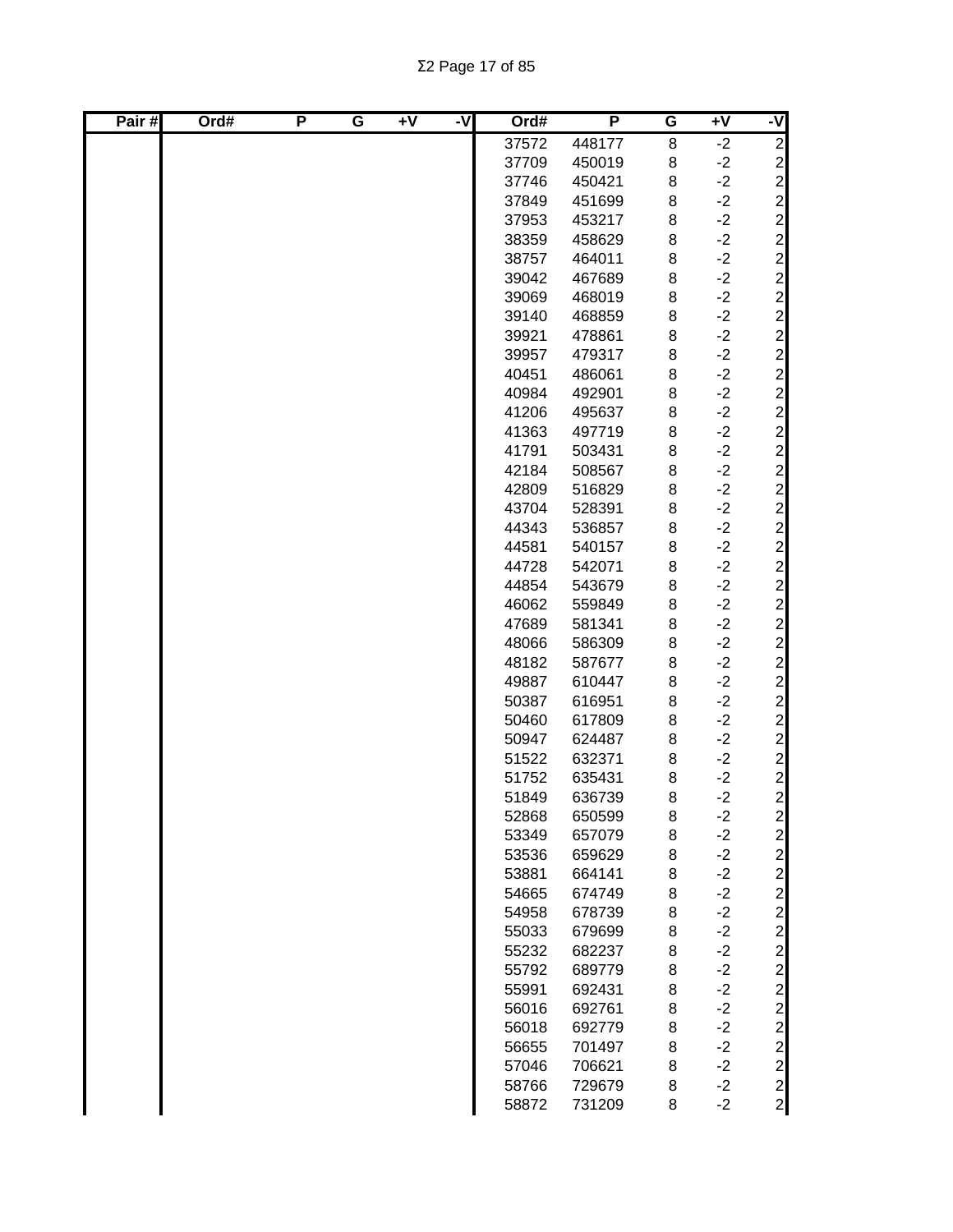| Pair# | Ord# | P | G | $+V$ | ż | Ord#  | P      | G  | $\overline{+V}$ | -V                        |
|-------|------|---|---|------|---|-------|--------|----|-----------------|---------------------------|
|       |      |   |   |      |   | 59079 | 733981 | 8  | $-2$            | $\overline{2}$            |
|       |      |   |   |      |   | 59146 | 734887 | 8  | $-2$            |                           |
|       |      |   |   |      |   | 59544 | 740161 | 8  | $-2$            |                           |
|       |      |   |   |      |   | 59605 | 741061 | 8  | $-2$            |                           |
|       |      |   |   |      |   | 60121 | 748471 | 8  | $-2$            | ט ט ט ט ט ט ט ט ט         |
|       |      |   |   |      |   | 60905 | 759037 | 8  | $-2$            |                           |
|       |      |   |   |      |   | 60946 | 759589 | 8  | $-2$            |                           |
|       |      |   |   |      |   | 61171 | 762547 | 8  | $-2$            |                           |
|       |      |   |   |      |   | 62231 | 776869 | 8  | $-2$            |                           |
|       |      |   |   |      |   | 62375 | 778717 | 8  | $-2$            |                           |
|       |      |   |   |      |   | 62399 | 779011 | 8  | $-2$            |                           |
|       |      |   |   |      |   | 62414 | 779239 | 8  | $-2$            | $\overline{c}$            |
|       |      |   |   |      |   | 62525 | 780841 | 8  | $-2$            | $\overline{c}$            |
|       |      |   |   |      |   | 63192 | 789739 | 8  | $-2$            |                           |
|       |      |   |   |      |   | 63535 | 794239 | 8  | $-2$            |                           |
|       |      |   |   |      |   | 64717 | 810409 | 8  | $-2$            |                           |
|       |      |   |   |      |   | 64719 | 810427 | 8  | $-2$            | ט ט ט ט ט ט ט ט ט ט ט ט ט |
|       |      |   |   |      |   | 64887 | 812689 | 8  | $-2$            |                           |
|       |      |   |   |      |   | 65130 | 816121 | 8  | $-2$            |                           |
|       |      |   |   |      |   | 65432 | 820231 | 8  | $-2$            |                           |
|       |      |   |   |      |   | 65463 | 820627 | 8  | $-2$            |                           |
|       |      |   |   |      |   | 65530 | 821497 | 8  | $-2$            |                           |
|       |      |   |   |      |   | 66085 | 828889 | 8  | $-2$            |                           |
|       |      |   |   |      |   | 67754 | 851821 | 8  | $-2$            |                           |
|       |      |   |   |      |   | 68221 | 858259 | 8  | $-2$            |                           |
|       |      |   |   |      |   | 68367 | 860341 | 8  | $-2$            |                           |
|       |      |   |   |      |   | 68516 | 862249 | 8  | $-2$            |                           |
|       |      |   |   |      |   | 68629 | 863887 | 8  | $-2$            |                           |
|       |      |   |   |      |   | 69629 | 877351 | 8  | $-2$            | $\overline{c}$            |
|       |      |   |   |      |   | 70244 | 885811 | 8  | $-2$            | $\overline{c}$            |
|       |      |   |   |      |   | 70506 | 889279 | 8  | $-2$            |                           |
|       |      |   |   |      |   | 71153 | 898189 | 8  | $-2$            | 2 2 2 2 2                 |
|       |      |   |   |      |   | 71158 | 898231 | 8  | $-2$            |                           |
|       |      |   |   |      |   | 71469 | 902677 | 8  | $-2$            |                           |
|       |      |   |   |      |   | 71923 | 908749 | 8  | $-2$            |                           |
|       |      |   |   |      |   | 72118 | 911311 | 8  | $-2$            | $\mathbf{z}$              |
|       |      |   |   |      |   | 72413 | 915631 | 8  | $-2$            |                           |
|       |      |   |   |      |   | 72529 | 917227 | 8  | $-2$            |                           |
|       |      |   |   |      |   | 73510 | 930499 | 8  | $-2$            | ט ט ט ט ט ט ט ט           |
|       |      |   |   |      |   | 73889 | 935707 | 8  | $-2$            |                           |
|       |      |   |   |      |   | 74060 | 938107 | 8  | $-2$            |                           |
|       |      |   |   |      |   | 74256 | 940921 | 8  | $-2$            |                           |
|       |      |   |   |      |   | 74339 | 941989 | 8  | $-2$            |                           |
|       |      |   |   |      |   | 74529 | 944551 | 8  | $-2$            |                           |
|       |      |   |   |      |   | 74578 | 945349 | 8  | $-2$            |                           |
|       |      |   |   |      |   | 74580 | 945367 | 8  | $-2$            | $\overline{c}$            |
|       |      |   |   |      |   | 75563 | 959227 | 8  | $-2$            | $\mathbf{2}$              |
|       |      |   |   |      |   | 76103 | 966499 | 8  | $-2$            | $\mathbf{2}$              |
|       |      |   |   |      |   | 77905 | 991741 | 8  | $-2$            | $\mathbf{2}$              |
|       |      |   |   |      |   | 280   | 1811   | 10 | $-2$            |                           |
|       |      |   |   |      |   | 1822  | 15629  | 10 | $-2$            | $\frac{2}{2}$             |
|       |      |   |   |      |   |       |        |    |                 |                           |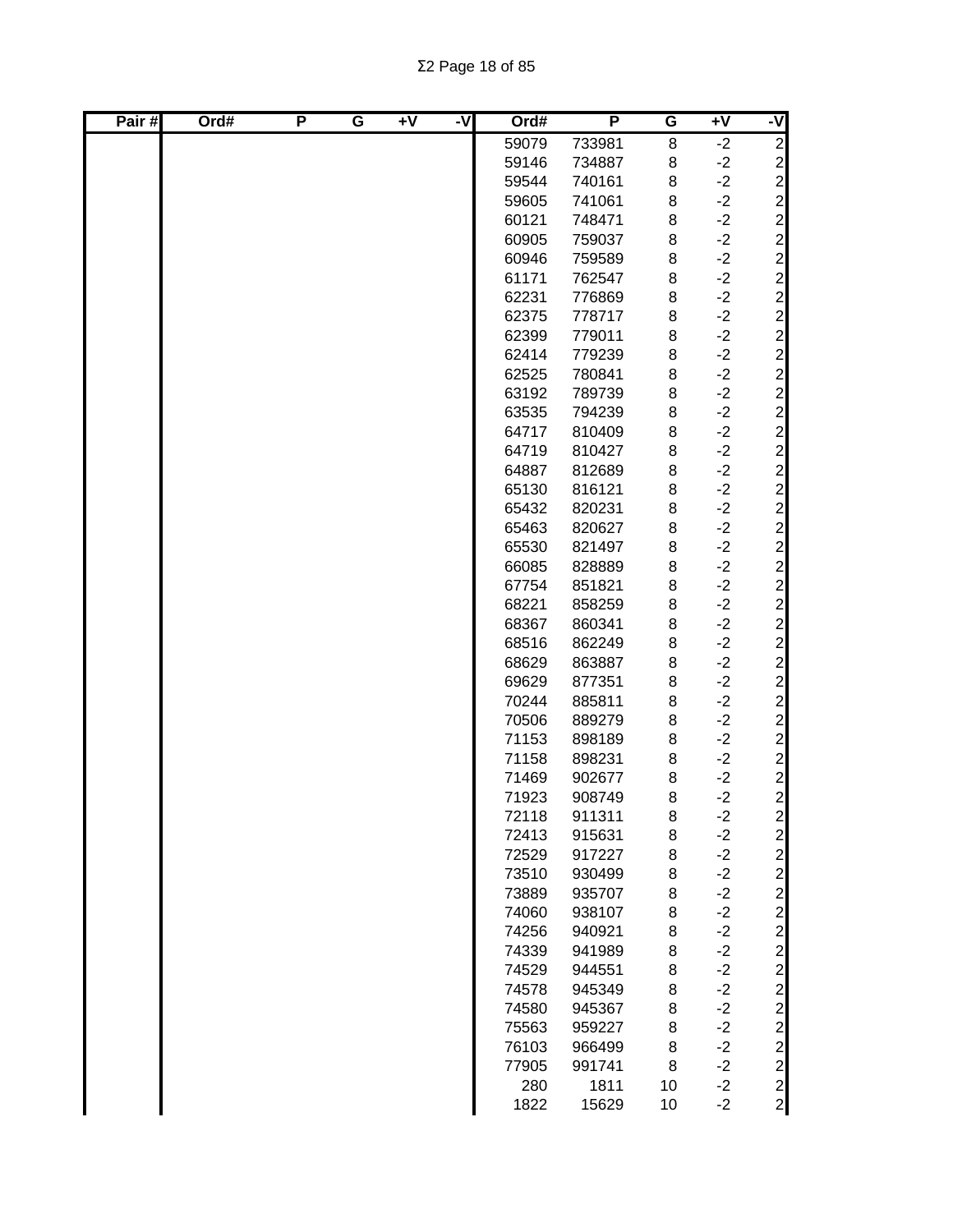| Pair# | Ord# | P | G | $\overline{+V}$ | -V | Ord#  | P      | G  | $\overline{+V}$ | -V                                               |
|-------|------|---|---|-----------------|----|-------|--------|----|-----------------|--------------------------------------------------|
|       |      |   |   |                 |    | 2135  | 18701  | 10 | $-2$            | $\overline{c}$                                   |
|       |      |   |   |                 |    | 3178  | 29231  | 10 | $-2$            |                                                  |
|       |      |   |   |                 |    | 3847  | 36251  | 10 | $-2$            |                                                  |
|       |      |   |   |                 |    | 7020  | 70901  | 10 | $-2$            |                                                  |
|       |      |   |   |                 |    | 7462  | 75731  | 10 | $-2$            |                                                  |
|       |      |   |   |                 |    | 9674  | 101009 | 10 | $-2$            |                                                  |
|       |      |   |   |                 |    | 13216 | 142391 | 10 | $-2$            |                                                  |
|       |      |   |   |                 |    | 13540 | 146369 | 10 | $-2$            |                                                  |
|       |      |   |   |                 |    | 16619 | 183461 | 10 | $-2$            |                                                  |
|       |      |   |   |                 |    | 17186 | 190271 | 10 | $-2$            |                                                  |
|       |      |   |   |                 |    | 18158 | 202109 | 10 | $-2$            |                                                  |
|       |      |   |   |                 |    | 18621 | 207821 | 10 | $-2$            |                                                  |
|       |      |   |   |                 |    | 18753 | 209381 | 10 | $-2$            |                                                  |
|       |      |   |   |                 |    | 19532 | 219041 | 10 | $-2$            |                                                  |
|       |      |   |   |                 |    | 19671 | 220709 | 10 | $-2$            |                                                  |
|       |      |   |   |                 |    | 20526 | 231041 | 10 | $-2$            |                                                  |
|       |      |   |   |                 |    | 22472 | 255371 | 10 | $-2$            |                                                  |
|       |      |   |   |                 |    | 23703 | 270689 | 10 | $-2$            |                                                  |
|       |      |   |   |                 |    | 24282 | 278051 | 10 | $-2$            |                                                  |
|       |      |   |   |                 |    | 24803 | 284561 | 10 | $-2$            |                                                  |
|       |      |   |   |                 |    | 24851 | 285101 | 10 | $-2$            |                                                  |
|       |      |   |   |                 |    | 26066 | 300809 | 10 | $-2$            |                                                  |
|       |      |   |   |                 |    | 27813 | 322559 | 10 | $-2$            |                                                  |
|       |      |   |   |                 |    | 28332 | 329111 | 10 | $-2$            |                                                  |
|       |      |   |   |                 |    | 28697 | 333701 | 10 | $-2$            |                                                  |
|       |      |   |   |                 |    | 29127 | 339161 | 10 | $-2$            |                                                  |
|       |      |   |   |                 |    | 31362 | 367721 | 10 | $-2$            |                                                  |
|       |      |   |   |                 |    | 32043 | 376709 | 10 | $-2$            |                                                  |
|       |      |   |   |                 |    | 33382 | 393749 | 10 | $-2$            |                                                  |
|       |      |   |   |                 |    | 34474 | 408251 | 10 | $-2$            |                                                  |
|       |      |   |   |                 |    | 36710 | 436841 | 10 | $-2$            |                                                  |
|       |      |   |   |                 |    | 36835 | 438611 | 10 | $-2$            | $\begin{array}{c}\n 2 \\  2 \\  2\n \end{array}$ |
|       |      |   |   |                 |    | 39372 | 471791 | 10 | $-2$            |                                                  |
|       |      |   |   |                 |    | 40082 | 480989 | 10 | $-2$            |                                                  |
|       |      |   |   |                 |    | 41018 | 493301 | 10 | $-2$            |                                                  |
|       |      |   |   |                 |    | 41749 | 502829 | 10 | $-2$            | $2 \vert$                                        |
|       |      |   |   |                 |    | 41952 | 505469 | 10 | $-2$            |                                                  |
|       |      |   |   |                 |    | 43022 | 519509 | 10 | $-2$            | ט ט ט ט ט ט ט ט ט                                |
|       |      |   |   |                 |    | 44041 | 532811 | 10 | $-2$            |                                                  |
|       |      |   |   |                 |    | 44932 | 544781 | 10 | $-2$            |                                                  |
|       |      |   |   |                 |    | 45363 | 550541 | 10 | $-2$            |                                                  |
|       |      |   |   |                 |    | 46088 | 560159 | 10 | $-2$            |                                                  |
|       |      |   |   |                 |    | 46483 | 565451 | 10 | $-2$            |                                                  |
|       |      |   |   |                 |    | 46717 | 568679 | 10 | $-2$            |                                                  |
|       |      |   |   |                 |    | 47851 | 583469 | 10 | $-2$            |                                                  |
|       |      |   |   |                 |    | 48120 | 586961 | 10 | $-2$            |                                                  |
|       |      |   |   |                 |    | 50257 | 615389 | 10 | $-2$            |                                                  |
|       |      |   |   |                 |    | 51110 | 626771 | 10 | $-2$            | $\frac{2}{2}$                                    |
|       |      |   |   |                 |    | 51244 | 628709 | 10 | $-2$            |                                                  |
|       |      |   |   |                 |    | 51315 | 629711 | 10 | $-2$            |                                                  |
|       |      |   |   |                 |    | 51756 | 635471 | 10 | $-2$            | $\begin{array}{c} 2 \\ 2 \\ 2 \end{array}$       |
|       |      |   |   |                 |    |       |        |    |                 |                                                  |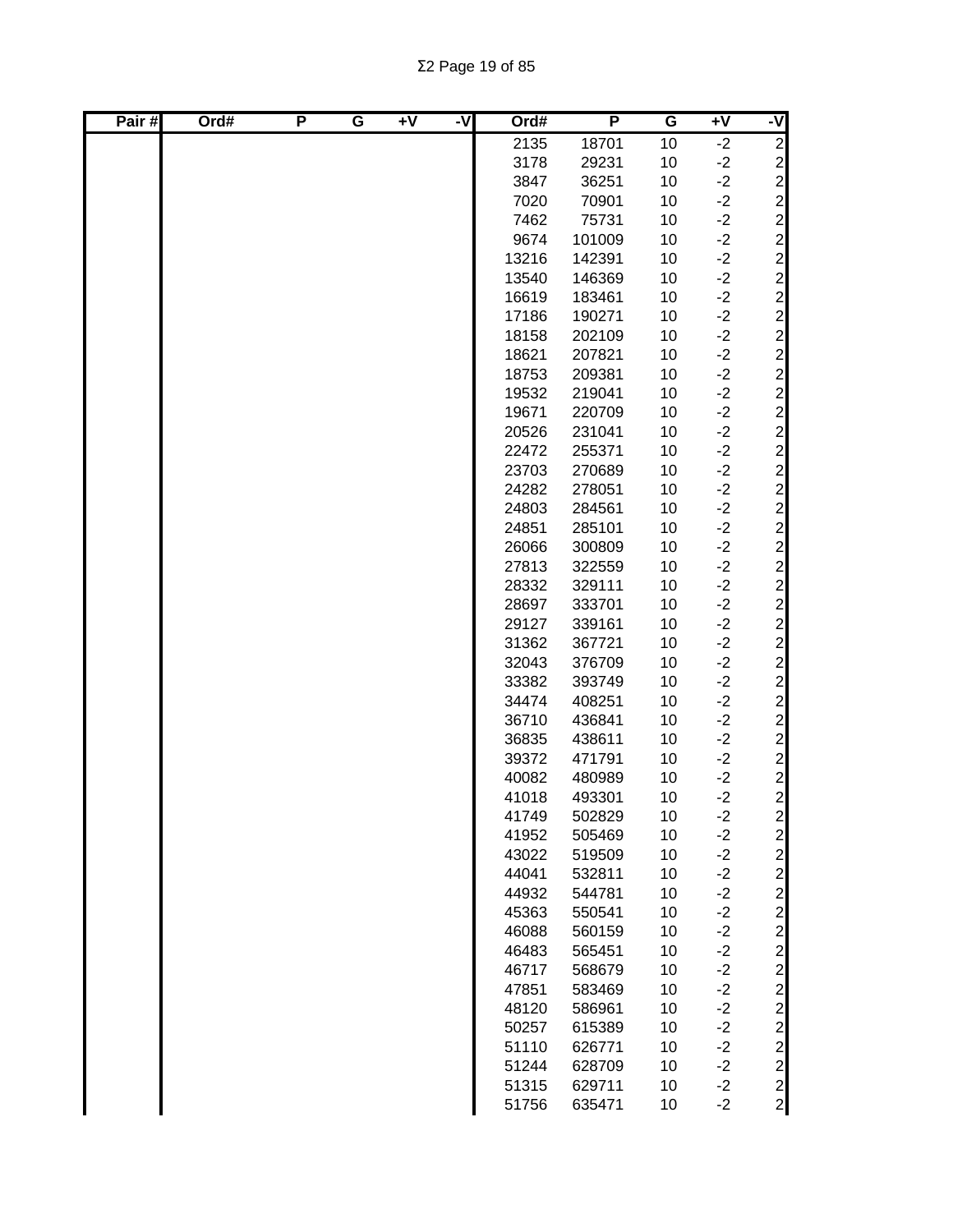| Pair# | Ord# | P | G | $\overline{+V}$ | -V | Ord#  | P      | G  | $\overline{+V}$ | ż |
|-------|------|---|---|-----------------|----|-------|--------|----|-----------------|---|
|       |      |   |   |                 |    | 52474 | 645419 | 10 | $-2$            |   |
|       |      |   |   |                 |    | 52677 | 648029 | 10 | $-2$            |   |
|       |      |   |   |                 |    | 53116 | 653951 | 10 | $-2$            |   |
|       |      |   |   |                 |    | 54264 | 669401 | 10 | $-2$            |   |
|       |      |   |   |                 |    | 54909 | 678179 | 10 | $-2$            |   |
|       |      |   |   |                 |    | 56186 | 695069 | 10 | $-2$            |   |
|       |      |   |   |                 |    | 58016 | 719801 | 10 | $-2$            |   |
|       |      |   |   |                 |    | 58446 | 725381 | 10 | $-2$            |   |
|       |      |   |   |                 |    | 58850 | 730889 | 10 | $-2$            |   |
|       |      |   |   |                 |    | 59109 | 734411 | 10 | $-2$            |   |
|       |      |   |   |                 |    | 59903 | 745379 | 10 | $-2$            |   |
|       |      |   |   |                 |    | 61017 | 760499 | 10 | $-2$            |   |
|       |      |   |   |                 |    | 61231 | 763391 | 10 | $-2$            |   |
|       |      |   |   |                 |    | 61898 | 772169 | 10 | $-2$            |   |
|       |      |   |   |                 |    | 63431 | 792929 | 10 | $-2$            |   |
|       |      |   |   |                 |    | 63595 | 795149 | 10 | $-2$            |   |
|       |      |   |   |                 |    | 65789 | 824921 | 10 | $-2$            |   |
|       |      |   |   |                 |    | 68716 | 864989 | 10 | $-2$            |   |
|       |      |   |   |                 |    | 69421 | 874661 | 10 | $-2$            |   |
|       |      |   |   |                 |    | 71082 | 897251 | 10 | $-2$            |   |
|       |      |   |   |                 |    | 72158 | 911861 | 10 | $-2$            |   |
|       |      |   |   |                 |    | 73217 | 926399 | 10 | $-2$            |   |
|       |      |   |   |                 |    | 74351 | 942101 | 10 | $-2$            |   |
|       |      |   |   |                 |    | 74768 | 948029 | 10 | $-2$            |   |
|       |      |   |   |                 |    | 75066 | 952151 | 10 | $-2$            |   |
|       |      |   |   |                 |    | 77152 | 981209 | 10 | $-2$            |   |
|       |      |   |   |                 |    | 78315 | 997379 | 10 | $-2$            |   |
|       |      |   |   |                 |    | 3098  | 28477  | 14 | $-2$            |   |
|       |      |   |   |                 |    | 5105  | 49711  | 14 | $-2$            |   |
|       |      |   |   |                 |    | 5765  | 56857  | 14 | $-2$            |   |
|       |      |   |   |                 |    | 6095  | 60427  | 14 | $-2$            |   |
|       |      |   |   |                 |    | 8006  | 81883  | 14 | $-2$            |   |
|       |      |   |   |                 |    | 27161 | 314527 | 14 | $-2$            |   |
|       |      |   |   |                 |    | 28363 | 329503 | 14 | $-2$            |   |
|       |      |   |   |                 |    | 28745 | 334363 | 14 | $-2$            |   |
|       |      |   |   |                 |    | 29653 | 345937 | 14 | $-2$            |   |
|       |      |   |   |                 |    | 33397 | 393961 | 14 | $-2$            |   |
|       |      |   |   |                 |    | 34668 | 410701 | 14 | $-2$            |   |
|       |      |   |   |                 |    | 40229 | 482803 | 14 | $-2$            |   |
|       |      |   |   |                 |    | 44221 | 535333 | 14 | $-2$            |   |
|       |      |   |   |                 |    | 44588 | 540217 | 14 | $-2$            |   |
|       |      |   |   |                 |    | 47441 | 578077 | 14 | $-2$            |   |
|       |      |   |   |                 |    | 48534 | 592561 | 14 | $-2$            |   |
|       |      |   |   |                 |    | 49715 | 608161 | 14 | $-2$            |   |
|       |      |   |   |                 |    | 49717 | 608191 | 14 | $-2$            |   |
|       |      |   |   |                 |    | 52040 | 639547 | 14 | $-2$            |   |
|       |      |   |   |                 |    | 52421 | 644701 | 14 | $-2$            |   |
|       |      |   |   |                 |    | 55643 | 687721 | 14 | $-2$            |   |
|       |      |   |   |                 |    | 55820 | 690103 | 14 | $-2$            |   |
|       |      |   |   |                 |    | 57959 | 719041 | 14 | $-2$            |   |
|       |      |   |   |                 |    | 58591 | 727327 | 14 | $-2$            |   |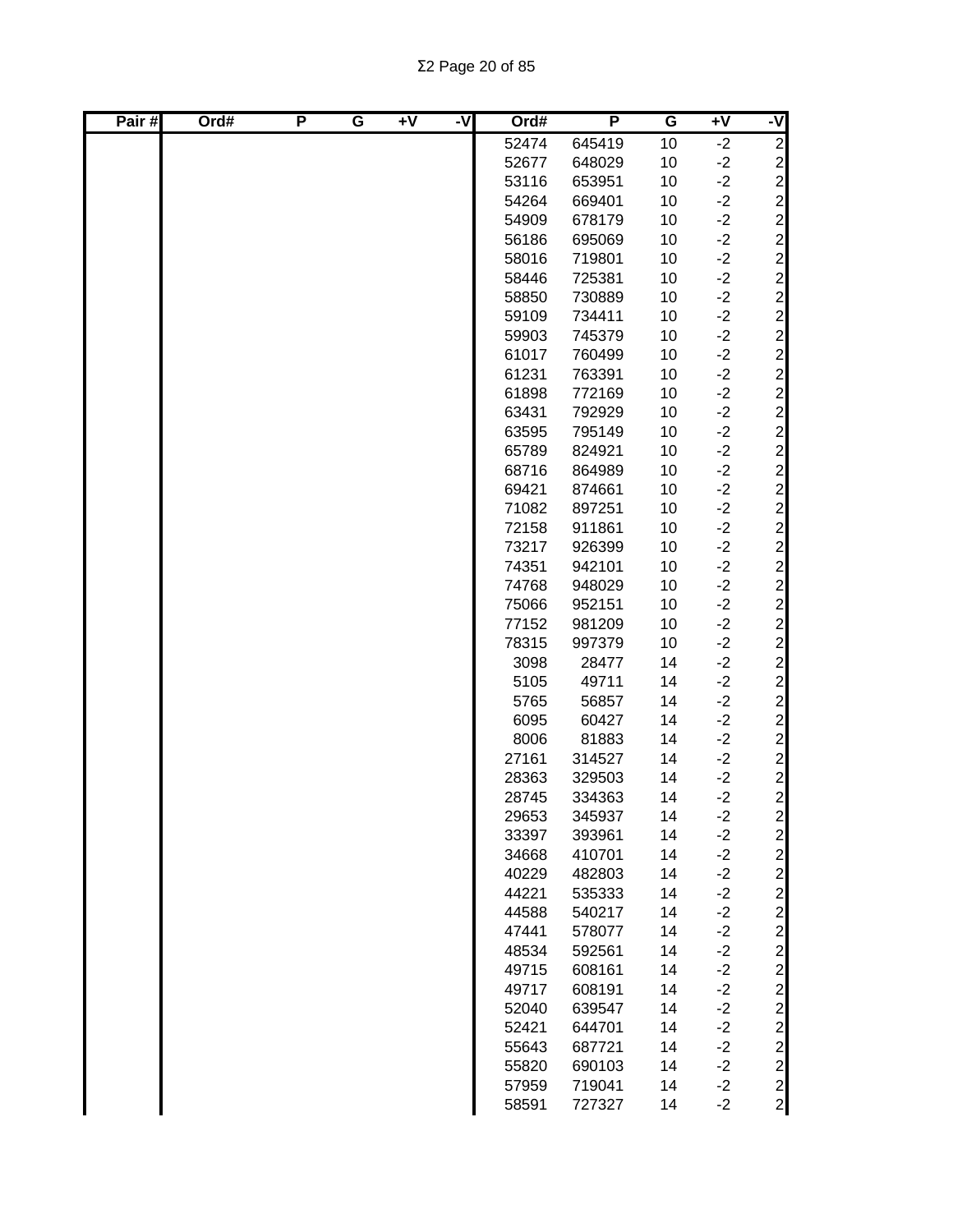| Pair# | Ord#  | P      | G              | $+V$ | -V   | Ord#  | P      | G                       | $+V$ | -V                       |
|-------|-------|--------|----------------|------|------|-------|--------|-------------------------|------|--------------------------|
|       |       |        |                |      |      | 64699 | 810223 | 14                      | $-2$ | $\overline{c}$           |
|       |       |        |                |      |      | 66029 | 828043 | 14                      | $-2$ |                          |
|       |       |        |                |      |      | 67315 | 845863 | 14                      | $-2$ |                          |
|       |       |        |                |      |      | 69607 | 877057 | 14                      | $-2$ |                          |
|       |       |        |                |      |      | 74072 | 938293 | 14                      | $-2$ |                          |
|       |       |        |                |      |      | 74643 | 946207 | 14                      | $-2$ |                          |
|       |       |        |                |      |      | 76680 | 974473 | 14                      | $-2$ |                          |
|       |       |        |                |      |      | 76984 | 978727 | 14                      | $-2$ |                          |
|       |       |        |                |      |      | 25406 | 292283 | 16                      | $-2$ |                          |
|       |       |        |                |      |      | 26208 | 302663 | 16                      | $-2$ |                          |
|       |       |        |                |      |      | 45294 | 549623 | 16                      | $-2$ |                          |
|       |       |        |                |      |      | 51359 | 630263 | 16                      | $-2$ |                          |
|       |       |        |                |      |      | 19460 | 218191 | 20                      | $-2$ |                          |
|       |       |        |                |      |      | 30681 | 358951 | 20                      | $-2$ |                          |
|       |       |        |                |      |      | 66568 | 835531 | 20                      | $-2$ |                          |
|       |       |        |                |      |      | 69912 | 881119 | 20                      | $-2$ |                          |
|       |       |        |                |      |      | 71657 | 905269 | 20                      | $-2$ |                          |
|       |       |        |                |      |      | 30471 | 356219 | 22                      | $-2$ |                          |
|       |       |        |                |      |      | 41085 | 494213 | 22                      | $-2$ |                          |
|       |       |        |                |      |      | 59778 | 743423 | 22                      | $-2$ |                          |
|       |       |        |                |      |      | 73453 | 929693 | 22                      | $-2$ |                          |
|       |       |        |                |      |      | 76146 | 967229 | 28                      | $-2$ |                          |
| 2     | 95    | 499    | $\overline{8}$ | 4    | -4   | 11    | 31     | $\overline{2}$          | $-4$ | $\overline{\mathcal{A}}$ |
|       | 136   | 769    | 8              | 4    | $-4$ | 18    | 61     | $\overline{\mathbf{c}}$ | $-4$ | $\overline{\mathbf{4}}$  |
|       | 249   | 1579   | 8              | 4    | $-4$ | 58    | 271    | $\overline{c}$          | $-4$ | $\overline{\mathbf{4}}$  |
|       | 977   | 7699   | 8              | 4    | $-4$ | 105   | 571    | $\overline{\mathbf{c}}$ | $-4$ | $\overline{\mathbf{4}}$  |
|       | 1082  | 8689   | 8              | 4    | $-4$ | 110   | 601    | $\overline{c}$          | $-4$ | $\overline{\mathbf{4}}$  |
|       | 1565  | 13159  | 8              | 4    | $-4$ | 202   | 1231   | $\overline{\mathbf{c}}$ | $-4$ | $\overline{\mathbf{4}}$  |
|       | 1690  | 14419  | 8              | 4    | $-4$ | 210   | 1291   | $\overline{\mathbf{c}}$ | $-4$ | $\overline{\mathbf{4}}$  |
|       | 1732  | 14779  | 8              | 4    | $-4$ | 257   | 1621   | $\overline{\mathbf{c}}$ | $-4$ | $\overline{\mathbf{4}}$  |
|       | 1830  | 15679  | 8              | 4    | $-4$ | 347   | 2341   | $\overline{c}$          | $-4$ | $\overline{\mathbf{4}}$  |
|       | 5370  | 52579  | 8              | 4    | $-4$ | 374   | 2551   | $\overline{c}$          | $-4$ | $\overline{\mathbf{4}}$  |
|       | 5839  | 57649  | 8              | 4    | -4   | 496   | 3541   | $\overline{\mathbf{c}}$ | $-4$ | 4                        |
|       | 6723  | 67489  | 8              | 4    | -4   | 556   | 4021   | $\overline{\mathbf{c}}$ | $-4$ | $\overline{\mathbf{4}}$  |
|       | 7383  | 74869  | 8              | 4    | $-4$ | 629   | 4651   | $\overline{2}$          | -4   | $\overline{\mathbf{4}}$  |
|       | 9068  | 93979  | 8              | 4    | $-4$ | 769   | 5851   | $\boldsymbol{2}$        | $-4$ | $\frac{4}{3}$            |
|       | 9139  | 94789  | 8              | 4    | $-4$ | 816   | 6271   | $\overline{\mathbf{c}}$ | $-4$ | $\overline{4}$           |
|       | 9205  | 95479  | 8              | 4    | $-4$ | 829   | 6361   | $\overline{\mathbf{c}}$ | $-4$ | $\overline{4}$           |
|       | 9219  | 95629  | 8              | 4    | $-4$ | 850   | 6571   | $\overline{\mathbf{c}}$ | $-4$ | $\overline{\mathbf{4}}$  |
|       | 9821  | 102559 | 8              | 4    | $-4$ | 1321  | 10861  | $\overline{c}$          | $-4$ | $\overline{\mathbf{4}}$  |
|       | 10570 | 111439 | 8              | 4    | $-4$ | 1386  | 11491  | $\overline{c}$          | $-4$ | $\overline{\mathbf{4}}$  |
|       | 10854 | 114769 | 8              | 4    | $-4$ | 1705  | 14551  | $\overline{c}$          | $-4$ | $\overline{\mathbf{4}}$  |
|       | 11637 | 123829 | 8              | 4    | $-4$ | 1783  | 15271  | $\overline{c}$          | $-4$ | $\overline{\mathbf{4}}$  |
|       | 12378 | 132619 | 8              | 4    | $-4$ | 2013  | 17491  | $\overline{c}$          | $-4$ | $\overline{\mathbf{4}}$  |
|       | 14055 | 152389 | 8              | 4    | $-4$ | 2168  | 19081  | $\overline{c}$          | $-4$ | $\overline{\mathbf{4}}$  |
|       | 15518 | 170239 | 8              | 4    | $-4$ | 2194  | 19381  | $\overline{c}$          | $-4$ | $\overline{\mathbf{4}}$  |
|       | 16937 | 187189 | 8              | 4    | $-4$ | 2209  | 19471  | $\overline{\mathbf{c}}$ | $-4$ | $\overline{\mathbf{4}}$  |
|       | 17758 | 197269 | 8              | 4    | $-4$ | 2634  | 23671  | $\overline{c}$          | $-4$ | $\overline{\mathbf{4}}$  |
|       | 18140 | 201919 | 8              | 4    | $-4$ | 2935  | 26731  | $\overline{\mathbf{c}}$ | $-4$ | $\overline{\mathbf{4}}$  |
|       | 18816 | 210109 | 8              | 4    | $-4$ | 3166  | 29131  | $\overline{c}$          | $-4$ | $\overline{\mathbf{4}}$  |
|       | 18820 | 210139 | 8              | 4    | $-4$ | 3474  | 32371  | $\overline{2}$          | $-4$ | $\overline{4}$           |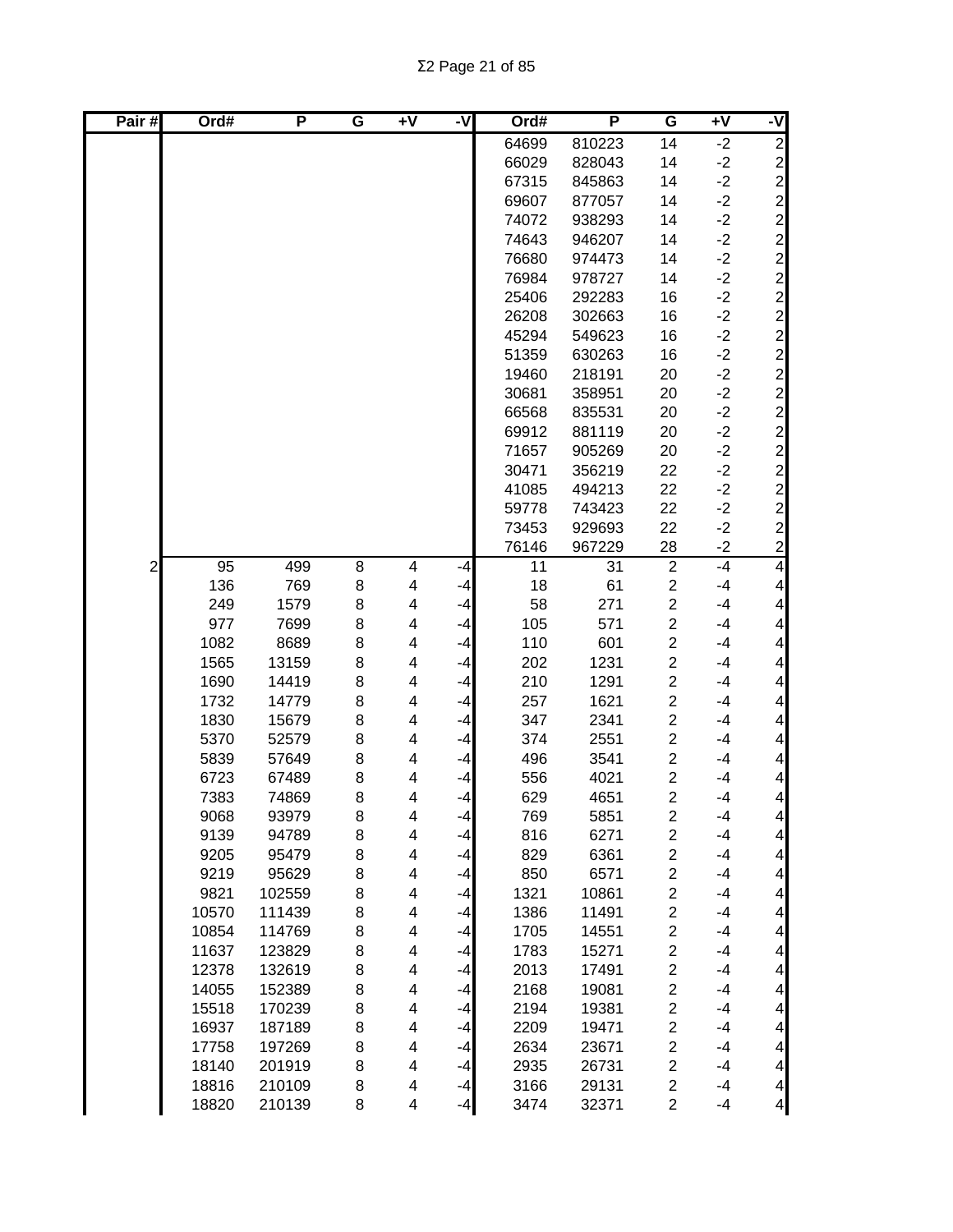| Pair# | Ord#           | P                | G      | $\overline{+V}$ | -V           | Ord#           | P                | G                             | Ŧ٨           | ż                                          |
|-------|----------------|------------------|--------|-----------------|--------------|----------------|------------------|-------------------------------|--------------|--------------------------------------------|
|       | 19644          | 220369           | 8      | 4               | $-4$         | 3660           | 34261            | $\overline{2}$                | $-4$         | $\overline{4}$                             |
|       | 20566          | 231559           | 8      | 4               | $-4$         | 4352           | 41611            | $\overline{c}$                | $-4$         | 4                                          |
|       | 21184          | 239539           | 8      | 4               | $-4$         | 4987           | 48481            | $\overline{2}$                | $-4$         | $\overline{\mathbf{4}}$                    |
|       | 21440          | 242629           | 8      | 4               | $-4$         | 5058           | 49201            | $\overline{2}$                | $-4$         | $\overline{\mathbf{4}}$                    |
|       | 22495          | 255649           | 8      | 4               | $-4$         | 5089           | 49531            | $\overline{2}$                | $-4$         | $\overline{\mathbf{4}}$                    |
|       | 22536          | 256129           | 8      | 4               | $-4$         | 5260           | 51421            | $\overline{2}$                | $-4$         | $\overline{\mathbf{4}}$                    |
|       | 22809          | 259639           | 8      | 4               | $-4$         | 5269           | 51481            | $\overline{2}$                | $-4$         | $\overline{\mathbf{4}}$                    |
|       | 26658          | 308149           | 8      | 4               | $-4$         | 7064           | 71341            | $\overline{c}$                | $-4$         | $\overline{\mathbf{4}}$                    |
|       | 27177          | 314719           | 8      | 4               | $-4$         | 7483           | 75991            | $\overline{2}$                | $-4$         | $\overline{\mathbf{4}}$                    |
|       | 29694          | 346429           | 8      | 4               | $-4$         | 7620           | 77551            | $\overline{2}$                | $-4$         | $\overline{\mathbf{4}}$                    |
|       | 30123          | 351859           | 8      | 4               | $-4$         | 8196           | 84061            | $\overline{c}$                | $-4$         | 4                                          |
|       | 30238          | 353329           | 8      | 4               | $-4$         | 8600           | 88801            | $\overline{c}$                | $-4$         | $\overline{\mathbf{4}}$                    |
|       | 31701          | 372409           | 8      | 4               | $-4$         | 8669           | 89521            | $\overline{c}$                | $-4$         | 4                                          |
|       | 31987          | 375979           | 8      | 4               | $-4$         | 9109           | 94441            | $\overline{2}$                | $-4$         | 4                                          |
|       | 32054          | 376819           | 8      | 4               | $-4$         | 9280           | 96331            | $\overline{c}$                | $-4$         | 4                                          |
|       | 32967          | 388789           | 8      | 4               | $-4$         | 9366           | 97381            | $\overline{c}$                | $-4$         | 4                                          |
|       | 34069          | 402859           | 8      | 4               | $-4$         | 9700           | 101281           | $\overline{c}$                | $-4$         | $\overline{\mathbf{4}}$                    |
|       | 36435          | 433369           | 8      | 4               | $-4$         | 10185          | 106861           | $\overline{c}$                | $-4$         | $\overline{\mathbf{4}}$                    |
|       | 36732          | 437149           | 8      | 4               | $-4$         | 10378          | 109141           | $\overline{c}$                | $-4$         | $\overline{\mathbf{4}}$                    |
|       | 37684          | 449689           | 8      | 4               | $-4$         | 10695          | 112921           | $\overline{c}$                | $-4$         | $\overline{\mathbf{4}}$                    |
|       | 38436          | 459619           | 8      | 4               | $-4$         | 10724          | 113161           | $\overline{c}$                | $-4$         | $\overline{\mathbf{4}}$                    |
|       | 39750          | 476599           | 8      | 4               | $-4$         | 10938          | 115771           | $\overline{2}$                | $-4$         | $\overline{\mathbf{4}}$                    |
|       | 40163          | 482029           | 8      | 4               | $-4$         | 11421          | 121351           | $\overline{c}$                | $-4$         | $\overline{\mathbf{4}}$                    |
|       | 40636          | 488329           | 8      | 4               | $-4$         | 11963          | 127711           | $\overline{c}$                | $-4$         | $\overline{\mathbf{4}}$                    |
|       | 42214          | 508969           | 8      | 4               | $-4$         | 12088          | 129121           | $\overline{2}$                | $-4$         | $\overline{\mathbf{4}}$                    |
|       | 42889          | 517729           | 8      | 4               | $-4$         | 12183          | 130261           | $\overline{c}$                | $-4$         | $\overline{\mathbf{4}}$                    |
|       | 44499          | 538939           | 8      | 4               | $-4$         | 12221          | 130651           | $\overline{2}$                | $-4$         | $\overline{\mathbf{4}}$                    |
|       | 46739          | 568999           | 8      | 4               | $-4$         | 12324          | 131941           | $\overline{c}$                | $-4$         | 4                                          |
|       | 46759          | 569209           | 8      | 4               | $-4$         | 12632          | 135601           | $\overline{c}$                | $-4$         | 4                                          |
|       | 47344          | 576739           | 8      | 4               | $-4$         | 12892          | 138571           | $\overline{2}$                | $-4$         | 4                                          |
|       | 47548          | 579529           | 8      | 4               | $-4$         | 13552          | 146521           | $\overline{2}$                | $-4$         | 4                                          |
|       | 48922          | 597589           | 8      | 4               | -4           | 13691          | 148201           | 2                             | $-4$         | $\overline{\mathbf{4}}$                    |
|       | 49228          | 601759           | 8      | 4               | -4           | 13744          | 148861           | $\overline{2}$                | $-4$         | $\overline{\mathbf{4}}$                    |
|       | 50326          | 616219           | 8      | 4               | $-4$         | 13858          | 150091           | 2                             | $-4$         | $\overline{\mathbf{4}}$                    |
|       | 50446          | 617689           | 8      | 4               | $-4$         | 13868          | 150211           | $\overline{2}$                | $-4$         | $\overline{\mathbf{4}}$                    |
|       | 51947          | 638059           | 8      | 4               | $-4$         | 14197          | 154081           | $\overline{\mathbf{c}}$       | $-4$         | 4                                          |
|       | 52995          | 652369           | 8      | 4               | $-4$         | 14692          | 160081           | $\overline{\mathbf{c}}$       | $-4$         | $\vert 4 \vert$                            |
|       | 53325          | 656749           | 8      | 4               | $-4$         | 14967          | 163411           | $\overline{\mathbf{c}}$       | $-4$         | $\overline{\mathbf{4}}$                    |
|       | 54690          | 675079           | 8      | 4               | $-4$         | 15012          | 163981           | $\overline{\mathbf{c}}$       | $-4$         | $\overline{\mathbf{4}}$                    |
|       | 55744          | 689089           | 8      | 4               | $-4$         | 15439          | 169321           | $\overline{\mathbf{c}}$       | $-4$         | $\overline{\mathbf{4}}$                    |
|       | 56448          | 698539           | 8      | 4               | $-4$         | 16324          | 179821           | $\overline{\mathbf{c}}$       | $-4$         | $\overline{\mathbf{4}}$                    |
|       | 57026          | 706309           | 8      | 4               | $-4$         | 16360          | 180241           | $\boldsymbol{2}$              | $-4$         | $\overline{\mathbf{4}}$                    |
|       | 57348          | 710569           | 8      | 4               | $-4$         | 16388          | 180541           | $\boldsymbol{2}$              | $-4$         | $\overline{\mathbf{4}}$                    |
|       | 58392          | 724639           | 8      | 4               | $-4$         | 16731          | 184831           | $\overline{\mathbf{c}}$       | $-4$         | $\overline{\mathbf{4}}$                    |
|       | 58726          | 729199           | 8      | 4               | $-4$         | 16752          | 185071           | $\boldsymbol{2}$              | $-4$         | $\overline{\mathbf{4}}$                    |
|       | 59070          | 733879           | 8      | 4               | $-4$         | 16963          | 187471           | $\overline{c}$                | $-4$         | 4                                          |
|       | 61086          | 761389           | 8      | 4               | $-4$         | 17280          | 191461           | $\boldsymbol{2}$              | $-4$         | $\overline{\mathbf{4}}$                    |
|       | 61208          | 763039           | 8      | 4               | $-4$         | 17445          | 193381           | $\overline{c}$<br>$\mathbf 2$ | $-4$<br>$-4$ | $\overline{\mathbf{4}}$                    |
|       | 61466<br>62512 | 766369<br>780679 | 8<br>8 | 4<br>4          | $-4$<br>$-4$ | 18331<br>18534 | 204361<br>206821 | $\overline{\mathbf{c}}$       | $-4$         | $\overline{\mathcal{A}}$<br>$\overline{4}$ |
|       | 62691          | 783019           | 8      | 4               |              | 18935          | 211501           | $\overline{c}$                | -4           | $\overline{\mathbf{r}}$                    |
|       |                |                  |        |                 | $-4$         |                |                  |                               |              |                                            |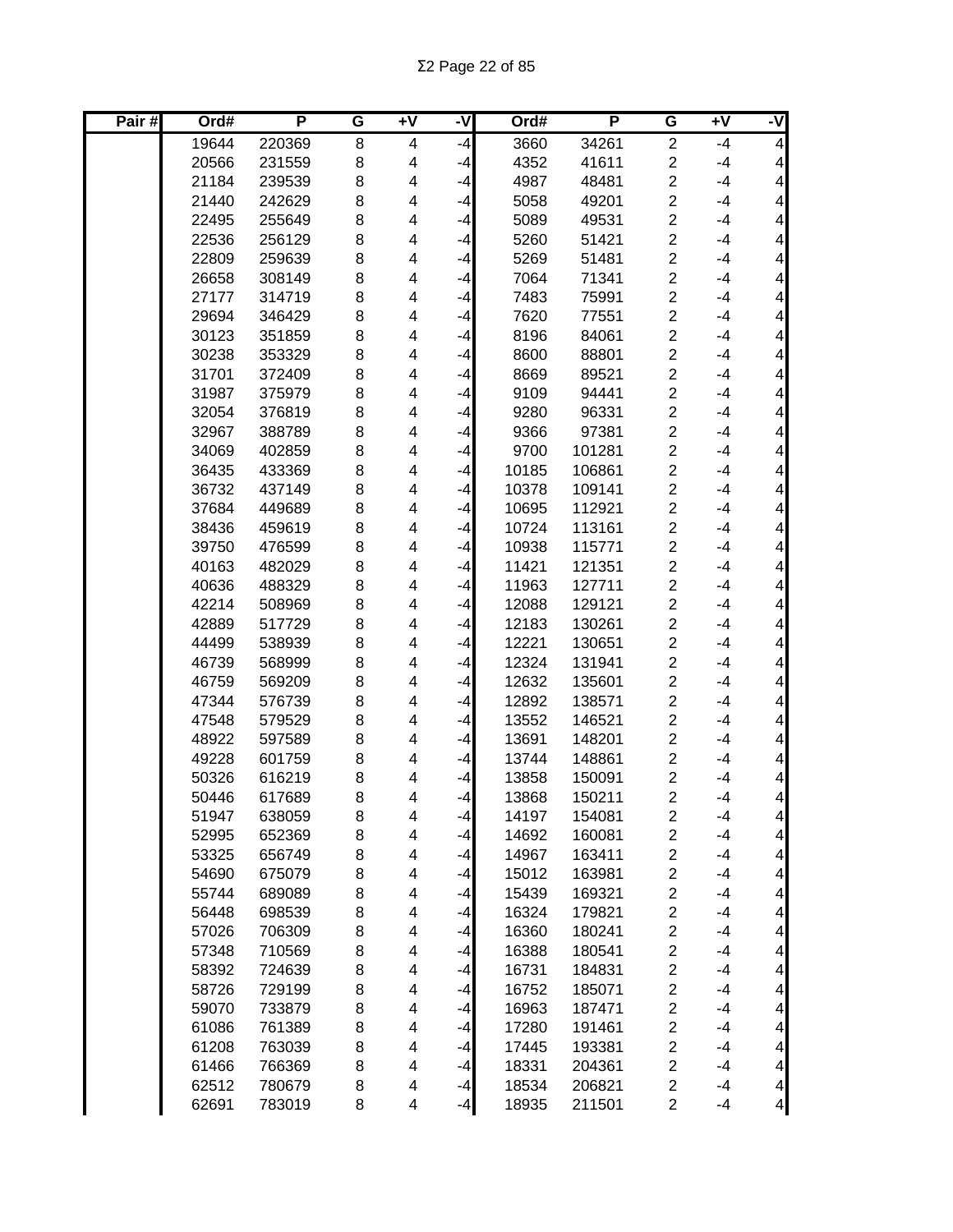| Pair# | Ord#           | P                | G        | Ŧ٨     | -V   | Ord#           | P                | G                                | Ŧ٨           | ż                                          |
|-------|----------------|------------------|----------|--------|------|----------------|------------------|----------------------------------|--------------|--------------------------------------------|
|       | 63524          | 794149           | 8        | 4      | $-4$ | 19926          | 223831           | $\overline{c}$                   | $-4$         | $\overline{\mathcal{A}}$                   |
|       | 63673          | 796189           | 8        | 4      | $-4$ | 20419          | 229771           | $\overline{c}$                   | $-4$         | $\overline{\mathcal{A}}$                   |
|       | 64008          | 800659           | 8        | 4      | $-4$ | 21210          | 239851           | $\overline{2}$                   | $-4$         | $\overline{\mathbf{4}}$                    |
|       | 66789          | 838609           | 8        | 4      | $-4$ | 21673          | 245521           | $\overline{2}$                   | $-4$         | $\overline{\mathbf{4}}$                    |
|       | 67987          | 855199           | 8        | 4      | $-4$ | 21781          | 246811           | $\overline{2}$                   | $-4$         | $\overline{\mathbf{4}}$                    |
|       | 68457          | 861559           | 8        | 4      | $-4$ | 21792          | 246931           | $\overline{2}$                   | $-4$         | $\overline{\mathbf{4}}$                    |
|       | 68898          | 867409           | 8        | 4      | $-4$ | 22052          | 250051           | $\overline{2}$                   | $-4$         | $\overline{\mathbf{4}}$                    |
|       | 69380          | 874099           | 8        | 4      | $-4$ | 22840          | 260011           | $\overline{c}$                   | $-4$         | $\overline{\mathbf{4}}$                    |
|       | 70071          | 883339           | 8        | 4      | $-4$ | 23042          | 262651           | $\overline{\mathbf{c}}$          | $-4$         | $\overline{\mathbf{4}}$                    |
|       | 71617          | 904789           | 8        | 4      | $-4$ | 23051          | 262741           | $\overline{c}$                   | $-4$         | $\overline{\mathbf{4}}$                    |
|       | 72986          | 923449           | 8        | 4      | $-4$ | 23286          | 265711           | $\overline{2}$                   | $-4$         | $\overline{\mathbf{4}}$                    |
|       | 76346          | 969919           | 8        | 4      | $-4$ | 23464          | 267721           | $\overline{c}$                   | $-4$         | $\overline{\mathbf{4}}$                    |
|       | 76930          | 978049           | 8        | 4      | $-4$ | 23483          | 267901           | $\overline{c}$                   | $-4$         | $\overline{\mathbf{4}}$                    |
|       | 77373          | 984349           | 8        | 4      | $-4$ | 24052          | 275161           | $\overline{c}$                   | $-4$         | $\overline{\mathbf{4}}$                    |
|       | 102            | 557              | 10       | 4      | $-4$ | 24272          | 277891           | $\overline{c}$                   | $-4$         | $\overline{\mathbf{4}}$                    |
|       | 107            | 587              | 10       | 4      | $-4$ | 24356          | 278911           | $\overline{c}$                   | $-4$         | 4                                          |
|       | 632            | 4673             | 10       | 4      | -4   | 24480          | 280591           | $\overline{2}$                   | $-4$         | $\overline{\mathbf{4}}$                    |
|       | 827            | 6353             | 10       | 4      | $-4$ | 24819          | 284731           | $\overline{\mathbf{c}}$          | $-4$         | $\overline{\mathbf{4}}$                    |
|       | 1164           | 9413             | 10       | 4      | $-4$ | 25231          | 290041           | $\overline{c}$                   | $-4$         | $\overline{\mathbf{4}}$                    |
|       | 1318           | 10847            | 10       | 4      | $-4$ | 25284          | 290671           | $\overline{c}$                   | $-4$         | $\overline{\mathbf{4}}$                    |
|       | 2206           | 19457            | 10       | 4      | $-4$ | 25442          | 292711           | $\overline{c}$                   | $-4$         | $\overline{\mathbf{4}}$                    |
|       | 2442           | 21767            | 10       | 4      | $-4$ | 26201          | 302581           | $\overline{2}$                   | $-4$         | $\overline{\mathbf{4}}$                    |
|       | 2777           | 25163            | 10       | 4      | $-4$ | 26593          | 307261           | $\overline{c}$                   | $-4$         | $\overline{\mathbf{4}}$                    |
|       | 3090           | 28403            | 10       | 4      | $-4$ | 26668          | 308311           | $\overline{2}$                   | $-4$         | $\overline{\mathbf{4}}$                    |
|       | 3168           | 29147            | 10       | 4      | $-4$ | 26818          | 310231           | $\overline{c}$                   | $-4$         | $\overline{\mathbf{4}}$                    |
|       | 3266           | 30197            | 10       | 4      | $-4$ | 26967          | 312211           | $\overline{2}$                   | $-4$         | $\overline{\mathbf{4}}$                    |
|       | 3823           | 35993            | 10       | 4      | $-4$ | 27316          | 316501           | $\overline{c}$                   | $-4$         | $\overline{\mathbf{4}}$                    |
|       | 3925           | 37013            | 10       | 4      | $-4$ | 27582          | 319681           | $\overline{2}$                   | $-4$         | $\overline{\mathbf{4}}$                    |
|       | 4190           | 39857            | 10       | 4      | $-4$ | 28165          | 327001           | $\overline{\mathbf{c}}$          | $-4$         | $\overline{\mathbf{4}}$                    |
|       | 5819           | 57383            | 10       | 4      | $-4$ | 29024          | 337861           | $\overline{c}$                   | $-4$         | $\overline{\mathbf{4}}$                    |
|       | 6205           | 61667            | 10       | 4      | -4   | 29046          | 338161           | $\overline{c}$                   | $-4$         | $\overline{\mathbf{4}}$                    |
|       | 6347           | 63347            | 10       | 4      | -4   | 29523          | 344251           | $\overline{c}$                   | $-4$         | 4                                          |
|       | 7721           | 78707            | 10       | 4      | -4   | 29668          | 346141           | $\overline{2}$                   | $-4$         | $\overline{\mathbf{4}}$                    |
|       | 8143           | 83417            | 10       | 4      | -4   | 29697          | 346441           | 2                                | $-4$         | $\overline{\mathbf{4}}$                    |
|       | 10146          | 106427           | 10       | 4      | $-4$ | 29925          | 349381           | $\overline{2}$                   | $-4$         | $\overline{4}$                             |
|       | 10448          | 109913           | 10       | 4      | $-4$ | 30005          | 350431           | $\overline{\mathbf{c}}$          | $-4$         | $\vert 4 \vert$                            |
|       | 10500          | 110597           | 10       | 4      | $-4$ | 30575          | 357661           | $\overline{\mathbf{c}}$          | $-4$         | $\vert 4 \vert$                            |
|       | 11112          | 117773           | 10       | 4      | $-4$ | 31688          | 372271           | $\overline{\mathbf{c}}$          | $-4$         | $\overline{\mathcal{A}}$                   |
|       | 11264          | 119627           | 10       | 4      | $-4$ | 31918          | 375121           | $\overline{\mathbf{c}}$          | $-4$         | $\overline{\mathbf{4}}$                    |
|       | 11326          | 120293           | 10       | 4      | $-4$ | 31947          | 375451           | $\overline{c}$                   | $-4$         | $\overline{\mathbf{4}}$                    |
|       | 11419          | 121343           | 10       | 4      | $-4$ | 32021          | 376471           | $\overline{\mathbf{c}}$          | $-4$         | $\overline{\mathbf{4}}$                    |
|       | 11965          | 127727           | 10       | 4      | $-4$ | 32644          | 384481           | $\overline{c}$                   | $-4$         | $\vert 4 \vert$                            |
|       | 12347          | 132257           | 10       | 4      | $-4$ | 33145          | 390961           | $\overline{\mathbf{c}}$          | $-4$         | $\vert 4 \vert$                            |
|       | 12566          | 134867           | 10       | 4      | $-4$ | 33599          | 396631           | $\overline{c}$                   | $-4$         | $\overline{\mathbf{4}}$                    |
|       | 13297          | 143477           | 10       | 4      | $-4$ | 34469          | 408211           | $\overline{c}$                   | $-4$         | $\overline{\mathbf{4}}$                    |
|       | 13328          | 143807           | 10       | 4      | $-4$ | 35108          | 416401           | $\overline{\mathbf{c}}$          | $-4$         | $\overline{\mathbf{4}}$                    |
|       | 13405          | 144773           | 10       | 4      | $-4$ | 35262          | 418351           | $\overline{\mathbf{c}}$          | $-4$         | $\overline{\mathbf{4}}$                    |
|       | 13855          | 150077           | 10<br>10 | 4<br>4 | $-4$ | 35522          | 421711           | $\overline{c}$<br>$\overline{c}$ | $-4$<br>$-4$ | $\overline{\mathbf{4}}$                    |
|       | 14042<br>14136 | 152213<br>153353 | 10       | 4      | $-4$ | 36008<br>36425 | 428041<br>433261 | $\overline{\mathbf{c}}$          | $-4$         | $\overline{\mathcal{A}}$<br>$\overline{4}$ |
|       | 14144          | 153437           | 10       | 4      | $-4$ | 36612          |                  | $\overline{c}$                   | $-4$         | $\overline{a}$                             |
|       |                |                  |          |        | $-4$ |                | 435571           |                                  |              |                                            |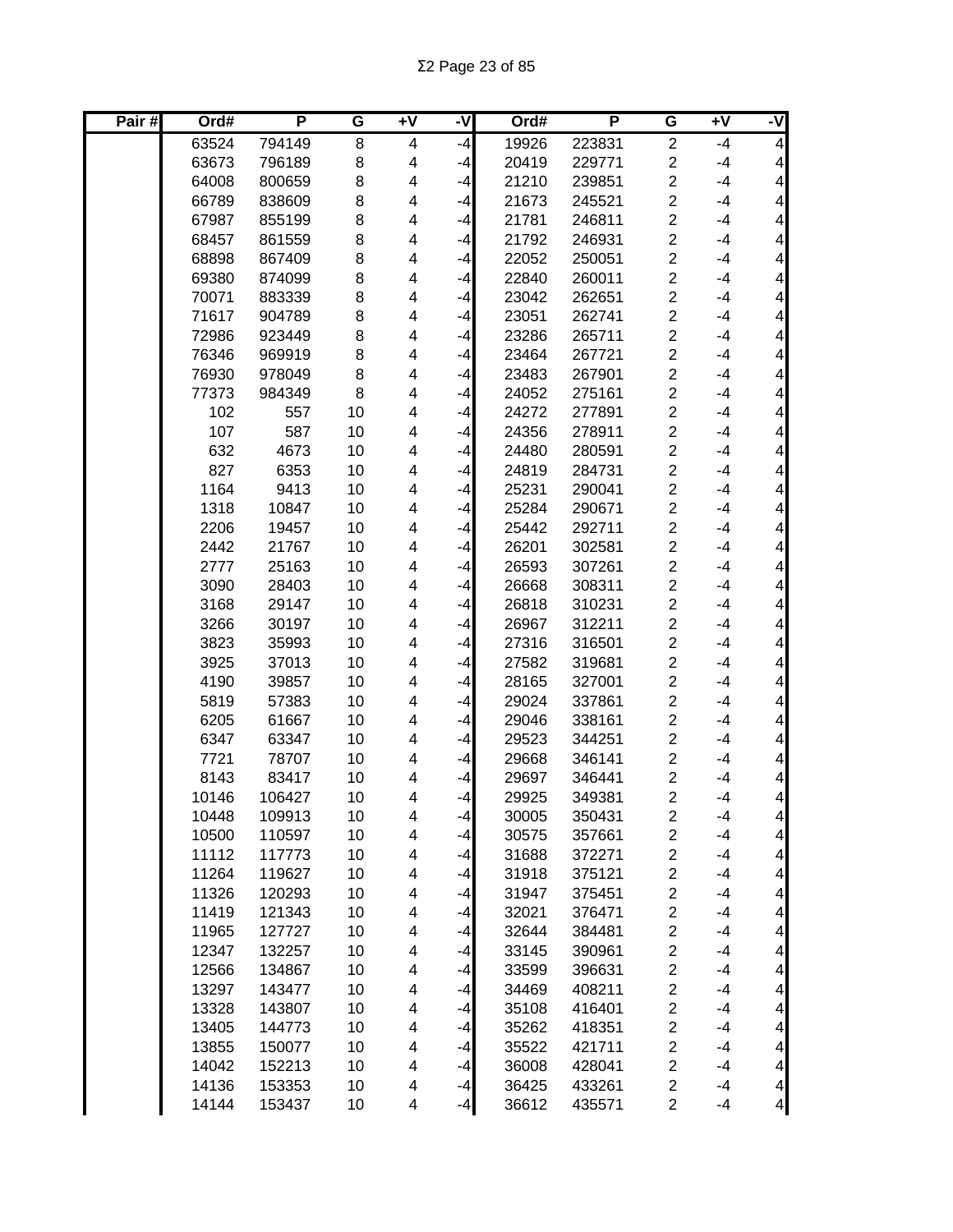| Pair# | Ord#  | P      | G  | +V | -V   | Ord#  | P      | G                       | $\overline{+V}$ | ż                        |
|-------|-------|--------|----|----|------|-------|--------|-------------------------|-----------------|--------------------------|
|       | 15294 | 167423 | 10 | 4  | $-4$ | 37164 | 442831 | $\overline{2}$          | $-4$            | $\overline{4}$           |
|       | 15357 | 168263 | 10 | 4  | $-4$ | 37193 | 443161 | $\overline{\mathbf{c}}$ | $-4$            | $\overline{\mathcal{A}}$ |
|       | 15977 | 175853 | 10 | 4  | $-4$ | 37282 | 444181 | $\overline{2}$          | $-4$            | $\overline{\mathbf{4}}$  |
|       | 16015 | 176237 | 10 | 4  | $-4$ | 37751 | 450481 | $\overline{c}$          | $-4$            | $\overline{\mathbf{4}}$  |
|       | 16763 | 185177 | 10 | 4  | $-4$ | 37779 | 450811 | $\overline{2}$          | $-4$            | $\overline{\mathbf{4}}$  |
|       | 17167 | 189977 | 10 | 4  | $-4$ | 38395 | 459031 | $\overline{2}$          | $-4$            | $\overline{\mathbf{4}}$  |
|       | 18180 | 202403 | 10 | 4  | -4   | 38465 | 460081 | $\overline{c}$          | $-4$            | $\overline{\mathbf{4}}$  |
|       | 18510 | 206477 | 10 | 4  | $-4$ | 38533 | 460981 | $\overline{2}$          | $-4$            | $\overline{\mathbf{4}}$  |
|       | 18543 | 206933 | 10 | 4  | -4   | 40192 | 482401 | $\overline{c}$          | $-4$            | $\overline{\mathbf{4}}$  |
|       | 18746 | 209327 | 10 | 4  | $-4$ | 40565 | 487471 | $\overline{2}$          | $-4$            | $\overline{\mathbf{4}}$  |
|       | 18833 | 210257 | 10 | 4  | $-4$ | 40633 | 488311 | $\overline{\mathbf{c}}$ | $-4$            | $\overline{\mathbf{4}}$  |
|       | 19659 | 220553 | 10 | 4  | $-4$ | 40928 | 492061 | $\overline{c}$          | $-4$            | $\overline{\mathbf{4}}$  |
|       | 20210 | 227387 | 10 | 4  | -4   | 41255 | 496291 | $\overline{c}$          | $-4$            | $\overline{\mathbf{4}}$  |
|       | 20448 | 230117 | 10 | 4  | $-4$ | 41846 | 504151 | $\overline{2}$          | $-4$            | $\overline{\mathbf{4}}$  |
|       | 20809 | 234743 | 10 | 4  | $-4$ | 41940 | 505321 | $\overline{2}$          | $-4$            | $\overline{\mathbf{4}}$  |
|       | 20960 | 236723 | 10 | 4  | -4   | 42379 | 511171 | $\overline{c}$          | $-4$            | $\overline{\mathbf{4}}$  |
|       | 21078 | 238223 | 10 | 4  | $-4$ | 42652 | 514741 | $\overline{c}$          | $-4$            | $\overline{\mathbf{4}}$  |
|       | 21728 | 246203 | 10 | 4  | $-4$ | 42831 | 517081 | $\overline{c}$          | $-4$            | $\overline{\mathbf{4}}$  |
|       | 21779 | 246803 | 10 | 4  | $-4$ | 42918 | 518131 | $\overline{2}$          | $-4$            | $\overline{\mathbf{4}}$  |
|       | 22087 | 250703 | 10 | 4  | $-4$ | 42990 | 519091 | $\overline{c}$          | $-4$            | $\overline{\mathbf{4}}$  |
|       | 22437 | 254987 | 10 | 4  | $-4$ | 43433 | 524941 | $\overline{c}$          | $-4$            | $\overline{\mathbf{4}}$  |
|       | 23394 | 266993 | 10 | 4  | $-4$ | 43546 | 526291 | $\overline{c}$          | $-4$            | $\overline{\mathbf{4}}$  |
|       | 23880 | 272927 | 10 | 4  | $-4$ | 43823 | 529981 | $\overline{2}$          | $-4$            | $\overline{\mathbf{4}}$  |
|       | 24536 | 281243 | 10 | 4  | $-4$ | 44016 | 532531 | $\overline{c}$          | $-4$            | $\overline{\mathbf{4}}$  |
|       | 24582 | 281777 | 10 | 4  | $-4$ | 44294 | 536281 | $\overline{c}$          | $-4$            | $\overline{\mathbf{4}}$  |
|       | 24790 | 284423 | 10 | 4  | $-4$ | 44585 | 540181 | $\overline{c}$          | $-4$            | $\overline{\mathbf{4}}$  |
|       | 25125 | 288833 | 10 | 4  | $-4$ | 44685 | 541531 | $\overline{2}$          | $-4$            | $\overline{\mathbf{4}}$  |
|       | 25221 | 289967 | 10 | 4  | $-4$ | 45284 | 549511 | $\overline{c}$          | $-4$            | $\overline{\mathbf{4}}$  |
|       | 25719 | 296363 | 10 | 4  | $-4$ | 46563 | 566551 | $\overline{c}$          | $-4$            | $\overline{\mathbf{4}}$  |
|       | 26159 | 301943 | 10 | 4  | -4   | 46640 | 567661 | $\overline{2}$          | $-4$            | $\overline{\mathbf{4}}$  |
|       | 26528 | 306473 | 10 | 4  | -4   | 47093 | 573481 | $\overline{2}$          | $-4$            | $\overline{\mathbf{4}}$  |
|       | 26563 | 306893 | 10 | 4  | -4   | 47214 | 575131 | $\overline{c}$          | $-4$            | $\overline{\mathbf{4}}$  |
|       | 27084 | 313613 | 10 | 4  | -4   | 47225 | 575251 | $\overline{2}$          | $-4$            | $\overline{\mathbf{4}}$  |
|       | 27692 | 321047 | 10 | 4  | -4   | 47401 | 577531 | 2                       | $-4$            | $\overline{\mathbf{4}}$  |
|       | 27775 | 322067 | 10 | 4  | $-4$ | 48362 | 590131 | $\overline{2}$          | $-4$            | $\overline{4}$           |
|       | 28920 | 336587 | 10 | 4  | $-4$ | 48475 | 591751 | 2                       | $-4$            | 4                        |
|       | 29674 | 346217 | 10 | 4  | $-4$ | 48693 | 594571 | $\overline{\mathbf{c}}$ | $-4$            | $\vert 4 \vert$          |
|       | 29936 | 349493 | 10 | 4  | $-4$ | 48782 | 595711 | $\overline{\mathbf{c}}$ | $-4$            | $\overline{\mathbf{4}}$  |
|       | 30293 | 354017 | 10 | 4  | $-4$ | 48796 | 595951 | $\overline{\mathbf{c}}$ | $-4$            | $\overline{\mathbf{4}}$  |
|       | 31296 | 366917 | 10 | 4  | $-4$ | 48996 | 598651 | $\overline{\mathbf{c}}$ | $-4$            | $\overline{\mathbf{4}}$  |
|       | 31457 | 369023 | 10 | 4  | $-4$ | 49114 | 600241 | $\overline{\mathbf{c}}$ | $-4$            | $\overline{\mathbf{4}}$  |
|       | 31475 | 369263 | 10 | 4  | $-4$ | 49396 | 603901 | $\overline{c}$          | $-4$            | $\overline{4}$           |
|       | 31895 | 374903 | 10 | 4  | $-4$ | 49832 | 609601 | $\overline{\mathbf{c}}$ | $-4$            | $\overline{\mathbf{4}}$  |
|       | 32107 | 377537 | 10 | 4  | $-4$ | 49972 | 611551 | $\overline{\mathbf{c}}$ | $-4$            | $\overline{\mathbf{4}}$  |
|       | 32226 | 379097 | 10 | 4  | $-4$ | 50957 | 624601 | $\overline{\mathbf{c}}$ | $-4$            | $\overline{\mathbf{4}}$  |
|       | 32587 | 383807 | 10 | 4  | $-4$ | 51241 | 628681 | $\overline{c}$          | $-4$            | 4                        |
|       | 33502 | 395303 | 10 | 4  | $-4$ | 51402 | 630901 | $\overline{c}$          | $-4$            | $\overline{\mathbf{4}}$  |
|       | 33885 | 400307 | 10 | 4  | $-4$ | 51477 | 631861 | $\overline{\mathbf{c}}$ | $-4$            | $\overline{\mathbf{4}}$  |
|       | 34654 | 410507 | 10 | 4  | $-4$ | 51835 | 636541 | $\overline{\mathbf{c}}$ | $-4$            | $\overline{4}$           |
|       | 36324 | 432053 | 10 | 4  | $-4$ | 52207 | 641821 | $\overline{\mathbf{c}}$ | $-4$            | $\overline{4}$           |
|       | 36382 | 432737 | 10 | 4  | $-4$ | 52755 | 649081 | $\overline{c}$          | $-4$            | $\overline{a}$           |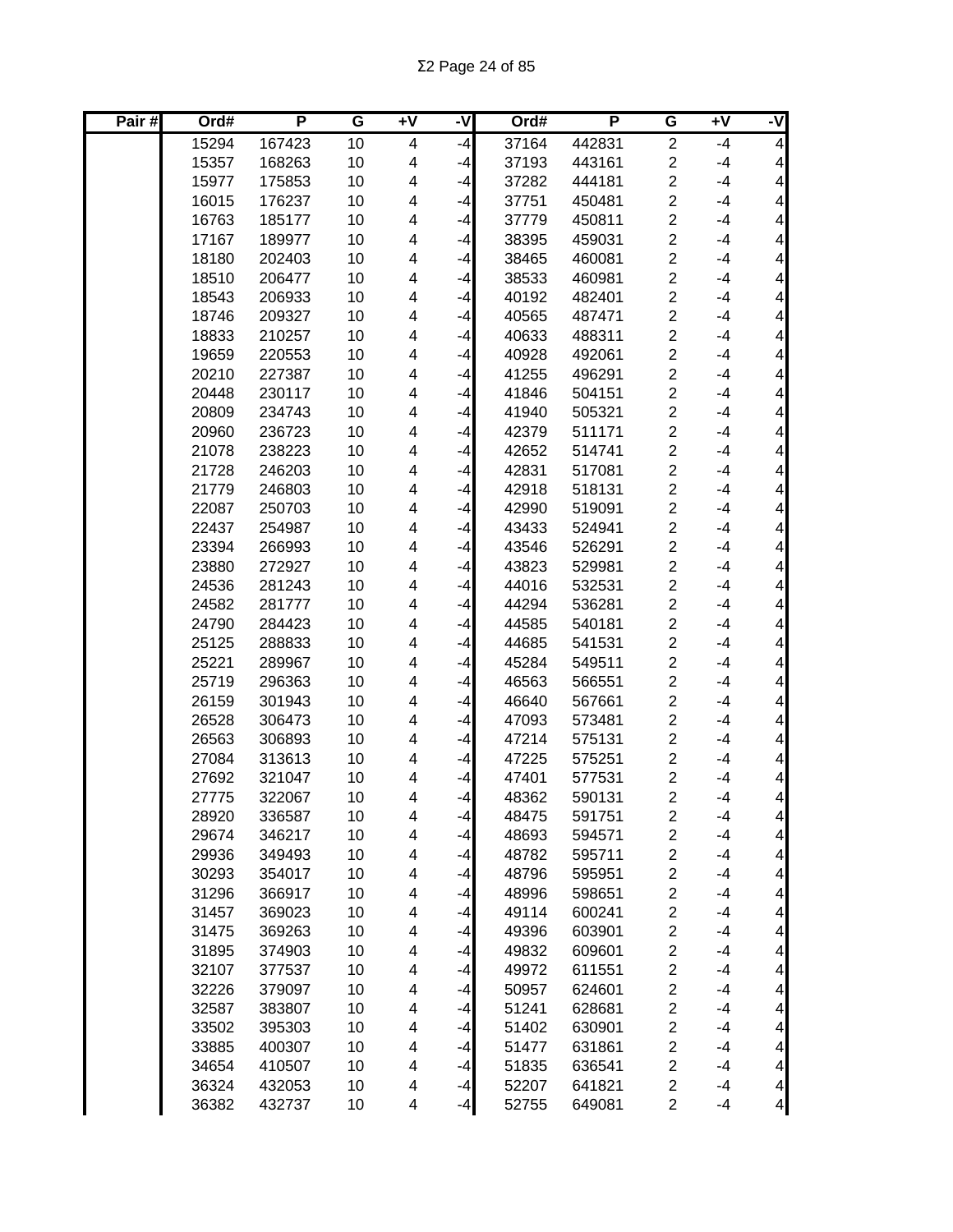| Pair# | Ord#  | P      | G  | Ŧ٨ | -V   | Ord#  | P      | G                       | Ŧ٨   | ż                        |
|-------|-------|--------|----|----|------|-------|--------|-------------------------|------|--------------------------|
|       | 37155 | 442763 | 10 | 4  | $-4$ | 53028 | 652741 | $\overline{2}$          | $-4$ | $\overline{\mathbf{4}}$  |
|       | 37212 | 443363 | 10 | 4  | $-4$ | 53252 | 655651 | $\overline{c}$          | $-4$ | $\overline{\mathcal{A}}$ |
|       | 37386 | 445583 | 10 | 4  | $-4$ | 53615 | 660601 | $\overline{2}$          | $-4$ | $\overline{\mathbf{4}}$  |
|       | 37741 | 450377 | 10 | 4  | $-4$ | 54455 | 671941 | $\overline{2}$          | $-4$ | $\overline{\mathbf{4}}$  |
|       | 38393 | 459023 | 10 | 4  | $-4$ | 54552 | 673201 | $\overline{2}$          | $-4$ | $\overline{\mathbf{4}}$  |
|       | 38490 | 460403 | 10 | 4  | $-4$ | 55369 | 684121 | $\overline{2}$          | $-4$ | $\overline{\mathbf{4}}$  |
|       | 38515 | 460787 | 10 | 4  | $-4$ | 55559 | 686731 | $\overline{2}$          | $-4$ | $\overline{\mathbf{4}}$  |
|       | 38699 | 463313 | 10 | 4  | $-4$ | 55577 | 686971 | $\overline{c}$          | $-4$ | $\overline{\mathbf{4}}$  |
|       | 38725 | 463643 | 10 | 4  | $-4$ | 56081 | 693691 | $\overline{\mathbf{c}}$ | $-4$ | $\overline{\mathbf{4}}$  |
|       | 39764 | 476753 | 10 | 4  | -4   | 56360 | 697381 | $\overline{c}$          | $-4$ | $\overline{\mathbf{4}}$  |
|       | 39942 | 479147 | 10 | 4  | $-4$ | 57375 | 710911 | $\overline{2}$          | $-4$ | $\overline{\mathbf{4}}$  |
|       | 40422 | 485603 | 10 | 4  | $-4$ | 58877 | 731251 | $\overline{c}$          | $-4$ | $\overline{\mathbf{4}}$  |
|       | 40470 | 486323 | 10 | 4  | $-4$ | 59754 | 743131 | $\overline{c}$          | $-4$ | $\overline{\mathbf{4}}$  |
|       | 40658 | 488627 | 10 | 4  | $-4$ | 60318 | 751141 | $\overline{2}$          | $-4$ | $\overline{\mathbf{4}}$  |
|       | 40913 | 491867 | 10 | 4  | -4   | 60594 | 754711 | $\overline{c}$          | $-4$ | $\overline{\mathbf{4}}$  |
|       | 40930 | 492077 | 10 | 4  | $-4$ | 61253 | 763621 | $\overline{c}$          | $-4$ | 4                        |
|       | 41124 | 494687 | 10 | 4  | -4   | 61454 | 766231 | $\overline{2}$          | $-4$ | $\overline{\mathbf{4}}$  |
|       | 43211 | 521897 | 10 | 4  | $-4$ | 63383 | 792301 | $\overline{2}$          | $-4$ | $\overline{\mathbf{4}}$  |
|       | 43963 | 531857 | 10 | 4  | $-4$ | 63582 | 795001 | $\overline{c}$          | $-4$ | $\overline{\mathbf{4}}$  |
|       | 43994 | 532277 | 10 | 4  | $-4$ | 63632 | 795661 | $\overline{2}$          | $-4$ | $\overline{\mathbf{4}}$  |
|       | 44985 | 545543 | 10 | 4  | $-4$ | 64037 | 801001 | $\overline{c}$          | $-4$ | $\overline{\mathbf{4}}$  |
|       | 45152 | 547763 | 10 | 4  | $-4$ | 64730 | 810541 | $\overline{2}$          | $-4$ | $\overline{\mathbf{4}}$  |
|       | 45219 | 548687 | 10 | 4  | $-4$ | 64911 | 813091 | $\overline{c}$          | $-4$ | $\overline{\mathbf{4}}$  |
|       | 45471 | 551927 | 10 | 4  | $-4$ | 65323 | 818821 | $\overline{2}$          | $-4$ | $\overline{\mathbf{4}}$  |
|       | 45553 | 553067 | 10 | 4  | $-4$ | 66369 | 832681 | $\overline{c}$          | $-4$ | $\overline{\mathbf{4}}$  |
|       | 45769 | 556037 | 10 | 4  | $-4$ | 66553 | 835321 | $\overline{2}$          | $-4$ | $\overline{\mathbf{4}}$  |
|       | 47481 | 578597 | 10 | 4  | $-4$ | 66738 | 837931 | $\overline{c}$          | $-4$ | $\overline{\mathbf{4}}$  |
|       | 47572 | 579773 | 10 | 4  | $-4$ | 66861 | 839611 | $\overline{2}$          | $-4$ | $\overline{\mathbf{4}}$  |
|       | 48049 | 586067 | 10 | 4  | $-4$ | 67246 | 844771 | $\overline{\mathbf{c}}$ | $-4$ | $\overline{\mathbf{4}}$  |
|       | 48134 | 587117 | 10 | 4  | $-4$ | 67537 | 848851 | $\overline{c}$          | $-4$ | $\overline{\mathbf{4}}$  |
|       | 48150 | 587297 | 10 | 4  | -4   | 67908 | 854041 | $\overline{c}$          | $-4$ | $\overline{\mathbf{4}}$  |
|       | 50202 | 614633 | 10 | 4  | -4   | 68027 | 855721 | $\overline{c}$          | $-4$ | $\overline{\mathbf{4}}$  |
|       | 51223 | 628373 | 10 | 4  | -4   | 68309 | 859561 | $\overline{2}$          | $-4$ | $\overline{\mathbf{4}}$  |
|       | 51466 | 631733 | 10 | 4  | -4   | 68854 | 866851 | 2                       | $-4$ | $\overline{\mathbf{4}}$  |
|       | 51510 | 632267 | 10 | 4  | $-4$ | 70156 | 884491 | $\overline{2}$          | $-4$ | $\overline{4}$           |
|       | 51565 | 632987 | 10 | 4  | $-4$ | 70336 | 886981 | $\overline{\mathbf{c}}$ | $-4$ | 4                        |
|       | 51814 | 636257 | 10 | 4  | $-4$ | 71522 | 903451 | $\overline{\mathbf{c}}$ | $-4$ | $\vert 4 \vert$          |
|       | 51838 | 636563 | 10 | 4  | $-4$ | 72476 | 916471 | $\overline{\mathbf{c}}$ | $-4$ | $\overline{\mathcal{A}}$ |
|       | 52286 | 642947 | 10 | 4  | $-4$ | 72889 | 922081 | $\overline{\mathbf{c}}$ | $-4$ | $\overline{\mathcal{A}}$ |
|       | 52370 | 644117 | 10 | 4  | $-4$ | 73116 | 925081 | $\overline{\mathbf{c}}$ | $-4$ | $\overline{\mathbf{4}}$  |
|       | 52888 | 650927 | 10 | 4  | $-4$ | 73827 | 934891 | $\overline{\mathbf{c}}$ | $-4$ | $\overline{\mathbf{4}}$  |
|       | 53222 | 655283 | 10 | 4  | $-4$ | 75478 | 958051 | $\overline{\mathbf{c}}$ | $-4$ | $\vert 4 \vert$          |
|       | 53829 | 663557 | 10 | 4  | $-4$ | 75937 | 964261 | $\overline{\mathbf{c}}$ | $-4$ | $\overline{4}$           |
|       | 53916 | 664613 | 10 | 4  | $-4$ | 77925 | 991981 | $\overline{\mathbf{c}}$ | $-4$ | $\overline{\mathbf{4}}$  |
|       | 54657 | 674693 | 10 | 4  | $-4$ | 79    | 401    | 4                       | $-4$ | $\overline{\mathbf{4}}$  |
|       | 55490 | 685733 | 10 | 4  | $-4$ | 94    | 491    | 4                       | $-4$ | $\overline{\mathbf{4}}$  |
|       | 55720 | 688757 | 10 | 4  | $-4$ | 248   | 1571   | 4                       | $-4$ | $\overline{\mathbf{4}}$  |
|       | 56817 | 703673 | 10 | 4  | $-4$ | 456   | 3221   | 4                       | $-4$ | $\overline{\mathbf{4}}$  |
|       | 58315 | 723617 | 10 | 4  | $-4$ | 1081  | 8681   | 4                       | $-4$ | $\overline{\mathbf{4}}$  |
|       | 59063 | 733823 | 10 | 4  | $-4$ | 1469  | 12281  | 4                       | $-4$ | $\overline{4}$           |
|       | 60004 | 746807 | 10 | 4  | $-4$ | 1482  | 12413  | 4                       | $-4$ | $\overline{a}$           |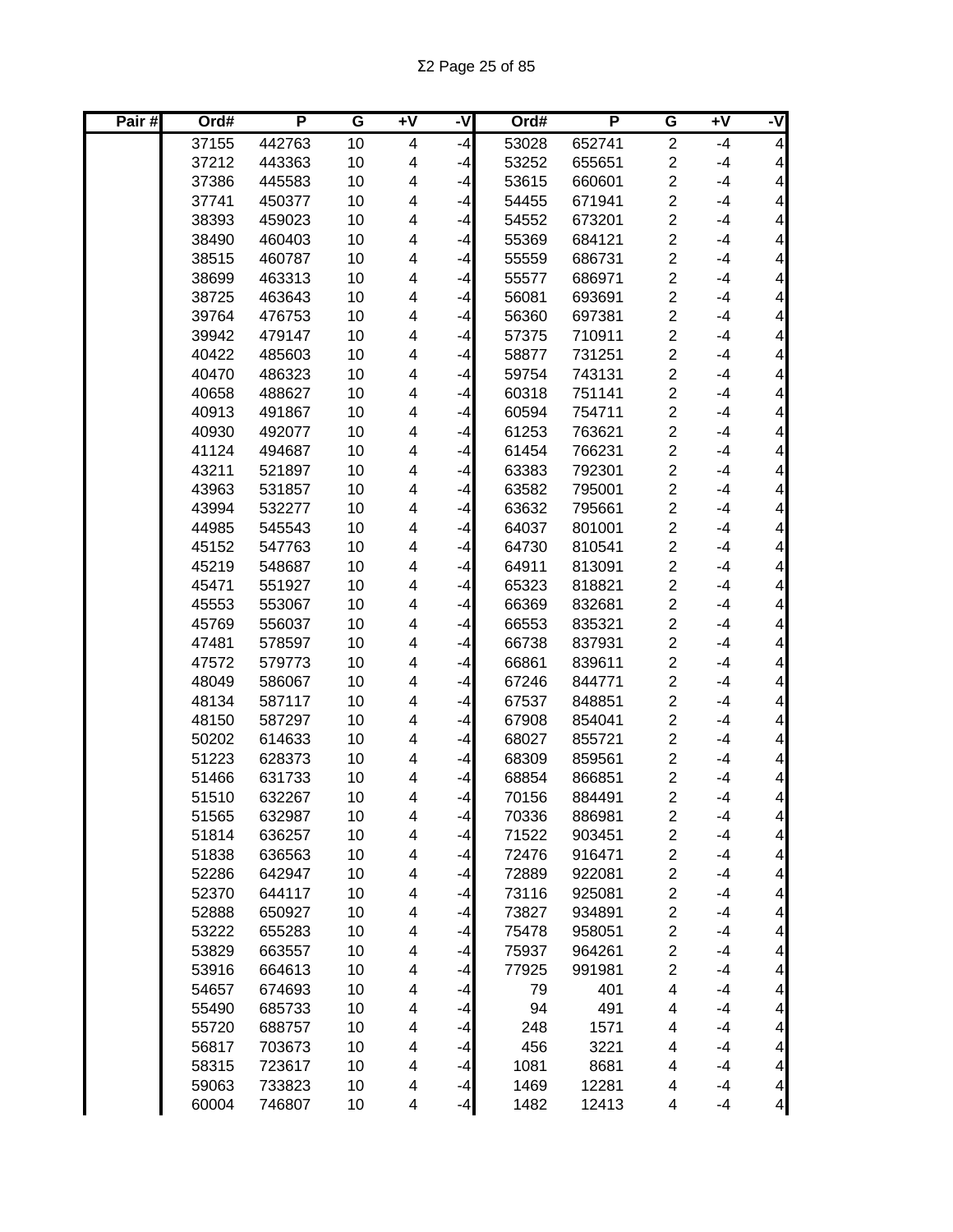| Pair# | Ord#  | P      | G  | Ŧ٨ | -V   | Ord#  | P      | G | Ŧ٨   | ż                        |
|-------|-------|--------|----|----|------|-------|--------|---|------|--------------------------|
|       | 60735 | 756683 | 10 | 4  | $-4$ | 1566  | 13163  | 4 | $-4$ | $\overline{\mathbf{4}}$  |
|       | 60990 | 760163 | 10 | 4  | $-4$ | 1691  | 14423  | 4 | $-4$ | $\overline{\mathcal{A}}$ |
|       | 61278 | 763937 | 10 | 4  | $-4$ | 1731  | 14771  | 4 | $-4$ | $\overline{\mathcal{A}}$ |
|       | 61786 | 770657 | 10 | 4  | $-4$ | 2453  | 21863  | 4 | $-4$ | $\overline{\mathcal{A}}$ |
|       | 62631 | 782123 | 10 | 4  | $-4$ | 3144  | 28871  | 4 | $-4$ | $\overline{\mathcal{A}}$ |
|       | 62769 | 784097 | 10 | 4  | $-4$ | 3388  | 31481  | 4 | $-4$ | $\overline{\mathbf{4}}$  |
|       | 63377 | 792257 | 10 | 4  | $-4$ | 3559  | 33203  | 4 | $-4$ | $\overline{\mathbf{4}}$  |
|       | 63381 | 792293 | 10 | 4  | $-4$ | 3877  | 36563  | 4 | $-4$ | $\overline{\mathbf{4}}$  |
|       | 64366 | 805517 | 10 | 4  | $-4$ | 4171  | 39671  | 4 | $-4$ | $\overline{\mathbf{4}}$  |
|       | 64935 | 813377 | 10 | 4  | $-4$ | 4268  | 40763  | 4 | $-4$ | $\overline{\mathbf{4}}$  |
|       | 65265 | 817907 | 10 | 4  | $-4$ | 5166  | 50333  | 4 | $-4$ | $\overline{\mathbf{4}}$  |
|       | 66014 | 827867 | 10 | 4  | $-4$ | 5526  | 54323  | 4 | $-4$ | $\overline{\mathbf{4}}$  |
|       | 66360 | 832607 | 10 | 4  | $-4$ | 6462  | 64613  | 4 | $-4$ | $\overline{\mathbf{4}}$  |
|       | 66372 | 832703 | 10 | 4  | $-4$ | 6963  | 70241  | 4 | $-4$ | $\overline{\mathbf{4}}$  |
|       | 66921 | 840467 | 10 | 4  | $-4$ | 7600  | 77351  | 4 | $-4$ | $\overline{\mathbf{4}}$  |
|       | 67453 | 847697 | 10 | 4  | $-4$ | 7799  | 79613  | 4 | $-4$ | 4                        |
|       | 67622 | 850043 | 10 | 4  | $-4$ | 8515  | 87683  | 4 | $-4$ | $\overline{\mathbf{4}}$  |
|       | 68217 | 858233 | 10 | 4  | $-4$ | 9553  | 99563  | 4 | $-4$ | $\overline{\mathbf{4}}$  |
|       | 68426 | 861053 | 10 | 4  | $-4$ | 9820  | 102551 | 4 | $-4$ | $\overline{\mathbf{4}}$  |
|       | 69757 | 879113 | 10 | 4  | $-4$ | 10472 | 110273 | 4 | $-4$ | $\overline{\mathbf{4}}$  |
|       | 69929 | 881327 | 10 | 4  | -4   | 10853 | 114761 | 4 | $-4$ | $\overline{\mathbf{4}}$  |
|       | 70015 | 882587 | 10 | 4  | $-4$ | 10855 | 114773 | 4 | $-4$ | $\overline{\mathcal{A}}$ |
|       | 70203 | 885233 | 10 | 4  | -4   | 11187 | 118673 | 4 | $-4$ | $\overline{\mathbf{4}}$  |
|       | 70668 | 891587 | 10 | 4  | $-4$ | 12116 | 129461 | 4 | $-4$ | $\overline{\mathbf{4}}$  |
|       | 73118 | 925097 | 10 | 4  | -4   | 12379 | 132623 | 4 | $-4$ | $\overline{\mathbf{4}}$  |
|       | 73320 | 927863 | 10 | 4  | $-4$ | 12717 | 136523 | 4 | $-4$ | $\overline{\mathbf{4}}$  |
|       | 74115 | 938963 | 10 | 4  | -4   | 13459 | 145463 | 4 | $-4$ | $\overline{\mathbf{4}}$  |
|       | 74589 | 945473 | 10 | 4  | $-4$ | 14111 | 152993 | 4 | $-4$ | $\overline{\mathbf{4}}$  |
|       | 75701 | 961133 | 10 | 4  | -4   | 14369 | 156131 | 4 | $-4$ | $\overline{\mathbf{4}}$  |
|       | 76414 | 970877 | 10 | 4  | -4   | 15331 | 167891 | 4 | $-4$ | 4                        |
|       | 76948 | 978233 | 10 | 4  | -4   | 15659 | 171881 | 4 | $-4$ | $\overline{\mathbf{4}}$  |
|       | 76967 | 978473 | 10 | 4  | -4   | 16251 | 179033 | 4 | $-4$ | 4                        |
|       | 77380 | 984407 | 10 | 4  | -4   | 16259 | 179111 | 4 | $-4$ | $\overline{\mathbf{4}}$  |
|       | 77511 | 986207 | 10 | 4  | -4   | 17022 | 188303 | 4 | $-4$ | $\overline{\mathbf{4}}$  |
|       | 77800 | 990323 | 10 | 4  | $-4$ | 17242 | 190913 | 4 | -4   | $\overline{\mathbf{4}}$  |
|       | 310   | 2053   | 14 | 4  | $-4$ | 17351 | 192263 | 4 | $-4$ | 4                        |
|       | 3424  | 31873  | 14 | 4  | $-4$ | 19648 | 220403 | 4 | $-4$ | $\vert 4 \vert$          |
|       | 3671  | 34351  | 14 | 4  | $-4$ | 20567 | 231563 | 4 | $-4$ | $\overline{\mathcal{A}}$ |
|       | 3834  | 36097  | 14 | 4  | $-4$ | 23793 | 271853 | 4 | $-4$ | $\overline{\mathbf{4}}$  |
|       | 4495  | 43003  | 14 | 4  | $-4$ | 24123 | 276011 | 4 | $-4$ | $\overline{\mathbf{4}}$  |
|       | 6744  | 67723  | 14 | 4  | $-4$ | 26657 | 308141 | 4 | $-4$ | $\overline{\mathbf{4}}$  |
|       | 6758  | 67843  | 14 | 4  | $-4$ | 27529 | 319061 | 4 | $-4$ | $\overline{\mathbf{4}}$  |
|       | 7665  | 78031  | 14 | 4  | $-4$ | 30239 | 353333 | 4 | $-4$ | $\overline{\mathbf{4}}$  |
|       | 8129  | 83257  | 14 | 4  | $-4$ | 30521 | 356981 | 4 | $-4$ | $\overline{\mathbf{4}}$  |
|       | 8404  | 86413  | 14 | 4  | $-4$ | 31032 | 363581 | 4 | $-4$ | $\overline{\mathbf{4}}$  |
|       | 8411  | 86491  | 14 | 4  | $-4$ | 31618 | 371303 | 4 | $-4$ | $\overline{\mathbf{4}}$  |
|       | 8430  | 86743  | 14 | 4  | $-4$ | 31800 | 373661 | 4 | $-4$ | 4                        |
|       | 9453  | 98443  | 14 | 4  | $-4$ | 33197 | 391631 | 4 | $-4$ | $\overline{\mathbf{4}}$  |
|       | 9631  | 100483 | 14 | 4  | $-4$ | 33246 | 392213 | 4 | $-4$ | $\overline{\mathbf{4}}$  |
|       | 10443 | 109873 | 14 | 4  | $-4$ | 33785 | 399071 | 4 | $-4$ | $\overline{4}$           |
|       | 10633 | 112153 | 14 | 4  | $-4$ | 33840 | 399731 | 4 | $-4$ | $\overline{a}$           |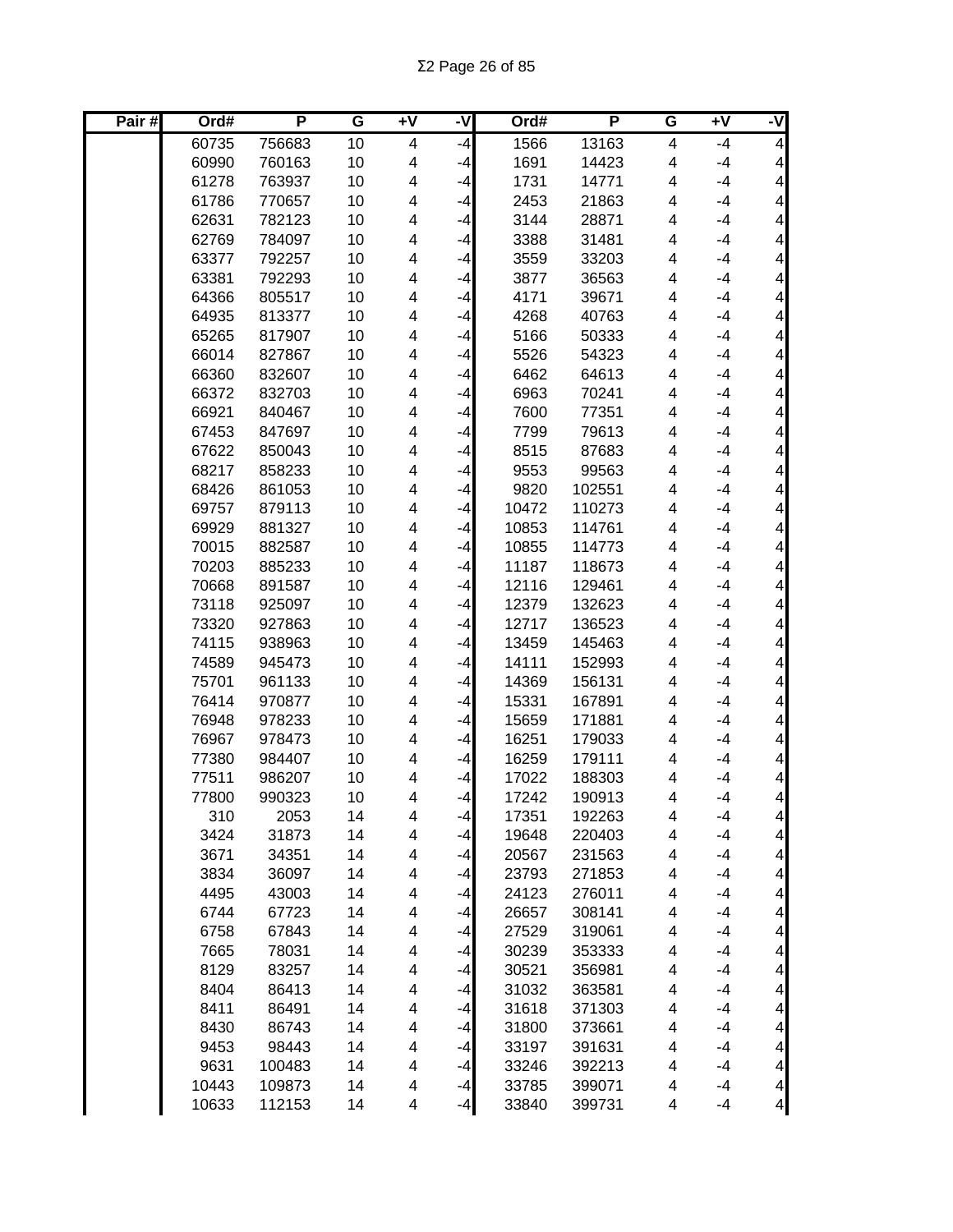Σ2 Page 27 of 85

| Pair# | Ord#  | P      | G  | $\overline{+V}$ | -V   | Ord#  | P      | G | $+V$ | -V                      |
|-------|-------|--------|----|-----------------|------|-------|--------|---|------|-------------------------|
|       | 11321 | 120223 | 14 | 4               | $-4$ | 35162 | 417173 | 4 | $-4$ | $\vert 4 \vert$         |
|       | 11455 | 121711 | 14 | 4               | $-4$ | 35246 | 418181 | 4 | $-4$ | $\vert 4 \vert$         |
|       | 12670 | 136057 | 14 | 4               | $-4$ | 35418 | 420353 | 4 | $-4$ | $\vert 4 \vert$         |
|       | 13463 | 145501 | 14 | 4               | $-4$ | 35730 | 424343 | 4 | $-4$ | $\vert 4 \vert$         |
|       | 15229 | 166693 | 14 | 4               | $-4$ | 36364 | 432503 | 4 | $-4$ | $\vert 4 \vert$         |
|       | 16169 | 178117 | 14 | 4               | $-4$ | 36575 | 435143 | 4 | $-4$ | $\overline{4}$          |
|       | 16171 | 178141 | 14 | 4               | $-4$ | 36939 | 439973 | 4 | $-4$ | $\overline{4}$          |
|       | 16373 | 180361 | 14 | 4               | $-4$ | 37158 | 442781 | 4 | $-4$ | $\overline{4}$          |
|       | 16565 | 182803 | 14 | 4               | -4   | 37509 | 447323 | 4 | $-4$ | $\overline{4}$          |
|       | 17148 | 189757 | 14 | 4               | $-4$ | 37703 | 449963 | 4 | $-4$ | $\vert 4 \vert$         |
|       | 17394 | 192781 | 14 | 4               | -4   | 38437 | 459623 | 4 | $-4$ | $\vert 4 \vert$         |
|       | 17501 | 194017 | 14 | 4               | -4   | 39074 | 468071 | 4 | $-4$ | $\overline{\mathbf{4}}$ |
|       | 17849 | 198337 | 14 | 4               | -4   | 39749 | 476591 | 4 | $-4$ | $\vert 4 \vert$         |
|       | 18039 | 200713 | 14 | 4               | $-4$ | 39751 | 476603 | 4 | $-4$ | $\vert 4 \vert$         |
|       | 18606 | 207643 | 14 | 4               | -4   | 39879 | 478403 | 4 | $-4$ | $\vert 4 \vert$         |
|       | 20030 | 225133 | 14 | 4               | $-4$ | 42554 | 513431 | 4 | $-4$ | $\vert 4 \vert$         |
|       | 21164 | 239287 | 14 | 4               | $-4$ | 42574 | 513731 | 4 | $-4$ | $\vert 4 \vert$         |
|       | 21397 | 242083 | 14 | 4               | $-4$ | 42595 | 514013 | 4 | $-4$ | $\vert 4 \vert$         |
|       | 22115 | 250993 | 14 | 4               | $-4$ | 42802 | 516713 | 4 | $-4$ | $\vert 4 \vert$         |
|       | 22616 | 257263 | 14 | 4               | $-4$ | 43501 | 525731 | 4 | $-4$ | $\vert 4 \vert$         |
|       | 22667 | 257893 | 14 | 4               | $-4$ | 43637 | 527411 | 4 | $-4$ | $\vert 4 \vert$         |
|       | 22790 | 259411 | 14 | 4               | $-4$ | 43974 | 532001 | 4 | $-4$ | $\overline{4}$          |
|       | 22813 | 259681 | 14 | 4               | $-4$ | 45049 | 546353 | 4 | $-4$ | $\overline{4}$          |
|       | 24211 | 277087 | 14 | 4               | -4   | 45107 | 547241 | 4 | $-4$ | $\overline{4}$          |
|       | 24432 | 279991 | 14 | 4               | $-4$ | 45338 | 550181 | 4 | $-4$ | $\vert 4 \vert$         |
|       | 25246 | 290233 | 14 | 4               | $-4$ | 45870 | 557273 | 4 | $-4$ | $\overline{4}$          |
|       | 25255 | 290383 | 14 | 4               | -4   | 46738 | 568991 | 4 | $-4$ | $\vert 4 \vert$         |
|       | 25866 | 298237 | 14 | 4               | -4   | 46740 | 569003 | 4 | $-4$ | $\overline{\mathbf{4}}$ |
|       | 25998 | 300007 | 14 | 4               | -4   | 46758 | 569201 | 4 | $-4$ | $\overline{\mathbf{4}}$ |
|       | 26648 | 308041 | 14 | 4               | -4   | 46808 | 569843 | 4 | $-4$ | $\vert 4 \vert$         |
|       | 28035 | 325333 | 14 | 4               | -4   | 48251 | 588521 | 4 | $-4$ | $\vert 4 \vert$         |
|       | 28337 | 329191 | 14 | 4               | $-4$ | 48538 | 592601 | 4 | $-4$ | $\vert 4 \vert$         |
|       | 28343 | 329257 | 14 | 4               | $-4$ | 49229 | 601763 | 4 | $-4$ | $\vert 4 \vert$         |
|       | 30401 | 355321 | 14 | 4               | $-4$ | 50094 | 613181 | 4 | $-4$ | $\vert 4 \vert$         |
|       | 31565 | 370561 | 14 | 4               | $-4$ | 50470 | 617963 | 4 | $-4$ | $\overline{4}$          |
|       | 32230 | 379147 | 14 | 4               | $-4$ | 50979 | 624851 | 4 | $-4$ | 4                       |
|       | 32378 | 381061 | 14 | 4               | $-4$ | 51679 | 634523 | 4 | $-4$ | $\overline{4}$          |
|       | 32734 | 385621 | 14 | 4               | $-4$ | 51779 | 635813 | 4 | $-4$ | $\overline{4}$          |
|       | 33405 | 394063 | 14 | 4               | $-4$ | 51857 | 636821 | 4 | $-4$ | $\overline{4}$          |
|       | 34485 | 408403 | 14 | 4               | $-4$ | 52295 | 643043 | 4 | $-4$ | $\overline{4}$          |
|       | 34545 | 409177 | 14 | 4               | $-4$ | 52358 | 643961 | 4 | $-4$ | $\overline{4}$          |
|       | 34717 | 411361 | 14 | 4               | $-4$ | 52996 | 652373 | 4 | $-4$ | $\vert 4 \vert$         |
|       | 36776 | 437743 | 14 | 4               | $-4$ | 54405 | 671261 | 4 | $-4$ | $\vert 4 \vert$         |
|       | 37633 | 449107 | 14 | 4               | $-4$ | 54912 | 678203 | 4 | $-4$ | $\vert 4 \vert$         |
|       | 37692 | 449797 | 14 | 4               | $-4$ | 55959 | 692063 | 4 | $-4$ | $\vert 4 \vert$         |
|       | 37718 | 450127 | 14 | 4               | $-4$ | 57299 | 709913 | 4 | $-4$ | $\vert 4 \vert$         |
|       | 38169 | 456037 | 14 | 4               | $-4$ | 57635 | 714521 | 4 | $-4$ | $\overline{4}$          |
|       | 38473 | 460171 | 14 | 4               | $-4$ | 58393 | 724643 | 4 | $-4$ | $\overline{4}$          |
|       | 40022 | 480157 | 14 | 4               | $-4$ | 59195 | 735443 | 4 | $-4$ | $\overline{4}$          |
|       | 40175 | 482203 | 14 | 4               | $-4$ | 60385 | 751913 | 4 | $-4$ | $\overline{a}$          |
|       | 40308 | 483853 | 14 | 4               | $-4$ | 62867 | 785333 | 4 | $-4$ | $\overline{4}$          |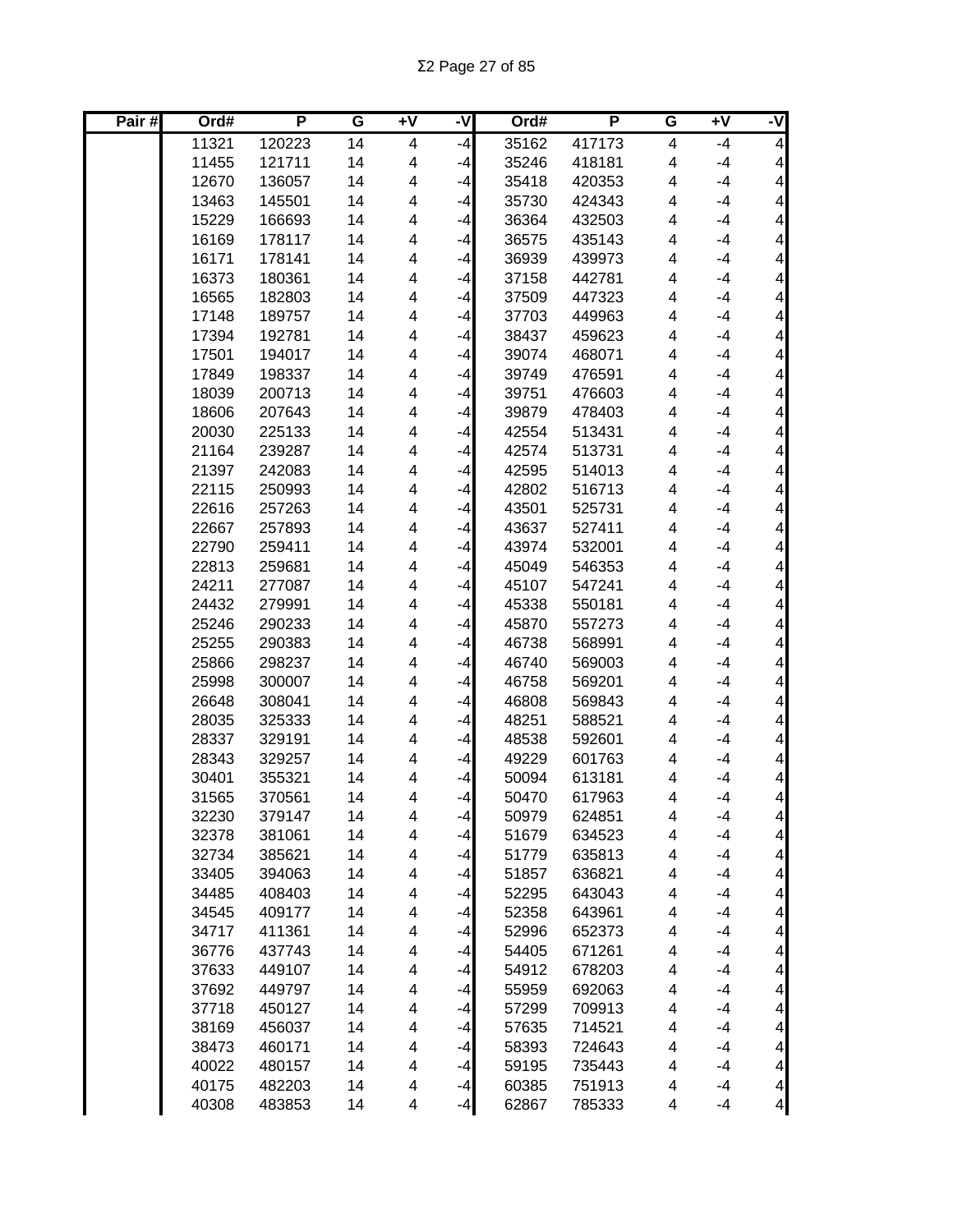| Pair# | Ord#  | P      | G  | Ŧ٨ | -V   | Ord#  | P      | G | Ŧ٨   | ż                        |
|-------|-------|--------|----|----|------|-------|--------|---|------|--------------------------|
|       | 42707 | 515611 | 14 | 4  | $-4$ | 63525 | 794153 | 4 | $-4$ | $\overline{\mathbf{4}}$  |
|       | 42954 | 518611 | 14 | 4  | $-4$ | 63814 | 798071 | 4 | $-4$ | $\overline{\mathcal{A}}$ |
|       | 43515 | 525937 | 14 | 4  | $-4$ | 63822 | 798143 | 4 | $-4$ | $\overline{\mathbf{4}}$  |
|       | 43923 | 531253 | 14 | 4  | $-4$ | 65400 | 819773 | 4 | $-4$ | $\overline{\mathbf{4}}$  |
|       | 44552 | 539677 | 14 | 4  | $-4$ | 65856 | 825701 | 4 | $-4$ | $\overline{\mathbf{4}}$  |
|       | 45210 | 548557 | 14 | 4  | $-4$ | 66375 | 832721 | 4 | $-4$ | $\overline{\mathbf{4}}$  |
|       | 45783 | 556243 | 14 | 4  | $-4$ | 66788 | 838601 | 4 | $-4$ | $\overline{\mathbf{4}}$  |
|       | 46219 | 561997 | 14 | 4  | $-4$ | 66814 | 838931 | 4 | $-4$ | $\overline{\mathbf{4}}$  |
|       | 47209 | 575077 | 14 | 4  | $-4$ | 67238 | 844643 | 4 | $-4$ | $\overline{\mathbf{4}}$  |
|       | 47241 | 575503 | 14 | 4  | -4   | 68332 | 859853 | 4 | $-4$ | $\overline{\mathbf{4}}$  |
|       | 49771 | 608887 | 14 | 4  | $-4$ | 68348 | 860063 | 4 | $-4$ | $\overline{\mathbf{4}}$  |
|       | 50458 | 617791 | 14 | 4  | $-4$ | 68458 | 861563 | 4 | $-4$ | $\overline{\mathbf{4}}$  |
|       | 51619 | 633781 | 14 | 4  | $-4$ | 68722 | 865061 | 4 | $-4$ | $\overline{\mathbf{4}}$  |
|       | 52502 | 645727 | 14 | 4  | $-4$ | 68897 | 867401 | 4 | $-4$ | $\overline{\mathbf{4}}$  |
|       | 52646 | 647641 | 14 | 4  | -4   | 69696 | 878291 | 4 | $-4$ | $\overline{\mathbf{4}}$  |
|       | 53481 | 658897 | 14 | 4  | $-4$ | 71288 | 900161 | 4 | $-4$ | $\overline{\mathbf{4}}$  |
|       | 53586 | 660241 | 14 | 4  | $-4$ | 71616 | 904781 | 4 | $-4$ | $\overline{\mathbf{4}}$  |
|       | 53766 | 662671 | 14 | 4  | $-4$ | 71618 | 904793 | 4 | $-4$ | $\overline{\mathbf{4}}$  |
|       | 54789 | 676363 | 14 | 4  | $-4$ | 72765 | 920411 | 4 | $-4$ | $\overline{\mathbf{4}}$  |
|       | 57338 | 710473 | 14 | 4  | $-4$ | 74151 | 939443 | 4 | $-4$ | $\overline{\mathbf{4}}$  |
|       | 57452 | 711913 | 14 | 4  | $-4$ | 74296 | 941453 | 4 | $-4$ | $\overline{\mathbf{4}}$  |
|       | 58874 | 731233 | 14 | 4  | $-4$ | 74771 | 948053 | 4 | $-4$ | $\overline{\mathbf{4}}$  |
|       | 59077 | 733963 | 14 | 4  | $-4$ | 75360 | 956273 | 4 | $-4$ | $\overline{\mathbf{4}}$  |
|       | 59298 | 736951 | 14 | 4  | $-4$ | 77372 | 984341 | 4 | $-4$ | $\overline{\mathbf{4}}$  |
|       | 61239 | 763471 | 14 | 4  | $-4$ | 77632 | 987983 | 4 | $-4$ | $\overline{\mathbf{4}}$  |
|       | 61478 | 766501 | 14 | 4  | $-4$ | 77769 | 989921 | 4 | $-4$ | $\overline{\mathbf{4}}$  |
|       | 61731 | 769987 | 14 | 4  | $-4$ | 77957 | 992441 | 4 | $-4$ | $\overline{\mathbf{4}}$  |
|       | 61875 | 771877 | 14 | 4  | $-4$ | 242   | 1531   | 8 | $-4$ | $\overline{\mathbf{4}}$  |
|       | 63619 | 795517 | 14 | 4  | $-4$ | 2942  | 26821  | 8 | $-4$ | $\overline{\mathbf{4}}$  |
|       | 65385 | 819607 | 14 | 4  | $-4$ | 3295  | 30517  | 8 | $-4$ | $\overline{\mathbf{4}}$  |
|       | 66402 | 833047 | 14 | 4  | $-4$ | 4656  | 44797  | 8 | $-4$ | $\overline{\mathbf{4}}$  |
|       | 68932 | 867817 | 14 | 4  | $-4$ | 5118  | 49831  | 8 | $-4$ | $\overline{\mathbf{4}}$  |
|       | 70504 | 889261 | 14 | 4  | $-4$ | 6396  | 63781  | 8 | $-4$ | $\overline{\mathbf{4}}$  |
|       | 72728 | 919927 | 14 | 4  | -4   | 6650  | 66721  | 8 | $-4$ | $\overline{\mathbf{4}}$  |
|       | 74254 | 940903 | 14 | 4  | $-4$ | 8802  | 90997  | 8 | $-4$ | $\overline{\mathbf{4}}$  |
|       | 75384 | 956713 | 14 | 4  | $-4$ | 9213  | 95569  | 8 | $-4$ | 4                        |
|       | 75558 | 959173 | 14 | 4  | $-4$ | 13586 | 146941 | 8 | $-4$ | $\vert 4 \vert$          |
|       | 76396 | 970657 | 14 | 4  | $-4$ | 13619 | 147319 | 8 | $-4$ | $\overline{\mathcal{A}}$ |
|       | 76578 | 972991 | 14 | 4  | $-4$ | 15715 | 172561 | 8 | $-4$ | $\overline{\mathbf{4}}$  |
|       | 77532 | 986533 | 14 | 4  | $-4$ | 15819 | 173827 | 8 | $-4$ | $\overline{\mathbf{4}}$  |
|       | 2325  | 20627  | 16 | 4  | $-4$ | 18409 | 205327 | 8 | $-4$ | $\overline{\mathbf{4}}$  |
|       | 6780  | 68087  | 16 | 4  | $-4$ | 19234 | 215317 | 8 | $-4$ | $\overline{\mathbf{4}}$  |
|       | 9460  | 98507  | 16 | 4  | $-4$ | 19491 | 218599 | 8 | $-4$ | $\overline{\mathbf{4}}$  |
|       | 10023 | 104987 | 16 | 4  | $-4$ | 19736 | 221497 | 8 | $-4$ | $\overline{\mathbf{4}}$  |
|       | 10684 | 112787 | 16 | 4  | $-4$ | 20390 | 229507 | 8 | $-4$ | $\overline{\mathbf{4}}$  |
|       | 10699 | 112967 | 16 | 4  | $-4$ | 21555 | 244129 | 8 | $-4$ | $\overline{\mathbf{4}}$  |
|       | 14747 | 160739 | 16 | 4  | $-4$ | 23748 | 271261 | 8 | $-4$ | $\overline{\mathbf{4}}$  |
|       | 14768 | 160997 | 16 | 4  | $-4$ | 23763 | 271471 | 8 | $-4$ | $\overline{\mathbf{4}}$  |
|       | 14820 | 161627 | 16 | 4  | $-4$ | 24449 | 280207 | 8 | $-4$ | $\overline{\mathbf{4}}$  |
|       | 15019 | 164039 | 16 | 4  | $-4$ | 25105 | 288559 | 8 | $-4$ | $\overline{4}$           |
|       | 17340 | 192149 | 16 | 4  | $-4$ | 25177 | 289369 | 8 | $-4$ | $\overline{a}$           |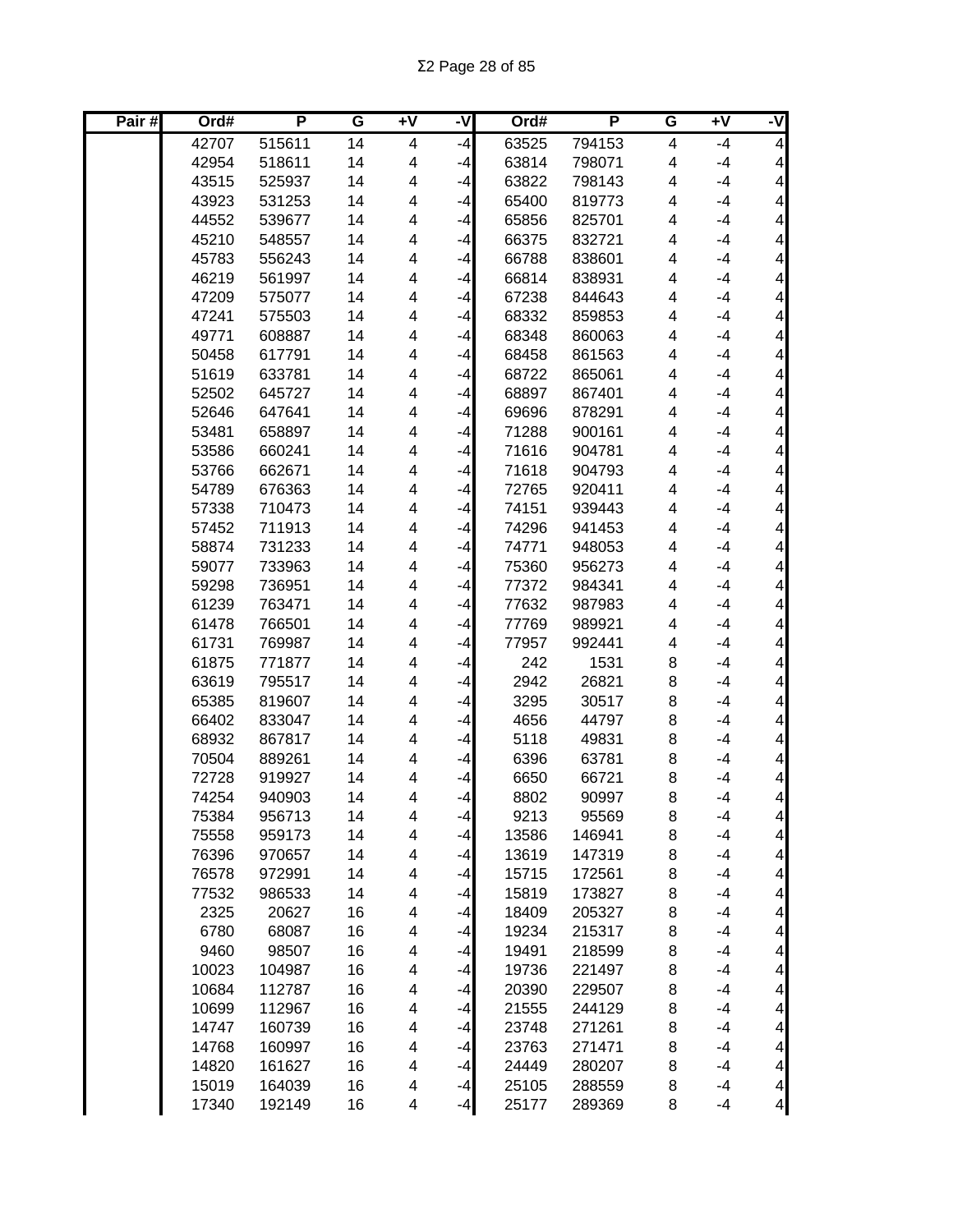| Pair# | Ord#  | P      | G  | $\overline{+V}$ | -V   | Ord#  | P      | G | Ŧ٨   | ż                        |
|-------|-------|--------|----|-----------------|------|-------|--------|---|------|--------------------------|
|       | 18865 | 210659 | 16 | 4               | $-4$ | 25978 | 299731 | 8 | $-4$ | $\overline{\mathbf{4}}$  |
|       | 20693 | 233267 | 16 | 4               | $-4$ | 26072 | 300877 | 8 | $-4$ | $\overline{\mathcal{A}}$ |
|       | 24014 | 274739 | 16 | 4               | $-4$ | 26214 | 302767 | 8 | $-4$ | $\overline{\mathbf{4}}$  |
|       | 25361 | 291677 | 16 | 4               | $-4$ | 26378 | 304651 | 8 | $-4$ | $\overline{\mathbf{4}}$  |
|       | 26637 | 307859 | 16 | 4               | $-4$ | 27391 | 317419 | 8 | $-4$ | $\overline{\mathbf{4}}$  |
|       | 27227 | 315437 | 16 | 4               | $-4$ | 27489 | 318589 | 8 | $-4$ | $\overline{\mathbf{4}}$  |
|       | 30359 | 354779 | 16 | 4               | $-4$ | 28839 | 335527 | 8 | $-4$ | $\overline{\mathbf{4}}$  |
|       | 35696 | 423977 | 16 | 4               | $-4$ | 29951 | 349717 | 8 | $-4$ | $\overline{\mathbf{4}}$  |
|       | 36814 | 438329 | 16 | 4               | $-4$ | 30151 | 352237 | 8 | $-4$ | $\overline{\mathbf{4}}$  |
|       | 38258 | 457229 | 16 | 4               | $-4$ | 31293 | 366889 | 8 | $-4$ | $\overline{\mathbf{4}}$  |
|       | 39217 | 469907 | 16 | 4               | $-4$ | 34476 | 408271 | 8 | $-4$ | $\overline{\mathbf{4}}$  |
|       | 39411 | 472289 | 16 | 4               | $-4$ | 35290 | 418771 | 8 | $-4$ | $\overline{\mathbf{4}}$  |
|       | 39657 | 475457 | 16 | 4               | $-4$ | 35804 | 425317 | 8 | $-4$ | $\overline{\mathbf{4}}$  |
|       | 40429 | 485717 | 16 | 4               | $-4$ | 38159 | 455941 | 8 | $-4$ | $\overline{\mathbf{4}}$  |
|       | 41390 | 498089 | 16 | 4               | -4   | 38794 | 464467 | 8 | $-4$ | $\overline{\mathbf{4}}$  |
|       | 41542 | 500057 | 16 | 4               | $-4$ | 40406 | 485371 | 8 | $-4$ | 4                        |
|       | 41576 | 500459 | 16 | 4               | $-4$ | 41185 | 495421 | 8 | $-4$ | 4                        |
|       | 43669 | 527897 | 16 | 4               | $-4$ | 41719 | 502429 | 8 | $-4$ | $\overline{\mathbf{4}}$  |
|       | 44186 | 534827 | 16 | 4               | $-4$ | 42320 | 510319 | 8 | $-4$ | $\overline{\mathbf{4}}$  |
|       | 46822 | 570029 | 16 | 4               | $-4$ | 42425 | 511711 | 8 | $-4$ | $\overline{\mathbf{4}}$  |
|       | 47800 | 582809 | 16 | 4               | $-4$ | 42779 | 516457 | 8 | $-4$ | $\overline{\mathbf{4}}$  |
|       | 49210 | 601439 | 16 | 4               | $-4$ | 42923 | 518179 | 8 | $-4$ | $\overline{\mathbf{4}}$  |
|       | 50370 | 616757 | 16 | 4               | $-4$ | 43672 | 527929 | 8 | $-4$ | $\overline{\mathbf{4}}$  |
|       | 50393 | 617027 | 16 | 4               | $-4$ | 43732 | 528799 | 8 | $-4$ | $\overline{\mathbf{4}}$  |
|       | 50671 | 620759 | 16 | 4               | $-4$ | 44771 | 542587 | 8 | $-4$ | $\overline{\mathbf{4}}$  |
|       | 53102 | 653777 | 16 | 4               | $-4$ | 47123 | 573871 | 8 | $-4$ | $\overline{\mathbf{4}}$  |
|       | 53971 | 665267 | 16 | 4               | $-4$ | 49246 | 601969 | 8 | $-4$ | $\overline{\mathbf{4}}$  |
|       | 54152 | 667769 | 16 | 4               | $-4$ | 49382 | 603769 | 8 | $-4$ | $\overline{\mathbf{4}}$  |
|       | 55424 | 684857 | 16 | 4               | $-4$ | 50150 | 613849 | 8 | $-4$ | $\overline{\mathbf{4}}$  |
|       | 58279 | 723209 | 16 | 4               | $-4$ | 50413 | 617257 | 8 | $-4$ | $\overline{\mathbf{4}}$  |
|       | 58904 | 731639 | 16 | 4               | -4   | 50876 | 623641 | 8 | $-4$ | $\overline{\mathbf{4}}$  |
|       | 59090 | 734159 | 16 | 4               | $-4$ | 55436 | 685039 | 8 | $-4$ | $\overline{\mathbf{4}}$  |
|       | 59718 | 742607 | 16 | 4               | -4   | 56675 | 701719 | 8 | $-4$ | $\overline{\mathbf{4}}$  |
|       | 60508 | 753647 | 16 | 4               | -4   | 58018 | 719821 | 8 | $-4$ | $\overline{\mathbf{4}}$  |
|       | 64792 | 811457 | 16 | 4               | $-4$ | 58213 | 722341 | 8 | -4   | $\overline{\mathbf{4}}$  |
|       | 67319 | 845909 | 16 | 4               | $-4$ | 58679 | 728647 | 8 | $-4$ | 4                        |
|       | 69145 | 870629 | 16 | 4               | $-4$ | 59019 | 733177 | 8 | $-4$ | $\vert 4 \vert$          |
|       | 74025 | 937709 | 16 | 4               | $-4$ | 61019 | 760519 | 8 | $-4$ | $\overline{\mathcal{A}}$ |
|       | 74915 | 950099 | 16 | 4               | $-4$ | 61462 | 766321 | 8 | $-4$ | $\overline{\mathbf{4}}$  |
|       | 76506 | 972017 | 16 | 4               | $-4$ | 61896 | 772147 | 8 | $-4$ | $\overline{\mathbf{4}}$  |
|       | 22706 | 258373 | 20 | 4               | $-4$ | 63160 | 789331 | 8 | $-4$ | $\overline{\mathbf{4}}$  |
|       | 48233 | 588277 | 20 | 4               | $-4$ | 63405 | 792601 | 8 | $-4$ | $\overline{\mathbf{4}}$  |
|       | 71694 | 905803 | 20 | 4               | $-4$ | 64690 | 810079 | 8 | $-4$ | $\overline{\mathbf{4}}$  |
|       | 21561 | 244199 | 22 | 4               | $-4$ | 68265 | 858919 | 8 | $-4$ | $\overline{\mathbf{4}}$  |
|       | 28230 | 327779 | 22 | 4               | $-4$ | 68676 | 864427 | 8 | $-4$ | $\overline{\mathbf{4}}$  |
|       | 35023 | 415253 | 22 | 4               | $-4$ | 69423 | 874681 | 8 | $-4$ | $\overline{\mathbf{4}}$  |
|       | 44576 | 540101 | 22 | 4               | $-4$ | 69626 | 877321 | 8 | $-4$ | $\overline{\mathbf{4}}$  |
|       | 47712 | 581639 | 22 | 4               | $-4$ | 69718 | 878629 | 8 | $-4$ | $\overline{\mathbf{4}}$  |
|       | 49206 | 601379 | 22 | 4               | $-4$ | 69767 | 879247 | 8 | $-4$ | $\overline{\mathcal{A}}$ |
|       | 60241 | 750059 | 22 | 4               | $-4$ | 69821 | 879961 | 8 | $-4$ | $\overline{4}$           |
|       | 62177 | 776099 | 22 | 4               | $-4$ | 70590 | 890551 | 8 | -4   | $\overline{\mathcal{A}}$ |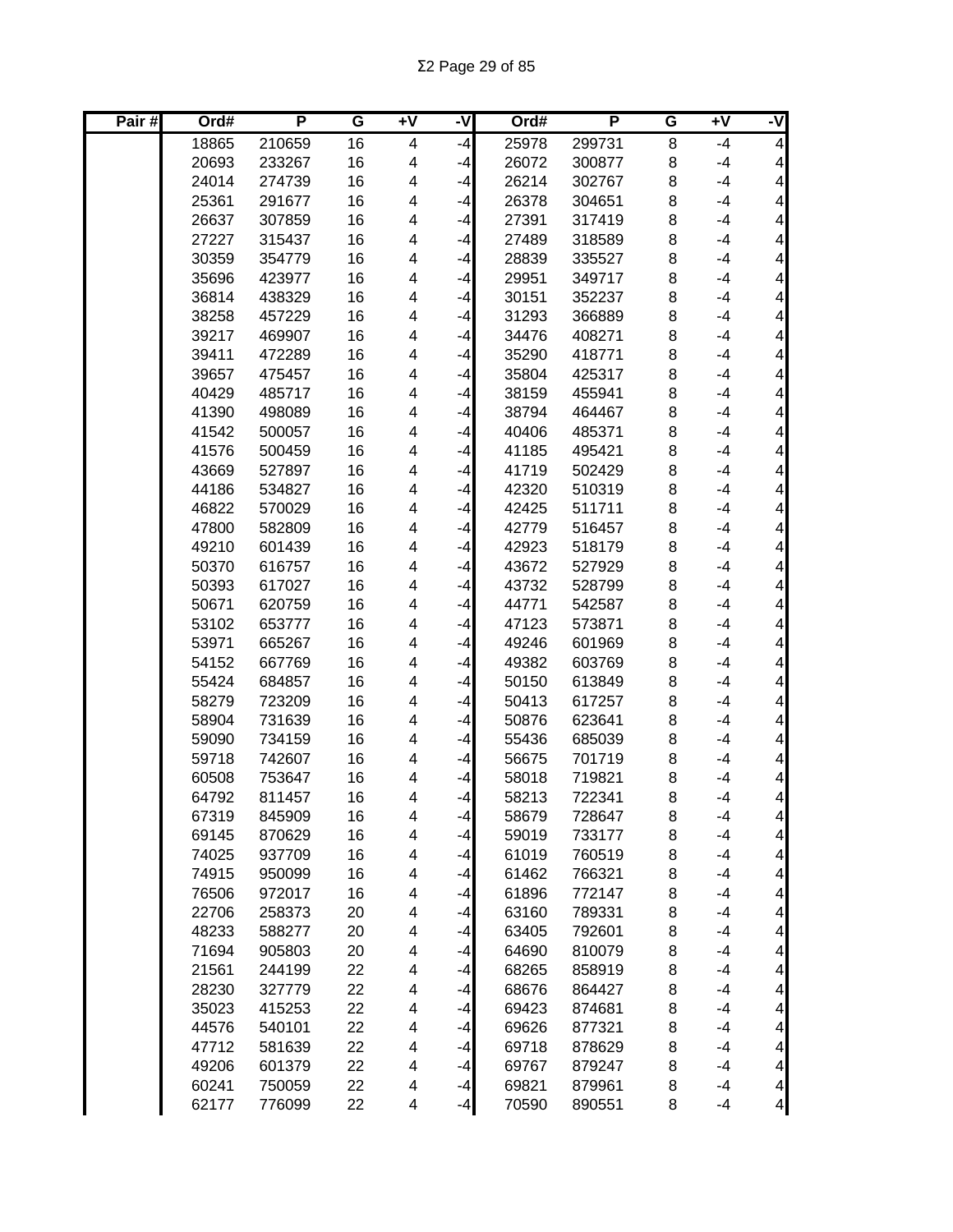| Pair# | Ord#  | P      | G  | $+V$ | ż    | Ord#  | P      | G  | $+V$ | -V                       |
|-------|-------|--------|----|------|------|-------|--------|----|------|--------------------------|
|       | 34926 | 414157 | 26 | 4    | $-4$ | 71423 | 902017 | 8  | $-4$ | 4                        |
|       | 41684 | 501889 | 26 | 4    | $-4$ | 77453 | 985471 | 8  | $-4$ | $\overline{\mathcal{A}}$ |
|       | 62236 | 776947 | 26 | 4    | -4   | 77773 | 989959 | 8  | $-4$ | $\overline{\mathbf{4}}$  |
|       | 74329 | 941839 | 26 | 4    | $-4$ | 706   | 5333   | 10 | $-4$ | $\overline{\mathbf{4}}$  |
|       | 27188 | 314879 | 28 | 4    | $-4$ | 1602  | 13523  | 10 | $-4$ | $\overline{\mathbf{4}}$  |
|       | 54047 | 666329 | 28 | 4    | $-4$ | 1606  | 13577  | 10 | $-4$ | $\overline{\mathbf{4}}$  |
|       | 73476 | 930043 | 32 | 4    | $-4$ | 2770  | 25097  | 10 | $-4$ | $\overline{\mathcal{A}}$ |
|       | 61529 | 767243 | 40 | 4    | $-4$ | 2831  | 25703  | 10 | $-4$ | $\overline{\mathcal{A}}$ |
|       |       |        |    |      |      | 3908  | 36857  | 10 | $-4$ | $\overline{\mathbf{4}}$  |
|       |       |        |    |      |      | 4711  | 45413  | 10 | $-4$ | $\overline{\mathbf{4}}$  |
|       |       |        |    |      |      | 6759  | 67853  | 10 | $-4$ | $\overline{4}$           |
|       |       |        |    |      |      | 8431  | 86753  | 10 | $-4$ | $\overline{4}$           |
|       |       |        |    |      |      | 8732  | 90173  | 10 | $-4$ | $\overline{4}$           |
|       |       |        |    |      |      | 10101 | 105953 | 10 | $-4$ | $\overline{\mathbf{4}}$  |
|       |       |        |    |      |      | 11322 | 120233 | 10 | $-4$ | $\overline{\mathbf{4}}$  |
|       |       |        |    |      |      | 12686 | 136247 | 10 | $-4$ | $\overline{\mathbf{4}}$  |
|       |       |        |    |      |      | 15961 | 175673 | 10 | $-4$ | $\overline{\mathbf{4}}$  |
|       |       |        |    |      |      | 16170 | 178127 | 10 | $-4$ | $\overline{\mathbf{4}}$  |
|       |       |        |    |      |      | 16490 | 181967 | 10 | $-4$ | $\overline{\mathbf{4}}$  |
|       |       |        |    |      |      | 17500 | 194003 | 10 | $-4$ | $\overline{\mathbf{4}}$  |
|       |       |        |    |      |      | 17874 | 198623 | 10 | $-4$ | $\overline{\mathcal{A}}$ |
|       |       |        |    |      |      | 20746 | 233993 | 10 | $-4$ | $\overline{\mathbf{4}}$  |
|       |       |        |    |      |      | 20825 | 234917 | 10 | $-4$ | $\overline{\mathbf{4}}$  |
|       |       |        |    |      |      | 20918 | 236153 | 10 | $-4$ | $\overline{\mathcal{A}}$ |
|       |       |        |    |      |      | 22178 | 251663 | 10 | $-4$ | $\overline{\mathcal{A}}$ |
|       |       |        |    |      |      | 22449 | 255107 | 10 | $-4$ | $\overline{\mathbf{4}}$  |
|       |       |        |    |      |      | 22812 | 259667 | 10 | $-4$ | $\overline{\mathbf{4}}$  |
|       |       |        |    |      |      | 25093 | 288413 | 10 | $-4$ | $\overline{4}$           |
|       |       |        |    |      |      | 25867 | 298247 | 10 | $-4$ | $\overline{4}$           |
|       |       |        |    |      |      | 26647 | 308027 | 10 | $-4$ | $\overline{\mathbf{4}}$  |
|       |       |        |    |      |      | 30689 | 359027 | 10 | $-4$ | $\overline{\mathbf{4}}$  |
|       |       |        |    |      |      | 31104 | 364523 | 10 | $-4$ | $\overline{\mathbf{4}}$  |
|       |       |        |    |      |      | 31670 | 372023 | 10 | $-4$ | $\overline{\mathbf{4}}$  |
|       |       |        |    |      |      | 32841 | 387017 | 10 | $-4$ | $\overline{\mathbf{4}}$  |
|       |       |        |    |      |      | 33625 | 397037 | 10 | $-4$ | $\overline{\mathbf{4}}$  |
|       |       |        |    |      |      | 34021 | 402263 | 10 | $-4$ | $\frac{4}{3}$            |
|       |       |        |    |      |      | 34120 | 403577 | 10 | $-4$ | $\overline{4}$           |
|       |       |        |    |      |      | 34486 | 408413 | 10 | $-4$ | $\overline{\mathbf{4}}$  |
|       |       |        |    |      |      | 34786 | 412157 | 10 | $-4$ | $\overline{\mathbf{4}}$  |
|       |       |        |    |      |      | 35652 | 423413 | 10 | $-4$ | $\overline{\mathbf{4}}$  |
|       |       |        |    |      |      | 36184 | 430343 | 10 | $-4$ | $\overline{\mathbf{4}}$  |
|       |       |        |    |      |      | 37370 | 445307 | 10 | $-4$ | $\overline{\mathbf{4}}$  |
|       |       |        |    |      |      | 37693 | 449807 | 10 | $-4$ | $\overline{\mathbf{4}}$  |
|       |       |        |    |      |      | 38170 | 456047 | 10 | $-4$ | $\overline{\mathbf{4}}$  |
|       |       |        |    |      |      | 38753 | 463973 | 10 | $-4$ | $\overline{\mathbf{4}}$  |
|       |       |        |    |      |      | 40176 | 482213 | 10 | $-4$ | $\overline{\mathbf{4}}$  |
|       |       |        |    |      |      | 45850 | 556967 | 10 | $-4$ | $\overline{\mathbf{4}}$  |
|       |       |        |    |      |      | 51529 | 632483 | 10 | $-4$ | $\overline{\mathbf{4}}$  |
|       |       |        |    |      |      | 54129 | 667487 | 10 | $-4$ | $\overline{\mathbf{4}}$  |
|       |       |        |    |      |      | 54790 | 676373 | 10 | $-4$ | $\overline{\mathcal{L}}$ |
|       |       |        |    |      |      | 54901 | 678047 | 10 | -4   | $\overline{4}$           |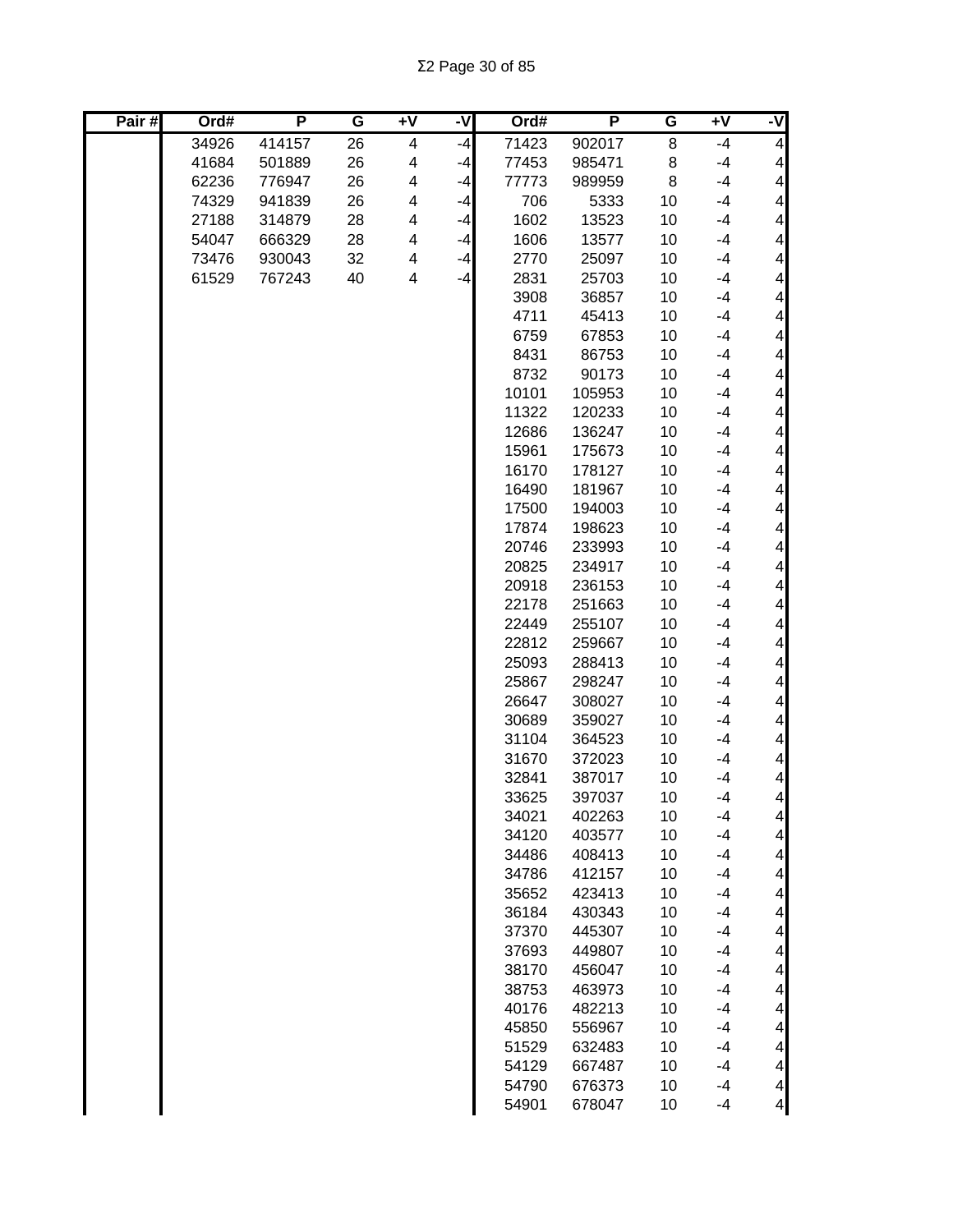| Pair# | Ord# | P    | G  | $+V$ | ż    | Ord#  | P      | G     | $+V$ | -V                       |
|-------|------|------|----|------|------|-------|--------|-------|------|--------------------------|
|       |      |      |    |      |      | 55151 | 681137 | 10    | $-4$ | $\overline{\mathcal{A}}$ |
|       |      |      |    |      |      | 55671 | 688097 | 10    | $-4$ | $\overline{\mathbf{4}}$  |
|       |      |      |    |      |      | 60984 | 760103 | 10    | $-4$ | $\overline{\mathbf{4}}$  |
|       |      |      |    |      |      | 63618 | 795503 | 10    | $-4$ | $\overline{\mathbf{4}}$  |
|       |      |      |    |      |      | 63866 | 798737 | 10    | $-4$ | $\overline{\mathbf{4}}$  |
|       |      |      |    |      |      | 65119 | 815963 | 10    | $-4$ | $\overline{\mathbf{4}}$  |
|       |      |      |    |      |      | 65428 | 820187 | 10    | $-4$ | $\overline{\mathcal{A}}$ |
|       |      |      |    |      |      | 66401 | 833033 | 10    | $-4$ | $\overline{\mathcal{A}}$ |
|       |      |      |    |      |      | 69619 | 877223 | 10    | $-4$ | $\overline{\mathbf{4}}$  |
|       |      |      |    |      |      | 72898 | 922247 | 10    | $-4$ | $\overline{\mathbf{4}}$  |
|       |      |      |    |      |      | 73040 | 924083 | 10    | $-4$ | $\overline{\mathbf{4}}$  |
|       |      |      |    |      |      | 75060 | 952097 | 10    | $-4$ | $\overline{\mathbf{4}}$  |
|       |      |      |    |      |      | 75097 | 952583 | 10    | $-4$ | $\overline{\mathbf{4}}$  |
|       |      |      |    |      |      | 76029 | 965453 | 10    | $-4$ | $\overline{\mathbf{4}}$  |
|       |      |      |    |      |      | 76962 | 978413 | 10    | $-4$ | $\overline{\mathbf{4}}$  |
|       |      |      |    |      |      | 78345 | 997793 | 10    | $-4$ | $\overline{\mathbf{4}}$  |
|       |      |      |    |      |      | 8616  | 88951  | 14    | $-4$ | $\overline{\mathbf{4}}$  |
|       |      |      |    |      |      | 13344 | 144013 | 14    | $-4$ | $\overline{\mathcal{A}}$ |
|       |      |      |    |      |      | 16876 | 186451 | 14    | $-4$ | $\overline{\mathbf{4}}$  |
|       |      |      |    |      |      | 18036 | 200671 | 14    | $-4$ | $\overline{\mathbf{4}}$  |
|       |      |      |    |      |      | 24067 | 275371 | 14    | $-4$ | $\overline{\mathbf{4}}$  |
|       |      |      |    |      |      | 25038 | 287611 | 14    | $-4$ | $\overline{\mathbf{4}}$  |
|       |      |      |    |      |      | 37197 | 443203 | 14    | $-4$ | $\overline{\mathcal{A}}$ |
|       |      |      |    |      |      | 37483 | 446983 | 14    | $-4$ | $\overline{\mathcal{A}}$ |
|       |      |      |    |      |      | 38154 | 455863 | 14    | $-4$ | $\overline{\mathcal{A}}$ |
|       |      |      |    |      |      | 38928 | 466153 | 14    | $-4$ | $\overline{\mathbf{4}}$  |
|       |      |      |    |      |      | 39181 | 469411 | 14    | $-4$ | $\overline{\mathbf{4}}$  |
|       |      |      |    |      |      | 45971 | 558643 | 14    | $-4$ | $\overline{\mathbf{4}}$  |
|       |      |      |    |      |      | 49423 | 604291 | 14    | $-4$ | $\overline{\mathbf{4}}$  |
|       |      |      |    |      |      | 59294 | 736903 | 14    | $-4$ | $\overline{\mathbf{4}}$  |
|       |      |      |    |      |      | 70768 | 892933 | 14    | $-4$ | $\overline{\mathbf{4}}$  |
|       |      |      |    |      |      | 73611 | 931981 | 14    | $-4$ | $\overline{\mathbf{4}}$  |
|       |      |      |    |      |      | 7545  | 76733  | 16    | $-4$ | $\overline{\mathcal{A}}$ |
|       |      |      |    |      |      | 15689 | 172259 | 16    | $-4$ | $\overline{\mathbf{4}}$  |
|       |      |      |    |      |      | 18007 | 200273 | 16    | $-4$ | $\vert 4 \vert$          |
|       |      |      |    |      |      | 41493 | 499439 | 16    | $-4$ | $\vert 4 \vert$          |
|       |      |      |    |      |      | 45432 | 551423 | 16    | $-4$ | $\overline{4}$           |
|       |      |      |    |      |      | 60032 | 747239 | 16    | $-4$ | $\vert 4 \vert$          |
|       |      |      |    |      |      | 61269 | 763859 | 16    | $-4$ | $\vert 4 \vert$          |
|       |      |      |    |      |      | 67901 | 853949 | 16    | $-4$ | $\overline{\mathbf{4}}$  |
|       |      |      |    |      |      | 73989 | 937187 | 16    | $-4$ | $\overline{\mathcal{A}}$ |
|       |      |      |    |      |      | 2130  | 18637  | 20    | $-4$ | $\overline{\mathbf{4}}$  |
|       |      |      |    |      |      | 67792 | 852367 | 20    | $-4$ | $\overline{\mathbf{4}}$  |
|       |      |      |    |      |      | 54636 | 674321 | 22    | $-4$ | $\overline{\mathbf{4}}$  |
|       |      |      |    |      |      | 65676 | 823421 | 22    | $-4$ | $\overline{\mathbf{4}}$  |
|       |      |      |    |      |      | 72085 | 910909 | 26    | -4   | $\overline{\mathcal{A}}$ |
| 3     | 358  | 2411 | 12 | 6    | -6   | 439   | 3067   | $\,6$ | -6   | 6                        |
|       | 912  | 7121 | 12 | 6    | -6   | 1144  | 9227   | 6     | -6   | $\,$ 6 $\,$              |
|       | 1088 | 8731 | 12 | 6    | $-6$ | 1192  | 9649   | 6     | -6   | $\,$ 6 $\,$              |
|       | 1143 | 9221 | 12 | 6    | $-6$ | 1936  | 16747  | 6     | -6   | $\,$ 6 $\,$              |
|       | 1176 | 9491 | 12 | 6    | $-6$ | 2137  | 18719  | 6     | -6   | 6                        |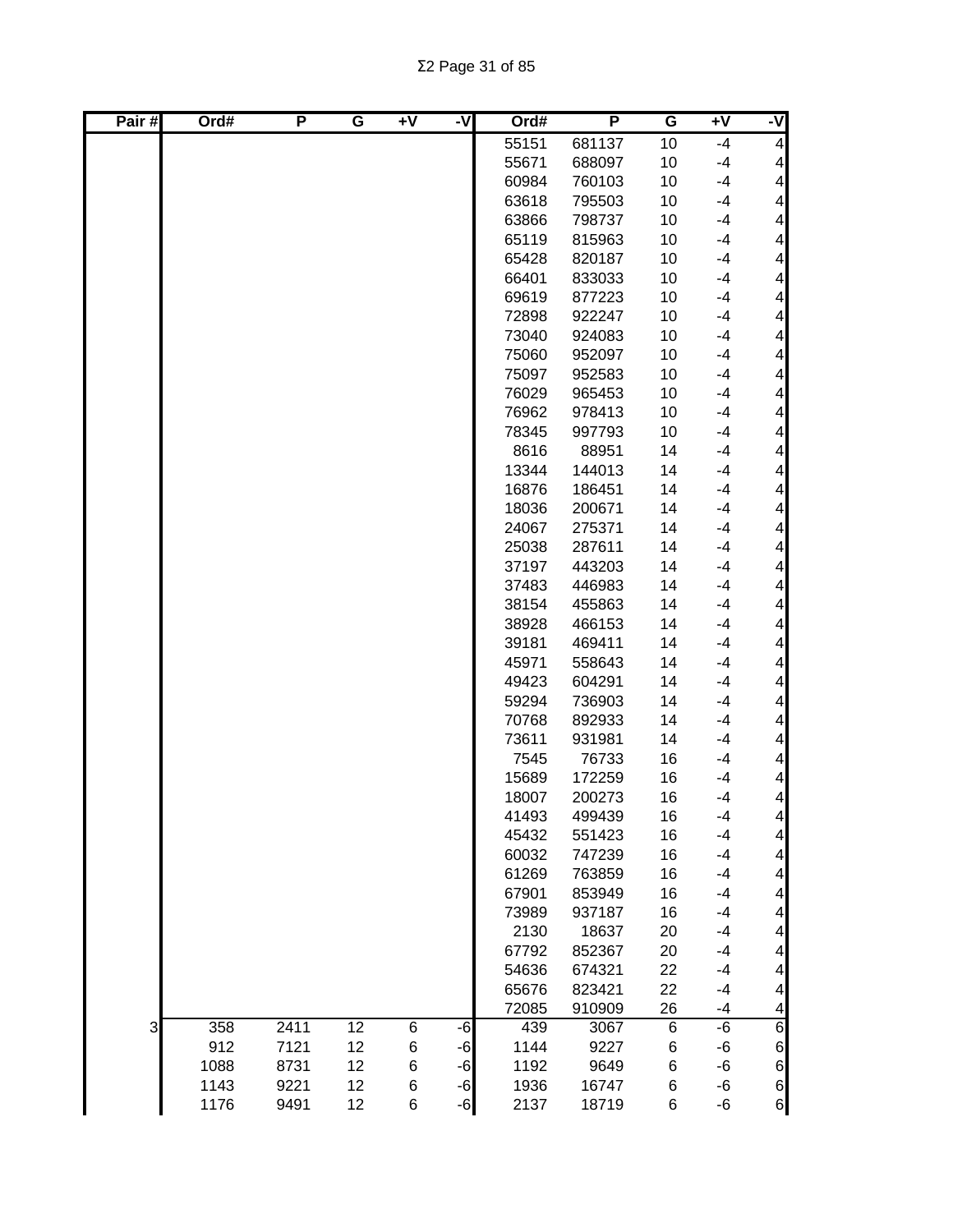| Pair# | Ord#  | Ρ      | G  | $+V$ | ż    | Ord#  | P      | G           | $+V$ | -V               |
|-------|-------|--------|----|------|------|-------|--------|-------------|------|------------------|
|       | 1215  | 9851   | 12 | 6    | $-6$ | 2182  | 19237  | $\,6$       | -6   | 6                |
|       | 1414  | 11801  | 12 | 6    | $-6$ | 2984  | 27259  | $\,6$       | -6   | $\boldsymbol{6}$ |
|       | 1561  | 13121  | 12 | 6    | $-6$ | 3898  | 36767  | $\,6$       | -6   | $\overline{6}$   |
|       | 2181  | 19231  | 12 | 6    | $-6$ | 4092  | 38839  | $\,6$       | $-6$ | $\boldsymbol{6}$ |
|       | 2213  | 19501  | 12 | 6    | $-6$ | 4163  | 39569  | $\,6$       | -6   | $\overline{6}$   |
|       | 2220  | 19571  | 12 | 6    | $-6$ | 4586  | 44059  | $\,6$       | -6   | $6\overline{6}$  |
|       | 2985  | 27271  | 12 | 6    | $-6$ | 5512  | 54139  | 6           | -6   | $\,$ 6 $\,$      |
|       | 3111  | 28591  | 12 | 6    | $-6$ | 5963  | 58997  | $\,6$       | $-6$ | $\boldsymbol{6}$ |
|       | 4105  | 38971  | 12 | 6    | $-6$ | 6045  | 59797  | $\,6$       | -6   | $\boldsymbol{6}$ |
|       | 4276  | 40841  | 12 | 6    | $-6$ | 6103  | 60527  | $\,6$       | -6   | $\boldsymbol{6}$ |
|       | 4431  | 42391  | 12 | 6    | $-6$ | 6228  | 61967  | $\,6$       | -6   | $\overline{6}$   |
|       | 6509  | 65141  | 12 | 6    | $-6$ | 6737  | 67607  | $\,6$       | -6   | $\boldsymbol{6}$ |
|       | 6754  | 67801  | 12 | 6    | -6   | 6755  | 67807  | 6           | -6   | 6                |
|       | 7112  | 71861  | 12 | 6    | -6   | 6778  | 68059  | 6           | -6   | 6<br>6           |
|       | 7255  | 73471  | 12 | 6    | -6   | 7113  | 71867  | $\,6$       | -6   |                  |
|       | 7572  | 77041  | 12 | 6    | $-6$ | 7191  | 72707  | $\,6$       | -6   | $\overline{6}$   |
|       | 8257  | 84731  | 12 | 6    | $-6$ | 8159  | 83597  | $\,6$       | -6   | $\overline{6}$   |
|       | 8714  | 90001  | 12 | 6    | $-6$ | 8256  | 84719  | 6           | -6   | 6                |
|       | 9160  | 95021  | 12 | 6    | $-6$ | 8929  | 92419  | $\,6$       | -6   | $\boldsymbol{6}$ |
|       | 10505 | 110641 | 12 | 6    | $-6$ | 9908  | 103687 | $\,6$       | -6   | $\overline{6}$   |
|       | 11106 | 117721 | 12 | 6    | $-6$ | 10584 | 111599 | 6           | $-6$ | $\boldsymbol{6}$ |
|       | 11442 | 121571 | 12 | 6    | $-6$ | 11403 | 121157 | $\,$ 6 $\,$ | -6   | $\boldsymbol{6}$ |
|       | 11899 | 126961 | 12 | 6    | $-6$ | 11691 | 124477 | 6           | -6   | $\boldsymbol{6}$ |
|       | 12846 | 138071 | 12 | 6    | $-6$ | 12845 | 138059 | 6           | -6   | $\,$ 6 $\,$      |
|       | 13798 | 149411 | 12 | 6    | $-6$ | 13037 | 140339 | $\,6$       | -6   | $6 \mid$         |
|       | 14741 | 160681 | 12 | 6    | $-6$ | 13797 | 149399 | $\,6$       | $-6$ | $\,$ 6 $\,$      |
|       | 15392 | 168731 | 12 | 6    | $-6$ | 14220 | 154339 | $\,6$       | -6   | $\boldsymbol{6}$ |
|       | 17598 | 195271 | 12 | 6    | -6   | 14740 | 160669 | $\,6$       | $-6$ | $\overline{6}$   |
|       | 17998 | 200171 | 12 | 6    | -6   | 14898 | 162629 | $\,6$       | $-6$ | $\overline{6}$   |
|       | 18804 | 209971 | 12 | 6    | -6   | 14950 | 163199 | $\,6$       | -6   | $\overline{6}$   |
|       | 19164 | 214451 | 12 | 6    | -6   | 15065 | 164587 | $\,6$       | -6   | $\overline{6}$   |
|       | 19615 | 219971 | 12 | 6    | $-6$ | 15161 | 165817 | $\,6$       | -6   | $\overline{6}$   |
|       | 19889 | 223331 | 12 | 6    | $-6$ | 15629 | 171559 | 6           | -6   | $\boldsymbol{6}$ |
|       | 19977 | 224461 | 12 | 6    | $-6$ | 15637 | 171659 | 6           | -6   | $\boldsymbol{6}$ |
|       | 20105 | 226001 | 12 | 6    | $-6$ | 17597 | 195259 | 6           | -6   | $6 \mid$         |
|       | 20633 | 232451 | 12 | 6    | $-6$ | 19045 | 212987 | 6           | -6   | $6 \mid$         |
|       | 21575 | 244351 | 12 | 6    | $-6$ | 19282 | 215927 | 6           | -6   | $6 \mid$         |
|       | 22089 | 250721 | 12 | 6    | $-6$ | 19534 | 219059 | 6           | -6   | $6 \mid$         |
|       | 22301 | 253361 | 12 | 6    | $-6$ | 19780 | 222029 | $\,6$       | -6   | $6 \mid$         |
|       | 22541 | 256181 | 12 | 6    | $-6$ | 19810 | 222367 | $\,6$       | -6   | $6 \mid$         |
|       | 23323 | 266111 | 12 | 6    | $-6$ | 19959 | 224239 | $\,6$       | -6   | $6 \mid$         |
|       | 24119 | 275981 | 12 | 6    | $-6$ | 19998 | 224717 | 6           | -6   | $6 \mid$         |
|       | 24161 | 276461 | 12 | 6    | $-6$ | 21010 | 237319 | 6           | -6   | $\,$ 6 $\,$      |
|       | 24541 | 281291 | 12 | 6    | $-6$ | 21530 | 243787 | 6           | -6   | $\,$ 6 $\,$      |
|       | 25890 | 298601 | 12 | 6    | $-6$ | 21829 | 247439 | $\,6$       | -6   | $\boldsymbol{6}$ |
|       | 25920 | 299011 | 12 | 6    | $-6$ | 21932 | 248627 | 6           | -6   | $\boldsymbol{6}$ |
|       | 26228 | 302921 | 12 | 6    | $-6$ | 21981 | 249217 | 6           | -6   | $\overline{6}$   |
|       | 26725 | 309031 | 12 | 6    | $-6$ | 22090 | 250727 | 6           | -6   | $\boldsymbol{6}$ |
|       | 26904 | 311341 | 12 | 6    | $-6$ | 22724 | 258569 | 6           | -6   | $\boldsymbol{6}$ |
|       | 26959 | 312101 | 12 | 6    | $-6$ | 23324 | 266117 | 6           | -6   | $6 \mid$         |
|       | 28208 | 327511 | 12 | 6    | $-6$ | 24120 | 275987 | 6           | -6   | 6                |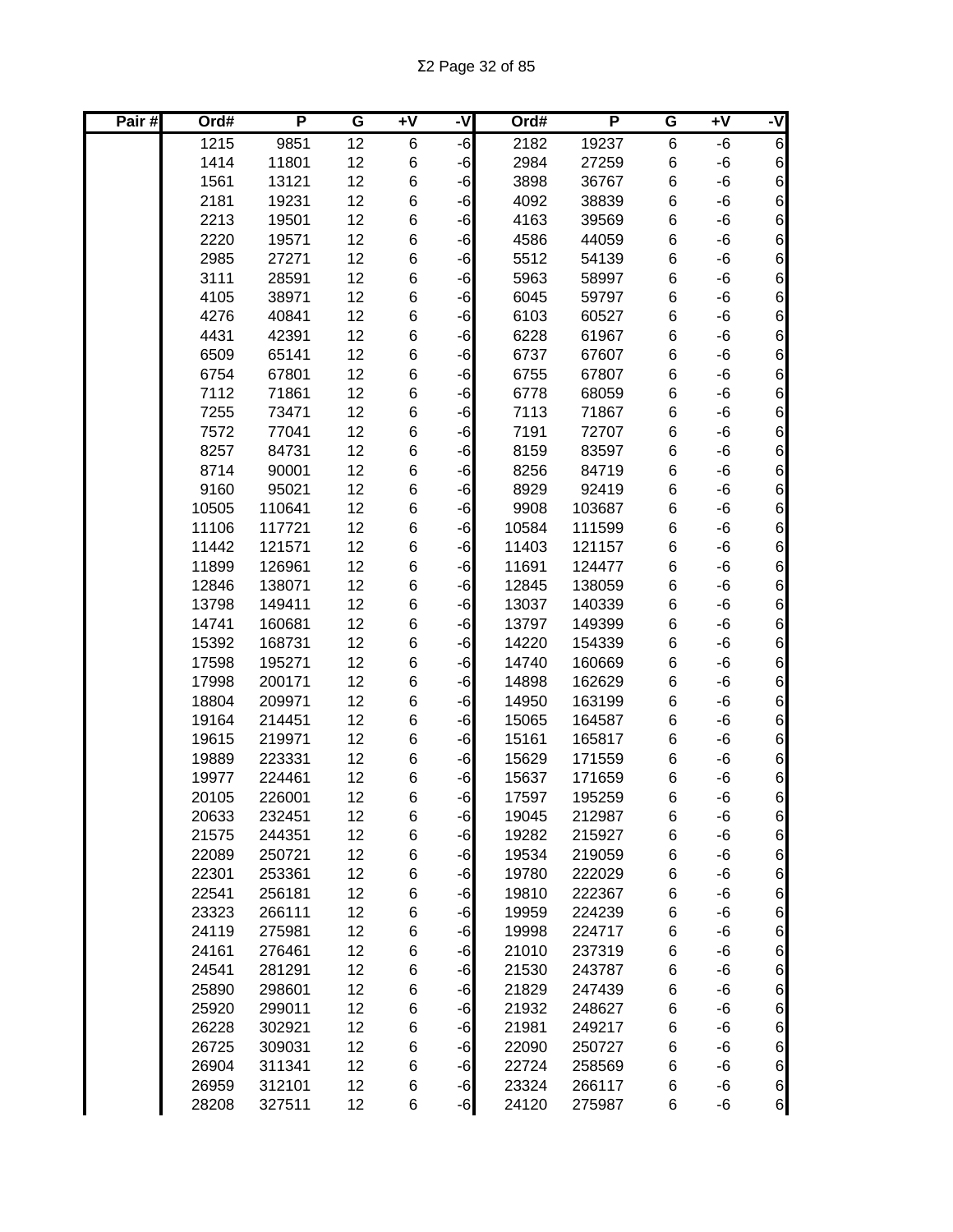| Pair# | Ord#           | P                | G        | $+V$   | -V           | Ord#           | P                | G      | Ŧ٨       | ۲,                                   |
|-------|----------------|------------------|----------|--------|--------------|----------------|------------------|--------|----------|--------------------------------------|
|       | 28261          | 328121           | 12       | 6      | -6           | 24800          | 284527           | 6      | -6       | 6                                    |
|       | 28596          | 332411           | 12       | 6      | $-6$         | 25014          | 287257           | $\,6$  | -6       | $6\overline{6}$                      |
|       | 28780          | 334771           | 12       | 6      | $-6$         | 25350          | 291509           | $\,6$  | -6       | $\boldsymbol{6}$                     |
|       | 28986          | 337361           | 12       | 6      | $-6$         | 25507          | 293639           | $\,6$  | -6       | $6\overline{6}$                      |
|       | 29316          | 341641           | 12       | 6      | $-6$         | 25778          | 297067           | 6      | -6       | $\,$ 6 $\,$                          |
|       | 29400          | 342691           | 12       | 6      | $-6$         | 26189          | 302417           | 6      | -6       | $\,$ 6 $\,$                          |
|       | 29762          | 347251           | 12       | 6      | $-6$         | 26227          | 302909           | 6      | -6       | $\,$ 6 $\,$                          |
|       | 31207          | 365791           | 12       | 6      | $-6$         | 26492          | 306029           | $\,6$  | -6       | $\,$ 6 $\,$                          |
|       | 31238          | 366211           | 12       | 6      | -6           | 26905          | 311347           | 6      | -6       | $\overline{6}$                       |
|       | 31820          | 373981           | 12       | 6      | -6           | 27929          | 324119           | 6      | -6       | 6                                    |
|       | 34413          | 407521           | 12       | 6      | -6           | 28209          | 327517           | $\,6$  | -6       | 6                                    |
|       | 34423          | 407651           | 12       | 6      | -6           | 28714          | 333929           | 6      | -6       | 6                                    |
|       | 34677          | 410801           | 12       | 6      | -6           | 29317          | 341647           | $\,6$  | -6       | $\overline{6}$                       |
|       | 34961          | 414571           | 12       | 6      | -6           | 29848          | 348407           | $\,6$  | -6       | $\overline{6}$                       |
|       | 35301          | 418861           | 12       | 6      | -6           | 30186          | 352607           | $\,6$  | -6       | 6                                    |
|       | 35628          | 423121           | 12       | 6      | -6           | 30637          | 358447           | $\,6$  | -6       | 6                                    |
|       | 35769          | 424861           | 12       | 6      | $-6$         | 30743          | 359719           | 6      | -6       | 6                                    |
|       | 35879          | 426401           | 12       | 6      | -6           | 30862          | 361469           | $\,6$  | -6       | 6                                    |
|       | 36274          | 431441           | 12       | 6      | $-6$         | 31208          | 365797           | $\,6$  | -6       | $\overline{6}$                       |
|       | 36502          | 434261           | 12       | 6      | $-6$         | 31237          | 366199           | $\,6$  | -6       | $\boldsymbol{6}$                     |
|       | 37739          | 450361           | 12       | 6      | $-6$         | 31321          | 367207           | 6      | -6       | $6\overline{6}$                      |
|       | 38690          | 463231           | 12       | 6      | -6           | 31364          | 367739           | 6      | -6       | $\,$ 6 $\,$                          |
|       | 41268          | 496471           | 12       | 6      | $-6$         | 31819          | 373969           | 6      | -6       | $\,$ 6 $\,$                          |
|       | 42128          | 507821           | 12       | 6      | $-6$         | 31821          | 373987           | 6      | -6       | $\,$ 6 $\,$                          |
|       | 42847          | 517261           | 12       | 6      | $-6$         | 32147          | 378089           | $\,6$  | -6       | $\,$ 6 $\,$                          |
|       | 44034          | 532751           | 12       | 6      | -6           | 32494          | 382649           | 6      | -6       | $6\overline{6}$                      |
|       | 45012          | 545911           | 12       | 6      | -6           | 32525          | 383029           | 6      | -6       | 6                                    |
|       | 45835          | 556811           | 12       | 6      | -6           | 32609          | 384067           | $\,6$  | -6       | $\boldsymbol{6}$                     |
|       | 45957          | 558491           | 12       | 6      | -6           | 32697          | 385159           | $\,6$  | -6       | 6                                    |
|       | 46034          | 559541           | 12       | 6      | -6           | 32704          | 385267           | $\,6$  | -6       | 6                                    |
|       | 46621          | 567401           | 12       | 6      | -6           | 33249          | 392239           | 6      | -6       | 6                                    |
|       | 47259          | 575711           | 12       | 6      | $-6$         | 34409          | 407489           | 6      | -6       | 6                                    |
|       | 47917          | 584411           | 12       | 6      | $-6$         | 34422          | 407639           | 6      | -6       | 6                                    |
|       | 47932          | 584621           | 12       | 6      | -6           | 34424          | 407657           | 6      | -6       | $\boldsymbol{6}$                     |
|       | 48611          | 593491           | 12       | 6      | $-6$         | 34678          | 410807           | 6      | -6       | $6 \overline{}$                      |
|       | 49813          | 609391           | 12       | 6      | $-6$         | 36808          | 438259           | 6      | -6       | $6 \mid$                             |
|       | 50012          | 612061           | 12       | 6      | $-6$         | 37424          | 446129           | 6      | -6       | $6 \mid$                             |
|       | 52511          | 645851           | 12       | 6      | $-6$         | 37802          | 451057           | $\,6$  | -6       | $6 \mid$                             |
|       | 54324          | 670211           | 12       | 6      | $-6$         | 39734          | 476369           | $\,6$  | -6       | $6 \mid$                             |
|       | 55335          | 683731           | 12       | 6      | $-6$         | 40154          | 481867           | $\,6$  | -6       | $6 \mid$                             |
|       | 55953          | 691991           | 12       | 6      | $-6$         | 41341          | 497479           | 6      | -6       | $6 \mid$                             |
|       | 56960          | 705421           | 12       | 6      | $-6$         | 41439          | 498767           | 6      | -6       | $\,$ 6 $\,$                          |
|       | 58350          | 724111           | 12       | 6      | $-6$         | 41999          | 506119           | 6      | -6       | $\,$ 6 $\,$                          |
|       | 58537          | 726641           | 12       | 6      | $-6$         | 42009          | 506269           | 6      | -6       | $\overline{6}$                       |
|       | 58556          | 726911           | 12       | 6      | $-6$         | 42129          | 507827           | 6      | -6       | $\boldsymbol{6}$                     |
|       | 59027          | 733301           | 12       | 6      | $-6$         | 43473          | 525397           | 6      | -6       | $\overline{6}$                       |
|       | 59065          | 733841<br>742531 | 12<br>12 | 6<br>6 | $-6$<br>$-6$ | 44154          | 534329           | 6      | -6       | $\boldsymbol{6}$<br>$\boldsymbol{6}$ |
|       | 59711<br>59993 | 746671           | 12       | 6      |              | 45013<br>46908 | 545917<br>571037 | 6<br>6 | -6<br>-6 | $6 \overline{}$                      |
|       | 61814          | 771031           | 12       | 6      | $-6$<br>$-6$ | 47602          | 580219           | 6      | -6       | $6\overline{6}$                      |
|       | 62088          | 774791           | 12       | 6      | $-6$         | 47918          | 584417           | 6      | -6       | $\mathbf 6$                          |
|       |                |                  |          |        |              |                |                  |        |          |                                      |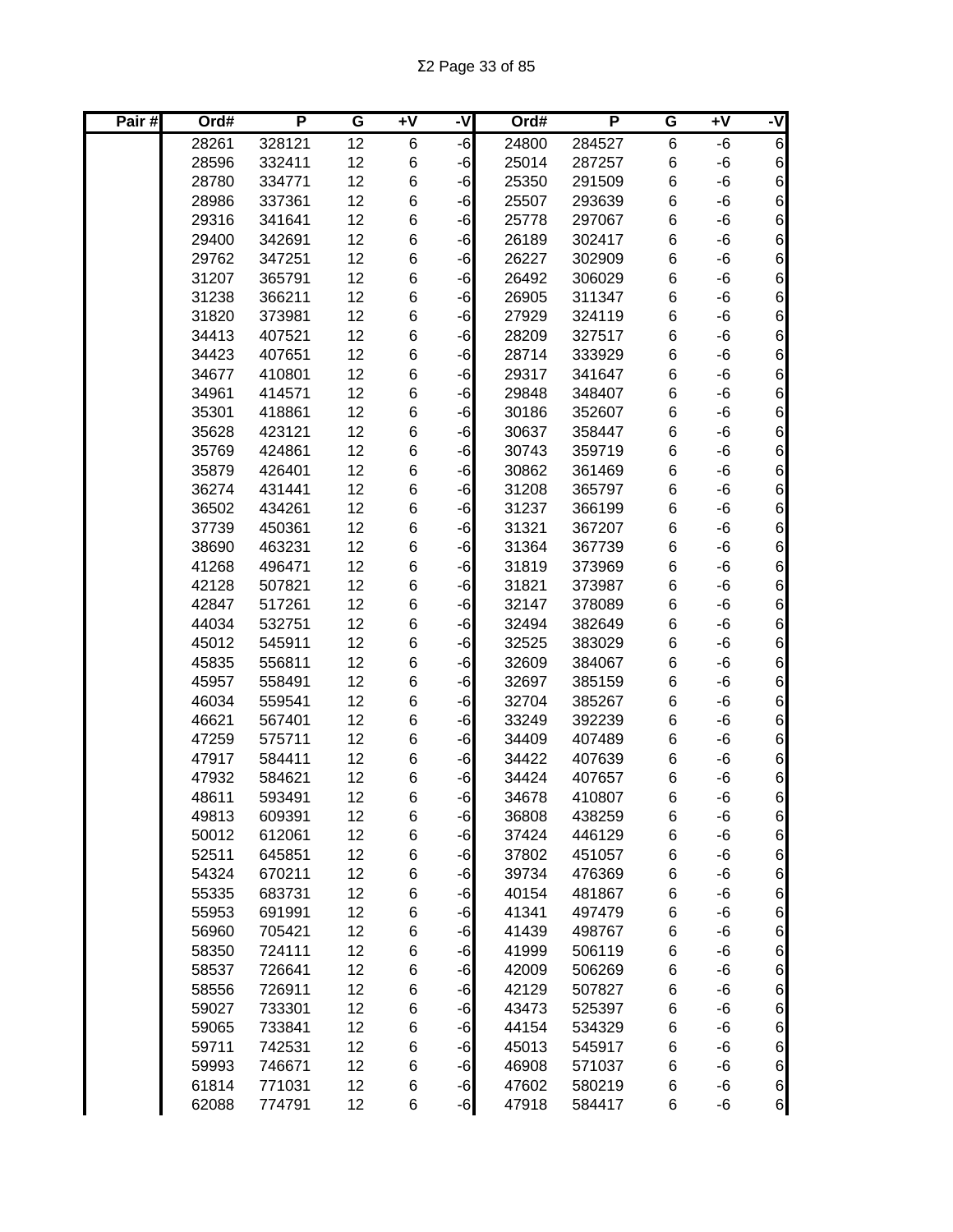| Pair# | Ord#           | P                | G               | $\overline{+V}$ | -V   | Ord#           | P                | G      | $+V$     | -V                      |
|-------|----------------|------------------|-----------------|-----------------|------|----------------|------------------|--------|----------|-------------------------|
|       | 62888          | 785591           | $\overline{12}$ | 6               | -6   | 48118          | 586939           | 6      | $-6$     | 6                       |
|       | 63294          | 791111           | 12              | 6               | -6   | 48717          | 594917           | 6      | -6       | $6 \mid$                |
|       | 63826          | 798191           | 12              | 6               | -6   | 48826          | 596279           | 6      | -6       | $6 \mid$                |
|       | 64033          | 800971           | 12              | 6               | -6   | 49049          | 599359           | $\,6$  | -6       | $6 \mid$                |
|       | 65445          | 820361           | 12              | 6               | -6   | 49812          | 609379           | $\,6$  | -6       | $6 \mid$                |
|       | 67178          | 843901           | 12              | 6               | -6   | 51415          | 631139           | $\,6$  | -6       | $6 \mid$                |
|       | 67701          | 851171           | 12              | 6               | -6   | 51821          | 636319           | $\,6$  | -6       | $6 \mid$                |
|       | 68423          | 861031           | 12              | 6               | -6   | 52087          | 640127           | 6      | -6       | $6 \mid$                |
|       | 69854          | 880361           | 12              | 6               | -6   | 52679          | 648047           | 6      | -6       | $6 \mid$                |
|       | 70205          | 885251           | 12              | 6               | $-6$ | 52694          | 648217           | 6      | -6       | $6 \mid$                |
|       | 72036          | 910121           | 12              | 6               | $-6$ | 53969          | 665239           | 6      | -6       | $\boldsymbol{6}$        |
|       | 72324          | 914461           | 12              | 6               | -6   | 55334          | 683719           | $\,6$  | -6       | $\boldsymbol{6}$        |
|       | 72447          | 916121           | 12              | 6               | -6   | 55403          | 684587           | $\,6$  | -6       | $\boldsymbol{6}$        |
|       | 73792          | 934481           | 12              | 6               | $-6$ | 55733          | 688957           | $\,6$  | -6       | $6 \mid$                |
|       | 75906          | 963811           | 12              | 6               | -6   | 55954          | 691997           | $\,6$  | -6       | $6 \mid$                |
|       | 75946          | 964351           | 12              | 6               | -6   | 58375          | 724487           | $\,6$  | -6       | $6 \mid$                |
|       | 77746          | 989641           | 12              | 6               | -6   | 58538          | 726647           | 6      | -6       | $\,$ 6 $\,$             |
|       | 1253           | 10211            | 18              | 6               | -6   | 59092          | 734177           | 6      | -6       | $6\vert$                |
|       | 3270           | 30241            | 18              | 6               | -6   | 59264          | 736387           | 6      | -6       | $6 \mid$                |
|       | 4090           | 38821            | 18              | 6               | -6   | 61021          | 760537           | 6      | -6       | $6 \mid$                |
|       | 4976           | 48371            | 18              | 6               | -6   | 61443          | 766097           | 6      | -6       | $6 \mid$                |
|       | 8278           | 85009            | 18              | 6               | -6   | 62556          | 781217           | $\,6$  | -6       | $6 \mid$                |
|       | 9843           | 102859           | 18              | 6               | -6   | 62591          | 781607           | $\,6$  | -6       | 6                       |
|       | 11203          | 118861           | 18              | 6               | -6   | 63293          | 791099           | $\,6$  | -6       | $6 \mid$                |
|       | 12180          | 130241           | 18              | 6               | -6   | 63528          | 794179           | 6      | -6       | 6                       |
|       | 12587          | 135119           | 18              | 6               | -6   | 63615          | 795467           | 6      | -6       | $6 \mid$                |
|       | 12897          | 138617           | 18              | 6               | -6   | 64075          | 801557           | 6      | -6       | $6 \mid$                |
|       | 12932          | 139109           | 18              | 6               | $-6$ | 64380          | 805729           | 6      | -6       | $6\vert$                |
|       | 13714          | 148501           | 18              | 6               | -6   | 64981          | 814049           | $\,6$  | -6       | $\boldsymbol{6}$        |
|       | 14149          | 153487           | 18              | 6               | -6   | 65070          | 815279           | $\,6$  | -6       | $6\vert$                |
|       | 16690          | 184309           | 18              | 6               | -6   | 65706          | 823747           | 6      | -6       | $6 \mid$                |
|       | 17832          | 198127           | 18              | 6               | -6   | 65817          | 825247           | $\,6$  | -6       | $6 \mid$                |
|       | 21013          | 237361           | 18              | 6               | -6   | 66007          | 827809           | 6      | -6       | $6 \mid$                |
|       | 21756          | 246557           | 18              | 6               | -6   | 66298          | 831757           | 6      | -6       | $6 \mid$                |
|       | 22204          | 252001           | 18              | 6               | $-6$ | 66507          | 834629           | 6      | -6       | $6 \mid$                |
|       | 23735          | 271097           | 18              | 6               | $-6$ | 66775          | 838447           | 6      | -6       | $6 \mid$                |
|       | 23831          | 272317           | 18              | 6               | $-6$ | 66848          | 839459           | 6      | -6       | 6                       |
|       | 26456          | 305551           | 18              | 6               | $-6$ | 66954          | 840929           | 6      | -6       | 6                       |
|       | 26458          | 305581           | 18              | 6               | $-6$ | 67107          | 842957           | 6      | -6       | 6                       |
|       | 26521          | 306407           | 18              | 6               | $-6$ | 67744          | 851677           | 6      | -6       | $6 \mid$                |
|       | 27889          | 323567           | 18              | 6               | $-6$ | 67917          | 854129           | 6      | -6       | $6 \mid$                |
|       | 31533          | 370121           | 18              | 6               | $-6$ | 68188          | 857827           | 6      | -6       | $6 \mid$                |
|       | 32686          | 385057           | 18              | 6               | $-6$ | 68422          | 861019           | 6      | -6       | $6 \mid$                |
|       | 34698          | 411101           | 18              | 6               | -6   | 68601          | 863497           | 6      | -6       | $6 \mid$                |
|       | 35192          | 417541           | 18              | 6               | -6   | 69361          | 873727           | 6      | -6       | $6 \mid$                |
|       | 35287          | 418739           | 18              | 6               | -6   | 69616          | 877187           | 6      | -6       | $6 \mid$                |
|       | 35634          | 423209           | 18              | 6               | -6   | 70653          | 891427           | 6      | -6       | $6 \mid$                |
|       | 39540          | 474017           | 18              | 6               | $-6$ | 70976          | 895709           | 6      | -6       | $6 \mid$                |
|       | 40029          | 480317           | 18              | 6               | $-6$ | 72037          | 910127           | 6      | -6       | $6 \mid$                |
|       | 41997<br>43275 | 506101<br>522737 | 18<br>18        | 6<br>6          | $-6$ | 72236<br>72904 | 912959<br>922309 | 6<br>6 | -6<br>-6 | $\mathbf 6$<br>$6 \mid$ |
|       |                |                  |                 |                 | $-6$ |                |                  |        |          |                         |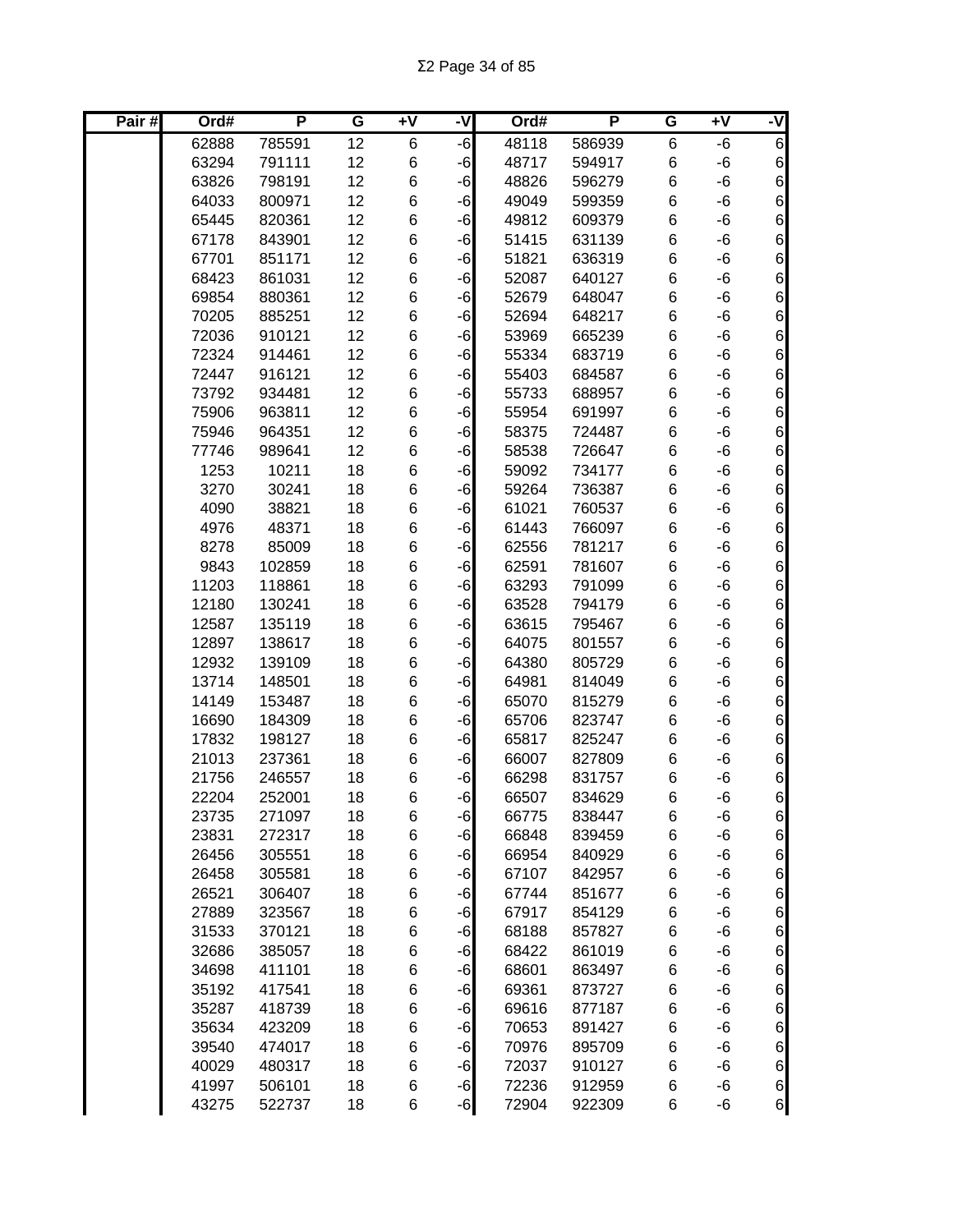| Pair# | Ord#         | P      | G  | $\overline{+V}$ | -V   | Ord#  | P      | G     | Ŧ٨ | -V                              |
|-------|--------------|--------|----|-----------------|------|-------|--------|-------|----|---------------------------------|
|       | 45125        | 547471 | 18 | 6               | $-6$ | 74694 | 946949 | $\,6$ | -6 | 6                               |
|       | 46666        | 567979 | 18 | 6               | $-6$ | 74889 | 949777 | 6     | -6 | 6                               |
|       | 46997        | 572269 | 18 | 6               | $-6$ | 75392 | 956849 | 6     | -6 | $6\overline{6}$                 |
|       | 47290        | 576119 | 18 | 6               | $-6$ | 75922 | 964027 | 6     | -6 | $\,$ 6 $\,$                     |
|       | 48701        | 594697 | 18 | 6               | $-6$ | 76499 | 971939 | 6     | -6 | $\,$ 6 $\,$                     |
|       | 49442        | 604547 | 18 | 6               | $-6$ | 78459 | 999377 | 6     | -6 | $\,$ 6 $\,$                     |
|       | 50224        | 614881 | 18 | 6               | $-6$ | 2751  | 24889  | 12    | -6 | $\boldsymbol{6}$                |
|       | 50654        | 620549 | 18 | 6               | $-6$ | 9842  | 102841 | 12    | -6 | $\,$ 6 $\,$                     |
|       | 51783        | 635867 | 18 | 6               | $-6$ | 11204 | 118873 | 12    | -6 | $\boldsymbol{6}$                |
|       | 52493        | 645629 | 18 | 6               | $-6$ | 15189 | 166219 | 12    | -6 | 6                               |
|       | 52603        | 647099 | 18 | 6               | -6   | 15799 | 173629 | 12    | -6 | $\boldsymbol{6}$                |
|       | 54528        | 672901 | 18 | 6               | -6   | 17515 | 194179 | 12    | -6 | $\boldsymbol{6}$                |
|       | 54644        | 674449 | 18 | 6               | -6   | 20575 | 231643 | 12    | -6 | 6                               |
|       | 55235        | 682277 | 18 | 6               | -6   | 23736 | 271109 | 12    | -6 | 6                               |
|       | 55434        | 685019 | 18 | 6               | $-6$ | 23830 | 272299 | 12    | -6 | $\boldsymbol{6}$                |
|       | 55703        | 688561 | 18 | 6               | $-6$ | 26457 | 305563 | 12    | -6 | $\boldsymbol{6}$                |
|       | 57449        | 711877 | 18 | 6               | $-6$ | 28122 | 326479 | 12    | -6 | $\overline{6}$                  |
|       | 57655        | 714827 | 18 | 6               | $-6$ | 31386 | 368059 | 12    | -6 | 6                               |
|       | 58100        | 720931 | 18 | 6               | $-6$ | 36465 | 433759 | 12    | -6 | 6                               |
|       | 58791        | 730021 | 18 | 6               | $-6$ | 36908 | 439613 | 12    | -6 | $6\overline{6}$                 |
|       | 58924        | 731869 | 18 | 6               | $-6$ | 44248 | 535709 | 12    | -6 | $\,$ 6 $\,$                     |
|       | 59380        | 737999 | 18 | 6               | $-6$ | 45935 | 558179 | 12    | -6 | $\,$ 6 $\,$                     |
|       | 59415        | 738487 | 18 | 6               | $-6$ | 48099 | 586723 | 12    | -6 | $6 \mid$                        |
|       | 60827        | 758071 | 18 | 6               | $-6$ | 52415 | 644629 | 12    | -6 | $6 \mid$                        |
|       | 60971        | 759911 | 18 | 6               | $-6$ | 52790 | 649541 | 12    | -6 | $\,$ 6 $\,$                     |
|       | 61188        | 762809 | 18 | 6               | $-6$ | 53816 | 663331 | 12    | -6 | $\,$ 6 $\,$                     |
|       | 63948        | 799979 | 18 | 6               | $-6$ | 55704 | 688573 | 12    | -6 | $\overline{6}$                  |
|       | 65504        | 821131 | 18 | 6               | $-6$ | 56993 | 705949 | 12    | -6 | $\overline{6}$                  |
|       | 65569        | 822067 | 18 | 6               | -6   | 59381 | 738011 | 12    | -6 | $\boldsymbol{6}$                |
|       | 65955        | 826997 | 18 | 6               | -6   | 61187 | 762791 | 12    | -6 | $\overline{6}$                  |
|       | 66301        | 831799 | 18 | 6               | $-6$ | 61214 | 763123 | 12    | -6 | $\boldsymbol{6}$                |
|       | 67732        | 851537 | 18 | 6               | $-6$ | 61371 | 765181 | 12    | -6 | $\boldsymbol{6}$                |
|       | 69119        | 870271 | 18 | 6               | $-6$ | 63100 | 788479 | 12    | -6 | $\boldsymbol{6}$                |
|       | 71031        | 896509 | 18 | 6               | $-6$ | 64283 | 804553 | 12    | -6 | $6\overline{6}$                 |
|       | 72428        | 915869 | 18 | 6               | $-6$ | 64946 | 813541 | 12    | -6 | $6 \overline{}$                 |
|       | 72718        | 919799 | 18 | 6               | $-6$ | 67464 | 847883 | 12    | -6 | $6 \mid$                        |
|       | 73315        | 927821 | 18 | 6               | $-6$ | 67569 | 849253 | 12    | -6 | $6 \mid$                        |
|       | 73526        | 930737 | 18 | 6               | $-6$ | 69120 | 870283 | 12    | -6 | $6 \overline{6}$                |
|       | 73574        | 931517 | 18 | 6               | $-6$ | 73525 | 930719 | 12    | -6 | $6 \overline{6}$                |
|       | 74349        | 942079 | 18 | 6               | $-6$ | 74358 | 942199 | 12    | -6 | $6 \overline{6}$                |
|       | 74501        | 944179 | 18 | 6               | $-6$ | 75875 | 963379 | 12    | -6 | 6                               |
|       | 74534        | 944609 | 18 | 6               | $-6$ | 78182 | 995623 | 12    | -6 | $6 \mid$                        |
|       | 74928        | 950269 | 18 | 6               | $-6$ | 58808 | 730339 | 18    | -6 | $\,$ 6 $\,$                     |
|       | 75688        | 961021 | 18 | 6               | $-6$ | 58934 | 731999 | 18    | -6 | $\,$ 6 $\,$                     |
|       | 76181        | 967739 | 18 | 6               | $-6$ | 78383 | 998329 | 18    | -6 | $6\overline{6}$                 |
|       | 76410        | 970847 | 18 | 6               | $-6$ | 57758 | 716087 | 24    | -6 | $\boldsymbol{6}$<br>$\,$ 6 $\,$ |
|       | 76916        | 977849 | 18 | 6               | $-6$ | 62502 | 780523 | 24    | -6 |                                 |
|       | 77239        | 982381 | 18 | 6               | $-6$ |       |        |       |    |                                 |
|       | 78336<br>939 | 997681 | 18 | 6               | $-6$ |       |        |       |    |                                 |
|       |              | 7393   | 24 | 6               | $-6$ |       |        |       |    |                                 |
|       | 2593         | 23251  | 24 | 6               | $-6$ |       |        |       |    |                                 |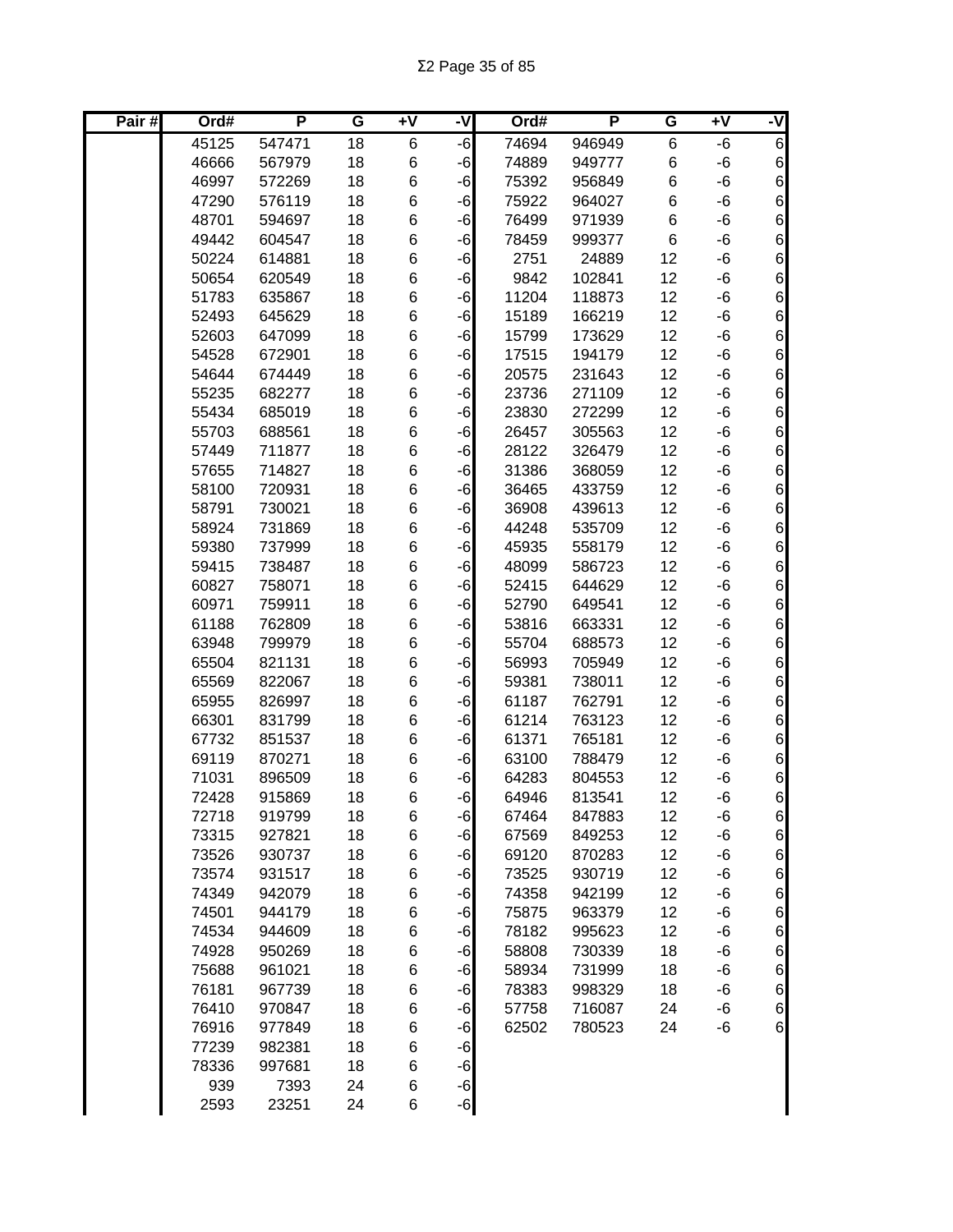| Pair# | Ord#         | P              | G        | +V             | -V           | Ord#         | P              | G                                         | $+V$        | -V                                    |
|-------|--------------|----------------|----------|----------------|--------------|--------------|----------------|-------------------------------------------|-------------|---------------------------------------|
|       | 9358         | 97283          | 24       | 6              | $-6$         |              |                |                                           |             |                                       |
|       | 18981        | 212081         | 24       | 6              | $-6$         |              |                |                                           |             |                                       |
|       | 19767        | 221873         | 24       | 6              | $-6$         |              |                |                                           |             |                                       |
|       | 28824        | 335323         | 24       | 6              | $-6$         |              |                |                                           |             |                                       |
|       | 41311        | 497093         | 24       | 6              | $-6$         |              |                |                                           |             |                                       |
|       | 44166        | 534553         | 24       | 6              | $-6$         |              |                |                                           |             |                                       |
|       | 59157        | 735043         | 24       | 6              | $-6$         |              |                |                                           |             |                                       |
|       | 62910        | 785903         | 24       | 6              | $-6$         |              |                |                                           |             |                                       |
|       | 74735        | 947603         | 24       | 6              | $-6$         |              |                |                                           |             |                                       |
|       | 75229        | 954433         | 24       | 6              | $-6$         |              |                |                                           |             |                                       |
|       | 78120        | 994793         | 24       | 6              | -6           |              |                |                                           |             |                                       |
|       | 51126        | 627017         | 30       | 6              | -6           |              |                |                                           |             |                                       |
| 4     | 35           | 149            | 10       | $\overline{8}$ | စ်           | 82           | 421            | $\boldsymbol{2}$                          | -8          | 8                                     |
|       | 43           | 191            | 10       | 8              | -8           | 177          | 1051           | $\overline{\mathbf{c}}$                   | -8          | 8<br>8<br>8                           |
|       | 83           | 431            | 10       | 8              | -8           | 308          | 2029           | $\overline{c}$                            | -8          |                                       |
|       | 142          | 821            | 10       | 8              | $-8$         | 399          | 2731           | $\overline{c}$                            | -8          |                                       |
|       | 173          | 1031           | 10       | 8              | $-8$         | 502          | 3583           | $\overline{\mathbf{c}}$                   | -8          | $\mathbf{8}$                          |
|       | 178          | 1061           | 10       | 8              | $-8$         | 580          | 4231           | $\overline{c}$                            | -8          | $\mathbf{8}$                          |
|       | 475          | 3371           | 10       | 8              | $-8$         | 582          | 4243           | $\overline{\mathbf{c}}$                   | -8          | 8                                     |
|       | 579          | 4229           | 10       | 8              | $-8$         | 587          | 4273           | $\overline{c}$                            | -8          | $\mathbf{8}$                          |
|       | 581          | 4241           | 10       | 8              | $-8$         | 593          | 4339           | $\overline{c}$                            | -8          | 8                                     |
|       | 586          | 4271           | 10       | 8              | $-8$         | 795          | 6091           | $\overline{c}$                            | -8          | $\mathbf{8}$                          |
|       | 673          | 5021           | 10       | 8              | $-8$         | 800          | 6133           | $\overline{c}$                            | -8          | 8                                     |
|       | 774          | 5879           | 10       | 8              | $-8$         | 863          | 6691           | $\overline{c}$                            | -8          | $\bf 8$                               |
|       | 864          | 6701           | 10       | 8              | $-8$         | 875          | 6793           | $\overline{c}$                            | -8          | $\bf{8}$                              |
|       | 874          | 6791           | 10       | 8              | $-8$         | 1031         | 8221           | $\overline{c}$                            | -8          | $\bf 8$                               |
|       | 893          | 6959           | 10       | 8              | $-8$         | 1340         | 11059          | $\overline{c}$                            | -8          | $\bf 8$                               |
|       | 959          | 7559           | 10       | 8              | $-8$         | 1352         | 11161          | $\overline{c}$                            | $-8$        | 8                                     |
|       | 1032         | 8231           | 10       | 8              | $-8$         | 1436         | 11971          | $\overline{c}$                            | -8          | $\mathbf{8}$                          |
|       | 1167         | 9431           | 10       | 8              | -8           | 1465         | 12253          | $\overline{c}$                            | -8          | $\frac{8}{8}$                         |
|       | 1341         | 11069          | 10       | 8              | -8           | 1786         | 15289          | $\overline{c}$                            | -8          |                                       |
|       | 1353         | 11171          | 10       | 8              | $-8$         | 2217         | 19543          | $\overline{c}$                            | -8          |                                       |
|       | 1464         | 12251          | 10       | 8              | $-8$         | 2230<br>2424 | 19699          | $\overline{c}$                            | -8          | $\mathbf{8}$                          |
|       | 1623         | 13721<br>14009 | 10<br>10 | 8<br>8         | $-8$<br>$-8$ | 2426         | 21589<br>21601 | $\overline{\mathbf{c}}$<br>$\overline{2}$ | -8<br>-8    | $\mathbf{8}$<br>$\bf{8}$              |
|       | 1653<br>2054 | 17921          | 10       | 8              |              | 2951         | 26893          | $\overline{\mathbf{c}}$                   | -8          |                                       |
|       | 2070         | 18059          | 10       | 8              | $-8$<br>$-8$ | 3009         | 27541          | $\overline{\mathbf{c}}$                   | -8          | 8 <sup>1</sup><br>$\bf{8}$            |
|       | 2425         | 21599          | 10       | 8              | $-8$         | 3066         | 28099          | $\overline{c}$                            | -8          | $\bf{8}$                              |
|       | 2427         | 21611          | 10       | 8              | $-8$         | 3084         | 28309          | $\overline{\mathbf{c}}$                   | -8          | $\bf{8}$                              |
|       | 2571         | 23039          | 10       | 8              | $-8$         | 3195         | 29401          | $\overline{c}$                            | -8          | $\bf{8}$                              |
|       | 2886         | 26261          | 10       | 8              | $-8$         | 3325         | 30841          | $\overline{c}$                            | -8          | $\bf{8}$                              |
|       | 2930         | 26711          | 10       | 8              | $-8$         | 3330         | 30871          | $\overline{c}$                            | -8          | $\bf{8}$                              |
|       | 2950         | 26891          | 10       | 8              | $-8$         | 3349         | 31081          | $\overline{c}$                            | -8          | $\bf{8}$                              |
|       | 3008         | 27539          | 10       | 8              | $-8$         | 3479         | 32413          | $\overline{c}$                            | -8          | $\bf{8}$                              |
|       | 3067         | 28109          | 10       | 8              | $-8$         | 4400         | 42073          | $\overline{c}$                            | -8          | $\bf{8}$                              |
|       | 3194         | 29399          | 10       | 8              | $-8$         | 4702         | 45319          | $\overline{c}$                            | $\mbox{-}8$ | $\bf{8}$                              |
|       | 3326         | 30851          | 10       | 8              | $-8$         | 4929         | 47809          | $\overline{c}$                            | -8          | $\mathbf{8}$                          |
|       | 3598         | 33599          | 10       | 8              | $-8$         | 4956         | 48121          | $\overline{\mathbf{c}}$                   | -8          |                                       |
|       | 3687         | 34511          | 10       | 8              | $-8$         | 5025         | 48859          | $\overline{c}$                            | -8          | $\begin{array}{c} 8 \\ 8 \end{array}$ |
|       | 4187         | 39839          | 10       | 8              | $-8$         | 5092         | 49549          | $\overline{\mathbf{c}}$                   | -8          | 8                                     |
|       | 4839         | 46829          | 10       | 8              | $-8$         | 5303         | 51829          | $\overline{2}$                            | -8          | $\bf{8}$                              |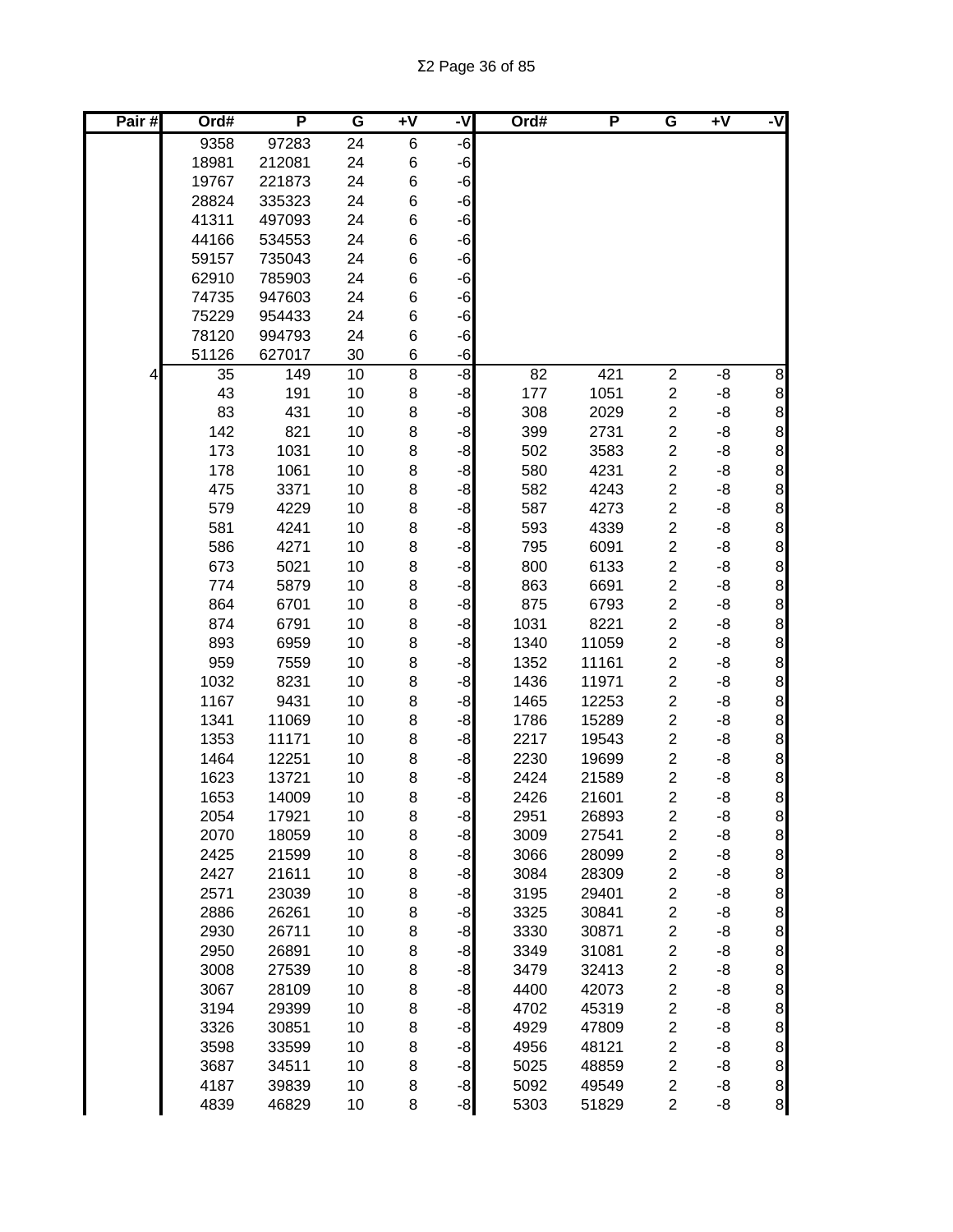| Pair# | Ord#           | P                | G        | Ŧ٨      | -V           | Ord#           | P                | G                                         | Ŧ٨       | ۲,                                         |
|-------|----------------|------------------|----------|---------|--------------|----------------|------------------|-------------------------------------------|----------|--------------------------------------------|
|       | 4918           | 47711            | 10       | 8       | -8           | 5643           | 55621            | $\overline{2}$                            | -8       | $\overline{8}$                             |
|       | 5026           | 48869            | 10       | 8       | $-8$         | 5987           | 59209            | $\boldsymbol{2}$                          | -8       | 8                                          |
|       | 5435           | 53279            | 10       | 8       | $-8$         | 6114           | 60649            | $\overline{c}$                            | -8       | $\begin{matrix}8\\8\end{matrix}$           |
|       | 5644           | 55631            | 10       | 8       | $-8$         | 6373           | 63589            | $\overline{c}$                            | -8       |                                            |
|       | 5772           | 56921            | 10       | $\bf 8$ | $-8$         | 6504           | 65101            | $\overline{c}$                            | -8       | $\bf{8}$                                   |
|       | 5919           | 58451            | 10       | 8       | $-8$         | 6662           | 66853            | $\boldsymbol{2}$                          | -8       | 8                                          |
|       | 5966           | 59021            | 10       | 8       | $-8$         | 6714           | 67411            | $\overline{c}$                            | -8       | 8                                          |
|       | 5988           | 59219            | 10       | $\bf 8$ | $-8$         | 6734           | 67579            | $\boldsymbol{2}$                          | -8       | 8                                          |
|       | 6067           | 60101            | 10       | 8       | $-8$         | 7030           | 70981            | $\boldsymbol{2}$                          | -8       |                                            |
|       | 6115           | 60659            | 10       | $\bf 8$ | $-8$         | 8052           | 82351            | $\overline{c}$                            | -8       |                                            |
|       | 6136           | 60899            | 10       | 8       | -8           | 8686           | 89671            | $\overline{c}$                            | -8       |                                            |
|       | 6317           | 62981            | 10       | 8       | -8           | 8814           | 91141            | $\overline{c}$                            | -8       |                                            |
|       | 6374           | 63599            | 10       | 8       | -8           | 8953           | 92683            | $\boldsymbol{2}$                          | -8       |                                            |
|       | 6568           | 65729            | 10       | 8       | $-8$         | 8965           | 92791            | $\boldsymbol{2}$                          | -8       |                                            |
|       | 7138           | 72101            | 10       | 8       | $-8$         | 9005           | 93241            | $\boldsymbol{2}$                          | -8       |                                            |
|       | 7369           | 74729            | 10       | 8       | $-8$         | 9061           | 93913            | $\boldsymbol{2}$                          | -8       |                                            |
|       | 7430           | 75401            | 10       | 8       | $-8$         | 9235           | 95803            | $\overline{\mathbf{c}}$                   | -8       | တ တ တ တ တ တ တ တ တ တ တ                      |
|       | 7612           | 77489            | 10       | 8       | $-8$         | 9270           | 96223            | $\boldsymbol{2}$                          | -8       |                                            |
|       | 8268           | 84869            | 10       | 8       | $-8$         | 9407           | 97861            | $\overline{\mathbf{c}}$                   | -8       |                                            |
|       | 8350           | 85829            | 10       | 8       | $-8$         | 9640           | 100549           | $\overline{c}$                            | -8       | 8                                          |
|       | 8510           | 87641            | 10       | 8       | $-8$         | 9930           | 103981           | $\overline{c}$                            | -8       | $\bf{8}$                                   |
|       | 8685           | 89669            | 10       | $\bf 8$ | $-8$         | 10437          | 109831           | $\overline{c}$                            | -8       | 8                                          |
|       | 8813           | 91139            | 10       | 8       | $-8$         | 10844          | 114661           | $\overline{c}$                            | -8       | $\bf{8}$                                   |
|       | 8815           | 91151            | 10       | 8       | $-8$         | 11272          | 119689           | $\overline{c}$                            | -8       | $\bf{8}$                                   |
|       | 8952           | 92681            | 10       | 8       | $-8$         | 11300          | 119983           | $\boldsymbol{2}$                          | -8       | 8                                          |
|       | 9006           | 93251            | 10       | 8       | -8           | 11382          | 120919           | $\overline{c}$                            | -8       |                                            |
|       | 9117           | 94541            | 10       | 8       | -8           | 11424          | 121369           | $\overline{c}$                            | -8       |                                            |
|       | 9234           | 95801            | 10       | 8       | -8           | 11665          | 124183           | $\overline{c}$                            | -8       | တ တ တ တ တ တ တ တ တ တ                        |
|       | 9350           | 97169            | 10       | 8       | -8           | 11728          | 124909           | $\overline{c}$                            | -8       |                                            |
|       | 9406           | 97859            | 10       | 8       | -8           | 11959          | 127681           | $\boldsymbol{2}$                          | -8       |                                            |
|       | 9495           | 98909            | 10       | 8       | $-8$         | 12072          | 128971           | $\overline{c}$                            | -8       |                                            |
|       | 9929           | 103979           | 10       | 8       | $-8$         | 12579          | 135019           | $\boldsymbol{2}$                          | -8       |                                            |
|       | 9931           | 103991           | 10       | 8       | $-8$         | 13064          | 140629           | $\overline{c}$                            | -8       |                                            |
|       | 10361          | 108959           | 10       | 8       | $-8$         | 13160          | 141709           | $\overline{\mathbf{c}}$                   | -8       |                                            |
|       | 10438          | 109841           | 10       | 8       | $-8$         | 13511          | 146023           | $\overline{2}$                            | -8       |                                            |
|       | 11134          | 117989           | 10       | 8       | $-8$         | 13811          | 149533           | $\overline{\mathbf{c}}$                   | -8       | 8 <sup>1</sup>                             |
|       | 11224          | 119099           | 10       | 8       | $-8$         | 13842          | 149911           | $\overline{\mathbf{c}}$                   | -8       | $\bf{8}$                                   |
|       | 11273          | 119699           | 10       | 8       | $-8$         | 14027          | 152029           | $\boldsymbol{2}$                          | -8       | $\bf{8}$                                   |
|       | 11483<br>11533 | 122051<br>122609 | 10<br>10 | 8       | $-8$<br>$-8$ | 14152          | 153511           | $\overline{c}$<br>$\overline{\mathbf{c}}$ | -8<br>-8 | $\bf{8}$<br>$\bf{8}$                       |
|       | 12073          | 128981           | 10       | 8<br>8  | $-8$         | 14493<br>14582 | 157639<br>158761 | $\overline{c}$                            | -8       | $\bf{8}$                                   |
|       | 12135          | 129641           | 10       | 8       | $-8$         | 14736          | 160639           | $\overline{c}$                            | -8       | 8                                          |
|       | 12216          | 130631           | 10       | 8       | $-8$         | 14829          | 161743           | $\overline{\mathbf{c}}$                   | -8       | 8                                          |
|       | 13139          | 141509           | 10       | 8       | $-8$         | 15227          | 166669           | $\overline{\mathbf{c}}$                   | -8       | 8                                          |
|       | 13510          | 146021           | 10       | 8       | $-8$         | 16072          | 176809           | $\overline{\mathbf{c}}$                   | -8       |                                            |
|       | 13770          | 149111           | 10       | 8       | $-8$         | 16303          | 179593           | $\boldsymbol{2}$                          | -8       |                                            |
|       | 13810          | 149531           | 10       | 8       | $-8$         | 16444          | 181399           | $\overline{\mathbf{c}}$                   | -8       | စ စ စ စ                                    |
|       | 14028          | 152039           | 10       | 8       | $-8$         | 16606          | 183319           | $\overline{c}$                            | -8       |                                            |
|       | 14153          | 153521           | 10       | 8       | $-8$         | 17286          | 191509           | $\boldsymbol{2}$                          | -8       |                                            |
|       | 14352          | 155861           | 10       | 8       | $-8$         | 17770          | 197371           | $\boldsymbol{2}$                          | -8       |                                            |
|       | 14456          | 157229           | 10       | 8       | $-8$         | 17963          | 199741           | $\overline{2}$                            | -8       | $\begin{array}{c} 8 \\ 8 \\ 8 \end{array}$ |
|       |                |                  |          |         |              |                |                  |                                           |          |                                            |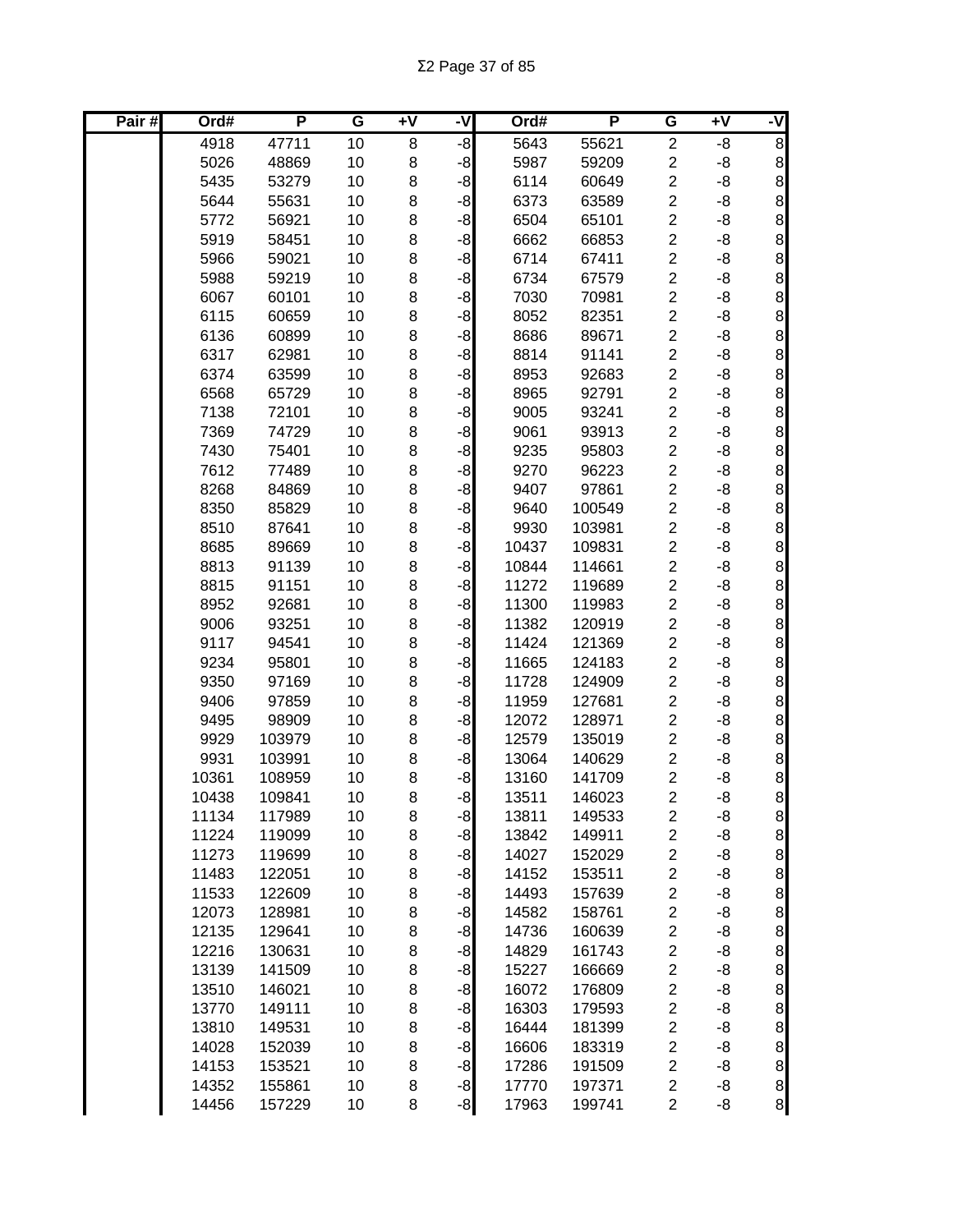| Pair# | Ord#  | P      | G  | Ŧ٨ | -V   | Ord#  | P      | G                       | Ŧ٨ | ż                                            |
|-------|-------|--------|----|----|------|-------|--------|-------------------------|----|----------------------------------------------|
|       | 14581 | 158759 | 10 | 8  | $-8$ | 18254 | 203353 | $\overline{c}$          | -8 | 8                                            |
|       | 14737 | 160649 | 10 | 8  | $-8$ | 18319 | 204163 | $\overline{c}$          | -8 | $\bf 8$                                      |
|       | 14828 | 161741 | 10 | 8  | $-8$ | 18401 | 205213 | $\overline{c}$          | -8 | $\bf 8$                                      |
|       | 15923 | 175079 | 10 | 8  | $-8$ | 18589 | 207481 | $\overline{c}$          | -8 | $\,8\,$                                      |
|       | 16054 | 176609 | 10 | 8  | $-8$ | 18800 | 209929 | $\overline{2}$          | -8 | $\,8\,$                                      |
|       | 16068 | 176789 | 10 | 8  | $-8$ | 18895 | 211051 | $\overline{2}$          | -8 | $\bf{8}$                                     |
|       | 16181 | 178259 | 10 | 8  | $-8$ | 18913 | 211231 | $\overline{c}$          | -8 | $\bf{8}$                                     |
|       | 16302 | 179591 | 10 | 8  | $-8$ | 19133 | 214033 | $\overline{c}$          | -8 | $\,8\,$                                      |
|       | 16430 | 181211 | 10 | 8  | $-8$ | 19597 | 219799 | $\overline{c}$          | -8 | 8                                            |
|       | 16820 | 185831 | 10 | 8  | $-8$ | 20026 | 225079 | $\overline{c}$          | -8 | 8                                            |
|       | 17488 | 193871 | 10 | 8  | $-8$ | 20342 | 228913 | $\overline{c}$          | -8 |                                              |
|       | 17771 | 197381 | 10 | 8  | $-8$ | 20832 | 234979 | $\overline{c}$          | -8 | $\infty$ $\infty$                            |
|       | 17944 | 199499 | 10 | 8  | $-8$ | 20973 | 236881 | $\overline{\mathbf{c}}$ | -8 |                                              |
|       | 17964 | 199751 | 10 | 8  | $-8$ | 21369 | 241783 | $\overline{\mathbf{c}}$ | -8 | 8                                            |
|       | 18253 | 203351 | 10 | 8  | $-8$ | 21857 | 247771 | $\overline{c}$          | -8 | 8                                            |
|       | 18262 | 203429 | 10 | 8  | $-8$ | 21894 | 248179 | $\overline{c}$          | -8 | $\infty$                                     |
|       | 18576 | 207341 | 10 | 8  | $-8$ | 22570 | 256579 | $\overline{c}$          | -8 |                                              |
|       | 18682 | 208511 | 10 | 8  | $-8$ | 22851 | 260191 | $\overline{c}$          | -8 | 8                                            |
|       | 18770 | 209579 | 10 | 8  | $-8$ | 23302 | 265873 | $\overline{c}$          | -8 | 8                                            |
|       | 18896 | 211061 | 10 | 8  | $-8$ | 23426 | 267403 | $\overline{c}$          | -8 | $\bf 8$                                      |
|       | 18912 | 211229 | 10 | 8  | $-8$ | 23467 | 267739 | $\overline{c}$          | -8 | $\,8\,$                                      |
|       | 18968 | 211889 | 10 | 8  | $-8$ | 23521 | 268519 | $\overline{2}$          | -8 | $\bf{8}$                                     |
|       | 19728 | 221411 | 10 | 8  | $-8$ | 23584 | 269221 | $\overline{c}$          | -8 | $\bf{8}$                                     |
|       | 19793 | 222161 | 10 | 8  | $-8$ | 23603 | 269431 | $\overline{c}$          | -8 | $\bf{8}$                                     |
|       | 19864 | 223061 | 10 | 8  | $-8$ | 23653 | 270133 | $\overline{c}$          | -8 | $\bf 8$                                      |
|       | 20087 | 225779 | 10 | 8  | $-8$ | 24199 | 276919 | $\overline{c}$          | -8 | $\bf{8}$                                     |
|       | 20792 | 234539 | 10 | 8  | $-8$ | 25017 | 287281 | $\overline{c}$          | -8 | 8                                            |
|       | 20972 | 236879 | 10 | 8  | $-8$ | 25156 | 289141 | $\overline{c}$          | -8 |                                              |
|       | 20974 | 236891 | 10 | 8  | $-8$ | 25392 | 292081 | $\overline{\mathbf{c}}$ | -8 | $\infty$ $\infty$                            |
|       | 21706 | 245909 | 10 | 8  | $-8$ | 25546 | 294169 | $\overline{\mathbf{c}}$ | -8 |                                              |
|       | 21721 | 246131 | 10 | 8  | $-8$ | 25750 | 296731 | $\overline{c}$          | -8 | 8                                            |
|       | 22093 | 250751 | 10 | 8  | $-8$ | 25864 | 298213 | $\overline{c}$          | -8 | $\infty$ $\infty$                            |
|       | 22139 | 251231 | 10 | 8  | $-8$ | 26473 | 305761 | $\overline{c}$          | -8 |                                              |
|       | 22174 | 251621 | 10 | 8  | $-8$ | 27062 | 313333 | $\overline{c}$          | -8 |                                              |
|       | 22458 | 255191 | 10 | 8  | $-8$ | 27664 | 320659 | $\overline{2}$          | -8 | $\bf{8}$                                     |
|       | 22528 | 256031 | 10 | 8  | $-8$ | 28374 | 329629 | $\overline{\mathbf{c}}$ | -8 | 8 <sup>1</sup>                               |
|       | 22702 | 258329 | 10 | 8  | $-8$ | 29292 | 341323 | $\overline{\mathbf{c}}$ | -8 | 8 <sup>1</sup>                               |
|       | 23352 | 266489 | 10 | 8  | $-8$ | 29346 | 342049 | $\overline{\mathbf{c}}$ | -8 | $\bf{8}$                                     |
|       | 23425 | 267401 | 10 | 8  | $-8$ | 29348 | 342061 | $\overline{\mathbf{c}}$ | -8 | $\bf{8}$                                     |
|       | 23522 | 268529 | 10 | 8  | $-8$ | 29554 | 344683 | $\overline{\mathbf{c}}$ | -8 | 8 <sup>1</sup>                               |
|       | 23820 | 272201 | 10 | 8  | $-8$ | 29609 | 345463 | $\overline{\mathbf{c}}$ | -8 | 8 <sup>1</sup>                               |
|       | 23910 | 273281 | 10 | 8  | $-8$ | 30545 | 357283 | $\overline{c}$          | -8 | $\bf{8}$                                     |
|       | 24088 | 275591 | 10 | 8  | $-8$ | 30928 | 362293 | $\overline{\mathbf{c}}$ | -8 | $\bf 8$                                      |
|       | 24893 | 285641 | 10 | 8  | $-8$ | 31603 | 371143 | $\overline{c}$          | -8 | $\bf 8$                                      |
|       | 25143 | 289031 | 10 | 8  | $-8$ | 31663 | 371941 | $\overline{c}$          | -8 | 8                                            |
|       | 25155 | 289139 | 10 | 8  | $-8$ | 32235 | 379189 | $\overline{\mathbf{c}}$ | -8 | $\bf{8}$                                     |
|       | 25393 | 292091 | 10 | 8  | $-8$ | 32629 | 384289 | $\overline{\mathbf{c}}$ | -8 | $\mathbf{8}$                                 |
|       | 25547 | 294179 | 10 | 8  | $-8$ | 33151 | 391021 | $\overline{c}$          | -8 | 8                                            |
|       | 25771 | 296981 | 10 | 8  | $-8$ | 33810 | 399391 | $\overline{c}$          | -8 | $\begin{array}{c}\n8 \\ 8 \\ 8\n\end{array}$ |
|       | 25859 | 298169 | 10 | 8  | $-8$ | 34401 | 407359 | $\overline{\mathbf{c}}$ | -8 |                                              |
|       | 26685 | 308519 | 10 | 8  | $-8$ | 34510 | 408703 | $\overline{c}$          | -8 |                                              |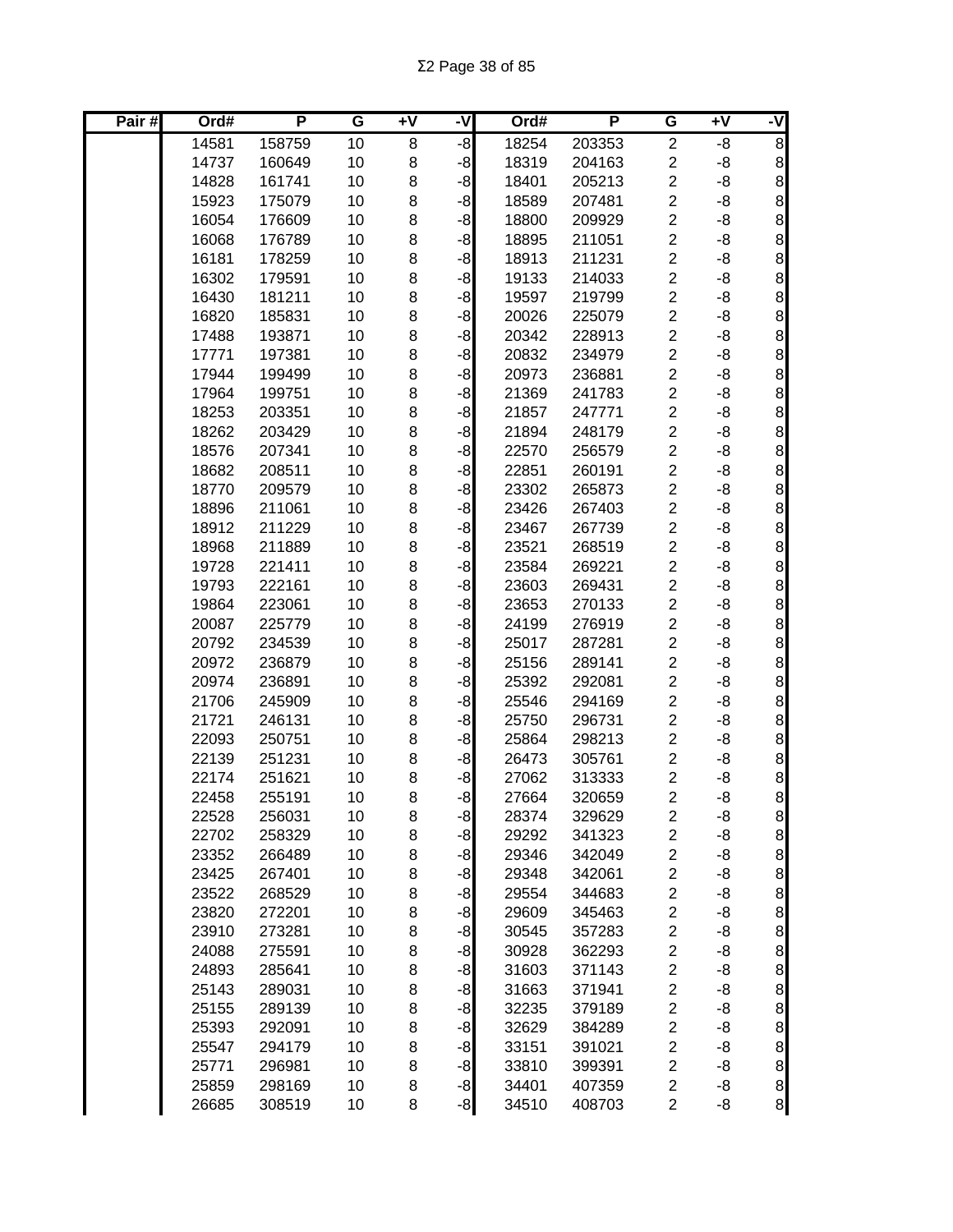| Pair# | Ord#           | P                | G        | $\overline{+V}$ | -V   | Ord#           | P                | G                                    | Ŧ٨       | ۲,                                         |
|-------|----------------|------------------|----------|-----------------|------|----------------|------------------|--------------------------------------|----------|--------------------------------------------|
|       | 27419          | 317741           | 10       | 8               | $-8$ | 35549          | 422101           | $\overline{2}$                       | -8       | $\overline{8}$                             |
|       | 27466          | 318299           | 10       | 8               | $-8$ | 35683          | 423781           | $\overline{\mathbf{c}}$              | -8       | 8                                          |
|       | 27595          | 319829           | 10       | 8               | -8   | 35743          | 424549           | $\overline{2}$                       | -8       | 8                                          |
|       | 27832          | 322781           | 10       | 8               | $-8$ | 35888          | 426553           | $\overline{c}$                       | -8       | $\bf{8}$                                   |
|       | 27957          | 324449           | 10       | 8               | $-8$ | 36179          | 430279           | $\overline{2}$                       | -8       | 8                                          |
|       | 28027          | 325229           | 10       | 8               | $-8$ | 36457          | 433663           | $\overline{c}$                       | -8       | 8                                          |
|       | 28197          | 327419           | 10       | $\bf8$          | $-8$ | 36702          | 436729           | $\overline{2}$                       | -8       | 8                                          |
|       | 28567          | 332009           | 10       | 8               | $-8$ | 37847          | 451681           | $\overline{c}$                       | -8       | $\bf{8}$                                   |
|       | 29347          | 342059           | 10       | 8               | $-8$ | 38240          | 457003           | $\overline{2}$                       | -8       |                                            |
|       | 29349          | 342071           | 10       | 8               | $-8$ | 38716          | 463513           | $\boldsymbol{2}$                     | -8       |                                            |
|       | 29453          | 343391           | 10       | 8               | $-8$ | 38836          | 464953           | $\overline{c}$                       | -8       |                                            |
|       | 29749          | 347141           | 10       | 8               | $-8$ | 39625          | 475093           | $\overline{c}$                       | -8       | ထ ထ ထ ထ ထ ထ                                |
|       | 29851          | 348431           | 10       | 8               | $-8$ | 39674          | 475681           | $\overline{c}$                       | -8       |                                            |
|       | 30170          | 352421           | 10       | 8               | $-8$ | 39916          | 478813           | $\overline{c}$                       | -8       |                                            |
|       | 30624          | 358289           | 10       | 8               | $-8$ | 39965          | 479431           | $\boldsymbol{2}$                     | -8       |                                            |
|       | 31444          | 368801           | 10       | 8               | $-8$ | 40014          | 480061           | $\overline{c}$                       | -8       |                                            |
|       | 31662          | 371939           | 10       | 8               | $-8$ | 40963          | 492631           | $\boldsymbol{2}$                     | -8       | စ စ စ စ                                    |
|       | 32363          | 380879           | 10       | 8               | -8   | 41162          | 495151           | $\overline{c}$                       | -8       |                                            |
|       | 32449          | 382001           | 10       | 8               | $-8$ | 41326          | 497281           | $\overline{c}$                       | -8       |                                            |
|       | 32630          | 384299           | 10       | 8               | $-8$ | 41612          | 500923           | $\overline{c}$                       | -8       | 8                                          |
|       | 32694          | 385139           | 10       | 8               | $-8$ | 41803          | 503611           | $\overline{c}$                       | -8       | 8                                          |
|       | 32771          | 386129           | 10       | $\bf8$          | $-8$ | 41957          | 505513           | $\overline{c}$                       | -8       | 8                                          |
|       | 32795          | 386381           | 10       | 8               | $-8$ | 42095          | 507361           | $\overline{c}$                       | -8       | $\bf 8$                                    |
|       | 33236          | 392111           | 10       | 8               | $-8$ | 42384          | 511213           | $\overline{c}$                       | -8       | 8                                          |
|       | 33255          | 392279           | 10       | 8               | $-8$ | 42769          | 516361           | $\overline{c}$                       | -8       | $\bf{8}$                                   |
|       | 33551          | 396041           | 10       | 8               | $-8$ | 42865          | 517471           | $\boldsymbol{2}$                     | -8       | $\begin{array}{c} 8 \\ 8 \end{array}$      |
|       | 33811          | 399401           | 10       | 8               | $-8$ | 43405          | 524509           | $\boldsymbol{2}$                     | -8       |                                            |
|       | 34028          | 402341           | 10       | 8               | $-8$ | 43706          | 528403           | $\boldsymbol{2}$                     | -8       | စ စ စ စ                                    |
|       | 34509          | 408701           | 10       | 8               | $-8$ | 43735          | 528823           | $\overline{c}$                       | -8       |                                            |
|       | 35377          | 419801           | 10       | 8               | $-8$ | 43886          | 530743           | $\overline{c}$                       | -8       |                                            |
|       | 35548          | 422099           | 10       | 8               | $-8$ | 44177          | 534649           | $\overline{c}$                       | -8       |                                            |
|       | 35550          | 422111           | 10       | 8               | $-8$ | 44179          | 534661           | $\overline{c}$                       | -8       | $\infty$ $\infty$                          |
|       | 35606          | 422879           | 10       | 8               | $-8$ | 44730          | 542083           | $\overline{c}$                       | -8       |                                            |
|       | 35699          | 424001           | 10       | 8               | $-8$ | 44793          | 542923           | $\overline{c}$                       | -8       |                                            |
|       | 36150          | 429899           | 10       | 8               | $-8$ | 45333          | 550129           | $\overline{2}$                       | -8       | $\bf{8}$                                   |
|       | 36703          | 436739           | 10       | 8               | $-8$ | 45611          | 553759           | $\overline{\mathbf{c}}$              | -8       | 8 <sup>1</sup>                             |
|       | 36989          | 440579           | 10       | 8               | $-8$ | 46119          | 560491           | $\overline{\mathbf{c}}$              | -8       | $\bf{8}$                                   |
|       | 37083          | 441839           | 10       | 8               | $-8$ | 46962          | 571801           | $\overline{\mathbf{c}}$              | -8       | $\bf{8}$                                   |
|       | 37135          | 442499           | 10       | 8               | $-8$ | 47026          | 572599           | $\overline{c}$                       | -8       | $\mathbf{8}$                               |
|       | 37351          | 445031           | 10       | 8               | $-8$ | 47285          | 576031           | $\overline{c}$                       | -8       | $\bf{8}$                                   |
|       | 37445          | 446399           | 10       | 8               | $-8$ | 47333          | 576649           | $\overline{c}$                       | -8       | $\bf{8}$                                   |
|       | 37846          | 451679           | 10       | 8               | $-8$ | 47812          | 582973           | $\overline{\mathbf{c}}$              | -8       | 8                                          |
|       | 37907          | 452531           | 10       | 8               | $-8$ | 48400          | 590659           | $\overline{\mathbf{c}}$              | -8       | 8                                          |
|       | 38062          | 454721           | 10       | 8               | $-8$ | 48688          | 594523           | $\overline{\mathbf{c}}$              | -8       | 8                                          |
|       | 38835          | 464951           | 10       | 8               | $-8$ | 49271          | 602269           | $\overline{c}$                       | -8       | $\infty$ $\infty$                          |
|       | 39056          | 467879           | 10       | 8               | $-8$ | 49577          | 606313           | $\boldsymbol{2}$                     | -8       |                                            |
|       | 39587          | 474581           | 10       | 8               | $-8$ | 49728          | 608359           | $\boldsymbol{2}$                     | -8       |                                            |
|       | 39649          | 475379           | 10<br>10 | 8               | $-8$ | 49780          | 608989           | $\boldsymbol{2}$                     | -8       | 8                                          |
|       | 39675<br>39710 | 475691<br>476039 | 10       | 8<br>8          | $-8$ | 50530<br>50541 | 618859<br>619009 | $\boldsymbol{2}$<br>$\boldsymbol{2}$ | -8<br>-8 | $\begin{array}{c} 8 \\ 8 \\ 8 \end{array}$ |
|       | 39836          | 477821           | 10       | 8               | $-8$ | 50734          | 621631           | $\overline{c}$                       | -8       |                                            |
|       |                |                  |          |                 | $-8$ |                |                  |                                      |          |                                            |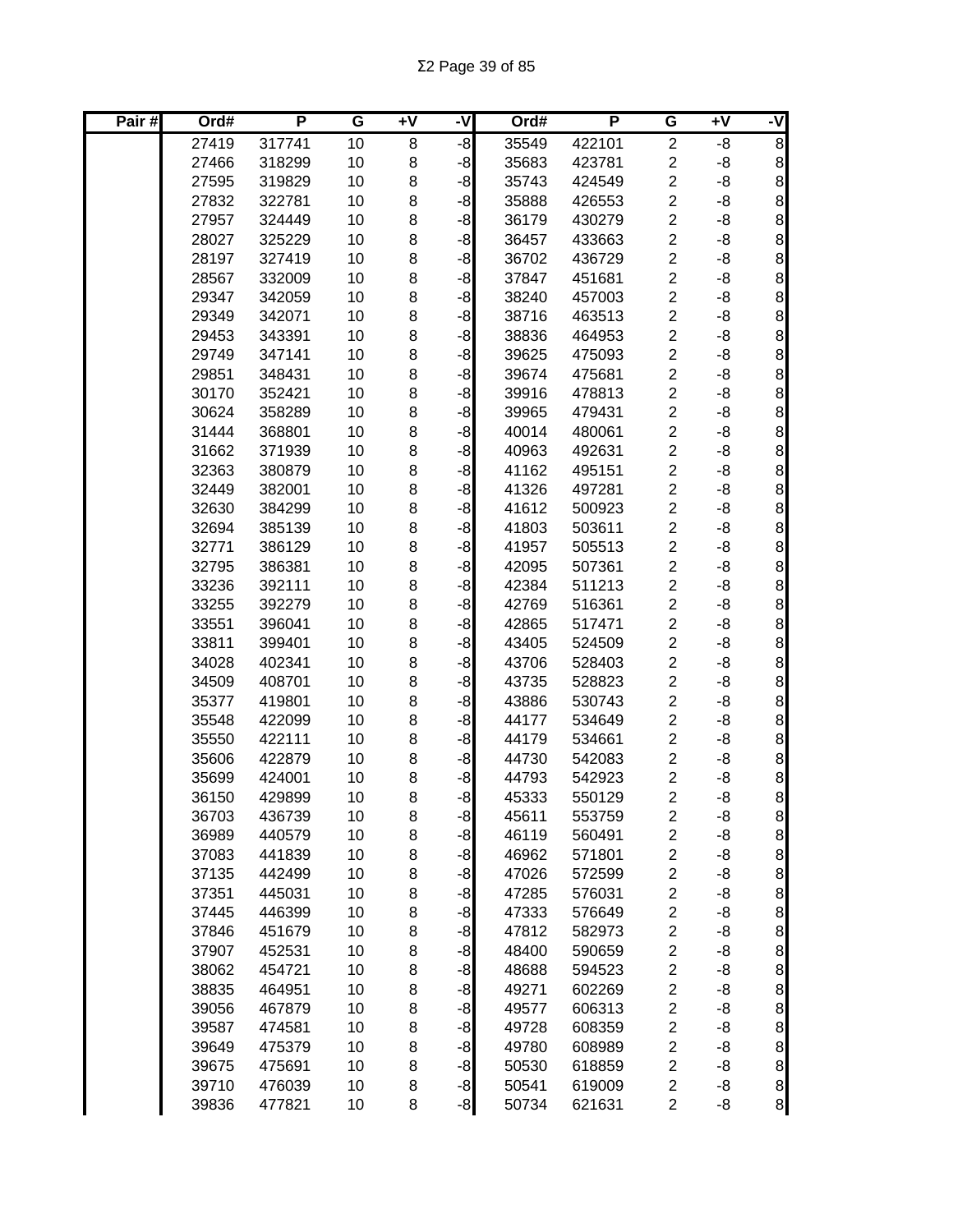| Pair# | Ord#  | P      | G  | Ŧ٨ | -V   | Ord#  | P      | G                       | Ŧ٨ | ż                                            |
|-------|-------|--------|----|----|------|-------|--------|-------------------------|----|----------------------------------------------|
|       | 39908 | 478739 | 10 | 8  | $-8$ | 50850 | 623281 | $\overline{2}$          | -8 | $\overline{8}$                               |
|       | 40013 | 480059 | 10 | 8  | $-8$ | 51105 | 626713 | $\overline{\mathbf{c}}$ | -8 | $\boldsymbol{8}$                             |
|       | 40044 | 480461 | 10 | 8  | $-8$ | 51895 | 637339 | $\overline{c}$          | -8 | 8                                            |
|       | 40477 | 486389 | 10 | 8  | $-8$ | 52076 | 640009 | $\overline{c}$          | -8 | $\bf{8}$                                     |
|       | 40741 | 489689 | 10 | 8  | $-8$ | 52336 | 643651 | $\overline{2}$          | -8 | $\,8\,$                                      |
|       | 40962 | 492629 | 10 | 8  | $-8$ | 52375 | 644143 | $\overline{c}$          | -8 | $\bf{8}$                                     |
|       | 40998 | 493121 | 10 | 8  | $-8$ | 52532 | 646159 | $\overline{c}$          | -8 | $\bf 8$                                      |
|       | 41611 | 500921 | 10 | 8  | $-8$ | 52555 | 646423 | $\overline{c}$          | -8 | $\bf{8}$                                     |
|       | 41804 | 503621 | 10 | 8  | $-8$ | 52720 | 648619 | $\overline{c}$          | -8 | $\begin{array}{c} 8 \end{array}$             |
|       | 42081 | 507149 | 10 | 8  | $-8$ | 52907 | 651181 | $\overline{c}$          | -8 |                                              |
|       | 42094 | 507359 | 10 | 8  | $-8$ | 53170 | 654613 | $\overline{2}$          | -8 |                                              |
|       | 42481 | 512591 | 10 | 8  | -8   | 53200 | 655003 | $\overline{c}$          | -8 | စ စ စ စ စ                                    |
|       | 42864 | 517469 | 10 | 8  | -8   | 53459 | 658591 | $\overline{c}$          | -8 |                                              |
|       | 43190 | 521669 | 10 | 8  | $-8$ | 53714 | 661951 | $\overline{\mathbf{c}}$ | -8 |                                              |
|       | 43406 | 524519 | 10 | 8  | $-8$ | 54699 | 675163 | $\overline{c}$          | -8 |                                              |
|       | 43440 | 524981 | 10 | 8  | $-8$ | 54858 | 677323 | $\overline{c}$          | -8 |                                              |
|       | 44178 | 534659 | 10 | 8  | $-8$ | 55054 | 679909 | $\overline{c}$          | -8 | $\infty$ $\infty$                            |
|       | 44480 | 538721 | 10 | 8  | $-8$ | 55101 | 680443 | $\overline{c}$          | -8 |                                              |
|       | 44529 | 539321 | 10 | 8  | $-8$ | 55346 | 683833 | $\overline{c}$          | -8 | 8                                            |
|       | 44625 | 540689 | 10 | 8  | $-8$ | 55400 | 684559 | $\overline{c}$          | -8 | 8                                            |
|       | 45308 | 549749 | 10 | 8  | $-8$ | 55513 | 686041 | $\overline{c}$          | -8 | $\,8\,$                                      |
|       | 45903 | 557741 | 10 | 8  | $-8$ | 55830 | 690271 | $\overline{2}$          | -8 | $\bf{8}$                                     |
|       | 46118 | 560489 | 10 | 8  | $-8$ | 55977 | 692299 | $\overline{c}$          | -8 | $\bf{8}$                                     |
|       | 46120 | 560501 | 10 | 8  | $-8$ | 56045 | 693169 | $\overline{c}$          | -8 | $\bf 8$                                      |
|       | 46264 | 562589 | 10 | 8  | $-8$ | 56363 | 697399 | $\overline{c}$          | -8 | $\bf 8$                                      |
|       | 46519 | 565919 | 10 | 8  | $-8$ | 56422 | 698251 | $\overline{c}$          | -8 | 8                                            |
|       | 46863 | 570509 | 10 | 8  | $-8$ | 56424 | 698263 | $\overline{c}$          | -8 | 8                                            |
|       | 46892 | 570851 | 10 | 8  | $-8$ | 56752 | 702733 | $\overline{c}$          | -8 | <b>8 8 8 8</b>                               |
|       | 47248 | 575591 | 10 | 8  | $-8$ | 56822 | 703711 | $\overline{c}$          | -8 |                                              |
|       | 47455 | 578309 | 10 | 8  | $-8$ | 57395 | 711133 | $\overline{\mathbf{c}}$ | -8 |                                              |
|       | 49170 | 600959 | 10 | 8  | $-8$ | 57836 | 717151 | $\overline{\mathbf{c}}$ | -8 |                                              |
|       | 49576 | 606311 | 10 | 8  | $-8$ | 58055 | 720301 | $\overline{c}$          | -8 |                                              |
|       | 49729 | 608369 | 10 | 8  | $-8$ | 58532 | 726601 | $\overline{c}$          | -8 | $\infty$ $\infty$                            |
|       | 50733 | 621629 | 10 | 8  | $-8$ | 58930 | 731923 | $\overline{\mathbf{c}}$ | -8 |                                              |
|       | 50897 | 623879 | 10 | 8  | $-8$ | 59663 | 741859 | $\overline{2}$          | -8 | $\bf{8}$                                     |
|       | 51092 | 626609 | 10 | 8  | $-8$ | 60452 | 752821 | 2                       | -8 | 8 <sup>1</sup>                               |
|       | 51442 | 631469 | 10 | 8  | $-8$ | 60547 | 754111 | $\overline{\mathbf{c}}$ | -8 | 8 <sup>1</sup>                               |
|       | 51802 | 636071 | 10 | 8  | $-8$ | 60549 | 754123 | $\overline{\mathbf{c}}$ | -8 | $\bf{8}$                                     |
|       | 52099 | 640259 | 10 | 8  | $-8$ | 60882 | 758743 | $\overline{\mathbf{c}}$ | -8 | $\bf{8}$                                     |
|       | 52374 | 644141 | 10 | 8  | $-8$ | 60944 | 759571 | $\overline{c}$          | -8 | 8 <sup>1</sup>                               |
|       | 52594 | 646991 | 10 | 8  | $-8$ | 61102 | 761533 | $\overline{\mathbf{c}}$ | -8 | 8 <sup>1</sup>                               |
|       | 52721 | 648629 | 10 | 8  | $-8$ | 61482 | 766543 | $\overline{c}$          | -8 | $\bf{8}$                                     |
|       | 52908 | 651191 | 10 | 8  | $-8$ | 61551 | 767539 | $\overline{\mathbf{c}}$ | -8 | $\bf 8$                                      |
|       | 53162 | 654539 | 10 | 8  | $-8$ | 61637 | 768643 | $\overline{c}$          | -8 | $\bf 8$                                      |
|       | 53833 | 663581 | 10 | 8  | $-8$ | 61744 | 770113 | $\overline{c}$          | -8 | 8                                            |
|       | 53837 | 663599 | 10 | 8  | $-8$ | 61768 | 770449 | $\overline{\mathbf{c}}$ | -8 | $\bf{8}$                                     |
|       | 54314 | 670049 | 10 | 8  | $-8$ | 61877 | 771889 | $\overline{\mathbf{c}}$ | -8 | $\mathbf{8}$                                 |
|       | 54727 | 675551 | 10 | 8  | $-8$ | 61914 | 772393 | $\overline{c}$          | -8 | $\mathbf{8}$                                 |
|       | 54857 | 677321 | 10 | 8  | $-8$ | 62467 | 779983 | $\overline{c}$          | -8 | $\begin{array}{c}\n8 \\ 8 \\ 8\n\end{array}$ |
|       | 54868 | 677471 | 10 | 8  | $-8$ | 62550 | 781129 | $\overline{\mathbf{c}}$ | -8 |                                              |
|       | 55345 | 683831 | 10 | 8  | $-8$ | 62573 | 781399 | $\overline{c}$          | -8 |                                              |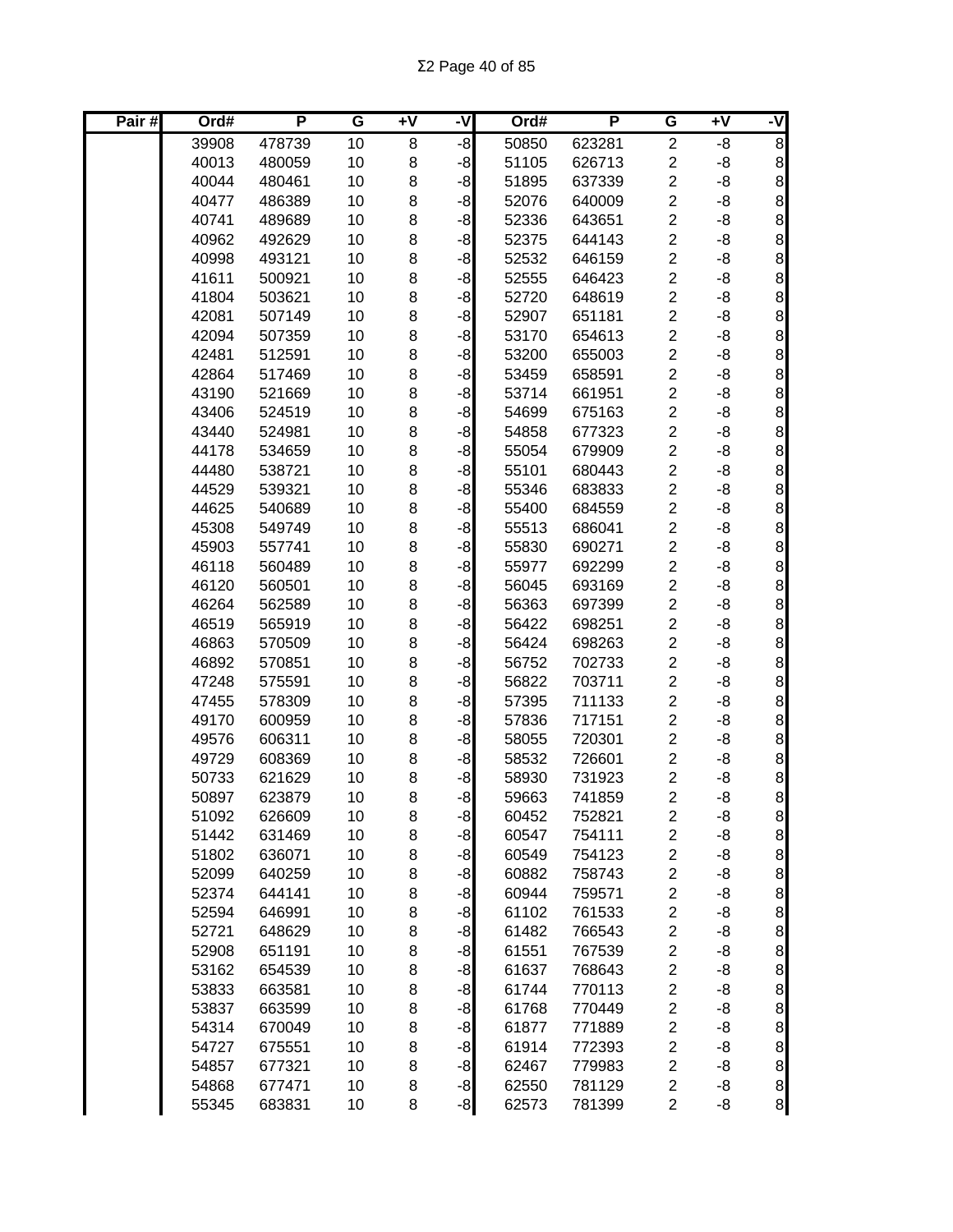| Pair# | Ord#           | P                | G        | Ŧ٨     | -V           | Ord#           | P                | G                                         | Ŧ٨       | ż                                            |
|-------|----------------|------------------|----------|--------|--------------|----------------|------------------|-------------------------------------------|----------|----------------------------------------------|
|       | 55512          | 686039           | 10       | 8      | $-8$         | 62709          | 783259           | $\overline{c}$                            | -8       | $\overline{8}$                               |
|       | 55986          | 692399           | 10       | 8      | $-8$         | 62991          | 787069           | $\overline{c}$                            | -8       | $\bf 8$                                      |
|       | 56122          | 694271           | 10       | 8      | $-8$         | 63781          | 797581           | $\overline{c}$                            | -8       | 8                                            |
|       | 56423          | 698261           | 10       | 8      | $-8$         | 64332          | 805111           | $\overline{c}$                            | -8       | $\,8\,$                                      |
|       | 56517          | 699539           | 10       | 8      | $-8$         | 64713          | 810379           | $\overline{2}$                            | -8       | $\,8\,$                                      |
|       | 56891          | 704579           | 10       | 8      | $-8$         | 64715          | 810391           | $\overline{c}$                            | -8       | $\bf{8}$                                     |
|       | 57237          | 709151           | 10       | 8      | $-8$         | 64889          | 812701           | $\overline{c}$                            | -8       | $\bf{8}$                                     |
|       | 57367          | 710849           | 10       | 8      | $-8$         | 65109          | 815821           | $\overline{c}$                            | -8       | $\bf{8}$                                     |
|       | 57658          | 714851           | 10       | 8      | $-8$         | 65184          | 816859           | $\overline{c}$                            | -8       | 8                                            |
|       | 58430          | 725159           | 10       | 8      | $-8$         | 65351          | 819241           | $\overline{c}$                            | -8       | 8                                            |
|       | 58754          | 729569           | 10       | 8      | $-8$         | 65353          | 819253           | $\overline{2}$                            | -8       |                                              |
|       | 58929          | 731921           | 10       | 8      | $-8$         | 65387          | 819619           | $\overline{c}$                            | -8       | စ စ စ စ                                      |
|       | 59687          | 742211           | 10       | 8      | $-8$         | 65442          | 820333           | $\overline{\mathbf{c}}$                   | -8       |                                              |
|       | 59922          | 745709           | 10       | 8      | $-8$         | 65528          | 821479           | $\overline{\mathbf{c}}$                   | -8       |                                              |
|       | 60247          | 750131           | 10       | 8      | $-8$         | 65632          | 822793           | $\overline{c}$                            | -8       | 8                                            |
|       | 60453          | 752831           | 10       | 8      | $-8$         | 65710          | 823789           | $\overline{c}$                            | -8       | $\begin{array}{c} 8 \\ 8 \end{array}$        |
|       | 60512          | 753689           | 10       | 8      | $-8$         | 65714          | 823831           | $\overline{c}$                            | -8       |                                              |
|       | 60548          | 754121           | 10       | 8      | $-8$         | 65908          | 826393           | $\overline{c}$                            | -8       | 8                                            |
|       | 60617          | 754991           | 10       | 8      | $-8$         | 65918          | 826561           | $\overline{c}$                            | -8       | 8                                            |
|       | 60881          | 758741           | 10       | 8      | $-8$         | 66968          | 841081           | $\overline{c}$                            | -8       | 8                                            |
|       | 60943          | 759569           | 10       | 8      | $-8$         | 67235          | 844621           | $\overline{c}$                            | -8       | $\,8\,$                                      |
|       | 61076          | 761261           | 10       | 8      | $-8$         | 68319          | 859669           | $\overline{2}$                            | -8       | $\bf{8}$                                     |
|       | 61552          | 767549           | 10       | 8      | $-8$         | 68514          | 862231           | $\overline{c}$                            | -8       | $\bf{8}$                                     |
|       | 61567          | 767759           | 10       | 8      | $-8$         | 68530          | 862399           | $\overline{2}$                            | -8       | $\bf{8}$                                     |
|       | 61636          | 768641           | 10       | 8      | $-8$         | 68631          | 863899           | $\overline{c}$                            | -8       | $\,8\,$                                      |
|       | 61704          | 769589           | 10       | 8      | $-8$         | 68784          | 865819           | $\overline{c}$                            | -8       | $\bf{8}$                                     |
|       | 61913          | 772391           | 10       | 8      | $-8$         | 69373          | 873991           | $\overline{c}$                            | -8       | 8                                            |
|       | 62031          | 773999           | 10       | 8      | $-8$         | 69776          | 879343           | $\overline{c}$                            | -8       | စ စ စ စ                                      |
|       | 62277          | 777431           | 10       | 8      | $-8$         | 69802          | 879691           | $\overline{c}$                            | -8       |                                              |
|       | 62328          | 778121           | 10       | 8      | $-8$         | 69866          | 880543           | $\overline{\mathbf{c}}$                   | -8       |                                              |
|       | 62741          | 783701           | 10       | 8      | $-8$         | 69900          | 880951           | $\overline{\mathbf{c}}$                   | -8       |                                              |
|       | 63780          | 797579           | 10       | 8      | $-8$         | 70006          | 882451           | $\overline{c}$                            | -8       | $\infty$ $\infty$                            |
|       | 63782          | 797591           | 10       | 8      | $-8$         | 70388          | 887671           | $\overline{c}$                            | -8       |                                              |
|       | 64018          | 800741           | 10       | 8      | $-8$         | 70400          | 887839           | $\overline{\mathbf{c}}$                   | -8       |                                              |
|       | 64331          | 805109           | 10       | 8      | $-8$         | 70860          | 894193           | $\overline{2}$                            | -8       | $\bf{8}$                                     |
|       | 64430          | 806381           | 10       | 8      | $-8$         | 70983          | 895789           | $\overline{\mathbf{c}}$                   | -8       | 8 <sup>1</sup>                               |
|       | 64559          | 808361           | 10       | 8      | $-8$         | 71089          | 897319           | $\overline{\mathbf{c}}$                   | -8       | 8 <sup>1</sup>                               |
|       | 64714          | 810389           | 10       | 8      | $-8$         | 71160          | 898243           | $\overline{\mathbf{c}}$                   | -8       | $\bf{8}$                                     |
|       | 65247          | 817721           | 10       | 8      | $-8$         | 71269          | 899893           | $\overline{\mathbf{c}}$                   | -8       | $\bf{8}$                                     |
|       | 65352          | 819251           | 10       | 8      | $-8$         | 71333          | 900763           | $\overline{\mathbf{c}}$                   | -8       | $\bf{8}$                                     |
|       | 65441          | 820331           | 10       | 8      | $-8$         | 71975          | 909331           | $\overline{\mathbf{c}}$                   | -8       | $\bf{8}$                                     |
|       | 65606          | 822551           | 10       | 8      | $-8$         | 72210          | 912523           | $\overline{c}$                            | -8       | $\bf{8}$                                     |
|       | 65715          | 823841           | 10       | 8      | $-8$         | 72335          | 914581           | $\overline{\mathbf{c}}$                   | -8       | $\bf 8$                                      |
|       | 65907          | 826391           | 10       | 8      | $-8$         | 72411          | 915613           | $\overline{c}$                            | -8       | $\bf 8$                                      |
|       | 66185          | 830339           | 10       | 8      | $-8$         | 72730          | 919939           | $\overline{c}$                            | -8       | 8                                            |
|       | 66530          | 834959           | 10       | 8      | $-8$         | 73193          | 926089           | $\overline{\mathbf{c}}$                   | -8       | $\bf{8}$                                     |
|       | 67061          | 842351           | 10<br>10 | 8      | $-8$<br>$-8$ | 73765          | 934069           | $\overline{\mathbf{c}}$<br>$\overline{c}$ | -8       | 8                                            |
|       | 68320<br>68415 | 859679<br>860939 | 10       | 8<br>8 |              | 73830<br>73887 | 934909<br>935689 | $\overline{c}$                            | -8<br>-8 | 8                                            |
|       | 69287          | 872621           | 10       | 8      | $-8$<br>$-8$ | 73994          | 937243           | $\overline{\mathbf{c}}$                   | -8       |                                              |
|       | 69345          | 873539           | 10       | 8      | $-8$         | 74877          | 949633           | $\overline{c}$                            | -8       | $\begin{array}{c}\n8 \\ 8 \\ 8\n\end{array}$ |
|       |                |                  |          |        |              |                |                  |                                           |          |                                              |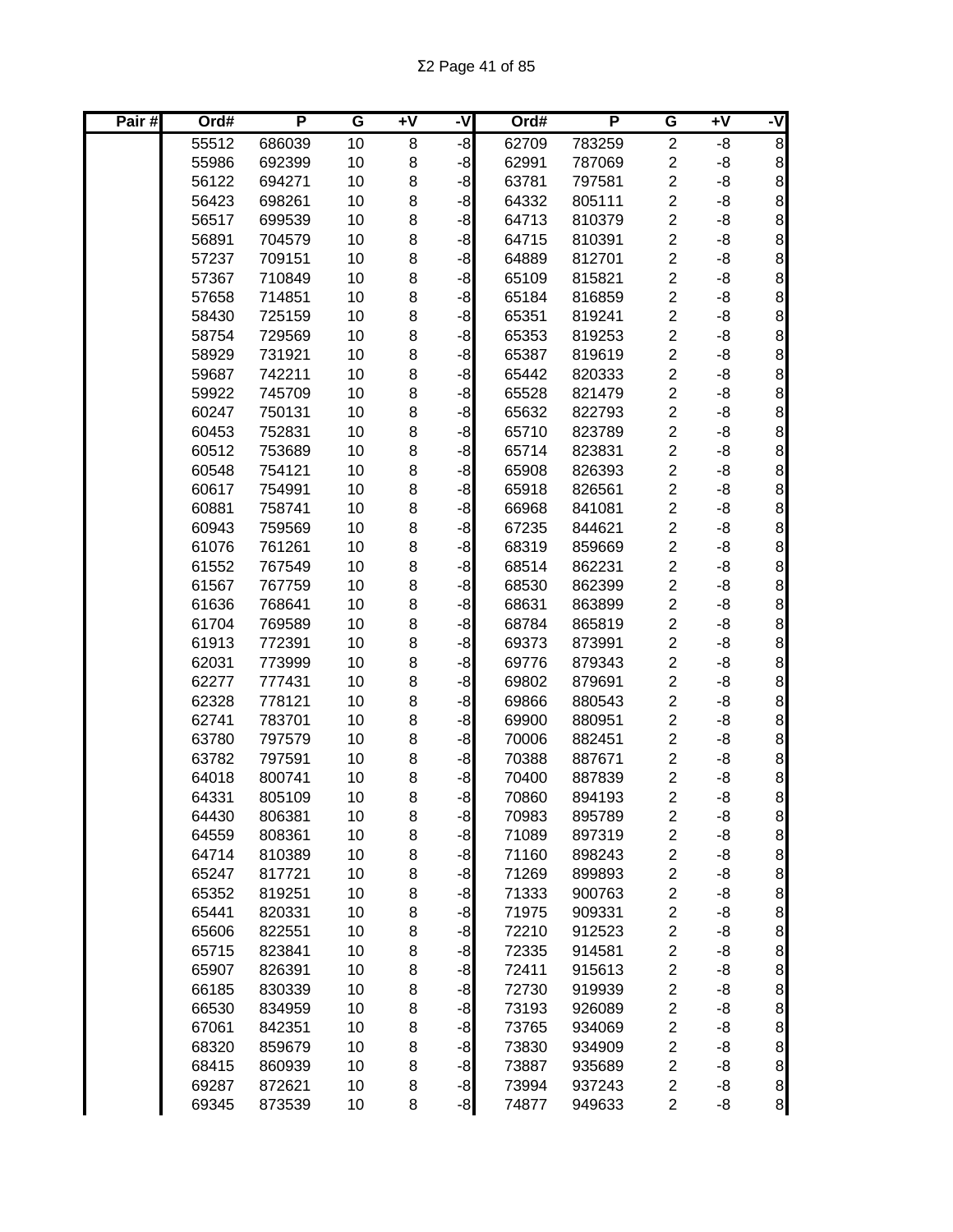| Pair# | Ord#         | P              | G        | +V     | -V           | Ord#           | P                | G                       | Ŧ٨       | ż                                     |
|-------|--------------|----------------|----------|--------|--------------|----------------|------------------|-------------------------|----------|---------------------------------------|
|       | 69975        | 882029         | 10       | 8      | $-8$         | 74994          | 951091           | $\overline{2}$          | -8       | $\overline{8}$                        |
|       | 70387        | 887669         | 10       | 8      | $-8$         | 75413          | 957109           | $\overline{\mathbf{c}}$ | -8       | $\bf 8$                               |
|       | 70649        | 891389         | 10       | 8      | $-8$         | 76308          | 969433           | $\overline{2}$          | -8       | $\,8\,$                               |
|       | 70984        | 895799         | 10       | 8      | $-8$         | 76658          | 974179           | $\overline{c}$          | -8       | $\,8\,$                               |
|       | 71970        | 909299         | 10       | 8      | $-8$         | 77130          | 980911           | $\overline{c}$          | -8       | $\bf8$                                |
|       | 71974        | 909329         | 10       | 8      | $-8$         | 77530          | 986509           | $\overline{2}$          | -8       | $\,8\,$                               |
|       | 71976        | 909341         | 10       | 8      | $-8$         | 77548          | 986719           | $\overline{c}$          | -8       | $\,8\,$                               |
|       | 72513        | 917051         | 10       | 8      | $-8$         | 77805          | 990361           | $\overline{2}$          | -8       | 8                                     |
|       | 72667        | 919031         | 10       | 8      | $-8$         | 78103          | 994561           | $\overline{\mathbf{c}}$ | -8       | 8                                     |
|       | 72731        | 919949         | 10       | 8      | -8           | 472            | 3347             | 4                       | -8       |                                       |
|       | 73238        | 926669         | 10       | 8      | $-8$         | 3684           | 34487            | 4                       | -8       | $\infty$ $\infty$                     |
|       | 73449        | 929639         | 10       | 8      | $-8$         | 3880           | 36587            | 4                       | -8       |                                       |
|       | 73629        | 932219         | 10       | 8      | $-8$         | 4723           | 45557            | 4                       | -8       | 8                                     |
|       | 73993        | 937241         | 10       | 8      | $-8$         | 5226           | 51047            | 4                       | -8       | $\infty$                              |
|       | 74143        | 939359         | 10       | 8      | $-8$         | 5420           | 53117            | 4                       | -8       |                                       |
|       | 74634        | 946091         | 10       | 8      | $-8$         | 6691           | 67157            | 4                       | -8       | $\bf{8}$                              |
|       | 74863        | 949451         | 10       | 8      | $-8$         | 11768          | 125387           | 4                       | -8       | 8                                     |
|       | 76008        | 965189         | 10       | 8      | $-8$         | 12593          | 135197           | 4                       | -8       | 8                                     |
|       | 76516        | 972131         | 10       | 8      | $-8$         | 14007          | 151787           | 4                       | -8       | $\bf 8$                               |
|       | 76721        | 974969         | 10       | 8      | $-8$         | 14413          | 156707           | 4                       | -8       | $\,8\,$                               |
|       | 77117        | 980729         | 10       | 8      | $-8$         | 15806          | 173687           | 4                       | -8       | $\,8\,$                               |
|       | 77129        | 980909         | 10       | 8      | $-8$         | 18487          | 206237           | 4                       | -8       | $\bf{8}$                              |
|       | 77311        | 983441         | 10       | 8      | $-8$         | 18878          | 210827           | 4                       | -8       | $\bf{8}$                              |
|       | 77493        | 985991         | 10       | 8      | $-8$         | 20471          | 230357           | 4                       | -8       | $\bf 8$                               |
|       | 78086        | 994319         | 10       | 8      | $-8$         | 21360          | 241667           | 4                       | -8       | 8                                     |
|       | 78157        | 995339         | 10       | 8      | $-8$         | 21626          | 244877           | 4                       | -8       | 8                                     |
|       | 78292        | 997121         | 10       | 8      | $-8$         | 21754          | 246527           | 4                       | -8       | $\begin{array}{c} 8 \\ 8 \end{array}$ |
|       | 78351        | 997889         | 10       | 8      | $-8$         | 22206          | 252017           | 4                       | -8       |                                       |
|       | 351          | 2371           | 14       | 8      | $-8$         | 23046          | 262697           | 4                       | -8       | 8                                     |
|       | 791          | 6067           | 14       | 8      | $-8$         | 23930          | 273617<br>315377 | 4                       | -8       | 8                                     |
|       | 1161         | 9391           | 14<br>14 | 8      | $-8$         | 27222          |                  | 4                       | -8       | 8<br>$\bf{8}$                         |
|       | 2223<br>2674 | 19597<br>24043 | 14       | 8<br>8 | $-8$<br>$-8$ | 27325<br>27351 | 316637<br>316907 | 4<br>4                  | -8<br>-8 | 8                                     |
|       | 2880         | 26203          | 14       | 8      | $-8$         | 27684          | 320927           | 4                       | -8       | 8                                     |
|       | 3170         | 29167          | 14       | 8      | $-8$         | 28133          | 326597           | 4                       | -8       | $\bf{8}$                              |
|       | 3343         | 31033          | 14       | 8      | $-8$         | 28662          | 333287           | 4                       | -8       | 8 <sup>1</sup>                        |
|       | 3508         | 32707          | 14       | 8      | $-8$         | 29464          | 343547           | 4                       | -8       | 8 <sup>1</sup>                        |
|       | 4120         | 39133          | 14       | 8      | $-8$         | 30641          | 358487           | 4                       | -8       | $\bf{8}$                              |
|       | 4356         | 41641          | 14       | 8      | $-8$         | 31089          | 364337           | 4                       | -8       | 8 <sup>1</sup>                        |
|       | 4474         | 42787          | 14       | 8      | $-8$         | 31599          | 371087           | 4                       | -8       | $\bf{8}$                              |
|       | 4803         | 46471          | 14       | 8      | $-8$         | 32154          | 378167           | 4                       | -8       | $\bf 8$                               |
|       | 5654         | 55711          | 14       | 8      | $-8$         | 33106          | 390437           | 4                       | -8       | $\bf 8$                               |
|       | 6290         | 62653          | 14       | 8      | $-8$         | 33557          | 396107           | 4                       | -8       | 8                                     |
|       | 6363         | 63487          | 14       | 8      | $-8$         | 34385          | 407207           | 4                       | -8       | 8                                     |
|       | 7909         | 80803          | 14       | 8      | $-8$         | 35858          | 426077           | 4                       | -8       |                                       |
|       | 9333         | 96973          | 14       | 8      | $-8$         | 41187          | 495437           | 4                       | -8       | $\begin{array}{c} 8 \\ 8 \end{array}$ |
|       | 9514         | 99103          | 14       | 8      | $-8$         | 41456          | 498977           | 4                       | -8       | 8                                     |
|       | 9539         | 99391          | 14       | 8      | $-8$         | 41509          | 499637           | 4                       | -8       |                                       |
|       | 9830         | 102667         | 14       | 8      | $-8$         | 42090          | 507317           | 4                       | -8       | 8888                                  |
|       | 10144        | 106411         | 14       | 8      | $-8$         | 43445          | 525017           | 4                       | -8       |                                       |
|       | 10503        | 110623         | 14       | 8      | $-8$         | 47125          | 573887           | 4                       | -8       |                                       |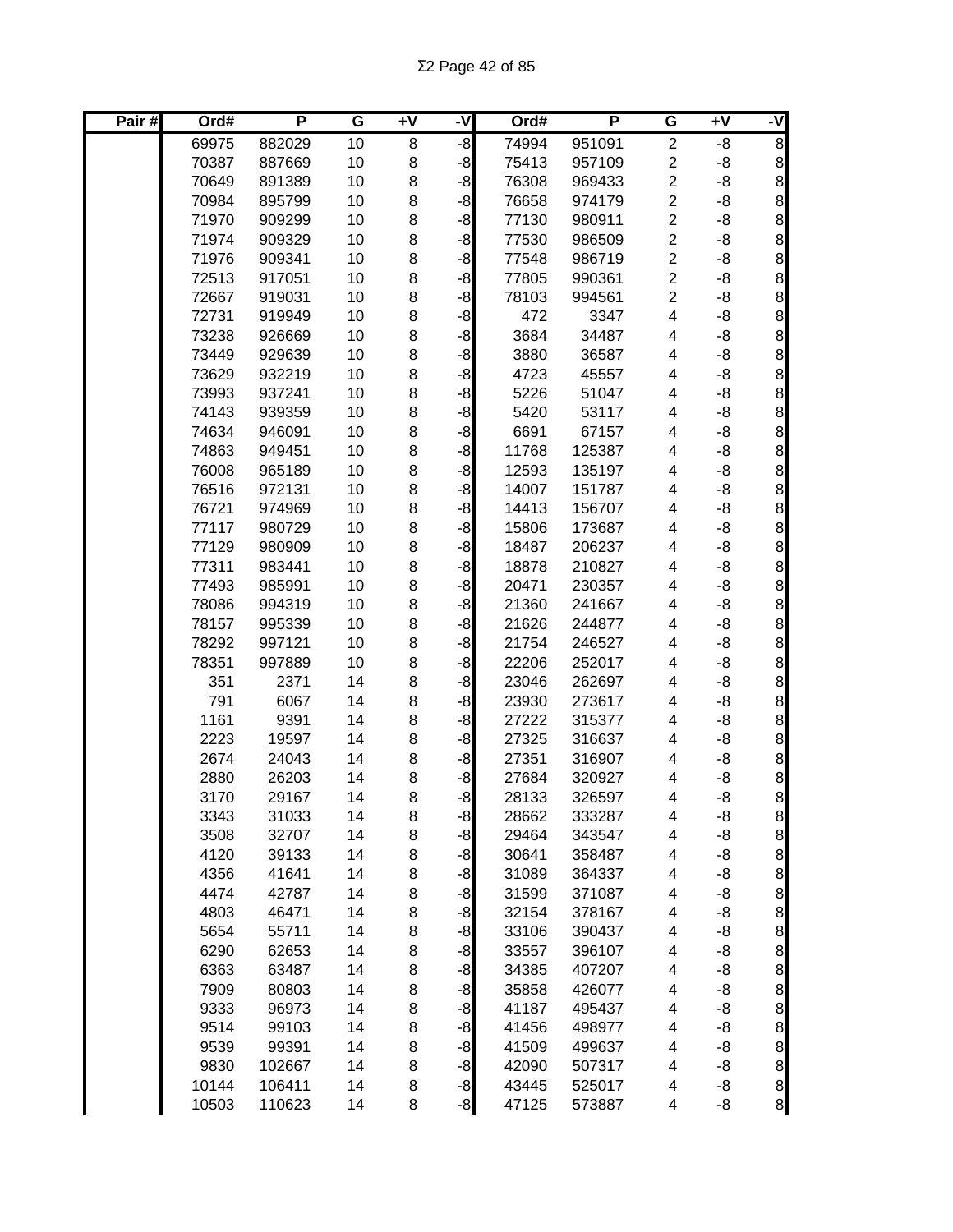| Pair# | Ord#  | P      | G  | +V | -V   | Ord#  | P      | G                       | Ŧ٨ | ż                                     |
|-------|-------|--------|----|----|------|-------|--------|-------------------------|----|---------------------------------------|
|       | 10788 | 113983 | 14 | 8  | $-8$ | 48652 | 594107 | $\overline{\mathbf{4}}$ | -8 | $\overline{8}$                        |
|       | 11707 | 124693 | 14 | 8  | $-8$ | 49052 | 599387 | 4                       | -8 | $\bf 8$                               |
|       | 11798 | 125731 | 14 | 8  | $-8$ | 50320 | 616157 | 4                       | -8 | $\,8\,$                               |
|       | 11882 | 126733 | 14 | 8  | $-8$ | 51734 | 635267 | 4                       | -8 | $\,8\,$                               |
|       | 12808 | 137587 | 14 | 8  | $-8$ | 52784 | 649487 | 4                       | -8 | $\bf8$                                |
|       | 12814 | 137653 | 14 | 8  | $-8$ | 55431 | 684977 | 4                       | -8 | $\,8\,$                               |
|       | 12917 | 138883 | 14 | 8  | $-8$ | 56204 | 695297 | 4                       | -8 | $\,8\,$                               |
|       | 13023 | 140191 | 14 | 8  | $-8$ | 58602 | 727487 | 4                       | -8 | 8                                     |
|       | 13402 | 144751 | 14 | 8  | $-8$ | 59468 | 739187 | 4                       | -8 | 8                                     |
|       | 13703 | 148381 | 14 | 8  | $-8$ | 61678 | 769247 | 4                       | -8 |                                       |
|       | 13893 | 150517 | 14 | 8  | -8   | 63151 | 789137 | 4                       | -8 | 8888                                  |
|       | 14252 | 154747 | 14 | 8  | -8   | 66756 | 838157 | 4                       | -8 |                                       |
|       | 14570 | 158611 | 14 | 8  | $-8$ | 66766 | 838367 | 4                       | -8 |                                       |
|       | 15891 | 174673 | 14 | 8  | $-8$ | 68649 | 864107 | 4                       | -8 |                                       |
|       | 16370 | 180331 | 14 | 8  | $-8$ | 69250 | 872177 | 4                       | -8 | 8888                                  |
|       | 16828 | 185917 | 14 | 8  | $-8$ | 69772 | 879287 | 4                       | -8 |                                       |
|       | 16837 | 186007 | 14 | 8  | $-8$ | 70257 | 885947 | 4                       | -8 |                                       |
|       | 17648 | 195907 | 14 | 8  | $-8$ | 71391 | 901517 | 4                       | -8 | 8                                     |
|       | 18748 | 209347 | 14 | 8  | $-8$ | 72646 | 918767 | 4                       | -8 | 8                                     |
|       | 18835 | 210277 | 14 | 8  | $-8$ | 74248 | 940817 | 4                       | -8 | $\,8\,$                               |
|       | 18852 | 210481 | 14 | 8  | $-8$ | 75861 | 963227 | 4                       | -8 | $\bf{8}$                              |
|       | 18922 | 211333 | 14 | 8  | $-8$ | 76191 | 967847 | 4                       | -8 | $\bf{8}$                              |
|       | 19420 | 217681 | 14 | 8  | $-8$ | 10301 | 108271 | 8                       | -8 | $\bf{8}$                              |
|       | 19455 | 218131 | 14 | 8  | $-8$ | 11438 | 121531 | 8                       | -8 | $\bf 8$                               |
|       | 19609 | 219931 | 14 | 8  | $-8$ | 15237 | 166807 | 8                       | -8 | 8                                     |
|       | 19661 | 220573 | 14 | 8  | $-8$ | 15460 | 169591 | 8                       | -8 | $\bf{8}$                              |
|       | 19846 | 222877 | 14 | 8  | $-8$ | 16178 | 178231 | 8                       | -8 |                                       |
|       | 19975 | 224443 | 14 | 8  | $-8$ | 19300 | 216157 | 8                       | -8 | 8888                                  |
|       | 20450 | 230137 | 14 | 8  | $-8$ | 22602 | 257077 | 8                       | -8 |                                       |
|       | 20760 | 234181 | 14 | 8  | $-8$ | 22746 | 258787 | 8                       | -8 |                                       |
|       | 21421 | 242413 | 14 | 8  | $-8$ | 23876 | 272887 | 8                       | -8 | $\infty$ $\infty$                     |
|       | 21726 | 246187 | 14 | 8  | $-8$ | 23971 | 274147 | 8                       | -8 |                                       |
|       | 23173 | 264283 | 14 | 8  | $-8$ | 31716 | 372637 | 8                       | -8 |                                       |
|       | 23388 | 266947 | 14 | 8  | $-8$ | 32565 | 383557 | 8                       | -8 | 8                                     |
|       | 23494 | 268063 | 14 | 8  | $-8$ | 32636 | 384367 | 8                       | -8 | $\bf{8}$                              |
|       | 23587 | 269251 | 14 | 8  | $-8$ | 33561 | 396181 | 8                       | -8 | 8 <sup>1</sup>                        |
|       | 24453 | 280243 | 14 | 8  | $-8$ | 34859 | 413167 | 8                       | -8 | 8 <sup>1</sup>                        |
|       | 24956 | 286513 | 14 | 8  | $-8$ | 41664 | 501601 | 8                       | -8 | 8 <sup>1</sup>                        |
|       | 25798 | 297391 | 14 | 8  | $-8$ | 46258 | 562501 | 8                       | -8 | 8 <sup>1</sup>                        |
|       | 26115 | 301423 | 14 | 8  | $-8$ | 47374 | 577177 | 8                       | -8 | 8 <sup>1</sup>                        |
|       | 26157 | 301927 | 14 | 8  | $-8$ | 47693 | 581377 | 8                       | -8 | $\bf{8}$                              |
|       | 26565 | 306913 | 14 | 8  | $-8$ | 51740 | 635317 | 8                       | -8 | $\,8\,$                               |
|       | 27251 | 315691 | 14 | 8  | $-8$ | 58137 | 721291 | 8                       | -8 | $\bf 8$                               |
|       | 27964 | 324517 | 14 | 8  | $-8$ | 58589 | 727297 | 8                       | -8 | 8                                     |
|       | 28600 | 332461 | 14 | 8  | $-8$ | 59448 | 738961 | 8                       | -8 | 8                                     |
|       | 29313 | 341617 | 14 | 8  | $-8$ | 61726 | 769927 | 8                       | -8 | 8                                     |
|       | 29398 | 342673 | 14 | 8  | $-8$ | 71875 | 908137 | 8                       | -8 | 8                                     |
|       | 29664 | 346111 | 14 | 8  | $-8$ | 72566 | 917737 | 8                       | -8 | $\begin{matrix}8\\8\end{matrix}$      |
|       | 29779 | 347533 | 14 | 8  | $-8$ | 73651 | 932521 | 8                       | -8 |                                       |
|       | 30036 | 350803 | 14 | 8  | $-8$ | 74043 | 937927 | 8                       | -8 | $\begin{array}{c} 8 \\ 8 \end{array}$ |
|       | 30285 | 353911 | 14 | 8  | $-8$ | 76032 | 965491 | 8                       | -8 |                                       |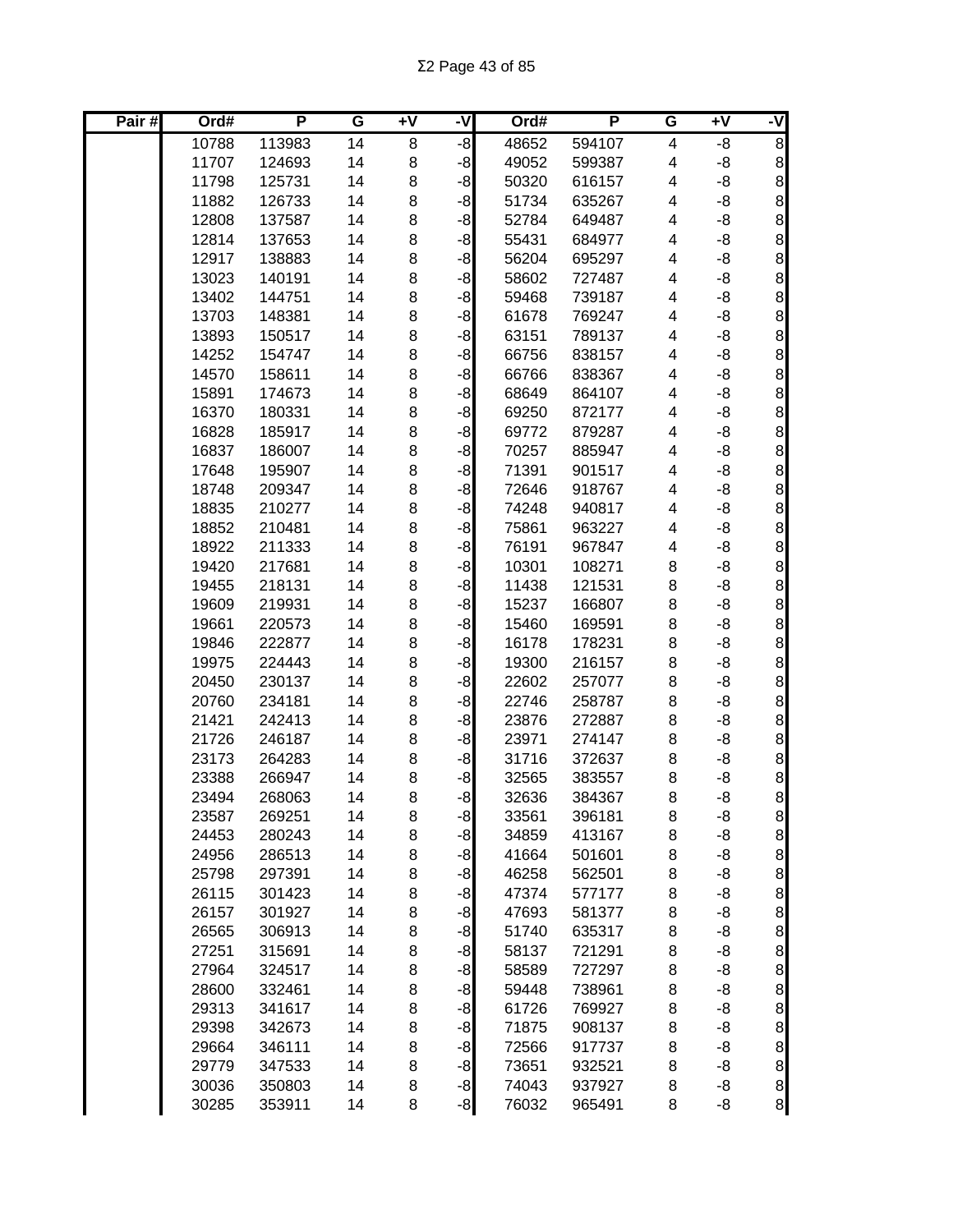| Pair# | Ord#           | P                | G        | $\overline{+V}$ | -V           | Ord#  | P      | G  | Ŧ٨ | -V                                    |
|-------|----------------|------------------|----------|-----------------|--------------|-------|--------|----|----|---------------------------------------|
|       | 30307          | 354163           | 14       | 8               | -8           | 77092 | 980401 | 8  | -8 | $\overline{8}$                        |
|       | 30663          | 358747           | 14       | 8               | $-8$         | 77749 | 989671 | 8  | -8 | 8                                     |
|       | 31112          | 364621           | 14       | 8               | $-8$         | 4730  | 45641  | 10 | -8 | 8                                     |
|       | 31248          | 366307           | 14       | 8               | $-8$         | 6302  | 62801  | 10 | -8 | 8                                     |
|       | 31830          | 374083           | 14       | 8               | $-8$         | 9356  | 97241  | 10 | -8 | 8                                     |
|       | 32002          | 376147           | 14       | 8               | $-8$         | 10283 | 108089 | 10 | -8 | 8                                     |
|       | 32033          | 376603           | 14       | $\bf8$          | $-8$         | 10975 | 116141 | 10 | -8 | $\bf{8}$                              |
|       | 32370          | 380971           | 14       | 8               | $-8$         | 11569 | 123059 | 10 | -8 | $\begin{array}{c} 8 \\ 8 \end{array}$ |
|       | 32411          | 381481           | 14       | 8               | $-8$         | 12605 | 135329 | 10 | -8 |                                       |
|       | 32672          | 384841           | 14       | 8               | $-8$         | 13709 | 148439 | 10 | -8 |                                       |
|       | 32748          | 385831           | 14       | 8               | $-8$         | 14396 | 156521 | 10 | -8 |                                       |
|       | 33362          | 393571           | 14       | 8               | $-8$         | 16887 | 186629 | 10 | -8 | စ စ စ စ                               |
|       | 33703          | 398053           | 14       | 8               | $-8$         | 21048 | 237911 | 10 | -8 |                                       |
|       | 34065          | 402817           | 14       | 8               | $-8$         | 21401 | 242129 | 10 | -8 |                                       |
|       | 35176          | 417331           | 14       | 8               | $-8$         | 22628 | 257381 | 10 | -8 |                                       |
|       | 35345          | 419443           | 14       | 8               | $-8$         | 24325 | 278591 | 10 | -8 |                                       |
|       | 35881          | 426421           | 14       | 8               | $-8$         | 29831 | 348191 | 10 | -8 | စ စ စ စ စ                             |
|       | 36348          | 432337           | 14       | 8               | $-8$         | 30432 | 355679 | 10 | -8 |                                       |
|       | 36587          | 435277           | 14       | 8               | $-8$         | 32025 | 376511 | 10 | -8 | 8                                     |
|       | 36720          | 436993           | 14       | 8               | $-8$         | 33133 | 390791 | 10 | -8 | $\bf{8}$                              |
|       | 37109          | 442171           | 14       | 8               | $-8$         | 34224 | 405011 | 10 | -8 | 8                                     |
|       | 37178          | 443011           | 14       | 8               | $-8$         | 35216 | 417821 | 10 | -8 | $\bf 8$                               |
|       | 37376          | 445447           | 14       | 8               | $-8$         | 36430 | 433319 | 10 | -8 | 8                                     |
|       | 38391          | 459007           | 14       | 8               | $-8$         | 37566 | 448121 | 10 | -8 | 8                                     |
|       | 39116          | 468613           | 14       | 8               | $-8$         | 38367 | 458729 | 10 | -8 | $\begin{matrix}8\\8\end{matrix}$      |
|       | 39365          | 471697           | 14       | 8               | -8           | 38499 | 460571 | 10 | -8 |                                       |
|       | 40091          | 481087           | 14       | 8               | -8           | 39183 | 469439 | 10 | -8 |                                       |
|       | 40536          | 487093           | 14       | 8               | -8           | 39859 | 478139 | 10 | -8 | စ စ စ စ                               |
|       | 40670          | 488743           | 14       | 8               | -8           | 45933 | 558149 | 10 | -8 |                                       |
|       | 41127          | 494713           | 14       | 8               | $-8$         | 47141 | 574109 | 10 | -8 |                                       |
|       | 41159          | 495133           | 14       | 8               | $-8$         | 55962 | 692099 | 10 | -8 | 8                                     |
|       | 41593          | 500713           | 14       | 8               | $-8$         | 61439 | 766049 | 10 | -8 | $\infty$ $\infty$                     |
|       | 41833          | 503983           | 14       | 8               | $-8$         | 63033 | 787649 | 10 | -8 |                                       |
|       | 41921          | 505111           | 14       | 8               | $-8$         | 63235 | 790379 | 10 | -8 |                                       |
|       | 41966          | 505633           | 14       | 8               | $-8$         | 65243 | 817679 | 10 | -8 | $\bf{8}$                              |
|       | 42367          | 511033           | 14       | 8               | $-8$         | 65394 | 819701 | 10 | -8 | 8 <sup>1</sup>                        |
|       | 42496          | 512761           | 14       | 8               | $-8$         | 65690 | 823601 | 10 | -8 | 8 <sup>1</sup>                        |
|       | 42589          | 513937           | 14       | 8               | $-8$         | 67382 | 846851 | 10 | -8 | $\mathbf{8}$                          |
|       | 43452          | 525157           | 14       | 8               | $-8$         | 72561 | 917669 | 10 | -8 | $\mathbf{8}$                          |
|       | 43630          | 527347           | 14       | 8               | $-8$         | 36293 | 431707 | 14 | -8 | $\bf{8}$                              |
|       | 43839          | 530197           | 14       | 8               | $-8$         | 43265 | 522637 | 14 | -8 | $\bf 8$                               |
|       | 43855          | 530353           | 14       | 8               | $-8$         | 49982 | 611707 | 14 | -8 | 8                                     |
|       | 44758          | 542461           | 14       | 8               | $-8$         | 43937 | 531497 | 16 | -8 | 8                                     |
|       | 45371          | 550651           | 14       | 8               | $-8$         | 60168 | 749027 | 16 | -8 | 8                                     |
|       | 46486          | 565483           | 14       | 8               | $-8$         | 71135 | 897947 | 16 | -8 | $\frac{8}{3}$                         |
|       | 46570          | 566653           | 14       | 8               | $-8$         | 76220 | 968213 | 16 | -8 |                                       |
|       | 47306          | 576313           | 14<br>14 | 8               | $-8$         | 48312 | 589409 | 22 | -8 | 8<br>8                                |
|       | 47646<br>48381 | 580807<br>590377 | 14       | 8<br>8          | $-8$         | 56049 | 693283 | 26 | -8 |                                       |
|       | 48412          | 590833           | 14       | 8               | $-8$<br>$-8$ |       |        |    |    |                                       |
|       | 48528          | 592483           | 14       | 8               | $-8$         |       |        |    |    |                                       |
|       |                |                  |          |                 |              |       |        |    |    |                                       |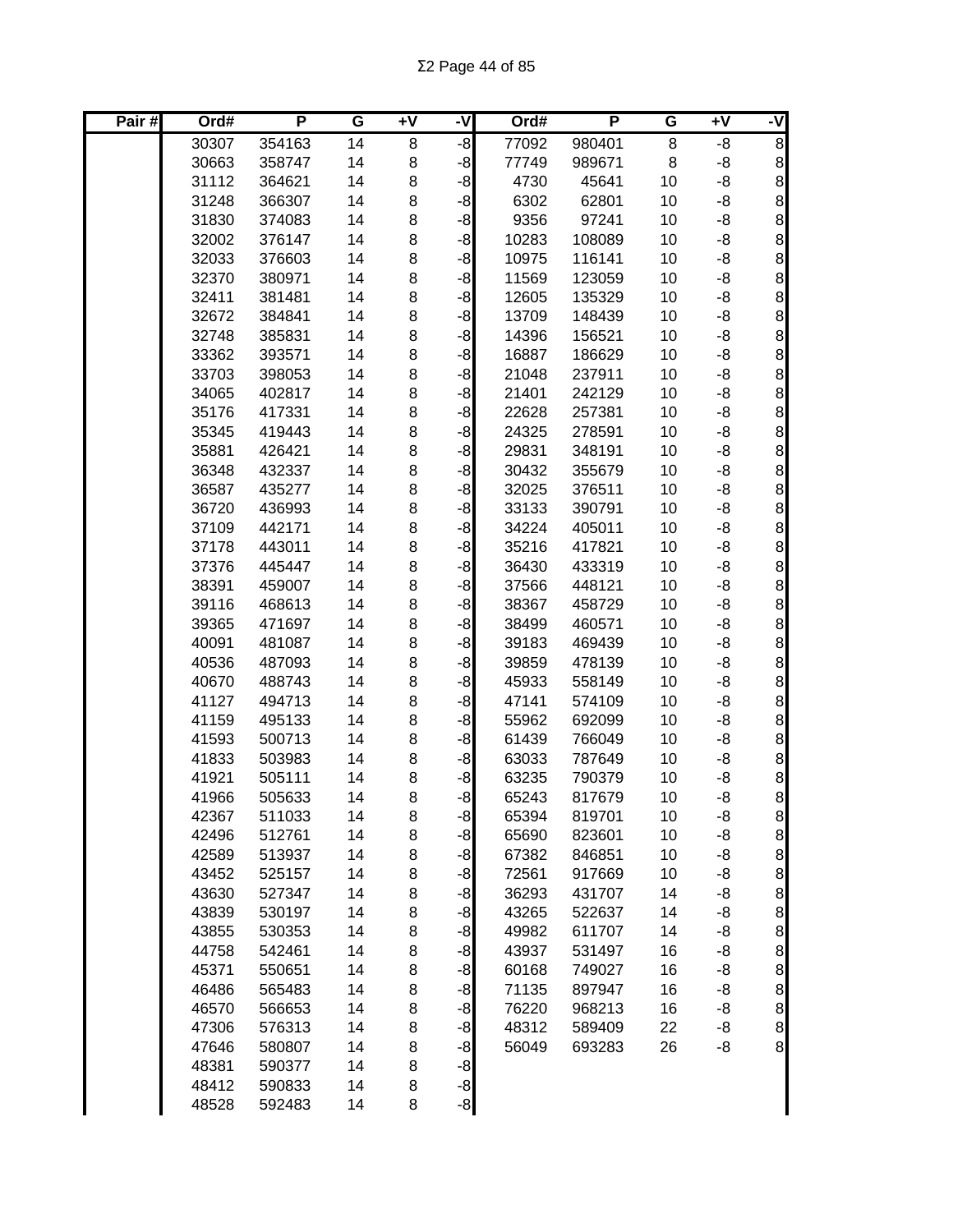| Pair# | Ord#  | P      | G  | $\overline{+V}$ | ż    | Ord# | P | G | $+V$ | -V |
|-------|-------|--------|----|-----------------|------|------|---|---|------|----|
|       | 48568 | 592987 | 14 | 8               | -8   |      |   |   |      |    |
|       | 48758 | 595333 | 14 | 8               | -8   |      |   |   |      |    |
|       | 49203 | 601333 | 14 | 8               | $-8$ |      |   |   |      |    |
|       | 49313 | 602773 | 14 | 8               | $-8$ |      |   |   |      |    |
|       | 50770 | 622123 | 14 | 8               | $-8$ |      |   |   |      |    |
|       | 50906 | 623977 | 14 | 8               | $-8$ |      |   |   |      |    |
|       | 51658 | 634261 | 14 | 8               | $-8$ |      |   |   |      |    |
|       | 51816 | 636277 | 14 | 8               | $-8$ |      |   |   |      |    |
|       | 52112 | 640477 | 14 | 8               | $-8$ |      |   |   |      |    |
|       | 52434 | 644857 | 14 | 8               | $-8$ |      |   |   |      |    |
|       | 52742 | 648931 | 14 | $\bf8$          | $-8$ |      |   |   |      |    |
|       | 53227 | 655351 | 14 | 8               | $-8$ |      |   |   |      |    |
|       | 53737 | 662281 | 14 | 8               | -8   |      |   |   |      |    |
|       | 55090 | 680341 | 14 | 8               | -8   |      |   |   |      |    |
|       | 55536 | 686353 | 14 | 8               | -8   |      |   |   |      |    |
|       | 55722 | 688777 | 14 | 8               | -8   |      |   |   |      |    |
|       | 55943 | 691891 | 14 | 8               | -8   |      |   |   |      |    |
|       | 55981 | 692347 | 14 | 8               | -8   |      |   |   |      |    |
|       | 56294 | 696517 | 14 | 8               | $-8$ |      |   |   |      |    |
|       | 56312 | 696757 | 14 | 8               | $-8$ |      |   |   |      |    |
|       | 56408 | 697993 | 14 | 8               | $-8$ |      |   |   |      |    |
|       | 56489 | 699211 | 14 | 8               | $-8$ |      |   |   |      |    |
|       | 56510 | 699463 | 14 | 8               | $-8$ |      |   |   |      |    |
|       | 56703 | 702193 | 14 | 8               | $-8$ |      |   |   |      |    |
|       | 57118 | 707647 | 14 | 8               | $-8$ |      |   |   |      |    |
|       | 57243 | 709231 | 14 | 8               | $-8$ |      |   |   |      |    |
|       | 57554 | 713281 | 14 | 8               | $-8$ |      |   |   |      |    |
|       | 57761 | 716137 | 14 | 8               | $-8$ |      |   |   |      |    |
|       | 57801 | 716707 | 14 | 8               | $-8$ |      |   |   |      |    |
|       | 58082 | 720697 | 14 | 8               | $-8$ |      |   |   |      |    |
|       | 58383 | 724567 | 14 | 8               | -8   |      |   |   |      |    |
|       | 59363 | 737767 | 14 | 8               | -8   |      |   |   |      |    |
|       | 59858 | 744721 | 14 | 8               | -8   |      |   |   |      |    |
|       | 60045 | 747421 | 14 | 8               | -8   |      |   |   |      |    |
|       | 60258 | 750223 | 14 | 8               | -8   |      |   |   |      |    |
|       | 60309 | 751021 | 14 | 8               | $-8$ |      |   |   |      |    |
|       | 60737 | 756703 | 14 | 8               | $-8$ |      |   |   |      |    |
|       | 61384 | 765307 | 14 | 8               | $-8$ |      |   |   |      |    |
|       | 61557 | 767617 | 14 | 8               | $-8$ |      |   |   |      |    |
|       | 61644 | 768787 | 14 | 8               | $-8$ |      |   |   |      |    |
|       | 62107 | 775057 | 14 | 8               | $-8$ |      |   |   |      |    |
|       | 62392 | 778927 | 14 | 8               | $-8$ |      |   |   |      |    |
|       | 63095 | 788413 | 14 | 8               | $-8$ |      |   |   |      |    |
|       | 63379 | 792277 | 14 | 8               | $-8$ |      |   |   |      |    |
|       | 63477 | 793621 | 14 | 8               | $-8$ |      |   |   |      |    |
|       | 65508 | 821167 | 14 | 8               | $-8$ |      |   |   |      |    |
|       | 66200 | 830497 | 14 | 8               | $-8$ |      |   |   |      |    |
|       | 66537 | 835033 | 14 | 8               | $-8$ |      |   |   |      |    |
|       | 66600 | 835951 | 14 | 8               | $-8$ |      |   |   |      |    |
|       | 66640 | 836491 | 14 | 8               | $-8$ |      |   |   |      |    |
|       | 66652 | 836677 | 14 | 8               | $-8$ |      |   |   |      |    |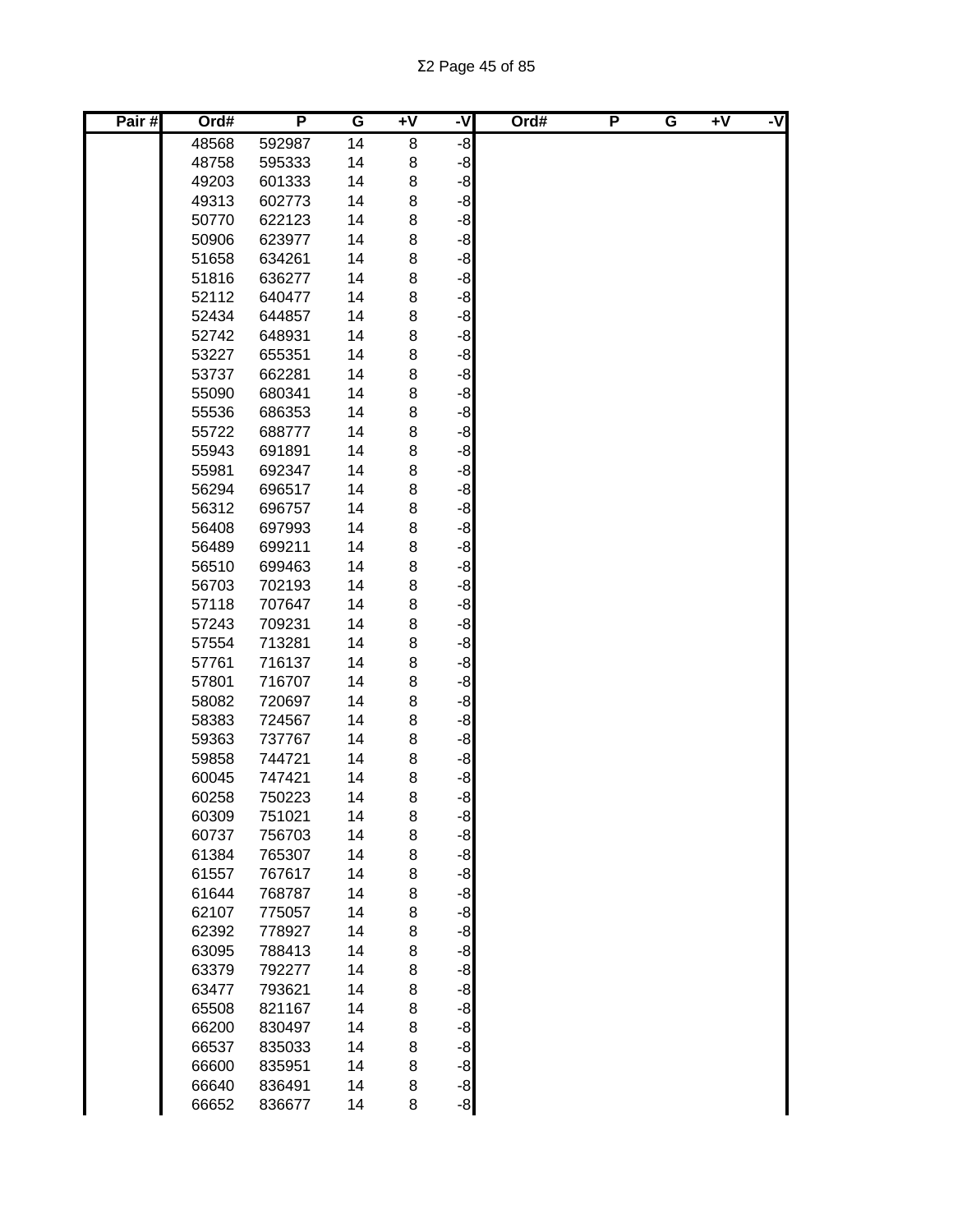| Pair# | Ord#  | P      | G  | $\overline{1}$ | ż    | Ord# | P | G | $+V$ | -V |
|-------|-------|--------|----|----------------|------|------|---|---|------|----|
|       | 67221 | 844483 | 14 | 8              | -8   |      |   |   |      |    |
|       | 67250 | 844861 | 14 | 8              | -8   |      |   |   |      |    |
|       | 67784 | 852253 | 14 | 8              | $-8$ |      |   |   |      |    |
|       | 68956 | 868171 | 14 | 8              | $-8$ |      |   |   |      |    |
|       | 69657 | 877837 | 14 | 8              | $-8$ |      |   |   |      |    |
|       | 69826 | 880021 | 14 | 8              | -8   |      |   |   |      |    |
|       | 70890 | 894541 | 14 | 8              | $-8$ |      |   |   |      |    |
|       | 71913 | 908617 | 14 | 8              | -8   |      |   |   |      |    |
|       | 72161 | 911893 | 14 | 8              | $-8$ |      |   |   |      |    |
|       | 72181 | 912187 | 14 | 8              | $-8$ |      |   |   |      |    |
|       | 72297 | 914041 | 14 | 8              | $-8$ |      |   |   |      |    |
|       | 72525 | 917173 | 14 | 8              | $-8$ |      |   |   |      |    |
|       | 72574 | 917803 | 14 | 8              | $-8$ |      |   |   |      |    |
|       | 73231 | 926581 | 14 | 8              | -8   |      |   |   |      |    |
|       | 73798 | 934537 | 14 | 8              | -8   |      |   |   |      |    |
|       | 74655 | 946411 | 14 | 8              | -8   |      |   |   |      |    |
|       | 74738 | 947641 | 14 | 8              | -8   |      |   |   |      |    |
|       | 74964 | 950737 | 14 | 8              | -8   |      |   |   |      |    |
|       | 74980 | 950947 | 14 | 8              | -8   |      |   |   |      |    |
|       | 75615 | 959941 | 14 | 8              | $-8$ |      |   |   |      |    |
|       | 76062 | 965983 | 14 | 8              | $-8$ |      |   |   |      |    |
|       | 76927 | 978031 | 14 | 8              | $-8$ |      |   |   |      |    |
|       | 77473 | 985723 | 14 | 8              | $-8$ |      |   |   |      |    |
|       | 77758 | 989797 | 14 | 8              | $-8$ |      |   |   |      |    |
|       | 77854 | 991057 | 14 | 8              | $-8$ |      |   |   |      |    |
|       | 78053 | 993907 | 14 | 8              | $-8$ |      |   |   |      |    |
|       | 78133 | 994927 | 14 | 8              | $-8$ |      |   |   |      |    |
|       | 78437 | 999043 | 14 | 8              | $-8$ |      |   |   |      |    |
|       | 4424  | 42323  | 16 | $\bf8$         | $-8$ |      |   |   |      |    |
|       | 7120  | 71933  | 16 | 8              | $-8$ |      |   |   |      |    |
|       | 8742  | 90263  | 16 | 8              | $-8$ |      |   |   |      |    |
|       | 18516 | 206543 | 16 | 8              | -8   |      |   |   |      |    |
|       | 21114 | 238673 | 16 | 8              | -8   |      |   |   |      |    |
|       | 21271 | 240623 | 16 | 8              | -8   |      |   |   |      |    |
|       | 21948 | 248813 | 16 | 8              | -8   |      |   |   |      |    |
|       | 23877 | 272903 | 16 | 8              | $-8$ |      |   |   |      |    |
|       | 23972 | 274163 | 16 | 8              | $-8$ |      |   |   |      |    |
|       | 24376 | 279203 | 16 | 8              | $-8$ |      |   |   |      |    |
|       | 28958 | 337013 | 16 | 8              | $-8$ |      |   |   |      |    |
|       | 31717 | 372653 | 16 | 8              | $-8$ |      |   |   |      |    |
|       | 39244 | 470243 | 16 | 8              | $-8$ |      |   |   |      |    |
|       | 41007 | 493193 | 16 | 8              | $-8$ |      |   |   |      |    |
|       | 43799 | 529673 | 16 | 8              | $-8$ |      |   |   |      |    |
|       | 46592 | 566963 | 16 | 8              | $-8$ |      |   |   |      |    |
|       | 49197 | 601283 | 16 | 8              | $-8$ |      |   |   |      |    |
|       | 49756 | 608693 | 16 | 8              | $-8$ |      |   |   |      |    |
|       | 53120 | 653993 | 16 | 8              | $-8$ |      |   |   |      |    |
|       | 55252 | 682463 | 16 | 8              | $-8$ |      |   |   |      |    |
|       | 57009 | 706133 | 16 | 8              | $-8$ |      |   |   |      |    |
|       | 59178 | 735263 | 16 | 8              | $-8$ |      |   |   |      |    |
|       | 65014 | 814493 | 16 | 8              | $-8$ |      |   |   |      |    |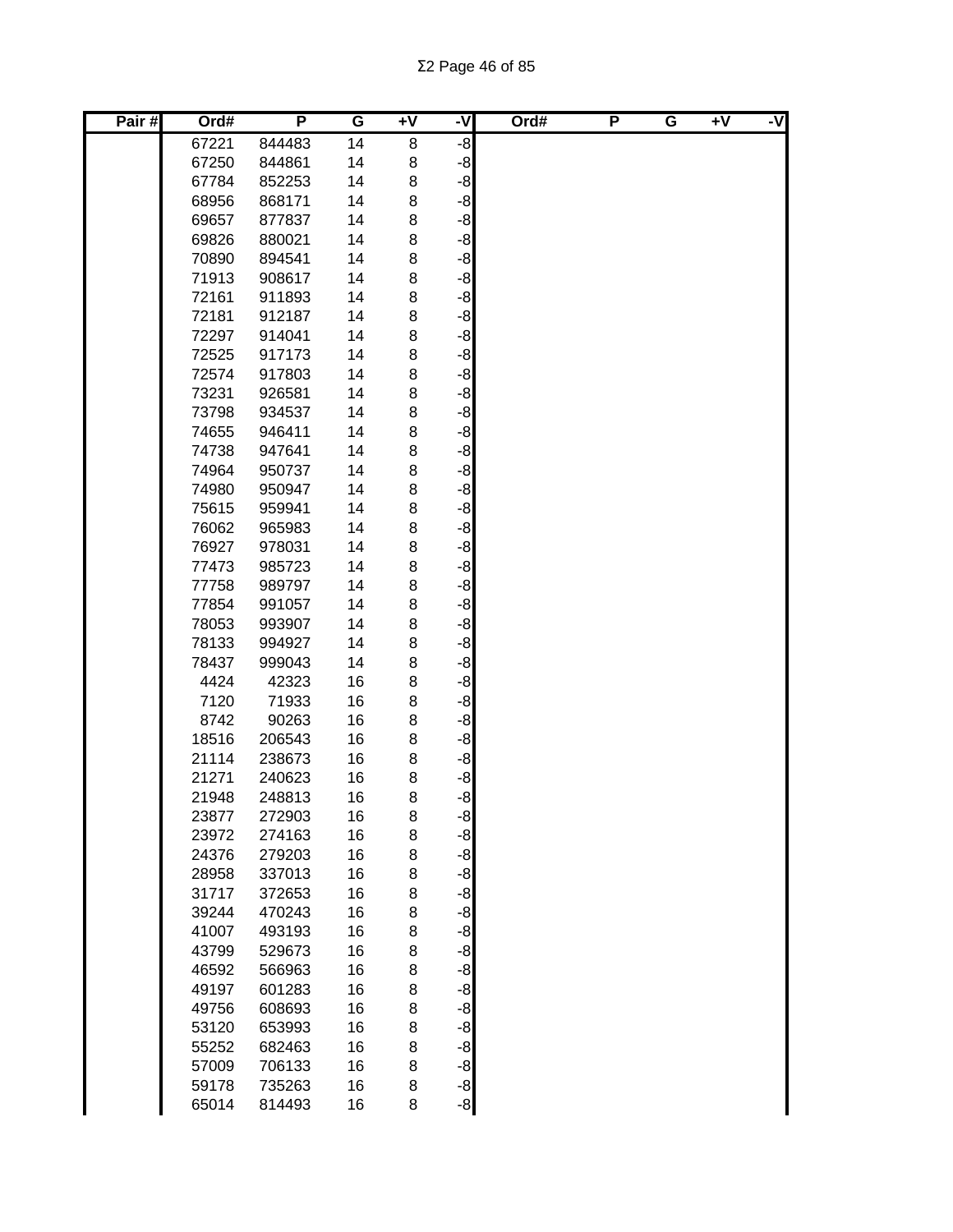Σ2 Page 47 of 85

| Pair# | Ord#  | P      | G  | $+V$ | -V    | Ord# | P     | G              | $\overline{+V}$ | -V |
|-------|-------|--------|----|------|-------|------|-------|----------------|-----------------|----|
|       | 67690 | 851033 | 16 | 8    | -8    |      |       |                |                 |    |
|       | 69207 | 871613 | 16 | 8    | $-8$  |      |       |                |                 |    |
|       | 77377 | 984383 | 16 | 8    | $-8$  |      |       |                |                 |    |
|       | 6945  | 70099  | 20 | 8    | $-8$  |      |       |                |                 |    |
|       | 11500 | 122251 | 20 | 8    | -8    |      |       |                |                 |    |
|       | 17978 | 199909 | 20 | 8    | $-8$  |      |       |                |                 |    |
|       | 23183 | 264391 | 20 | 8    | $-8$  |      |       |                |                 |    |
|       | 26312 | 303859 | 20 | 8    | $-8$  |      |       |                |                 |    |
|       | 32607 | 384049 | 20 | 8    | $-8$  |      |       |                |                 |    |
|       | 35171 | 417271 | 20 | 8    | -8    |      |       |                |                 |    |
|       | 41239 | 496039 | 20 | 8    | $-8$  |      |       |                |                 |    |
|       | 49047 | 599341 | 20 | 8    | $-8$  |      |       |                |                 |    |
|       | 54381 | 670951 | 20 | 8    | $-8$  |      |       |                |                 |    |
|       | 62643 | 782251 | 20 | 8    | -8    |      |       |                |                 |    |
|       | 63153 | 789169 | 20 | 8    | -8    |      |       |                |                 |    |
|       | 63369 | 792151 | 20 | 8    | $-8$  |      |       |                |                 |    |
|       | 5874  | 58013  | 22 | 8    | $-8$  |      |       |                |                 |    |
|       | 19905 | 223529 | 22 | 8    | -8    |      |       |                |                 |    |
|       | 20748 | 234029 | 22 | 8    | $-8$  |      |       |                |                 |    |
|       | 22598 | 257003 | 22 | 8    | $-8$  |      |       |                |                 |    |
|       | 26308 | 303803 | 22 | 8    | $-8$  |      |       |                |                 |    |
|       | 28866 | 335879 | 22 | 8    | $-8$  |      |       |                |                 |    |
|       | 29307 | 341543 | 22 | 8    | $-8$  |      |       |                |                 |    |
|       | 41761 | 503039 | 22 | 8    | $-8$  |      |       |                |                 |    |
|       | 41960 | 505559 | 22 | 8    | $-8$  |      |       |                |                 |    |
|       | 42224 | 509123 | 22 | 8    | $-8$  |      |       |                |                 |    |
|       | 46441 | 564959 | 22 | 8    | -8    |      |       |                |                 |    |
|       | 46883 | 570719 | 22 | 8    | $-8$  |      |       |                |                 |    |
|       | 49981 | 611693 | 22 | 8    | $-8$  |      |       |                |                 |    |
|       | 51767 | 635639 | 22 | 8    | -8    |      |       |                |                 |    |
|       | 54127 | 667463 | 22 | 8    | $-8$  |      |       |                |                 |    |
|       | 56090 | 693779 | 22 | 8    | $-8$  |      |       |                |                 |    |
|       | 57679 | 715109 | 22 | 8    | $-8$  |      |       |                |                 |    |
|       | 64835 | 812033 | 22 | 8    | -8    |      |       |                |                 |    |
|       | 66399 | 833009 | 22 | 8    | $-8$  |      |       |                |                 |    |
|       | 68966 | 868313 | 22 | 8    | $-8$  |      |       |                |                 |    |
|       | 74441 | 943343 | 22 | 8    | $-8$  |      |       |                |                 |    |
|       | 75600 | 959759 | 22 | 8    | $-8$  |      |       |                |                 |    |
|       | 76083 | 966293 | 22 | 8    | $-8$  |      |       |                |                 |    |
|       | 46819 | 569983 | 26 | 8    | $-8$  |      |       |                |                 |    |
|       | 56683 | 701863 | 26 | 8    | $-8$  |      |       |                |                 |    |
|       | 6412  | 63977  | 28 | 8    | $-8$  |      |       |                |                 |    |
|       | 6741  | 67679  | 28 | 8    | -8    |      |       |                |                 |    |
|       | 21179 | 239489 | 28 | 8    | -8    |      |       |                |                 |    |
|       | 35891 | 426611 | 28 | 8    | $-8$  |      |       |                |                 |    |
|       | 58492 | 726071 | 28 | 8    | $-8$  |      |       |                |                 |    |
|       | 69604 | 877003 | 32 | 8    | -8    |      |       |                |                 |    |
|       | 57839 | 717229 | 38 | 8    | $-8$  |      |       |                |                 |    |
| 5     | 31    | 127    | 14 | 10   | $-10$ | 1005 | 7951  | $\overline{c}$ | $-10$           | 10 |
|       | 151   | 877    | 14 | 10   | $-10$ | 1285 | 10501 | 2              | $-10$           | 10 |
|       | 251   | 1597   | 14 | 10   | $-10$ | 3534 | 32971 | $\overline{c}$ | $-10$           | 10 |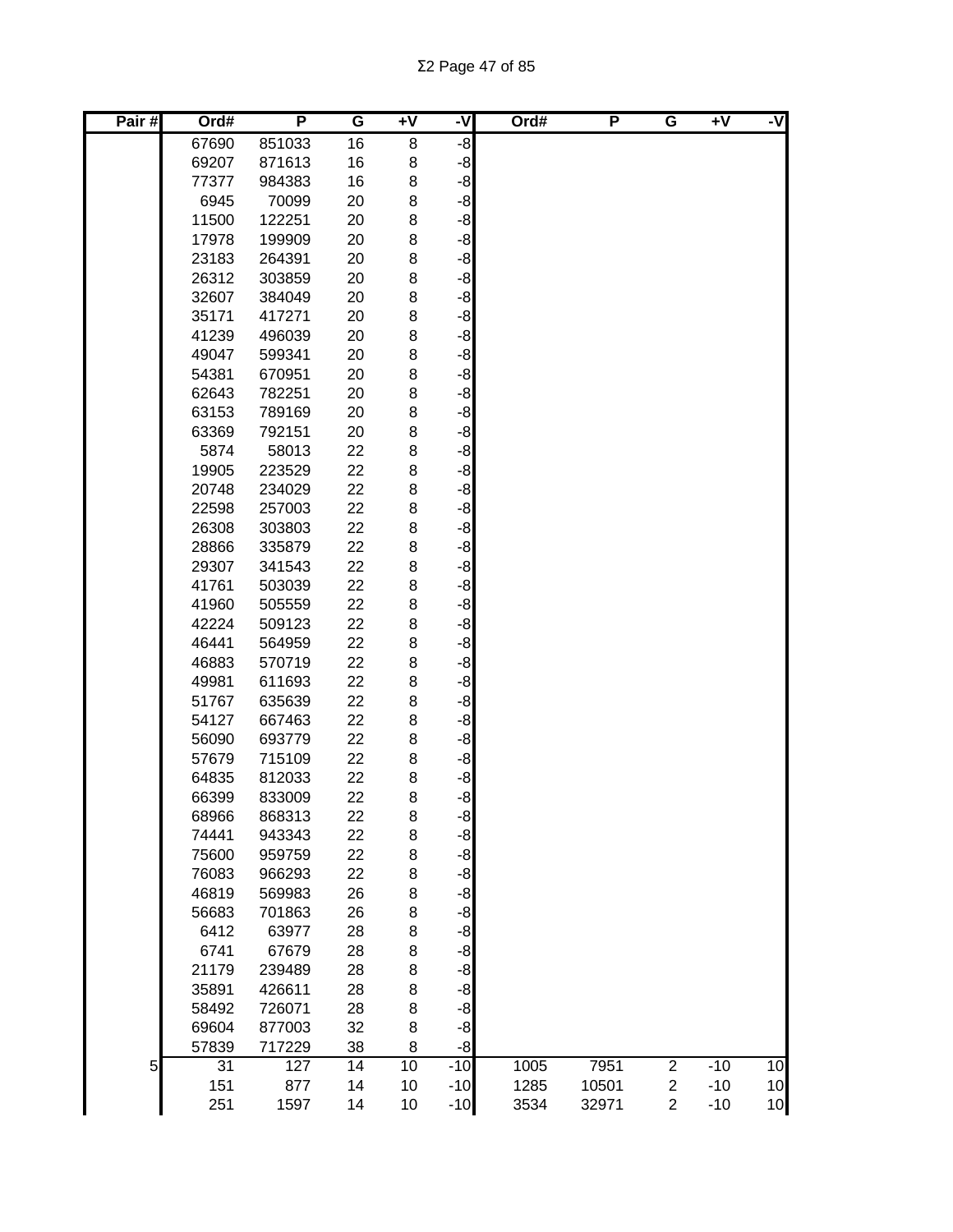| Pair# | Ord#  | P      | G  | Ŧ٨ | -V    | Ord#  | P      | G                       | $\overline{+V}$ | -V              |
|-------|-------|--------|----|----|-------|-------|--------|-------------------------|-----------------|-----------------|
|       | 435   | 3037   | 14 | 10 | $-10$ | 3569  | 33331  | $\overline{c}$          | $-10$           | 10              |
|       | 1039  | 8287   | 14 | 10 | $-10$ | 3682  | 34471  | $\overline{\mathbf{c}}$ | $-10$           | 10              |
|       | 1155  | 9337   | 14 | 10 | $-10$ | 3913  | 36901  | $\overline{2}$          | $-10$           | 10              |
|       | 1582  | 13327  | 14 | 10 | $-10$ | 4500  | 43051  | $\overline{c}$          | $-10$           | 10              |
|       | 1872  | 16087  | 14 | 10 | $-10$ | 6618  | 66361  | $\overline{c}$          | $-10$           | 10              |
|       | 2414  | 21517  | 14 | 10 | $-10$ | 7087  | 71551  | $\overline{\mathbf{c}}$ | $-10$           | 10              |
|       | 2447  | 21817  | 14 | 10 | $-10$ | 7360  | 74611  | $\overline{c}$          | $-10$           | 10              |
|       | 2862  | 26017  | 14 | 10 | $-10$ | 8461  | 87121  | $\overline{c}$          | $-10$           | 10              |
|       | 4044  | 38317  | 14 | 10 | $-10$ | 8628  | 89071  | $\overline{\mathbf{c}}$ | $-10$           | 10              |
|       | 4577  | 43987  | 14 | 10 | $-10$ | 8927  | 92401  | $\overline{c}$          | $-10$           | 10              |
|       | 5084  | 49477  | 14 | 10 | $-10$ | 9121  | 94561  | $\boldsymbol{2}$        | $-10$           | 10              |
|       | 5547  | 54517  | 14 | 10 | $-10$ | 9176  | 95191  | $\overline{\mathbf{c}}$ | $-10$           | 10              |
|       | 5554  | 54577  | 14 | 10 | $-10$ | 9767  | 102001 | $\overline{\mathbf{c}}$ | $-10$           | 10              |
|       | 6199  | 61627  | 14 | 10 | $-10$ | 9962  | 104311 | $\overline{\mathbf{c}}$ | $-10$           | 10              |
|       | 6557  | 65647  | 14 | 10 | $-10$ | 11471 | 121951 | $\overline{\mathbf{c}}$ | $-10$           | 10              |
|       | 6769  | 67957  | 14 | 10 | $-10$ | 11804 | 125791 | $\overline{\mathbf{c}}$ | $-10$           | 10              |
|       | 7385  | 74887  | 14 | 10 | $-10$ | 12494 | 133981 | $\overline{\mathbf{c}}$ | $-10$           | 10              |
|       | 7625  | 77587  | 14 | 10 | $-10$ | 13712 | 148471 | $\overline{c}$          | $-10$           | 10              |
|       | 8380  | 86197  | 14 | 10 | $-10$ | 14427 | 156901 | $\overline{c}$          | $-10$           | 10              |
|       | 8642  | 89227  | 14 | 10 | $-10$ | 14745 | 160711 | $\overline{2}$          | $-10$           | 10              |
|       | 9144  | 94837  | 14 | 10 | $-10$ | 15385 | 168631 | $\overline{c}$          | $-10$           | 10              |
|       | 9742  | 101737 | 14 | 10 | $-10$ | 15912 | 174931 | $\overline{2}$          | $-10$           | 10              |
|       | 10809 | 114217 | 14 | 10 | $-10$ | 16552 | 182641 | $\overline{c}$          | $-10$           | 10              |
|       | 11285 | 119827 | 14 | 10 | $-10$ | 17505 | 194071 | $\overline{c}$          | $-10$           | 10              |
|       | 11373 | 120847 | 14 | 10 | $-10$ | 18353 | 204601 | $\overline{c}$          | $-10$           | 10              |
|       | 11710 | 124717 | 14 | 10 | $-10$ | 18489 | 206251 | $\overline{c}$          | $-10$           | 10              |
|       | 12705 | 136417 | 14 | 10 | $-10$ | 20469 | 230341 | $\overline{c}$          | $-10$           | 10              |
|       | 13068 | 140677 | 14 | 10 | $-10$ | 21579 | 244381 | $\boldsymbol{2}$        | $-10$           | 10              |
|       | 13153 | 141667 | 14 | 10 | $-10$ | 21752 | 246511 | $\overline{\mathbf{c}}$ | $-10$           | 10              |
|       | 14908 | 162727 | 14 | 10 | $-10$ | 23977 | 274201 | $\overline{\mathbf{c}}$ | $-10$           | 10              |
|       | 16020 | 176317 | 14 | 10 | $-10$ | 24012 | 274711 | $\overline{c}$          | $-10$           | 10              |
|       | 16096 | 177127 | 14 | 10 | $-10$ | 24225 | 277261 | $\boldsymbol{2}$        | $-10$           | 10              |
|       | 16841 | 186037 | 14 | 10 | $-10$ | 26008 | 300151 | $\overline{c}$          | $-10$           | 10              |
|       | 17257 | 191137 | 14 | 10 | $-10$ | 27613 | 320041 | $\overline{c}$          | $-10$           | 10              |
|       | 18138 | 201907 | 14 | 10 | $-10$ | 27686 | 320941 | $\overline{2}$          | $-10$           | 10              |
|       | 18175 | 202357 | 14 | 10 | $-10$ | 28098 | 326101 | $\boldsymbol{2}$        | $-10$           | 10 <sub>1</sub> |
|       | 18204 | 202747 | 14 | 10 | $-10$ | 29462 | 343531 | $\overline{\mathbf{c}}$ | $-10$           | 10              |
|       | 18818 | 210127 | 14 | 10 | $-10$ | 29485 | 343801 | $\overline{\mathbf{c}}$ | $-10$           | 10              |
|       | 18825 | 210187 | 14 | 10 | $-10$ | 30143 | 352111 | $\overline{\mathbf{c}}$ | $-10$           | 10              |
|       | 18946 | 211657 | 14 | 10 | $-10$ | 31348 | 367561 | $\overline{\mathbf{c}}$ | $-10$           | 10              |
|       | 19679 | 220807 | 14 | 10 | $-10$ | 31356 | 367651 | $\overline{\mathbf{c}}$ | $-10$           | 10              |
|       | 20443 | 230077 | 14 | 10 | $-10$ | 31497 | 369661 | $\overline{\mathbf{c}}$ | $-10$           | 10              |
|       | 20480 | 230467 | 14 | 10 | $-10$ | 31597 | 371071 | $\overline{\mathbf{c}}$ | $-10$           | 10              |
|       | 20564 | 231547 | 14 | 10 | $-10$ | 32152 | 378151 | $\overline{\mathbf{c}}$ | $-10$           | 10              |
|       | 20872 | 235537 | 14 | 10 | $-10$ | 32273 | 379681 | $\overline{\mathbf{c}}$ | $-10$           | 10              |
|       | 22006 | 249517 | 14 | 10 | $-10$ | 33793 | 399151 | $\overline{\mathbf{c}}$ | $-10$           | 10              |
|       | 22258 | 252727 | 14 | 10 | $-10$ | 34344 | 406561 | $\overline{c}$          | $-10$           | 10              |
|       | 24920 | 285997 | 14 | 10 | $-10$ | 34387 | 407221 | $\overline{\mathbf{c}}$ | $-10$           | 10              |
|       | 25504 | 293617 | 14 | 10 | $-10$ | 35860 | 426091 | $\boldsymbol{2}$        | $-10$           | 10              |
|       | 25754 | 296767 | 14 | 10 | $-10$ | 43222 | 522061 | 2                       | $-10$           | 10              |
|       | 25839 | 297907 | 14 | 10 | $-10$ | 43525 | 526051 | $\overline{c}$          | $-10$           | 10              |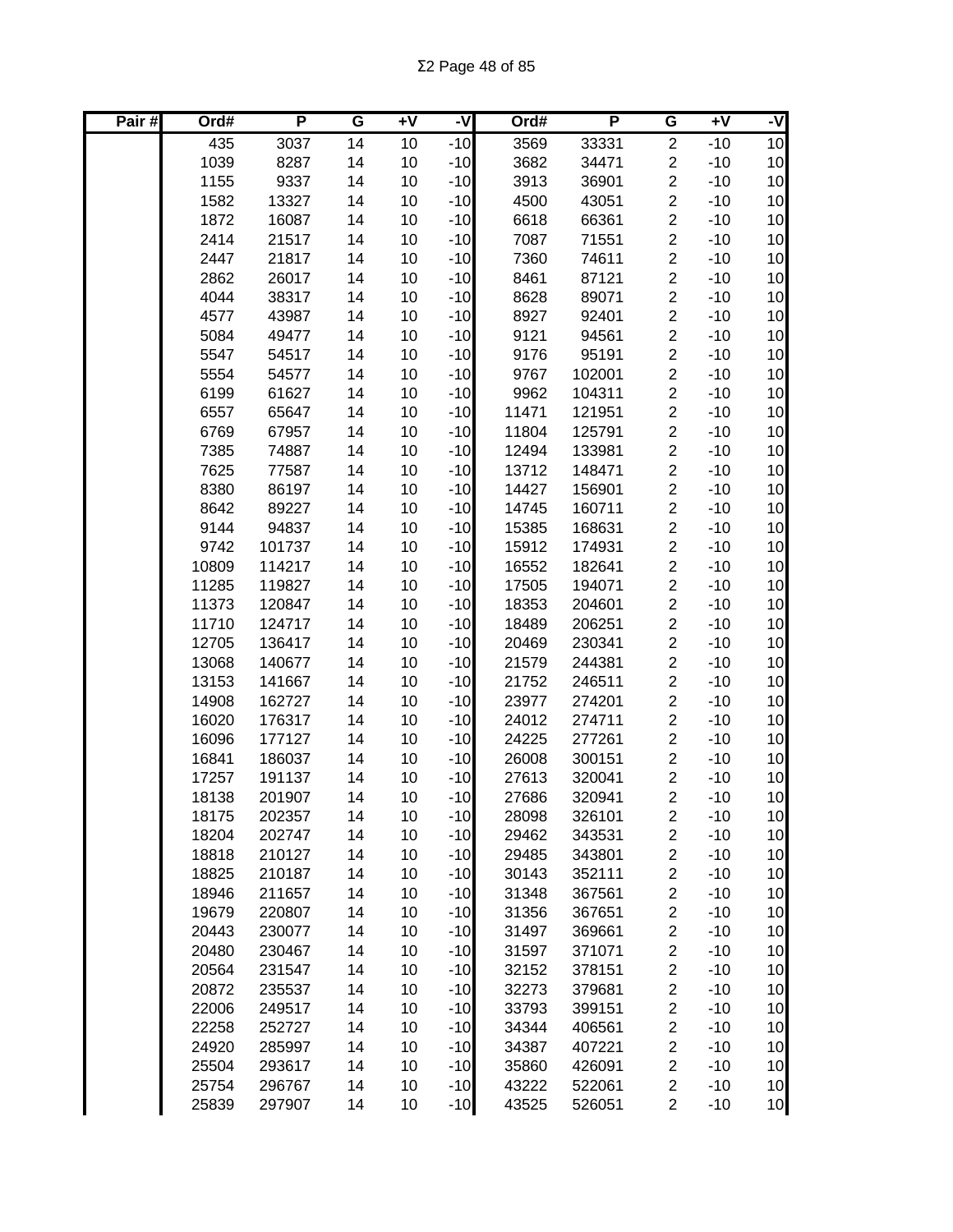| Pair# | Ord#  | P      | G  | $+V$ | -V    | Ord#  | P      | G                       | $+V$  | -V              |
|-------|-------|--------|----|------|-------|-------|--------|-------------------------|-------|-----------------|
|       | 26399 | 304897 | 14 | 10   | $-10$ | 44024 | 532621 | $\overline{2}$          | $-10$ | 10              |
|       | 27045 | 313147 | 14 | 10   | $-10$ | 46465 | 565261 | $\overline{c}$          | $-10$ | 10              |
|       | 27141 | 314257 | 14 | 10   | $-10$ | 47098 | 573511 | $\overline{c}$          | $-10$ | 10              |
|       | 27758 | 321847 | 14 | 10   | $-10$ | 48344 | 589861 | $\overline{c}$          | $-10$ | 10              |
|       | 28441 | 330427 | 14 | 10   | $-10$ | 50694 | 621031 | $\overline{c}$          | $-10$ | 10              |
|       | 28801 | 335047 | 14 | 10   | $-10$ | 52681 | 648061 | $\overline{c}$          | $-10$ | 10 <sub>1</sub> |
|       | 28928 | 336667 | 14 | 10   | $-10$ | 52782 | 649471 | $\overline{c}$          | $-10$ | 10              |
|       | 29985 | 350107 | 14 | 10   | $-10$ | 54993 | 679171 | $\overline{c}$          | $-10$ | 10              |
|       | 30841 | 361237 | 14 | 10   | $-10$ | 55237 | 682291 | $\overline{c}$          | $-10$ | 10 <sub>1</sub> |
|       | 31186 | 365527 | 14 | 10   | $-10$ | 57471 | 712171 | $\overline{c}$          | $-10$ | 10              |
|       | 31989 | 375997 | 14 | 10   | $-10$ | 58098 | 720901 | $\overline{\mathbf{c}}$ | $-10$ | 10 <sub>1</sub> |
|       | 32056 | 376837 | 14 | 10   | $-10$ | 58140 | 721321 | $\overline{\mathbf{c}}$ | $-10$ | 10              |
|       | 32294 | 379927 | 14 | 10   | $-10$ | 58684 | 728701 | $\overline{\mathbf{c}}$ | $-10$ | 10              |
|       | 33483 | 395107 | 14 | 10   | $-10$ | 59910 | 745531 | $\overline{\mathbf{c}}$ | $-10$ | 10              |
|       | 34325 | 406327 | 14 | 10   | $-10$ | 61680 | 769261 | $\overline{\mathbf{c}}$ | $-10$ | 10              |
|       | 34764 | 411937 | 14 | 10   | $-10$ | 62517 | 780721 | $\overline{\mathbf{c}}$ | $-10$ | 10              |
|       | 35055 | 415687 | 14 | 10   | $-10$ | 62745 | 783721 | $\overline{c}$          | $-10$ | 10              |
|       | 35481 | 421177 | 14 | 10   | $-10$ | 63933 | 799741 | $\overline{c}$          | $-10$ | 10              |
|       | 35515 | 421657 | 14 | 10   | $-10$ | 65006 | 814381 | $\overline{c}$          | $-10$ | 10              |
|       | 35904 | 426757 | 14 | 10   | $-10$ | 66078 | 828811 | $\overline{c}$          | $-10$ | 10              |
|       | 36106 | 429427 | 14 | 10   | $-10$ | 67193 | 844141 | $\overline{c}$          | $-10$ | 10              |
|       | 36618 | 435637 | 14 | 10   | $-10$ | 68779 | 865771 | $\overline{c}$          | $-10$ | 10 <sub>1</sub> |
|       | 36681 | 436477 | 14 | 10   | $-10$ | 70077 | 883411 | $\overline{c}$          | $-10$ | 10              |
|       | 38816 | 464767 | 14 | 10   | $-10$ | 70513 | 889351 | $\overline{c}$          | $-10$ | 10              |
|       | 38969 | 466747 | 14 | 10   | $-10$ | 71607 | 904681 | $\overline{c}$          | $-10$ | 10              |
|       | 41218 | 495787 | 14 | 10   | $-10$ | 71715 | 906121 | $\overline{c}$          | $-10$ | 10 <sub>1</sub> |
|       | 41979 | 505777 | 14 | 10   | $-10$ | 71731 | 906331 | $\overline{c}$          | $-10$ | 10              |
|       | 42508 | 512917 | 14 | 10   | $-10$ | 73151 | 925501 | $\overline{c}$          | $-10$ | 10              |
|       | 42729 | 515857 | 14 | 10   | $-10$ | 73543 | 930991 | $\overline{2}$          | $-10$ | 10              |
|       | 43115 | 520717 | 14 | 10   | $-10$ | 74023 | 937681 | $\overline{c}$          | $-10$ | 10              |
|       | 43588 | 526777 | 14 | 10   | $-10$ | 74132 | 939181 | $\overline{c}$          | $-10$ | 10              |
|       | 44861 | 543787 | 14 | 10   | $-10$ | 74940 | 950461 | $\overline{\mathbf{c}}$ | $-10$ | 10              |
|       | 46150 | 560887 | 14 | 10   | $-10$ | 75863 | 963241 | $\overline{c}$          | $-10$ | 10              |
|       | 47503 | 578857 | 14 | 10   | $-10$ | 77895 | 991621 | $\overline{c}$          | $-10$ | 10              |
|       | 47529 | 579277 | 14 | 10   | $-10$ | 78028 | 993481 | $\overline{2}$          | $-10$ | 10              |
|       | 47546 | 579517 | 14 | 10   | $-10$ | 78334 | 997651 | 2                       | $-10$ | 10              |
|       | 47611 | 580357 | 14 | 10   | $-10$ | 2740  | 24767  | 4                       | $-10$ | 10              |
|       | 48176 | 587617 | 14 | 10   | $-10$ | 3232  | 29837  | 4                       | $-10$ | 10              |
|       | 48589 | 593227 | 14 | 10   | $-10$ | 8659  | 89417  | 4                       | $-10$ | 10              |
|       | 49120 | 600307 | 14 | 10   | $-10$ | 12431 | 133187 | 4                       | $-10$ | 10              |
|       | 52393 | 644377 | 14 | 10   | $-10$ | 14590 | 158867 | 4                       | $-10$ | 10              |
|       | 52451 | 645037 | 14 | 10   | $-10$ | 14594 | 158927 | 4                       | $-10$ | 10              |
|       | 52993 | 652357 | 14 | 10   | $-10$ | 14630 | 159407 | 4                       | $-10$ | 10 <sub>l</sub> |
|       | 53186 | 654817 | 14 | 10   | $-10$ | 15275 | 167177 | 4                       | $-10$ | 10              |
|       | 53247 | 655597 | 14 | 10   | $-10$ | 15421 | 169097 | 4                       | $-10$ | 10              |
|       | 54173 | 668047 | 14 | 10   | $-10$ | 15885 | 174617 | 4                       | $-10$ | 10              |
|       | 54196 | 668527 | 14 | 10   | $-10$ | 17618 | 195497 | 4                       | $-10$ | 10              |
|       | 54348 | 670507 | 14 | 10   | $-10$ | 20360 | 229157 | 4                       | $-10$ | 10 <sub>1</sub> |
|       | 54752 | 675877 | 14 | 10   | $-10$ | 21038 | 237767 | 4                       | $-10$ | 10 <sub>1</sub> |
|       | 55216 | 681997 | 14 | 10   | $-10$ | 22735 | 258677 | 4                       | $-10$ | 10              |
|       | 55505 | 685987 | 14 | 10   | $-10$ | 23856 | 272567 | 4                       | $-10$ | 10              |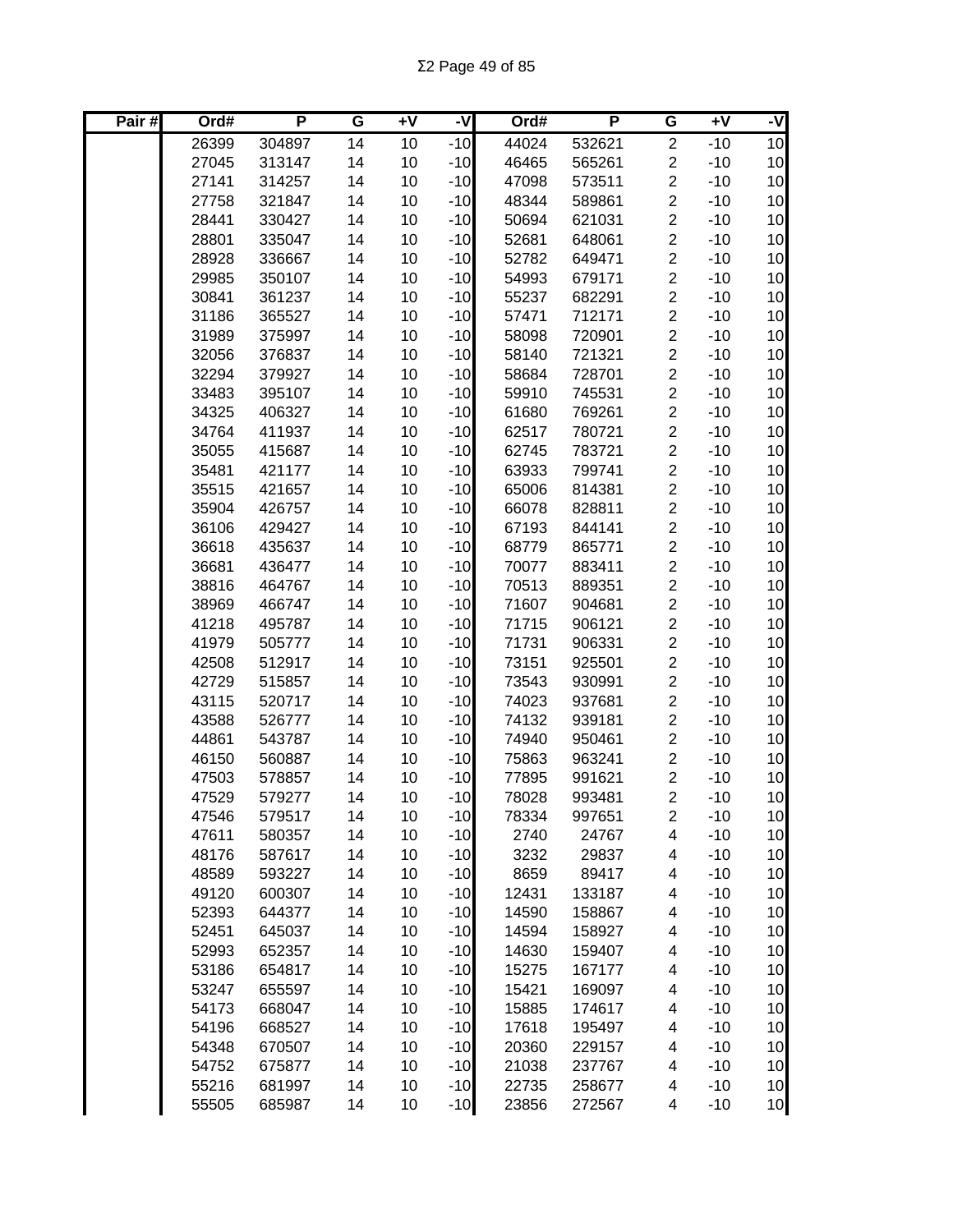| Pair# | Ord#  | P      | G  | $\overline{1}$ | -V    | Ord#  | P      | G | $+V$  | -V              |
|-------|-------|--------|----|----------------|-------|-------|--------|---|-------|-----------------|
|       | 56182 | 695017 | 14 | 10             | $-10$ | 24680 | 282977 | 4 | $-10$ | 10              |
|       | 56910 | 704797 | 14 | 10             | $-10$ | 27246 | 315617 | 4 | $-10$ | 10 <sub>1</sub> |
|       | 57056 | 706747 | 14 | 10             | $-10$ | 29976 | 349967 | 4 | $-10$ | 10 <sub>1</sub> |
|       | 57437 | 711727 | 14 | 10             | $-10$ | 32603 | 383987 | 4 | $-10$ | 10 <sub>1</sub> |
|       | 58263 | 723067 | 14 | 10             | $-10$ | 32664 | 384737 | 4 | $-10$ | 10 <sub>1</sub> |
|       | 58399 | 724747 | 14 | 10             | $-10$ | 34286 | 405767 | 4 | $-10$ | 10 <sub>1</sub> |
|       | 58623 | 727777 | 14 | 10             | $-10$ | 35117 | 416477 | 4 | $-10$ | 10              |
|       | 58717 | 729037 | 14 | 10             | $-10$ | 37498 | 447197 | 4 | $-10$ | 10              |
|       | 59339 | 737497 | 14 | 10             | $-10$ | 40910 | 491837 | 4 | $-10$ | 10              |
|       | 60179 | 749167 | 14 | 10             | $-10$ | 42180 | 508517 | 4 | $-10$ | 10              |
|       | 60358 | 751627 | 14 | 10             | $-10$ | 43006 | 519287 | 4 | $-10$ | 10              |
|       | 61249 | 763597 | 14 | 10             | $-10$ | 43286 | 522857 | 4 | $-10$ | 10              |
|       | 61272 | 763897 | 14 | 10             | $-10$ | 44136 | 534077 | 4 | $-10$ | 10              |
|       | 62203 | 776467 | 14 | 10             | $-10$ | 45826 | 556727 | 4 | $-10$ | 10              |
|       | 63589 | 795097 | 14 | 10             | $-10$ | 47599 | 580187 | 4 | $-10$ | 10              |
|       | 63660 | 795997 | 14 | 10             | $-10$ | 48911 | 597437 | 4 | $-10$ | 10              |
|       | 63726 | 796867 | 14 | 10             | $-10$ | 49633 | 607067 | 4 | $-10$ | 10 <sub>1</sub> |
|       | 64118 | 802177 | 14 | 10             | $-10$ | 52308 | 643217 | 4 | $-10$ | 10 <sub>1</sub> |
|       | 64207 | 803497 | 14 | 10             | $-10$ | 52865 | 650567 | 4 | $-10$ | 10 <sub>1</sub> |
|       | 64350 | 805327 | 14 | 10             | $-10$ | 54268 | 669437 | 4 | $-10$ | 10 <sub>1</sub> |
|       | 67260 | 845017 | 14 | 10             | $-10$ | 58044 | 720197 | 4 | $-10$ | 10 <sub>1</sub> |
|       | 67518 | 848647 | 14 | 10             | $-10$ | 60331 | 751277 | 4 | $-10$ | 10 <sub>1</sub> |
|       | 67826 | 852847 | 14 | 10             | $-10$ | 61474 | 766457 | 4 | $-10$ | 10              |
|       | 68094 | 856567 | 14 | 10             | $-10$ | 64248 | 804077 | 4 | $-10$ | 10              |
|       | 68201 | 857977 | 14 | 10             | $-10$ | 65594 | 822347 | 4 | $-10$ | 10              |
|       | 69046 | 869317 | 14 | 10             | $-10$ | 65983 | 827447 | 4 | $-10$ | 10              |
|       | 69184 | 871177 | 14 | 10             | $-10$ | 68002 | 855377 | 4 | $-10$ | 10              |
|       | 69723 | 878677 | 14 | 10             | $-10$ | 71356 | 901097 | 4 | $-10$ | 10              |
|       | 70443 | 888427 | 14 | 10             | $-10$ | 74342 | 942017 | 4 | $-10$ | 10              |
|       | 71890 | 908377 | 14 | 10             | $-10$ | 76456 | 971357 | 4 | $-10$ | 10              |
|       | 72374 | 915067 | 14 | 10             | $-10$ | 4508  | 43159  | 8 | $-10$ | 10              |
|       | 72988 | 923467 | 14 | 10             | $-10$ | 9680  | 101089 | 8 | $-10$ | 10              |
|       | 73142 | 925387 | 14 | 10             | $-10$ | 11758 | 125269 | 8 | $-10$ | 10 <sub>1</sub> |
|       | 74005 | 937477 | 14 | 10             | $-10$ | 14623 | 159319 | 8 | $-10$ | 10 <sub>1</sub> |
|       | 74944 | 950497 | 14 | 10             | $-10$ | 15008 | 163909 | 8 | $-10$ | 10              |
|       | 75694 | 961087 | 14 | 10             | $-10$ | 15500 | 170029 | 8 | $-10$ | 10              |
|       | 76204 | 968017 | 14 | 10             | $-10$ | 26582 | 307129 | 8 | $-10$ | 10              |
|       | 76496 | 971917 | 14 | 10             | $-10$ | 33090 | 390289 | 8 | $-10$ | 10 <sub>1</sub> |
|       | 76745 | 975277 | 14 | 10             | $-10$ | 43051 | 519889 | 8 | $-10$ | 10              |
|       | 76932 | 978067 | 14 | 10             | $-10$ | 44269 | 535999 | 8 | $-10$ | 10              |
|       | 78421 | 998857 | 14 | 10             | $-10$ | 44967 | 545239 | 8 | $-10$ | 10              |
|       | 561   | 4073   | 16 | 10             | $-10$ | 45265 | 549229 | 8 | $-10$ | 10 <sub>l</sub> |
|       | 1078  | 8663   | 16 | 10             | $-10$ | 53720 | 662029 | 8 | $-10$ | 10 <sub>l</sub> |
|       | 1223  | 9923   | 16 | 10             | $-10$ | 60560 | 754249 | 8 | $-10$ | 10 <sub>l</sub> |
|       | 1323  | 10883  | 16 | 10             | $-10$ | 64156 | 802759 | 8 | $-10$ | 10              |
|       | 1488  | 12473  | 16 | 10             | $-10$ | 64342 | 805249 | 8 | $-10$ | 10              |
|       | 1609  | 13613  | 16 | 10             | $-10$ | 64564 | 808399 | 8 | $-10$ | 10 <sub>1</sub> |
|       | 3529  | 32933  | 16 | 10             | $-10$ | 67185 | 844069 | 8 | $-10$ | 10 <sub>1</sub> |
|       | 4076  | 38693  | 16 | 10             | $-10$ | 75634 | 960199 | 8 | $-10$ | 10 <sub>1</sub> |
|       | 4939  | 47933  | 16 | 10             | $-10$ | 75812 | 962569 | 8 | $-10$ | 10              |
|       | 5056  | 49193  | 16 | 10             | $-10$ | 77467 | 985639 | 8 | $-10$ | 10              |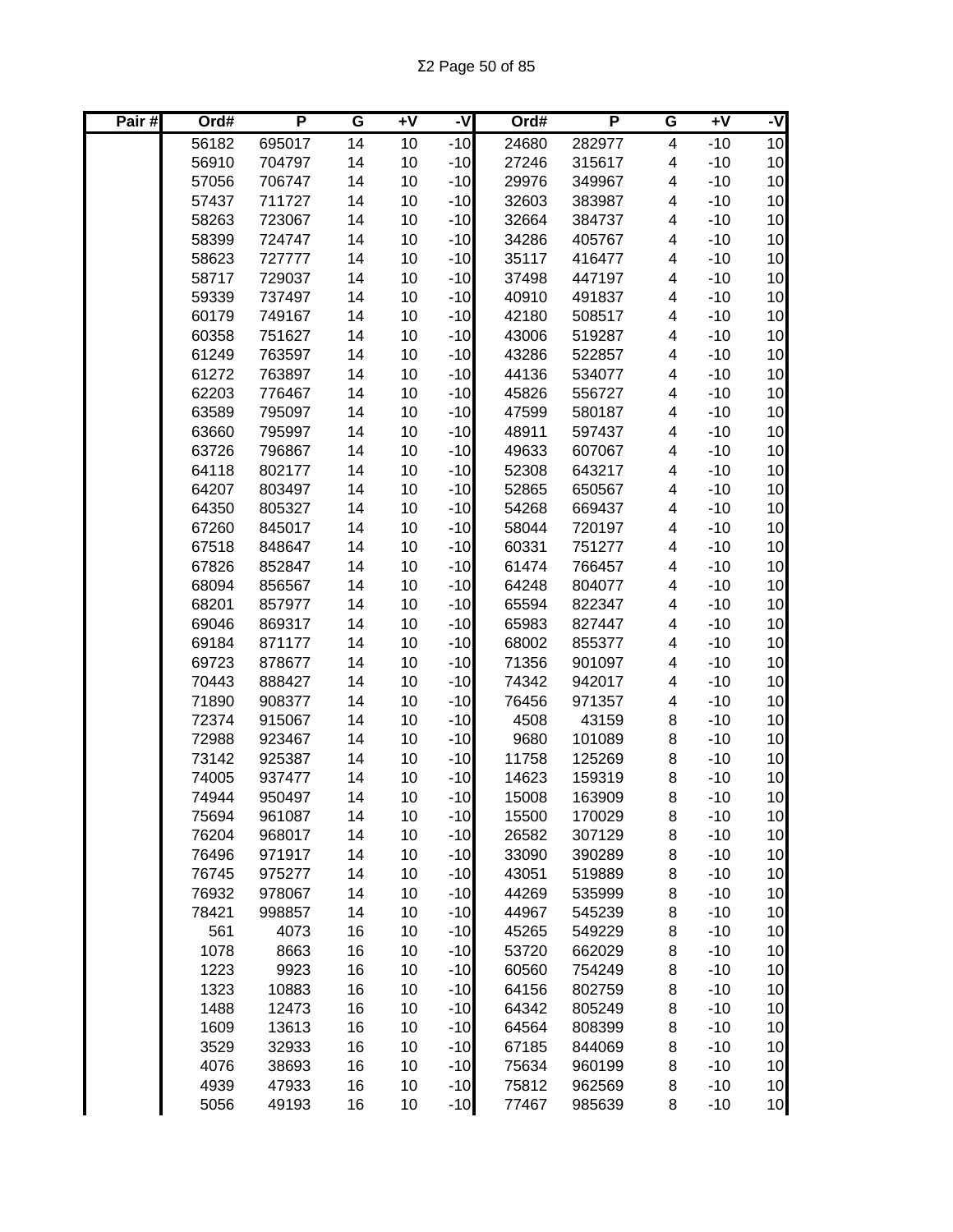| $-10$<br>3946<br>10<br>6960<br>70223<br>16<br>37253<br>$-10$<br>10<br>10<br>10<br>7309<br>16<br>10<br>$-10$<br>$-10$<br>74093<br>11585<br>123269<br>10<br>10<br>7618<br>16<br>10<br>$-10$<br>10<br>$-10$<br>77543<br>12292<br>131591<br>10<br>7869<br>16<br>10<br>$-10$<br>10<br>$-10$<br>80363<br>19319<br>216431<br>16<br>$-10$<br>10<br>9587<br>10<br>$-10$<br>10<br>99923<br>22934<br>261281<br>16<br>$-10$<br>10<br>111143<br>10<br>42796<br>10<br>$-10$<br>10548<br>516653<br>$-10$<br>10<br>10835<br>16<br>10<br>10<br>$-10$<br>114593<br>45009<br>545873<br>10<br>$-10$<br>$-10$<br>13482<br>16<br>10<br>10<br>145703<br>46189<br>561419<br>10<br>16<br>10<br>$-10$<br>$-10$<br>16390<br>180563<br>51587<br>633317<br>10<br>10<br>18920<br>16<br>10<br>$-10$<br>710693<br>$-10$<br>211313<br>57359<br>10<br>10<br>16<br>10<br>$-10$<br>$-10$<br>19522<br>218963<br>62157<br>775787<br>10<br>10<br>232433<br>16<br>10<br>$-10$<br>$-10$<br>20631<br>62406<br>779111<br>10<br>10<br>16<br>10<br>782921<br>$-10$<br>21212<br>239873<br>$-10$<br>62683<br>10<br>$-10$<br>10<br>242393<br>16<br>10<br>$-10$<br>71308<br>900491<br>10<br>21419<br>10<br>16<br>10<br>$-10$<br>21598<br>244583<br>$-10$<br>73246<br>926777<br>10<br>$-10$<br>10<br>16<br>10<br>$-10$<br>947783<br>10<br>21783<br>246833<br>74751<br>16<br>$-10$<br>10<br>260483<br>10<br>$-10$<br>10<br>22873<br>75487<br>958193<br>$-10$<br>10<br>262643<br>16<br>10<br>$-10$<br>76971<br>10<br>23040<br>978521<br>16<br>$-10$<br>10<br>23135<br>263843<br>10<br>$-10$<br>23247<br>265207<br>14<br>10<br>24362<br>279023<br>16<br>10<br>$-10$<br>$-10$<br>47062<br>573007<br>14<br>16<br>10<br>284723<br>10<br>$-10$<br>700537<br>$-10$<br>24817<br>56584<br>14<br>16<br>10<br>25808<br>297503<br>10<br>$-10$<br>$-10$<br>59776<br>743377<br>14<br>16<br>10<br>26088<br>301073<br>10<br>$-10$<br>850823<br>16<br>$-10$<br>67677<br>$-10$<br>10<br>26804<br>310043<br>16<br>10<br>54885<br>$-10$<br>677737<br>20<br>$-10$<br>26871<br>310883<br>16<br>10<br>$-10$<br>27394<br>16<br>10<br>317453<br>29412<br>16<br>10<br>$-10$<br>342863<br>29666<br>16<br>10<br>$-10$<br>346133<br>16<br>31828<br>374063<br>10<br>$-10$<br>16<br>$-10$<br>32667<br>384773<br>10<br>387743<br>16<br>10<br>$-10$<br>32892<br>16<br>$-10$<br>32929<br>388253<br>10<br>16<br>$-10$<br>33205<br>391733<br>10<br>$-10$<br>33436<br>394523<br>16<br>10<br>16<br>10<br>$-10$<br>34945<br>414383<br>16<br>10<br>$-10$<br>39346<br>471503<br>16<br>39382<br>10<br>$-10$<br>471923<br>$-10$<br>39911<br>16<br>10<br>478763<br>16<br>$-10$<br>40534<br>10<br>487073<br>$-10$<br>40992<br>16<br>10<br>493043<br>$-10$<br>41591<br>16<br>10<br>500693<br>$-10$<br>42119<br>16<br>10<br>507713<br>42920<br>16<br>$-10$<br>518153<br>10<br>43593<br>16<br>10<br>$-10$<br>526853<br>44760<br>16<br>$-10$<br>542483<br>10<br>16<br>$-10$<br>45579<br>553433<br>10<br>47091<br>16<br>$-10$<br>573473<br>10<br>47245<br>16<br>$-10$<br>575573<br>10<br>51694<br>16<br>$-10$<br>634703<br>10<br>51971<br>16<br>$-10$<br>638453<br>10 | Pair# | Ord#  | P      | G  | ÷۷ | -V    | Ord# | P | G | $+V$ | -V |
|------------------------------------------------------------------------------------------------------------------------------------------------------------------------------------------------------------------------------------------------------------------------------------------------------------------------------------------------------------------------------------------------------------------------------------------------------------------------------------------------------------------------------------------------------------------------------------------------------------------------------------------------------------------------------------------------------------------------------------------------------------------------------------------------------------------------------------------------------------------------------------------------------------------------------------------------------------------------------------------------------------------------------------------------------------------------------------------------------------------------------------------------------------------------------------------------------------------------------------------------------------------------------------------------------------------------------------------------------------------------------------------------------------------------------------------------------------------------------------------------------------------------------------------------------------------------------------------------------------------------------------------------------------------------------------------------------------------------------------------------------------------------------------------------------------------------------------------------------------------------------------------------------------------------------------------------------------------------------------------------------------------------------------------------------------------------------------------------------------------------------------------------------------------------------------------------------------------------------------------------------------------------------------------------------------------------------------------------------------------------------------------------------------------------------------------------------------------------------------------------------------------------------------------------------------------------------------------------------------------------------------------------------------------------------------------------------------------------------------------------------------------------------------------------------------------------------------------------------------------------------------------------------------------------------------------------------------------------------------------------------------------------------------------------------------------|-------|-------|--------|----|----|-------|------|---|---|------|----|
|                                                                                                                                                                                                                                                                                                                                                                                                                                                                                                                                                                                                                                                                                                                                                                                                                                                                                                                                                                                                                                                                                                                                                                                                                                                                                                                                                                                                                                                                                                                                                                                                                                                                                                                                                                                                                                                                                                                                                                                                                                                                                                                                                                                                                                                                                                                                                                                                                                                                                                                                                                                                                                                                                                                                                                                                                                                                                                                                                                                                                                                                  |       |       |        |    |    |       |      |   |   |      |    |
|                                                                                                                                                                                                                                                                                                                                                                                                                                                                                                                                                                                                                                                                                                                                                                                                                                                                                                                                                                                                                                                                                                                                                                                                                                                                                                                                                                                                                                                                                                                                                                                                                                                                                                                                                                                                                                                                                                                                                                                                                                                                                                                                                                                                                                                                                                                                                                                                                                                                                                                                                                                                                                                                                                                                                                                                                                                                                                                                                                                                                                                                  |       |       |        |    |    |       |      |   |   |      |    |
|                                                                                                                                                                                                                                                                                                                                                                                                                                                                                                                                                                                                                                                                                                                                                                                                                                                                                                                                                                                                                                                                                                                                                                                                                                                                                                                                                                                                                                                                                                                                                                                                                                                                                                                                                                                                                                                                                                                                                                                                                                                                                                                                                                                                                                                                                                                                                                                                                                                                                                                                                                                                                                                                                                                                                                                                                                                                                                                                                                                                                                                                  |       |       |        |    |    |       |      |   |   |      |    |
|                                                                                                                                                                                                                                                                                                                                                                                                                                                                                                                                                                                                                                                                                                                                                                                                                                                                                                                                                                                                                                                                                                                                                                                                                                                                                                                                                                                                                                                                                                                                                                                                                                                                                                                                                                                                                                                                                                                                                                                                                                                                                                                                                                                                                                                                                                                                                                                                                                                                                                                                                                                                                                                                                                                                                                                                                                                                                                                                                                                                                                                                  |       |       |        |    |    |       |      |   |   |      |    |
|                                                                                                                                                                                                                                                                                                                                                                                                                                                                                                                                                                                                                                                                                                                                                                                                                                                                                                                                                                                                                                                                                                                                                                                                                                                                                                                                                                                                                                                                                                                                                                                                                                                                                                                                                                                                                                                                                                                                                                                                                                                                                                                                                                                                                                                                                                                                                                                                                                                                                                                                                                                                                                                                                                                                                                                                                                                                                                                                                                                                                                                                  |       |       |        |    |    |       |      |   |   |      |    |
|                                                                                                                                                                                                                                                                                                                                                                                                                                                                                                                                                                                                                                                                                                                                                                                                                                                                                                                                                                                                                                                                                                                                                                                                                                                                                                                                                                                                                                                                                                                                                                                                                                                                                                                                                                                                                                                                                                                                                                                                                                                                                                                                                                                                                                                                                                                                                                                                                                                                                                                                                                                                                                                                                                                                                                                                                                                                                                                                                                                                                                                                  |       |       |        |    |    |       |      |   |   |      |    |
|                                                                                                                                                                                                                                                                                                                                                                                                                                                                                                                                                                                                                                                                                                                                                                                                                                                                                                                                                                                                                                                                                                                                                                                                                                                                                                                                                                                                                                                                                                                                                                                                                                                                                                                                                                                                                                                                                                                                                                                                                                                                                                                                                                                                                                                                                                                                                                                                                                                                                                                                                                                                                                                                                                                                                                                                                                                                                                                                                                                                                                                                  |       |       |        |    |    |       |      |   |   |      |    |
|                                                                                                                                                                                                                                                                                                                                                                                                                                                                                                                                                                                                                                                                                                                                                                                                                                                                                                                                                                                                                                                                                                                                                                                                                                                                                                                                                                                                                                                                                                                                                                                                                                                                                                                                                                                                                                                                                                                                                                                                                                                                                                                                                                                                                                                                                                                                                                                                                                                                                                                                                                                                                                                                                                                                                                                                                                                                                                                                                                                                                                                                  |       |       |        |    |    |       |      |   |   |      |    |
|                                                                                                                                                                                                                                                                                                                                                                                                                                                                                                                                                                                                                                                                                                                                                                                                                                                                                                                                                                                                                                                                                                                                                                                                                                                                                                                                                                                                                                                                                                                                                                                                                                                                                                                                                                                                                                                                                                                                                                                                                                                                                                                                                                                                                                                                                                                                                                                                                                                                                                                                                                                                                                                                                                                                                                                                                                                                                                                                                                                                                                                                  |       |       |        |    |    |       |      |   |   |      |    |
|                                                                                                                                                                                                                                                                                                                                                                                                                                                                                                                                                                                                                                                                                                                                                                                                                                                                                                                                                                                                                                                                                                                                                                                                                                                                                                                                                                                                                                                                                                                                                                                                                                                                                                                                                                                                                                                                                                                                                                                                                                                                                                                                                                                                                                                                                                                                                                                                                                                                                                                                                                                                                                                                                                                                                                                                                                                                                                                                                                                                                                                                  |       |       |        |    |    |       |      |   |   |      |    |
|                                                                                                                                                                                                                                                                                                                                                                                                                                                                                                                                                                                                                                                                                                                                                                                                                                                                                                                                                                                                                                                                                                                                                                                                                                                                                                                                                                                                                                                                                                                                                                                                                                                                                                                                                                                                                                                                                                                                                                                                                                                                                                                                                                                                                                                                                                                                                                                                                                                                                                                                                                                                                                                                                                                                                                                                                                                                                                                                                                                                                                                                  |       |       |        |    |    |       |      |   |   |      |    |
|                                                                                                                                                                                                                                                                                                                                                                                                                                                                                                                                                                                                                                                                                                                                                                                                                                                                                                                                                                                                                                                                                                                                                                                                                                                                                                                                                                                                                                                                                                                                                                                                                                                                                                                                                                                                                                                                                                                                                                                                                                                                                                                                                                                                                                                                                                                                                                                                                                                                                                                                                                                                                                                                                                                                                                                                                                                                                                                                                                                                                                                                  |       |       |        |    |    |       |      |   |   |      |    |
|                                                                                                                                                                                                                                                                                                                                                                                                                                                                                                                                                                                                                                                                                                                                                                                                                                                                                                                                                                                                                                                                                                                                                                                                                                                                                                                                                                                                                                                                                                                                                                                                                                                                                                                                                                                                                                                                                                                                                                                                                                                                                                                                                                                                                                                                                                                                                                                                                                                                                                                                                                                                                                                                                                                                                                                                                                                                                                                                                                                                                                                                  |       |       |        |    |    |       |      |   |   |      |    |
|                                                                                                                                                                                                                                                                                                                                                                                                                                                                                                                                                                                                                                                                                                                                                                                                                                                                                                                                                                                                                                                                                                                                                                                                                                                                                                                                                                                                                                                                                                                                                                                                                                                                                                                                                                                                                                                                                                                                                                                                                                                                                                                                                                                                                                                                                                                                                                                                                                                                                                                                                                                                                                                                                                                                                                                                                                                                                                                                                                                                                                                                  |       |       |        |    |    |       |      |   |   |      |    |
|                                                                                                                                                                                                                                                                                                                                                                                                                                                                                                                                                                                                                                                                                                                                                                                                                                                                                                                                                                                                                                                                                                                                                                                                                                                                                                                                                                                                                                                                                                                                                                                                                                                                                                                                                                                                                                                                                                                                                                                                                                                                                                                                                                                                                                                                                                                                                                                                                                                                                                                                                                                                                                                                                                                                                                                                                                                                                                                                                                                                                                                                  |       |       |        |    |    |       |      |   |   |      |    |
|                                                                                                                                                                                                                                                                                                                                                                                                                                                                                                                                                                                                                                                                                                                                                                                                                                                                                                                                                                                                                                                                                                                                                                                                                                                                                                                                                                                                                                                                                                                                                                                                                                                                                                                                                                                                                                                                                                                                                                                                                                                                                                                                                                                                                                                                                                                                                                                                                                                                                                                                                                                                                                                                                                                                                                                                                                                                                                                                                                                                                                                                  |       |       |        |    |    |       |      |   |   |      |    |
|                                                                                                                                                                                                                                                                                                                                                                                                                                                                                                                                                                                                                                                                                                                                                                                                                                                                                                                                                                                                                                                                                                                                                                                                                                                                                                                                                                                                                                                                                                                                                                                                                                                                                                                                                                                                                                                                                                                                                                                                                                                                                                                                                                                                                                                                                                                                                                                                                                                                                                                                                                                                                                                                                                                                                                                                                                                                                                                                                                                                                                                                  |       |       |        |    |    |       |      |   |   |      |    |
|                                                                                                                                                                                                                                                                                                                                                                                                                                                                                                                                                                                                                                                                                                                                                                                                                                                                                                                                                                                                                                                                                                                                                                                                                                                                                                                                                                                                                                                                                                                                                                                                                                                                                                                                                                                                                                                                                                                                                                                                                                                                                                                                                                                                                                                                                                                                                                                                                                                                                                                                                                                                                                                                                                                                                                                                                                                                                                                                                                                                                                                                  |       |       |        |    |    |       |      |   |   |      |    |
|                                                                                                                                                                                                                                                                                                                                                                                                                                                                                                                                                                                                                                                                                                                                                                                                                                                                                                                                                                                                                                                                                                                                                                                                                                                                                                                                                                                                                                                                                                                                                                                                                                                                                                                                                                                                                                                                                                                                                                                                                                                                                                                                                                                                                                                                                                                                                                                                                                                                                                                                                                                                                                                                                                                                                                                                                                                                                                                                                                                                                                                                  |       |       |        |    |    |       |      |   |   |      |    |
|                                                                                                                                                                                                                                                                                                                                                                                                                                                                                                                                                                                                                                                                                                                                                                                                                                                                                                                                                                                                                                                                                                                                                                                                                                                                                                                                                                                                                                                                                                                                                                                                                                                                                                                                                                                                                                                                                                                                                                                                                                                                                                                                                                                                                                                                                                                                                                                                                                                                                                                                                                                                                                                                                                                                                                                                                                                                                                                                                                                                                                                                  |       |       |        |    |    |       |      |   |   |      |    |
|                                                                                                                                                                                                                                                                                                                                                                                                                                                                                                                                                                                                                                                                                                                                                                                                                                                                                                                                                                                                                                                                                                                                                                                                                                                                                                                                                                                                                                                                                                                                                                                                                                                                                                                                                                                                                                                                                                                                                                                                                                                                                                                                                                                                                                                                                                                                                                                                                                                                                                                                                                                                                                                                                                                                                                                                                                                                                                                                                                                                                                                                  |       |       |        |    |    |       |      |   |   |      |    |
|                                                                                                                                                                                                                                                                                                                                                                                                                                                                                                                                                                                                                                                                                                                                                                                                                                                                                                                                                                                                                                                                                                                                                                                                                                                                                                                                                                                                                                                                                                                                                                                                                                                                                                                                                                                                                                                                                                                                                                                                                                                                                                                                                                                                                                                                                                                                                                                                                                                                                                                                                                                                                                                                                                                                                                                                                                                                                                                                                                                                                                                                  |       |       |        |    |    |       |      |   |   |      |    |
|                                                                                                                                                                                                                                                                                                                                                                                                                                                                                                                                                                                                                                                                                                                                                                                                                                                                                                                                                                                                                                                                                                                                                                                                                                                                                                                                                                                                                                                                                                                                                                                                                                                                                                                                                                                                                                                                                                                                                                                                                                                                                                                                                                                                                                                                                                                                                                                                                                                                                                                                                                                                                                                                                                                                                                                                                                                                                                                                                                                                                                                                  |       |       |        |    |    |       |      |   |   |      |    |
|                                                                                                                                                                                                                                                                                                                                                                                                                                                                                                                                                                                                                                                                                                                                                                                                                                                                                                                                                                                                                                                                                                                                                                                                                                                                                                                                                                                                                                                                                                                                                                                                                                                                                                                                                                                                                                                                                                                                                                                                                                                                                                                                                                                                                                                                                                                                                                                                                                                                                                                                                                                                                                                                                                                                                                                                                                                                                                                                                                                                                                                                  |       |       |        |    |    |       |      |   |   |      |    |
|                                                                                                                                                                                                                                                                                                                                                                                                                                                                                                                                                                                                                                                                                                                                                                                                                                                                                                                                                                                                                                                                                                                                                                                                                                                                                                                                                                                                                                                                                                                                                                                                                                                                                                                                                                                                                                                                                                                                                                                                                                                                                                                                                                                                                                                                                                                                                                                                                                                                                                                                                                                                                                                                                                                                                                                                                                                                                                                                                                                                                                                                  |       |       |        |    |    |       |      |   |   |      |    |
|                                                                                                                                                                                                                                                                                                                                                                                                                                                                                                                                                                                                                                                                                                                                                                                                                                                                                                                                                                                                                                                                                                                                                                                                                                                                                                                                                                                                                                                                                                                                                                                                                                                                                                                                                                                                                                                                                                                                                                                                                                                                                                                                                                                                                                                                                                                                                                                                                                                                                                                                                                                                                                                                                                                                                                                                                                                                                                                                                                                                                                                                  |       |       |        |    |    |       |      |   |   |      |    |
|                                                                                                                                                                                                                                                                                                                                                                                                                                                                                                                                                                                                                                                                                                                                                                                                                                                                                                                                                                                                                                                                                                                                                                                                                                                                                                                                                                                                                                                                                                                                                                                                                                                                                                                                                                                                                                                                                                                                                                                                                                                                                                                                                                                                                                                                                                                                                                                                                                                                                                                                                                                                                                                                                                                                                                                                                                                                                                                                                                                                                                                                  |       |       |        |    |    |       |      |   |   |      |    |
|                                                                                                                                                                                                                                                                                                                                                                                                                                                                                                                                                                                                                                                                                                                                                                                                                                                                                                                                                                                                                                                                                                                                                                                                                                                                                                                                                                                                                                                                                                                                                                                                                                                                                                                                                                                                                                                                                                                                                                                                                                                                                                                                                                                                                                                                                                                                                                                                                                                                                                                                                                                                                                                                                                                                                                                                                                                                                                                                                                                                                                                                  |       |       |        |    |    |       |      |   |   |      |    |
|                                                                                                                                                                                                                                                                                                                                                                                                                                                                                                                                                                                                                                                                                                                                                                                                                                                                                                                                                                                                                                                                                                                                                                                                                                                                                                                                                                                                                                                                                                                                                                                                                                                                                                                                                                                                                                                                                                                                                                                                                                                                                                                                                                                                                                                                                                                                                                                                                                                                                                                                                                                                                                                                                                                                                                                                                                                                                                                                                                                                                                                                  |       |       |        |    |    |       |      |   |   |      |    |
|                                                                                                                                                                                                                                                                                                                                                                                                                                                                                                                                                                                                                                                                                                                                                                                                                                                                                                                                                                                                                                                                                                                                                                                                                                                                                                                                                                                                                                                                                                                                                                                                                                                                                                                                                                                                                                                                                                                                                                                                                                                                                                                                                                                                                                                                                                                                                                                                                                                                                                                                                                                                                                                                                                                                                                                                                                                                                                                                                                                                                                                                  |       |       |        |    |    |       |      |   |   |      |    |
|                                                                                                                                                                                                                                                                                                                                                                                                                                                                                                                                                                                                                                                                                                                                                                                                                                                                                                                                                                                                                                                                                                                                                                                                                                                                                                                                                                                                                                                                                                                                                                                                                                                                                                                                                                                                                                                                                                                                                                                                                                                                                                                                                                                                                                                                                                                                                                                                                                                                                                                                                                                                                                                                                                                                                                                                                                                                                                                                                                                                                                                                  |       |       |        |    |    |       |      |   |   |      |    |
|                                                                                                                                                                                                                                                                                                                                                                                                                                                                                                                                                                                                                                                                                                                                                                                                                                                                                                                                                                                                                                                                                                                                                                                                                                                                                                                                                                                                                                                                                                                                                                                                                                                                                                                                                                                                                                                                                                                                                                                                                                                                                                                                                                                                                                                                                                                                                                                                                                                                                                                                                                                                                                                                                                                                                                                                                                                                                                                                                                                                                                                                  |       |       |        |    |    |       |      |   |   |      |    |
|                                                                                                                                                                                                                                                                                                                                                                                                                                                                                                                                                                                                                                                                                                                                                                                                                                                                                                                                                                                                                                                                                                                                                                                                                                                                                                                                                                                                                                                                                                                                                                                                                                                                                                                                                                                                                                                                                                                                                                                                                                                                                                                                                                                                                                                                                                                                                                                                                                                                                                                                                                                                                                                                                                                                                                                                                                                                                                                                                                                                                                                                  |       |       |        |    |    |       |      |   |   |      |    |
|                                                                                                                                                                                                                                                                                                                                                                                                                                                                                                                                                                                                                                                                                                                                                                                                                                                                                                                                                                                                                                                                                                                                                                                                                                                                                                                                                                                                                                                                                                                                                                                                                                                                                                                                                                                                                                                                                                                                                                                                                                                                                                                                                                                                                                                                                                                                                                                                                                                                                                                                                                                                                                                                                                                                                                                                                                                                                                                                                                                                                                                                  |       |       |        |    |    |       |      |   |   |      |    |
|                                                                                                                                                                                                                                                                                                                                                                                                                                                                                                                                                                                                                                                                                                                                                                                                                                                                                                                                                                                                                                                                                                                                                                                                                                                                                                                                                                                                                                                                                                                                                                                                                                                                                                                                                                                                                                                                                                                                                                                                                                                                                                                                                                                                                                                                                                                                                                                                                                                                                                                                                                                                                                                                                                                                                                                                                                                                                                                                                                                                                                                                  |       |       |        |    |    |       |      |   |   |      |    |
|                                                                                                                                                                                                                                                                                                                                                                                                                                                                                                                                                                                                                                                                                                                                                                                                                                                                                                                                                                                                                                                                                                                                                                                                                                                                                                                                                                                                                                                                                                                                                                                                                                                                                                                                                                                                                                                                                                                                                                                                                                                                                                                                                                                                                                                                                                                                                                                                                                                                                                                                                                                                                                                                                                                                                                                                                                                                                                                                                                                                                                                                  |       |       |        |    |    |       |      |   |   |      |    |
|                                                                                                                                                                                                                                                                                                                                                                                                                                                                                                                                                                                                                                                                                                                                                                                                                                                                                                                                                                                                                                                                                                                                                                                                                                                                                                                                                                                                                                                                                                                                                                                                                                                                                                                                                                                                                                                                                                                                                                                                                                                                                                                                                                                                                                                                                                                                                                                                                                                                                                                                                                                                                                                                                                                                                                                                                                                                                                                                                                                                                                                                  |       |       |        |    |    |       |      |   |   |      |    |
|                                                                                                                                                                                                                                                                                                                                                                                                                                                                                                                                                                                                                                                                                                                                                                                                                                                                                                                                                                                                                                                                                                                                                                                                                                                                                                                                                                                                                                                                                                                                                                                                                                                                                                                                                                                                                                                                                                                                                                                                                                                                                                                                                                                                                                                                                                                                                                                                                                                                                                                                                                                                                                                                                                                                                                                                                                                                                                                                                                                                                                                                  |       |       |        |    |    |       |      |   |   |      |    |
|                                                                                                                                                                                                                                                                                                                                                                                                                                                                                                                                                                                                                                                                                                                                                                                                                                                                                                                                                                                                                                                                                                                                                                                                                                                                                                                                                                                                                                                                                                                                                                                                                                                                                                                                                                                                                                                                                                                                                                                                                                                                                                                                                                                                                                                                                                                                                                                                                                                                                                                                                                                                                                                                                                                                                                                                                                                                                                                                                                                                                                                                  |       |       |        |    |    |       |      |   |   |      |    |
|                                                                                                                                                                                                                                                                                                                                                                                                                                                                                                                                                                                                                                                                                                                                                                                                                                                                                                                                                                                                                                                                                                                                                                                                                                                                                                                                                                                                                                                                                                                                                                                                                                                                                                                                                                                                                                                                                                                                                                                                                                                                                                                                                                                                                                                                                                                                                                                                                                                                                                                                                                                                                                                                                                                                                                                                                                                                                                                                                                                                                                                                  |       |       |        |    |    |       |      |   |   |      |    |
|                                                                                                                                                                                                                                                                                                                                                                                                                                                                                                                                                                                                                                                                                                                                                                                                                                                                                                                                                                                                                                                                                                                                                                                                                                                                                                                                                                                                                                                                                                                                                                                                                                                                                                                                                                                                                                                                                                                                                                                                                                                                                                                                                                                                                                                                                                                                                                                                                                                                                                                                                                                                                                                                                                                                                                                                                                                                                                                                                                                                                                                                  |       |       |        |    |    |       |      |   |   |      |    |
|                                                                                                                                                                                                                                                                                                                                                                                                                                                                                                                                                                                                                                                                                                                                                                                                                                                                                                                                                                                                                                                                                                                                                                                                                                                                                                                                                                                                                                                                                                                                                                                                                                                                                                                                                                                                                                                                                                                                                                                                                                                                                                                                                                                                                                                                                                                                                                                                                                                                                                                                                                                                                                                                                                                                                                                                                                                                                                                                                                                                                                                                  |       |       |        |    |    |       |      |   |   |      |    |
|                                                                                                                                                                                                                                                                                                                                                                                                                                                                                                                                                                                                                                                                                                                                                                                                                                                                                                                                                                                                                                                                                                                                                                                                                                                                                                                                                                                                                                                                                                                                                                                                                                                                                                                                                                                                                                                                                                                                                                                                                                                                                                                                                                                                                                                                                                                                                                                                                                                                                                                                                                                                                                                                                                                                                                                                                                                                                                                                                                                                                                                                  |       |       |        |    |    |       |      |   |   |      |    |
|                                                                                                                                                                                                                                                                                                                                                                                                                                                                                                                                                                                                                                                                                                                                                                                                                                                                                                                                                                                                                                                                                                                                                                                                                                                                                                                                                                                                                                                                                                                                                                                                                                                                                                                                                                                                                                                                                                                                                                                                                                                                                                                                                                                                                                                                                                                                                                                                                                                                                                                                                                                                                                                                                                                                                                                                                                                                                                                                                                                                                                                                  |       |       |        |    |    |       |      |   |   |      |    |
|                                                                                                                                                                                                                                                                                                                                                                                                                                                                                                                                                                                                                                                                                                                                                                                                                                                                                                                                                                                                                                                                                                                                                                                                                                                                                                                                                                                                                                                                                                                                                                                                                                                                                                                                                                                                                                                                                                                                                                                                                                                                                                                                                                                                                                                                                                                                                                                                                                                                                                                                                                                                                                                                                                                                                                                                                                                                                                                                                                                                                                                                  |       |       |        |    |    |       |      |   |   |      |    |
|                                                                                                                                                                                                                                                                                                                                                                                                                                                                                                                                                                                                                                                                                                                                                                                                                                                                                                                                                                                                                                                                                                                                                                                                                                                                                                                                                                                                                                                                                                                                                                                                                                                                                                                                                                                                                                                                                                                                                                                                                                                                                                                                                                                                                                                                                                                                                                                                                                                                                                                                                                                                                                                                                                                                                                                                                                                                                                                                                                                                                                                                  |       |       |        |    |    |       |      |   |   |      |    |
|                                                                                                                                                                                                                                                                                                                                                                                                                                                                                                                                                                                                                                                                                                                                                                                                                                                                                                                                                                                                                                                                                                                                                                                                                                                                                                                                                                                                                                                                                                                                                                                                                                                                                                                                                                                                                                                                                                                                                                                                                                                                                                                                                                                                                                                                                                                                                                                                                                                                                                                                                                                                                                                                                                                                                                                                                                                                                                                                                                                                                                                                  |       |       |        |    |    |       |      |   |   |      |    |
|                                                                                                                                                                                                                                                                                                                                                                                                                                                                                                                                                                                                                                                                                                                                                                                                                                                                                                                                                                                                                                                                                                                                                                                                                                                                                                                                                                                                                                                                                                                                                                                                                                                                                                                                                                                                                                                                                                                                                                                                                                                                                                                                                                                                                                                                                                                                                                                                                                                                                                                                                                                                                                                                                                                                                                                                                                                                                                                                                                                                                                                                  |       |       |        |    |    |       |      |   |   |      |    |
|                                                                                                                                                                                                                                                                                                                                                                                                                                                                                                                                                                                                                                                                                                                                                                                                                                                                                                                                                                                                                                                                                                                                                                                                                                                                                                                                                                                                                                                                                                                                                                                                                                                                                                                                                                                                                                                                                                                                                                                                                                                                                                                                                                                                                                                                                                                                                                                                                                                                                                                                                                                                                                                                                                                                                                                                                                                                                                                                                                                                                                                                  |       |       |        |    |    |       |      |   |   |      |    |
|                                                                                                                                                                                                                                                                                                                                                                                                                                                                                                                                                                                                                                                                                                                                                                                                                                                                                                                                                                                                                                                                                                                                                                                                                                                                                                                                                                                                                                                                                                                                                                                                                                                                                                                                                                                                                                                                                                                                                                                                                                                                                                                                                                                                                                                                                                                                                                                                                                                                                                                                                                                                                                                                                                                                                                                                                                                                                                                                                                                                                                                                  |       | 52001 | 638993 | 16 | 10 | $-10$ |      |   |   |      |    |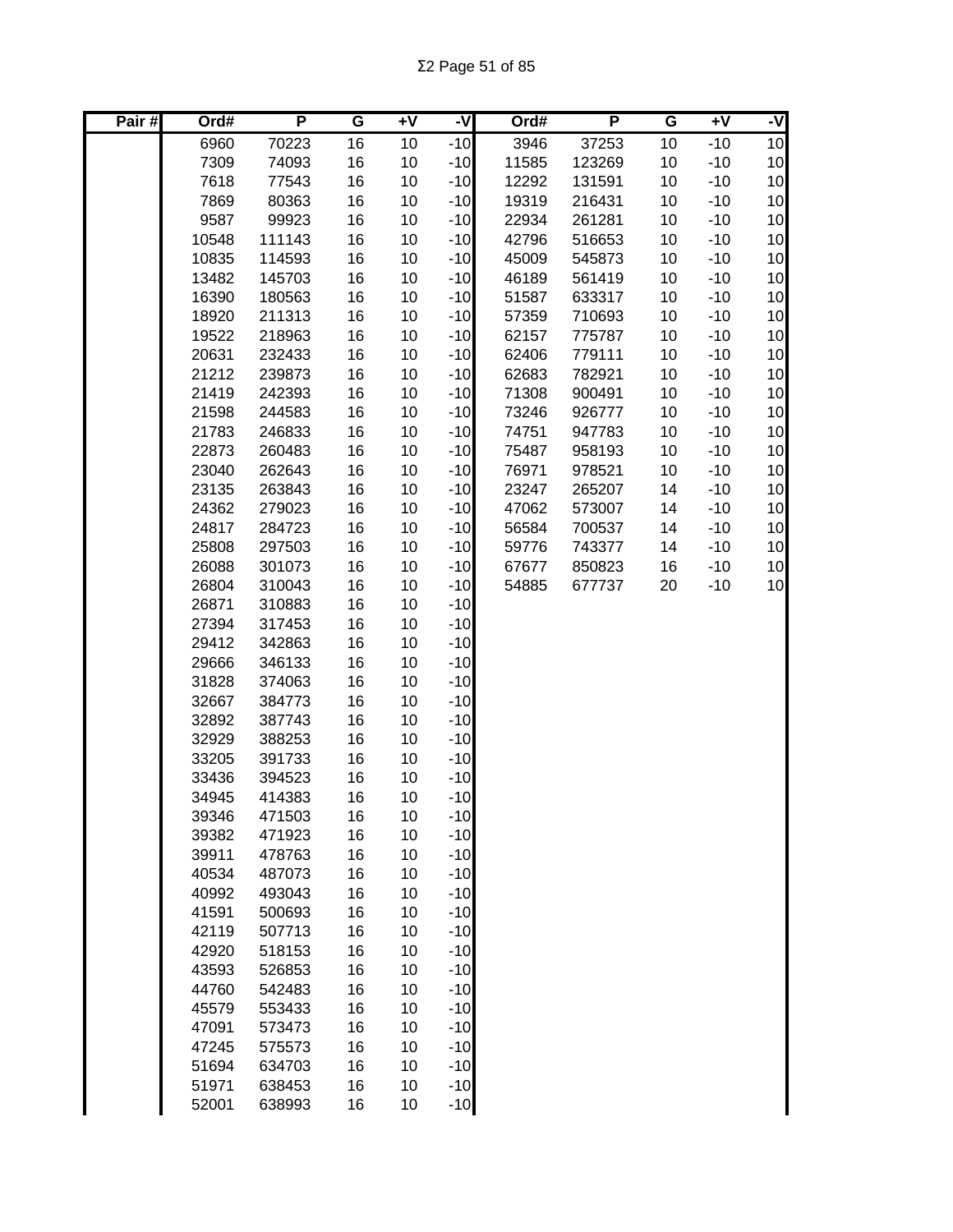| Pair# | Ord#           | P                | G        | $+V$     | $-\nabla$      | Ord# | P | G | $+V$ | -V |
|-------|----------------|------------------|----------|----------|----------------|------|---|---|------|----|
|       | 52932          | 651503           | 16       | 10       | $-10$          |      |   |   |      |    |
|       | 53229          | 655373           | 16       | 10       | $-10$          |      |   |   |      |    |
|       | 53669          | 661253           | 16       | 10       | $-10$          |      |   |   |      |    |
|       | 57632          | 714503           | 16       | 10       | $-10$          |      |   |   |      |    |
|       | 59642          | 741563           | 16       | 10       | $-10$          |      |   |   |      |    |
|       | 59657          | 741803           | 16       | 10       | $-10$          |      |   |   |      |    |
|       | 60781          | 757403           | 16       | 10       | $-10$          |      |   |   |      |    |
|       | 61194          | 762893           | 16       | 10       | $-10$          |      |   |   |      |    |
|       | 61777          | 770573           | 16       | 10       | $-10$          |      |   |   |      |    |
|       | 62609          | 781883           | 16       | 10       | $-10$          |      |   |   |      |    |
|       | 63601          | 795233           | 16       | 10       | $-10$          |      |   |   |      |    |
|       | 64035          | 800993           | 16       | 10       | $-10$          |      |   |   |      |    |
|       | 66602          | 835973           | 16       | 10       | $-10$          |      |   |   |      |    |
|       | 68058          | 856133           | 16       | 10       | $-10$          |      |   |   |      |    |
|       | 70458          | 888653           | 16       | 10       | $-10$          |      |   |   |      |    |
|       | 70485          | 888983           | 16       | 10       | $-10$          |      |   |   |      |    |
|       | 71529          | 903563           | 16       | 10       | $-10$          |      |   |   |      |    |
|       | 71833          | 907583           | 16       | 10       | $-10$          |      |   |   |      |    |
|       | 72762          | 920393           | 16       | 10       | $-10$          |      |   |   |      |    |
|       | 74954          | 950633           | 16       | 10       | $-10$          |      |   |   |      |    |
|       | 75939          | 964283           | 16       | 10       | $-10$          |      |   |   |      |    |
|       | 77369          | 984323           | 16       | 10       | $-10$          |      |   |   |      |    |
|       | 78160          | 995363           | 16       | 10       | $-10$          |      |   |   |      |    |
|       | 78199          | 995903           | 16       | 10       | $-10$          |      |   |   |      |    |
|       | 2518           | 22531            | 20       | 10       | $-10$          |      |   |   |      |    |
|       | 2564           | 22993            | 20       | 10       | $-10$          |      |   |   |      |    |
|       | 2908           | 26479            | 20       | 10       | $-10$          |      |   |   |      |    |
|       | 3202           | 29473            | 20       | 10       | $-10$          |      |   |   |      |    |
|       | 3859           | 36373            | 20       | 10       | $-10$          |      |   |   |      |    |
|       | 4160           | 39541            | 20       | 10       | $-10$          |      |   |   |      |    |
|       | 6091           | 60373            | 20       | 10       | $-10$          |      |   |   |      |    |
|       | 7883           | 80557            | 20       | 10       | $-10$          |      |   |   |      |    |
|       | 10272          | 107971           | 20       | 10       | $-10$          |      |   |   |      |    |
|       | 10475          | 110311           | 20       | 10       | $-10$          |      |   |   |      |    |
|       | 11584          | 123259           | 20       | 10       | $-10$          |      |   |   |      |    |
|       | 12195          | 130399           | 20       | 10       | $-10$          |      |   |   |      |    |
|       | 14310          | 155443           | 20       | 10       | $-10$          |      |   |   |      |    |
|       | 14928          | 162937           | 20       | 10       | $-10$          |      |   |   |      |    |
|       | 16305          | 179623           | 20       | 10       | $-10$          |      |   |   |      |    |
|       | 17441          | 193357           | 20       | 10       | $-10$          |      |   |   |      |    |
|       | 20028          | 225109           | 20       | 10       | $-10$          |      |   |   |      |    |
|       | 20495          | 230683           | 20       | 10       | $-10$          |      |   |   |      |    |
|       | 21533          | 243829           | 20       | 10       | $-10$          |      |   |   |      |    |
|       | 21855          | 247759           | 20       | 10       | $-10$<br>$-10$ |      |   |   |      |    |
|       | 22516          | 255907           | 20       | 10       | $-10$          |      |   |   |      |    |
|       | 22933<br>24411 | 261271           | 20       | 10<br>10 | $-10$          |      |   |   |      |    |
|       | 24522          | 279679<br>281053 | 20<br>20 | 10       | $-10$          |      |   |   |      |    |
|       | 30272          | 353767           | 20       | 10       | $-10$          |      |   |   |      |    |
|       | 31824          | 374029           | 20       | 10       | $-10$          |      |   |   |      |    |
|       | 32217          | 378997           | 20       | 10       | $-10$          |      |   |   |      |    |
|       |                |                  |          |          |                |      |   |   |      |    |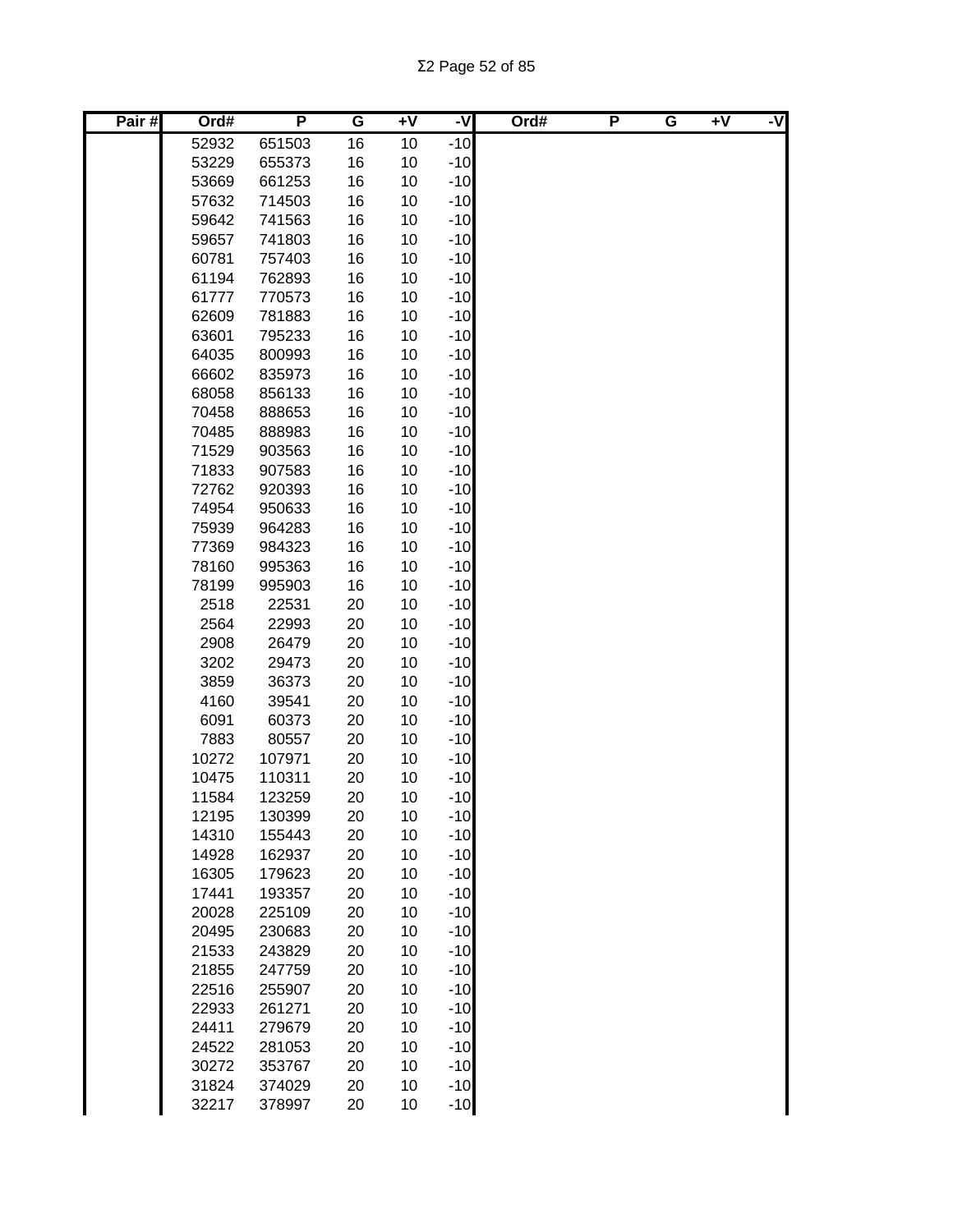| Pair# | Ord#  | P      | G  | $+V$ | -V    | Ord# | P | G | $+V$ | -V |
|-------|-------|--------|----|------|-------|------|---|---|------|----|
|       | 32949 | 388519 | 20 | 10   | $-10$ |      |   |   |      |    |
|       | 34527 | 408943 | 20 | 10   | $-10$ |      |   |   |      |    |
|       | 37441 | 446353 | 20 | 10   | $-10$ |      |   |   |      |    |
|       | 37887 | 452191 | 20 | 10   | $-10$ |      |   |   |      |    |
|       | 38838 | 464983 | 20 | 10   | $-10$ |      |   |   |      |    |
|       | 39071 | 468049 | 20 | 10   | $-10$ |      |   |   |      |    |
|       | 39444 | 472741 | 20 | 10   | $-10$ |      |   |   |      |    |
|       | 39672 | 475669 | 20 | 10   | $-10$ |      |   |   |      |    |
|       | 40016 | 480091 | 20 | 10   | $-10$ |      |   |   |      |    |
|       | 40267 | 483367 | 20 | 10   | $-10$ |      |   |   |      |    |
|       | 42996 | 519151 | 20 | 10   | $-10$ |      |   |   |      |    |
|       | 43254 | 522469 | 20 | 10   | $-10$ |      |   |   |      |    |
|       | 48850 | 596653 | 20 | 10   | $-10$ |      |   |   |      |    |
|       | 48947 | 597889 | 20 | 10   | $-10$ |      |   |   |      |    |
|       | 49942 | 611101 | 20 | 10   | $-10$ |      |   |   |      |    |
|       | 50249 | 615289 | 20 | 10   | $-10$ |      |   |   |      |    |
|       | 50754 | 621913 | 20 | 10   | $-10$ |      |   |   |      |    |
|       | 50832 | 622987 | 20 | 10   | $-10$ |      |   |   |      |    |
|       | 51288 | 629371 | 20 | 10   | $-10$ |      |   |   |      |    |
|       | 51710 | 634891 | 20 | 10   | $-10$ |      |   |   |      |    |
|       | 51897 | 637369 | 20 | 10   | $-10$ |      |   |   |      |    |
|       | 52338 | 643681 | 20 | 10   | $-10$ |      |   |   |      |    |
|       | 55837 | 690397 | 20 | 10   | $-10$ |      |   |   |      |    |
|       | 57397 | 711163 | 20 | 10   | $-10$ |      |   |   |      |    |
|       | 61480 | 766531 | 20 | 10   | $-10$ |      |   |   |      |    |
|       | 63808 | 797977 | 20 | 10   | $-10$ |      |   |   |      |    |
|       | 64684 | 810013 | 20 | 10   | $-10$ |      |   |   |      |    |
|       | 65712 | 823819 | 20 | 10   | $-10$ |      |   |   |      |    |
|       | 66059 | 828577 | 20 | 10   | $-10$ |      |   |   |      |    |
|       | 70008 | 882481 | 20 | 10   | $-10$ |      |   |   |      |    |
|       | 70040 | 882943 | 20 | 10   | $-10$ |      |   |   |      |    |
|       | 71091 | 897349 | 20 | 10   | $-10$ |      |   |   |      |    |
|       | 72366 | 914971 | 20 | 10   | $-10$ |      |   |   |      |    |
|       | 73188 | 926017 | 20 | 10   | $-10$ |      |   |   |      |    |
|       | 73815 | 934753 | 20 | 10   | $-10$ |      |   |   |      |    |
|       | 76775 | 975691 | 20 | 10   | $-10$ |      |   |   |      |    |
|       | 77352 | 984037 | 20 | 10   | $-10$ |      |   |   |      |    |
|       | 26376 | 304631 | 22 | 10   | $-10$ |      |   |   |      |    |
|       | 30099 | 351551 | 22 | 10   | $-10$ |      |   |   |      |    |
|       | 30736 | 359621 | 22 | 10   | $-10$ |      |   |   |      |    |
|       | 34420 | 407621 | 22 | 10   | $-10$ |      |   |   |      |    |
|       | 40687 | 488981 | 22 | 10   | $-10$ |      |   |   |      |    |
|       | 40988 | 493001 | 22 | 10   | $-10$ |      |   |   |      |    |
|       | 47466 | 578441 | 22 | 10   | $-10$ |      |   |   |      |    |
|       | 58999 | 732911 | 22 | 10   | $-10$ |      |   |   |      |    |
|       | 77555 | 986801 | 22 | 10   | $-10$ |      |   |   |      |    |
|       | 57465 | 712093 | 26 | 10   | $-10$ |      |   |   |      |    |
|       | 75132 | 953023 | 26 | 10   | $-10$ |      |   |   |      |    |
|       | 75181 | 953773 | 26 | 10   | $-10$ |      |   |   |      |    |
|       | 39011 | 467399 | 28 | 10   | $-10$ |      |   |   |      |    |
|       | 45147 | 547709 | 28 | 10   | $-10$ |      |   |   |      |    |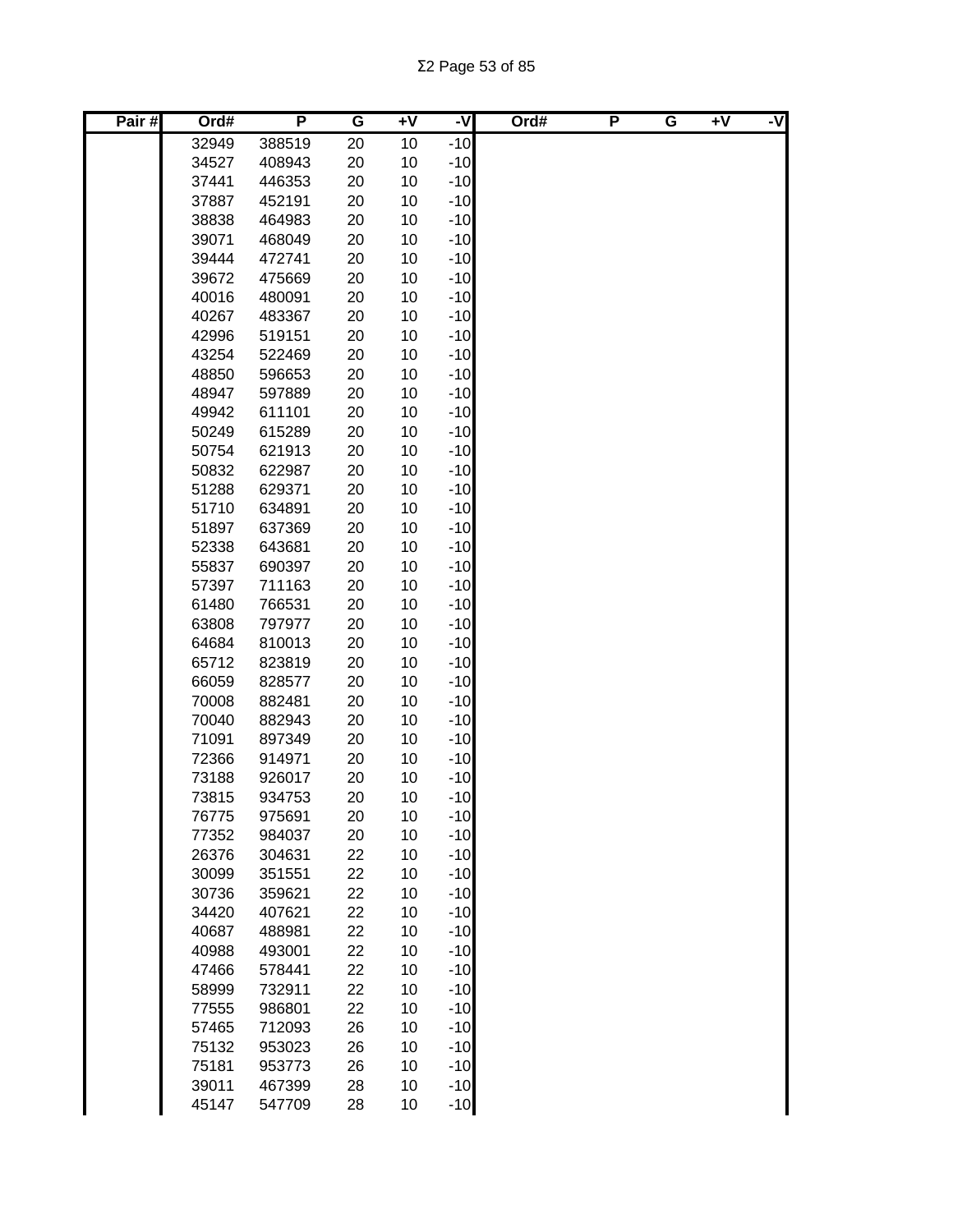| Pair# | Ord#           | P                | G        | ÷۷       | -V             | Ord#           | P                | G        | $+V$           | -V       |
|-------|----------------|------------------|----------|----------|----------------|----------------|------------------|----------|----------------|----------|
|       | 48101          | 586769           | 28       | 10       | $-10$          |                |                  |          |                |          |
|       | 53929          | 664739           | 28       | 10       | $-10$          |                |                  |          |                |          |
|       | 68145          | 857249           | 28       | 10       | $-10$          |                |                  |          |                |          |
|       | 72463          | 916319           | 28       | 10       | $-10$          |                |                  |          |                |          |
|       | 34829          | 412771           | 32       | 10       | $-10$          |                |                  |          |                |          |
| 6     | 275            | 1777             | 18       | 12       | $-12$          | 2939           | 26783            | 6        | $-12$          | 12       |
|       | 1131           | 9127             | 18       | 12       | $-12$          | 6219           | 61843            | 6        | $-12$          | 12       |
|       | 2962           | 27011            | 18       | 12       | $-12$          | 7687           | 78283            | 6        | $-12$          | 12       |
|       | 3690           | 34537            | 18       | 12       | $-12$          | 10451          | 109943           | 6        | $-12$          | 12       |
|       | 3923           | 36997            | 18       | 12       | $-12$          | 11015          | 116663           | 6        | $-12$          | 12       |
|       | 4753           | 45887            | 18       | 12       | $-12$          | 15869          | 174413           | 6        | $-12$          | 12       |
|       | 5284           | 51631            | 18       | 12       | $-12$          | 18211          | 202823           | 6        | $-12$          | 12       |
|       | 5378           | 52691            | 18       | 12       | $-12$          | 20137          | 226433           | 6        | $-12$          | 12       |
|       | 5927           | 58567            | 18       | 12       | $-12$          | 21046          | 237883           | 6        | $-12$          | 12       |
|       | 6218           | 61837            | 18       | 12       | $-12$          | 25518          | 293773           | 6        | $-12$          | 12       |
|       | 6311           | 62921            | 18       | 12       | $-12$          | 25606          | 294893           | 6        | $-12$          | 12       |
|       | 6327           | 63097            | 18       | 12       | $-12$          | 26392          | 304813           | 6        | $-12$          | 12       |
|       | 7261           | 73547            | 18       | 12       | $-12$          | 28507          | 331283           | 6        | $-12$          | 12       |
|       | 7688           | 78301            | 18       | 12       | $-12$          | 35950          | 427333           | 6        | $-12$          | 12       |
|       | 8989           | 93077            | 18       | 12       | $-12$          | 36413          | 433123           | 6        | $-12$          | 12       |
|       | 9662           | 100847           | 18       | 12       | $-12$          | 37406          | 445853           | 6        | $-12$          | 12       |
|       | 10142          | 106391           | 18       | 12       | $-12$          | 46065          | 559883           | 6        | $-12$          | 12       |
|       | 10450          | 109937           | 18       | 12       | $-12$          | 47540          | 579433           | 6        | $-12$          | 12       |
|       | 10833          | 114571           | 18       | 12       | $-12$          | 48214          | 588043           | 6        | $-12$          | 12       |
|       | 11016          | 116681           | 18       | 12       | $-12$          | 54333          | 670303           | 6        | $-12$          | 12       |
|       | 11526          | 122527           | 18       | 12       | $-12$          | 61962          | 773063           | 6        | $-12$          | 12       |
|       | 11912          | 127157           | 18       | 12       | $-12$          | 63302          | 791233           | 6        | $-12$          | 12       |
|       | 12921          | 138917           | 18       | 12       | $-12$          | 64949          | 813583           | 6        | $-12$          | 12       |
|       | 12944          | 139291           | 18       | 12       | $-12$          | 67187          | 844093           | 6        | $-12$          | 12       |
|       | 13123          | 141301           | 18       | 12       | $-12$          | 69056          | 869443           | 6        | $-12$          | 12       |
|       | 13340          | 143971           | 18       | 12       | $-12$          | 69097          | 870013           | 6        | $-12$          | 12       |
|       | 13987          | 151597           | 18       | 12       | $-12$          | 69837          | 880133           | 6        | $-12$          | 12       |
|       | 14134          | 153337           | 18       | 12       | $-12$          | 73348          | 928313           | 6        | $-12$          | 12       |
|       | 14445<br>14886 | 157127           | 18       | 12       | $-12$          | 73873          | 935513           | 6        | $-12$          | 12       |
|       |                | 162517           | 18       | 12       | $-12$          | 13741          | 148829           | 12       | $-12$          | 12       |
|       | 15075<br>15402 | 164701<br>168887 | 18       | 12<br>12 | $-12$<br>$-12$ | 16410<br>34375 | 180883           | 12       | $-12$<br>$-12$ | 12<br>12 |
|       | 15552          | 170627           | 18<br>18 | 12       | $-12$          | 42020          | 407059<br>506393 | 12<br>12 | $-12$          | 12       |
|       | 15936          | 175327           | 18       | 12       | $-12$          | 49933          | 610969           | 12       | $-12$          | 12       |
|       | 17283          | 191491           | 18       | 12       | $-12$          | 51010          | 625319           | 12       | $-12$          | 12       |
|       | 17403          | 192877           | 18       | 12       | $-12$          | 70284          | 886283           | 12       | $-12$          | 12       |
|       | 18023          | 200461           | 18       | 12       | $-12$          | 72138          | 911633           | 12       | $-12$          | 12       |
|       | 18440          | 205651           | 18       | 12       | $-12$          | 58152          | 721499           | 18       | $-12$          | 12       |
|       | 19068          | 213247           | 18       | 12       | $-12$          | 74711          | 947263           | 24       | $-12$          | 12       |
|       | 19150          | 214237           | 18       | 12       | $-12$          |                |                  |          |                |          |
|       | 19641          | 220351           | 18       | 12       | $-12$          |                |                  |          |                |          |
|       | 20543          | 231317           | 18       | 12       | $-12$          |                |                  |          |                |          |
|       | 21486          | 243227           | 18       | 12       | $-12$          |                |                  |          |                |          |
|       | 21732          | 246241           | 18       | 12       | $-12$          |                |                  |          |                |          |
|       | 22392          | 254407           | 18       | 12       | $-12$          |                |                  |          |                |          |
|       | 23117          | 263591           | 18       | 12       | $-12$          |                |                  |          |                |          |
|       |                |                  |          |          |                |                |                  |          |                |          |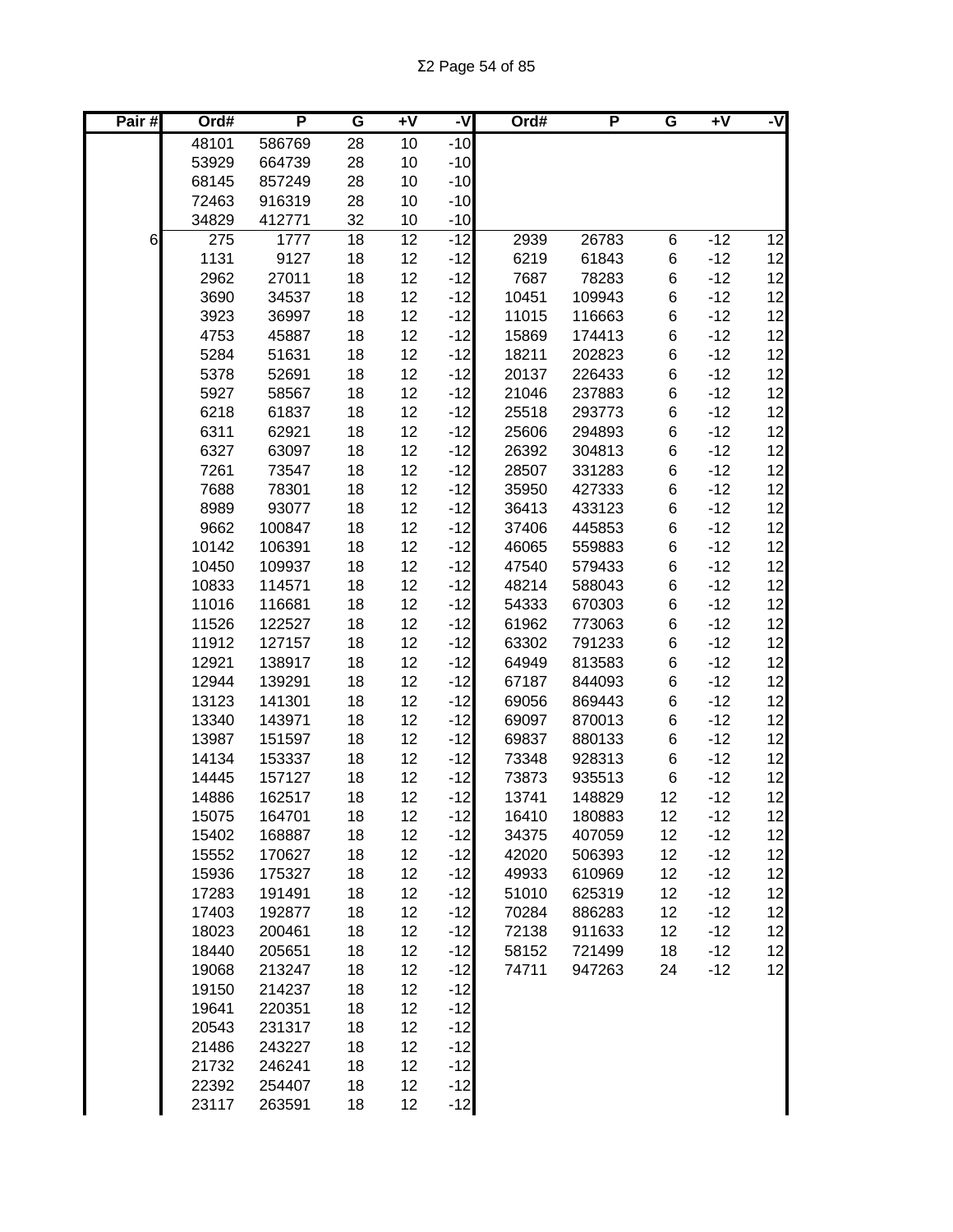| Pair# | Ord#  | P      | G  | $+V$ | -V    | Ord# | P | G | $+V$ | -V |
|-------|-------|--------|----|------|-------|------|---|---|------|----|
|       | 23329 | 266177 | 18 | 12   | $-12$ |      |   |   |      |    |
|       | 23944 | 273821 | 18 | 12   | $-12$ |      |   |   |      |    |
|       | 24459 | 280321 | 18 | 12   | $-12$ |      |   |   |      |    |
|       | 24778 | 284261 | 18 | 12   | $-12$ |      |   |   |      |    |
|       | 26783 | 309731 | 18 | 12   | $-12$ |      |   |   |      |    |
|       | 27701 | 321187 | 18 | 12   | $-12$ |      |   |   |      |    |
|       | 27917 | 323951 | 18 | 12   | $-12$ |      |   |   |      |    |
|       | 28508 | 331301 | 18 | 12   | $-12$ |      |   |   |      |    |
|       | 29054 | 338231 | 18 | 12   | $-12$ |      |   |   |      |    |
|       | 30117 | 351797 | 18 | 12   | $-12$ |      |   |   |      |    |
|       | 32115 | 377617 | 18 | 12   | $-12$ |      |   |   |      |    |
|       | 32333 | 380441 | 18 | 12   | $-12$ |      |   |   |      |    |
|       | 32573 | 383651 | 18 | 12   | $-12$ |      |   |   |      |    |
|       | 34431 | 407741 | 18 | 12   | $-12$ |      |   |   |      |    |
|       | 34446 | 407917 | 18 | 12   | $-12$ |      |   |   |      |    |
|       | 34809 | 412481 | 18 | 12   | $-12$ |      |   |   |      |    |
|       | 35298 | 418837 | 18 | 12   | $-12$ |      |   |   |      |    |
|       | 36051 | 428657 | 18 | 12   | $-12$ |      |   |   |      |    |
|       | 36412 | 433117 | 18 | 12   | $-12$ |      |   |   |      |    |
|       | 37190 | 443147 | 18 | 12   | $-12$ |      |   |   |      |    |
|       | 37407 | 445871 | 18 | 12   | $-12$ |      |   |   |      |    |
|       | 37759 | 450581 | 18 | 12   | $-12$ |      |   |   |      |    |
|       | 38610 | 462097 | 18 | 12   | $-12$ |      |   |   |      |    |
|       | 39473 | 473191 | 18 | 12   | $-12$ |      |   |   |      |    |
|       | 39762 | 476737 | 18 | 12   | $-12$ |      |   |   |      |    |
|       | 40034 | 480367 | 18 | 12   | $-12$ |      |   |   |      |    |
|       | 40063 | 480731 | 18 | 12   | $-12$ |      |   |   |      |    |
|       | 40297 | 483751 | 18 | 12   | $-12$ |      |   |   |      |    |
|       | 40605 | 487997 | 18 | 12   | $-12$ |      |   |   |      |    |
|       | 40715 | 489361 | 18 | 12   | $-12$ |      |   |   |      |    |
|       | 41788 | 503407 | 18 | 12   | $-12$ |      |   |   |      |    |
|       | 41919 | 505091 | 18 | 12   | $-12$ |      |   |   |      |    |
|       | 42117 | 507691 | 18 | 12   | $-12$ |      |   |   |      |    |
|       | 42437 | 511891 | 18 | 12   | $-12$ |      |   |   |      |    |
|       | 46066 | 559901 | 18 | 12   | $-12$ |      |   |   |      |    |
|       | 46985 | 572087 | 18 | 12   | $-12$ |      |   |   |      |    |
|       | 47055 | 572927 | 18 | 12   | $-12$ |      |   |   |      |    |
|       | 47772 | 582451 | 18 | 12   | $-12$ |      |   |   |      |    |
|       | 47998 | 585461 | 18 | 12   | $-12$ |      |   |   |      |    |
|       | 49299 | 602621 | 18 | 12   | $-12$ |      |   |   |      |    |
|       | 49589 | 606521 | 18 | 12   | $-12$ |      |   |   |      |    |
|       | 49806 | 609307 | 18 | 12   | $-12$ |      |   |   |      |    |
|       | 50042 | 612401 | 18 | 12   | $-12$ |      |   |   |      |    |
|       | 50070 | 612841 | 18 | 12   | $-12$ |      |   |   |      |    |
|       | 51500 | 632141 | 18 | 12   | $-12$ |      |   |   |      |    |
|       | 53126 | 654047 | 18 | 12   | $-12$ |      |   |   |      |    |
|       | 53288 | 656291 | 18 | 12   | $-12$ |      |   |   |      |    |
|       | 54468 | 672097 | 18 | 12   | $-12$ |      |   |   |      |    |
|       | 54830 | 676961 | 18 | 12   | $-12$ |      |   |   |      |    |
|       | 56472 | 699001 | 18 | 12   | $-12$ |      |   |   |      |    |
|       | 56899 | 704681 | 18 | 12   | $-12$ |      |   |   |      |    |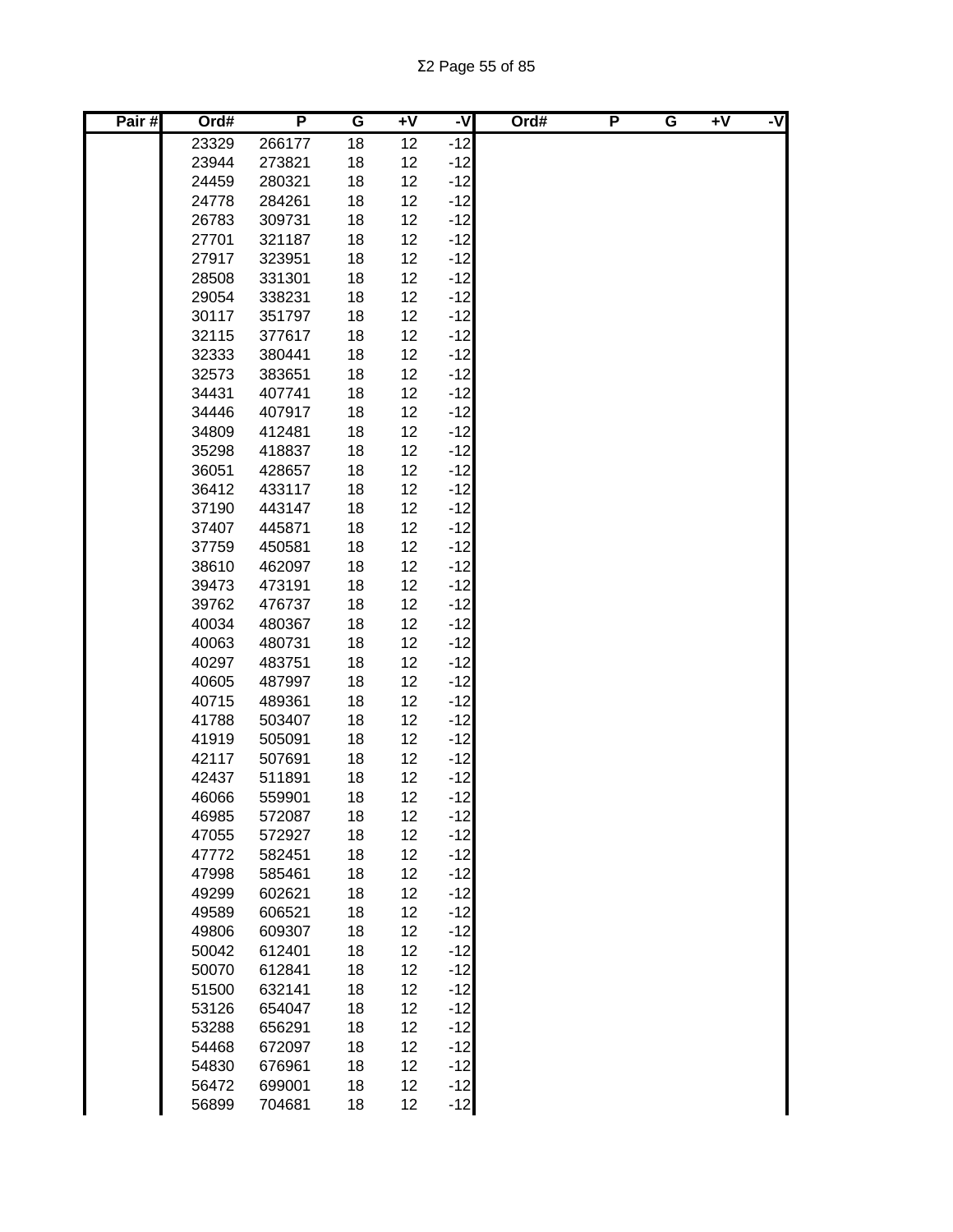| Pair# | Ord#  | P      | G  | $+V$ | -V    | Ord# | P | G | $+V$ | -V |
|-------|-------|--------|----|------|-------|------|---|---|------|----|
|       | 57939 | 718741 | 18 | 12   | $-12$ |      |   |   |      |    |
|       | 59659 | 741827 | 18 | 12   | $-12$ |      |   |   |      |    |
|       | 59944 | 746017 | 18 | 12   | $-12$ |      |   |   |      |    |
|       | 60307 | 751001 | 18 | 12   | $-12$ |      |   |   |      |    |
|       | 60974 | 759947 | 18 | 12   | $-12$ |      |   |   |      |    |
|       | 63253 | 790607 | 18 | 12   | $-12$ |      |   |   |      |    |
|       | 63303 | 791251 | 18 | 12   | $-12$ |      |   |   |      |    |
|       | 64027 | 800897 | 18 | 12   | $-12$ |      |   |   |      |    |
|       | 64085 | 801701 | 18 | 12   | $-12$ |      |   |   |      |    |
|       | 65552 | 821851 | 18 | 12   | $-12$ |      |   |   |      |    |
|       | 65753 | 824437 | 18 | 12   | $-12$ |      |   |   |      |    |
|       | 67188 | 844111 | 18 | 12   | $-12$ |      |   |   |      |    |
|       | 67406 | 847097 | 18 | 12   | $-12$ |      |   |   |      |    |
|       | 67616 | 849991 | 18 | 12   | $-12$ |      |   |   |      |    |
|       | 67715 | 851321 | 18 | 12   | $-12$ |      |   |   |      |    |
|       | 68534 | 862441 | 18 | 12   | $-12$ |      |   |   |      |    |
|       | 69055 | 869437 | 18 | 12   | $-12$ |      |   |   |      |    |
|       | 69057 | 869461 | 18 | 12   | $-12$ |      |   |   |      |    |
|       | 69096 | 870007 | 18 | 12   | $-12$ |      |   |   |      |    |
|       | 69931 | 881351 | 18 | 12   | $-12$ |      |   |   |      |    |
|       | 70218 | 885421 | 18 | 12   | $-12$ |      |   |   |      |    |
|       | 70929 | 895151 | 18 | 12   | $-12$ |      |   |   |      |    |
|       | 71455 | 902501 | 18 | 12   | $-12$ |      |   |   |      |    |
|       | 72006 | 909761 | 18 | 12   | $-12$ |      |   |   |      |    |
|       | 72183 | 912211 | 18 | 12   | $-12$ |      |   |   |      |    |
|       | 73262 | 927001 | 18 | 12   | $-12$ |      |   |   |      |    |
|       | 73349 | 928331 | 18 | 12   | $-12$ |      |   |   |      |    |
|       | 73603 | 931901 | 18 | 12   | $-12$ |      |   |   |      |    |
|       | 73874 | 935531 | 18 | 12   | $-12$ |      |   |   |      |    |
|       | 74522 | 944491 | 18 | 12   | $-12$ |      |   |   |      |    |
|       | 74962 | 950717 | 18 | 12   | $-12$ |      |   |   |      |    |
|       | 74988 | 951047 | 18 | 12   | $-12$ |      |   |   |      |    |
|       | 76685 | 974531 | 18 | 12   | $-12$ |      |   |   |      |    |
|       | 77396 | 984611 | 18 | 12   | $-12$ |      |   |   |      |    |
|       | 77989 | 992941 | 18 | 12   | $-12$ |      |   |   |      |    |
|       | 78377 | 998237 | 18 | 12   | $-12$ |      |   |   |      |    |
|       | 10368 | 109037 | 24 | 12   | $-12$ |      |   |   |      |    |
|       | 12559 | 134777 | 24 | 12   | $-12$ |      |   |   |      |    |
|       | 24469 | 280487 | 24 | 12   | $-12$ |      |   |   |      |    |
|       | 26212 | 302747 | 24 | 12   | $-12$ |      |   |   |      |    |
|       | 30101 | 351587 | 24 | 12   | $-12$ |      |   |   |      |    |
|       | 49932 | 610957 | 24 | 12   | $-12$ |      |   |   |      |    |
|       | 51758 | 635507 | 24 | 12   | $-12$ |      |   |   |      |    |
|       | 52632 | 647477 | 24 | 12   | $-12$ |      |   |   |      |    |
|       | 53494 | 659047 | 24 | 12   | $-12$ |      |   |   |      |    |
|       | 54995 | 679207 | 24 | 12   | $-12$ |      |   |   |      |    |
|       | 57469 | 712157 | 24 | 12   | $-12$ |      |   |   |      |    |
|       | 62499 | 780457 | 24 | 12   | $-12$ |      |   |   |      |    |
|       | 71450 | 902437 | 24 | 12   | $-12$ |      |   |   |      |    |
|       | 6333  | 63179  | 30 | 12   | $-12$ |      |   |   |      |    |
|       | 29421 | 343019 | 30 | 12   | $-12$ |      |   |   |      |    |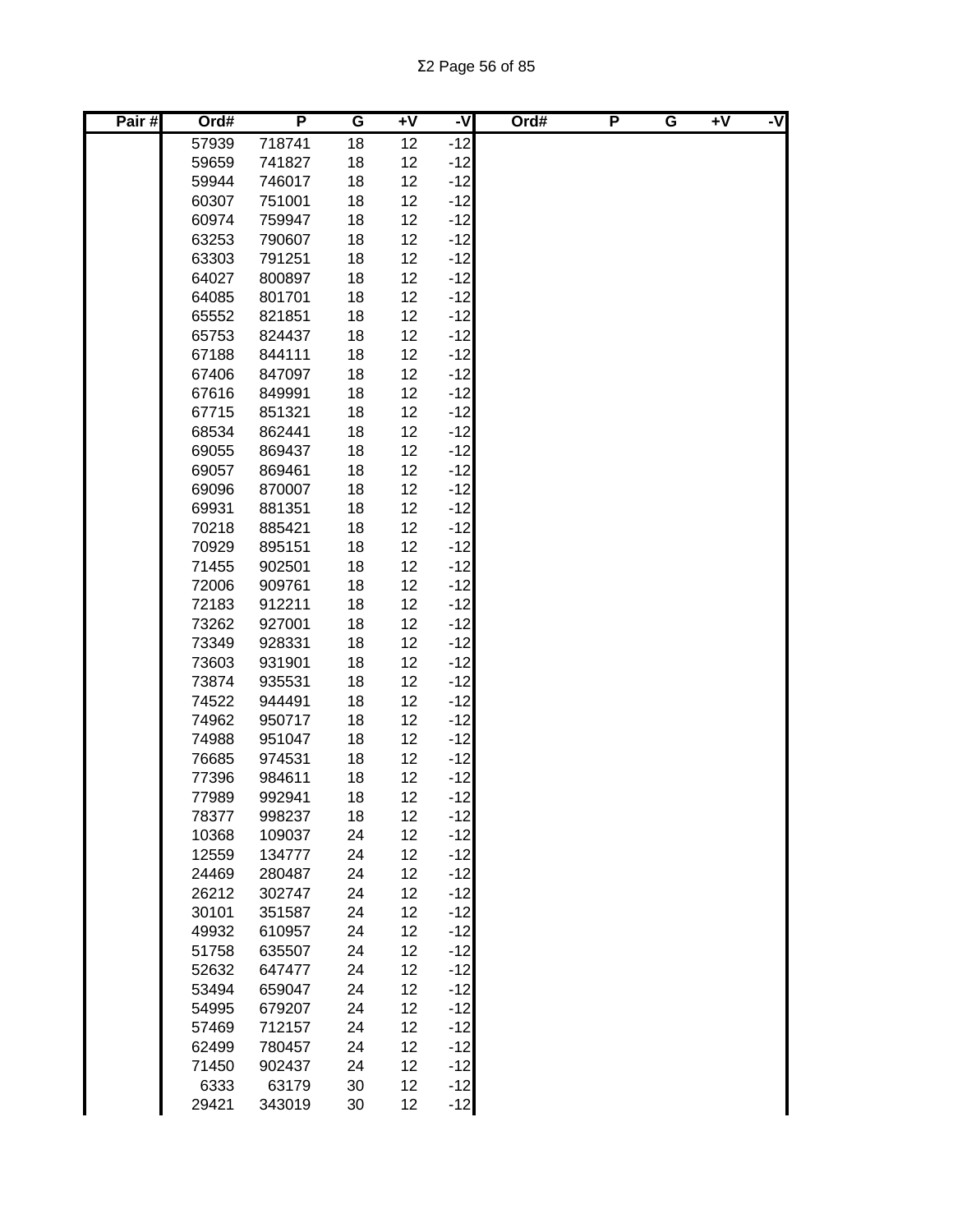| Pair $#$ | Ord#         | P              | G        | $+V$     | -V             | Ord#           | P                | G                                         | Ŧ٨             | -V       |
|----------|--------------|----------------|----------|----------|----------------|----------------|------------------|-------------------------------------------|----------------|----------|
|          | 51640        | 634061         | 30       | 12       | $-12$          |                |                  |                                           |                |          |
|          | 55377        | 684269         | 30       | 12       | $-12$          |                |                  |                                           |                |          |
|          | 58153        | 721529         | 30       | 12       | $-12$          |                |                  |                                           |                |          |
|          | 65343        | 819131         | 30       | 12       | $-12$          |                |                  |                                           |                |          |
|          | 72071        | 910691         | 30       | 12       | $-12$          |                |                  |                                           |                |          |
|          | 48993        | 598613         | 42       | 12       | $-12$          |                |                  |                                           |                |          |
| 7        | 296          | 1949           | 16       | 14       | $-14$          | 478            | 3391             | $\overline{\mathbf{c}}$                   | $-14$          | 14       |
|          | 320          | 2129           | 16       | 14       | $-14$          | 6638           | 66571            | $\overline{\mathbf{c}}$                   | $-14$          | 14       |
|          | 477          | 3389           | 16       | 14       | $-14$          | 6951           | 70141            | $\overline{\mathbf{c}}$                   | $-14$          | 14       |
|          | 872          | 6779           | 16       | 14       | $-14$          | 8264           | 84811            | $\overline{c}$                            | $-14$          | 14       |
|          | 936          | 7349           | 16       | 14       | $-14$          | 12354          | 132331           | $\overline{\mathbf{c}}$                   | $-14$          | 14       |
|          | 1406         | 11717          | 16       | 14       | $-14$          | 12734          | 136711           | $\overline{\mathbf{c}}$                   | $-14$          | 14       |
|          | 1925         | 16649          | 16       | 14       | $-14$          | 19843          | 222841           | $\overline{\mathbf{c}}$                   | $-14$          | 14       |
|          | 2023         | 17597          | 16       | 14       | $-14$          | 20084          | 225751           | $\overline{\mathbf{c}}$                   | $-14$          | 14       |
|          | 2123         | 18539          | 16       | 14       | $-14$          | 21450          | 242731           | $\overline{\mathbf{c}}$                   | $-14$          | 14       |
|          | 2478         | 22109          | 16       | 14       | $-14$          | 23786          | 271771           | $\overline{\mathbf{c}}$                   | $-14$          | 14       |
|          | 2528         | 22637          | 16       | 14       | $-14$          | 25133          | 288931           | $\overline{c}$                            | $-14$          | 14       |
|          | 2948         | 26879          | 16       | 14       | $-14$          | 27610          | 320011           | $\overline{c}$                            | $-14$          | 14       |
|          | 3623         | 33827          | 16       | 14       | $-14$          | 28434          | 330331           | $\overline{c}$                            | $-14$          | 14       |
|          | 4073         | 38669          | 16       | 14       | $-14$          | 32097          | 377371           | $\overline{c}$                            | $-14$          | 14       |
|          | 5076         | 49409          | 16       | 14       | $-14$          | 33100          | 390391           | $\overline{c}$                            | $-14$          | 14       |
|          | 5815         | 57347          | 16       | 14       | $-14$          | 34941          | 414331           | $\overline{c}$                            | $-14$          | 14       |
|          | 5890         | 58169          | 16       | 14       | $-14$          | 38747          | 463891           | $\overline{c}$                            | $-14$          | 14       |
|          | 6543         | 65537          | 16       | 14       | $-14$<br>$-14$ | 40764          | 489961           | $\overline{\mathbf{c}}$                   | $-14$          | 14       |
|          | 6950         | 70139          | 16       | 14       | $-14$          | 41975          | 505711           | $\overline{c}$                            | $-14$          | 14<br>14 |
|          | 6957<br>7153 | 70199<br>72269 | 16<br>16 | 14<br>14 | $-14$          | 52419<br>60850 | 644671<br>758341 | $\overline{\mathbf{c}}$<br>$\overline{c}$ | $-14$<br>$-14$ | 14       |
|          | 7878         | 80489          | 16       | 14       | $-14$          | 65364          | 819391           | $\overline{\mathbf{c}}$                   | $-14$          | 14       |
|          | 8583         | 88607          | 16       | 14       | $-14$          | 66182          | 830311           | $\overline{c}$                            | $-14$          | 14       |
|          | 8808         | 91097          | 16       | 14       | $-14$          | 68128          | 857011           | $\overline{c}$                            | $-14$          | 14       |
|          | 9497         | 98927          | 16       | 14       | $-14$          | 70969          | 895651           | $\overline{c}$                            | $-14$          | 14       |
|          | 9849         | 102929         | 16       | 14       | $-14$          | 71750          | 906541           | $\overline{\mathbf{c}}$                   | $-14$          | 14       |
|          | 10407        | 109469         | 16       | 14       | $-14$          | 71940          | 908911           | $\overline{c}$                            | $-14$          | 14       |
|          | 10770        | 113777         | 16       | 14       | $-14$          | 73096          | 924811           | $\overline{c}$                            | $-14$          | 14       |
|          | 12733        | 136709         | 16       | 14       | $-14$          | 75084          | 952381           | $\overline{2}$                            | $-14$          | 14       |
|          | 13934        | 151007         | 16       | 14       | $-14$          | 76247          | 968521           | 2                                         | $-14$          | 14       |
|          | 14064        | 152459         | 16       | 14       | $-14$          | 76707          | 974821           | $\overline{c}$                            | $-14$          | 14       |
|          | 15770        | 173207         | 16       | 14       | $-14$          | 1656           | 14033            | 4                                         | $-14$          | 14       |
|          | 16481        | 181889         | 16       | 14       | $-14$          | 3630           | 33893            | 4                                         | $-14$          | 14       |
|          | 16495        | 182027         | 16       | 14       | $-14$          | 4999           | 48593            | 4                                         | $-14$          | 14       |
|          | 16717        | 184649         | 16       | 14       | $-14$          | 10513          | 110753           | 4                                         | $-14$          | 14       |
|          | 18251        | 203339         | 16       | 14       | $-14$          | 13171          | 141833           | 4                                         | $-14$          | 14       |
|          | 19327        | 216569         | 16       | 14       | $-14$          | 13507          | 145991           | 4                                         | $-14$          | 14       |
|          | 19525        | 218987         | 16       | 14       | $-14$          | 14945          | 163151           | 4                                         | $-14$          | 14       |
|          | 20085        | 225767         | 16       | 14       | $-14$          | 15427          | 169181           | 4                                         | $-14$          | 14       |
|          | 20237        | 227627         | 16       | 14       | $-14$          | 17697          | 196523           | 4                                         | $-14$          | 14       |
|          | 20436        | 229979         | 16       | 14       | $-14$          | 19951          | 224153           | 4                                         | $-14$          | 14       |
|          | 20523        | 231017         | 16       | 14       | $-14$          | 20017          | 224951           | 4                                         | $-14$          | 14       |
|          | 20558        | 231479         | 16       | 14       | $-14$          | 21658          | 245321           | 4                                         | $-14$          | 14       |
|          | 20684        | 233159         | 16       | 14       | $-14$          | 23194          | 264581           | 4                                         | $-14$          | 14       |
|          | 20742        | 233939         | 16       | 14       | $-14$          | 27960          | 324473           | 4                                         | $-14$          | 14       |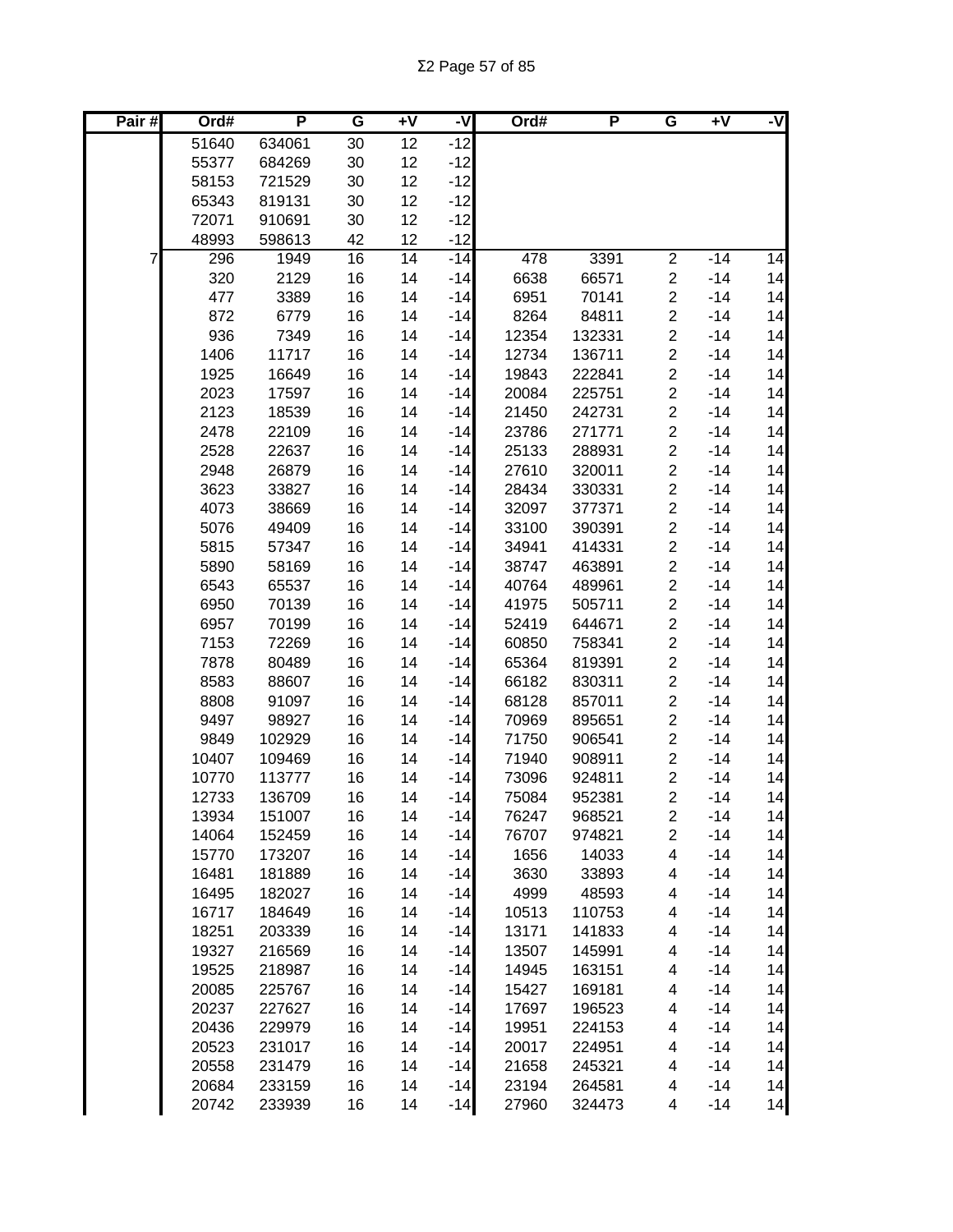| Pair# | Ord#  | P      | G  | $+V$ | -V    | Ord#  | P      | G                       | $+V$  | -V |
|-------|-------|--------|----|------|-------|-------|--------|-------------------------|-------|----|
|       | 20990 | 237089 | 16 | 14   | $-14$ | 30174 | 352463 | $\overline{\mathbf{4}}$ | $-14$ | 14 |
|       | 21623 | 244859 | 16 | 14   | $-14$ | 32199 | 378761 | 4                       | $-14$ | 14 |
|       | 22137 | 251219 | 16 | 14   | $-14$ | 34092 | 403163 | 4                       | $-14$ | 14 |
|       | 24636 | 282407 | 16 | 14   | $-14$ | 35431 | 420503 | 4                       | $-14$ | 14 |
|       | 24891 | 285629 | 16 | 14   | $-14$ | 37666 | 449441 | 4                       | $-14$ | 14 |
|       | 25153 | 289127 | 16 | 14   | $-14$ | 38152 | 455831 | 4                       | $-14$ | 14 |
|       | 25736 | 296579 | 16 | 14   | $-14$ | 38897 | 465743 | 4                       | $-14$ | 14 |
|       | 25909 | 298817 | 16 | 14   | $-14$ | 38993 | 467123 | 4                       | $-14$ | 14 |
|       | 25974 | 299699 | 16 | 14   | $-14$ | 42324 | 510383 | 4                       | $-14$ | 14 |
|       | 26021 | 300317 | 16 | 14   | $-14$ | 42784 | 516521 | 4                       | $-14$ | 14 |
|       | 26174 | 302189 | 16 | 14   | $-14$ | 43103 | 520571 | 4                       | $-14$ | 14 |
|       | 26515 | 306347 | 16 | 14   | $-14$ | 43712 | 528491 | 4                       | $-14$ | 14 |
|       | 26587 | 307187 | 16 | 14   | $-14$ | 44030 | 532691 | 4                       | $-14$ | 14 |
|       | 26768 | 309539 | 16 | 14   | $-14$ | 44315 | 536513 | 4                       | $-14$ | 14 |
|       | 28240 | 327869 | 16 | 14   | $-14$ | 45160 | 547853 | 4                       | $-14$ | 14 |
|       | 28433 | 330329 | 16 | 14   | $-14$ | 49907 | 610703 | 4                       | $-14$ | 14 |
|       | 29067 | 338339 | 16 | 14   | $-14$ | 51772 | 635711 | 4                       | $-14$ | 14 |
|       | 29383 | 342467 | 16 | 14   | $-14$ | 52724 | 648653 | 4                       | $-14$ | 14 |
|       | 30061 | 351077 | 16 | 14   | $-14$ | 53138 | 654191 | 4                       | $-14$ | 14 |
|       | 30112 | 351749 | 16 | 14   | $-14$ | 53377 | 657473 | 4                       | $-14$ | 14 |
|       | 31769 | 373229 | 16 | 14   | $-14$ | 55855 | 690611 | 4                       | $-14$ | 14 |
|       | 32325 | 380327 | 16 | 14   | $-14$ | 56411 | 698021 | 4                       | $-14$ | 14 |
|       | 32532 | 383099 | 16 | 14   | $-14$ | 56659 | 701531 | 4                       | $-14$ | 14 |
|       | 32800 | 386429 | 16 | 14   | $-14$ | 58251 | 722903 | 4                       | $-14$ | 14 |
|       | 33257 | 392297 | 16 | 14   | $-14$ | 59791 | 743693 | 4                       | $-14$ | 14 |
|       | 34030 | 402359 | 16 | 14   | $-14$ | 61433 | 765953 | 4                       | $-14$ | 14 |
|       | 34174 | 404267 | 16 | 14   | $-14$ | 62908 | 785861 | 4                       | $-14$ | 14 |
|       | 34231 | 405089 | 16 | 14   | $-14$ | 63979 | 800333 | 4                       | $-14$ | 14 |
|       | 34585 | 409709 | 16 | 14   | $-14$ | 64566 | 808421 | 4                       | $-14$ | 14 |
|       | 34940 | 414329 | 16 | 14   | $-14$ | 67636 | 850211 | 4                       | $-14$ | 14 |
|       | 35189 | 417509 | 16 | 14   | $-14$ | 68613 | 863693 | 4                       | $-14$ | 14 |
|       | 36688 | 436547 | 16 | 14   | $-14$ | 69024 | 869021 | 4                       | $-14$ | 14 |
|       | 36987 | 440567 | 16 | 14   | $-14$ | 69812 | 879821 | 4                       | $-14$ | 14 |
|       | 37182 | 443057 | 16 | 14   | $-14$ | 73613 | 932003 | 4                       | $-14$ | 14 |
|       | 37477 | 446909 | 16 | 14   | $-14$ | 73671 | 932783 | 4                       | $-14$ | 14 |
|       | 37569 | 448157 | 16 | 14   | $-14$ | 74210 | 940301 | 4                       | $-14$ | 14 |
|       | 39333 | 471299 | 16 | 14   | $-14$ | 75513 | 958523 | 4                       | $-14$ | 14 |
|       | 39430 | 472559 | 16 | 14   | $-14$ | 76560 | 972683 | 4                       | $-14$ | 14 |
|       | 39669 | 475637 | 16 | 14   | $-14$ | 77568 | 986963 | 4                       | $-14$ | 14 |
|       | 40305 | 483827 | 16 | 14   | $-14$ | 6165  | 61261  | 8                       | $-14$ | 14 |
|       | 40763 | 489959 | 16 | 14   | $-14$ | 13562 | 146647 | 8                       | $-14$ | 14 |
|       | 41199 | 495587 | 16 | 14   | $-14$ | 14999 | 163819 | 8                       | $-14$ | 14 |
|       | 41914 | 505049 | 16 | 14   | $-14$ | 15456 | 169531 | 8                       | $-14$ | 14 |
|       | 41974 | 505709 | 16 | 14   | $-14$ | 15903 | 174829 | 8                       | $-14$ | 14 |
|       | 43138 | 521039 | 16 | 14   | $-14$ | 18087 | 201337 | 8                       | $-14$ | 14 |
|       | 43383 | 524219 | 16 | 14   | $-14$ | 20378 | 229351 | 8                       | $-14$ | 14 |
|       | 43442 | 524999 | 16 | 14   | $-14$ | 33946 | 401209 | 8                       | $-14$ | 14 |
|       | 44614 | 540557 | 16 | 14   | $-14$ | 34457 | 408049 | 8                       | $-14$ | 14 |
|       | 45206 | 548519 | 16 | 14   | $-14$ | 41603 | 500839 | 8                       | $-14$ | 14 |
|       | 45390 | 550859 | 16 | 14   | $-14$ | 44678 | 541447 | 8                       | $-14$ | 14 |
|       | 46517 | 565907 | 16 | 14   | $-14$ | 49043 | 599281 | 8                       | $-14$ | 14 |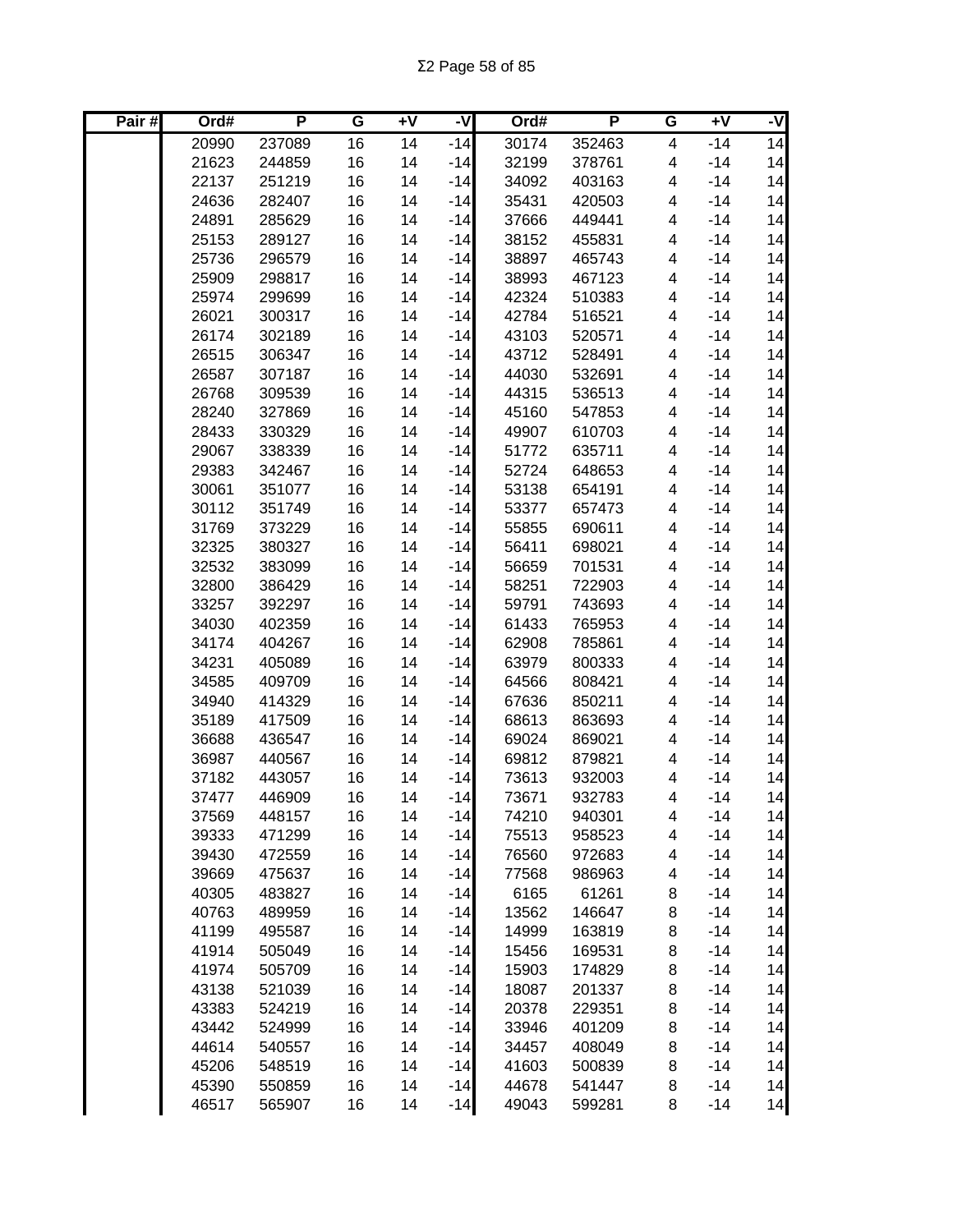| $-14$<br>46865<br>570527<br>16<br>14<br>$-14$<br>50304<br>615949<br>8<br>16<br>14<br>$-14$<br>47385<br>577349<br>$-14$<br>50916<br>624097<br>8<br>14<br>16<br>14<br>$-14$<br>48208<br>587987<br>$-14$<br>51399<br>630871<br>8<br>14<br>16<br>14<br>$-14$<br>48741<br>595157<br>$-14$<br>58115<br>721087<br>8<br>$-14$<br>14<br>16<br>49749<br>608609<br>14<br>$-14$<br>60726<br>756571<br>8<br>14<br>16<br>14<br>$-14$<br>50342<br>616409<br>$-14$<br>61292<br>764089<br>8<br>14<br>16<br>14<br>8<br>$-14$<br>50811<br>622637<br>$-14$<br>63242<br>790459<br>14<br>51306<br>16<br>14<br>$-14$<br>8<br>$-14$<br>629609<br>70705<br>892027<br>14<br>16<br>$-14$<br>70707<br>8<br>$-14$<br>52097<br>640247<br>14<br>892057<br>14<br>16<br>14<br>$-14$<br>8<br>$-14$<br>54544<br>673109<br>70894<br>894589<br>14<br>55510<br>16<br>14<br>71400<br>8<br>$-14$<br>686027<br>$-14$<br>901687<br>14<br>16<br>71402<br>8<br>$-14$<br>55847<br>690509<br>14<br>$-14$<br>901717<br>14<br>16<br>$-14$<br>55870<br>690887<br>14<br>$-14$<br>75604<br>959809<br>8<br>14<br>16<br>$-14$<br>56889<br>704567<br>14<br>$-14$<br>23863<br>272693<br>10<br>14<br>16<br>$-14$<br>57480<br>712319<br>14<br>$-14$<br>25932<br>299147<br>10<br>14<br>16<br>40274<br>10<br>$-14$<br>58824<br>730589<br>14<br>$-14$<br>483443<br>14<br>733937<br>16<br>14<br>46004<br>10<br>$-14$<br>59074<br>$-14$<br>559133<br>14<br>752699<br>16<br>14<br>53849<br>663797<br>10<br>$-14$<br>60442<br>$-14$<br>14<br>16<br>14<br>$-14$<br>60863<br>758519<br>$-14$<br>51884<br>637243<br>14<br>14<br>16<br>14<br>$-14$<br>60879<br>758729<br>$-14$<br>60278<br>750613<br>14<br>14<br>16<br>14<br>$-14$<br>61376<br>765227<br>$-14$<br>70875<br>894343<br>14<br>16<br>14<br>59425<br>738643<br>$-14$<br>14<br>62604<br>781817<br>$-14$<br>20<br>62670<br>782687<br>16<br>14<br>$-14$<br>64505<br>16<br>14<br>$-14$<br>807509<br>65365<br>16<br>14<br>$-14$<br>819407<br>65450<br>820427<br>16<br>$-14$<br>14<br>65890<br>16<br>14<br>$-14$<br>826169<br>66183<br>16<br>$-14$<br>830327<br>14<br>16<br>14<br>$-14$<br>66947<br>840839<br>16<br>$-14$<br>67059<br>842339<br>14<br>16<br>68129<br>857027<br>14<br>$-14$<br>69674<br>878039<br>16<br>14<br>$-14$<br>70677<br>891677<br>16<br>14<br>$-14$<br>70970<br>895667<br>16<br>14<br>$-14$<br>16<br>71223<br>899177<br>14<br>$-14$<br>71936<br>908879<br>16<br>$-14$<br>14<br>71972<br>16<br>14<br>$-14$<br>909317<br>16<br>14<br>$-14$<br>73062<br>924419<br>73079<br>16<br>14<br>$-14$<br>924659<br>$-14$<br>16<br>14<br>73097<br>924827<br>73197<br>14<br>$-14$<br>926129<br>16<br>74475<br>16<br>14<br>$-14$<br>943799<br>74636<br>16<br>$-14$<br>946109<br>14<br>75321<br>14<br>$-14$<br>955727<br>16<br>75732<br>16<br>$-14$<br>961547<br>14<br>$-14$<br>75775<br>962009<br>16<br>14<br>$-14$<br>76246<br>968519<br>16<br>14<br>$-14$<br>76901<br>977609<br>16<br>14<br>$-14$<br>78088<br>994337<br>16<br>14<br>1036<br>14<br>$-14$<br>8263<br>20 | Pair# | Ord# | P     | G  | $+V$ | ż     | Ord# | Ρ | G | $+V$ | -V              |
|------------------------------------------------------------------------------------------------------------------------------------------------------------------------------------------------------------------------------------------------------------------------------------------------------------------------------------------------------------------------------------------------------------------------------------------------------------------------------------------------------------------------------------------------------------------------------------------------------------------------------------------------------------------------------------------------------------------------------------------------------------------------------------------------------------------------------------------------------------------------------------------------------------------------------------------------------------------------------------------------------------------------------------------------------------------------------------------------------------------------------------------------------------------------------------------------------------------------------------------------------------------------------------------------------------------------------------------------------------------------------------------------------------------------------------------------------------------------------------------------------------------------------------------------------------------------------------------------------------------------------------------------------------------------------------------------------------------------------------------------------------------------------------------------------------------------------------------------------------------------------------------------------------------------------------------------------------------------------------------------------------------------------------------------------------------------------------------------------------------------------------------------------------------------------------------------------------------------------------------------------------------------------------------------------------------------------------------------------------------------------------------------------------------------------------------------------------------------------------------------------------------------------------------------------------------------------------------------------------------------------------------------------------------------------------------------------------------------------------------------------------------------------------------------------------------------------------------------------------------------------------------------------------------------------------------------------------------|-------|------|-------|----|------|-------|------|---|---|------|-----------------|
|                                                                                                                                                                                                                                                                                                                                                                                                                                                                                                                                                                                                                                                                                                                                                                                                                                                                                                                                                                                                                                                                                                                                                                                                                                                                                                                                                                                                                                                                                                                                                                                                                                                                                                                                                                                                                                                                                                                                                                                                                                                                                                                                                                                                                                                                                                                                                                                                                                                                                                                                                                                                                                                                                                                                                                                                                                                                                                                                                                  |       |      |       |    |      |       |      |   |   |      | $\overline{14}$ |
|                                                                                                                                                                                                                                                                                                                                                                                                                                                                                                                                                                                                                                                                                                                                                                                                                                                                                                                                                                                                                                                                                                                                                                                                                                                                                                                                                                                                                                                                                                                                                                                                                                                                                                                                                                                                                                                                                                                                                                                                                                                                                                                                                                                                                                                                                                                                                                                                                                                                                                                                                                                                                                                                                                                                                                                                                                                                                                                                                                  |       |      |       |    |      |       |      |   |   |      | 14              |
|                                                                                                                                                                                                                                                                                                                                                                                                                                                                                                                                                                                                                                                                                                                                                                                                                                                                                                                                                                                                                                                                                                                                                                                                                                                                                                                                                                                                                                                                                                                                                                                                                                                                                                                                                                                                                                                                                                                                                                                                                                                                                                                                                                                                                                                                                                                                                                                                                                                                                                                                                                                                                                                                                                                                                                                                                                                                                                                                                                  |       |      |       |    |      |       |      |   |   |      |                 |
|                                                                                                                                                                                                                                                                                                                                                                                                                                                                                                                                                                                                                                                                                                                                                                                                                                                                                                                                                                                                                                                                                                                                                                                                                                                                                                                                                                                                                                                                                                                                                                                                                                                                                                                                                                                                                                                                                                                                                                                                                                                                                                                                                                                                                                                                                                                                                                                                                                                                                                                                                                                                                                                                                                                                                                                                                                                                                                                                                                  |       |      |       |    |      |       |      |   |   |      |                 |
|                                                                                                                                                                                                                                                                                                                                                                                                                                                                                                                                                                                                                                                                                                                                                                                                                                                                                                                                                                                                                                                                                                                                                                                                                                                                                                                                                                                                                                                                                                                                                                                                                                                                                                                                                                                                                                                                                                                                                                                                                                                                                                                                                                                                                                                                                                                                                                                                                                                                                                                                                                                                                                                                                                                                                                                                                                                                                                                                                                  |       |      |       |    |      |       |      |   |   |      |                 |
|                                                                                                                                                                                                                                                                                                                                                                                                                                                                                                                                                                                                                                                                                                                                                                                                                                                                                                                                                                                                                                                                                                                                                                                                                                                                                                                                                                                                                                                                                                                                                                                                                                                                                                                                                                                                                                                                                                                                                                                                                                                                                                                                                                                                                                                                                                                                                                                                                                                                                                                                                                                                                                                                                                                                                                                                                                                                                                                                                                  |       |      |       |    |      |       |      |   |   |      |                 |
|                                                                                                                                                                                                                                                                                                                                                                                                                                                                                                                                                                                                                                                                                                                                                                                                                                                                                                                                                                                                                                                                                                                                                                                                                                                                                                                                                                                                                                                                                                                                                                                                                                                                                                                                                                                                                                                                                                                                                                                                                                                                                                                                                                                                                                                                                                                                                                                                                                                                                                                                                                                                                                                                                                                                                                                                                                                                                                                                                                  |       |      |       |    |      |       |      |   |   |      |                 |
|                                                                                                                                                                                                                                                                                                                                                                                                                                                                                                                                                                                                                                                                                                                                                                                                                                                                                                                                                                                                                                                                                                                                                                                                                                                                                                                                                                                                                                                                                                                                                                                                                                                                                                                                                                                                                                                                                                                                                                                                                                                                                                                                                                                                                                                                                                                                                                                                                                                                                                                                                                                                                                                                                                                                                                                                                                                                                                                                                                  |       |      |       |    |      |       |      |   |   |      |                 |
|                                                                                                                                                                                                                                                                                                                                                                                                                                                                                                                                                                                                                                                                                                                                                                                                                                                                                                                                                                                                                                                                                                                                                                                                                                                                                                                                                                                                                                                                                                                                                                                                                                                                                                                                                                                                                                                                                                                                                                                                                                                                                                                                                                                                                                                                                                                                                                                                                                                                                                                                                                                                                                                                                                                                                                                                                                                                                                                                                                  |       |      |       |    |      |       |      |   |   |      |                 |
|                                                                                                                                                                                                                                                                                                                                                                                                                                                                                                                                                                                                                                                                                                                                                                                                                                                                                                                                                                                                                                                                                                                                                                                                                                                                                                                                                                                                                                                                                                                                                                                                                                                                                                                                                                                                                                                                                                                                                                                                                                                                                                                                                                                                                                                                                                                                                                                                                                                                                                                                                                                                                                                                                                                                                                                                                                                                                                                                                                  |       |      |       |    |      |       |      |   |   |      |                 |
|                                                                                                                                                                                                                                                                                                                                                                                                                                                                                                                                                                                                                                                                                                                                                                                                                                                                                                                                                                                                                                                                                                                                                                                                                                                                                                                                                                                                                                                                                                                                                                                                                                                                                                                                                                                                                                                                                                                                                                                                                                                                                                                                                                                                                                                                                                                                                                                                                                                                                                                                                                                                                                                                                                                                                                                                                                                                                                                                                                  |       |      |       |    |      |       |      |   |   |      |                 |
|                                                                                                                                                                                                                                                                                                                                                                                                                                                                                                                                                                                                                                                                                                                                                                                                                                                                                                                                                                                                                                                                                                                                                                                                                                                                                                                                                                                                                                                                                                                                                                                                                                                                                                                                                                                                                                                                                                                                                                                                                                                                                                                                                                                                                                                                                                                                                                                                                                                                                                                                                                                                                                                                                                                                                                                                                                                                                                                                                                  |       |      |       |    |      |       |      |   |   |      |                 |
|                                                                                                                                                                                                                                                                                                                                                                                                                                                                                                                                                                                                                                                                                                                                                                                                                                                                                                                                                                                                                                                                                                                                                                                                                                                                                                                                                                                                                                                                                                                                                                                                                                                                                                                                                                                                                                                                                                                                                                                                                                                                                                                                                                                                                                                                                                                                                                                                                                                                                                                                                                                                                                                                                                                                                                                                                                                                                                                                                                  |       |      |       |    |      |       |      |   |   |      |                 |
|                                                                                                                                                                                                                                                                                                                                                                                                                                                                                                                                                                                                                                                                                                                                                                                                                                                                                                                                                                                                                                                                                                                                                                                                                                                                                                                                                                                                                                                                                                                                                                                                                                                                                                                                                                                                                                                                                                                                                                                                                                                                                                                                                                                                                                                                                                                                                                                                                                                                                                                                                                                                                                                                                                                                                                                                                                                                                                                                                                  |       |      |       |    |      |       |      |   |   |      |                 |
|                                                                                                                                                                                                                                                                                                                                                                                                                                                                                                                                                                                                                                                                                                                                                                                                                                                                                                                                                                                                                                                                                                                                                                                                                                                                                                                                                                                                                                                                                                                                                                                                                                                                                                                                                                                                                                                                                                                                                                                                                                                                                                                                                                                                                                                                                                                                                                                                                                                                                                                                                                                                                                                                                                                                                                                                                                                                                                                                                                  |       |      |       |    |      |       |      |   |   |      |                 |
|                                                                                                                                                                                                                                                                                                                                                                                                                                                                                                                                                                                                                                                                                                                                                                                                                                                                                                                                                                                                                                                                                                                                                                                                                                                                                                                                                                                                                                                                                                                                                                                                                                                                                                                                                                                                                                                                                                                                                                                                                                                                                                                                                                                                                                                                                                                                                                                                                                                                                                                                                                                                                                                                                                                                                                                                                                                                                                                                                                  |       |      |       |    |      |       |      |   |   |      |                 |
|                                                                                                                                                                                                                                                                                                                                                                                                                                                                                                                                                                                                                                                                                                                                                                                                                                                                                                                                                                                                                                                                                                                                                                                                                                                                                                                                                                                                                                                                                                                                                                                                                                                                                                                                                                                                                                                                                                                                                                                                                                                                                                                                                                                                                                                                                                                                                                                                                                                                                                                                                                                                                                                                                                                                                                                                                                                                                                                                                                  |       |      |       |    |      |       |      |   |   |      |                 |
|                                                                                                                                                                                                                                                                                                                                                                                                                                                                                                                                                                                                                                                                                                                                                                                                                                                                                                                                                                                                                                                                                                                                                                                                                                                                                                                                                                                                                                                                                                                                                                                                                                                                                                                                                                                                                                                                                                                                                                                                                                                                                                                                                                                                                                                                                                                                                                                                                                                                                                                                                                                                                                                                                                                                                                                                                                                                                                                                                                  |       |      |       |    |      |       |      |   |   |      |                 |
|                                                                                                                                                                                                                                                                                                                                                                                                                                                                                                                                                                                                                                                                                                                                                                                                                                                                                                                                                                                                                                                                                                                                                                                                                                                                                                                                                                                                                                                                                                                                                                                                                                                                                                                                                                                                                                                                                                                                                                                                                                                                                                                                                                                                                                                                                                                                                                                                                                                                                                                                                                                                                                                                                                                                                                                                                                                                                                                                                                  |       |      |       |    |      |       |      |   |   |      |                 |
|                                                                                                                                                                                                                                                                                                                                                                                                                                                                                                                                                                                                                                                                                                                                                                                                                                                                                                                                                                                                                                                                                                                                                                                                                                                                                                                                                                                                                                                                                                                                                                                                                                                                                                                                                                                                                                                                                                                                                                                                                                                                                                                                                                                                                                                                                                                                                                                                                                                                                                                                                                                                                                                                                                                                                                                                                                                                                                                                                                  |       |      |       |    |      |       |      |   |   |      |                 |
|                                                                                                                                                                                                                                                                                                                                                                                                                                                                                                                                                                                                                                                                                                                                                                                                                                                                                                                                                                                                                                                                                                                                                                                                                                                                                                                                                                                                                                                                                                                                                                                                                                                                                                                                                                                                                                                                                                                                                                                                                                                                                                                                                                                                                                                                                                                                                                                                                                                                                                                                                                                                                                                                                                                                                                                                                                                                                                                                                                  |       |      |       |    |      |       |      |   |   |      |                 |
|                                                                                                                                                                                                                                                                                                                                                                                                                                                                                                                                                                                                                                                                                                                                                                                                                                                                                                                                                                                                                                                                                                                                                                                                                                                                                                                                                                                                                                                                                                                                                                                                                                                                                                                                                                                                                                                                                                                                                                                                                                                                                                                                                                                                                                                                                                                                                                                                                                                                                                                                                                                                                                                                                                                                                                                                                                                                                                                                                                  |       |      |       |    |      |       |      |   |   |      |                 |
|                                                                                                                                                                                                                                                                                                                                                                                                                                                                                                                                                                                                                                                                                                                                                                                                                                                                                                                                                                                                                                                                                                                                                                                                                                                                                                                                                                                                                                                                                                                                                                                                                                                                                                                                                                                                                                                                                                                                                                                                                                                                                                                                                                                                                                                                                                                                                                                                                                                                                                                                                                                                                                                                                                                                                                                                                                                                                                                                                                  |       |      |       |    |      |       |      |   |   |      |                 |
|                                                                                                                                                                                                                                                                                                                                                                                                                                                                                                                                                                                                                                                                                                                                                                                                                                                                                                                                                                                                                                                                                                                                                                                                                                                                                                                                                                                                                                                                                                                                                                                                                                                                                                                                                                                                                                                                                                                                                                                                                                                                                                                                                                                                                                                                                                                                                                                                                                                                                                                                                                                                                                                                                                                                                                                                                                                                                                                                                                  |       |      |       |    |      |       |      |   |   |      |                 |
|                                                                                                                                                                                                                                                                                                                                                                                                                                                                                                                                                                                                                                                                                                                                                                                                                                                                                                                                                                                                                                                                                                                                                                                                                                                                                                                                                                                                                                                                                                                                                                                                                                                                                                                                                                                                                                                                                                                                                                                                                                                                                                                                                                                                                                                                                                                                                                                                                                                                                                                                                                                                                                                                                                                                                                                                                                                                                                                                                                  |       |      |       |    |      |       |      |   |   |      |                 |
|                                                                                                                                                                                                                                                                                                                                                                                                                                                                                                                                                                                                                                                                                                                                                                                                                                                                                                                                                                                                                                                                                                                                                                                                                                                                                                                                                                                                                                                                                                                                                                                                                                                                                                                                                                                                                                                                                                                                                                                                                                                                                                                                                                                                                                                                                                                                                                                                                                                                                                                                                                                                                                                                                                                                                                                                                                                                                                                                                                  |       |      |       |    |      |       |      |   |   |      |                 |
|                                                                                                                                                                                                                                                                                                                                                                                                                                                                                                                                                                                                                                                                                                                                                                                                                                                                                                                                                                                                                                                                                                                                                                                                                                                                                                                                                                                                                                                                                                                                                                                                                                                                                                                                                                                                                                                                                                                                                                                                                                                                                                                                                                                                                                                                                                                                                                                                                                                                                                                                                                                                                                                                                                                                                                                                                                                                                                                                                                  |       |      |       |    |      |       |      |   |   |      |                 |
|                                                                                                                                                                                                                                                                                                                                                                                                                                                                                                                                                                                                                                                                                                                                                                                                                                                                                                                                                                                                                                                                                                                                                                                                                                                                                                                                                                                                                                                                                                                                                                                                                                                                                                                                                                                                                                                                                                                                                                                                                                                                                                                                                                                                                                                                                                                                                                                                                                                                                                                                                                                                                                                                                                                                                                                                                                                                                                                                                                  |       |      |       |    |      |       |      |   |   |      |                 |
|                                                                                                                                                                                                                                                                                                                                                                                                                                                                                                                                                                                                                                                                                                                                                                                                                                                                                                                                                                                                                                                                                                                                                                                                                                                                                                                                                                                                                                                                                                                                                                                                                                                                                                                                                                                                                                                                                                                                                                                                                                                                                                                                                                                                                                                                                                                                                                                                                                                                                                                                                                                                                                                                                                                                                                                                                                                                                                                                                                  |       |      |       |    |      |       |      |   |   |      |                 |
|                                                                                                                                                                                                                                                                                                                                                                                                                                                                                                                                                                                                                                                                                                                                                                                                                                                                                                                                                                                                                                                                                                                                                                                                                                                                                                                                                                                                                                                                                                                                                                                                                                                                                                                                                                                                                                                                                                                                                                                                                                                                                                                                                                                                                                                                                                                                                                                                                                                                                                                                                                                                                                                                                                                                                                                                                                                                                                                                                                  |       |      |       |    |      |       |      |   |   |      |                 |
|                                                                                                                                                                                                                                                                                                                                                                                                                                                                                                                                                                                                                                                                                                                                                                                                                                                                                                                                                                                                                                                                                                                                                                                                                                                                                                                                                                                                                                                                                                                                                                                                                                                                                                                                                                                                                                                                                                                                                                                                                                                                                                                                                                                                                                                                                                                                                                                                                                                                                                                                                                                                                                                                                                                                                                                                                                                                                                                                                                  |       |      |       |    |      |       |      |   |   |      |                 |
|                                                                                                                                                                                                                                                                                                                                                                                                                                                                                                                                                                                                                                                                                                                                                                                                                                                                                                                                                                                                                                                                                                                                                                                                                                                                                                                                                                                                                                                                                                                                                                                                                                                                                                                                                                                                                                                                                                                                                                                                                                                                                                                                                                                                                                                                                                                                                                                                                                                                                                                                                                                                                                                                                                                                                                                                                                                                                                                                                                  |       |      |       |    |      |       |      |   |   |      |                 |
|                                                                                                                                                                                                                                                                                                                                                                                                                                                                                                                                                                                                                                                                                                                                                                                                                                                                                                                                                                                                                                                                                                                                                                                                                                                                                                                                                                                                                                                                                                                                                                                                                                                                                                                                                                                                                                                                                                                                                                                                                                                                                                                                                                                                                                                                                                                                                                                                                                                                                                                                                                                                                                                                                                                                                                                                                                                                                                                                                                  |       |      |       |    |      |       |      |   |   |      |                 |
|                                                                                                                                                                                                                                                                                                                                                                                                                                                                                                                                                                                                                                                                                                                                                                                                                                                                                                                                                                                                                                                                                                                                                                                                                                                                                                                                                                                                                                                                                                                                                                                                                                                                                                                                                                                                                                                                                                                                                                                                                                                                                                                                                                                                                                                                                                                                                                                                                                                                                                                                                                                                                                                                                                                                                                                                                                                                                                                                                                  |       |      |       |    |      |       |      |   |   |      |                 |
|                                                                                                                                                                                                                                                                                                                                                                                                                                                                                                                                                                                                                                                                                                                                                                                                                                                                                                                                                                                                                                                                                                                                                                                                                                                                                                                                                                                                                                                                                                                                                                                                                                                                                                                                                                                                                                                                                                                                                                                                                                                                                                                                                                                                                                                                                                                                                                                                                                                                                                                                                                                                                                                                                                                                                                                                                                                                                                                                                                  |       |      |       |    |      |       |      |   |   |      |                 |
|                                                                                                                                                                                                                                                                                                                                                                                                                                                                                                                                                                                                                                                                                                                                                                                                                                                                                                                                                                                                                                                                                                                                                                                                                                                                                                                                                                                                                                                                                                                                                                                                                                                                                                                                                                                                                                                                                                                                                                                                                                                                                                                                                                                                                                                                                                                                                                                                                                                                                                                                                                                                                                                                                                                                                                                                                                                                                                                                                                  |       |      |       |    |      |       |      |   |   |      |                 |
|                                                                                                                                                                                                                                                                                                                                                                                                                                                                                                                                                                                                                                                                                                                                                                                                                                                                                                                                                                                                                                                                                                                                                                                                                                                                                                                                                                                                                                                                                                                                                                                                                                                                                                                                                                                                                                                                                                                                                                                                                                                                                                                                                                                                                                                                                                                                                                                                                                                                                                                                                                                                                                                                                                                                                                                                                                                                                                                                                                  |       |      |       |    |      |       |      |   |   |      |                 |
|                                                                                                                                                                                                                                                                                                                                                                                                                                                                                                                                                                                                                                                                                                                                                                                                                                                                                                                                                                                                                                                                                                                                                                                                                                                                                                                                                                                                                                                                                                                                                                                                                                                                                                                                                                                                                                                                                                                                                                                                                                                                                                                                                                                                                                                                                                                                                                                                                                                                                                                                                                                                                                                                                                                                                                                                                                                                                                                                                                  |       |      |       |    |      |       |      |   |   |      |                 |
|                                                                                                                                                                                                                                                                                                                                                                                                                                                                                                                                                                                                                                                                                                                                                                                                                                                                                                                                                                                                                                                                                                                                                                                                                                                                                                                                                                                                                                                                                                                                                                                                                                                                                                                                                                                                                                                                                                                                                                                                                                                                                                                                                                                                                                                                                                                                                                                                                                                                                                                                                                                                                                                                                                                                                                                                                                                                                                                                                                  |       |      |       |    |      |       |      |   |   |      |                 |
|                                                                                                                                                                                                                                                                                                                                                                                                                                                                                                                                                                                                                                                                                                                                                                                                                                                                                                                                                                                                                                                                                                                                                                                                                                                                                                                                                                                                                                                                                                                                                                                                                                                                                                                                                                                                                                                                                                                                                                                                                                                                                                                                                                                                                                                                                                                                                                                                                                                                                                                                                                                                                                                                                                                                                                                                                                                                                                                                                                  |       |      |       |    |      |       |      |   |   |      |                 |
|                                                                                                                                                                                                                                                                                                                                                                                                                                                                                                                                                                                                                                                                                                                                                                                                                                                                                                                                                                                                                                                                                                                                                                                                                                                                                                                                                                                                                                                                                                                                                                                                                                                                                                                                                                                                                                                                                                                                                                                                                                                                                                                                                                                                                                                                                                                                                                                                                                                                                                                                                                                                                                                                                                                                                                                                                                                                                                                                                                  |       |      |       |    |      |       |      |   |   |      |                 |
|                                                                                                                                                                                                                                                                                                                                                                                                                                                                                                                                                                                                                                                                                                                                                                                                                                                                                                                                                                                                                                                                                                                                                                                                                                                                                                                                                                                                                                                                                                                                                                                                                                                                                                                                                                                                                                                                                                                                                                                                                                                                                                                                                                                                                                                                                                                                                                                                                                                                                                                                                                                                                                                                                                                                                                                                                                                                                                                                                                  |       |      |       |    |      |       |      |   |   |      |                 |
|                                                                                                                                                                                                                                                                                                                                                                                                                                                                                                                                                                                                                                                                                                                                                                                                                                                                                                                                                                                                                                                                                                                                                                                                                                                                                                                                                                                                                                                                                                                                                                                                                                                                                                                                                                                                                                                                                                                                                                                                                                                                                                                                                                                                                                                                                                                                                                                                                                                                                                                                                                                                                                                                                                                                                                                                                                                                                                                                                                  |       |      |       |    |      |       |      |   |   |      |                 |
|                                                                                                                                                                                                                                                                                                                                                                                                                                                                                                                                                                                                                                                                                                                                                                                                                                                                                                                                                                                                                                                                                                                                                                                                                                                                                                                                                                                                                                                                                                                                                                                                                                                                                                                                                                                                                                                                                                                                                                                                                                                                                                                                                                                                                                                                                                                                                                                                                                                                                                                                                                                                                                                                                                                                                                                                                                                                                                                                                                  |       |      |       |    |      |       |      |   |   |      |                 |
|                                                                                                                                                                                                                                                                                                                                                                                                                                                                                                                                                                                                                                                                                                                                                                                                                                                                                                                                                                                                                                                                                                                                                                                                                                                                                                                                                                                                                                                                                                                                                                                                                                                                                                                                                                                                                                                                                                                                                                                                                                                                                                                                                                                                                                                                                                                                                                                                                                                                                                                                                                                                                                                                                                                                                                                                                                                                                                                                                                  |       |      |       |    |      |       |      |   |   |      |                 |
|                                                                                                                                                                                                                                                                                                                                                                                                                                                                                                                                                                                                                                                                                                                                                                                                                                                                                                                                                                                                                                                                                                                                                                                                                                                                                                                                                                                                                                                                                                                                                                                                                                                                                                                                                                                                                                                                                                                                                                                                                                                                                                                                                                                                                                                                                                                                                                                                                                                                                                                                                                                                                                                                                                                                                                                                                                                                                                                                                                  |       |      |       |    |      |       |      |   |   |      |                 |
|                                                                                                                                                                                                                                                                                                                                                                                                                                                                                                                                                                                                                                                                                                                                                                                                                                                                                                                                                                                                                                                                                                                                                                                                                                                                                                                                                                                                                                                                                                                                                                                                                                                                                                                                                                                                                                                                                                                                                                                                                                                                                                                                                                                                                                                                                                                                                                                                                                                                                                                                                                                                                                                                                                                                                                                                                                                                                                                                                                  |       |      |       |    |      |       |      |   |   |      |                 |
|                                                                                                                                                                                                                                                                                                                                                                                                                                                                                                                                                                                                                                                                                                                                                                                                                                                                                                                                                                                                                                                                                                                                                                                                                                                                                                                                                                                                                                                                                                                                                                                                                                                                                                                                                                                                                                                                                                                                                                                                                                                                                                                                                                                                                                                                                                                                                                                                                                                                                                                                                                                                                                                                                                                                                                                                                                                                                                                                                                  |       |      |       |    |      |       |      |   |   |      |                 |
|                                                                                                                                                                                                                                                                                                                                                                                                                                                                                                                                                                                                                                                                                                                                                                                                                                                                                                                                                                                                                                                                                                                                                                                                                                                                                                                                                                                                                                                                                                                                                                                                                                                                                                                                                                                                                                                                                                                                                                                                                                                                                                                                                                                                                                                                                                                                                                                                                                                                                                                                                                                                                                                                                                                                                                                                                                                                                                                                                                  |       |      |       |    |      |       |      |   |   |      |                 |
|                                                                                                                                                                                                                                                                                                                                                                                                                                                                                                                                                                                                                                                                                                                                                                                                                                                                                                                                                                                                                                                                                                                                                                                                                                                                                                                                                                                                                                                                                                                                                                                                                                                                                                                                                                                                                                                                                                                                                                                                                                                                                                                                                                                                                                                                                                                                                                                                                                                                                                                                                                                                                                                                                                                                                                                                                                                                                                                                                                  |       | 2695 | 24223 | 20 | 14   | $-14$ |      |   |   |      |                 |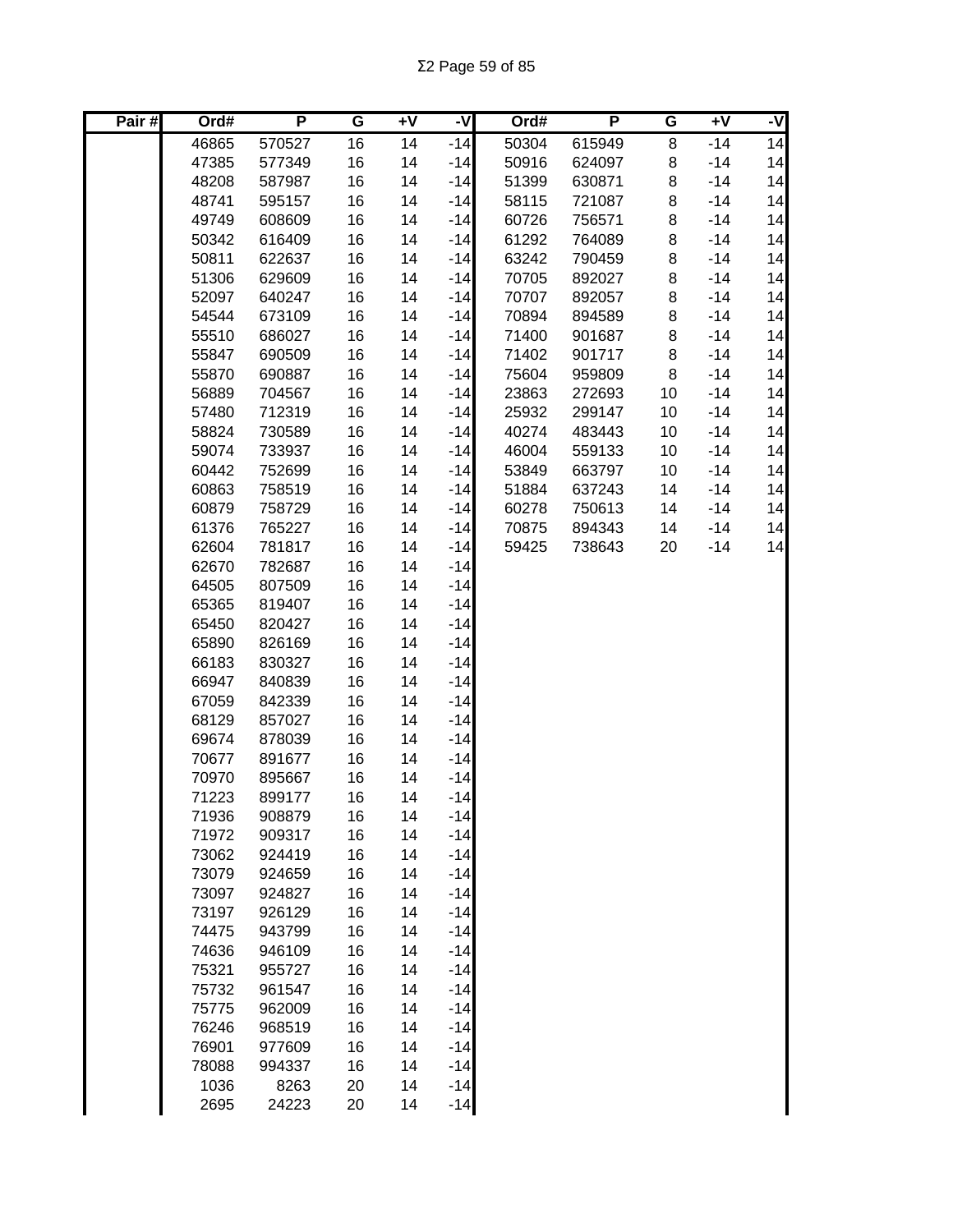| Pair# | Ord#           | P                | G        | $+V$     | ż              | Ord# | P | G | $+V$ | -V |
|-------|----------------|------------------|----------|----------|----------------|------|---|---|------|----|
|       | 2775           | 25147            | 20       | 14       | $-14$          |      |   |   |      |    |
|       | 5331           | 52147            | 20       | 14       | $-14$          |      |   |   |      |    |
|       | 5779           | 56983            | 20       | 14       | $-14$          |      |   |   |      |    |
|       | 7389           | 74923            | 20       | 14       | $-14$          |      |   |   |      |    |
|       | 9032           | 93523            | 20       | 14       | $-14$          |      |   |   |      |    |
|       | 9573           | 99787            | 20       | 14       | $-14$          |      |   |   |      |    |
|       | 10927          | 115657           | 20       | 14       | $-14$          |      |   |   |      |    |
|       | 13429          | 145063           | 20       | 14       | $-14$          |      |   |   |      |    |
|       | 13839          | 149893           | 20       | 14       | $-14$          |      |   |   |      |    |
|       | 13957          | 151273           | 20       | 14       | $-14$          |      |   |   |      |    |
|       | 14634          | 159457           | 20       | 14       | $-14$          |      |   |   |      |    |
|       | 16186          | 178327           | 20       | 14       | $-14$          |      |   |   |      |    |
|       | 17214          | 190633           | 20       | 14       | $-14$          |      |   |   |      |    |
|       | 19639          | 220327           | 20       | 14       | $-14$          |      |   |   |      |    |
|       | 21865          | 247873           | 20       | 14       | $-14$          |      |   |   |      |    |
|       | 22816          | 259717           | 20       | 14       | $-14$          |      |   |   |      |    |
|       | 23294          | 265807           | 20       | 14       | $-14$          |      |   |   |      |    |
|       | 24501          | 280837           | 20       | 14       | $-14$          |      |   |   |      |    |
|       | 25747          | 296713           | 20       | 14       | $-14$          |      |   |   |      |    |
|       | 26526          | 306457           | 20       | 14       | $-14$          |      |   |   |      |    |
|       | 29389          | 342547           | 20       | 14       | $-14$          |      |   |   |      |    |
|       | 29532          | 344347           | 20       | 14       | $-14$          |      |   |   |      |    |
|       | 31956          | 375553           | 20       | 14       | $-14$          |      |   |   |      |    |
|       | 32381          | 381097           | 20       | 14       | $-14$          |      |   |   |      |    |
|       | 32443          | 381937           | 20       | 14       | $-14$          |      |   |   |      |    |
|       | 34612          | 409987           | 20       | 14       | $-14$          |      |   |   |      |    |
|       | 36142          | 429817           | 20       | 14       | $-14$          |      |   |   |      |    |
|       | 36913          | 439687           | 20       | 14       | $-14$          |      |   |   |      |    |
|       | 41424          | 498577           | 20       | 14       | $-14$          |      |   |   |      |    |
|       | 43213          | 521923           | 20       | 14       | $-14$          |      |   |   |      |    |
|       | 43693          | 528217           | 20       | 14       | $-14$          |      |   |   |      |    |
|       | 44777          | 542713           | 20       | 14       | $-14$          |      |   |   |      |    |
|       | 47198          | 574933           | 20       | 14       | $-14$          |      |   |   |      |    |
|       | 48393          | 590593           | 20       | 14       | $-14$          |      |   |   |      |    |
|       | 48805          | 596047           | 20       | 14       | $-14$          |      |   |   |      |    |
|       | 48944          | 597853           | 20       | 14       | $-14$          |      |   |   |      |    |
|       | 49515          | 605497           | 20       | 14       | $-14$          |      |   |   |      |    |
|       | 50292          | 615793           | 20       | 14       | $-14$          |      |   |   |      |    |
|       | 52154          | 641077           | 20       | 14       | $-14$          |      |   |   |      |    |
|       | 52343          | 643723           | 20       | 14       | $-14$          |      |   |   |      |    |
|       | 53463          | 658633           | 20       | 14       | $-14$          |      |   |   |      |    |
|       | 56279          | 696343           | 20       | 14       | $-14$          |      |   |   |      |    |
|       | 56652          | 701473           | 20       | 14       | $-14$          |      |   |   |      |    |
|       | 57736          | 715843           | 20       | 14       | $-14$          |      |   |   |      |    |
|       | 60789          | 757507           | 20       | 14       | $-14$          |      |   |   |      |    |
|       | 61591          | 768127           | 20       | 14       | $-14$          |      |   |   |      |    |
|       | 66351          | 832477           | 20       | 14       | $-14$          |      |   |   |      |    |
|       | 67703          | 851197           | 20       | 14<br>14 | $-14$<br>$-14$ |      |   |   |      |    |
|       | 69072<br>69593 | 869683           | 20<br>20 | 14       | $-14$          |      |   |   |      |    |
|       | 71059          | 876817<br>896947 | 20       | 14       | $-14$          |      |   |   |      |    |
|       |                |                  |          |          |                |      |   |   |      |    |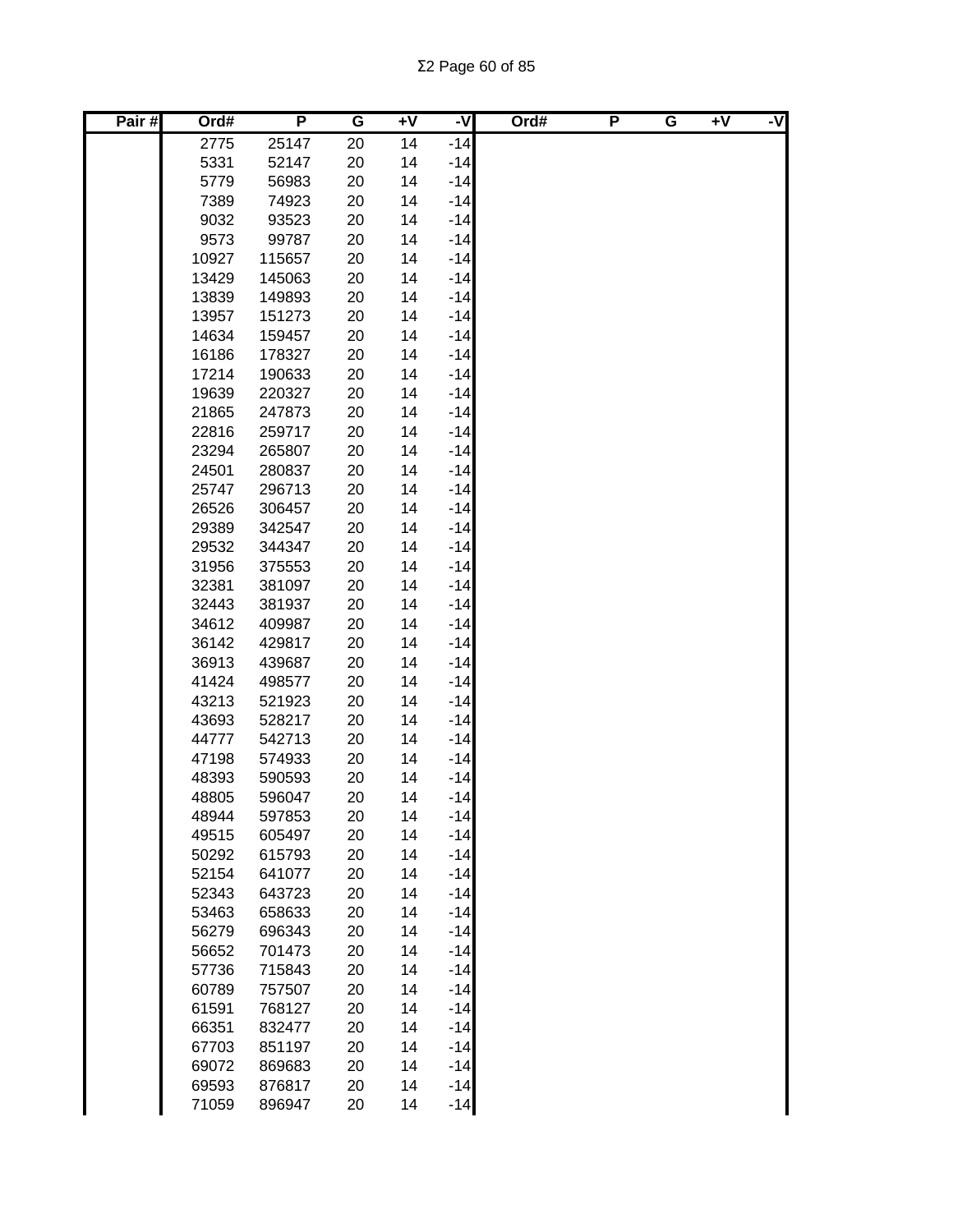| Pair# | Ord#  | P      | G  | $+V$ | ż     | Ord# | P | G | $+V$ | -V |
|-------|-------|--------|----|------|-------|------|---|---|------|----|
|       | 72422 | 915757 | 20 | 14   | $-14$ |      |   |   |      |    |
|       | 73922 | 936253 | 20 | 14   | $-14$ |      |   |   |      |    |
|       | 75091 | 952507 | 20 | 14   | $-14$ |      |   |   |      |    |
|       | 75806 | 962497 | 20 | 14   | $-14$ |      |   |   |      |    |
|       | 76416 | 970903 | 20 | 14   | $-14$ |      |   |   |      |    |
|       | 1291  | 10589  | 22 | 14   | $-14$ |      |   |   |      |    |
|       | 3146  | 28901  | 22 | 14   | $-14$ |      |   |   |      |    |
|       | 3883  | 36629  | 22 | 14   | $-14$ |      |   |   |      |    |
|       | 5624  | 55373  | 22 | 14   | $-14$ |      |   |   |      |    |
|       | 6155  | 61121  | 22 | 14   | $-14$ |      |   |   |      |    |
|       | 6164  | 61253  | 22 | 14   | $-14$ |      |   |   |      |    |
|       | 6166  | 61283  | 22 | 14   | $-14$ |      |   |   |      |    |
|       | 7864  | 80309  | 22 | 14   | $-14$ |      |   |   |      |    |
|       | 9543  | 99431  | 22 | 14   | $-14$ |      |   |   |      |    |
|       | 9803  | 102359 | 22 | 14   | $-14$ |      |   |   |      |    |
|       | 11193 | 118739 | 22 | 14   | $-14$ |      |   |   |      |    |
|       | 11573 | 123113 | 22 | 14   | $-14$ |      |   |   |      |    |
|       | 13561 | 146639 | 22 | 14   | $-14$ |      |   |   |      |    |
|       | 13563 | 146669 | 22 | 14   | $-14$ |      |   |   |      |    |
|       | 14998 | 163811 | 22 | 14   | $-14$ |      |   |   |      |    |
|       | 15108 | 165203 | 22 | 14   | $-14$ |      |   |   |      |    |
|       | 15255 | 167009 | 22 | 14   | $-14$ |      |   |   |      |    |
|       | 15455 | 169523 | 22 | 14   | $-14$ |      |   |   |      |    |
|       | 15904 | 174851 | 22 | 14   | $-14$ |      |   |   |      |    |
|       | 17326 | 191999 | 22 | 14   | $-14$ |      |   |   |      |    |
|       | 17664 | 196073 | 22 | 14   | $-14$ |      |   |   |      |    |
|       | 18656 | 208253 | 22 | 14   | $-14$ |      |   |   |      |    |
|       | 21759 | 246599 | 22 | 14   | $-14$ |      |   |   |      |    |
|       | 22463 | 255239 | 22 | 14   | $-14$ |      |   |   |      |    |
|       | 26139 | 301703 | 22 | 14   | $-14$ |      |   |   |      |    |
|       | 27052 | 313241 | 22 | 14   | $-14$ |      |   |   |      |    |
|       | 27065 | 313373 | 22 | 14   | $-14$ |      |   |   |      |    |
|       | 27413 | 317693 | 22 | 14   | $-14$ |      |   |   |      |    |
|       | 27858 | 323123 | 22 | 14   | $-14$ |      |   |   |      |    |
|       | 27905 | 323789 | 22 | 14   | $-14$ |      |   |   |      |    |
|       | 28884 | 336143 | 22 | 14   | $-14$ |      |   |   |      |    |
|       | 30366 | 354869 | 22 | 14   | $-14$ |      |   |   |      |    |
|       | 31034 | 363611 | 22 | 14   | $-14$ |      |   |   |      |    |
|       | 32483 | 382541 | 22 | 14   | $-14$ |      |   |   |      |    |
|       | 33036 | 389651 | 22 | 14   | $-14$ |      |   |   |      |    |
|       | 34456 | 408041 | 22 | 14   | $-14$ |      |   |   |      |    |
|       | 34567 | 409463 | 22 | 14   | $-14$ |      |   |   |      |    |
|       | 35005 | 415061 | 22 | 14   | $-14$ |      |   |   |      |    |
|       | 36524 | 434501 | 22 | 14   | $-14$ |      |   |   |      |    |
|       | 37002 | 440753 | 22 | 14   | $-14$ |      |   |   |      |    |
|       | 38041 | 454409 | 22 | 14   | $-14$ |      |   |   |      |    |
|       | 40118 | 481409 | 22 | 14   | $-14$ |      |   |   |      |    |
|       | 40725 | 489479 | 22 | 14   | $-14$ |      |   |   |      |    |
|       | 42401 | 511439 | 22 | 14   | $-14$ |      |   |   |      |    |
|       | 45134 | 547559 | 22 | 14   | $-14$ |      |   |   |      |    |
|       | 45676 | 554699 | 22 | 14   | $-14$ |      |   |   |      |    |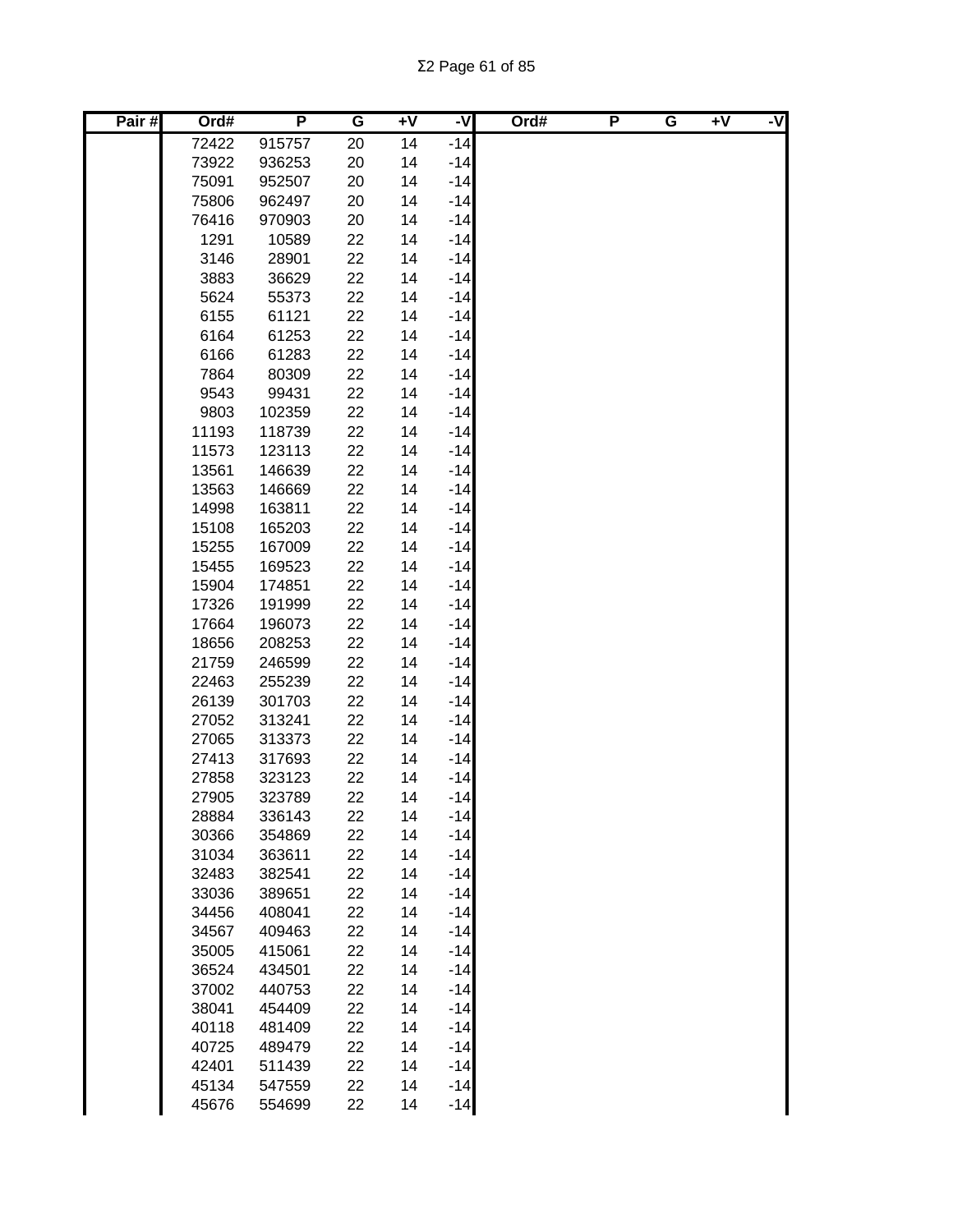| Pair# | Ord#           | P                | G        | $\overline{+V}$ | -V             | Ord# | P | G | $+V$ | -V |
|-------|----------------|------------------|----------|-----------------|----------------|------|---|---|------|----|
|       | 47316          | 576461           | 22       | 14              | $-14$          |      |   |   |      |    |
|       | 48492          | 592049           | 22       | 14              | $-14$          |      |   |   |      |    |
|       | 49042          | 599273           | 22       | 14              | $-14$          |      |   |   |      |    |
|       | 49294          | 602543           | 22       | 14              | $-14$          |      |   |   |      |    |
|       | 49565          | 606113           | 22       | 14              | $-14$          |      |   |   |      |    |
|       | 49962          | 611441           | 22       | 14              | $-14$          |      |   |   |      |    |
|       | 50165          | 614093           | 22       | 14              | $-14$          |      |   |   |      |    |
|       | 52356          | 643949           | 22       | 14              | $-14$          |      |   |   |      |    |
|       | 55740          | 689063           | 22       | 14              | $-14$          |      |   |   |      |    |
|       | 56601          | 700781           | 22       | 14              | $-14$          |      |   |   |      |    |
|       | 56987          | 705863           | 22       | 14              | $-14$          |      |   |   |      |    |
|       | 57297          | 709901           | 22       | 14              | $-14$          |      |   |   |      |    |
|       | 57863          | 717581           | 22       | 14              | $-14$          |      |   |   |      |    |
|       | 58028          | 719981           | 22       | 14              | $-14$          |      |   |   |      |    |
|       | 60383          | 751901           | 22       | 14              | $-14$          |      |   |   |      |    |
|       | 60725          | 756563           | 22       | 14              | $-14$          |      |   |   |      |    |
|       | 60727          | 756593           | 22       | 14              | $-14$          |      |   |   |      |    |
|       | 63017          | 787469           | 22       | 14              | $-14$          |      |   |   |      |    |
|       | 63241          | 790451           | 22       | 14              | $-14$          |      |   |   |      |    |
|       | 64062          | 801371           | 22       | 14              | $-14$          |      |   |   |      |    |
|       | 64320          | 805019           | 22       | 14              | $-14$          |      |   |   |      |    |
|       | 64848          | 812213           | 22       | 14              | $-14$          |      |   |   |      |    |
|       | 68950          | 868103           | 22       | 14              | $-14$          |      |   |   |      |    |
|       | 70706          | 892049           | 22       | 14              | $-14$          |      |   |   |      |    |
|       | 71401          | 901709           | 22       | 14              | $-14$          |      |   |   |      |    |
|       | 71806          | 907259           | 22       | 14              | $-14$          |      |   |   |      |    |
|       | 74621<br>75362 | 945929<br>956303 | 22<br>22 | 14<br>14        | $-14$<br>$-14$ |      |   |   |      |    |
|       | 77104          | 980579           | 22       | 14              | $-14$          |      |   |   |      |    |
|       | 77598          | 987383           | 22       | 14              | $-14$          |      |   |   |      |    |
|       | 78230          | 996293           | 22       | 14              | $-14$          |      |   |   |      |    |
|       | 78467          | 999521           | 22       | 14              | $-14$          |      |   |   |      |    |
|       | 4165           | 39607            | 26       | 14              | $-14$          |      |   |   |      |    |
|       | 11071          | 117307           | 26       | 14              | $-14$          |      |   |   |      |    |
|       | 13408          | 144817           | 26       | 14              | $-14$          |      |   |   |      |    |
|       | 19350          | 216829           | 26       | 14              | $-14$          |      |   |   |      |    |
|       | 25371          | 291817           | 26       | 14              | $-14$          |      |   |   |      |    |
|       | 40685          | 488947           | 26       | 14              | $-14$          |      |   |   |      |    |
|       | 47485          | 578647           | 26       | 14              | $-14$          |      |   |   |      |    |
|       | 50508          | 618547           | 26       | 14              | $-14$          |      |   |   |      |    |
|       | 53894          | 664357           | 26       | 14              | $-14$          |      |   |   |      |    |
|       | 64705          | 810307           | 26       | 14              | $-14$          |      |   |   |      |    |
|       | 14592          | 158909           | 28       | 14              | $-14$          |      |   |   |      |    |
|       | 28544          | 331739           | 28       | 14              | $-14$          |      |   |   |      |    |
|       | 29322          | 341729           | 28       | 14              | $-14$          |      |   |   |      |    |
|       | 33318          | 393059           | 28       | 14              | $-14$          |      |   |   |      |    |
|       | 36786          | 437909           | 28       | 14              | $-14$          |      |   |   |      |    |
|       | 57269          | 709589           | 28       | 14              | $-14$          |      |   |   |      |    |
|       | 67264          | 845069           | 28       | 14              | $-14$          |      |   |   |      |    |
|       | 68000          | 855359           | 28       | 14              | $-14$          |      |   |   |      |    |
|       | 70874          | 894329           | 28       | 14              | $-14$          |      |   |   |      |    |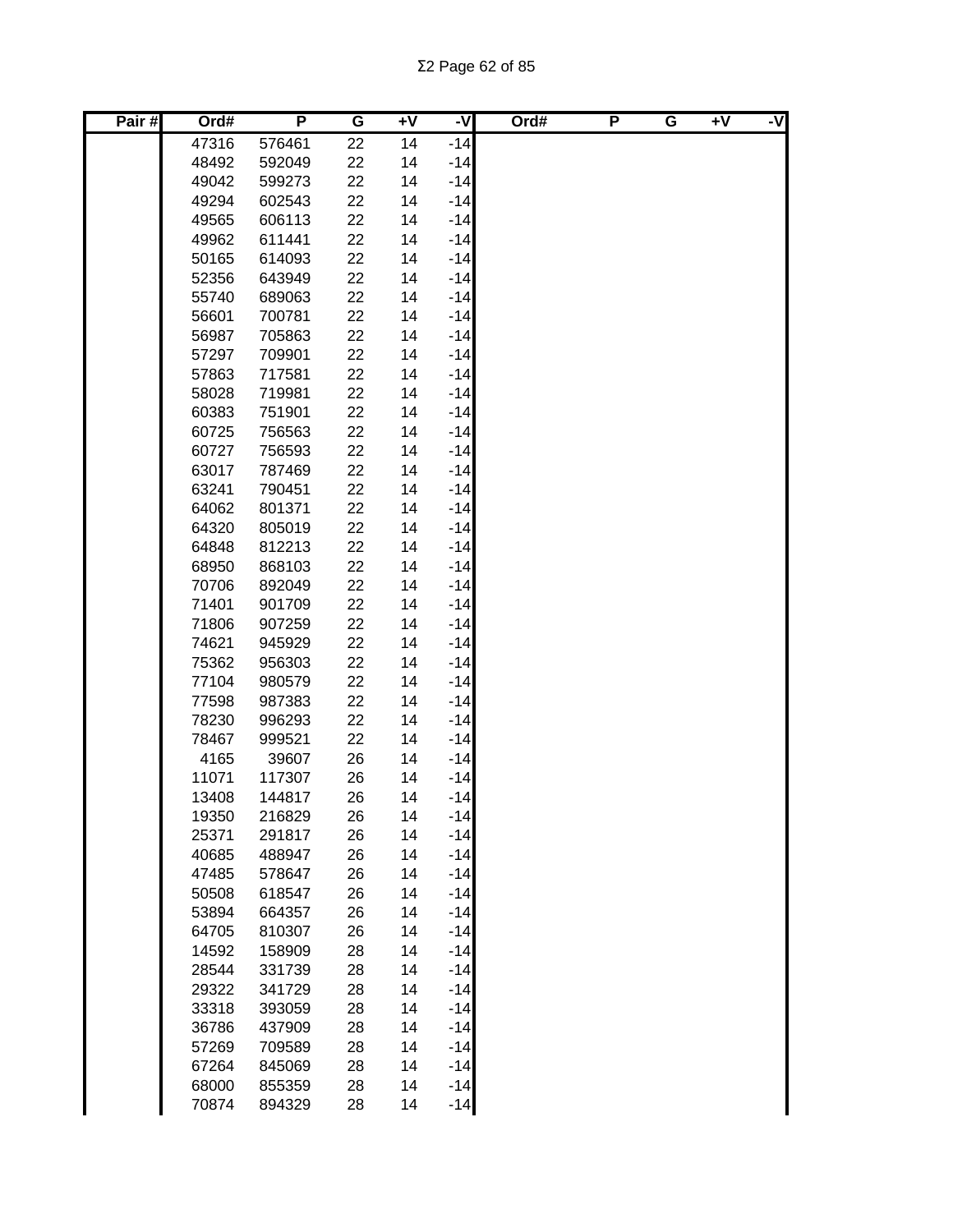| Pair# | Ord#           | P                | G        | Ŧ٨       | -V             | Ord#           | P                | G                                         | $\overline{+V}$ | -V       |
|-------|----------------|------------------|----------|----------|----------------|----------------|------------------|-------------------------------------------|-----------------|----------|
|       | 32658          | 384673           | 32       | 14       | $-14$          |                |                  |                                           |                 |          |
|       | 39100          | 468421           | 32       | 14       | $-14$          |                |                  |                                           |                 |          |
|       | 66414          | 833251           | 32       | 14       | $-14$          |                |                  |                                           |                 |          |
|       | 55397          | 684527           | 34       | 14       | $-14$          |                |                  |                                           |                 |          |
|       | 70829          | 893777           | 34       | 14       | $-14$          |                |                  |                                           |                 |          |
|       | 22830          | 259907           | 40       | 14       | $-14$          |                |                  |                                           |                 |          |
| 8     | 155            | 907              | 20       | 16       | $-16$          | 2360           | 20983            | $\overline{2}$                            | $-16$           | 16       |
|       | 1096           | 8803             | 20       | 16       | $-16$          | 3073           | 28183            | $\overline{\mathbf{c}}$                   | $-16$           | 16       |
|       | 1278           | 10453            | 20       | 16       | $-16$          | 5297           | 51769            | $\overline{c}$                            | $-16$           | 16       |
|       | 1303           | 10687            | 20       | 16       | $-16$          | 5804           | 57223            | $\overline{\mathbf{c}}$                   | $-16$           | 16       |
|       | 1382           | 11467            | 20       | 16       | $-16$          | 7519           | 76423            | $\overline{\mathbf{c}}$                   | $-16$           | 16       |
|       | 1397           | 11617            | 20       | 16       | $-16$          | 8520           | 87721            | $\overline{\mathbf{c}}$                   | $-16$           | 16       |
|       | 2548           | 22807            | 20       | 16       | $-16$          | 8777           | 90679            | $\overline{\mathbf{c}}$                   | $-16$           | 16       |
|       | 3041           | 27847            | 20       | 16       | $-16$          | 10012          | 104851           | $\overline{c}$                            | $-16$           | 16       |
|       | 3103           | 28537            | 20       | 16       | $-16$          | 10285          | 108109           | $\overline{c}$                            | $-16$           | 16       |
|       | 4014           | 37987            | 20       | 16       | $-16$          | 10511          | 110731           | $\overline{\mathbf{c}}$                   | $-16$           | 16       |
|       | 4830           | 46747            | 20       | 16       | $-16$          | 13111          | 141181           | $\overline{c}$                            | $-16$           | 16       |
|       | 4921           | 47737            | 20       | 16       | $-16$          | 17951          | 199603           | $\overline{\mathbf{c}}$                   | $-16$           | 16       |
|       | 6124           | 60757            | 20       | 16       | $-16$          | 20188          | 227113           | $\overline{c}$                            | $-16$           | 16       |
|       | 6264           | 62347<br>63463   | 20       | 16       | $-16$<br>$-16$ | 21888<br>23196 | 248119           | $\overline{c}$                            | $-16$           | 16       |
|       | 6360<br>6883   | 69337            | 20<br>20 | 16<br>16 | $-16$          | 23550          | 264601<br>268843 | $\overline{c}$<br>$\overline{2}$          | $-16$<br>$-16$  | 16<br>16 |
|       | 8474           | 87277            | 20       | 16       | $-16$          | 26354          | 304393           | $\overline{c}$                            | $-16$           | 16       |
|       | 9324           | 96847            | 20       | 16       | $-16$          | 26361          | 304459           | $\overline{c}$                            | $-16$           | 16       |
|       | 12061          | 128857           | 20       | 16       | $-16$          | 27618          | 320083           | $\overline{c}$                            | $-16$           | 16       |
|       | 12231          | 130807           | 20       | 16       | $-16$          | 27842          | 322921           | $\overline{\mathbf{c}}$                   | $-16$           | 16       |
|       | 13050          | 140473           | 20       | 16       | $-16$          | 28406          | 330019           | $\overline{c}$                            | $-16$           | 16       |
|       | 14762          | 160903           | 20       | 16       | $-16$          | 32501          | 382729           | $\overline{c}$                            | $-16$           | 16       |
|       | 15025          | 164113           | 20       | 16       | $-16$          | 33978          | 401671           | $\overline{\mathbf{c}}$                   | $-16$           | 16       |
|       | 16579          | 182953           | 20       | 16       | $-16$          | 34950          | 414433           | $\overline{\mathbf{c}}$                   | $-16$           | 16       |
|       | 16825          | 185893           | 20       | 16       | $-16$          | 36161          | 429973           | $\boldsymbol{2}$                          | $-16$           | 16       |
|       | 17463          | 193597           | 20       | 16       | $-16$          | 37730          | 450259           | $\boldsymbol{2}$                          | $-16$           | 16       |
|       | 18530          | 206803           | 20       | 16       | $-16$          | 38990          | 467083           | $\boldsymbol{2}$                          | $-16$           | 16       |
|       | 19125          | 213973           | 20       | 16       | $-16$          | 40719          | 489409           | $\overline{\mathbf{c}}$                   | $-16$           | 16       |
|       | 19452          | 218107           | 20       | 16       | $-16$          | 43101          | 520549           | $\overline{2}$                            | $-16$           | 16       |
|       | 20596          | 231943           | 20       | 16       | $-16$          | 44240          | 535609           | $\overline{\mathbf{c}}$                   | $-16$           | 16       |
|       | 21055          | 237997           | 20       | 16       | $-16$          | 44578          | 540121           | $\overline{\mathbf{c}}$                   | $-16$           | 16       |
|       | 21205          | 239803           | 20       | 16       | $-16$          | 45145          | 547663           | $\overline{\mathbf{c}}$                   | $-16$           | 16       |
|       | 21973          | 249127           | 20       | 16       | $-16$          | 45292          | 549589           | $\overline{\mathbf{c}}$                   | $-16$           | 16       |
|       | 21984          | 249253           | 20       | 16       | $-16$          | 47111          | 573739           | $\overline{\mathbf{c}}$                   | $-16$           | 16       |
|       | 22041          | 249967           | 20       | 16       | $-16$          | 47275          | 575923           | $\overline{\mathbf{c}}$                   | $-16$           | 16       |
|       | 22327          | 253633           | 20       | 16       | $-16$          | 47750          | 582139           | $\overline{\mathbf{c}}$                   | $-16$           | 16       |
|       | 22493          | 255637           | 20       | 16       | $-16$          | 49103          | 600073           | $\overline{\mathbf{c}}$                   | $-16$           | 16       |
|       | 24289          | 278143           | 20       | 16       | $-16$          | 49640          | 607129           | $\overline{\mathbf{c}}$                   | $-16$           | 16       |
|       | 25374          | 291853           | 20       | 16       | $-16$          | 54696          | 675133           | $\overline{\mathbf{c}}$                   | $-16$           | 16       |
|       | 26759          | 309457           | 20       | 16       | $-16$          | 60677          | 755791           | $\overline{\mathbf{c}}$                   | $-16$           | 16       |
|       | 27170<br>27914 | 314623<br>323923 | 20<br>20 | 16<br>16 | $-16$<br>$-16$ | 62179<br>63171 | 776119<br>789493 | $\overline{\mathbf{c}}$<br>$\overline{c}$ | $-16$<br>$-16$  | 16<br>16 |
|       | 28050          | 325537           | 20       | 16       | $-16$          | 64568          | 808441           | $\overline{\mathbf{c}}$                   | $-16$           | 16       |
|       | 28942          | 336823           | 20       | 16       | $-16$          | 64633          | 809359           | $\boldsymbol{2}$                          | $-16$           | 16       |
|       | 29273          | 341083           | 20       | 16       | $-16$          | 65629          | 822763           | $\overline{c}$                            | $-16$           | 16       |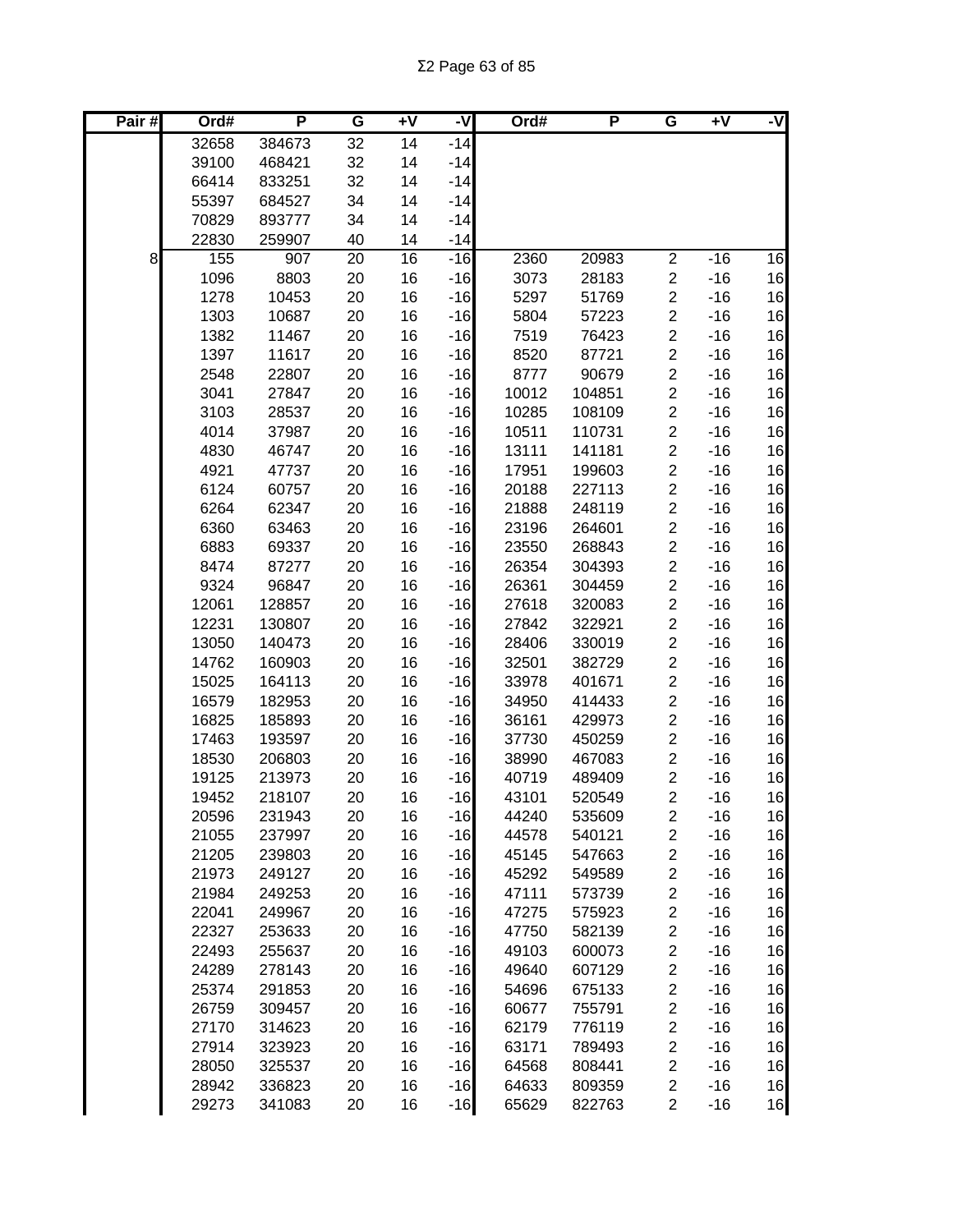| Pair# | Ord#  | P                | G        | $+V$     | -V             | Ord#  | P      | G              | $+V$  | -V |
|-------|-------|------------------|----------|----------|----------------|-------|--------|----------------|-------|----|
|       | 30265 | 353677           | 20       | 16       | $-16$          | 66024 | 827989 | $\overline{2}$ | $-16$ | 16 |
|       | 30451 | 355933           | 20       | 16       | $-16$          | 68672 | 864361 | $\overline{c}$ | $-16$ | 16 |
|       | 30529 | 357103           | 20       | 16       | $-16$          | 69597 | 876853 | $\overline{2}$ | $-16$ | 16 |
|       | 32397 | 381343           | 20       | 16       | $-16$          | 72307 | 914239 | $\overline{c}$ | $-16$ | 16 |
|       | 33518 | 395533           | 20       | 16       | $-16$          | 72554 | 917593 | $\overline{c}$ | $-16$ | 16 |
|       | 33577 | 396373           | 20       | 16       | $-16$          | 73157 | 925579 | $\overline{c}$ | $-16$ | 16 |
|       | 34740 | 411637           | 20       | 16       | $-16$          | 74661 | 946489 | $\overline{c}$ | $-16$ | 16 |
|       | 34745 | 411703           | 20       | 16       | $-16$          | 77880 | 991429 | $\overline{c}$ | $-16$ | 16 |
|       | 34797 | 412273           | 20       | 16       | $-16$          | 4829  | 46727  | 4              | $-16$ | 16 |
|       | 35747 | 424597           | 20       | 16       | $-16$          | 5194  | 50651  | 4              | $-16$ | 16 |
|       | 35917 | 426913           | 20       | 16       | $-16$          | 5248  | 51287  | 4              | $-16$ | 16 |
|       | 36955 | 440203           | 20       | 16       | $-16$          | 7306  | 74051  | 4              | $-16$ | 16 |
|       | 37231 | 443587           | 20       | 16       | $-16$          | 9648  | 100673 | 4              | $-16$ | 16 |
|       | 38415 | 459337           | 20       | 16       | $-16$          | 15952 | 175523 | 4              | $-16$ | 16 |
|       | 39024 | 467527           | 20       | 16       | $-16$          | 16824 | 185873 | 4              | $-16$ | 16 |
|       | 39952 | 479263           | 20       | 16       | $-16$          | 20254 | 227873 | 4              | $-16$ | 16 |
|       | 40010 | 480043           | 20       | 16       | $-16$          | 22040 | 249947 | 4              | $-16$ | 16 |
|       | 40215 | 482683           | 20       | 16       | $-16$          | 25871 | 298307 | 4              | $-16$ | 16 |
|       | 40952 | 492487           | 20       | 16       | $-16$          | 26244 | 303053 | 4              | $-16$ | 16 |
|       | 41114 | 494587           | 20       | 16       | $-16$          | 27913 | 323903 | 4              | $-16$ | 16 |
|       | 41315 | 497137           | 20       | 16       | $-16$          | 39953 | 479267 | 4              | $-16$ | 16 |
|       | 41572 | 500413           | 20       | 16       | $-16$          | 40953 | 492491 | 4              | $-16$ | 16 |
|       | 42243 | 509413           | 20       | 16       | $-16$          | 41571 | 500393 | 4              | $-16$ | 16 |
|       | 43651 | 527623           | 20       | 16       | $-16$          | 42621 | 514313 | 4              | $-16$ | 16 |
|       | 43986 | 532183           | 20       | 16       | $-16$          | 49083 | 599783 | 4              | $-16$ | 16 |
|       | 44435 | 538147           | 20       | 16       | $-16$          | 52289 | 642977 | 4              | $-16$ | 16 |
|       | 45400 | 550993           | 20       | 16       | $-16$          | 55308 | 683381 | 4              | $-16$ | 16 |
|       | 45453 | 551713           | 20       | 16       | $-16$          | 55798 | 689831 | 4              | $-16$ | 16 |
|       | 46698 | 568387           | 20       | 16       | $-16$          | 56499 | 699323 | 4              | $-16$ | 16 |
|       | 46859 | 570487           | 20       | 16       | $-16$          | 59290 | 736847 | 4              | $-16$ | 16 |
|       | 47761 | 582247           | 20       | 16       | $-16$          | 59318 | 737183 | 4              | $-16$ | 16 |
|       | 47990 | 585337           | 20       | 16       | $-16$          | 60535 | 753983 | 4              | $-16$ | 16 |
|       | 48421 | 590983           | 20       | 16       | $-16$          | 61881 | 771941 | 4              | $-16$ | 16 |
|       | 49784 | 609067           | 20       | 16       | $-16$          | 64602 | 808961 | 4              | $-16$ | 16 |
|       | 50019 | 612133           | 20       | 16       | $-16$          | 67934 | 854387 | 4              | $-16$ | 16 |
|       | 54471 | 672127           | 20       | 16       | $-16$          | 70371 | 887483 | 4              | $-16$ | 16 |
|       | 55526 | 686197           | 20       | 16       | $-16$          | 70796 | 893261 | 4              | $-16$ | 16 |
|       | 55755 | 689257           | 20       | 16       | $-16$          | 73987 | 937151 | 4              | $-16$ | 16 |
|       | 55797 | 689827           | 20       | 16       | $-16$          | 77386 | 984461 | 4              | $-16$ | 16 |
|       | 56574 | 700387           | 20       | 16       | $-16$          | 18582 | 207409 | 8              | $-16$ | 16 |
|       | 58343 | 723997           | 20       | 16       | $-16$          | 37721 | 450169 | 8              | $-16$ | 16 |
|       | 58837 | 730777           | 20       | 16       | $-16$          | 39934 | 478999 | 8              | $-16$ | 16 |
|       | 59291 | 736867           | 20       | 16       | $-16$          | 43033 | 519619 | 8              | $-16$ | 16 |
|       | 59319 | 737203           | 20       | 16       | $-16$          | 69093 | 869959 | 8              | $-16$ | 16 |
|       | 59479 | 739327           | 20       | 16       | $-16$          | 71757 | 906649 | 8              | $-16$ | 16 |
|       | 60134 | 748633           | 20       | 16       | $-16$          | 32880 | 387587 | 10             | $-16$ | 16 |
|       | 61070 | 761203           | 20       | 16       | $-16$          | 71196 | 898727 | 10             | $-16$ | 16 |
|       | 61421 | 765847           | 20       | 16       | $-16$          | 43227 | 522127 | 14             | $-16$ | 16 |
|       | 61660 | 769003           | 20       | 16       | $-16$<br>$-16$ | 66828 | 839131 | 14             | $-16$ | 16 |
|       | 61799 | 770863<br>783553 | 20<br>20 | 16<br>16 |                |       |        |                |       |    |
|       | 62728 |                  |          |          | $-16$          |       |        |                |       |    |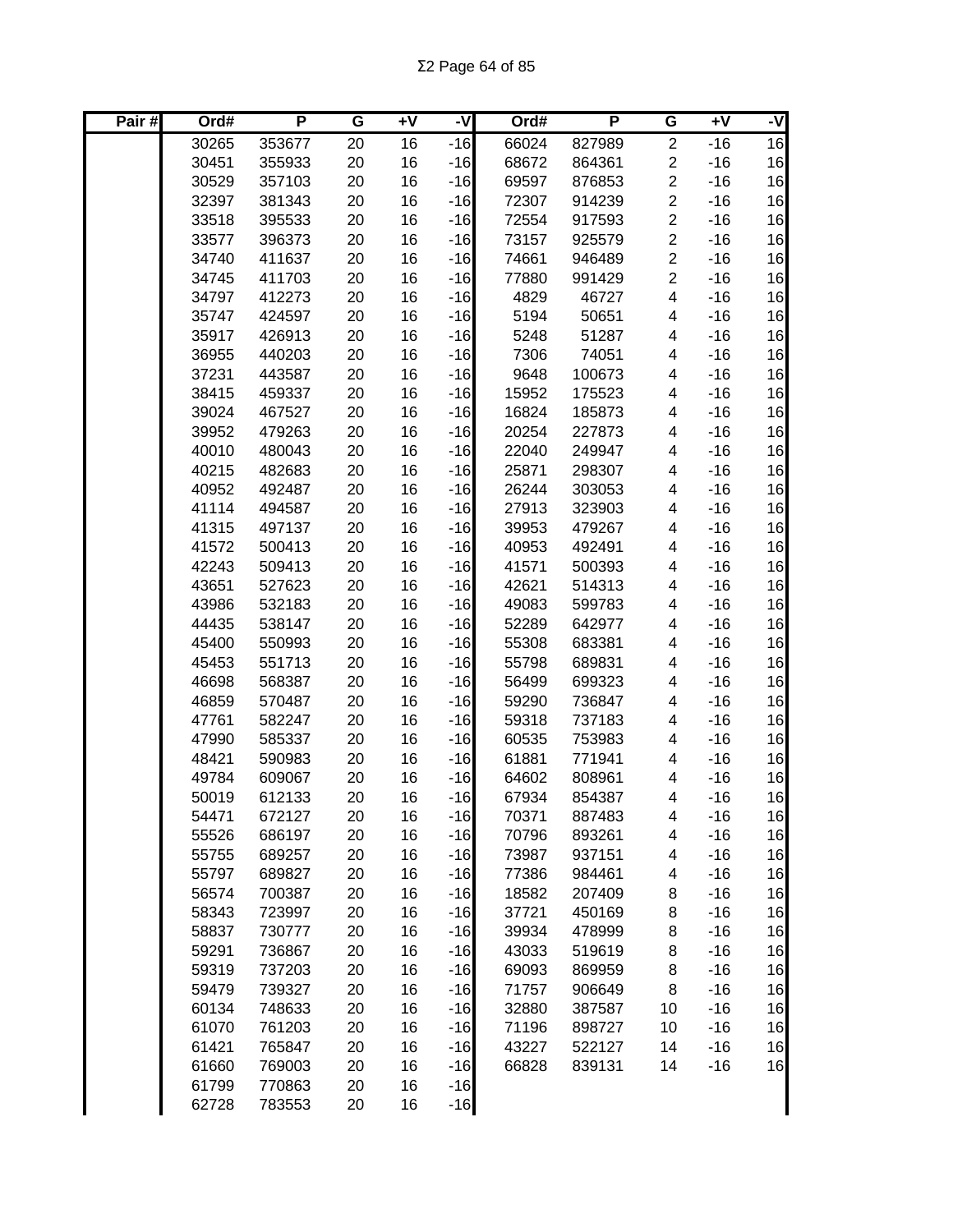| Pair# | Ord#         | P            | G        | $+V$     | -V             | Ord# | P | G | $+V$ | -V |
|-------|--------------|--------------|----------|----------|----------------|------|---|---|------|----|
|       | 63010        | 787357       | 20       | 16       | $-16$          |      |   |   |      |    |
|       | 63052        | 787903       | 20       | 16       | $-16$          |      |   |   |      |    |
|       | 64494        | 807403       | 20       | 16       | $-16$          |      |   |   |      |    |
|       | 65209        | 817147       | 20       | 16       | $-16$          |      |   |   |      |    |
|       | 65778        | 824773       | 20       | 16       | $-16$          |      |   |   |      |    |
|       | 66018        | 827923       | 20       | 16       | $-16$          |      |   |   |      |    |
|       | 66190        | 830383       | 20       | 16       | $-16$          |      |   |   |      |    |
|       | 67496        | 848383       | 20       | 16       | $-16$          |      |   |   |      |    |
|       | 67927        | 854323       | 20       | 16       | $-16$          |      |   |   |      |    |
|       | 71379        | 901423       | 20       | 16       | $-16$          |      |   |   |      |    |
|       | 71728        | 906313       | 20       | 16       | $-16$          |      |   |   |      |    |
|       | 73070        | 924523       | 20       | 16       | $-16$          |      |   |   |      |    |
|       | 73228        | 926557       | 20       | 16       | $-16$          |      |   |   |      |    |
|       | 74104        | 938827       | 20       | 16       | $-16$          |      |   |   |      |    |
|       | 75343        | 955987       | 20       | 16       | $-16$          |      |   |   |      |    |
|       | 76214        | 968137       | 20       | 16       | $-16$          |      |   |   |      |    |
|       | 77271<br>523 | 982867       | 20       | 16       | $-16$          |      |   |   |      |    |
|       | 722          | 3761         | 22<br>22 | 16<br>16 | $-16$<br>$-16$ |      |   |   |      |    |
|       | 1159         | 5471<br>9371 | 22       | 16       | $-16$          |      |   |   |      |    |
|       | 1626         | 13751        | 22       | 16       | $-16$          |      |   |   |      |    |
|       | 2959         | 26981        | 22       | 16       | $-16$          |      |   |   |      |    |
|       | 3806         | 35831        | 22       | 16       | $-16$          |      |   |   |      |    |
|       | 4788         | 46301        | 22       | 16       | $-16$          |      |   |   |      |    |
|       | 5217         | 50951        | 22       | 16       | $-16$          |      |   |   |      |    |
|       | 6213         | 61751        | 22       | 16       | $-16$          |      |   |   |      |    |
|       | 6366         | 63521        | 22       | 16       | $-16$          |      |   |   |      |    |
|       | 7760         | 79181        | 22       | 16       | $-16$          |      |   |   |      |    |
|       | 8977         | 92921        | 22       | 16       | $-16$          |      |   |   |      |    |
|       | 9483         | 98801        | 22       | 16       | $-16$          |      |   |   |      |    |
|       | 13104        | 141101       | 22       | 16       | $-16$          |      |   |   |      |    |
|       | 15760        | 173081       | 22       | 16       | $-16$          |      |   |   |      |    |
|       | 16575        | 182921       | 22       | 16       | $-16$          |      |   |   |      |    |
|       | 17728        | 196901       | 22       | 16       | $-16$          |      |   |   |      |    |
|       | 19261        | 215681       | 22       | 16       | $-16$          |      |   |   |      |    |
|       | 20159        | 226691       | 22       | 16       | $-16$          |      |   |   |      |    |
|       | 21423        | 242441       | 22       | 16       | $-16$          |      |   |   |      |    |
|       | 21586        | 244451       | 22       | 16       | $-16$          |      |   |   |      |    |
|       | 21617        | 244781       | 22       | 16       | $-16$          |      |   |   |      |    |
|       | 21714        | 246011       | 22       | 16       | $-16$          |      |   |   |      |    |
|       | 25981        | 299771       | 22       | 16       | $-16$          |      |   |   |      |    |
|       | 26567        | 306941       | 22       | 16       | $-16$          |      |   |   |      |    |
|       | 27037        | 313031       | 22       | 16       | $-16$          |      |   |   |      |    |
|       | 28269        | 328271       | 22       | 16       | $-16$          |      |   |   |      |    |
|       | 29888        | 348911       | 22       | 16       | $-16$          |      |   |   |      |    |
|       | 31231        | 366161       | 22       | 16       | $-16$          |      |   |   |      |    |
|       | 37028        | 441101       | 22       | 16       | $-16$          |      |   |   |      |    |
|       | 40409        | 485411       | 22       | 16       | $-16$          |      |   |   |      |    |
|       | 42265        | 509681       | 22       | 16       | $-16$          |      |   |   |      |    |
|       | 42529        | 513131       | 22       | 16       | $-16$          |      |   |   |      |    |
|       | 42545        | 513341       | 22       | 16       | $-16$          |      |   |   |      |    |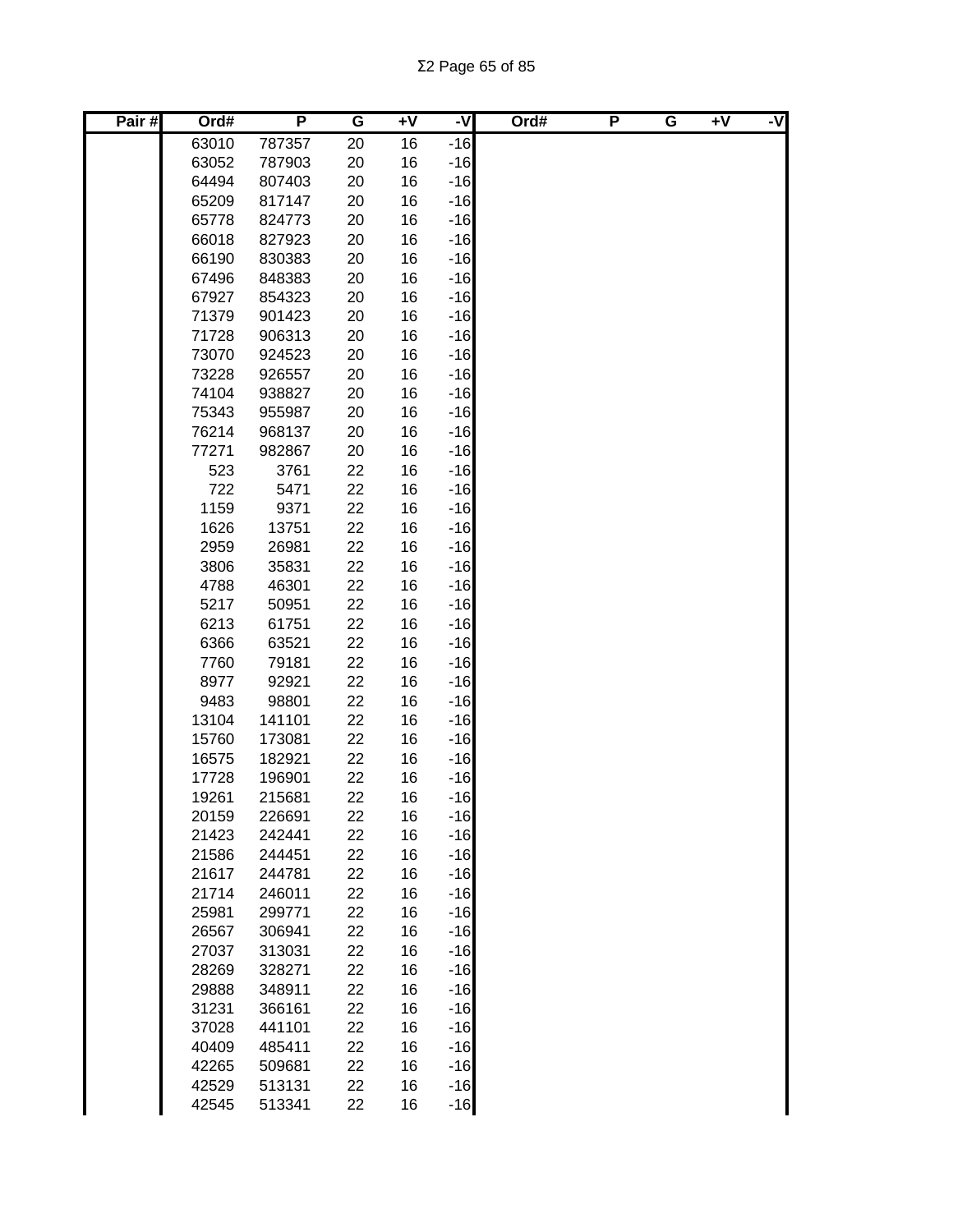| Pair# | Ord#  | P      | G  | $+V$ | -V    | Ord# | P | G | $\overline{+V}$ | -V |
|-------|-------|--------|----|------|-------|------|---|---|-----------------|----|
|       | 44823 | 543281 | 22 | 16   | $-16$ |      |   |   |                 |    |
|       | 46895 | 570881 | 22 | 16   | $-16$ |      |   |   |                 |    |
|       | 49461 | 604781 | 22 | 16   | $-16$ |      |   |   |                 |    |
|       | 50294 | 615821 | 22 | 16   | $-16$ |      |   |   |                 |    |
|       | 50381 | 616871 | 22 | 16   | $-16$ |      |   |   |                 |    |
|       | 51140 | 627191 | 22 | 16   | $-16$ |      |   |   |                 |    |
|       | 51662 | 634301 | 22 | 16   | $-16$ |      |   |   |                 |    |
|       | 53531 | 659591 | 22 | 16   | $-16$ |      |   |   |                 |    |
|       | 54714 | 675341 | 22 | 16   | $-16$ |      |   |   |                 |    |
|       | 55212 | 681971 | 22 | 16   | $-16$ |      |   |   |                 |    |
|       | 56242 | 695771 | 22 | 16   | $-16$ |      |   |   |                 |    |
|       | 57125 | 707711 | 22 | 16   | $-16$ |      |   |   |                 |    |
|       | 57822 | 716981 | 22 | 16   | $-16$ |      |   |   |                 |    |
|       | 57988 | 719441 | 22 | 16   | $-16$ |      |   |   |                 |    |
|       | 61365 | 765131 | 22 | 16   | $-16$ |      |   |   |                 |    |
|       | 61594 | 768161 | 22 | 16   | $-16$ |      |   |   |                 |    |
|       | 61935 | 772691 | 22 | 16   | $-16$ |      |   |   |                 |    |
|       | 62735 | 783641 | 22 | 16   | $-16$ |      |   |   |                 |    |
|       | 64423 | 806291 | 22 | 16   | $-16$ |      |   |   |                 |    |
|       | 66195 | 830441 | 22 | 16   | $-16$ |      |   |   |                 |    |
|       | 68995 | 868691 | 22 | 16   | $-16$ |      |   |   |                 |    |
|       | 69824 | 880001 | 22 | 16   | $-16$ |      |   |   |                 |    |
|       | 71734 | 906371 | 22 | 16   | $-16$ |      |   |   |                 |    |
|       | 73400 | 929051 | 22 | 16   | $-16$ |      |   |   |                 |    |
|       | 73731 | 933671 | 22 | 16   | $-16$ |      |   |   |                 |    |
|       | 75538 | 958871 | 22 | 16   | $-16$ |      |   |   |                 |    |
|       | 77087 | 980321 | 22 | 16   | $-16$ |      |   |   |                 |    |
|       | 77204 | 981941 | 22 | 16   | $-16$ |      |   |   |                 |    |
|       | 9230  | 95773  | 26 | 16   | $-16$ |      |   |   |                 |    |
|       | 10410 | 109507 | 26 | 16   | $-16$ |      |   |   |                 |    |
|       | 12839 | 137983 | 26 | 16   | $-16$ |      |   |   |                 |    |
|       | 12970 | 139537 | 26 | 16   | $-16$ |      |   |   |                 |    |
|       | 19030 | 212827 | 26 | 16   | $-16$ |      |   |   |                 |    |
|       | 20386 | 229459 | 26 | 16   | $-16$ |      |   |   |                 |    |
|       | 20497 | 230719 | 26 | 16   | $-16$ |      |   |   |                 |    |
|       | 23576 | 269167 | 26 | 16   | $-16$ |      |   |   |                 |    |
|       | 23916 | 273349 | 26 | 16   | $-16$ |      |   |   |                 |    |
|       | 25082 | 288283 | 26 | 16   | $-16$ |      |   |   |                 |    |
|       | 27981 | 324733 | 26 | 16   | $-16$ |      |   |   |                 |    |
|       | 32881 | 387613 | 26 | 16   | $-16$ |      |   |   |                 |    |
|       | 38675 | 462937 | 26 | 16   | $-16$ |      |   |   |                 |    |
|       | 40481 | 486433 | 26 | 16   | $-16$ |      |   |   |                 |    |
|       | 40904 | 491773 | 26 | 16   | $-16$ |      |   |   |                 |    |
|       | 41811 | 503743 | 26 | 16   | $-16$ |      |   |   |                 |    |
|       | 44181 | 534697 | 26 | 16   | $-16$ |      |   |   |                 |    |
|       | 46420 | 564643 | 26 | 16   | $-16$ |      |   |   |                 |    |
|       | 47459 | 578353 | 26 | 16   | $-16$ |      |   |   |                 |    |
|       | 48180 | 587659 | 26 | 16   | $-16$ |      |   |   |                 |    |
|       | 51577 | 633187 | 26 | 16   | $-16$ |      |   |   |                 |    |
|       | 52848 | 650317 | 26 | 16   | $-16$ |      |   |   |                 |    |
|       | 53648 | 661009 | 26 | 16   | $-16$ |      |   |   |                 |    |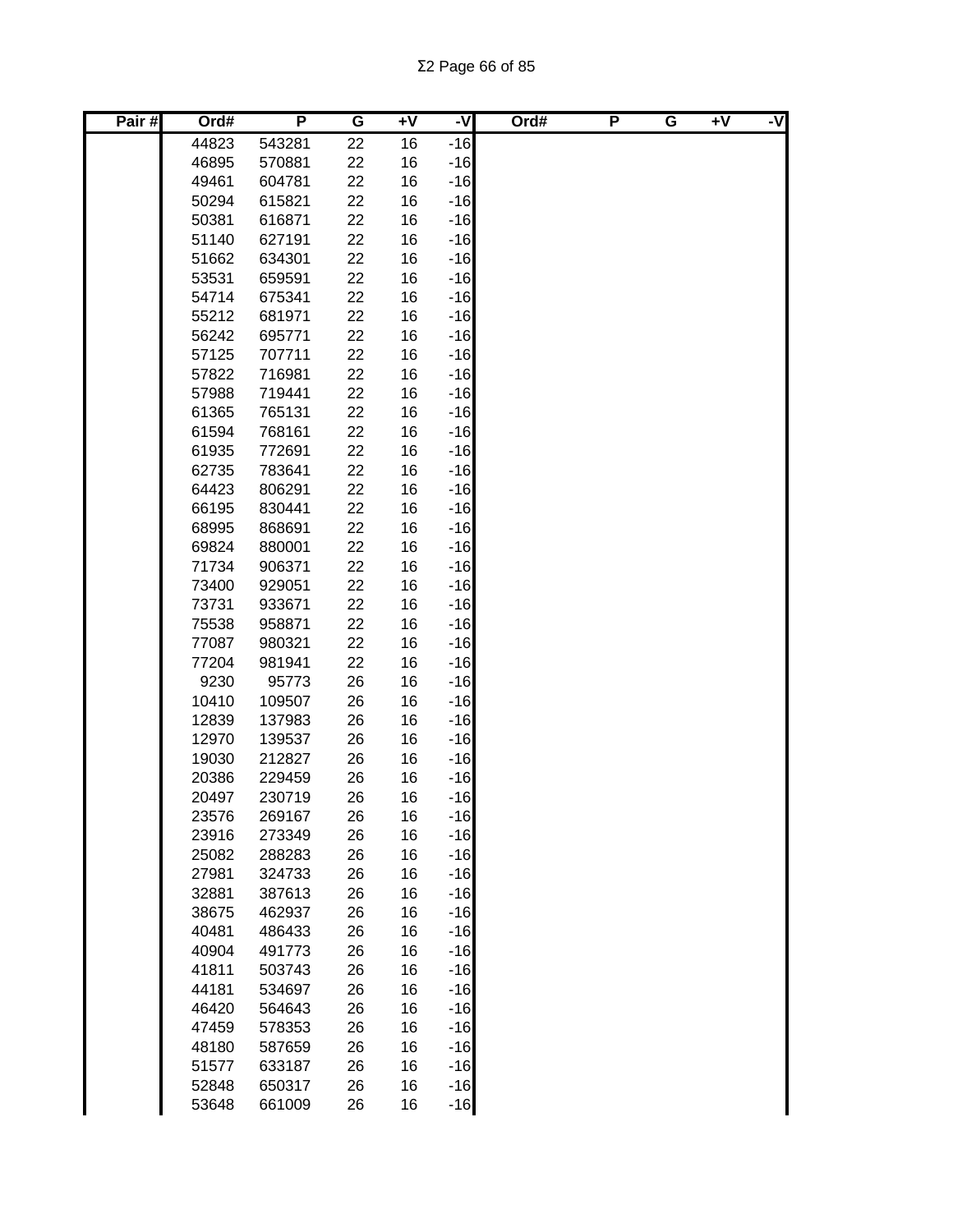Σ2 Page 67 of 85

| Pair# | Ord#  | P      | G  | $+V$ | -V    | Ord#  | P      | G | Ŧ٨    | -V |
|-------|-------|--------|----|------|-------|-------|--------|---|-------|----|
|       | 57281 | 709729 | 26 | 16   | $-16$ |       |        |   |       |    |
|       | 61244 | 763549 | 26 | 16   | $-16$ |       |        |   |       |    |
|       | 62220 | 776719 | 26 | 16   | $-16$ |       |        |   |       |    |
|       | 68287 | 859249 | 26 | 16   | $-16$ |       |        |   |       |    |
|       | 68385 | 860569 | 26 | 16   | $-16$ |       |        |   |       |    |
|       | 71197 | 898753 | 26 | 16   | $-16$ |       |        |   |       |    |
|       | 72368 | 915007 | 26 | 16   | $-16$ |       |        |   |       |    |
|       | 72536 | 917317 | 26 | 16   | $-16$ |       |        |   |       |    |
|       | 73414 | 929197 | 26 | 16   | $-16$ |       |        |   |       |    |
|       | 75386 | 956749 | 26 | 16   | $-16$ |       |        |   |       |    |
|       | 77073 | 980107 | 26 | 16   | $-16$ |       |        |   |       |    |
|       | 3070  | 28151  | 28 | 16   | $-16$ |       |        |   |       |    |
|       | 12434 | 133241 | 28 | 16   | $-16$ |       |        |   |       |    |
|       | 18359 | 204707 | 28 | 16   | $-16$ |       |        |   |       |    |
|       | 27491 | 318629 | 28 | 16   | $-16$ |       |        |   |       |    |
|       | 32386 | 381209 | 28 | 16   | $-16$ |       |        |   |       |    |
|       | 32682 | 385001 | 28 | 16   | $-16$ |       |        |   |       |    |
|       | 38113 | 455381 | 28 | 16   | $-16$ |       |        |   |       |    |
|       | 40956 | 492551 | 28 | 16   | $-16$ |       |        |   |       |    |
|       | 43135 | 521009 | 28 | 16   | $-16$ |       |        |   |       |    |
|       | 44657 | 541181 | 28 | 16   | $-16$ |       |        |   |       |    |
|       | 47511 | 578999 | 28 | 16   | $-16$ |       |        |   |       |    |
|       | 49141 | 600557 | 28 | 16   | $-16$ |       |        |   |       |    |
|       | 61027 | 760607 | 28 | 16   | $-16$ |       |        |   |       |    |
|       | 62463 | 779927 | 28 | 16   | $-16$ |       |        |   |       |    |
|       | 67628 | 850121 | 28 | 16   | $-16$ |       |        |   |       |    |
|       | 72703 | 919559 | 28 | 16   | $-16$ |       |        |   |       |    |
|       | 75960 | 964559 | 28 | 16   | $-16$ |       |        |   |       |    |
|       | 76020 | 965357 | 28 | 16   | $-16$ |       |        |   |       |    |
|       | 78302 | 997247 | 28 | 16   | $-16$ |       |        |   |       |    |
|       | 14418 | 156781 | 32 | 16   | $-16$ |       |        |   |       |    |
|       | 29182 | 339991 | 32 | 16   | $-16$ |       |        |   |       |    |
|       | 29335 | 341911 | 32 | 16   | $-16$ |       |        |   |       |    |
|       | 58420 | 725041 | 32 | 16   | $-16$ |       |        |   |       |    |
|       | 47983 | 585251 | 34 | 16   | $-16$ |       |        |   |       |    |
|       | 73585 | 931691 | 34 | 16   | $-16$ |       |        |   |       |    |
|       | 74729 | 947483 | 34 | 16   | $-16$ |       |        |   |       |    |
|       | 46325 | 563327 | 40 | 16   | $-16$ |       |        |   |       |    |
| 9     | 1453  | 12143  | 24 | 18   | $-18$ | 7058  | 71293  | 6 | $-18$ | 18 |
|       | 2556  | 22901  | 24 | 18   | $-18$ | 19367 | 217033 | 6 | $-18$ | 18 |
|       | 3755  | 35251  | 24 | 18   | $-18$ | 20128 | 226313 | 6 | $-18$ | 18 |
|       | 4285  | 40927  | 24 | 18   | $-18$ | 25291 | 290767 | 6 | $-18$ | 18 |
|       | 4329  | 41381  | 24 | 18   | $-18$ | 25644 | 295363 | 6 | $-18$ | 18 |
|       | 4532  | 43481  | 24 | 18   | $-18$ | 29353 | 342107 | 6 | $-18$ | 18 |
|       | 5323  | 52051  | 24 | 18   | $-18$ | 30017 | 350593 | 6 | $-18$ | 18 |
|       | 5600  | 55103  | 24 | 18   | $-18$ | 31168 | 365333 | 6 | $-18$ | 18 |
|       | 7282  | 73751  | 24 | 18   | $-18$ | 33409 | 394129 | 6 | $-18$ | 18 |
|       | 7563  | 76943  | 24 | 18   | $-18$ | 33770 | 398863 | 6 | $-18$ | 18 |
|       | 7692  | 78341  | 24 | 18   | $-18$ | 34619 | 410093 | 6 | $-18$ | 18 |
|       | 8535  | 87911  | 24 | 18   | $-18$ | 44954 | 545063 | 6 | $-18$ | 18 |
|       | 9422  | 98041  | 24 | 18   | $-18$ | 47263 | 575753 | 6 | $-18$ | 18 |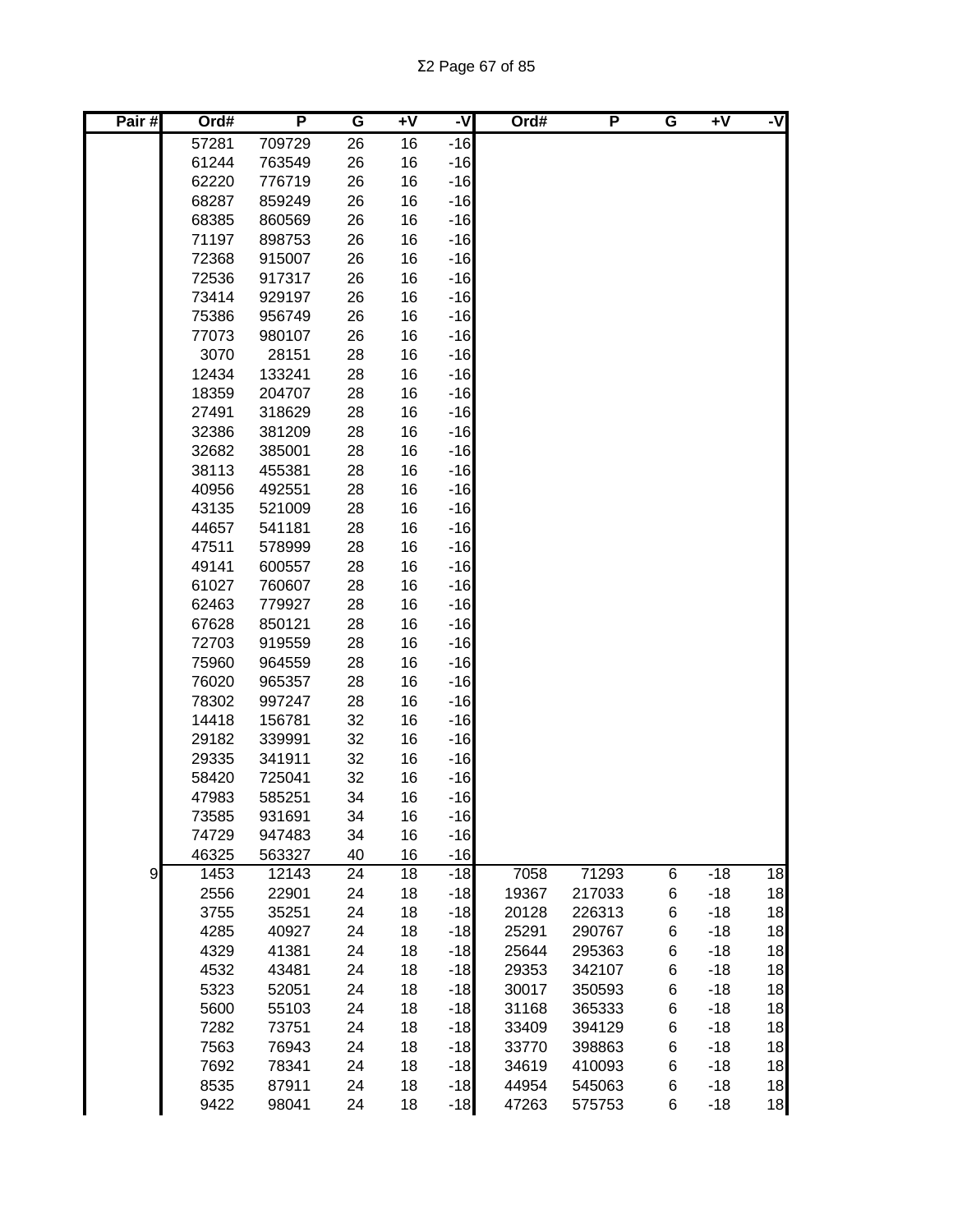| Pair# | Ord#  | P      | G  | ÷۷ | -V    | Ord#  | P      | G  | $+V$  | -V |
|-------|-------|--------|----|----|-------|-------|--------|----|-------|----|
|       | 9435  | 98251  | 24 | 18 | $-18$ | 50990 | 625063 | 6  | $-18$ | 18 |
|       | 10034 | 105167 | 24 | 18 | $-18$ | 51669 | 634373 | 6  | $-18$ | 18 |
|       | 11304 | 120041 | 24 | 18 | $-18$ | 58406 | 724813 | 6  | $-18$ | 18 |
|       | 12223 | 130681 | 24 | 18 | $-18$ | 59494 | 739469 | 6  | $-18$ | 18 |
|       | 12772 | 137177 | 24 | 18 | $-18$ | 65229 | 817409 | 6  | $-18$ | 18 |
|       | 12800 | 137477 | 24 | 18 | $-18$ | 65937 | 826759 | 6  | $-18$ | 18 |
|       | 13633 | 147481 | 24 | 18 | $-18$ | 69553 | 876263 | 6  | $-18$ | 18 |
|       | 14483 | 157513 | 24 | 18 | $-18$ | 70286 | 886313 | 6  | $-18$ | 18 |
|       | 15824 | 173891 | 24 | 18 | $-18$ | 70898 | 894643 | 6  | $-18$ | 18 |
|       | 16005 | 176153 | 24 | 18 | $-18$ | 70915 | 894923 | 6  | $-18$ | 18 |
|       | 16277 | 179351 | 24 | 18 | $-18$ | 71210 | 898927 | 6  | $-18$ | 18 |
|       | 16673 | 184111 | 24 | 18 | $-18$ | 72470 | 916417 | 6  | $-18$ | 18 |
|       | 16748 | 185051 | 24 | 18 | $-18$ | 56022 | 692863 | 12 | $-18$ | 18 |
|       | 17667 | 196111 | 24 | 18 | $-18$ | 75389 | 956801 | 12 | $-18$ | 18 |
|       | 20178 | 226937 | 24 | 18 | $-18$ |       |        |    |       |    |
|       | 20345 | 228953 | 24 | 18 | $-18$ |       |        |    |       |    |
|       | 22158 | 251467 | 24 | 18 | $-18$ |       |        |    |       |    |
|       | 22261 | 252761 | 24 | 18 | $-18$ |       |        |    |       |    |
|       | 22317 | 253531 | 24 | 18 | $-18$ |       |        |    |       |    |
|       | 22893 | 260747 | 24 | 18 | $-18$ |       |        |    |       |    |
|       | 23529 | 268637 | 24 | 18 | $-18$ |       |        |    |       |    |
|       | 24085 | 275573 | 24 | 18 | $-18$ |       |        |    |       |    |
|       | 24175 | 276623 | 24 | 18 | $-18$ |       |        |    |       |    |
|       | 25020 | 287321 | 24 | 18 | $-18$ |       |        |    |       |    |
|       | 25286 | 290701 | 24 | 18 | $-18$ |       |        |    |       |    |
|       | 25942 | 299311 | 24 | 18 | $-18$ |       |        |    |       |    |
|       | 27396 | 317483 | 24 | 18 | $-18$ |       |        |    |       |    |
|       | 28598 | 332441 | 24 | 18 | $-18$ |       |        |    |       |    |
|       | 30609 | 358103 | 24 | 18 | $-18$ |       |        |    |       |    |
|       | 30931 | 362333 | 24 | 18 | $-18$ |       |        |    |       |    |
|       | 31058 | 363941 | 24 | 18 | $-18$ |       |        |    |       |    |
|       | 31167 | 365327 | 24 | 18 | $-18$ |       |        |    |       |    |
|       | 31228 | 366127 | 24 | 18 | $-18$ |       |        |    |       |    |
|       | 31645 | 371663 | 24 | 18 | $-18$ |       |        |    |       |    |
|       | 32063 | 376921 | 24 | 18 | $-18$ |       |        |    |       |    |
|       | 32121 | 377711 | 24 | 18 | $-18$ |       |        |    |       |    |
|       | 32581 | 383753 | 24 | 18 | $-18$ |       |        |    |       |    |
|       | 32792 | 386363 | 24 | 18 | $-18$ |       |        |    |       |    |
|       | 33270 | 392467 | 24 | 18 | $-18$ |       |        |    |       |    |
|       | 33643 | 397283 | 24 | 18 | $-18$ |       |        |    |       |    |
|       | 33790 | 399131 | 24 | 18 | $-18$ |       |        |    |       |    |
|       | 33814 | 399433 | 24 | 18 | $-18$ |       |        |    |       |    |
|       | 36839 | 438661 | 24 | 18 | $-18$ |       |        |    |       |    |
|       | 36919 | 439753 | 24 | 18 | $-18$ |       |        |    |       |    |
|       | 37430 | 446221 | 24 | 18 | $-18$ |       |        |    |       |    |
|       | 37604 | 448727 | 24 | 18 | $-18$ |       |        |    |       |    |
|       | 38339 | 458357 | 24 | 18 | $-18$ |       |        |    |       |    |
|       | 38732 | 463741 | 24 | 18 | $-18$ |       |        |    |       |    |
|       | 39203 | 469747 | 24 | 18 | $-18$ |       |        |    |       |    |
|       | 39980 | 479623 | 24 | 18 | $-18$ |       |        |    |       |    |
|       | 40149 | 481837 | 24 | 18 | $-18$ |       |        |    |       |    |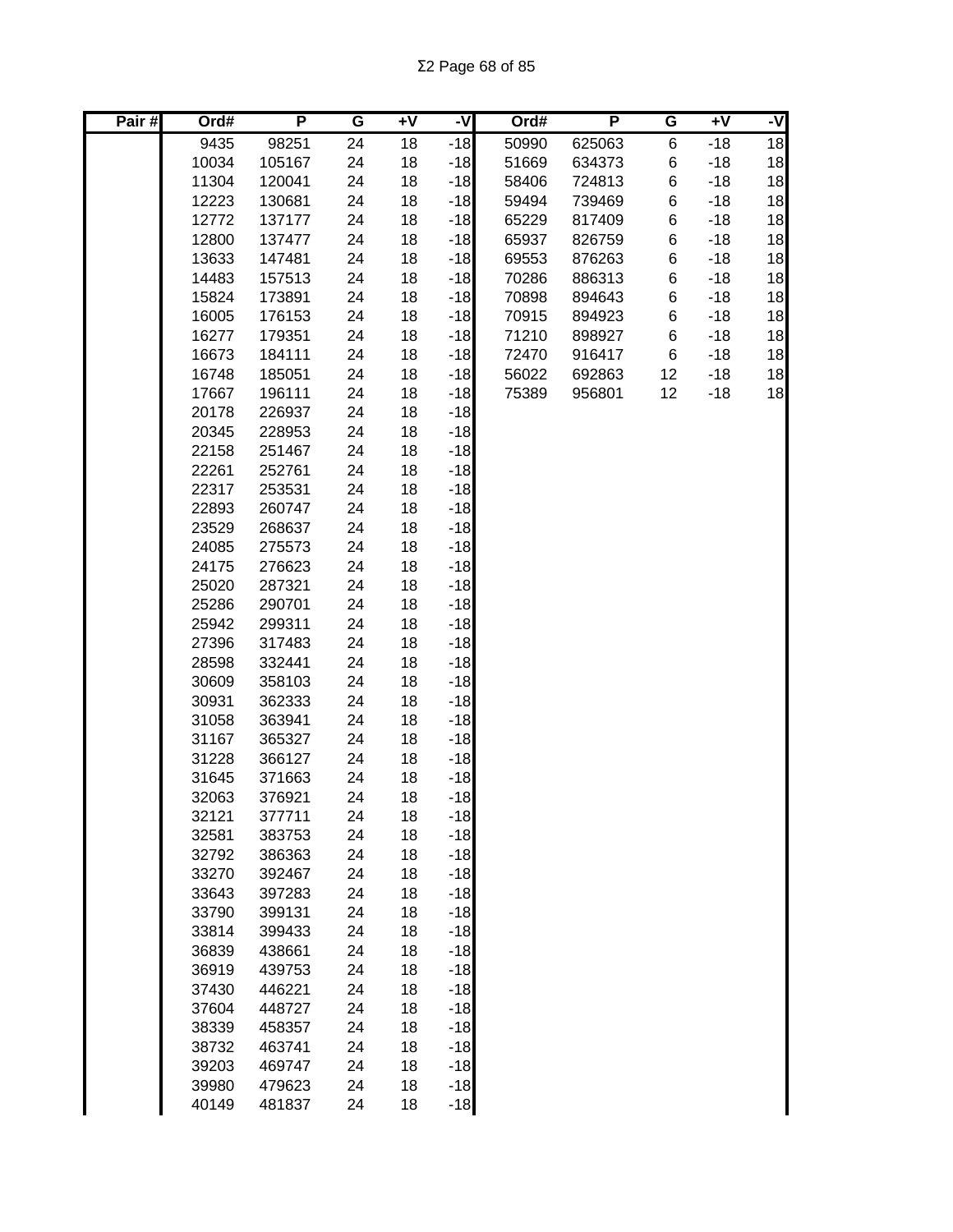| Pair# | Ord#  | P      | G  | $+V$ | ż     | Ord# | P | G | $+V$ | -V |
|-------|-------|--------|----|------|-------|------|---|---|------|----|
|       | 40395 | 485161 | 24 | 18   | $-18$ |      |   |   |      |    |
|       | 40676 | 488821 | 24 | 18   | $-18$ |      |   |   |      |    |
|       | 40921 | 492007 | 24 | 18   | $-18$ |      |   |   |      |    |
|       | 41307 | 497041 | 24 | 18   | $-18$ |      |   |   |      |    |
|       | 41408 | 498391 | 24 | 18   | $-18$ |      |   |   |      |    |
|       | 41821 | 503851 | 24 | 18   | $-18$ |      |   |   |      |    |
|       | 41848 | 504181 | 24 | 18   | $-18$ |      |   |   |      |    |
|       | 42201 | 508841 | 24 | 18   | $-18$ |      |   |   |      |    |
|       | 42854 | 517367 | 24 | 18   | $-18$ |      |   |   |      |    |
|       | 43996 | 532307 | 24 | 18   | $-18$ |      |   |   |      |    |
|       | 44027 | 532663 | 24 | 18   | $-18$ |      |   |   |      |    |
|       | 44403 | 537703 | 24 | 18   | $-18$ |      |   |   |      |    |
|       | 44417 | 537877 | 24 | 18   | $-18$ |      |   |   |      |    |
|       | 44642 | 540901 | 24 | 18   | $-18$ |      |   |   |      |    |
|       | 45409 | 551093 | 24 | 18   | $-18$ |      |   |   |      |    |
|       | 45649 | 554293 | 24 | 18   | $-18$ |      |   |   |      |    |
|       | 46379 | 564127 | 24 | 18   | $-18$ |      |   |   |      |    |
|       | 46688 | 568231 | 24 | 18   | $-18$ |      |   |   |      |    |
|       | 47262 | 575747 | 24 | 18   | $-18$ |      |   |   |      |    |
|       | 47648 | 580837 | 24 | 18   | $-18$ |      |   |   |      |    |
|       | 47885 | 583903 | 24 | 18   | $-18$ |      |   |   |      |    |
|       | 48140 | 587173 | 24 | 18   | $-18$ |      |   |   |      |    |
|       | 48267 | 588767 | 24 | 18   | $-18$ |      |   |   |      |    |
|       | 48391 | 590567 | 24 | 18   | $-18$ |      |   |   |      |    |
|       | 49868 | 610187 | 24 | 18   | $-18$ |      |   |   |      |    |
|       | 51812 | 636241 | 24 | 18   | $-18$ |      |   |   |      |    |
|       | 53020 | 652651 | 24 | 18   | $-18$ |      |   |   |      |    |
|       | 53256 | 655717 | 24 | 18   | $-18$ |      |   |   |      |    |
|       | 53794 | 663031 | 24 | 18   | $-18$ |      |   |   |      |    |
|       | 54096 | 667013 | 24 | 18   | $-18$ |      |   |   |      |    |
|       | 56304 | 696653 | 24 | 18   | $-18$ |      |   |   |      |    |
|       | 56861 | 704213 | 24 | 18   | $-18$ |      |   |   |      |    |
|       | 57061 | 706787 | 24 | 18   | $-18$ |      |   |   |      |    |
|       | 57128 | 707747 | 24 | 18   | $-18$ |      |   |   |      |    |
|       | 58062 | 720397 | 24 | 18   | $-18$ |      |   |   |      |    |
|       | 58169 | 721733 | 24 | 18   | $-18$ |      |   |   |      |    |
|       | 58236 | 722663 | 24 | 18   | $-18$ |      |   |   |      |    |
|       | 58511 | 726331 | 24 | 18   | $-18$ |      |   |   |      |    |
|       | 58761 | 729637 | 24 | 18   | $-18$ |      |   |   |      |    |
|       | 59287 | 736817 | 24 | 18   | $-18$ |      |   |   |      |    |
|       | 59309 | 737083 | 24 | 18   | $-18$ |      |   |   |      |    |
|       | 59493 | 739463 | 24 | 18   | $-18$ |      |   |   |      |    |
|       | 59644 | 741593 | 24 | 18   | $-18$ |      |   |   |      |    |
|       | 60256 | 750203 | 24 | 18   | $-18$ |      |   |   |      |    |
|       | 60570 | 754367 | 24 | 18   | $-18$ |      |   |   |      |    |
|       | 61106 | 761591 | 24 | 18   | $-18$ |      |   |   |      |    |
|       | 61693 | 769453 | 24 | 18   | $-18$ |      |   |   |      |    |
|       | 62567 | 781351 | 24 | 18   | $-18$ |      |   |   |      |    |
|       | 63131 | 788927 | 24 | 18   | $-18$ |      |   |   |      |    |
|       | 63214 | 790087 | 24 | 18   | $-18$ |      |   |   |      |    |
|       | 63263 | 790733 | 24 | 18   | $-18$ |      |   |   |      |    |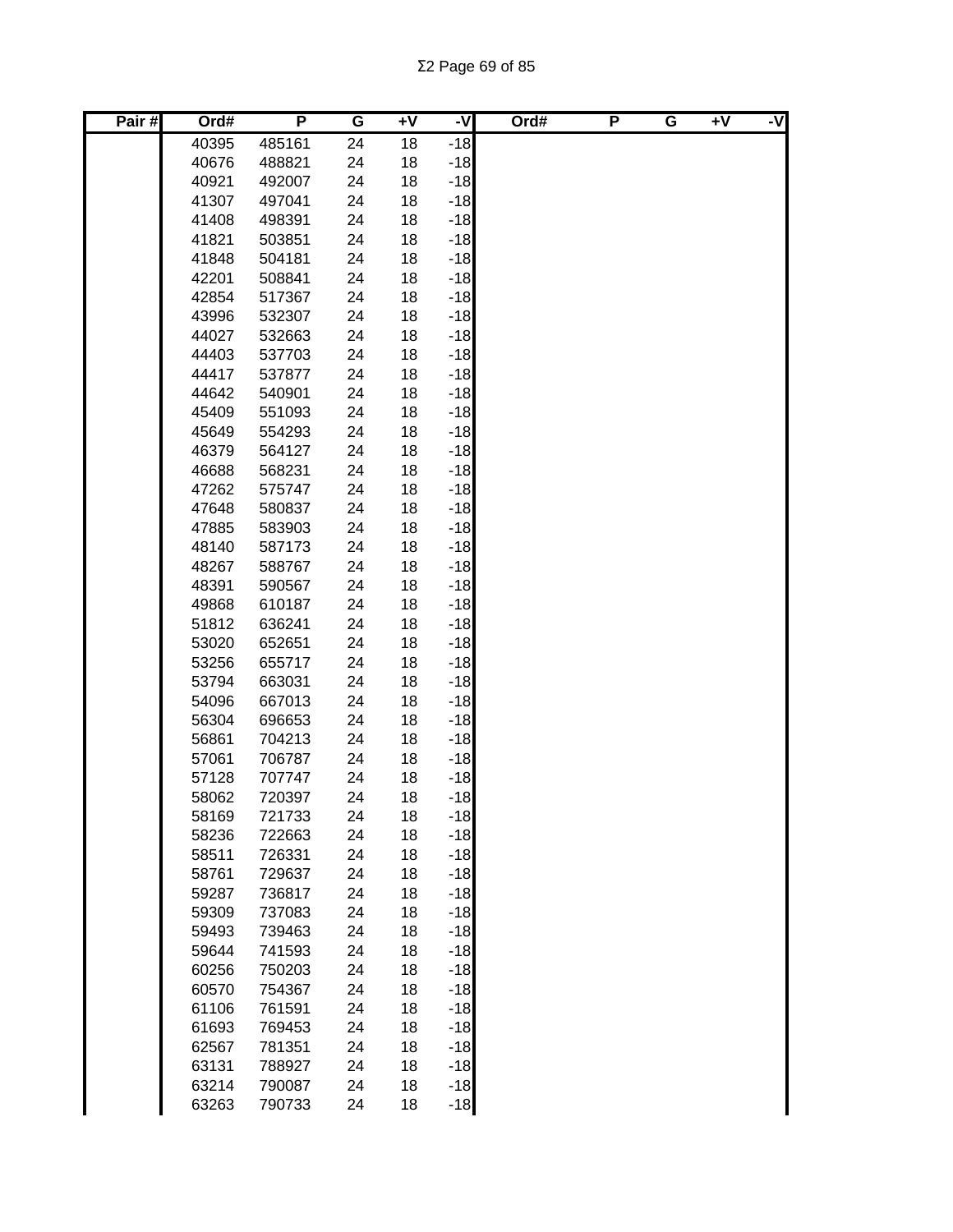Σ2 Page 70 of 85

| Pair# | Ord#           | P                | G        | $\overline{+}\sqrt{}$ | -V             | Ord#  | P      | G                       | +V    | -V |
|-------|----------------|------------------|----------|-----------------------|----------------|-------|--------|-------------------------|-------|----|
|       | 63764          | 797383           | 24       | 18                    | $-18$          |       |        |                         |       |    |
|       | 65936          | 826753           | 24       | 18                    | $-18$          |       |        |                         |       |    |
|       | 66349          | 832451           | 24       | 18                    | $-18$          |       |        |                         |       |    |
|       | 66389          | 832913           | 24       | 18                    | $-18$          |       |        |                         |       |    |
|       | 67252          | 844891           | 24       | 18                    | $-18$          |       |        |                         |       |    |
|       | 67820          | 852793           | 24       | 18                    | $-18$          |       |        |                         |       |    |
|       | 68193          | 857897           | 24       | 18                    | $-18$          |       |        |                         |       |    |
|       | 68233          | 858457           | 24       | 18                    | $-18$          |       |        |                         |       |    |
|       | 69233          | 872017           | 24       | 18                    | $-18$          |       |        |                         |       |    |
|       | 69312          | 873073           | 24       | 18                    | $-18$          |       |        |                         |       |    |
|       | 70096          | 883691           | 24       | 18                    | $-18$          |       |        |                         |       |    |
|       | 70622          | 890993           | 24       | 18                    | $-18$          |       |        |                         |       |    |
|       | 70940          | 895277           | 24       | 18                    | $-18$          |       |        |                         |       |    |
|       | 71497          | 903103           | 24       | 18                    | $-18$          |       |        |                         |       |    |
|       | 72478          | 916501           | 24       | 18                    | $-18$          |       |        |                         |       |    |
|       | 72963<br>75944 | 923171<br>964333 | 24<br>24 | 18<br>18              | $-18$<br>$-18$ |       |        |                         |       |    |
|       | 76737          | 975181           | 24       | 18                    | $-18$          |       |        |                         |       |    |
|       | 76877          | 977233           | 24       | 18                    | $-18$          |       |        |                         |       |    |
|       | 77669          | 988483           | 24       | 18                    | $-18$          |       |        |                         |       |    |
|       | 78023          | 993431           | 24       | 18                    | $-18$          |       |        |                         |       |    |
|       | 6919           | 69809            | 30       | 18                    | $-18$          |       |        |                         |       |    |
|       | 12653          | 135829           | 30       | 18                    | $-18$          |       |        |                         |       |    |
|       | 25457          | 292909           | 30       | 18                    | $-18$          |       |        |                         |       |    |
|       | 31074          | 364171           | 30       | 18                    | $-18$          |       |        |                         |       |    |
|       | 45123          | 547441           | 30       | 18                    | $-18$          |       |        |                         |       |    |
|       | 47659          | 580969           | 30       | 18                    | $-18$          |       |        |                         |       |    |
|       | 50481          | 618161           | 30       | 18                    | $-18$          |       |        |                         |       |    |
|       | 55134          | 680959           | 30       | 18                    | $-18$          |       |        |                         |       |    |
|       | 59390          | 738151           | 30       | 18                    | $-18$          |       |        |                         |       |    |
|       | 59766          | 743251           | 30       | 18                    | $-18$          |       |        |                         |       |    |
|       | 59892          | 745231           | 30       | 18                    | $-18$          |       |        |                         |       |    |
|       | 72815          | 921121           | 30       | 18                    | $-18$          |       |        |                         |       |    |
|       | 75390          | 956831           | 30       | 18                    | $-18$          |       |        |                         |       |    |
|       | 76339          | 969851           | 30       | 18                    | $-18$          |       |        |                         |       |    |
|       | 77364          | 984241           | 30       | 18                    | $-18$          |       |        |                         |       |    |
|       | 77965          | 992591           | 30       | 18                    | $-18$          |       |        |                         |       |    |
| 10    | 1171           | 9461             | 22       | 20                    | $-20$          | 2250  | 19891  | $\boldsymbol{2}$        | $-20$ | 20 |
|       | 3048           | 27941            | 22       | 20                    | $-20$          | 4568  | 43891  | $\overline{\mathbf{c}}$ | $-20$ | 20 |
|       | 3291           | 30491            | 22       | 20                    | $-20$          | 14503 | 157771 | $\overline{\mathbf{c}}$ | $-20$ | 20 |
|       | 3448           | 32141            | 22       | 20                    | $-20$          | 33910 | 400681 | $\overline{\mathbf{c}}$ | $-20$ | 20 |
|       | 4217           | 40151            | 22       | 20                    | $-20$          | 36696 | 436651 | $\overline{\mathbf{c}}$ | $-20$ | 20 |
|       | 5074           | 49391            | 22       | 20                    | $-20$          | 49846 | 609781 | $\overline{\mathbf{c}}$ | $-20$ | 20 |
|       | 6009           | 59441            | 22       | 20                    | $-20$          | 55148 | 681091 | $\overline{\mathbf{c}}$ | $-20$ | 20 |
|       | 6696           | 67211            | 22       | 20                    | $-20$          | 63760 | 797311 | $\overline{\mathbf{c}}$ | $-20$ | 20 |
|       | 6915           | 69761            | 22       | 20                    | $-20$          | 73057 | 924361 | $\overline{\mathbf{c}}$ | $-20$ | 20 |
|       | 7151           | 72251            | 22       | 20                    | $-20$          | 76943 | 978181 | $\overline{\mathbf{c}}$ | $-20$ | 20 |
|       | 7876           | 80471            | 22       | 20                    | $-20$          | 17806 | 197807 | 4                       | $-20$ | 20 |
|       | 9321           | 96821            | 22       | 20                    | $-20$          | 23380 | 266867 | 4                       | $-20$ | 20 |
|       | 9778           | 102101           | 22       | 20                    | $-20$          | 38546 | 461147 | 4                       | $-20$ | 20 |
|       | 13089          | 140891           | 22       | 20                    | $-20$          | 40208 | 482597 | 4                       | $-20$ | 20 |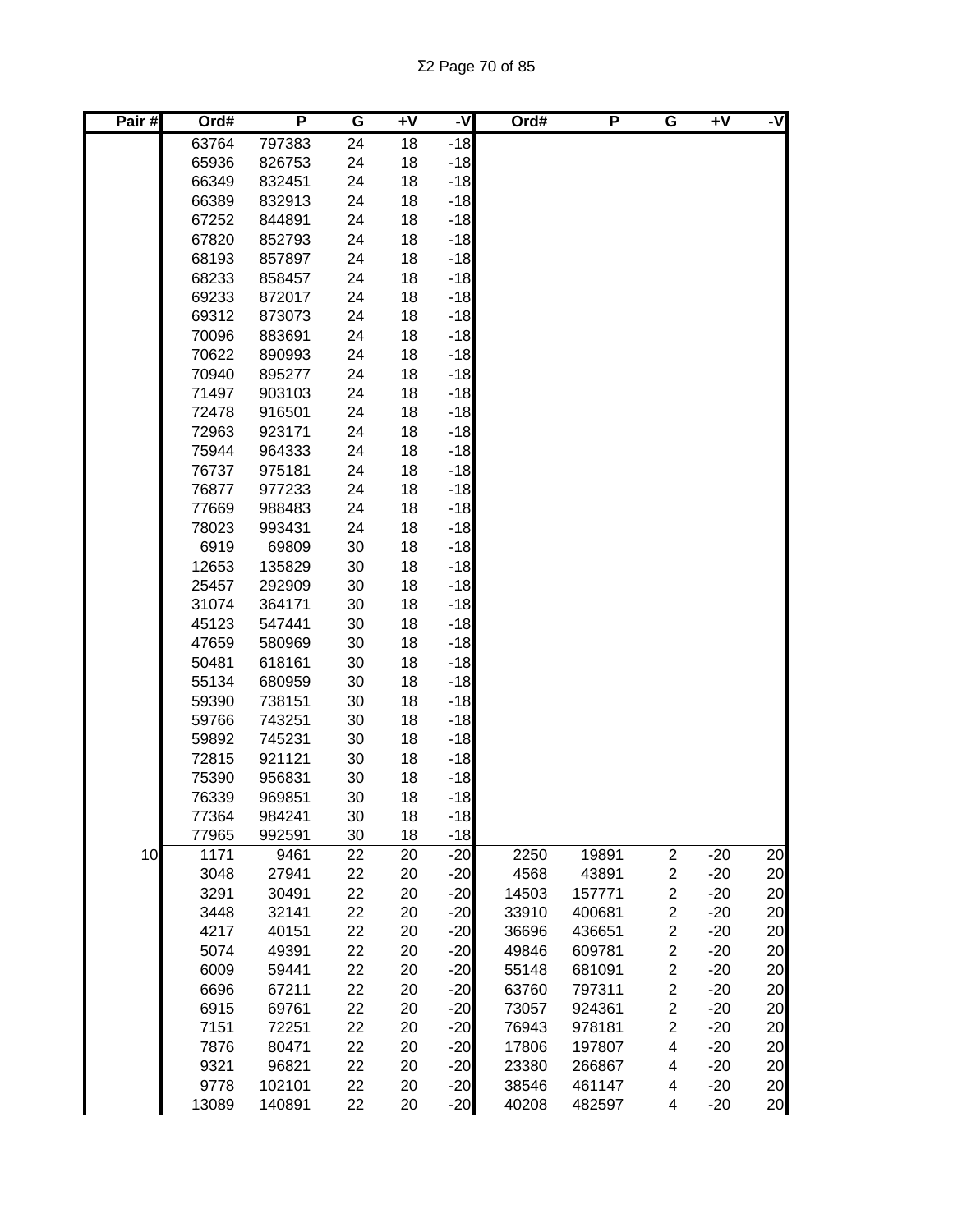Σ2 Page 71 of 85

| Pair# | Ord#  | P      | G  | $\overline{+V}$ | -V    | Ord#  | P      | G  | $+V$  | -V              |
|-------|-------|--------|----|-----------------|-------|-------|--------|----|-------|-----------------|
|       | 13729 | 148691 | 22 | 20              | $-20$ | 41290 | 496817 | 4  | $-20$ | $\overline{20}$ |
|       | 14180 | 153911 | 22 | 20              | $-20$ | 41418 | 498497 | 4  | $-20$ | 20              |
|       | 14205 | 154181 | 22 | 20              | $-20$ | 43763 | 529157 | 4  | $-20$ | 20              |
|       | 15431 | 169241 | 22 | 20              | $-20$ | 45700 | 554927 | 4  | $-20$ | 20              |
|       | 15971 | 175781 | 22 | 20              | $-20$ | 51115 | 626837 | 4  | $-20$ | 20              |
|       | 16166 | 178091 | 22 | 20              | $-20$ | 62065 | 774467 | 4  | $-20$ | 20              |
|       | 17086 | 189041 | 22 | 20              | $-20$ | 63424 | 792797 | 4  | $-20$ | 20              |
|       | 17860 | 198461 | 22 | 20              | $-20$ | 68436 | 861167 | 4  | $-20$ | 20              |
|       | 20239 | 227651 | 22 | 20              | $-20$ | 23676 | 270379 | 8  | $-20$ | 20              |
|       | 25682 | 295901 | 22 | 20              | $-20$ | 37101 | 442069 | 8  | $-20$ | 20              |
|       | 26469 | 305741 | 22 | 20              | $-20$ | 54107 | 667181 | 10 | $-20$ | 20              |
|       | 26504 | 306191 | 22 | 20              | $-20$ | 62196 | 776327 | 10 | $-20$ | 20              |
|       | 27010 | 312701 | 22 | 20              | $-20$ | 73748 | 933893 | 10 | $-20$ | 20              |
|       | 28431 | 330311 | 22 | 20              | $-20$ | 77054 | 979757 | 10 | $-20$ | 20              |
|       | 30676 | 358901 | 22 | 20              | $-20$ |       |        |    |       |                 |
|       | 31261 | 366461 | 22 | 20              | $-20$ |       |        |    |       |                 |
|       | 31934 | 375281 | 22 | 20              | $-20$ |       |        |    |       |                 |
|       | 32576 | 383681 | 22 | 20              | $-20$ |       |        |    |       |                 |
|       | 33663 | 397541 | 22 | 20              | $-20$ |       |        |    |       |                 |
|       | 34229 | 405071 | 22 | 20              | $-20$ |       |        |    |       |                 |
|       | 34622 | 410141 | 22 | 20              | $-20$ |       |        |    |       |                 |
|       | 35113 | 416441 | 22 | 20              | $-20$ |       |        |    |       |                 |
|       | 36000 | 427991 | 22 | 20              | $-20$ |       |        |    |       |                 |
|       | 37817 | 451301 | 22 | 20              | $-20$ |       |        |    |       |                 |
|       | 40843 | 490991 | 22 | 20              | $-20$ |       |        |    |       |                 |
|       | 41201 | 495611 | 22 | 20              | $-20$ |       |        |    |       |                 |
|       | 41474 | 499181 | 22 | 20              | $-20$ |       |        |    |       |                 |
|       | 43399 | 524411 | 22 | 20              | $-20$ |       |        |    |       |                 |
|       | 47682 | 581261 | 22 | 20              | $-20$ |       |        |    |       |                 |
|       | 48743 | 595181 | 22 | 20              | $-20$ |       |        |    |       |                 |
|       | 49306 | 602711 | 22 | 20              | $-20$ |       |        |    |       |                 |
|       | 51249 | 628781 | 22 | 20              | $-20$ |       |        |    |       |                 |
|       | 51304 | 629591 | 22 | 20              | $-20$ |       |        |    |       |                 |
|       | 51514 | 632321 | 22 | 20              | $-20$ |       |        |    |       |                 |
|       | 53083 | 653561 | 22 | 20              | $-20$ |       |        |    |       |                 |
|       | 57169 | 708161 | 22 | 20              | $-20$ |       |        |    |       |                 |
|       | 59343 | 737531 | 22 | 20              | $-20$ |       |        |    |       |                 |
|       | 59986 | 746531 | 22 | 20              | $-20$ |       |        |    |       |                 |
|       | 60494 | 753461 | 22 | 20              | $-20$ |       |        |    |       |                 |
|       | 61597 | 768191 | 22 | 20              | $-20$ |       |        |    |       |                 |
|       | 62005 | 773681 | 22 | 20              | $-20$ |       |        |    |       |                 |
|       | 62291 | 777641 | 22 | 20              | $-20$ |       |        |    |       |                 |
|       | 62903 | 785801 | 22 | 20              | $-20$ |       |        |    |       |                 |
|       | 63684 | 796361 | 22 | 20              | $-20$ |       |        |    |       |                 |
|       | 63829 | 798221 | 22 | 20              | $-20$ |       |        |    |       |                 |
|       | 65022 | 814601 | 22 | 20              | $-20$ |       |        |    |       |                 |
|       | 66266 | 831431 | 22 | 20              | $-20$ |       |        |    |       |                 |
|       | 67040 | 842111 | 22 | 20              | $-20$ |       |        |    |       |                 |
|       | 67472 | 847991 | 22 | 20              | $-20$ |       |        |    |       |                 |
|       | 67967 | 854921 | 22 | 20              | $-20$ |       |        |    |       |                 |
|       | 69352 | 873641 | 22 | 20              | $-20$ |       |        |    |       |                 |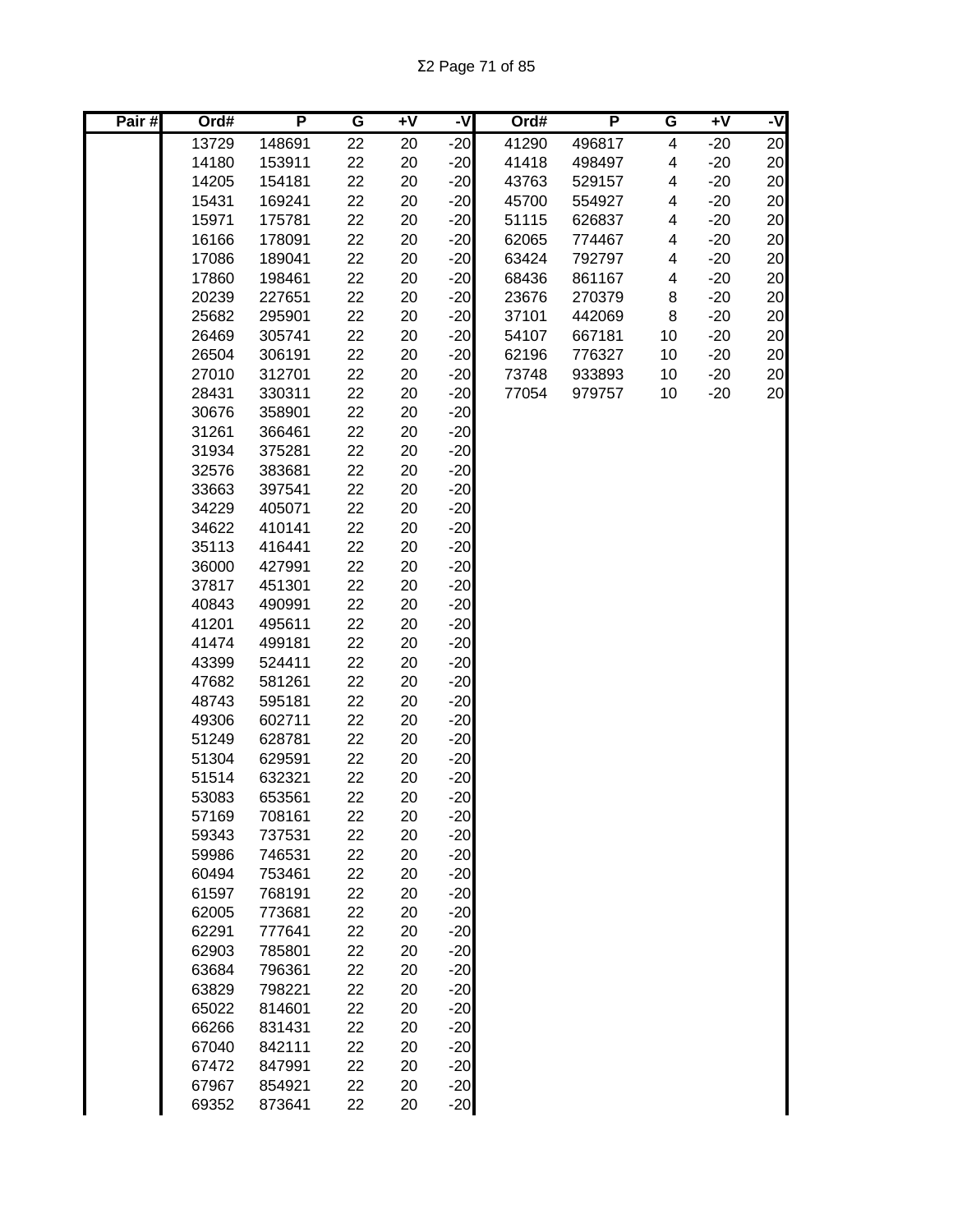Σ2 Page 72 of 85

| Pair# | Ord#  | P      | G  | $+V$ | -V    | Ord#  | P      | $\overline{\mathtt{G}}$ | +V    | -V |
|-------|-------|--------|----|------|-------|-------|--------|-------------------------|-------|----|
|       | 71816 | 907391 | 22 | 20   | $-20$ |       |        |                         |       |    |
|       | 73980 | 937031 | 22 | 20   | $-20$ |       |        |                         |       |    |
|       | 74019 | 937661 | 22 | 20   | $-20$ |       |        |                         |       |    |
|       | 75653 | 960521 | 22 | 20   | $-20$ |       |        |                         |       |    |
|       | 1747  | 14923  | 26 | 20   | $-20$ |       |        |                         |       |    |
|       | 6278  | 62533  | 26 | 20   | $-20$ |       |        |                         |       |    |
|       | 13969 | 151423 | 26 | 20   | $-20$ |       |        |                         |       |    |
|       | 14132 | 153313 | 26 | 20   | $-20$ |       |        |                         |       |    |
|       | 16255 | 179083 | 26 | 20   | $-20$ |       |        |                         |       |    |
|       | 31023 | 363523 | 26 | 20   | $-20$ |       |        |                         |       |    |
|       | 43555 | 526423 | 26 | 20   | $-20$ |       |        |                         |       |    |
|       | 44191 | 534883 | 26 | 20   | $-20$ |       |        |                         |       |    |
|       | 50969 | 624763 | 26 | 20   | $-20$ |       |        |                         |       |    |
|       | 56901 | 704713 | 26 | 20   | $-20$ |       |        |                         |       |    |
|       | 61406 | 765613 | 26 | 20   | $-20$ |       |        |                         |       |    |
|       | 4169  | 39659  | 28 | 20   | $-20$ |       |        |                         |       |    |
|       | 16787 | 185519 | 28 | 20   | $-20$ |       |        |                         |       |    |
|       | 17041 | 188519 | 28 | 20   | $-20$ |       |        |                         |       |    |
|       | 33777 | 398969 | 28 | 20   | $-20$ |       |        |                         |       |    |
|       | 37122 | 442319 | 28 | 20   | $-20$ |       |        |                         |       |    |
|       | 37342 | 444929 | 28 | 20   | $-20$ |       |        |                         |       |    |
|       | 41902 | 504929 | 28 | 20   | $-20$ |       |        |                         |       |    |
|       | 43506 | 525809 | 28 | 20   | $-20$ |       |        |                         |       |    |
|       | 51855 | 636809 | 28 | 20   | $-20$ |       |        |                         |       |    |
|       | 57064 | 706829 | 28 | 20   | $-20$ |       |        |                         |       |    |
|       | 59845 | 744539 | 28 | 20   | $-20$ |       |        |                         |       |    |
|       | 62587 | 781559 | 28 | 20   | $-20$ |       |        |                         |       |    |
|       | 65830 | 825389 | 28 | 20   | $-20$ |       |        |                         |       |    |
|       | 67578 | 849419 | 28 | 20   | $-20$ |       |        |                         |       |    |
|       | 68270 | 858989 | 28 | 20   | $-20$ |       |        |                         |       |    |
|       | 76824 | 976439 | 28 | 20   | $-20$ |       |        |                         |       |    |
|       | 5205  | 50821  | 32 | 20   | $-20$ |       |        |                         |       |    |
|       | 19911 | 223621 | 32 | 20   | $-20$ |       |        |                         |       |    |
|       | 51207 | 628171 | 32 | 20   | $-20$ |       |        |                         |       |    |
|       | 60345 | 751411 | 32 | 20   | $-20$ |       |        |                         |       |    |
|       | 70111 | 883921 | 32 | 20   | $-20$ |       |        |                         |       |    |
|       | 78166 | 995431 | 32 | 20   | $-20$ |       |        |                         |       |    |
|       | 2407  | 21467  | 34 | 20   | $-20$ |       |        |                         |       |    |
|       | 66256 | 831287 | 34 | 20   | $-20$ |       |        |                         |       |    |
|       | 71526 | 903527 | 34 | 20   | $-20$ |       |        |                         |       |    |
|       | 13670 | 147919 | 38 | 20   | $-20$ |       |        |                         |       |    |
|       | 8153  | 83537  | 40 | 20   | $-20$ |       |        |                         |       |    |
| 11    | 1441  | 12037  | 26 | 22   | $-22$ | 20674 | 232963 | $\overline{c}$          | $-22$ | 22 |
|       | 1476  | 12373  | 26 | 22   | $-22$ | 26931 | 311713 | 2                       | $-22$ | 22 |
|       | 2715  | 24469  | 26 | 22   | $-22$ | 36303 | 431833 | $\overline{\mathbf{c}}$ | $-22$ | 22 |
|       | 2889  | 26293  | 26 | 22   | $-22$ | 36645 | 435949 | $\overline{\mathbf{c}}$ | $-22$ | 22 |
|       | 3363  | 31219  | 26 | 22   | $-22$ | 39487 | 473353 | $\overline{\mathbf{c}}$ | $-22$ | 22 |
|       | 3871  | 36523  | 26 | 22   | $-22$ | 41649 | 501343 | $\overline{\mathbf{c}}$ | $-22$ | 22 |
|       | 5744  | 56659  | 26 | 22   | $-22$ | 43482 | 525493 | $\overline{\mathbf{c}}$ | $-22$ | 22 |
|       | 5871  | 57973  | 26 | 22   | $-22$ | 48813 | 596119 | $\overline{c}$          | $-22$ | 22 |
|       | 6419  | 64063  | 26 | 22   | $-22$ | 51749 | 635389 | $\overline{c}$          | $-22$ | 22 |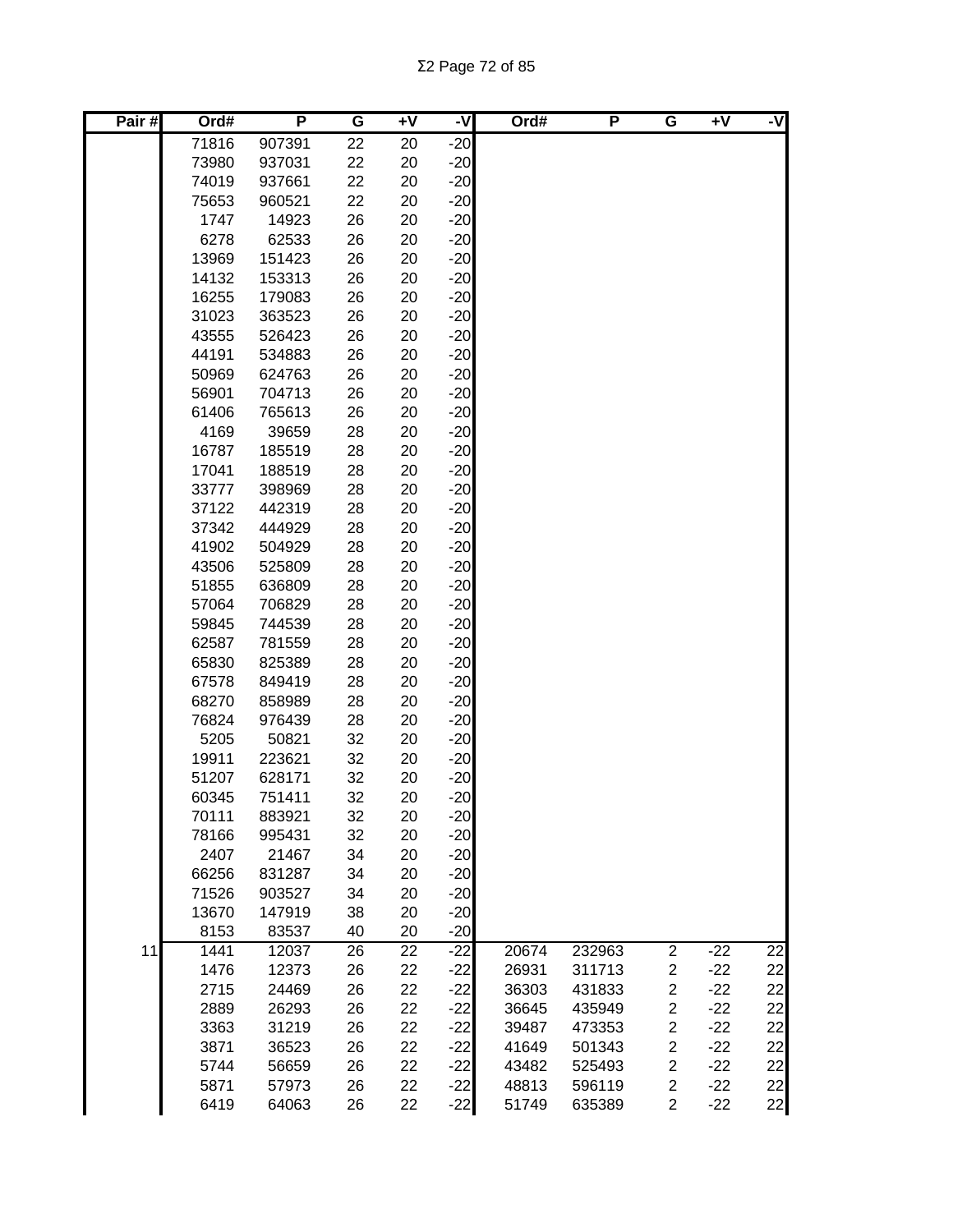Σ2 Page 73 of 85

| Pair# | Ord#  | P      | G  | $\overline{+V}$ | -V    | Ord#  | P      | G              | $+V$  | -V |
|-------|-------|--------|----|-----------------|-------|-------|--------|----------------|-------|----|
|       | 6527  | 65353  | 26 | 22              | $-22$ | 54017 | 665923 | $\overline{2}$ | $-22$ | 22 |
|       | 9557  | 99607  | 26 | 22              | $-22$ | 56534 | 699793 | $\overline{c}$ | $-22$ | 22 |
|       | 11474 | 121993 | 26 | 22              | $-22$ | 60554 | 754183 | $\overline{c}$ | $-22$ | 22 |
|       | 13253 | 142867 | 26 | 22              | $-22$ | 67072 | 842449 | $\overline{c}$ | $-22$ | 22 |
|       | 14789 | 161263 | 26 | 22              | $-22$ | 13252 | 142841 | 4              | $-22$ | 22 |
|       | 15216 | 166597 | 26 | 22              | $-22$ | 19271 | 215801 | 4              | $-22$ | 22 |
|       | 15968 | 175753 | 26 | 22              | $-22$ | 19307 | 216263 | 4              | $-22$ | 22 |
|       | 16210 | 178597 | 26 | 22              | $-22$ | 30254 | 353531 | 4              | $-22$ | 22 |
|       | 17360 | 192373 | 26 | 22              | $-22$ | 38597 | 461891 | 4              | $-22$ | 22 |
|       | 17941 | 199483 | 26 | 22              | $-22$ | 40793 | 490313 | 4              | $-22$ | 22 |
|       | 19270 | 215797 | 26 | 22              | $-22$ | 42766 | 516323 | 4              | $-22$ | 22 |
|       | 19619 | 220009 | 26 | 22              | $-22$ | 44907 | 544403 | 4              | $-22$ | 22 |
|       | 19869 | 223129 | 26 | 22              | $-22$ | 47926 | 584561 | 4              | $-22$ | 22 |
|       | 20058 | 225457 | 26 | 22              | $-22$ | 51549 | 632747 | 4              | $-22$ | 22 |
|       | 20697 | 233323 | 26 | 22              | $-22$ | 59501 | 739553 | 4              | $-22$ | 22 |
|       | 21944 | 248779 | 26 | 22              | $-22$ | 60007 | 746843 | 4              | $-22$ | 22 |
|       | 22676 | 258019 | 26 | 22              | $-22$ | 67679 | 850853 | 4              | $-22$ | 22 |
|       | 24588 | 281833 | 26 | 22              | $-22$ | 71725 | 906263 | 4              | $-22$ | 22 |
|       | 26403 | 304933 | 26 | 22              | $-22$ | 72270 | 913487 | 4              | $-22$ | 22 |
|       | 27104 | 313879 | 26 | 22              | $-22$ | 74028 | 937751 | 4              | $-22$ | 22 |
|       | 27805 | 322459 | 26 | 22              | $-22$ | 74089 | 938537 | 4              | $-22$ | 22 |
|       | 28639 | 333019 | 26 | 22              | $-22$ | 16075 | 176857 | 8              | $-22$ | 22 |
|       | 30000 | 350377 | 26 | 22              | $-22$ | 30502 | 356701 | 8              | $-22$ | 22 |
|       | 30715 | 359353 | 26 | 22              | $-22$ | 46054 | 559747 | 8              | $-22$ | 22 |
|       | 32789 | 386329 | 26 | 22              | $-22$ |       |        |                |       |    |
|       | 33832 | 399643 | 26 | 22              | $-22$ |       |        |                |       |    |
|       | 38217 | 456679 | 26 | 22              | $-22$ |       |        |                |       |    |
|       | 38598 | 461917 | 26 | 22              | $-22$ |       |        |                |       |    |
|       | 38803 | 464587 | 26 | 22              | $-22$ |       |        |                |       |    |
|       | 39404 | 472189 | 26 | 22              | $-22$ |       |        |                |       |    |
|       | 39643 | 475327 | 26 | 22              | $-22$ |       |        |                |       |    |
|       | 41691 | 501997 | 26 | 22              | $-22$ |       |        |                |       |    |
|       | 42165 | 508327 | 26 | 22              | $-22$ |       |        |                |       |    |
|       | 42241 | 509389 | 26 | 22              | $-22$ |       |        |                |       |    |
|       | 44364 | 537067 | 26 | 22              | $-22$ |       |        |                |       |    |
|       | 44881 | 543997 | 26 | 22              | $-22$ |       |        |                |       |    |
|       | 45027 | 546097 | 26 | 22              | $-22$ |       |        |                |       |    |
|       | 46310 | 563077 | 26 | 22              | $-22$ |       |        |                |       |    |
|       | 49625 | 606997 | 26 | 22              | $-22$ |       |        |                |       |    |
|       | 50363 | 616669 | 26 | 22              | $-22$ |       |        |                |       |    |
|       | 50614 | 620029 | 26 | 22              | $-22$ |       |        |                |       |    |
|       | 51434 | 631387 | 26 | 22              | $-22$ |       |        |                |       |    |
|       | 51548 | 632743 | 26 | 22              | $-22$ |       |        |                |       |    |
|       | 51550 | 632773 | 26 | 22              | $-22$ |       |        |                |       |    |
|       | 52069 | 639937 | 26 | 22              | $-22$ |       |        |                |       |    |
|       | 53612 | 660589 | 26 | 22              | $-22$ |       |        |                |       |    |
|       | 53853 | 663853 | 26 | 22              | $-22$ |       |        |                |       |    |
|       | 54843 | 677107 | 26 | 22              | $-22$ |       |        |                |       |    |
|       | 54990 | 679153 | 26 | 22              | $-22$ |       |        |                |       |    |
|       | 56084 | 693727 | 26 | 22              | $-22$ |       |        |                |       |    |
|       | 57346 | 710557 | 26 | 22              | $-22$ |       |        |                |       |    |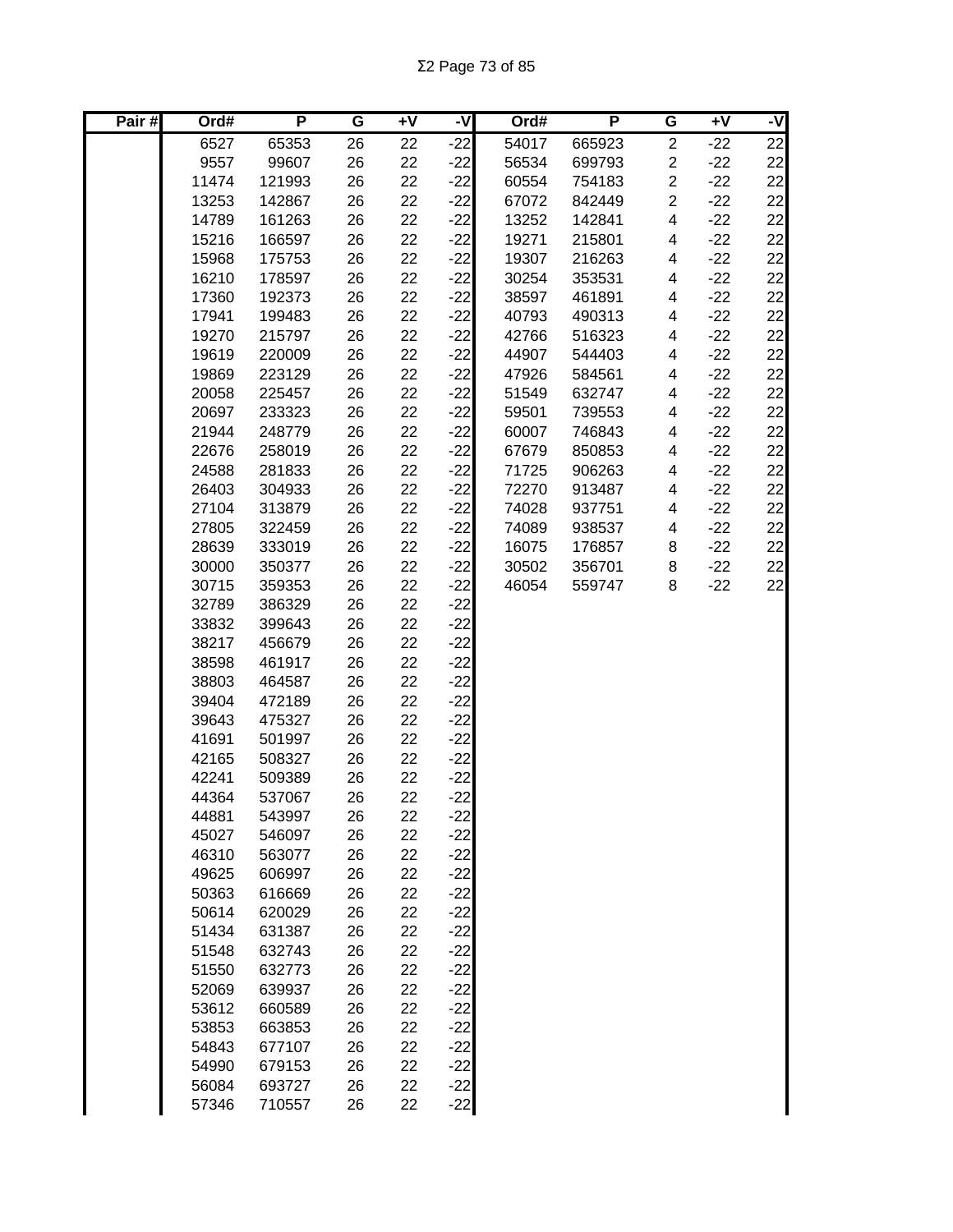Σ2 Page 74 of 85

| Pair# | Ord#  | P      | G  | $+V$ | -V    | Ord# | P | G | $+V$ | -V |
|-------|-------|--------|----|------|-------|------|---|---|------|----|
|       | 57350 | 710599 | 26 | 22   | $-22$ |      |   |   |      |    |
|       | 57796 | 716659 | 26 | 22   | $-22$ |      |   |   |      |    |
|       | 59166 | 735139 | 26 | 22   | $-22$ |      |   |   |      |    |
|       | 59231 | 735979 | 26 | 22   | $-22$ |      |   |   |      |    |
|       | 59346 | 737563 | 26 | 22   | $-22$ |      |   |   |      |    |
|       | 60008 | 746869 | 26 | 22   | $-22$ |      |   |   |      |    |
|       | 60695 | 756127 | 26 | 22   | $-22$ |      |   |   |      |    |
|       | 60711 | 756319 | 26 | 22   | $-22$ |      |   |   |      |    |
|       | 64270 | 804367 | 26 | 22   | $-22$ |      |   |   |      |    |
|       | 64616 | 809173 | 26 | 22   | $-22$ |      |   |   |      |    |
|       | 65259 | 817867 | 26 | 22   | $-22$ |      |   |   |      |    |
|       | 65478 | 820789 | 26 | 22   | $-22$ |      |   |   |      |    |
|       | 65794 | 824977 | 26 | 22   | $-22$ |      |   |   |      |    |
|       | 66461 | 833923 | 26 | 22   | $-22$ |      |   |   |      |    |
|       | 69550 | 876229 | 26 | 22   | $-22$ |      |   |   |      |    |
|       | 70253 | 885919 | 26 | 22   | $-22$ |      |   |   |      |    |
|       | 71724 | 906259 | 26 | 22   | $-22$ |      |   |   |      |    |
|       | 71726 | 906289 | 26 | 22   | $-22$ |      |   |   |      |    |
|       | 72015 | 909859 | 26 | 22   | $-22$ |      |   |   |      |    |
|       | 72984 | 923437 | 26 | 22   | $-22$ |      |   |   |      |    |
|       | 72993 | 923539 | 26 | 22   | $-22$ |      |   |   |      |    |
|       | 73226 | 926533 | 26 | 22   | $-22$ |      |   |   |      |    |
|       | 75975 | 964783 | 26 | 22   | $-22$ |      |   |   |      |    |
|       | 76324 | 969667 | 26 | 22   | $-22$ |      |   |   |      |    |
|       | 686   | 5147   | 28 | 22   | $-22$ |      |   |   |      |    |
|       | 6080  | 60251  | 28 | 22   | $-22$ |      |   |   |      |    |
|       | 7448  | 75611  | 28 | 22   | $-22$ |      |   |   |      |    |
|       | 9310  | 96731  | 28 | 22   | $-22$ |      |   |   |      |    |
|       | 11938 | 127481 | 28 | 22   | $-22$ |      |   |   |      |    |
|       | 11996 | 128147 | 28 | 22   | $-22$ |      |   |   |      |    |
|       | 12822 | 137771 | 28 | 22   | $-22$ |      |   |   |      |    |
|       | 15480 | 169817 | 28 | 22   | $-22$ |      |   |   |      |    |
|       | 21908 | 248351 | 28 | 22   | $-22$ |      |   |   |      |    |
|       | 22151 | 251387 | 28 | 22   | $-22$ |      |   |   |      |    |
|       | 22323 | 253601 | 28 | 22   | $-22$ |      |   |   |      |    |
|       | 22672 | 257981 | 28 | 22   | $-22$ |      |   |   |      |    |
|       | 22954 | 261557 | 28 | 22   | $-22$ |      |   |   |      |    |
|       | 23641 | 269981 | 28 | 22   | $-22$ |      |   |   |      |    |
|       | 25096 | 288461 | 28 | 22   | $-22$ |      |   |   |      |    |
|       | 25685 | 295937 | 28 | 22   | $-22$ |      |   |   |      |    |
|       | 28728 | 334127 | 28 | 22   | $-22$ |      |   |   |      |    |
|       | 29955 | 349787 | 28 | 22   | $-22$ |      |   |   |      |    |
|       | 31815 | 373937 | 28 | 22   | $-22$ |      |   |   |      |    |
|       | 43243 | 522317 | 28 | 22   | $-22$ |      |   |   |      |    |
|       | 43337 | 523631 | 28 | 22   | $-22$ |      |   |   |      |    |
|       | 43906 | 531017 | 28 | 22   | $-22$ |      |   |   |      |    |
|       | 44272 | 536051 | 28 | 22   | $-22$ |      |   |   |      |    |
|       | 45045 | 546317 | 28 | 22   | $-22$ |      |   |   |      |    |
|       | 49072 | 599657 | 28 | 22   | $-22$ |      |   |   |      |    |
|       | 51277 | 629171 | 28 | 22   | $-22$ |      |   |   |      |    |
|       | 51797 | 636017 | 28 | 22   | $-22$ |      |   |   |      |    |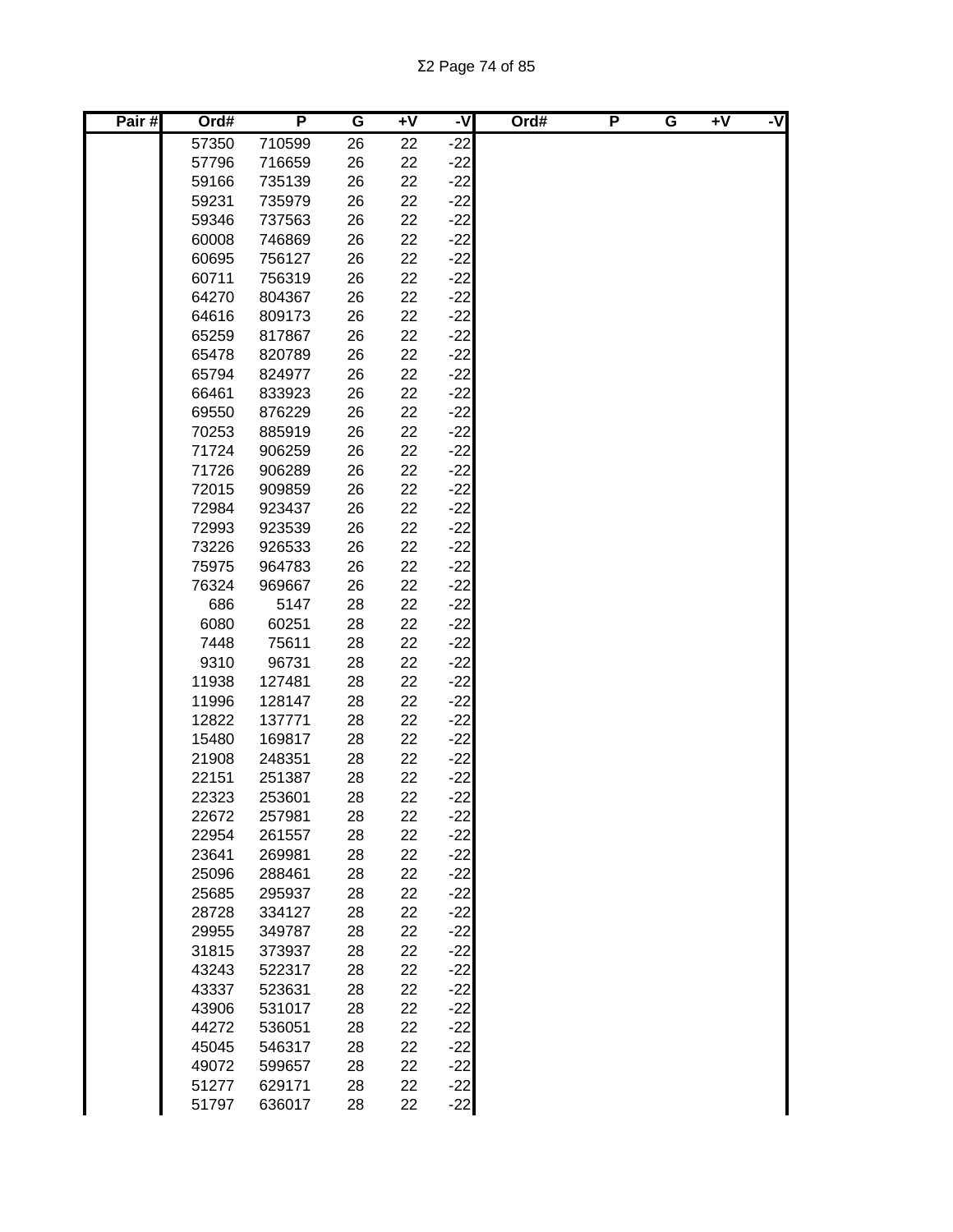Σ2 Page 75 of 85

| Pair# | Ord#           | P                | G        | $+V$     | ż              | Ord#  | P      | G  | $\overline{+V}$ | -V |
|-------|----------------|------------------|----------|----------|----------------|-------|--------|----|-----------------|----|
|       | 53751          | 662477           | 28       | 22       | $-22$          |       |        |    |                 |    |
|       | 57945          | 718841           | 28       | 22       | $-22$          |       |        |    |                 |    |
|       | 62250          | 777137           | 28       | 22       | $-22$          |       |        |    |                 |    |
|       | 62720          | 783407           | 28       | 22       | $-22$          |       |        |    |                 |    |
|       | 63364          | 792101           | 28       | 22       | $-22$          |       |        |    |                 |    |
|       | 65806          | 825101           | 28       | 22       | $-22$          |       |        |    |                 |    |
|       | 68273          | 859031           | 28       | 22       | $-22$          |       |        |    |                 |    |
|       | 69730          | 878777           | 28       | 22       | $-22$          |       |        |    |                 |    |
|       | 71967          | 909281           | 28       | 22       | $-22$          |       |        |    |                 |    |
|       | 75093          | 952541           | 28       | 22       | $-22$          |       |        |    |                 |    |
|       | 75809          | 962537           | 28       | 22       | $-22$          |       |        |    |                 |    |
|       | 78368          | 998111           | 28       | 22       | $-22$          |       |        |    |                 |    |
|       | 9525           | 99223            | 32       | 22       | $-22$          |       |        |    |                 |    |
|       | 19090          | 213523           | 32       | 22       | $-22$          |       |        |    |                 |    |
|       | 19255          | 215563           | 32       | 22       | $-22$          |       |        |    |                 |    |
|       | 23012          | 262303           | 32       | 22       | $-22$          |       |        |    |                 |    |
|       | 23169          | 264211           | 32       | 22       | $-22$          |       |        |    |                 |    |
|       | 23218          | 264871<br>412891 | 32       | 22       | $-22$          |       |        |    |                 |    |
|       | 34835<br>35284 |                  | 32       | 22       | $-22$<br>$-22$ |       |        |    |                 |    |
|       | 35372          | 418699<br>419743 | 32<br>32 | 22<br>22 | $-22$          |       |        |    |                 |    |
|       | 39963          | 479419           | 32       | 22       | $-22$          |       |        |    |                 |    |
|       | 50358          | 616579           | 32       | 22       | $-22$          |       |        |    |                 |    |
|       | 51938          | 637873           | 32       | 22       | $-22$          |       |        |    |                 |    |
|       | 54565          | 673381           | 32       | 22       | $-22$          |       |        |    |                 |    |
|       | 61742          | 770101           | 32       | 22       | $-22$          |       |        |    |                 |    |
|       | 62650          | 782371           | 32       | 22       | $-22$          |       |        |    |                 |    |
|       | 65991          | 827581           | 32       | 22       | $-22$          |       |        |    |                 |    |
|       | 70738          | 892513           | 32       | 22       | $-22$          |       |        |    |                 |    |
|       | 71789          | 907063           | 32       | 22       | $-22$          |       |        |    |                 |    |
|       | 72547          | 917503           | 32       | 22       | $-22$          |       |        |    |                 |    |
|       | 72735          | 920011           | 32       | 22       | $-22$          |       |        |    |                 |    |
|       | 72757          | 920323           | 32       | 22       | $-22$          |       |        |    |                 |    |
|       | 77836          | 990841           | 32       | 22       | $-22$          |       |        |    |                 |    |
|       | 12929          | 139067           | 34       | 22       | $-22$          |       |        |    |                 |    |
|       | 15632          | 171617           | 34       | 22       | $-22$          |       |        |    |                 |    |
|       | 18168          | 202277           | 34       | 22       | $-22$          |       |        |    |                 |    |
|       | 70592          | 890597           | 34       | 22       | $-22$          |       |        |    |                 |    |
|       | 4053           | 38431            | 38       | 22       | $-22$          |       |        |    |                 |    |
|       | 30459          | 356077           | 38       | 22       | $-22$          |       |        |    |                 |    |
|       | 44261          | 535919           | 40       | 22       | $-22$          |       |        |    |                 |    |
| 12    | 1109           | 8923             | 30       | 24       | $-24$          | 4025  | 38119  | 6  | $-24$           | 24 |
|       | 2919           | 26627            | 30       | 24       | $-24$          | 6338  | 63247  | 6  | $-24$           | 24 |
|       | 3341           | 31013            | 30       | 24       | $-24$          | 46180 | 561313 | 6  | $-24$           | 24 |
|       | 8193           | 84047            | 30       | 24       | $-24$          | 46974 | 571939 | 6  | $-24$           | 24 |
|       | 10516          | 110807           | 30       | 24       | $-24$          | 52387 | 644297 | 6  | $-24$           | 24 |
|       | 13058          | 140587           | 30       | 24       | $-24$          | 58034 | 720059 | 6  | $-24$           | 24 |
|       | 13916          | 150827           | 30       | 24       | $-24$          | 61035 | 760729 | 6  | $-24$           | 24 |
|       | 15203          | 166393           | 30       | 24       | $-24$          | 70729 | 892357 | 6  | $-24$           | 24 |
|       | 16265          | 179203           | 30       | 24       | $-24$          | 75919 | 963979 | 6  | $-24$           | 24 |
|       | 16707          | 184553           | 30       | 24       | $-24$          | 50086 | 613061 | 12 | $-24$           | 24 |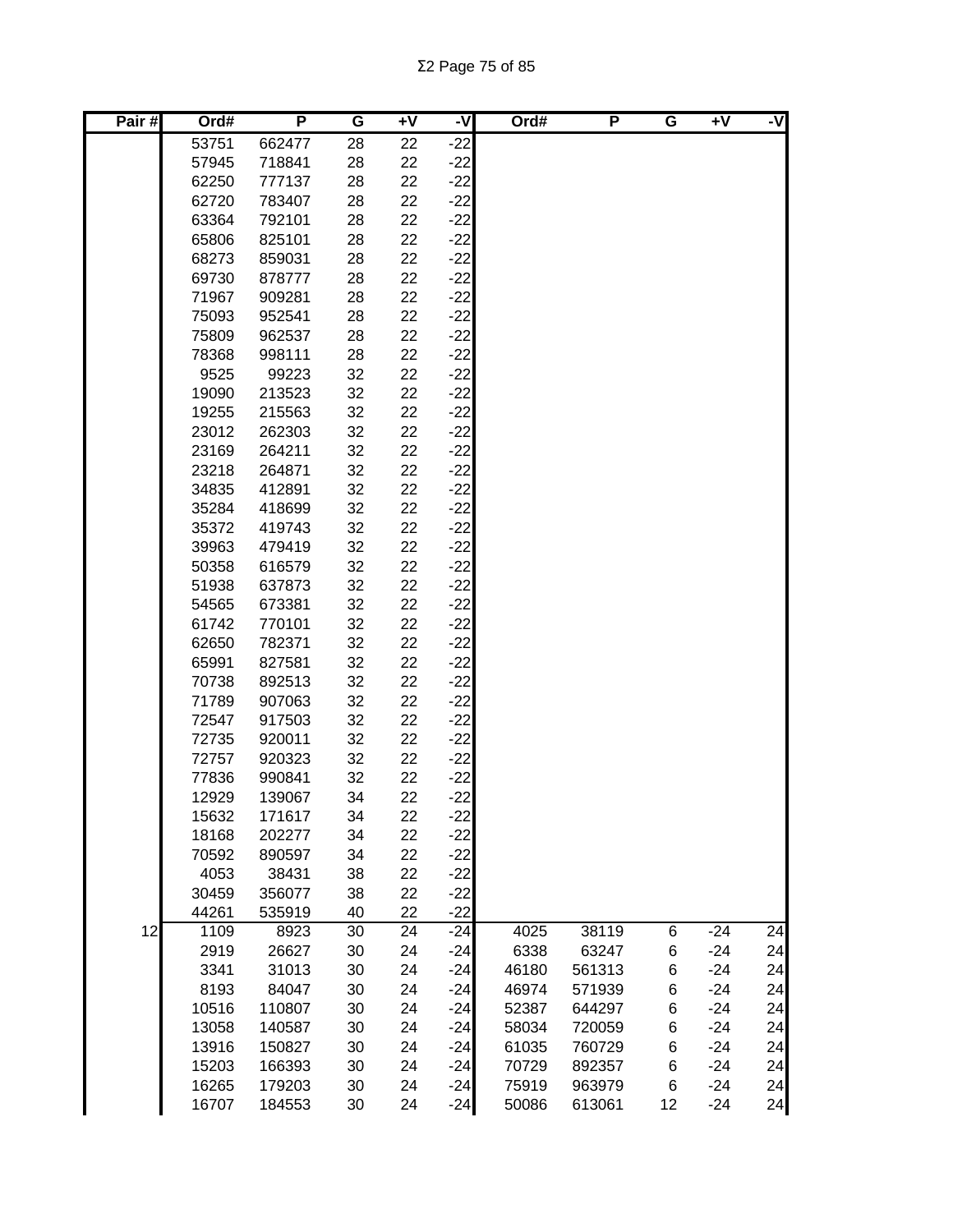Σ2 Page 76 of 85

| Pair# | Ord#  | P      | G  | Ŧ٨ | -V    | Ord#  | P      | G                       | Ŧ٨    | -V              |
|-------|-------|--------|----|----|-------|-------|--------|-------------------------|-------|-----------------|
|       | 16965 | 187507 | 30 | 24 | $-24$ |       |        |                         |       |                 |
|       | 17660 | 196033 | 30 | 24 | $-24$ |       |        |                         |       |                 |
|       | 18021 | 200437 | 30 | 24 | $-24$ |       |        |                         |       |                 |
|       | 19278 | 215893 | 30 | 24 | $-24$ |       |        |                         |       |                 |
|       | 19752 | 221707 | 30 | 24 | $-24$ |       |        |                         |       |                 |
|       | 19848 | 222913 | 30 | 24 | $-24$ |       |        |                         |       |                 |
|       | 21483 | 243197 | 30 | 24 | $-24$ |       |        |                         |       |                 |
|       | 22306 | 253417 | 30 | 24 | $-24$ |       |        |                         |       |                 |
|       | 22632 | 257437 | 30 | 24 | $-24$ |       |        |                         |       |                 |
|       | 24373 | 279173 | 30 | 24 | $-24$ |       |        |                         |       |                 |
|       | 26343 | 304253 | 30 | 24 | $-24$ |       |        |                         |       |                 |
|       | 26781 | 309707 | 30 | 24 | $-24$ |       |        |                         |       |                 |
|       | 27605 | 319967 | 30 | 24 | $-24$ |       |        |                         |       |                 |
|       | 28089 | 325987 | 30 | 24 | $-24$ |       |        |                         |       |                 |
|       | 28413 | 330097 | 30 | 24 | $-24$ |       |        |                         |       |                 |
|       | 29624 | 345637 | 30 | 24 | $-24$ |       |        |                         |       |                 |
|       | 31945 | 375443 | 30 | 24 | $-24$ |       |        |                         |       |                 |
|       | 34002 | 402023 | 30 | 24 | $-24$ |       |        |                         |       |                 |
|       | 35779 | 424997 | 30 | 24 | $-24$ |       |        |                         |       |                 |
|       | 38284 | 457547 | 30 | 24 | $-24$ |       |        |                         |       |                 |
|       | 43950 | 531667 | 30 | 24 | $-24$ |       |        |                         |       |                 |
|       | 48202 | 587927 | 30 | 24 | $-24$ |       |        |                         |       |                 |
|       | 49790 | 609143 | 30 | 24 | $-24$ |       |        |                         |       |                 |
|       | 53254 | 655687 | 30 | 24 | $-24$ |       |        |                         |       |                 |
|       | 55371 | 684157 | 30 | 24 | $-24$ |       |        |                         |       |                 |
|       | 56591 | 700627 | 30 | 24 | $-24$ |       |        |                         |       |                 |
|       | 57302 | 709957 | 30 | 24 | $-24$ |       |        |                         |       |                 |
|       | 58780 | 729907 | 30 | 24 | $-24$ |       |        |                         |       |                 |
|       | 59899 | 745337 | 30 | 24 | $-24$ |       |        |                         |       |                 |
|       | 64573 | 808553 | 30 | 24 | $-24$ |       |        |                         |       |                 |
|       | 66710 | 837497 | 30 | 24 | $-24$ |       |        |                         |       |                 |
|       | 67694 | 851087 | 30 | 24 | $-24$ |       |        |                         |       |                 |
|       | 67911 | 854083 | 30 | 24 | $-24$ |       |        |                         |       |                 |
|       | 67974 | 854993 | 30 | 24 | $-24$ |       |        |                         |       |                 |
|       | 68711 | 864947 | 30 | 24 | $-24$ |       |        |                         |       |                 |
|       | 72650 | 918823 | 30 | 24 | $-24$ |       |        |                         |       |                 |
|       | 73233 | 926617 | 30 | 24 | $-24$ |       |        |                         |       |                 |
|       | 73729 | 933643 | 30 | 24 | $-24$ |       |        |                         |       |                 |
|       | 74037 | 937877 | 30 | 24 | $-24$ |       |        |                         |       |                 |
|       | 75716 | 961313 | 30 | 24 | $-24$ |       |        |                         |       |                 |
|       | 75978 | 964823 | 30 | 24 | $-24$ |       |        |                         |       |                 |
|       | 29105 | 338839 | 36 | 24 | $-24$ |       |        |                         |       |                 |
|       | 31650 | 371779 | 42 | 24 | $-24$ |       |        |                         |       |                 |
|       | 47151 | 574261 | 42 | 24 | $-24$ |       |        |                         |       |                 |
|       | 48503 | 592199 | 42 | 24 | $-24$ |       |        |                         |       |                 |
|       | 63118 | 788761 | 42 | 24 | $-24$ |       |        |                         |       |                 |
|       | 63881 | 799003 | 42 | 24 | $-24$ |       |        |                         |       |                 |
| 13    | 430   | 2999   | 28 | 26 | $-26$ | 1710  | 14593  | $\overline{c}$          | $-26$ | $\overline{26}$ |
|       | 1117  | 8999   | 28 | 26 | $-26$ | 8222  | 84349  | $\overline{\mathbf{c}}$ | $-26$ | 26              |
|       | 1232  | 10037  | 28 | 26 | $-26$ | 14021 | 151939 | $\overline{\mathbf{c}}$ | $-26$ | 26              |
|       | 1709  | 14591  | 28 | 26 | $-26$ | 18716 | 208963 | $\overline{c}$          | $-26$ | 26              |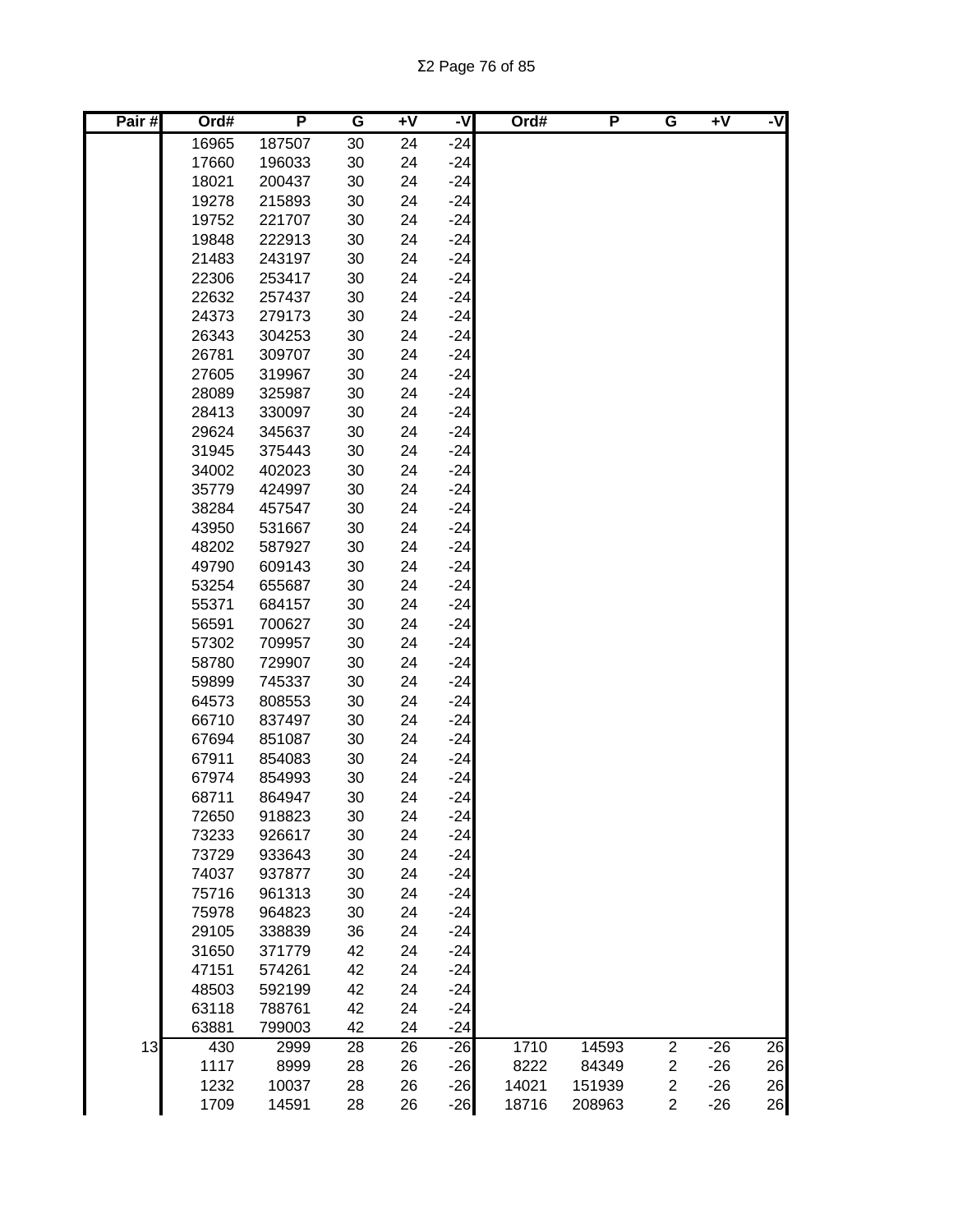Σ2 Page 77 of 85

| Pair# | Ord#  | P      | G  | $\overline{+V}$ | -V    | Ord#  | P      | G                       | $+V$  | -V |
|-------|-------|--------|----|-----------------|-------|-------|--------|-------------------------|-------|----|
|       | 3520  | 32831  | 28 | 26              | $-26$ | 21336 | 241393 | $\overline{c}$          | $-26$ | 26 |
|       | 5704  | 56237  | 28 | 26              | $-26$ | 22398 | 254491 | $\overline{c}$          | $-26$ | 26 |
|       | 5831  | 57557  | 28 | 26              | $-26$ | 33636 | 397183 | $\overline{c}$          | $-26$ | 26 |
|       | 7340  | 74411  | 28 | 26              | $-26$ | 35402 | 420193 | $\overline{\mathbf{c}}$ | $-26$ | 26 |
|       | 8087  | 82757  | 28 | 26              | $-26$ | 41105 | 494443 | $\overline{\mathbf{c}}$ | $-26$ | 26 |
|       | 8221  | 84347  | 28 | 26              | $-26$ | 43656 | 527701 | $\overline{c}$          | $-26$ | 26 |
|       | 8309  | 85361  | 28 | 26              | $-26$ | 45322 | 549979 | $\overline{\mathbf{c}}$ | $-26$ | 26 |
|       | 8465  | 87179  | 28 | 26              | $-26$ | 47740 | 581983 | $\overline{\mathbf{c}}$ | $-26$ | 26 |
|       | 8471  | 87251  | 28 | 26              | $-26$ | 51882 | 637201 | $\overline{\mathbf{c}}$ | $-26$ | 26 |
|       | 10383 | 109199 | 28 | 26              | $-26$ | 52190 | 641551 | $\overline{\mathbf{c}}$ | $-26$ | 26 |
|       | 10959 | 115931 | 28 | 26              | $-26$ | 57503 | 712603 | $\overline{\mathbf{c}}$ | $-26$ | 26 |
|       | 11613 | 123581 | 28 | 26              | $-26$ | 58735 | 729331 | $\overline{\mathbf{c}}$ | $-26$ | 26 |
|       | 12036 | 128549 | 28 | 26              | $-26$ | 63330 | 791629 | $\overline{c}$          | $-26$ | 26 |
|       | 12282 | 131477 | 28 | 26              | $-26$ | 67645 | 850303 | $\overline{c}$          | $-26$ | 26 |
|       | 12533 | 134399 | 28 | 26              | $-26$ | 76766 | 975553 | $\overline{c}$          | $-26$ | 26 |
|       | 12766 | 137117 | 28 | 26              | $-26$ | 78142 | 995053 | $\overline{c}$          | $-26$ | 26 |
|       | 14022 | 151967 | 28 | 26              | $-26$ | 1650  | 13967  | 4                       | $-26$ | 26 |
|       | 14207 | 154211 | 28 | 26              | $-26$ | 7844  | 80111  | 4                       | $-26$ | 26 |
|       | 15837 | 174047 | 28 | 26              | $-26$ | 37126 | 442367 | 4                       | $-26$ | 26 |
|       | 16164 | 178067 | 28 | 26              | $-26$ | 39095 | 468323 | 4                       | $-26$ | 26 |
|       | 18715 | 208961 | 28 | 26              | $-26$ | 48640 | 593903 | 4                       | $-26$ | 26 |
|       | 18717 | 208991 | 28 | 26              | $-26$ | 51204 | 628097 | 4                       | $-26$ | 26 |
|       | 19582 | 219677 | 28 | 26              | $-26$ | 70731 | 892391 | 4                       | $-26$ | 26 |
|       | 21335 | 241391 | 28 | 26              | $-26$ | 66835 | 839269 | 8                       | $-26$ | 26 |
|       | 21524 | 243701 | 28 | 26              | $-26$ | 44973 | 545387 | 16                      | $-26$ | 26 |
|       | 21606 | 244667 | 28 | 26              | $-26$ |       |        |                         |       |    |
|       | 23166 | 264167 | 28 | 26              | $-26$ |       |        |                         |       |    |
|       | 23273 | 265541 | 28 | 26              | $-26$ |       |        |                         |       |    |
|       | 23350 | 266477 | 28 | 26              | $-26$ |       |        |                         |       |    |
|       | 23665 | 270269 | 28 | 26              | $-26$ |       |        |                         |       |    |
|       | 24078 | 275489 | 28 | 26              | $-26$ |       |        |                         |       |    |
|       | 27421 | 317771 | 28 | 26              | $-26$ |       |        |                         |       |    |
|       | 27633 | 320267 | 28 | 26              | $-26$ |       |        |                         |       |    |
|       | 28295 | 328619 | 28 | 26              | $-26$ |       |        |                         |       |    |
|       | 28471 | 330821 | 28 | 26              | $-26$ |       |        |                         |       |    |
|       | 30468 | 356171 | 28 | 26              | $-26$ |       |        |                         |       |    |
|       | 31747 | 372971 | 28 | 26              | $-26$ |       |        |                         |       |    |
|       | 32978 | 388931 | 28 | 26              | $-26$ |       |        |                         |       |    |
|       | 33635 | 397181 | 28 | 26              | $-26$ |       |        |                         |       |    |
|       | 35279 | 418631 | 28 | 26              | $-26$ |       |        |                         |       |    |
|       | 35816 | 425471 | 28 | 26              | $-26$ |       |        |                         |       |    |
|       | 37642 | 449201 | 28 | 26              | $-26$ |       |        |                         |       |    |
|       | 37977 | 453599 | 28 | 26              | $-26$ |       |        |                         |       |    |
|       | 38770 | 464171 | 28 | 26              | $-26$ |       |        |                         |       |    |
|       | 40354 | 484487 | 28 | 26              | $-26$ |       |        |                         |       |    |
|       | 40761 | 489941 | 28 | 26              | $-26$ |       |        |                         |       |    |
|       | 40866 | 491327 | 28 | 26              | $-26$ |       |        |                         |       |    |
|       | 42559 | 513509 | 28 | 26              | $-26$ |       |        |                         |       |    |
|       | 44318 | 536561 | 28 | 26              | $-26$ |       |        |                         |       |    |
|       | 45323 | 550007 | 28 | 26              | $-26$ |       |        |                         |       |    |
|       | 46335 | 563447 | 28 | 26              | $-26$ |       |        |                         |       |    |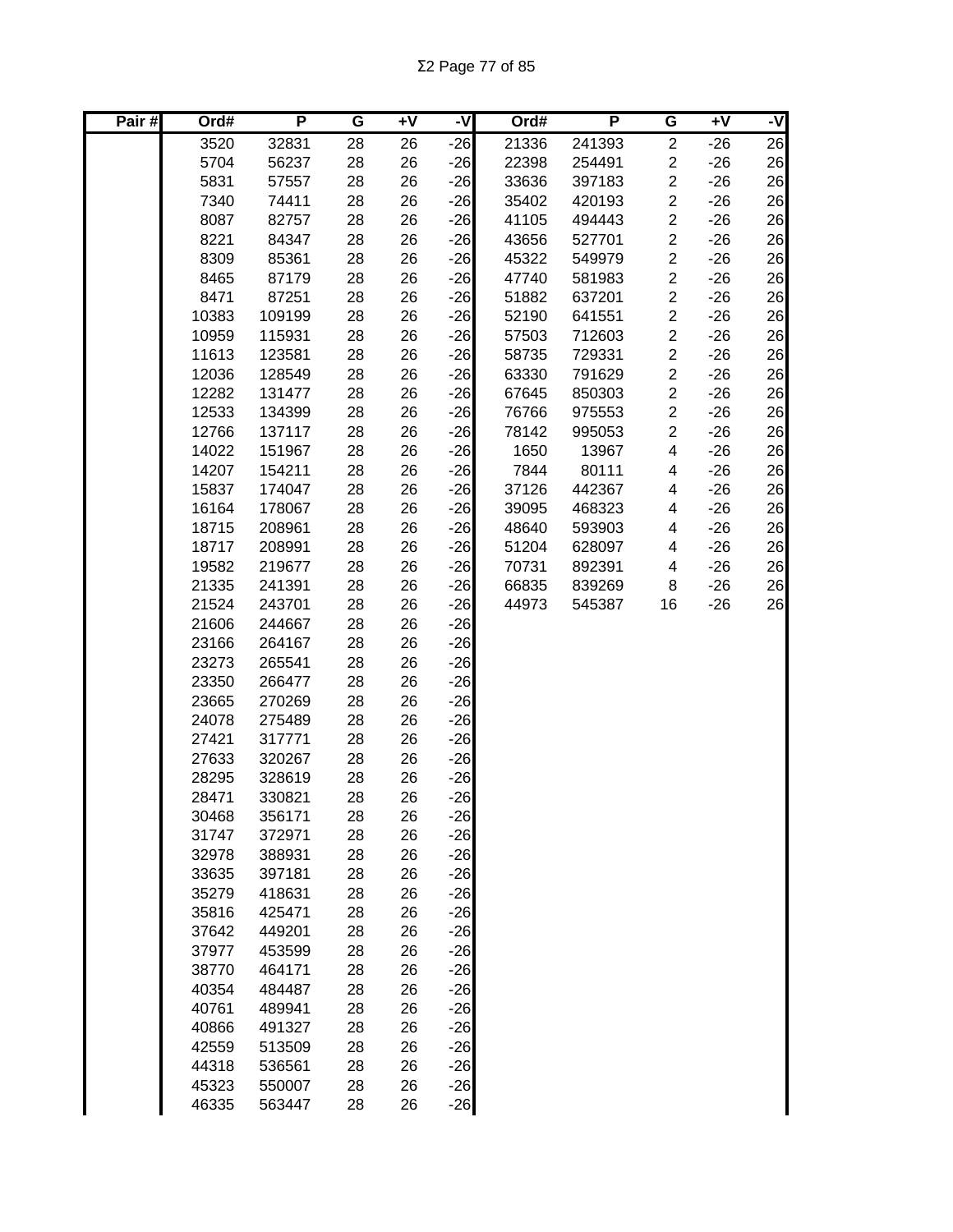Σ2 Page 78 of 85

| Pair# | Ord#  | P      | G  | $+V$ | -V    | Ord# | P | G | $+V$ | -V |
|-------|-------|--------|----|------|-------|------|---|---|------|----|
|       | 46393 | 564299 | 28 | 26   | $-26$ |      |   |   |      |    |
|       | 47719 | 581729 | 28 | 26   | $-26$ |      |   |   |      |    |
|       | 47741 | 582011 | 28 | 26   | $-26$ |      |   |   |      |    |
|       | 47789 | 582719 | 28 | 26   | $-26$ |      |   |   |      |    |
|       | 49339 | 603131 | 28 | 26   | $-26$ |      |   |   |      |    |
|       | 51691 | 634679 | 28 | 26   | $-26$ |      |   |   |      |    |
|       | 52189 | 641549 | 28 | 26   | $-26$ |      |   |   |      |    |
|       | 52191 | 641579 | 28 | 26   | $-26$ |      |   |   |      |    |
|       | 52910 | 651221 | 28 | 26   | $-26$ |      |   |   |      |    |
|       | 54762 | 676007 | 28 | 26   | $-26$ |      |   |   |      |    |
|       | 55868 | 690869 | 28 | 26   | $-26$ |      |   |   |      |    |
|       | 55888 | 691181 | 28 | 26   | $-26$ |      |   |   |      |    |
|       | 56712 | 702311 | 28 | 26   | $-26$ |      |   |   |      |    |
|       | 57502 | 712601 | 28 | 26   | $-26$ |      |   |   |      |    |
|       | 57594 | 713861 | 28 | 26   | $-26$ |      |   |   |      |    |
|       | 58498 | 726137 | 28 | 26   | $-26$ |      |   |   |      |    |
|       | 58551 | 726839 | 28 | 26   | $-26$ |      |   |   |      |    |
|       | 58908 | 731711 | 28 | 26   | $-26$ |      |   |   |      |    |
|       | 59191 | 735419 | 28 | 26   | $-26$ |      |   |   |      |    |
|       | 59242 | 736091 | 28 | 26   | $-26$ |      |   |   |      |    |
|       | 59988 | 746561 | 28 | 26   | $-26$ |      |   |   |      |    |
|       | 60612 | 754967 | 28 | 26   | $-26$ |      |   |   |      |    |
|       | 61122 | 761807 | 28 | 26   | $-26$ |      |   |   |      |    |
|       | 62275 | 777419 | 28 | 26   | $-26$ |      |   |   |      |    |
|       | 62778 | 784211 | 28 | 26   | $-26$ |      |   |   |      |    |
|       | 63642 | 795791 | 28 | 26   | $-26$ |      |   |   |      |    |
|       | 63886 | 799091 | 28 | 26   | $-26$ |      |   |   |      |    |
|       | 67125 | 843209 | 28 | 26   | $-26$ |      |   |   |      |    |
|       | 67644 | 850301 | 28 | 26   | $-26$ |      |   |   |      |    |
|       | 69081 | 869807 | 28 | 26   | $-26$ |      |   |   |      |    |
|       | 69469 | 875297 | 28 | 26   | $-26$ |      |   |   |      |    |
|       | 69529 | 876011 | 28 | 26   | $-26$ |      |   |   |      |    |
|       | 69667 | 877937 | 28 | 26   | $-26$ |      |   |   |      |    |
|       | 71864 | 907997 | 28 | 26   | $-26$ |      |   |   |      |    |
|       | 71931 | 908849 | 28 | 26   | $-26$ |      |   |   |      |    |
|       | 72433 | 915947 | 28 | 26   | $-26$ |      |   |   |      |    |
|       | 74849 | 949241 | 28 | 26   | $-26$ |      |   |   |      |    |
|       | 74974 | 950867 | 28 | 26   | $-26$ |      |   |   |      |    |
|       | 75275 | 955091 | 28 | 26   | $-26$ |      |   |   |      |    |
|       | 76581 | 973031 | 28 | 26   | $-26$ |      |   |   |      |    |
|       | 76765 | 975551 | 28 | 26   | $-26$ |      |   |   |      |    |
|       | 19303 | 216211 | 32 | 26   | $-26$ |      |   |   |      |    |
|       | 25334 | 291331 | 32 | 26   | $-26$ |      |   |   |      |    |
|       | 26806 | 310081 | 32 | 26   | $-26$ |      |   |   |      |    |
|       | 29560 | 344791 | 32 | 26   | $-26$ |      |   |   |      |    |
|       | 30816 | 360901 | 32 | 26   | $-26$ |      |   |   |      |    |
|       | 33079 | 390151 | 32 | 26   | $-26$ |      |   |   |      |    |
|       | 33336 | 393241 | 32 | 26   | $-26$ |      |   |   |      |    |
|       | 35664 | 423541 | 32 | 26   | $-26$ |      |   |   |      |    |
|       | 38981 | 466951 | 32 | 26   | $-26$ |      |   |   |      |    |
|       | 39628 | 475141 | 32 | 26   | $-26$ |      |   |   |      |    |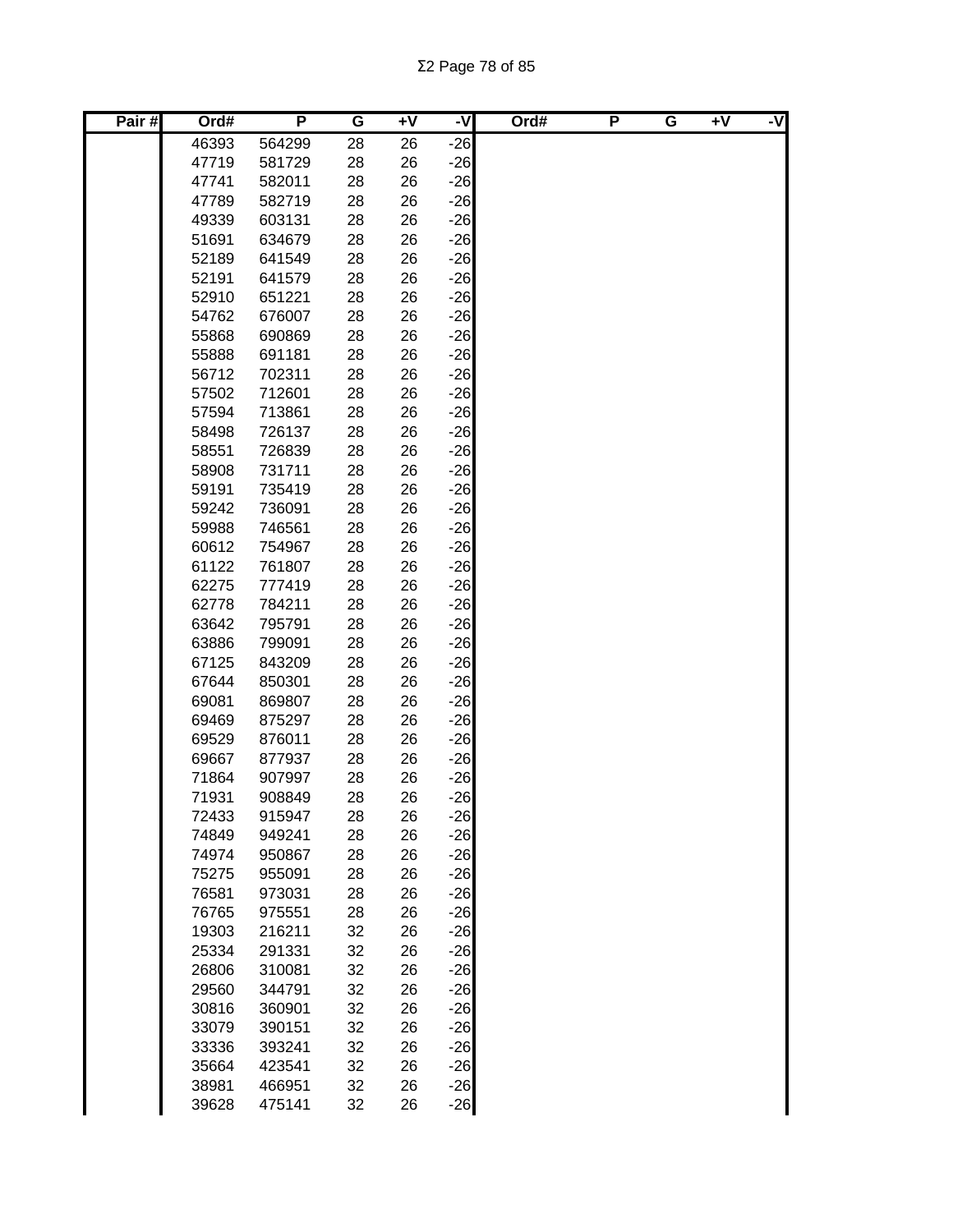Σ2 Page 79 of 85

| Pair# | Ord#  | P      | G  | $\overline{+}\sqrt{}$ | -V    | Ord#  | P      | G                       | +V    | -V |
|-------|-------|--------|----|-----------------------|-------|-------|--------|-------------------------|-------|----|
|       | 44895 | 544171 | 32 | 26                    | $-26$ |       |        |                         |       |    |
|       | 66260 | 831361 | 32 | 26                    | $-26$ |       |        |                         |       |    |
|       | 68865 | 867001 | 32 | 26                    | $-26$ |       |        |                         |       |    |
|       | 75404 | 957031 | 32 | 26                    | $-26$ |       |        |                         |       |    |
|       | 76755 | 975421 | 32 | 26                    | $-26$ |       |        |                         |       |    |
|       | 77824 | 990631 | 32 | 26                    | $-26$ |       |        |                         |       |    |
|       | 78235 | 996361 | 32 | 26                    | $-26$ |       |        |                         |       |    |
|       | 6051  | 59921  | 34 | 26                    | $-26$ |       |        |                         |       |    |
|       | 26495 | 306083 | 34 | 26                    | $-26$ |       |        |                         |       |    |
|       | 28690 | 333623 | 34 | 26                    | $-26$ |       |        |                         |       |    |
|       | 30561 | 357551 | 34 | 26                    | $-26$ |       |        |                         |       |    |
|       | 30845 | 361313 | 34 | 26                    | $-26$ |       |        |                         |       |    |
|       | 37394 | 445691 | 34 | 26                    | $-26$ |       |        |                         |       |    |
|       | 37577 | 448241 | 34 | 26                    | $-26$ |       |        |                         |       |    |
|       | 43492 | 525641 | 34 | 26                    | $-26$ |       |        |                         |       |    |
|       | 49842 | 609743 | 34 | 26                    | $-26$ |       |        |                         |       |    |
|       | 55957 | 692051 | 34 | 26                    | $-26$ |       |        |                         |       |    |
|       | 66238 | 831023 | 34 | 26                    | $-26$ |       |        |                         |       |    |
|       | 70529 | 889631 | 34 | 26                    | $-26$ |       |        |                         |       |    |
|       | 71169 | 898361 | 34 | 26                    | $-26$ |       |        |                         |       |    |
|       | 35971 | 427579 | 38 | 26                    | $-26$ |       |        |                         |       |    |
|       | 42007 | 506251 | 38 | 26                    | $-26$ |       |        |                         |       |    |
|       | 56950 | 705247 | 38 | 26                    | $-26$ |       |        |                         |       |    |
|       | 62916 | 786001 | 38 | 26                    | $-26$ |       |        |                         |       |    |
|       | 66595 | 835897 | 38 | 26                    | $-26$ |       |        |                         |       |    |
|       | 69030 | 869119 | 38 | 26                    | $-26$ |       |        |                         |       |    |
|       | 74917 | 950149 | 38 | 26                    | $-26$ |       |        |                         |       |    |
|       | 6455  | 64553  | 40 | 26                    | $-26$ |       |        |                         |       |    |
|       | 39148 | 468953 | 40 | 26                    | $-26$ |       |        |                         |       |    |
|       | 45766 | 556007 | 40 | 26                    | $-26$ |       |        |                         |       |    |
|       | 68596 | 863363 | 40 | 26                    | $-26$ |       |        |                         |       |    |
|       | 42196 | 508771 | 44 | 26                    | $-26$ |       |        |                         |       |    |
|       | 11654 | 124067 | 46 | 26                    | $-26$ |       |        |                         |       |    |
|       | 54049 | 666403 | 50 | 26                    | $-26$ |       |        |                         |       |    |
| 14    | 3023  | 27733  | 32 | 28                    | $-28$ | 8757  | 90439  | $\overline{2}$          | $-28$ | 28 |
|       | 4301  | 41113  | 32 | 28                    | $-28$ | 22754 | 258919 | 2                       | $-28$ | 28 |
|       | 7830  | 79939  | 32 | 28                    | $-28$ | 25524 | 293863 | $\overline{\mathbf{c}}$ | $-28$ | 28 |
|       | 9827  | 102643 | 32 | 28                    | $-28$ | 32742 | 385741 | $\overline{\mathbf{c}}$ | $-28$ | 28 |
|       | 12427 | 133153 | 32 | 28                    | $-28$ | 35864 | 426163 | $\overline{\mathbf{c}}$ | $-28$ | 28 |
|       | 16776 | 185359 | 32 | 28                    | $-28$ | 44049 | 532951 | $\overline{c}$          | $-28$ | 28 |
|       | 20889 | 235783 | 32 | 28                    | $-28$ | 61226 | 763307 | 4                       | $-28$ | 28 |
|       | 25149 | 289099 | 32 | 28                    | $-28$ | 69783 | 879457 | 8                       | $-28$ | 28 |
|       | 25724 | 296473 | 32 | 28                    | $-28$ | 75316 | 955657 | 8                       | $-28$ | 28 |
|       | 25774 | 297019 | 32 | 28                    | $-28$ | 47229 | 575317 | 14                      | $-28$ | 28 |
|       | 31411 | 368359 | 32 | 28                    | $-28$ |       |        |                         |       |    |
|       | 31805 | 373753 | 32 | 28                    | $-28$ |       |        |                         |       |    |
|       | 34594 | 409813 | 32 | 28                    | $-28$ |       |        |                         |       |    |
|       | 36337 | 432199 | 32 | 28                    | $-28$ |       |        |                         |       |    |
|       | 42278 | 509833 | 32 | 28                    | $-28$ |       |        |                         |       |    |
|       | 44158 | 534403 | 32 | 28                    | $-28$ |       |        |                         |       |    |
|       | 47329 | 576613 | 32 | 28                    | $-28$ |       |        |                         |       |    |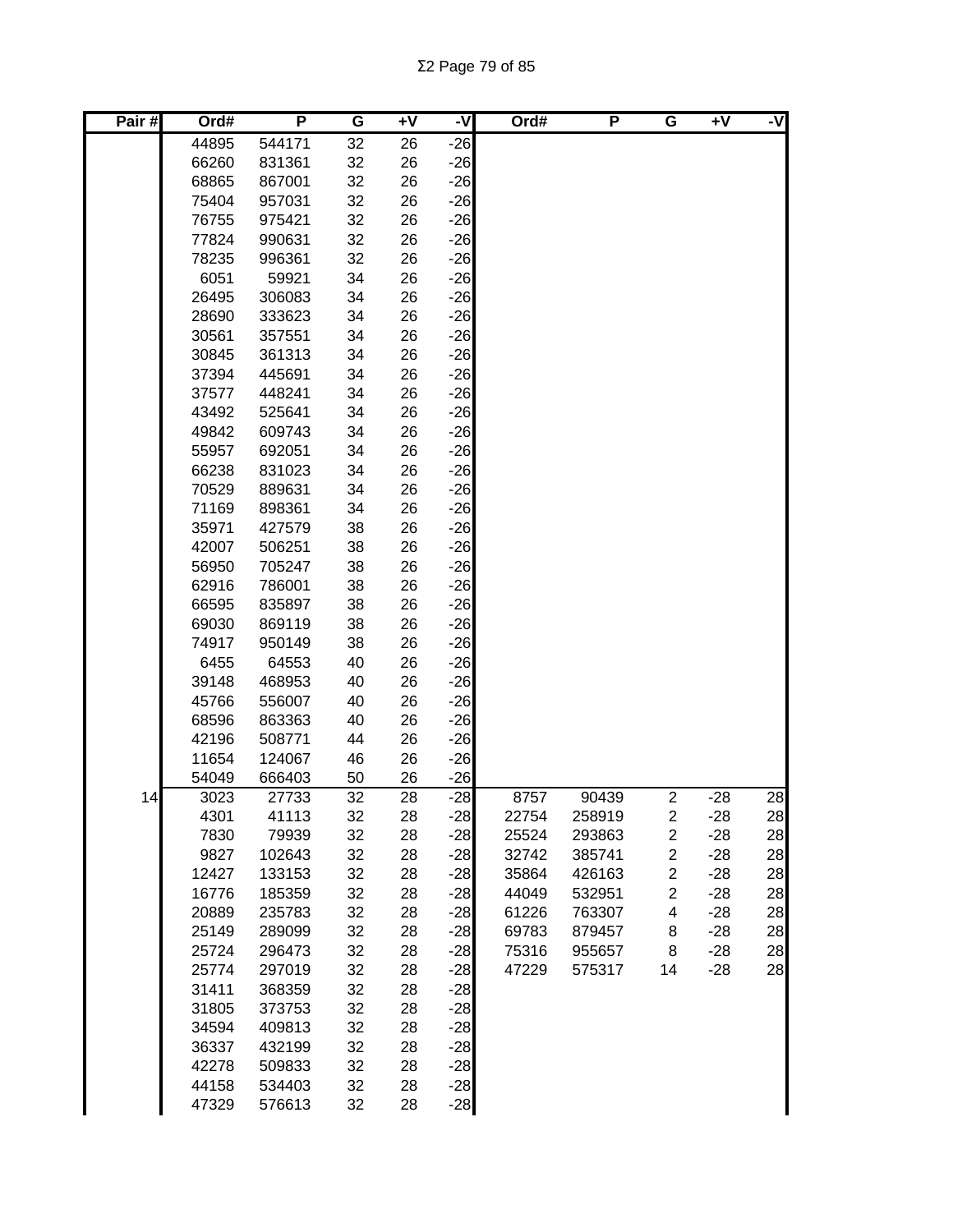| Pair# | Ord#          | P                | G        | $+V$     | ż     | Ord# | P | G | $+V$ | -V |
|-------|---------------|------------------|----------|----------|-------|------|---|---|------|----|
|       | 51764         | 635599           | 32       | 28       | $-28$ |      |   |   |      |    |
|       | 55169         | 681403           | 32       | 28       | $-28$ |      |   |   |      |    |
|       | 55667         | 688063           | 32       | 28       | $-28$ |      |   |   |      |    |
|       | 59023         | 733273           | 32       | 28       | $-28$ |      |   |   |      |    |
|       | 60037         | 747319           | 32       | 28       | $-28$ |      |   |   |      |    |
|       | 60567         | 754333           | 32       | 28       | $-28$ |      |   |   |      |    |
|       | 61225         | 763303           | 32       | 28       | $-28$ |      |   |   |      |    |
|       | 61993         | 773533           | 32       | 28       | $-28$ |      |   |   |      |    |
|       | 62269         | 777349           | 32       | 28       | $-28$ |      |   |   |      |    |
|       | 63658         | 795979           | 32       | 28       | $-28$ |      |   |   |      |    |
|       | 66548         | 835249           | 32       | 28       | $-28$ |      |   |   |      |    |
|       | 67534         | 848839           | 32       | 28       | $-28$ |      |   |   |      |    |
|       | 73032         | 924019           | 32       | 28       | $-28$ |      |   |   |      |    |
|       | 75828         | 962779           | 32       | 28       | $-28$ |      |   |   |      |    |
|       | 76717         | 974923           | 32       | 28       | $-28$ |      |   |   |      |    |
|       | 78016         | 993319           | 32       | 28       | $-28$ |      |   |   |      |    |
|       | 218           | 1361             | 34       | 28       | $-28$ |      |   |   |      |    |
|       | 3506          | 32687            | 34       | 28       | $-28$ |      |   |   |      |    |
|       | 3693          | 34583            | 34       | 28       | $-28$ |      |   |   |      |    |
|       | 7258          | 73517            | 34       | 28       | $-28$ |      |   |   |      |    |
|       | 9797          | 102293           | 34       | 28       | $-28$ |      |   |   |      |    |
|       | 12497         | 134033           | 34       | 28       | $-28$ |      |   |   |      |    |
|       | 13441         | 145253           | 34       | 28       | $-28$ |      |   |   |      |    |
|       | 19019         | 212627           | 34       | 28       | $-28$ |      |   |   |      |    |
|       | 22681         | 258101           | 34       | 28       | $-28$ |      |   |   |      |    |
|       | 26617         | 307577           | 34       | 28       | $-28$ |      |   |   |      |    |
|       | 31924         | 375203           | 34       | 28       | $-28$ |      |   |   |      |    |
|       | 32331         | 380417           | 34       | 28       | $-28$ |      |   |   |      |    |
|       | 35178         | 417371           | 34       | 28       | $-28$ |      |   |   |      |    |
|       | 35762         | 424811           | 34       | 28       | $-28$ |      |   |   |      |    |
|       | 37938         | 453023           | 34       | 28       | $-28$ |      |   |   |      |    |
|       | 43837         | 530177           | 34       | 28       | $-28$ |      |   |   |      |    |
|       | 50337         | 616361           | 34       | 28       | $-28$ |      |   |   |      |    |
|       | 51688         | 634643           | 34       | 28       | $-28$ |      |   |   |      |    |
|       | 52459         | 645131           | 34       | 28       | $-28$ |      |   |   |      |    |
|       | 54247         | 669167           | 34       | 28       | $-28$ |      |   |   |      |    |
|       | 56982         | 705821           | 34       | 28       | $-28$ |      |   |   |      |    |
|       | 64146         | 802643           | 34       | 28       | $-28$ |      |   |   |      |    |
|       | 66367         | 832673           | 34       | 28       | $-28$ |      |   |   |      |    |
|       | 66752         | 838133           | 34       | 28       | $-28$ |      |   |   |      |    |
|       | 70293         | 886421           | 34       | 28       | $-28$ |      |   |   |      |    |
|       | 70555         | 889997           | 34       | 28       | $-28$ |      |   |   |      |    |
|       | 70616         | 890927           | 34       | 28       | $-28$ |      |   |   |      |    |
|       | 72003         | 909731           | 34       | 28       | $-28$ |      |   |   |      |    |
|       | 72680         | 919223           | 34       | 28       | $-28$ |      |   |   |      |    |
|       | 73243         | 926741           | 34       | 28       | $-28$ |      |   |   |      |    |
|       | 6132<br>13907 | 60859            | 38<br>38 | 28       | $-28$ |      |   |   |      |    |
|       | 22076         | 150697           | 38       | 28<br>28 | $-28$ |      |   |   |      |    |
|       | 24234         | 250489<br>277411 | 38       | 28       | $-28$ |      |   |   |      |    |
|       |               |                  |          |          | $-28$ |      |   |   |      |    |
|       | 27642         | 320377           | 38       | 28       | $-28$ |      |   |   |      |    |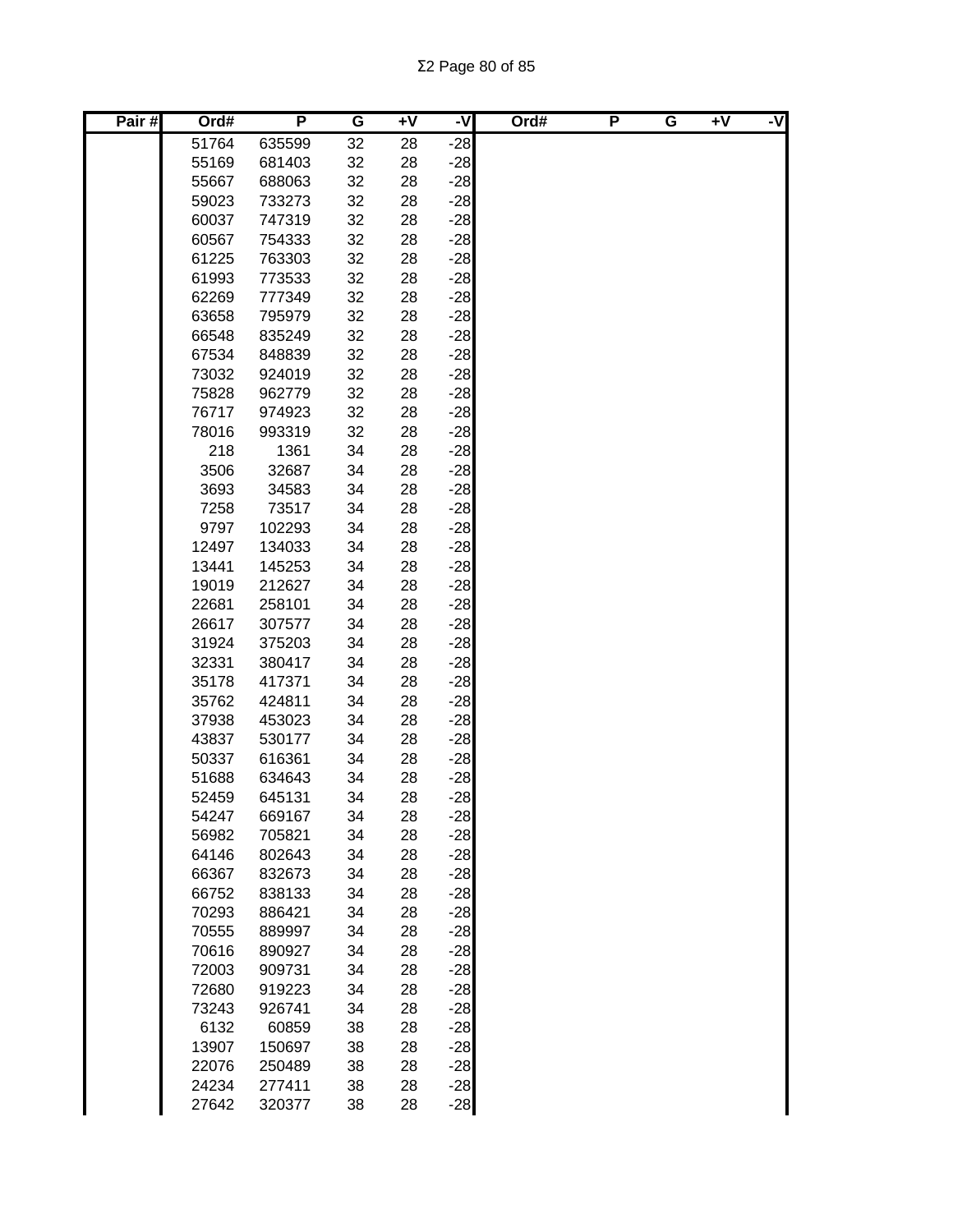| Pair# | Ord#           | P                | G        | $+V$     | -V             | Ord#  | P      | G                       | $+V$  | -V |
|-------|----------------|------------------|----------|----------|----------------|-------|--------|-------------------------|-------|----|
|       | 36057          | 428731           | 38       | 28       | $-28$          |       |        |                         |       |    |
|       | 54342          | 670447           | 38       | 28       | $-28$          |       |        |                         |       |    |
|       | 55790          | 689761           | 38       | 28       | $-28$          |       |        |                         |       |    |
|       | 75531          | 958777           | 38       | 28       | $-28$          |       |        |                         |       |    |
|       | 77042          | 979519           | 38       | 28       | $-28$          |       |        |                         |       |    |
|       | 47879          | 583841           | 40       | 28       | $-28$          |       |        |                         |       |    |
|       | 58471          | 725789           | 40       | 28       | $-28$          |       |        |                         |       |    |
|       | 66515          | 834761           | 40       | 28       | $-28$          |       |        |                         |       |    |
|       | 72925          | 922601           | 40       | 28       | $-28$          |       |        |                         |       |    |
|       | 35532          | 421891           | 44       | 28       | $-28$          |       |        |                         |       |    |
| 15    | 2551           | 22853            | 36       | 30       | $-30$          | 15879 | 174533 | 6                       | $-30$ | 30 |
|       | 9481           | 98773            | 36       | 30       | $-30$          | 16099 | 177173 | 6                       | $-30$ | 30 |
|       | 9856           | 103043           | 36       | 30       | $-30$          | 77133 | 980963 | 6                       | $-30$ | 30 |
|       | 10347          | 108863           | 36       | 30       | $-30$          |       |        |                         |       |    |
|       | 14856          | 162053           | 36       | 30       | $-30$          |       |        |                         |       |    |
|       | 17224          | 190753           | 36       | 30       | $-30$          |       |        |                         |       |    |
|       | 20866          | 235483           | 36       | 30       | $-30$          |       |        |                         |       |    |
|       | 26816          | 310223           | 36       | 30       | $-30$          |       |        |                         |       |    |
|       | 34433          | 407783           | 36       | 30       | $-30$          |       |        |                         |       |    |
|       | 34496          | 408533           | 36       | 30       | $-30$          |       |        |                         |       |    |
|       | 38874          | 465373           | 36       | 30       | $-30$          |       |        |                         |       |    |
|       | 50959          | 624643           | 36       | 30       | $-30$          |       |        |                         |       |    |
|       | 51422          | 631223           | 36       | 30       | $-30$          |       |        |                         |       |    |
|       | 53749          | 662443           | 36       | 30       | $-30$          |       |        |                         |       |    |
|       | 54797          | 676463           | 36       | 30       | $-30$          |       |        |                         |       |    |
|       | 64649          | 809563           | 36       | 30       | $-30$          |       |        |                         |       |    |
|       | 66728          | 837773           | 36       | 30       | $-30$          |       |        |                         |       |    |
|       | 66878          | 839873           | 36       | 30       | $-30$          |       |        |                         |       |    |
|       | 67122          | 843173           | 36       | 30       | $-30$          |       |        |                         |       |    |
|       | 67669<br>68831 | 850673<br>866513 | 36       | 30<br>30 | $-30$<br>$-30$ |       |        |                         |       |    |
|       | 74657          | 946453           | 36<br>36 | 30       | $-30$          |       |        |                         |       |    |
|       | 76530          | 972313           | 36       | 30       | $-30$          |       |        |                         |       |    |
|       | 19156          | 214351           | 42       | 30       | $-30$          |       |        |                         |       |    |
|       | 71509          | 903311           | 42       | 30       | $-30$          |       |        |                         |       |    |
| 16    | 2311           | 20477            | 34       | 32       | $-32$          | 24179 | 276673 | $\overline{\mathbf{c}}$ | $-32$ | 32 |
|       | 4924           | 47777            | 34       | 32       | $-32$          | 45984 | 558829 | $\overline{c}$          | $-32$ | 32 |
|       | 10318          | 108497           | 34       | 32       | $-32$          | 49439 | 604481 | 4                       | $-32$ | 32 |
|       | 17368          | 192497           | 34       | 32       | $-32$          | 52925 | 651401 | 4                       | $-32$ | 32 |
|       | 24251          | 277637           | 34       | 32       | $-32$          | 16413 | 180959 | 10                      | $-32$ | 32 |
|       | 27435          | 317957           | 34       | 32       | $-32$          |       |        |                         |       |    |
|       | 27885          | 323507           | 34       | 32       | $-32$          |       |        |                         |       |    |
|       | 42873          | 517547           | 34       | 32       | $-32$          |       |        |                         |       |    |
|       | 45943          | 558287           | 34       | 32       | $-32$          |       |        |                         |       |    |
|       | 45983          | 558827           | 34       | 32       | $-32$          |       |        |                         |       |    |
|       | 46480          | 565427           | 34       | 32       | $-32$          |       |        |                         |       |    |
|       | 51036          | 625697           | 34       | 32       | $-32$          |       |        |                         |       |    |
|       | 51804          | 636107           | 34       | 32       | $-32$          |       |        |                         |       |    |
|       | 52947          | 651767           | 34       | 32       | $-32$          |       |        |                         |       |    |
|       | 56322          | 696887           | 34       | 32       | $-32$          |       |        |                         |       |    |
|       | 57778          | 716447           | 34       | 32       | $-32$          |       |        |                         |       |    |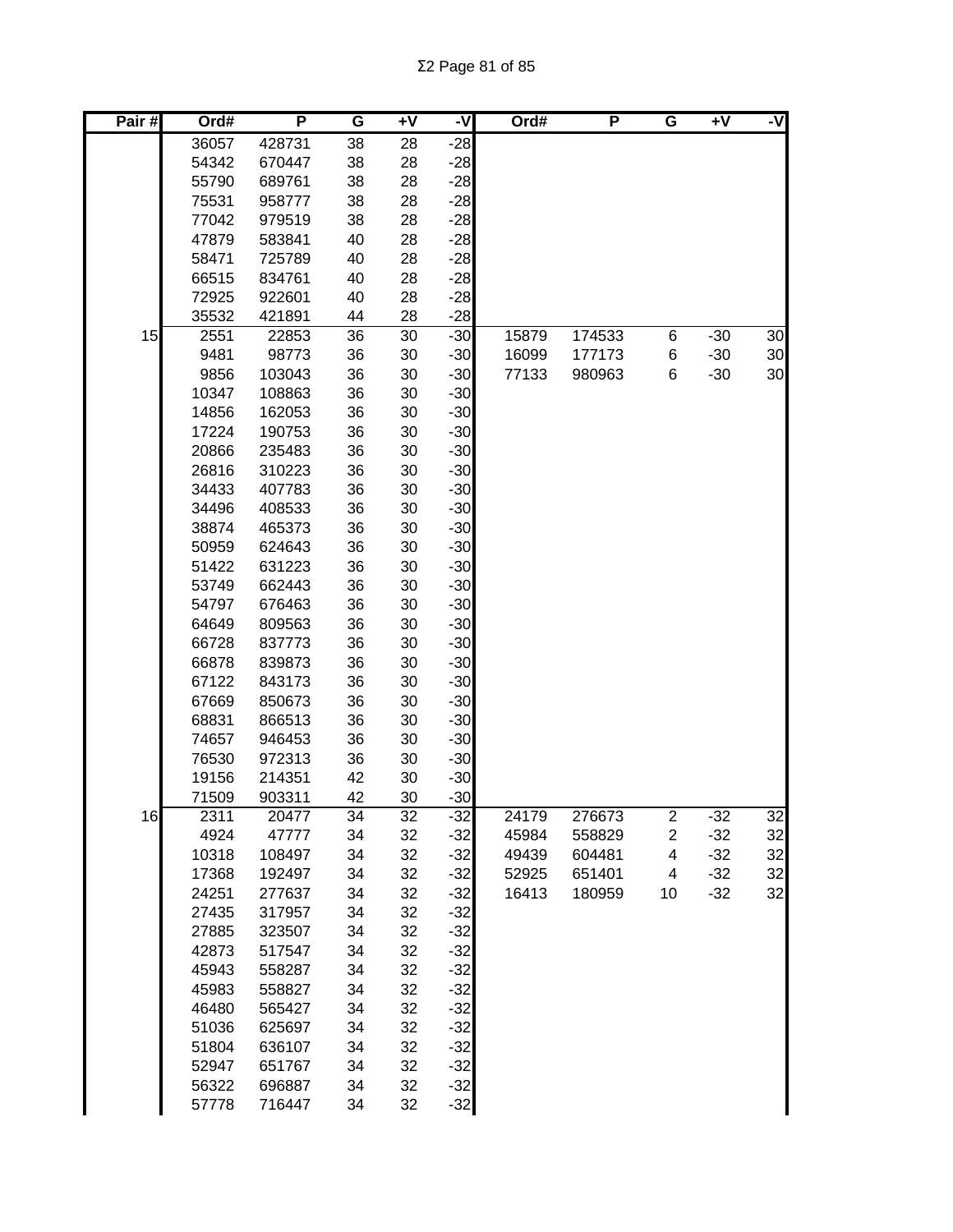Σ2 Page 82 of 85

| Pair# | Ord#           | P                | G        | $+V$     | -V             | Ord#  | P      | G  | $\overline{+V}$ | -V |
|-------|----------------|------------------|----------|----------|----------------|-------|--------|----|-----------------|----|
|       | 58574          | 727157           | 34       | 32       | $-32$          |       |        |    |                 |    |
|       | 60496          | 753497           | 34       | 32       | $-32$          |       |        |    |                 |    |
|       | 62029          | 773987           | 34       | 32       | $-32$          |       |        |    |                 |    |
|       | 62954          | 786587           | 34       | 32       | $-32$          |       |        |    |                 |    |
|       | 66264          | 831407           | 34       | 32       | $-32$          |       |        |    |                 |    |
|       | 71368          | 901247           | 34       | 32       | $-32$          |       |        |    |                 |    |
|       | 76521          | 972197           | 34       | 32       | $-32$          |       |        |    |                 |    |
|       | 6407           | 63901            | 38       | 32       | $-32$          |       |        |    |                 |    |
|       | 10074          | 105601           | 38       | 32       | $-32$          |       |        |    |                 |    |
|       | 14302          | 155371           | 38       | 32       | $-32$          |       |        |    |                 |    |
|       | 17334          | 192091           | 38       | 32       | $-32$          |       |        |    |                 |    |
|       | 49370          | 603607           | 38       | 32       | $-32$          |       |        |    |                 |    |
|       | 63974          | 800281           | 38       | 32       | $-32$          |       |        |    |                 |    |
|       | 71531          | 903607           | 38<br>38 | 32<br>32 | $-32$          |       |        |    |                 |    |
|       | 75122<br>7233  | 952921<br>73181  | 40       | 32       | $-32$<br>$-32$ |       |        |    |                 |    |
|       | 18042          | 200771           | 40       | 32       | $-32$          |       |        |    |                 |    |
|       | 23372          | 266759           | 40       | 32       | $-32$          |       |        |    |                 |    |
|       | 39877          | 478391           | 40       | 32       | $-32$          |       |        |    |                 |    |
|       | 40695          | 489101           | 40       | 32       | $-32$          |       |        |    |                 |    |
|       | 45846          | 556931           | 40       | 32       | $-32$          |       |        |    |                 |    |
|       | 53977          | 665351           | 40       | 32       | $-32$          |       |        |    |                 |    |
|       | 57391          | 711089           | 40       | 32       | $-32$          |       |        |    |                 |    |
|       | 58358          | 724259           | 40       | 32       | $-32$          |       |        |    |                 |    |
|       | 16597          | 183247           | 44       | 32       | $-32$          |       |        |    |                 |    |
|       | 43143          | 521107           | 44       | 32       | $-32$          |       |        |    |                 |    |
|       | 76388          | 970537           | 44       | 32       | $-32$          |       |        |    |                 |    |
|       | 37249          | 443837           | 46       | 32       | $-32$          |       |        |    |                 |    |
|       | 40243          | 483017           | 46       | 32       | $-32$          |       |        |    |                 |    |
|       | 46695          | 568349           | 46       | 32       | $-32$          |       |        |    |                 |    |
| 17    | 7400           | 75079            | 38       | 34       | $-34$          | 31066 | 364031 | 4  | $-34$           | 34 |
|       | 13287          | 143329           | 38       | 34       | $-34$          | 17688 | 196387 | 8  | $-34$           | 34 |
|       | 17556          | 194809           | 38       | 34       | $-34$          | 49569 | 606181 | 8  | $-34$           | 34 |
|       | 19140          | 214129           | 38       | 34       | $-34$          | 55602 | 687233 | 10 | $-34$           | 34 |
|       | 21630          | 244939           | 38       | 34       | $-34$          |       |        |    |                 |    |
|       | 31067          | 364069           | 38       | 34       | $-34$          |       |        |    |                 |    |
|       | 33006          | 389269           | 38       | 34       | $-34$          |       |        |    |                 |    |
|       | 34323          | 406309           | 38       | 34       | $-34$          |       |        |    |                 |    |
|       | 35594          | 422749           | 38       | 34       | $-34$          |       |        |    |                 |    |
|       | 38197          | 456499           | 38       | 34       | $-34$          |       |        |    |                 |    |
|       | 41156          | 495109           | 38       | 34       | $-34$          |       |        |    |                 |    |
|       | 45665          | 554569           | 38       | 34       | $-34$          |       |        |    |                 |    |
|       | 46248          | 562399           | 38       | 34       | $-34$          |       |        |    |                 |    |
|       | 60029          | 747199           | 38       | 34       | $-34$          |       |        |    |                 |    |
|       | 73276          | 927229           | 38       | 34       | $-34$          |       |        |    |                 |    |
|       | 15126          | 165437           | 40       | 34       | $-34$          |       |        |    |                 |    |
|       | 34415          | 407567           | 40       | 34       | $-34$          |       |        |    |                 |    |
|       | 35631<br>38089 | 423173<br>455093 | 40<br>40 | 34<br>34 | $-34$<br>$-34$ |       |        |    |                 |    |
|       | 38983          | 466997           | 40       | 34       | $-34$          |       |        |    |                 |    |
|       | 40875          | 491417           | 40       | 34       | $-34$          |       |        |    |                 |    |
|       |                |                  |          |          |                |       |        |    |                 |    |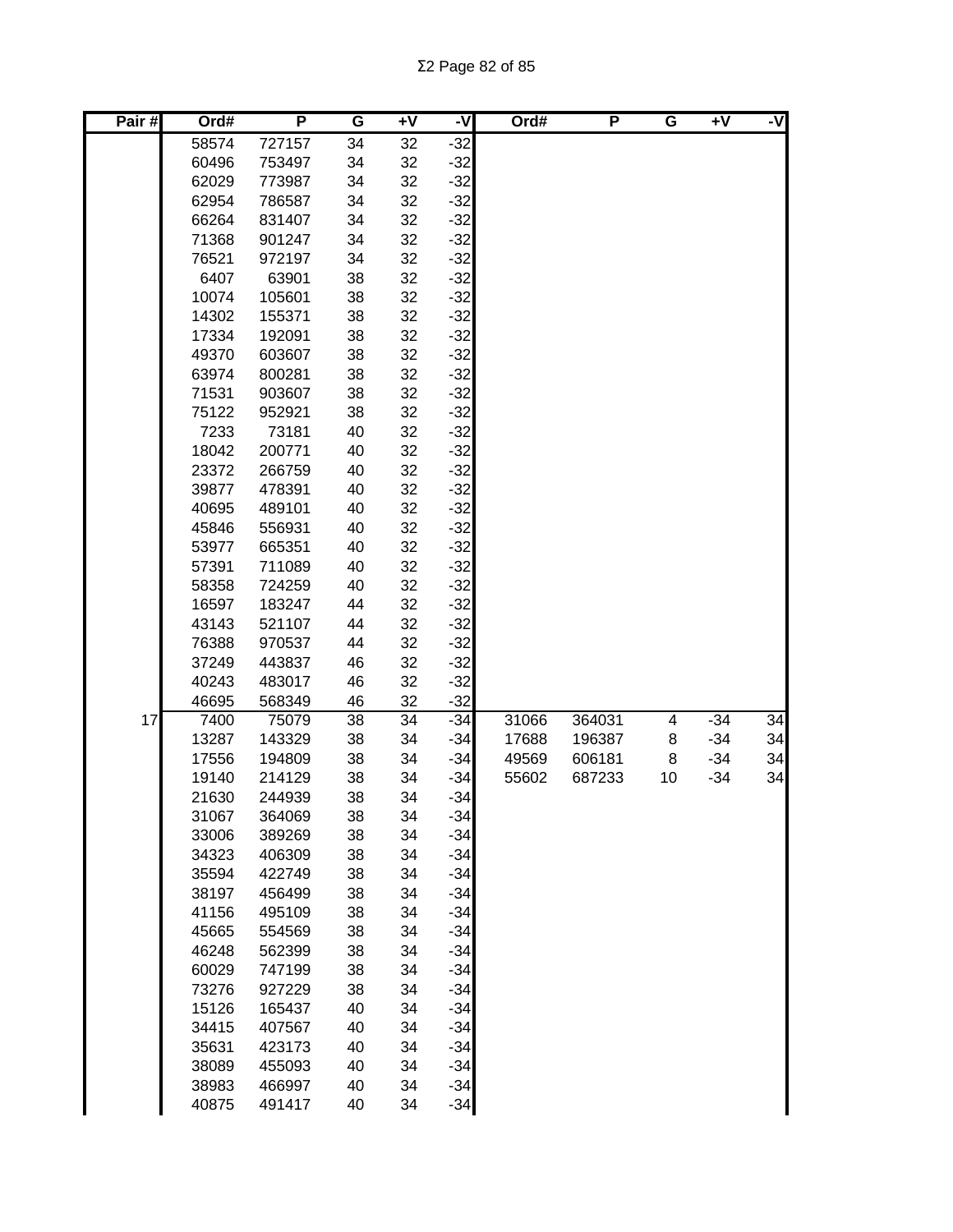| Pair# | Ord#           | P                | G        | $\overline{+}\sqrt{}$ | -V             | Ord#  | P      | G              | $+V$  | -V |
|-------|----------------|------------------|----------|-----------------------|----------------|-------|--------|----------------|-------|----|
|       | 49243          | 601943           | 40       | 34                    | $-34$          |       |        |                |       |    |
|       | 72348          | 914777           | 40       | 34                    | $-34$          |       |        |                |       |    |
|       | 28899          | 336307           | 44       | 34                    | $-34$          |       |        |                |       |    |
|       | 29344          | 342037           | 44       | 34                    | $-34$          |       |        |                |       |    |
|       | 41809          | 503707           | 44       | 34                    | $-34$          |       |        |                |       |    |
|       | 59056          | 733741           | 44       | 34                    | $-34$          |       |        |                |       |    |
|       | 70362          | 887377           | 44       | 34                    | $-34$          |       |        |                |       |    |
|       | 75569          | 959323           | 44       | 34                    | $-34$          |       |        |                |       |    |
|       | 26040          | 300557           | 46       | 34                    | $-34$          |       |        |                |       |    |
|       | 32305          | 380117           | 46       | 34                    | $-34$          |       |        |                |       |    |
|       | 43419          | 524789           | 46       | 34                    | $-34$          |       |        |                |       |    |
|       | 50608          | 619967           | 46       | 34                    | $-34$          |       |        |                |       |    |
|       | 45311          | 549817           | 50       | 34                    | $-34$          |       |        |                |       |    |
| 18    | 16651          | 183871           | 42       | 36                    | $-36$          | 45166 | 547957 | 6              | $-36$ | 36 |
|       | 45577          | 553411           | 42       | 36                    | $-36$          |       |        |                |       |    |
|       | 53315          | 656651           | 42       | 36                    | $-36$          |       |        |                |       |    |
|       | 56462          | 698821           | 42       | 36                    | $-36$          |       |        |                |       |    |
|       | 68454          | 861541           | 42       | 36                    | $-36$          |       |        |                |       |    |
|       | 44997          | 545711           | 48       | 36                    | $-36$          |       |        |                |       |    |
|       | 60969          | 759881           | 48       | 36                    | $-36$          |       |        |                |       |    |
| 19    | 6321           | 63029            | 40       | 38                    | $-38$          | 32542 | 383221 | $\overline{2}$ | $-38$ | 38 |
|       | 11535          | 122651           | 40       | 38                    | $-38$          |       |        |                |       |    |
|       | 15234          | 166781           | 40       | 38                    | $-38$          |       |        |                |       |    |
|       | 15284<br>16450 | 167309           | 40<br>40 | 38                    | $-38$<br>$-38$ |       |        |                |       |    |
|       | 17271          | 181499<br>191339 | 40       | 38<br>38              | $-38$          |       |        |                |       |    |
|       | 19411          | 217559           | 40       | 38                    | $-38$          |       |        |                |       |    |
|       | 19654          | 220511           | 40       | 38                    | $-38$          |       |        |                |       |    |
|       | 21062          | 238079           | 40       | 38                    | $-38$          |       |        |                |       |    |
|       | 21848          | 247691           | 40       | 38                    | $-38$          |       |        |                |       |    |
|       | 27151          | 314399           | 40       | 38                    | $-38$          |       |        |                |       |    |
|       | 35455          | 420851           | 40       | 38                    | $-38$          |       |        |                |       |    |
|       | 44283          | 536189           | 40       | 38                    | $-38$          |       |        |                |       |    |
|       | 46856          | 570461           | 40       | 38                    | $-38$          |       |        |                |       |    |
|       | 48083          | 586541           | 40       | 38                    | $-38$          |       |        |                |       |    |
|       | 50409          | 617231           | 40       | 38                    | $-38$          |       |        |                |       |    |
|       | 57273          | 709649           | 40       | 38                    | $-38$          |       |        |                |       |    |
|       | 59048          | 733559           | 40       | 38                    | $-38$          |       |        |                |       |    |
|       | 62703          | 783191           | 40       | 38                    | $-38$          |       |        |                |       |    |
|       | 64696          | 810191           | 40       | 38                    | $-38$          |       |        |                |       |    |
|       | 72459          | 916259           | 40       | 38                    | $-38$          |       |        |                |       |    |
|       | 76574          | 972941           | 40       | 38                    | $-38$          |       |        |                |       |    |
|       | 78364          | 998069           | 40       | 38                    | $-38$          |       |        |                |       |    |
|       | 26924          | 311653           | 44       | 38                    | $-38$          |       |        |                |       |    |
|       | 27039          | 313081           | 44       | 38                    | $-38$          |       |        |                |       |    |
|       | 39826          | 477721           | 44       | 38                    | $-38$          |       |        |                |       |    |
|       | 44496          | 538921           | 44       | 38                    | $-38$          |       |        |                |       |    |
|       | 49951          | 611257           | 44       | 38                    | $-38$          |       |        |                |       |    |
|       | 51840          | 636613           | 44       | 38                    | $-38$          |       |        |                |       |    |
|       | 56460          | 698773           | 44       | 38                    | $-38$          |       |        |                |       |    |
|       | 62055          | 774283           | 44       | 38                    | $-38$          |       |        |                |       |    |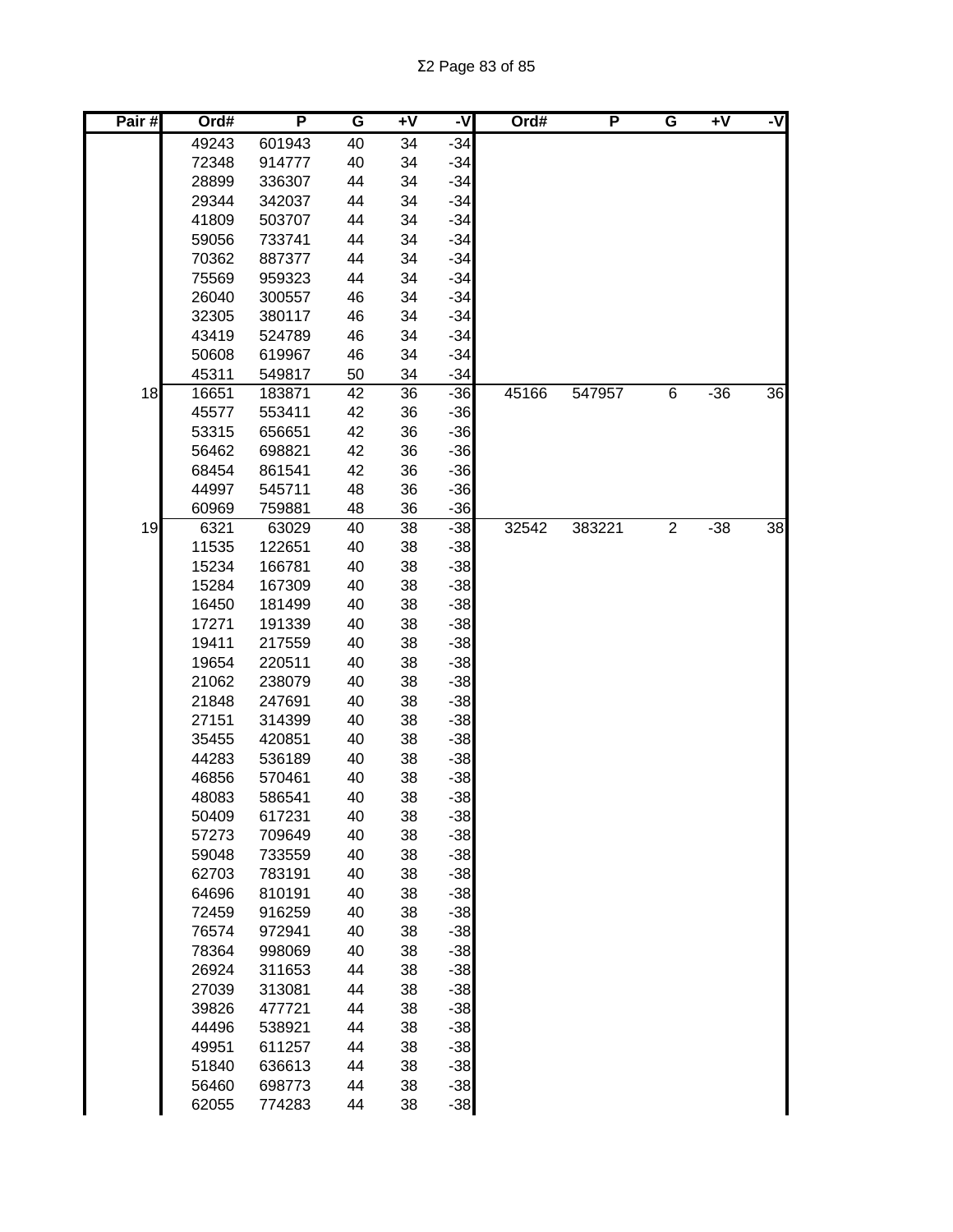| 64374<br>38<br>805633<br>44<br>$-38$<br>44<br>38<br>$-38$<br>72496<br>916831<br>$-38$<br>73876<br>935581<br>44<br>38<br>38<br>$-38$<br>18626<br>207923<br>46<br>55655<br>38<br>$-38$<br>687893<br>46<br>55996<br>692513<br>38<br>$-38$<br>46<br>$-38$<br>6105<br>38<br>60589<br>50<br>$-38$<br>52<br>38<br>14052<br>152363<br>29828<br>52<br>38<br>$-38$<br>348149<br>52<br>38<br>$-38$<br>65967<br>827213<br>20<br>65327<br>818897<br>10<br>$-40$<br>40<br>1832<br>15727<br>44<br>40<br>$-40$<br>$-40$<br>12905<br>138727<br>44<br>40<br>505867<br>40<br>$-40$<br>41984<br>44<br>62120<br>44<br>40<br>$-40$<br>775237<br>40<br>$-40$<br>66951<br>840907<br>44<br>46<br>40<br>$-40$<br>12056<br>128813<br>40<br>$-40$<br>77518<br>986333<br>46<br>50<br>40<br>$-40$<br>52265<br>642673<br>65326<br>40<br>$-40$<br>818887<br>50<br>21<br>48<br>180617<br>42<br>$-42$<br>16392<br>319811<br>42<br>$-42$<br>27592<br>48<br>$-42$<br>54209<br>668671<br>48<br>42<br>42<br>$-42$<br>62297<br>777731<br>48<br>22<br>42327<br>46<br>44<br>$-44$<br>510449<br>$-44$<br>44442<br>538247<br>46<br>44<br>47592<br>46<br>44<br>$-44$<br>580079<br>49217<br>601589<br>46<br>44<br>$-44$<br>44<br>$-44$<br>54316<br>670097<br>46<br>44<br>$-44$<br>62003<br>773657<br>46<br>69350<br>873617<br>46<br>44<br>$-44$<br>44<br>$-44$<br>4755<br>45943<br>50<br>44<br>$-44$<br>25918<br>298993<br>50<br>32350<br>380707<br>50<br>44<br>$-44$<br>56063<br>693487<br>50<br>44<br>$-44$<br>68215<br>44<br>858217<br>50<br>$-44$<br>$-44$<br>52<br>44<br>5996<br>59333<br>$-44$<br>56<br>44<br>32942<br>388459<br>58<br>44<br>$-44$<br>58347<br>724079<br>$\overline{c}$<br>46<br>23<br>72277<br>913639<br>$-46$<br>6881<br>69313<br>50<br>46<br>$-46$<br>46<br>$-46$<br>4<br>$-46$<br>16457<br>181603<br>50<br>46<br>38325<br>458123<br>20037<br>$-46$<br>225217<br>50<br>46<br>$-46$<br>35316<br>419047<br>50<br>46<br>$-46$<br>46977<br>572023<br>50<br>46<br>$-46$<br>52067<br>639907<br>50<br>46<br>$-46$<br>71352<br>901063<br>50<br>46<br>$-46$<br>72642<br>918733<br>50<br>46<br>$-46$<br>76697<br>974707<br>50<br>46<br>$-46$<br>32441<br>381911<br>52<br>46<br>$-46$<br>56223<br>695561<br>52<br>46<br>24<br>$-48$<br>9664<br>100907<br>54<br>48<br>10831<br>114547<br>48<br>$-48$<br>54 | Pair# | Ord# | P | G | $+V$ | ż | Ord# | P | G | $+V$ | -V |
|----------------------------------------------------------------------------------------------------------------------------------------------------------------------------------------------------------------------------------------------------------------------------------------------------------------------------------------------------------------------------------------------------------------------------------------------------------------------------------------------------------------------------------------------------------------------------------------------------------------------------------------------------------------------------------------------------------------------------------------------------------------------------------------------------------------------------------------------------------------------------------------------------------------------------------------------------------------------------------------------------------------------------------------------------------------------------------------------------------------------------------------------------------------------------------------------------------------------------------------------------------------------------------------------------------------------------------------------------------------------------------------------------------------------------------------------------------------------------------------------------------------------------------------------------------------------------------------------------------------------------------------------------------------------------------------------------------------------------------------------------------------------------------------------------------------------------------------------------------------------------------------------------------------------------------------------------------------------------------------------------------------------------------------------------------------------------------------------------------------------------------------------------------------------------------------------------------------------------------------------------------------------------|-------|------|---|---|------|---|------|---|---|------|----|
|                                                                                                                                                                                                                                                                                                                                                                                                                                                                                                                                                                                                                                                                                                                                                                                                                                                                                                                                                                                                                                                                                                                                                                                                                                                                                                                                                                                                                                                                                                                                                                                                                                                                                                                                                                                                                                                                                                                                                                                                                                                                                                                                                                                                                                                                            |       |      |   |   |      |   |      |   |   |      |    |
|                                                                                                                                                                                                                                                                                                                                                                                                                                                                                                                                                                                                                                                                                                                                                                                                                                                                                                                                                                                                                                                                                                                                                                                                                                                                                                                                                                                                                                                                                                                                                                                                                                                                                                                                                                                                                                                                                                                                                                                                                                                                                                                                                                                                                                                                            |       |      |   |   |      |   |      |   |   |      |    |
|                                                                                                                                                                                                                                                                                                                                                                                                                                                                                                                                                                                                                                                                                                                                                                                                                                                                                                                                                                                                                                                                                                                                                                                                                                                                                                                                                                                                                                                                                                                                                                                                                                                                                                                                                                                                                                                                                                                                                                                                                                                                                                                                                                                                                                                                            |       |      |   |   |      |   |      |   |   |      |    |
|                                                                                                                                                                                                                                                                                                                                                                                                                                                                                                                                                                                                                                                                                                                                                                                                                                                                                                                                                                                                                                                                                                                                                                                                                                                                                                                                                                                                                                                                                                                                                                                                                                                                                                                                                                                                                                                                                                                                                                                                                                                                                                                                                                                                                                                                            |       |      |   |   |      |   |      |   |   |      |    |
|                                                                                                                                                                                                                                                                                                                                                                                                                                                                                                                                                                                                                                                                                                                                                                                                                                                                                                                                                                                                                                                                                                                                                                                                                                                                                                                                                                                                                                                                                                                                                                                                                                                                                                                                                                                                                                                                                                                                                                                                                                                                                                                                                                                                                                                                            |       |      |   |   |      |   |      |   |   |      |    |
|                                                                                                                                                                                                                                                                                                                                                                                                                                                                                                                                                                                                                                                                                                                                                                                                                                                                                                                                                                                                                                                                                                                                                                                                                                                                                                                                                                                                                                                                                                                                                                                                                                                                                                                                                                                                                                                                                                                                                                                                                                                                                                                                                                                                                                                                            |       |      |   |   |      |   |      |   |   |      |    |
|                                                                                                                                                                                                                                                                                                                                                                                                                                                                                                                                                                                                                                                                                                                                                                                                                                                                                                                                                                                                                                                                                                                                                                                                                                                                                                                                                                                                                                                                                                                                                                                                                                                                                                                                                                                                                                                                                                                                                                                                                                                                                                                                                                                                                                                                            |       |      |   |   |      |   |      |   |   |      |    |
|                                                                                                                                                                                                                                                                                                                                                                                                                                                                                                                                                                                                                                                                                                                                                                                                                                                                                                                                                                                                                                                                                                                                                                                                                                                                                                                                                                                                                                                                                                                                                                                                                                                                                                                                                                                                                                                                                                                                                                                                                                                                                                                                                                                                                                                                            |       |      |   |   |      |   |      |   |   |      |    |
|                                                                                                                                                                                                                                                                                                                                                                                                                                                                                                                                                                                                                                                                                                                                                                                                                                                                                                                                                                                                                                                                                                                                                                                                                                                                                                                                                                                                                                                                                                                                                                                                                                                                                                                                                                                                                                                                                                                                                                                                                                                                                                                                                                                                                                                                            |       |      |   |   |      |   |      |   |   |      |    |
|                                                                                                                                                                                                                                                                                                                                                                                                                                                                                                                                                                                                                                                                                                                                                                                                                                                                                                                                                                                                                                                                                                                                                                                                                                                                                                                                                                                                                                                                                                                                                                                                                                                                                                                                                                                                                                                                                                                                                                                                                                                                                                                                                                                                                                                                            |       |      |   |   |      |   |      |   |   |      |    |
|                                                                                                                                                                                                                                                                                                                                                                                                                                                                                                                                                                                                                                                                                                                                                                                                                                                                                                                                                                                                                                                                                                                                                                                                                                                                                                                                                                                                                                                                                                                                                                                                                                                                                                                                                                                                                                                                                                                                                                                                                                                                                                                                                                                                                                                                            |       |      |   |   |      |   |      |   |   |      |    |
|                                                                                                                                                                                                                                                                                                                                                                                                                                                                                                                                                                                                                                                                                                                                                                                                                                                                                                                                                                                                                                                                                                                                                                                                                                                                                                                                                                                                                                                                                                                                                                                                                                                                                                                                                                                                                                                                                                                                                                                                                                                                                                                                                                                                                                                                            |       |      |   |   |      |   |      |   |   |      |    |
|                                                                                                                                                                                                                                                                                                                                                                                                                                                                                                                                                                                                                                                                                                                                                                                                                                                                                                                                                                                                                                                                                                                                                                                                                                                                                                                                                                                                                                                                                                                                                                                                                                                                                                                                                                                                                                                                                                                                                                                                                                                                                                                                                                                                                                                                            |       |      |   |   |      |   |      |   |   |      |    |
|                                                                                                                                                                                                                                                                                                                                                                                                                                                                                                                                                                                                                                                                                                                                                                                                                                                                                                                                                                                                                                                                                                                                                                                                                                                                                                                                                                                                                                                                                                                                                                                                                                                                                                                                                                                                                                                                                                                                                                                                                                                                                                                                                                                                                                                                            |       |      |   |   |      |   |      |   |   |      |    |
|                                                                                                                                                                                                                                                                                                                                                                                                                                                                                                                                                                                                                                                                                                                                                                                                                                                                                                                                                                                                                                                                                                                                                                                                                                                                                                                                                                                                                                                                                                                                                                                                                                                                                                                                                                                                                                                                                                                                                                                                                                                                                                                                                                                                                                                                            |       |      |   |   |      |   |      |   |   |      |    |
|                                                                                                                                                                                                                                                                                                                                                                                                                                                                                                                                                                                                                                                                                                                                                                                                                                                                                                                                                                                                                                                                                                                                                                                                                                                                                                                                                                                                                                                                                                                                                                                                                                                                                                                                                                                                                                                                                                                                                                                                                                                                                                                                                                                                                                                                            |       |      |   |   |      |   |      |   |   |      |    |
|                                                                                                                                                                                                                                                                                                                                                                                                                                                                                                                                                                                                                                                                                                                                                                                                                                                                                                                                                                                                                                                                                                                                                                                                                                                                                                                                                                                                                                                                                                                                                                                                                                                                                                                                                                                                                                                                                                                                                                                                                                                                                                                                                                                                                                                                            |       |      |   |   |      |   |      |   |   |      |    |
|                                                                                                                                                                                                                                                                                                                                                                                                                                                                                                                                                                                                                                                                                                                                                                                                                                                                                                                                                                                                                                                                                                                                                                                                                                                                                                                                                                                                                                                                                                                                                                                                                                                                                                                                                                                                                                                                                                                                                                                                                                                                                                                                                                                                                                                                            |       |      |   |   |      |   |      |   |   |      |    |
|                                                                                                                                                                                                                                                                                                                                                                                                                                                                                                                                                                                                                                                                                                                                                                                                                                                                                                                                                                                                                                                                                                                                                                                                                                                                                                                                                                                                                                                                                                                                                                                                                                                                                                                                                                                                                                                                                                                                                                                                                                                                                                                                                                                                                                                                            |       |      |   |   |      |   |      |   |   |      |    |
|                                                                                                                                                                                                                                                                                                                                                                                                                                                                                                                                                                                                                                                                                                                                                                                                                                                                                                                                                                                                                                                                                                                                                                                                                                                                                                                                                                                                                                                                                                                                                                                                                                                                                                                                                                                                                                                                                                                                                                                                                                                                                                                                                                                                                                                                            |       |      |   |   |      |   |      |   |   |      |    |
|                                                                                                                                                                                                                                                                                                                                                                                                                                                                                                                                                                                                                                                                                                                                                                                                                                                                                                                                                                                                                                                                                                                                                                                                                                                                                                                                                                                                                                                                                                                                                                                                                                                                                                                                                                                                                                                                                                                                                                                                                                                                                                                                                                                                                                                                            |       |      |   |   |      |   |      |   |   |      |    |
|                                                                                                                                                                                                                                                                                                                                                                                                                                                                                                                                                                                                                                                                                                                                                                                                                                                                                                                                                                                                                                                                                                                                                                                                                                                                                                                                                                                                                                                                                                                                                                                                                                                                                                                                                                                                                                                                                                                                                                                                                                                                                                                                                                                                                                                                            |       |      |   |   |      |   |      |   |   |      |    |
|                                                                                                                                                                                                                                                                                                                                                                                                                                                                                                                                                                                                                                                                                                                                                                                                                                                                                                                                                                                                                                                                                                                                                                                                                                                                                                                                                                                                                                                                                                                                                                                                                                                                                                                                                                                                                                                                                                                                                                                                                                                                                                                                                                                                                                                                            |       |      |   |   |      |   |      |   |   |      |    |
|                                                                                                                                                                                                                                                                                                                                                                                                                                                                                                                                                                                                                                                                                                                                                                                                                                                                                                                                                                                                                                                                                                                                                                                                                                                                                                                                                                                                                                                                                                                                                                                                                                                                                                                                                                                                                                                                                                                                                                                                                                                                                                                                                                                                                                                                            |       |      |   |   |      |   |      |   |   |      |    |
|                                                                                                                                                                                                                                                                                                                                                                                                                                                                                                                                                                                                                                                                                                                                                                                                                                                                                                                                                                                                                                                                                                                                                                                                                                                                                                                                                                                                                                                                                                                                                                                                                                                                                                                                                                                                                                                                                                                                                                                                                                                                                                                                                                                                                                                                            |       |      |   |   |      |   |      |   |   |      |    |
|                                                                                                                                                                                                                                                                                                                                                                                                                                                                                                                                                                                                                                                                                                                                                                                                                                                                                                                                                                                                                                                                                                                                                                                                                                                                                                                                                                                                                                                                                                                                                                                                                                                                                                                                                                                                                                                                                                                                                                                                                                                                                                                                                                                                                                                                            |       |      |   |   |      |   |      |   |   |      |    |
|                                                                                                                                                                                                                                                                                                                                                                                                                                                                                                                                                                                                                                                                                                                                                                                                                                                                                                                                                                                                                                                                                                                                                                                                                                                                                                                                                                                                                                                                                                                                                                                                                                                                                                                                                                                                                                                                                                                                                                                                                                                                                                                                                                                                                                                                            |       |      |   |   |      |   |      |   |   |      |    |
|                                                                                                                                                                                                                                                                                                                                                                                                                                                                                                                                                                                                                                                                                                                                                                                                                                                                                                                                                                                                                                                                                                                                                                                                                                                                                                                                                                                                                                                                                                                                                                                                                                                                                                                                                                                                                                                                                                                                                                                                                                                                                                                                                                                                                                                                            |       |      |   |   |      |   |      |   |   |      |    |
|                                                                                                                                                                                                                                                                                                                                                                                                                                                                                                                                                                                                                                                                                                                                                                                                                                                                                                                                                                                                                                                                                                                                                                                                                                                                                                                                                                                                                                                                                                                                                                                                                                                                                                                                                                                                                                                                                                                                                                                                                                                                                                                                                                                                                                                                            |       |      |   |   |      |   |      |   |   |      |    |
|                                                                                                                                                                                                                                                                                                                                                                                                                                                                                                                                                                                                                                                                                                                                                                                                                                                                                                                                                                                                                                                                                                                                                                                                                                                                                                                                                                                                                                                                                                                                                                                                                                                                                                                                                                                                                                                                                                                                                                                                                                                                                                                                                                                                                                                                            |       |      |   |   |      |   |      |   |   |      |    |
|                                                                                                                                                                                                                                                                                                                                                                                                                                                                                                                                                                                                                                                                                                                                                                                                                                                                                                                                                                                                                                                                                                                                                                                                                                                                                                                                                                                                                                                                                                                                                                                                                                                                                                                                                                                                                                                                                                                                                                                                                                                                                                                                                                                                                                                                            |       |      |   |   |      |   |      |   |   |      |    |
|                                                                                                                                                                                                                                                                                                                                                                                                                                                                                                                                                                                                                                                                                                                                                                                                                                                                                                                                                                                                                                                                                                                                                                                                                                                                                                                                                                                                                                                                                                                                                                                                                                                                                                                                                                                                                                                                                                                                                                                                                                                                                                                                                                                                                                                                            |       |      |   |   |      |   |      |   |   |      |    |
|                                                                                                                                                                                                                                                                                                                                                                                                                                                                                                                                                                                                                                                                                                                                                                                                                                                                                                                                                                                                                                                                                                                                                                                                                                                                                                                                                                                                                                                                                                                                                                                                                                                                                                                                                                                                                                                                                                                                                                                                                                                                                                                                                                                                                                                                            |       |      |   |   |      |   |      |   |   |      |    |
|                                                                                                                                                                                                                                                                                                                                                                                                                                                                                                                                                                                                                                                                                                                                                                                                                                                                                                                                                                                                                                                                                                                                                                                                                                                                                                                                                                                                                                                                                                                                                                                                                                                                                                                                                                                                                                                                                                                                                                                                                                                                                                                                                                                                                                                                            |       |      |   |   |      |   |      |   |   |      |    |
|                                                                                                                                                                                                                                                                                                                                                                                                                                                                                                                                                                                                                                                                                                                                                                                                                                                                                                                                                                                                                                                                                                                                                                                                                                                                                                                                                                                                                                                                                                                                                                                                                                                                                                                                                                                                                                                                                                                                                                                                                                                                                                                                                                                                                                                                            |       |      |   |   |      |   |      |   |   |      |    |
|                                                                                                                                                                                                                                                                                                                                                                                                                                                                                                                                                                                                                                                                                                                                                                                                                                                                                                                                                                                                                                                                                                                                                                                                                                                                                                                                                                                                                                                                                                                                                                                                                                                                                                                                                                                                                                                                                                                                                                                                                                                                                                                                                                                                                                                                            |       |      |   |   |      |   |      |   |   |      |    |
|                                                                                                                                                                                                                                                                                                                                                                                                                                                                                                                                                                                                                                                                                                                                                                                                                                                                                                                                                                                                                                                                                                                                                                                                                                                                                                                                                                                                                                                                                                                                                                                                                                                                                                                                                                                                                                                                                                                                                                                                                                                                                                                                                                                                                                                                            |       |      |   |   |      |   |      |   |   |      |    |
|                                                                                                                                                                                                                                                                                                                                                                                                                                                                                                                                                                                                                                                                                                                                                                                                                                                                                                                                                                                                                                                                                                                                                                                                                                                                                                                                                                                                                                                                                                                                                                                                                                                                                                                                                                                                                                                                                                                                                                                                                                                                                                                                                                                                                                                                            |       |      |   |   |      |   |      |   |   |      |    |
|                                                                                                                                                                                                                                                                                                                                                                                                                                                                                                                                                                                                                                                                                                                                                                                                                                                                                                                                                                                                                                                                                                                                                                                                                                                                                                                                                                                                                                                                                                                                                                                                                                                                                                                                                                                                                                                                                                                                                                                                                                                                                                                                                                                                                                                                            |       |      |   |   |      |   |      |   |   |      |    |
|                                                                                                                                                                                                                                                                                                                                                                                                                                                                                                                                                                                                                                                                                                                                                                                                                                                                                                                                                                                                                                                                                                                                                                                                                                                                                                                                                                                                                                                                                                                                                                                                                                                                                                                                                                                                                                                                                                                                                                                                                                                                                                                                                                                                                                                                            |       |      |   |   |      |   |      |   |   |      |    |
|                                                                                                                                                                                                                                                                                                                                                                                                                                                                                                                                                                                                                                                                                                                                                                                                                                                                                                                                                                                                                                                                                                                                                                                                                                                                                                                                                                                                                                                                                                                                                                                                                                                                                                                                                                                                                                                                                                                                                                                                                                                                                                                                                                                                                                                                            |       |      |   |   |      |   |      |   |   |      |    |
|                                                                                                                                                                                                                                                                                                                                                                                                                                                                                                                                                                                                                                                                                                                                                                                                                                                                                                                                                                                                                                                                                                                                                                                                                                                                                                                                                                                                                                                                                                                                                                                                                                                                                                                                                                                                                                                                                                                                                                                                                                                                                                                                                                                                                                                                            |       |      |   |   |      |   |      |   |   |      |    |
|                                                                                                                                                                                                                                                                                                                                                                                                                                                                                                                                                                                                                                                                                                                                                                                                                                                                                                                                                                                                                                                                                                                                                                                                                                                                                                                                                                                                                                                                                                                                                                                                                                                                                                                                                                                                                                                                                                                                                                                                                                                                                                                                                                                                                                                                            |       |      |   |   |      |   |      |   |   |      |    |
|                                                                                                                                                                                                                                                                                                                                                                                                                                                                                                                                                                                                                                                                                                                                                                                                                                                                                                                                                                                                                                                                                                                                                                                                                                                                                                                                                                                                                                                                                                                                                                                                                                                                                                                                                                                                                                                                                                                                                                                                                                                                                                                                                                                                                                                                            |       |      |   |   |      |   |      |   |   |      |    |
|                                                                                                                                                                                                                                                                                                                                                                                                                                                                                                                                                                                                                                                                                                                                                                                                                                                                                                                                                                                                                                                                                                                                                                                                                                                                                                                                                                                                                                                                                                                                                                                                                                                                                                                                                                                                                                                                                                                                                                                                                                                                                                                                                                                                                                                                            |       |      |   |   |      |   |      |   |   |      |    |
|                                                                                                                                                                                                                                                                                                                                                                                                                                                                                                                                                                                                                                                                                                                                                                                                                                                                                                                                                                                                                                                                                                                                                                                                                                                                                                                                                                                                                                                                                                                                                                                                                                                                                                                                                                                                                                                                                                                                                                                                                                                                                                                                                                                                                                                                            |       |      |   |   |      |   |      |   |   |      |    |
|                                                                                                                                                                                                                                                                                                                                                                                                                                                                                                                                                                                                                                                                                                                                                                                                                                                                                                                                                                                                                                                                                                                                                                                                                                                                                                                                                                                                                                                                                                                                                                                                                                                                                                                                                                                                                                                                                                                                                                                                                                                                                                                                                                                                                                                                            |       |      |   |   |      |   |      |   |   |      |    |
|                                                                                                                                                                                                                                                                                                                                                                                                                                                                                                                                                                                                                                                                                                                                                                                                                                                                                                                                                                                                                                                                                                                                                                                                                                                                                                                                                                                                                                                                                                                                                                                                                                                                                                                                                                                                                                                                                                                                                                                                                                                                                                                                                                                                                                                                            |       |      |   |   |      |   |      |   |   |      |    |
|                                                                                                                                                                                                                                                                                                                                                                                                                                                                                                                                                                                                                                                                                                                                                                                                                                                                                                                                                                                                                                                                                                                                                                                                                                                                                                                                                                                                                                                                                                                                                                                                                                                                                                                                                                                                                                                                                                                                                                                                                                                                                                                                                                                                                                                                            |       |      |   |   |      |   |      |   |   |      |    |